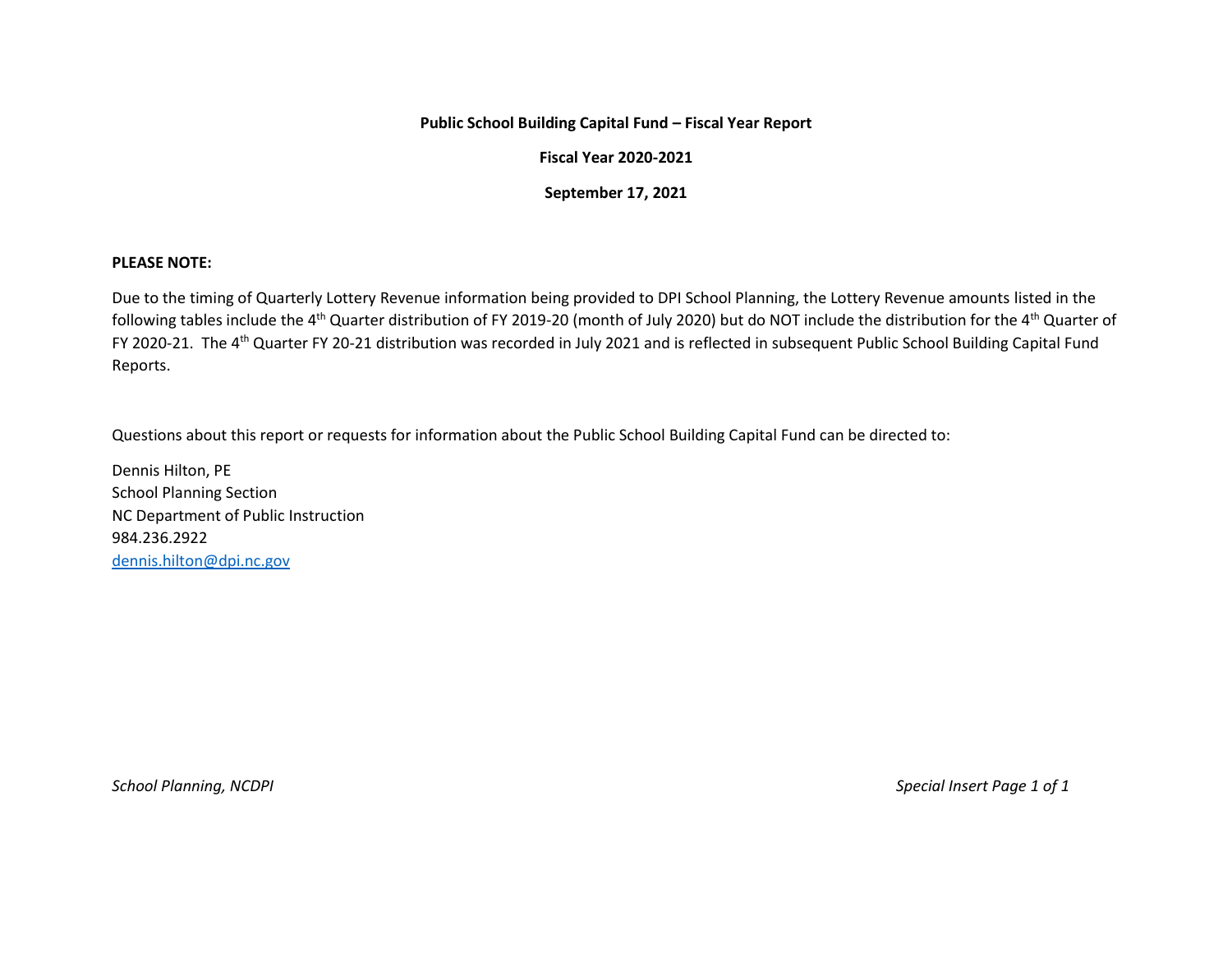## **00 Alamance County**

## **LEA 010 Alamance County**

## FY2019-20 County's ADM

|          | County's Planning Allocation from Tax Revenue |                        |                                      |                              |                    |                                               | LEA's Planning Allocation from Lottery 0 |                              |                                           |         |                                              |                              |
|----------|-----------------------------------------------|------------------------|--------------------------------------|------------------------------|--------------------|-----------------------------------------------|------------------------------------------|------------------------------|-------------------------------------------|---------|----------------------------------------------|------------------------------|
|          | County's Planning Allocation from Tax Revenue |                        |                                      |                              |                    | <b>LEA's Planning Allocation from Lottery</b> |                                          |                              |                                           |         | Needs Based Lottery Fund, Project Allocation |                              |
| Month    | <b>Tax</b><br>Revenue                         | Interest On<br>Revenue | Interest On<br><b>Disbursing Bal</b> | Project<br><b>Allocation</b> | Lottery<br>Revenue | Interest On<br>Revenue                        | Interest On<br><b>Disbursing Bal</b>     | Project<br><b>Allocation</b> | Needs Based Interest On<br>Lottery Revenu | Revenue | Interest On<br><b>Disbursing Bal</b>         | Project<br><b>Allocation</b> |
| July     | 0.00                                          | 8.30                   | 0.00                                 |                              | 431.587.00         | 1,524.96                                      | 1,028.13                                 |                              | 0.00                                      | 0.00    | 0.00                                         |                              |
| August   | 0.00                                          | 7.10                   | 0.00                                 |                              | 0.00               | 1,304.93                                      | 849.18                                   |                              | 0.00                                      | 0.00    | 0.00                                         |                              |
| Septemb  | 0.00                                          | 4.79                   | 0.00                                 |                              | 0.00               | 880.63                                        | 598.35                                   | 200,000.00                   | 0.00                                      | 0.00    | 0.00                                         |                              |
| October  | 0.00                                          | 4.73                   | 0.00                                 |                              | 0.00               | 773.96                                        | 594.17                                   |                              | 0.00                                      | 0.00    | 0.00                                         |                              |
| Novemb   | 0.00                                          | 3.45                   | 0.00                                 |                              | 486,679.00         | 734.67                                        | 475.82                                   | 1,459,068.00                 | 0.00                                      | 0.00    | 0.00                                         |                              |
| Decemb   | 0.00                                          | 3.08                   | 0.00                                 |                              | 0.00               | 198.71                                        | 820.10                                   |                              | 0.00                                      | 0.00    | 0.00                                         |                              |
| January  | 0.00                                          | 2.95                   | 0.00                                 |                              | 0.00               | 190.35                                        | 707.57                                   |                              | 0.00                                      | 0.00    | 0.00                                         |                              |
| February | 0.00                                          | 2.16                   | 0.00                                 |                              | 578,351.00         | 267.32                                        | 558.66                                   |                              | 0.00                                      | 0.00    | 0.00                                         |                              |
| March    | 0.00                                          | 2.14                   | 0.00                                 |                              | 0.00               | 265.05                                        | 234.32                                   |                              | 0.00                                      | 0.00    | 0.00                                         |                              |
| April    | 0.00                                          | 1.87                   | 0.00                                 |                              | 0.00               | 231.10                                        | 166.98                                   |                              | 0.00                                      | 0.00    | 0.00                                         |                              |
| May      | 0.00                                          | 1.44                   | 0.00                                 |                              | 670,284.00         | 276.11                                        | 168.28                                   |                              | 0.00                                      | 0.00    | 0.00                                         |                              |
| June     | 0.00                                          | 1.90                   | 92.93                                |                              | 0.00               | 365.16                                        | 92.93                                    |                              | 0.00                                      | 0.00    | 0.00                                         |                              |
| Total:   | 0.00                                          | 43.91                  | 92.93                                |                              | 2,166,901.00       | 7,012.95                                      | 6,294.49                                 | 1,659,068.00                 | 0.00                                      | 0.00    | 0.00                                         |                              |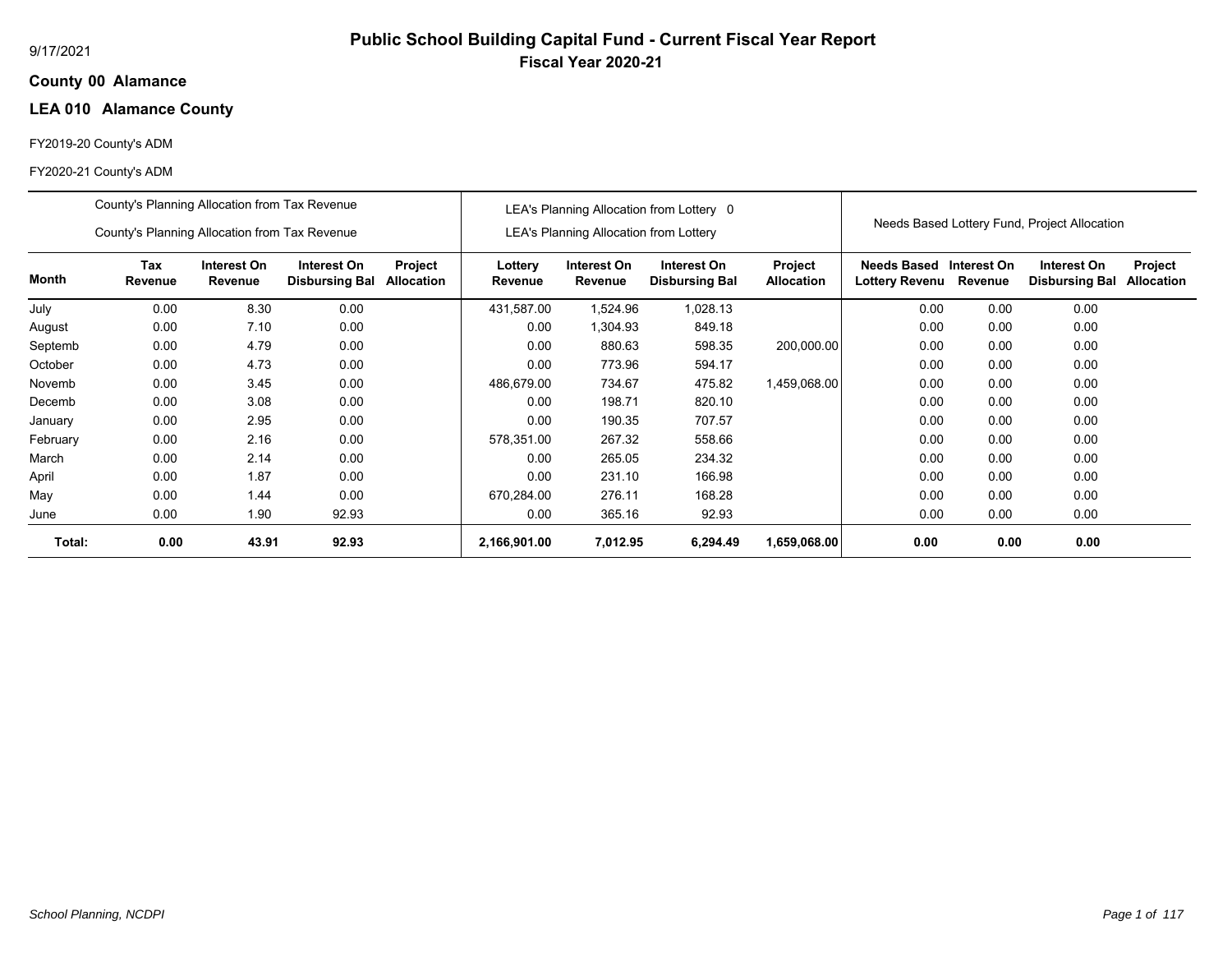## **01 Alexander County**

## **LEA 020 Alexander County**

## FY2019-20 County's ADM

|          | County's Planning Allocation from Tax Revenue |                        |                                      |                              |                    |                                               | LEA's Planning Allocation from Lottery 0 |                              |                                           |         |                                              |                              |
|----------|-----------------------------------------------|------------------------|--------------------------------------|------------------------------|--------------------|-----------------------------------------------|------------------------------------------|------------------------------|-------------------------------------------|---------|----------------------------------------------|------------------------------|
|          | County's Planning Allocation from Tax Revenue |                        |                                      |                              |                    | <b>LEA's Planning Allocation from Lottery</b> |                                          |                              |                                           |         | Needs Based Lottery Fund, Project Allocation |                              |
| Month    | <b>Tax</b><br>Revenue                         | Interest On<br>Revenue | Interest On<br><b>Disbursing Bal</b> | Project<br><b>Allocation</b> | Lottery<br>Revenue | Interest On<br>Revenue                        | Interest On<br><b>Disbursing Bal</b>     | Project<br><b>Allocation</b> | Needs Based Interest On<br>Lottery Revenu | Revenue | Interest On<br><b>Disbursing Bal</b>         | Project<br><b>Allocation</b> |
| July     | 0.00                                          | 222.35                 | 0.00                                 |                              | 91,052.00          | 3,270.79                                      | 0.00                                     |                              | 0.00                                      | 0.00    | 0.00                                         |                              |
| August   | 0.00                                          | 190.16                 | 0.00                                 |                              | 0.00               | 2,797.27                                      | 0.00                                     |                              | 0.00                                      | 0.00    | 0.00                                         |                              |
| Septemb  | 0.00                                          | 128.27                 | 0.00                                 |                              | 0.00               | 1,886.83                                      | 0.00                                     |                              | 0.00                                      | 0.00    | 0.00                                         |                              |
| October  | 0.00                                          | 126.77                 | 0.00                                 |                              | 0.00               | 1,864.75                                      | 0.00                                     |                              | 0.00                                      | 0.00    | 0.00                                         |                              |
| Novemb   | 0.00                                          | 92.27                  | 0.00                                 |                              | 100,457.00         | 1,392.65                                      | 0.00                                     |                              | 0.00                                      | 0.00    | 0.00                                         |                              |
| Decemb   | 0.00                                          | 82.57                  | 0.00                                 |                              | 0.00               | 1,246.25                                      | 0.00                                     |                              | 0.00                                      | 0.00    | 0.00                                         |                              |
| January  | 0.00                                          | 79.00                  | 0.00                                 |                              | 0.00               | 1,192.28                                      | 0.00                                     |                              | 0.00                                      | 0.00    | 0.00                                         |                              |
| February | 0.00                                          | 57.94                  | 0.00                                 |                              | 119,379.00         | 900.81                                        | 0.00                                     |                              | 0.00                                      | 0.00    | 0.00                                         |                              |
| March    | 0.00                                          | 57.42                  | 0.00                                 |                              | 0.00               | 892.75                                        | 0.00                                     |                              | 0.00                                      | 0.00    | 0.00                                         |                              |
| April    | 0.00                                          | 50.06                  | 0.00                                 |                              | 0.00               | 778.26                                        | 0.00                                     |                              | 0.00                                      | 0.00    | 0.00                                         |                              |
| May      | 0.00                                          | 38.52                  | 0.00                                 |                              | 138,355.00         | 619.22                                        | 0.00                                     |                              | 0.00                                      | 0.00    | 0.00                                         |                              |
| June     | 0.00                                          | 50.94                  | 0.00                                 |                              | 0.00               | 818.85                                        | 0.00                                     |                              | 0.00                                      | 0.00    | 0.00                                         |                              |
| Total:   | 0.00                                          | 1,176.27               | 0.00                                 |                              | 449,243.00         | 17,660.71                                     | 0.00                                     |                              | 0.00                                      | 0.00    | 0.00                                         |                              |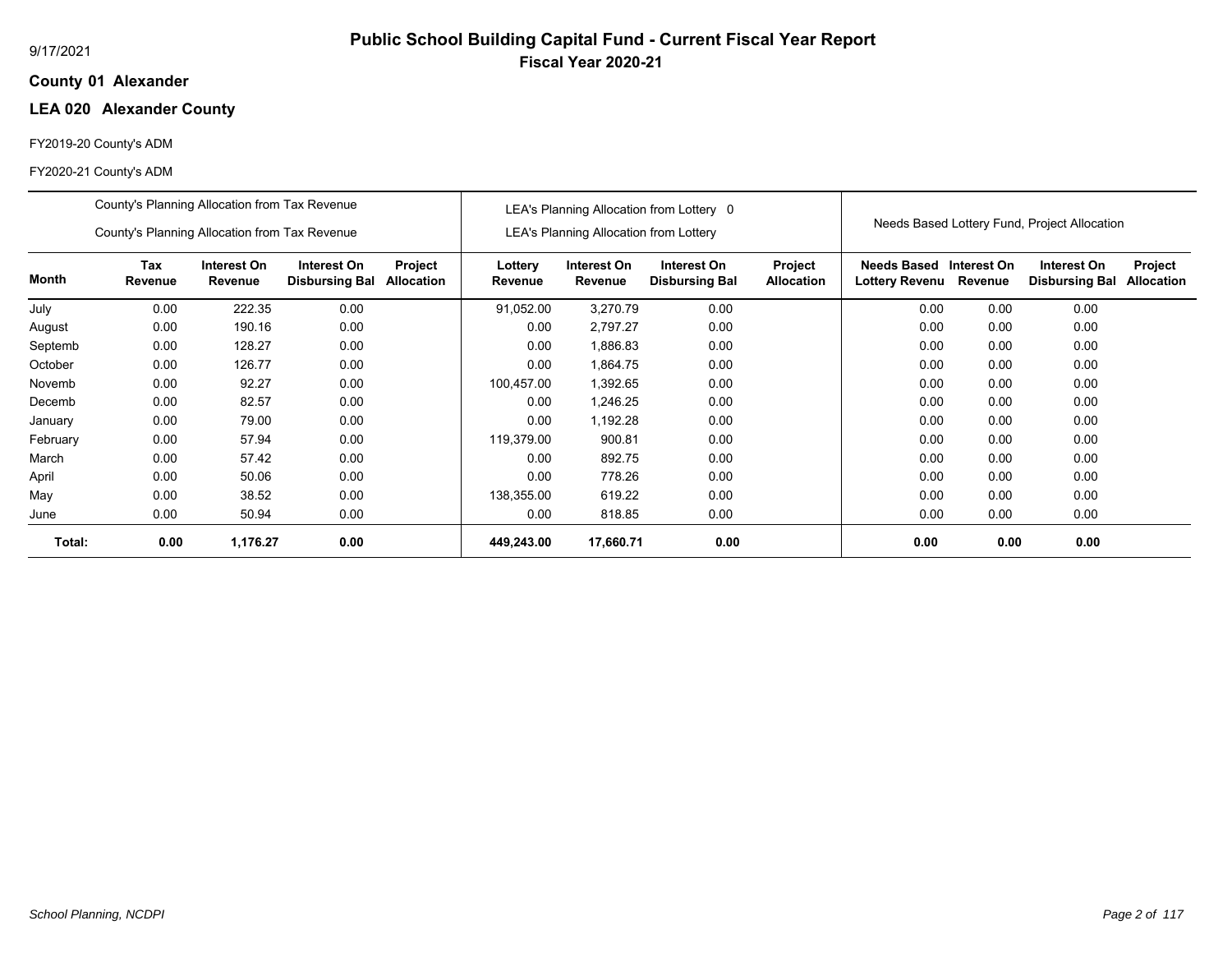## **02 Alleghany County**

## **LEA 030 Alleghany County**

## FY2019-20 County's ADM

|          | County's Planning Allocation from Tax Revenue |                        |                                      |                              |                    |                                               | LEA's Planning Allocation from Lottery 0 |                              |                                                  |         |                                              |                              |
|----------|-----------------------------------------------|------------------------|--------------------------------------|------------------------------|--------------------|-----------------------------------------------|------------------------------------------|------------------------------|--------------------------------------------------|---------|----------------------------------------------|------------------------------|
|          | County's Planning Allocation from Tax Revenue |                        |                                      |                              |                    | <b>LEA's Planning Allocation from Lottery</b> |                                          |                              |                                                  |         | Needs Based Lottery Fund, Project Allocation |                              |
| Month    | Tax<br>Revenue                                | Interest On<br>Revenue | Interest On<br><b>Disbursing Bal</b> | Project<br><b>Allocation</b> | Lottery<br>Revenue | Interest On<br>Revenue                        | Interest On<br><b>Disbursing Bal</b>     | Project<br><b>Allocation</b> | Needs Based Interest On<br><b>Lottery Revenu</b> | Revenue | Interest On<br><b>Disbursing Bal</b>         | Project<br><b>Allocation</b> |
| July     | 0.00                                          | 0.54                   | 0.00                                 |                              | 25,488.00          | 44.14                                         | 0.00                                     |                              | 0.00                                             | 0.00    | 0.00                                         |                              |
| August   | 0.00                                          | 0.46                   | 0.00                                 |                              | 0.00               | 37.75                                         | 0.00                                     |                              | 0.00                                             | 0.00    | 0.00                                         |                              |
| Septemb  | 0.00                                          | 0.31                   | 0.00                                 |                              | 0.00               | 25.46                                         | 0.00                                     |                              | 0.00                                             | 0.00    | 0.00                                         |                              |
| October  | 0.00                                          | 0.31                   | 0.00                                 |                              | 0.00               | 25.17                                         | 0.00                                     |                              | 0.00                                             | 0.00    | 0.00                                         |                              |
| Novemb   | 0.00                                          | 0.23                   | 0.00                                 |                              | 29,776.00          | 28.79                                         | 0.00                                     |                              | 0.00                                             | 0.00    | 0.00                                         |                              |
| Decemb   | 0.00                                          | 0.20                   | 0.00                                 |                              | 0.00               | 25.76                                         | 0.00                                     |                              | 0.00                                             | 0.00    | 0.00                                         |                              |
| January  | 0.00                                          | 0.19                   | 0.00                                 |                              | 0.00               | 24.64                                         | 0.00                                     |                              | 0.00                                             | 0.00    | 0.00                                         |                              |
| February | 0.00                                          | 0.14                   | 0.00                                 |                              | 35,385.00          | 25.88                                         | 0.00                                     | 55,264.00                    | 0.00                                             | 0.00    | 0.00                                         |                              |
| March    | 0.00                                          | 0.14                   | 0.00                                 |                              | 0.00               | 13.57                                         | 10.67                                    |                              | 0.00                                             | 0.00    | 0.00                                         |                              |
| April    | 0.00                                          | 0.12                   | 0.00                                 |                              | 0.00               | 11.83                                         | 9.03                                     |                              | 0.00                                             | 0.00    | 0.00                                         |                              |
| May      | 0.00                                          | 0.09                   | 0.00                                 |                              | 41,009.00          | 15.12                                         | 9.10                                     |                              | 0.00                                             | 0.00    | 0.00                                         |                              |
| June     | 0.00                                          | 0.12                   | 0.00                                 |                              | 0.00               | 19.99                                         | 10.19                                    |                              | 0.00                                             | 0.00    | 0.00                                         |                              |
| Total:   | 0.00                                          | 2.85                   | 0.00                                 |                              | 131,658.00         | 298.10                                        | 38.99                                    | 55,264.00                    | 0.00                                             | 0.00    | 0.00                                         |                              |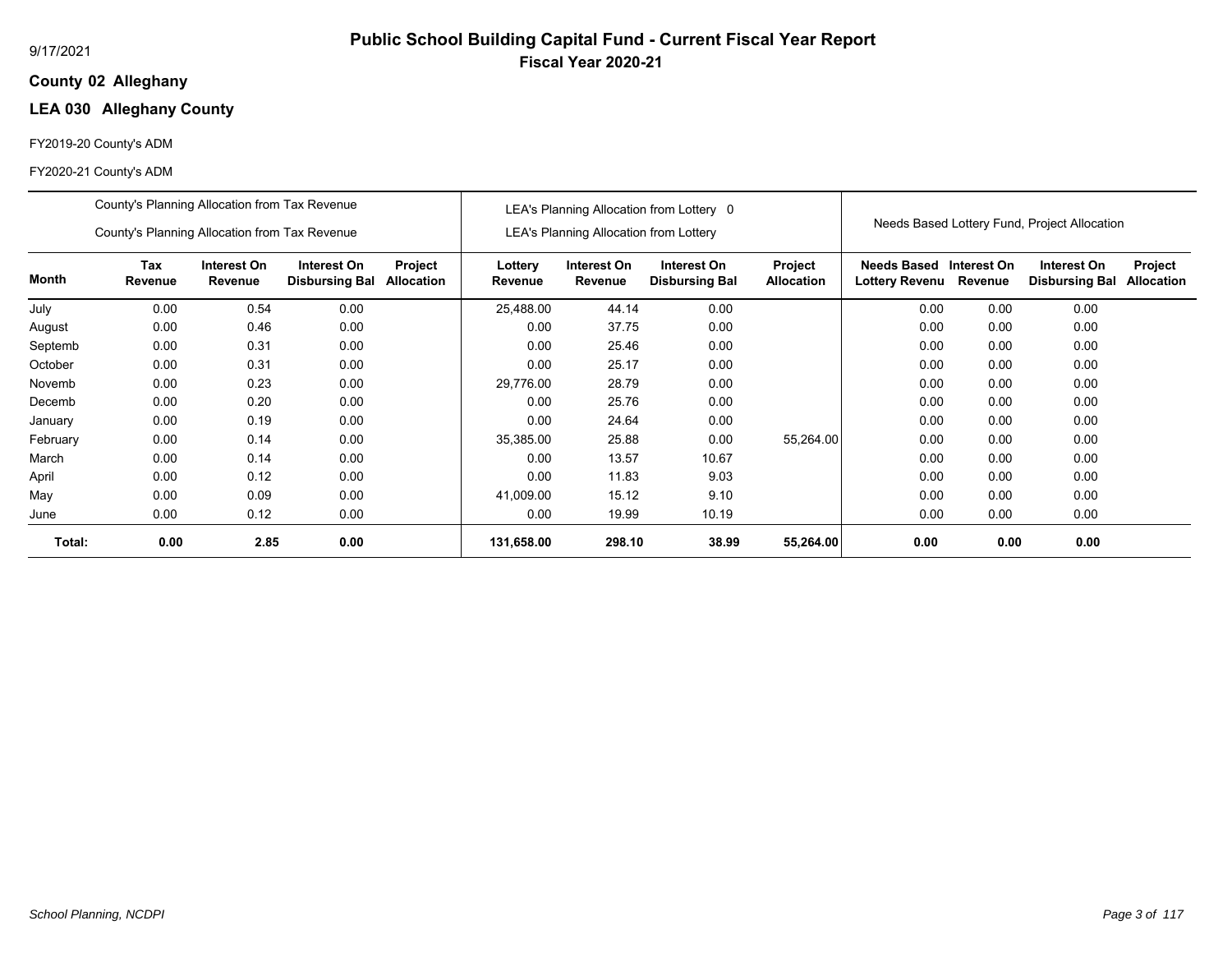## **03 Anson County**

## **LEA 040 Anson County**

## FY2019-20 County's ADM

|          | County's Planning Allocation from Tax Revenue |                        |                                      |                              |                    |                                               | LEA's Planning Allocation from Lottery 0 |                              |                                           |         |                                              |                              |
|----------|-----------------------------------------------|------------------------|--------------------------------------|------------------------------|--------------------|-----------------------------------------------|------------------------------------------|------------------------------|-------------------------------------------|---------|----------------------------------------------|------------------------------|
|          | County's Planning Allocation from Tax Revenue |                        |                                      |                              |                    | <b>LEA's Planning Allocation from Lottery</b> |                                          |                              |                                           |         | Needs Based Lottery Fund, Project Allocation |                              |
| Month    | <b>Tax</b><br>Revenue                         | Interest On<br>Revenue | Interest On<br><b>Disbursing Bal</b> | Project<br><b>Allocation</b> | Lottery<br>Revenue | Interest On<br>Revenue                        | Interest On<br><b>Disbursing Bal</b>     | Project<br><b>Allocation</b> | Needs Based Interest On<br>Lottery Revenu | Revenue | Interest On<br><b>Disbursing Bal</b>         | Project<br><b>Allocation</b> |
| July     | 0.00                                          | 25.16                  | 0.00                                 |                              | 0.00               | 881.04                                        | 0.00                                     |                              | 0.00                                      | 0.00    | 0.00                                         |                              |
| August   | 0.00                                          | 21.52                  | 0.00                                 |                              | 0.00               | 753.49                                        | 0.00                                     |                              | 0.00                                      | 0.00    | 0.00                                         |                              |
| Septemb  | 0.00                                          | 14.51                  | 0.00                                 |                              | 0.00               | 508.25                                        | 0.00                                     | 54,764.61                    | 0.00                                      | 0.00    | 0.00                                         |                              |
| October  | 0.00                                          | 14.34                  | 0.00                                 |                              | 0.00               | 475.83                                        | 10.41                                    |                              | 0.00                                      | 0.00    | 0.00                                         |                              |
| Novemb   | 0.00                                          | 10.44                  | 0.00                                 |                              | 0.00               | 346.36                                        | 20.41                                    |                              | 0.00                                      | 0.00    | 0.00                                         |                              |
| Decemb   | 0.00                                          | 9.34                   | 0.00                                 |                              | 0.00               | 309.96                                        | 17.12                                    |                              | 0.00                                      | 0.00    | 0.00                                         |                              |
| January  | 0.00                                          | 8.94                   | 0.00                                 |                              | 0.00               | 296.54                                        | 15.05                                    |                              | 0.00                                      | 0.00    | 0.00                                         |                              |
| February | 0.00                                          | 6.56                   | 0.00                                 |                              | 0.00               | 217.50                                        | 11.88                                    |                              | 0.00                                      | 0.00    | 0.00                                         |                              |
| March    | 0.00                                          | 6.50                   | 0.00                                 |                              | 0.00               | 215.56                                        | 11.39                                    |                              | 0.00                                      | 0.00    | 0.00                                         |                              |
| April    | 0.00                                          | 5.66                   | 3.01                                 |                              | 0.00               | 187.91                                        | 3.00                                     |                              | 0.00                                      | 0.00    | 0.00                                         |                              |
| May      | 0.00                                          | 4.36                   | 3.03                                 |                              | 0.00               | 144.62                                        | 3.03                                     |                              | 0.00                                      | 0.00    | 0.00                                         |                              |
| June     | 0.00                                          | 5.77                   | 3.39                                 |                              | 0.00               | 191.24                                        | 3.40                                     |                              | 0.00                                      | 0.00    | 0.00                                         |                              |
| Total:   | 0.00                                          | 133.10                 | 9.43                                 |                              | 0.00               | 4,528.30                                      | 95.69                                    | 54,764.61                    | 0.00                                      | 0.00    | 0.00                                         |                              |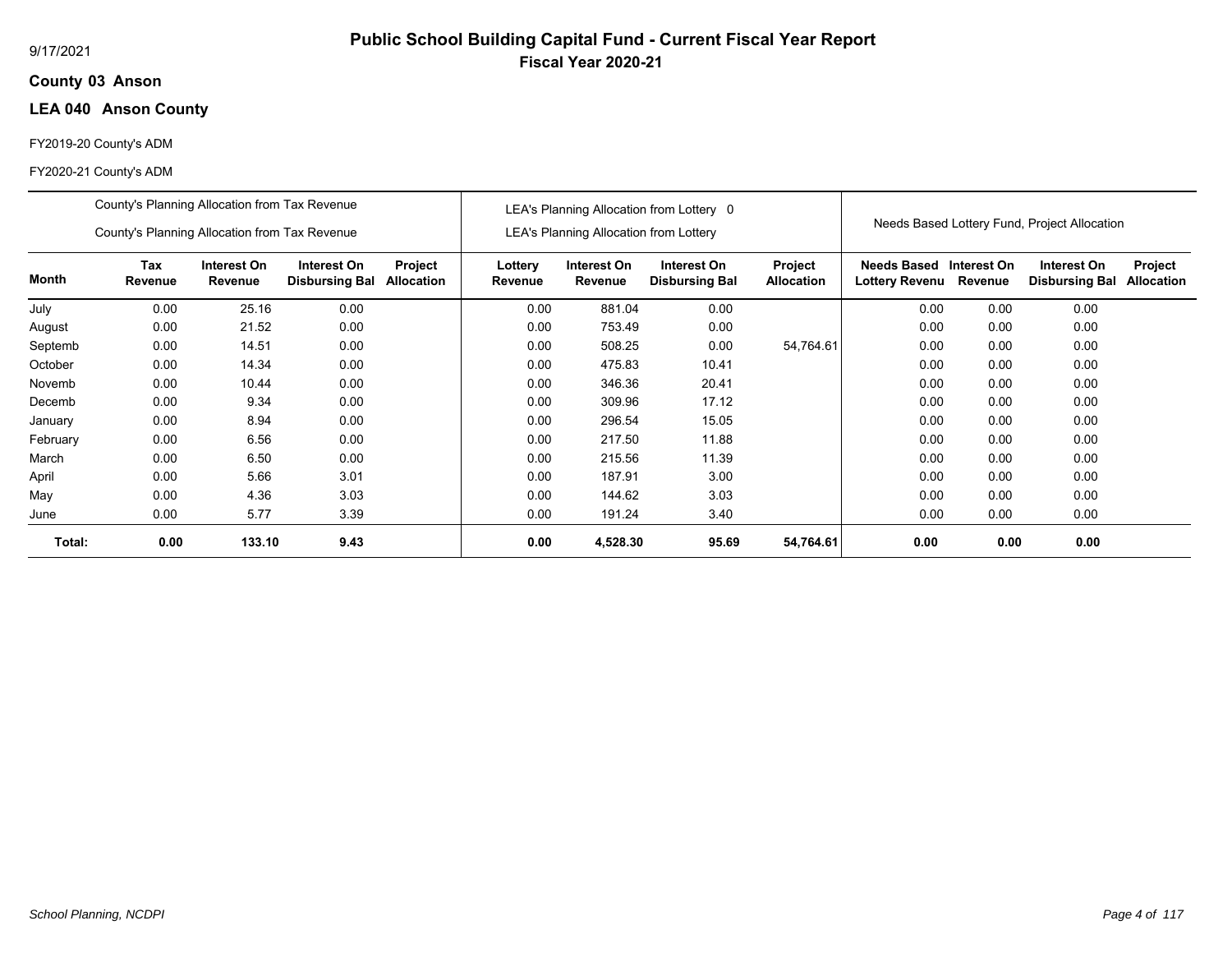## **04 Ashe County**

## **LEA 050 Ashe County**

## FY2019-20 County's ADM

|          | County's Planning Allocation from Tax Revenue |                        |                                      |                              |                    |                                               | LEA's Planning Allocation from Lottery 0 |                              |                                             |                        | Needs Based Lottery Fund, Project Allocation |                              |
|----------|-----------------------------------------------|------------------------|--------------------------------------|------------------------------|--------------------|-----------------------------------------------|------------------------------------------|------------------------------|---------------------------------------------|------------------------|----------------------------------------------|------------------------------|
|          | County's Planning Allocation from Tax Revenue |                        |                                      |                              |                    | <b>LEA's Planning Allocation from Lottery</b> |                                          |                              |                                             |                        |                                              |                              |
| Month    | Tax<br>Revenue                                | Interest On<br>Revenue | Interest On<br><b>Disbursing Bal</b> | Project<br><b>Allocation</b> | Lottery<br>Revenue | Interest On<br>Revenue                        | Interest On<br><b>Disbursing Bal</b>     | Project<br><b>Allocation</b> | <b>Needs Based</b><br><b>Lottery Revenu</b> | Interest On<br>Revenue | Interest On<br><b>Disbursing Bal</b>         | Project<br><b>Allocation</b> |
| July     | 0.00                                          | 121.02                 | 0.00                                 |                              | 0.00               | 216.66                                        | 0.00                                     |                              | 0.00                                        | 0.00                   | 0.00                                         |                              |
| August   | 0.00                                          | 103.50                 | 0.00                                 |                              | 0.00               | 185.30                                        | 0.00                                     |                              | 0.00                                        | 0.00                   | 0.00                                         |                              |
| Septemb  | 0.00                                          | 69.81                  | 0.00                                 |                              | 0.00               | 124.99                                        | 0.00                                     |                              | 0.00                                        | 0.00                   | 0.00                                         |                              |
| October  | 0.00                                          | 68.99                  | 0.00                                 |                              | 0.00               | 123.52                                        | 0.00                                     |                              | 0.00                                        | 0.00                   | 0.00                                         |                              |
| Novemb   | 0.00                                          | 50.22                  | 0.00                                 |                              | 0.00               | 89.91                                         | 0.00                                     |                              | 0.00                                        | 0.00                   | 0.00                                         |                              |
| Decemb   | 0.00                                          | 44.94                  | 10.35                                |                              | 0.00               | 80.46                                         | 10.35                                    | 229,747.28                   | 0.00                                        | 0.00                   | 0.00                                         |                              |
| January  | 0.00                                          | 43.00                  | 0.00                                 |                              | 0.00               | 7.87                                          | 62.67                                    |                              | 0.00                                        | 0.00                   | 0.00                                         |                              |
| February | 0.00                                          | 31.54                  | 0.00                                 |                              | 0.00               | 5.79                                          | 49.48                                    |                              | 0.00                                        | 0.00                   | 0.00                                         |                              |
| March    | 0.00                                          | 31.25                  | 0.00                                 |                              | 0.00               | 5.75                                          | 35.19                                    |                              | 0.00                                        | 0.00                   | 0.00                                         |                              |
| April    | 0.00                                          | 27.25                  | 0.00                                 |                              | 0.00               | 5.02                                          | 0.00                                     |                              | 0.00                                        | 0.00                   | 0.00                                         |                              |
| May      | 0.00                                          | 20.97                  | 0.00                                 |                              | 0.00               | 3.86                                          | 0.00                                     |                              | 0.00                                        | 0.00                   | 0.00                                         |                              |
| June     | 0.00                                          | 27.73                  | 0.00                                 |                              | 0.00               | 5.11                                          | 0.00                                     |                              | 0.00                                        | 0.00                   | 0.00                                         |                              |
| Total:   | 0.00                                          | 640.22                 | 10.35                                |                              | 0.00               | 854.24                                        | 157.69                                   | 229,747.28                   | 0.00                                        | 0.00                   | 0.00                                         |                              |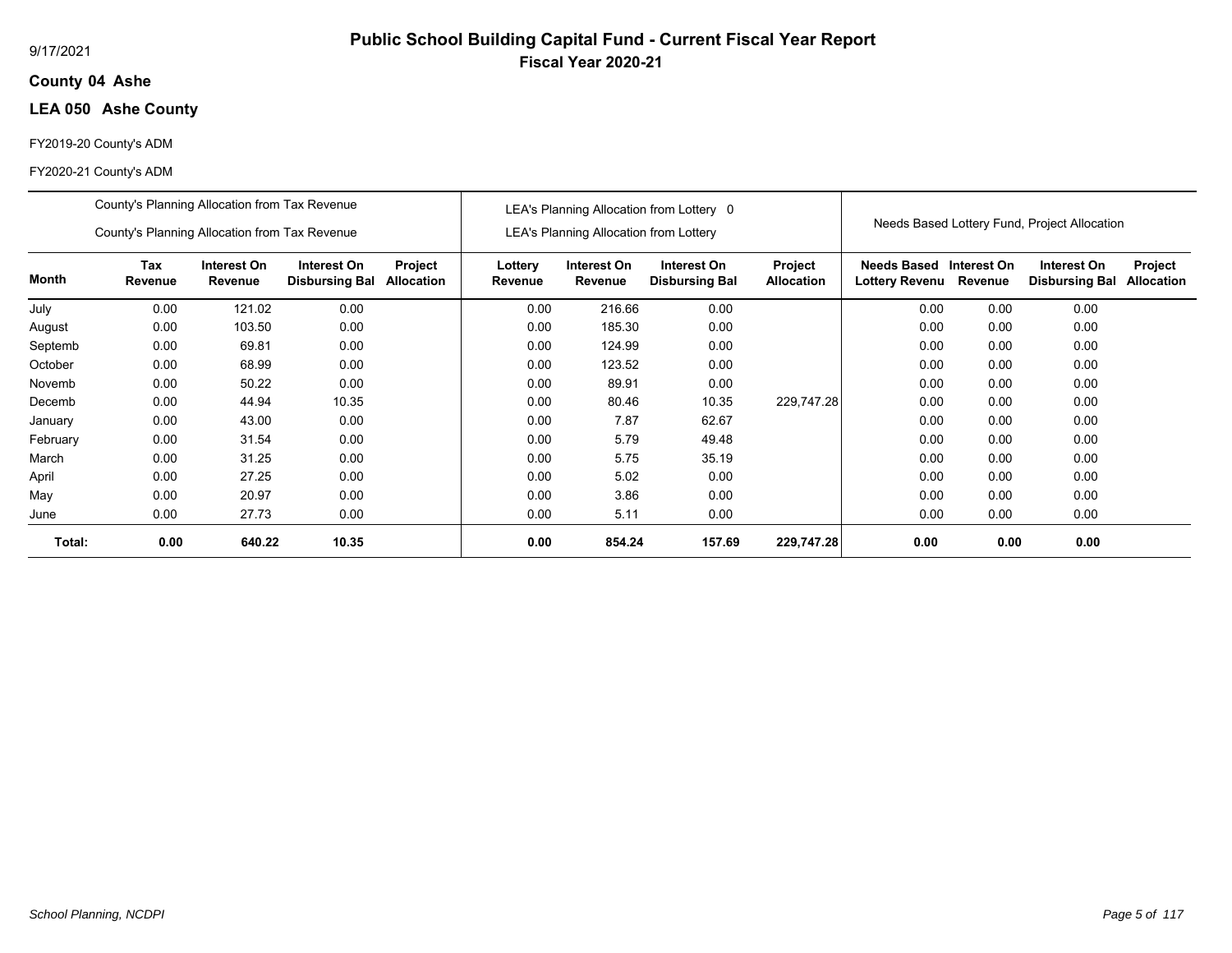## **05 Avery County**

## **LEA 060 Avery County**

## FY2019-20 County's ADM

|          | County's Planning Allocation from Tax Revenue |                        |                                      |                              |                    |                                               | LEA's Planning Allocation from Lottery 0 |                                     |                                      |                        |                                              |                              |
|----------|-----------------------------------------------|------------------------|--------------------------------------|------------------------------|--------------------|-----------------------------------------------|------------------------------------------|-------------------------------------|--------------------------------------|------------------------|----------------------------------------------|------------------------------|
|          | County's Planning Allocation from Tax Revenue |                        |                                      |                              |                    | <b>LEA's Planning Allocation from Lottery</b> |                                          |                                     |                                      |                        | Needs Based Lottery Fund, Project Allocation |                              |
| Month    | Tax<br>Revenue                                | Interest On<br>Revenue | Interest On<br><b>Disbursing Bal</b> | Project<br><b>Allocation</b> | Lottery<br>Revenue | Interest On<br>Revenue                        | Interest On<br><b>Disbursing Bal</b>     | <b>Project</b><br><b>Allocation</b> | Needs Based<br><b>Lottery Revenu</b> | Interest On<br>Revenue | Interest On<br><b>Disbursing Bal</b>         | Project<br><b>Allocation</b> |
| July     | 0.00                                          | 18.79                  | 0.00                                 |                              | 36,443.00          | 341.03                                        | 0.00                                     |                                     | 0.00                                 | 0.00                   | 0.00                                         |                              |
| August   | 0.00                                          | 16.07                  | 20.99                                |                              | 0.00               | 291.66                                        | 20.99                                    | 350,000.00                          | 0.00                                 | 0.00                   | 0.00                                         |                              |
| Septemb  | 0.00                                          | 10.85                  | 0.00                                 |                              | 0.00               | 25.52                                         | 183.39                                   |                                     | 0.00                                 | 0.00                   | 0.00                                         |                              |
| October  | 0.00                                          | 10.72                  | 0.00                                 |                              | 0.00               | 25.31                                         | 158.79                                   |                                     | 0.00                                 | 0.00                   | 0.00                                         |                              |
| Novemb   | 0.00                                          | 7.80                   | 0.00                                 |                              | 40,081.00          | 32.57                                         | 129.44                                   |                                     | 0.00                                 | 0.00                   | 0.00                                         |                              |
| Decemb   | 0.00                                          | 6.98                   | 0.00                                 |                              | 0.00               | 29.19                                         | 108.61                                   |                                     | 0.00                                 | 0.00                   | 0.00                                         |                              |
| January  | 0.00                                          | 6.68                   | 0.00                                 |                              | 0.00               | 27.96                                         | 95.47                                    |                                     | 0.00                                 | 0.00                   | 0.00                                         |                              |
| February | 0.00                                          | 4.90                   | 0.00                                 |                              | 47,631.00          | 31.03                                         | 75.37                                    |                                     | 0.00                                 | 0.00                   | 0.00                                         |                              |
| March    | 0.00                                          | 4.86                   | 36.13                                |                              | 0.00               | 30.77                                         | 36.13                                    |                                     | 0.00                                 | 0.00                   | 0.00                                         |                              |
| April    | 0.00                                          | 4.24                   | 25.74                                |                              | 0.00               | 26.83                                         | 25.75                                    |                                     | 0.00                                 | 0.00                   | 0.00                                         |                              |
| May      | 0.00                                          | 3.27                   | 0.00                                 |                              | 55,203.00          | 28.74                                         | 0.00                                     |                                     | 0.00                                 | 0.00                   | 0.00                                         |                              |
| June     | 0.00                                          | 4.32                   | 0.00                                 |                              | 0.00               | 38.01                                         | 0.00                                     |                                     | 0.00                                 | 0.00                   | 0.00                                         |                              |
| Total:   | 0.00                                          | 99.48                  | 82.86                                |                              | 179,358.00         | 928.62                                        | 833.94                                   | 350,000.00                          | 0.00                                 | 0.00                   | 0.00                                         |                              |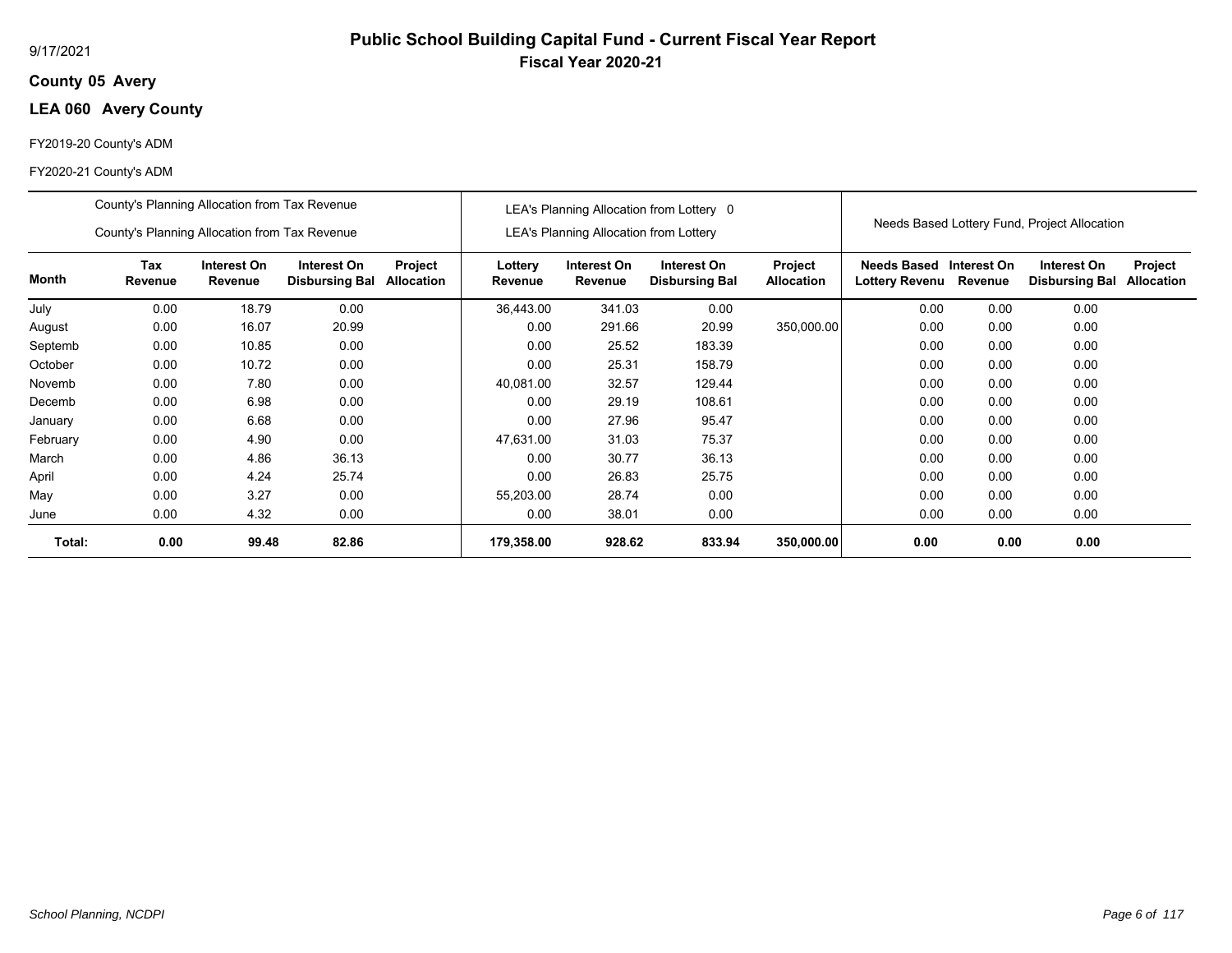## **06 Beaufort County**

## **LEA 070 Beaufort County**

## FY2019-20 County's ADM

|          | County's Planning Allocation from Tax Revenue |                        |                                      |                              |                    |                                               | LEA's Planning Allocation from Lottery 0 |                              |                                           |         |                                              |                              |
|----------|-----------------------------------------------|------------------------|--------------------------------------|------------------------------|--------------------|-----------------------------------------------|------------------------------------------|------------------------------|-------------------------------------------|---------|----------------------------------------------|------------------------------|
|          | County's Planning Allocation from Tax Revenue |                        |                                      |                              |                    | <b>LEA's Planning Allocation from Lottery</b> |                                          |                              |                                           |         | Needs Based Lottery Fund, Project Allocation |                              |
| Month    | <b>Tax</b><br>Revenue                         | Interest On<br>Revenue | Interest On<br><b>Disbursing Bal</b> | Project<br><b>Allocation</b> | Lottery<br>Revenue | Interest On<br>Revenue                        | Interest On<br><b>Disbursing Bal</b>     | Project<br><b>Allocation</b> | Needs Based Interest On<br>Lottery Revenu | Revenue | Interest On<br><b>Disbursing Bal</b>         | Project<br><b>Allocation</b> |
| July     | 0.00                                          | 3.94                   | 0.00                                 |                              | 123.011.00         | 594.23                                        | 0.00                                     |                              | 0.00                                      | 0.00    | 0.00                                         |                              |
| August   | 0.00                                          | 3.37                   | 0.00                                 |                              | 0.00               | 508.20                                        | 0.00                                     |                              | 0.00                                      | 0.00    | 0.00                                         |                              |
| Septemb  | 0.00                                          | 2.28                   | 0.00                                 |                              | 0.00               | 342.79                                        | 0.00                                     |                              | 0.00                                      | 0.00    | 0.00                                         |                              |
| October  | 0.00                                          | 2.25                   | 0.00                                 |                              | 0.00               | 338.78                                        | 0.00                                     |                              | 0.00                                      | 0.00    | 0.00                                         |                              |
| Novemb   | 0.00                                          | 1.64                   | 0.00                                 |                              | 134,119.00         | 293.75                                        | 0.00                                     |                              | 0.00                                      | 0.00    | 0.00                                         |                              |
| Decemb   | 0.00                                          | 1.46                   | 0.00                                 |                              | 0.00               | 262.87                                        | 0.00                                     |                              | 0.00                                      | 0.00    | 0.00                                         |                              |
| January  | 0.00                                          | 1.40                   | 0.00                                 |                              | 0.00               | 251.49                                        | 0.00                                     |                              | 0.00                                      | 0.00    | 0.00                                         |                              |
| February | 0.00                                          | 1.03                   | 0.00                                 |                              | 159,382.00         | 219.61                                        | 0.00                                     |                              | 0.00                                      | 0.00    | 0.00                                         |                              |
| March    | 0.00                                          | 1.02                   | 0.00                                 |                              | 0.00               | 217.64                                        | 0.00                                     |                              | 0.00                                      | 0.00    | 0.00                                         |                              |
| April    | 0.00                                          | 0.89                   | 0.00                                 |                              | 0.00               | 189.73                                        | 0.00                                     | 477,000.00                   | 0.00                                      | 0.00    | 0.00                                         |                              |
| May      | 0.00                                          | 0.68                   | 0.00                                 |                              | 184,716.00         | 103.18                                        | 7.60                                     |                              | 0.00                                      | 0.00    | 0.00                                         |                              |
| June     | 0.00                                          | 0.90                   | 0.00                                 |                              | 0.00               | 136.45                                        | 0.00                                     |                              | 0.00                                      | 0.00    | 0.00                                         |                              |
| Total:   | 0.00                                          | 20.86                  | 0.00                                 |                              | 601,228.00         | 3,458.72                                      | 7.60                                     | 477,000.00                   | 0.00                                      | 0.00    | 0.00                                         |                              |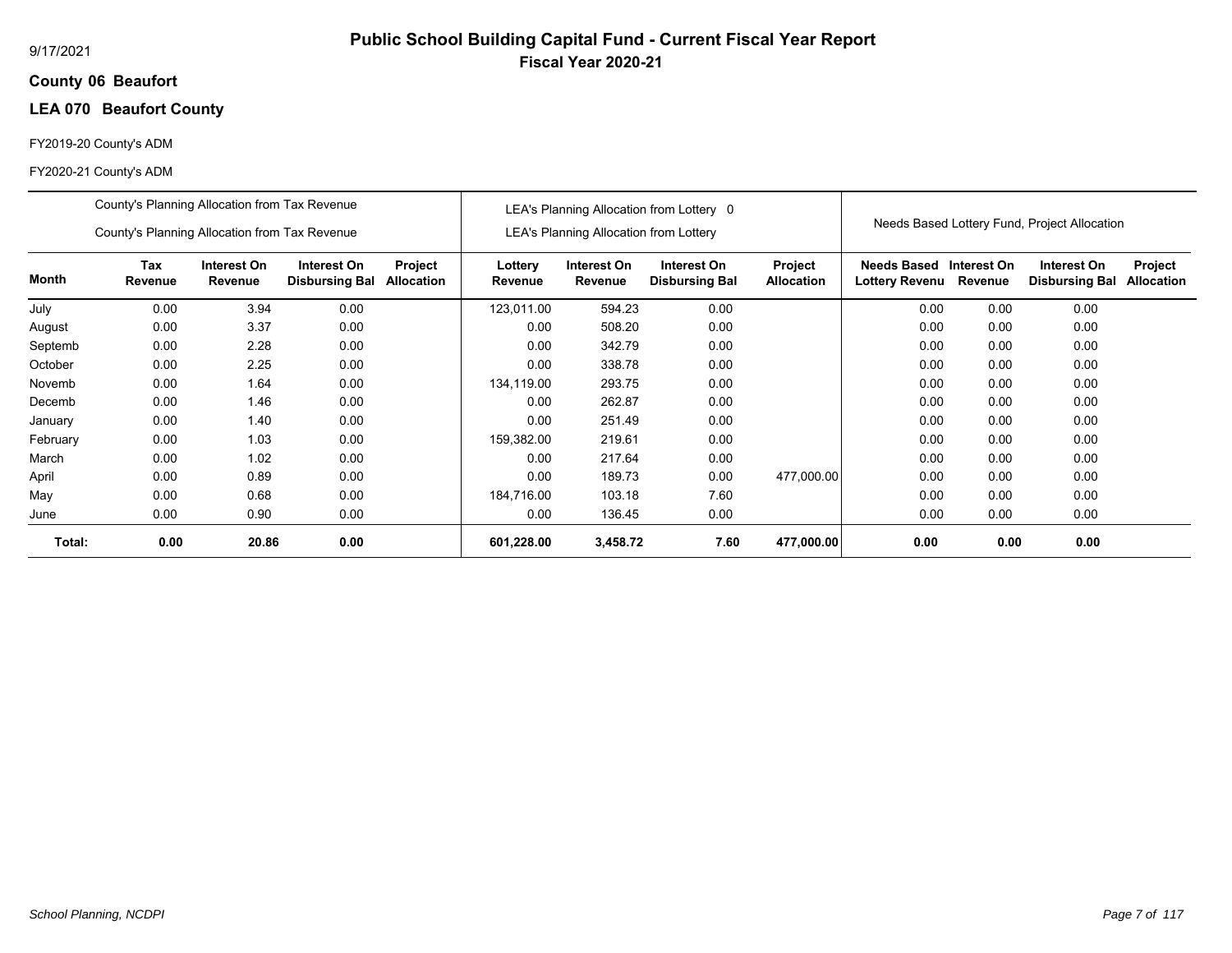## **07 Bertie County**

## **LEA 080 Bertie County**

## FY2019-20 County's ADM

|          | County's Planning Allocation from Tax Revenue |                        |                                      |                              |                    |                                        | LEA's Planning Allocation from Lottery 0 |                              |                                                  |         |                                              |                              |
|----------|-----------------------------------------------|------------------------|--------------------------------------|------------------------------|--------------------|----------------------------------------|------------------------------------------|------------------------------|--------------------------------------------------|---------|----------------------------------------------|------------------------------|
|          | County's Planning Allocation from Tax Revenue |                        |                                      |                              |                    | LEA's Planning Allocation from Lottery |                                          |                              |                                                  |         | Needs Based Lottery Fund, Project Allocation |                              |
| Month    | <b>Tax</b><br>Revenue                         | Interest On<br>Revenue | Interest On<br><b>Disbursing Bal</b> | Project<br><b>Allocation</b> | Lottery<br>Revenue | Interest On<br>Revenue                 | Interest On<br><b>Disbursing Bal</b>     | Project<br><b>Allocation</b> | Needs Based Interest On<br><b>Lottery Revenu</b> | Revenue | Interest On<br><b>Disbursing Bal</b>         | Project<br><b>Allocation</b> |
| July     | 0.00                                          | 2.78                   | 1.30                                 |                              | 39.944.00          | 296.35                                 | 1.29                                     |                              | 0.00                                             | 0.00    | 0.00                                         |                              |
| August   | 0.00                                          | 2.38                   | 1.08                                 |                              | 0.00               | 253.45                                 | 1.09                                     |                              | 0.00                                             | 0.00    | 0.00                                         |                              |
| Septemb  | 0.00                                          | 1.60                   | 0.76                                 |                              | 0.00               | 170.96                                 | 0.77                                     |                              | 0.00                                             | 0.00    | 0.00                                         |                              |
| October  | 0.00                                          | 1.58                   | 0.66                                 |                              | 0.00               | 168.96                                 | 0.67                                     |                              | 0.00                                             | 0.00    | 0.00                                         |                              |
| Novemb   | 0.00                                          | 1.15                   | 0.54                                 |                              | 41,961.00          | 137.74                                 | 0.54                                     | 300,000.00                   | 0.00                                             | 0.00    | 0.00                                         |                              |
| Decemb   | 0.00                                          | 1.03                   | 0.00                                 |                              | 0.00               | 28.90                                  | 60.97                                    |                              | 0.00                                             | 0.00    | 0.00                                         |                              |
| January  | 0.00                                          | 0.99                   | 0.00                                 |                              | 0.00               | 27.67                                  | 0.80                                     |                              | 0.00                                             | 0.00    | 0.00                                         |                              |
| February | 0.00                                          | 0.72                   | 0.00                                 |                              | 49,865.00          | 31.29                                  | 0.63                                     |                              | 0.00                                             | 0.00    | 0.00                                         |                              |
| March    | 0.00                                          | 0.72                   | 0.00                                 |                              | 0.00               | 31.01                                  | 0.60                                     |                              | 0.00                                             | 0.00    | 0.00                                         |                              |
| April    | 0.00                                          | 0.63                   | 0.00                                 |                              | 0.00               | 27.04                                  | 0.48                                     |                              | 0.00                                             | 0.00    | 0.00                                         |                              |
| May      | 0.00                                          | 0.48                   | 0.00                                 |                              | 57.791.00          | 29.28                                  | 0.48                                     |                              | 0.00                                             | 0.00    | 0.00                                         |                              |
| June     | 0.00                                          | 0.64                   | 0.27                                 |                              | 0.00               | 38.71                                  | 0.27                                     |                              | 0.00                                             | 0.00    | 0.00                                         |                              |
| Total:   | 0.00                                          | 14.70                  | 4.61                                 |                              | 189,561.00         | 1,241.36                               | 68.59                                    | 300,000.00                   | 0.00                                             | 0.00    | 0.00                                         |                              |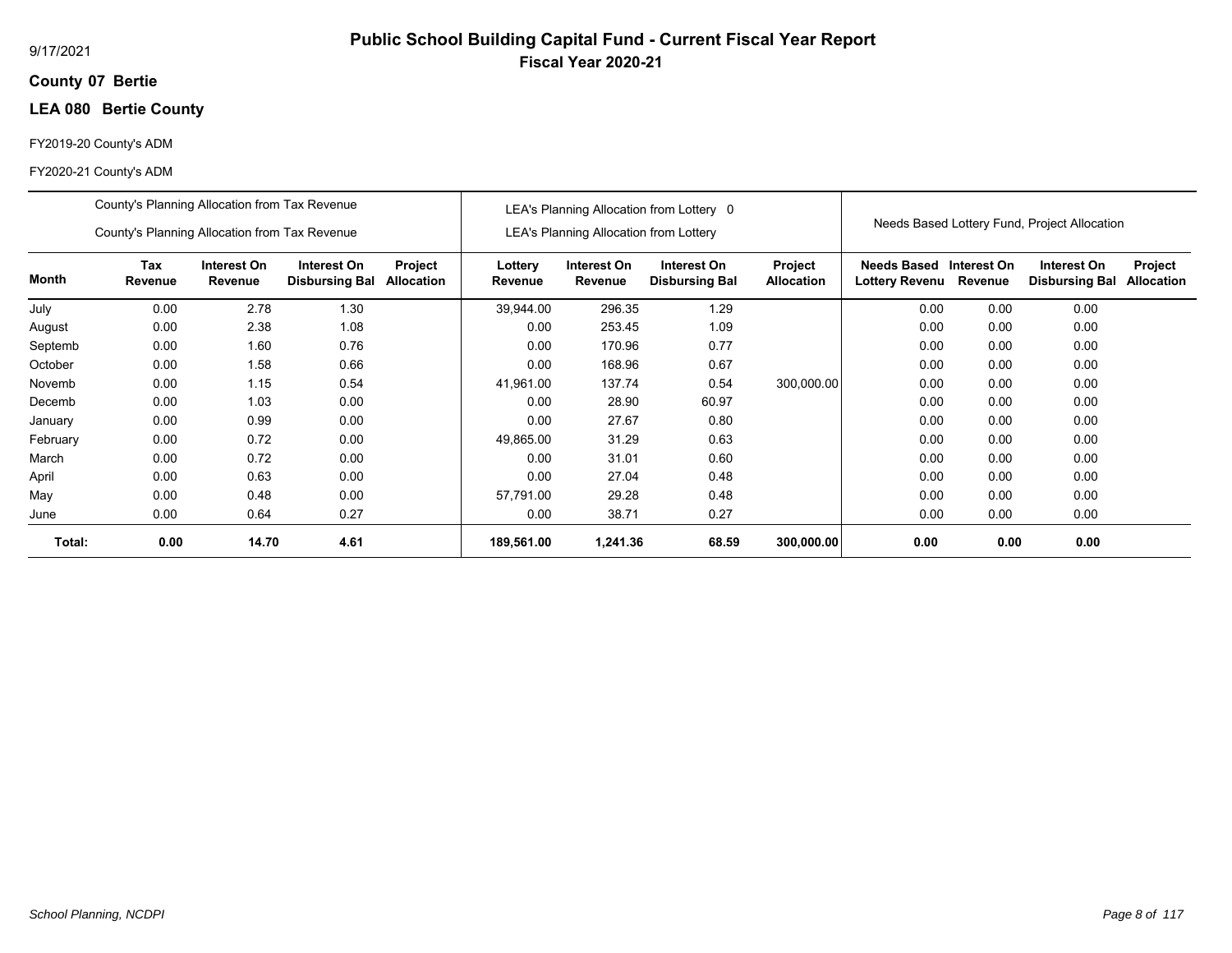## **08 Bladen County**

## **LEA 090 Bladen County**

## FY2019-20 County's ADM

|          | County's Planning Allocation from Tax Revenue |                        |                                      |                       |                    |                                               | LEA's Planning Allocation from Lottery 0 |                              |                                      |                        |                                              |                              |
|----------|-----------------------------------------------|------------------------|--------------------------------------|-----------------------|--------------------|-----------------------------------------------|------------------------------------------|------------------------------|--------------------------------------|------------------------|----------------------------------------------|------------------------------|
|          | County's Planning Allocation from Tax Revenue |                        |                                      |                       |                    | <b>LEA's Planning Allocation from Lottery</b> |                                          |                              |                                      |                        | Needs Based Lottery Fund, Project Allocation |                              |
| Month    | Tax<br>Revenue                                | Interest On<br>Revenue | Interest On<br><b>Disbursing Bal</b> | Project<br>Allocation | Lottery<br>Revenue | Interest On<br>Revenue                        | Interest On<br><b>Disbursing Bal</b>     | Project<br><b>Allocation</b> | Needs Based<br><b>Lottery Revenu</b> | Interest On<br>Revenue | Interest On<br><b>Disbursing Bal</b>         | Project<br><b>Allocation</b> |
| July     | 0.00                                          | 1.07                   | 0.00                                 |                       | 78,261.00          | 1,603.60                                      | 6.58                                     |                              | 0.00                                 | 0.00                   | 0.00                                         |                              |
| August   | 0.00                                          | 0.92                   | 0.00                                 |                       | 0.00               | 1,371.44                                      | 5.44                                     | $-10,300.00$                 | 0.00                                 | 0.00                   | 0.00                                         |                              |
| Septemb  | 0.00                                          | 0.62                   | 0.00                                 |                       | 0.00               | 930.11                                        | 0.00                                     |                              | 0.00                                 | 0.00                   | 0.00                                         |                              |
| October  | 0.00                                          | 0.61                   | 0.00                                 |                       | 0.00               | 919.23                                        | 5.98                                     | 102,182.60                   | 0.00                                 | 0.00                   | 0.00                                         |                              |
| Novemb   | 0.00                                          | 0.45                   | 0.00                                 |                       | 86,456.00          | 663.57                                        | 37.79                                    |                              | 0.00                                 | 0.00                   | 0.00                                         |                              |
| Decemb   | 0.00                                          | 0.40                   | 0.00                                 |                       | 0.00               | 593.83                                        | 1.02                                     |                              | 0.00                                 | 0.00                   | 0.00                                         |                              |
| January  | 0.00                                          | 0.38                   | 0.00                                 |                       | 0.00               | 568.11                                        | 1.74                                     | 65,885.70                    | 3,750,000.00                         | 0.00                   | 0.00                                         |                              |
| February | 0.00                                          | 0.28                   | 0.00                                 |                       | 0.00               | 402.15                                        | 2.03                                     |                              | 3,750,000.00                         | 0.00                   | 0.00                                         |                              |
| March    | 0.00                                          | 0.28                   | 0.00                                 |                       | 0.00               | 398.55                                        | 0.00                                     |                              | 0.00                                 | 0.00                   | 0.00                                         |                              |
| April    | 0.00                                          | 0.24                   | 0.00                                 |                       | 0.00               | 347.44                                        | 0.00                                     |                              | 0.00                                 | 0.00                   | 0.00                                         |                              |
| May      | 0.00                                          | 0.19                   | 0.00                                 |                       | 0.00               | 267.39                                        | 0.00                                     |                              | 3,750,000.00                         | 0.00                   | 0.00                                         |                              |
| June     | 0.00                                          | 0.25                   | 0.00                                 |                       | 0.00               | 353.59                                        | 0.00                                     |                              | 0.00                                 | 0.00                   | 0.00                                         |                              |
| Total:   | 0.00                                          | 5.69                   | 0.00                                 |                       | 164,717.00         | 8,419.01                                      | 60.58                                    | 157,768.30                   | 11,250,000.00                        | 0.00                   | 0.00                                         |                              |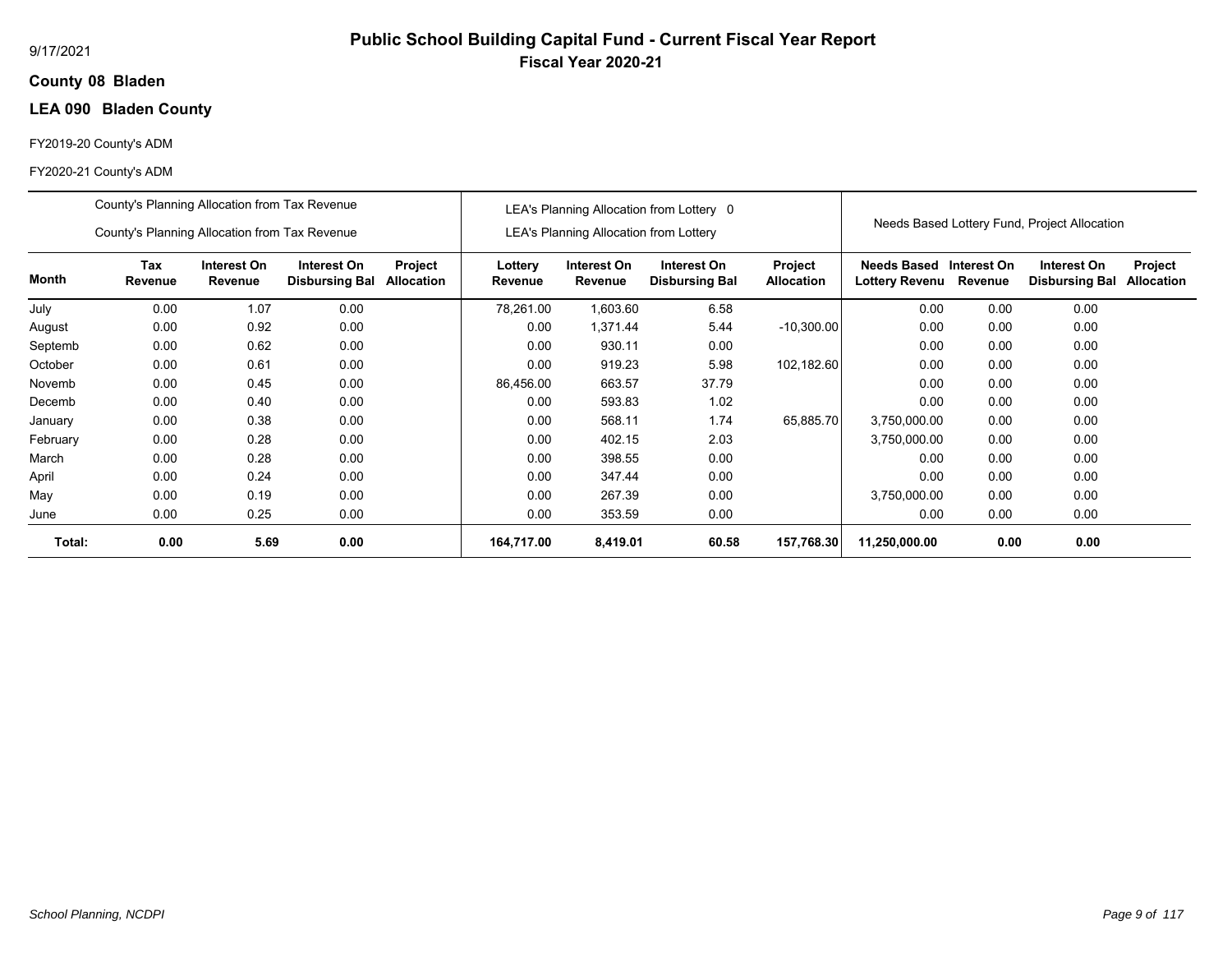# **Public School Building Capital Fund - Current Fiscal Year Report Fiscal Year 2020-21**

## **09 Brunswick County**

## **LEA 100 Brunswick County**

## FY2019-20 County's ADM

|          | County's Planning Allocation from Tax Revenue |                               |                                      |                              |                    |                                               | LEA's Planning Allocation from Lottery 0 |                              |                                             |                        |                                              |                              |
|----------|-----------------------------------------------|-------------------------------|--------------------------------------|------------------------------|--------------------|-----------------------------------------------|------------------------------------------|------------------------------|---------------------------------------------|------------------------|----------------------------------------------|------------------------------|
|          | County's Planning Allocation from Tax Revenue |                               |                                      |                              |                    | <b>LEA's Planning Allocation from Lottery</b> |                                          |                              |                                             |                        | Needs Based Lottery Fund, Project Allocation |                              |
| Month    | Tax<br>Revenue                                | Interest On<br><b>Revenue</b> | Interest On<br><b>Disbursing Bal</b> | Project<br><b>Allocation</b> | Lottery<br>Revenue | Interest On<br>Revenue                        | Interest On<br><b>Disbursing Bal</b>     | Project<br><b>Allocation</b> | <b>Needs Based</b><br><b>Lottery Revenu</b> | Interest On<br>Revenue | Interest On<br><b>Disbursing Bal</b>         | Project<br><b>Allocation</b> |
| July     | 0.00                                          | 9.94                          | 0.00                                 |                              | 242,256.00         | 1,064.02                                      | 708.91                                   |                              | 0.00                                        | 0.00                   | 0.00                                         |                              |
| August   | 0.00                                          | 8.50                          | 0.00                                 |                              | 0.00               | 910.50                                        | 594.91                                   |                              | 0.00                                        | 0.00                   | 0.00                                         |                              |
| Septemb  | 0.00                                          | 5.73                          | 0.00                                 |                              | 0.00               | 614.44                                        | 419.18                                   |                              | 0.00                                        | 0.00                   | 0.00                                         |                              |
| October  | 0.00                                          | 5.66                          | 0.00                                 |                              | 0.00               | 607.46                                        | 362.94                                   |                              | 0.00                                        | 0.00                   | 0.00                                         |                              |
| Novemb   | 0.00                                          | 4.12                          | 0.00                                 |                              | 271,384.00         | 537.70                                        | 295.86                                   |                              | 0.00                                        | 0.00                   | 0.00                                         |                              |
| Decemb   | 0.00                                          | 3.69                          | 0.00                                 |                              | 0.00               | 481.27                                        | 223.32                                   |                              | 0.00                                        | 0.00                   | 0.00                                         |                              |
| January  | 0.00                                          | 3.53                          | 84.84                                |                              | 0.00               | 460.49                                        | 84.83                                    |                              | 0.00                                        | 0.00                   | 0.00                                         |                              |
| February | 0.00                                          | 2.61                          | 66.98                                |                              | 322,503.00         | 408.90                                        | 66.99                                    |                              | 0.00                                        | 0.00                   | 0.00                                         |                              |
| March    | 0.00                                          | 2.60                          | 64.21                                |                              | 0.00               | 405.25                                        | 64.21                                    |                              | 0.00                                        | 0.00                   | 0.00                                         |                              |
| April    | 0.00                                          | 2.28                          | 50.84                                |                              | 0.00               | 353.29                                        | 50.85                                    |                              | 0.00                                        | 0.00                   | 0.00                                         |                              |
| May      | 0.00                                          | 1.76                          | 51.24                                |                              | 373,766.00         | 326.68                                        | 51.24                                    |                              | 0.00                                        | 0.00                   | 0.00                                         |                              |
| June     | 0.00                                          | 2.34                          | 30.60                                |                              | 0.00               | 432.00                                        | 30.59                                    |                              | 0.00                                        | 0.00                   | 0.00                                         |                              |
| Total:   | 0.00                                          | 52.76                         | 348.71                               |                              | 1,209,909.00       | 6,602.00                                      | 2,953.83                                 |                              | 0.00                                        | 0.00                   | 0.00                                         |                              |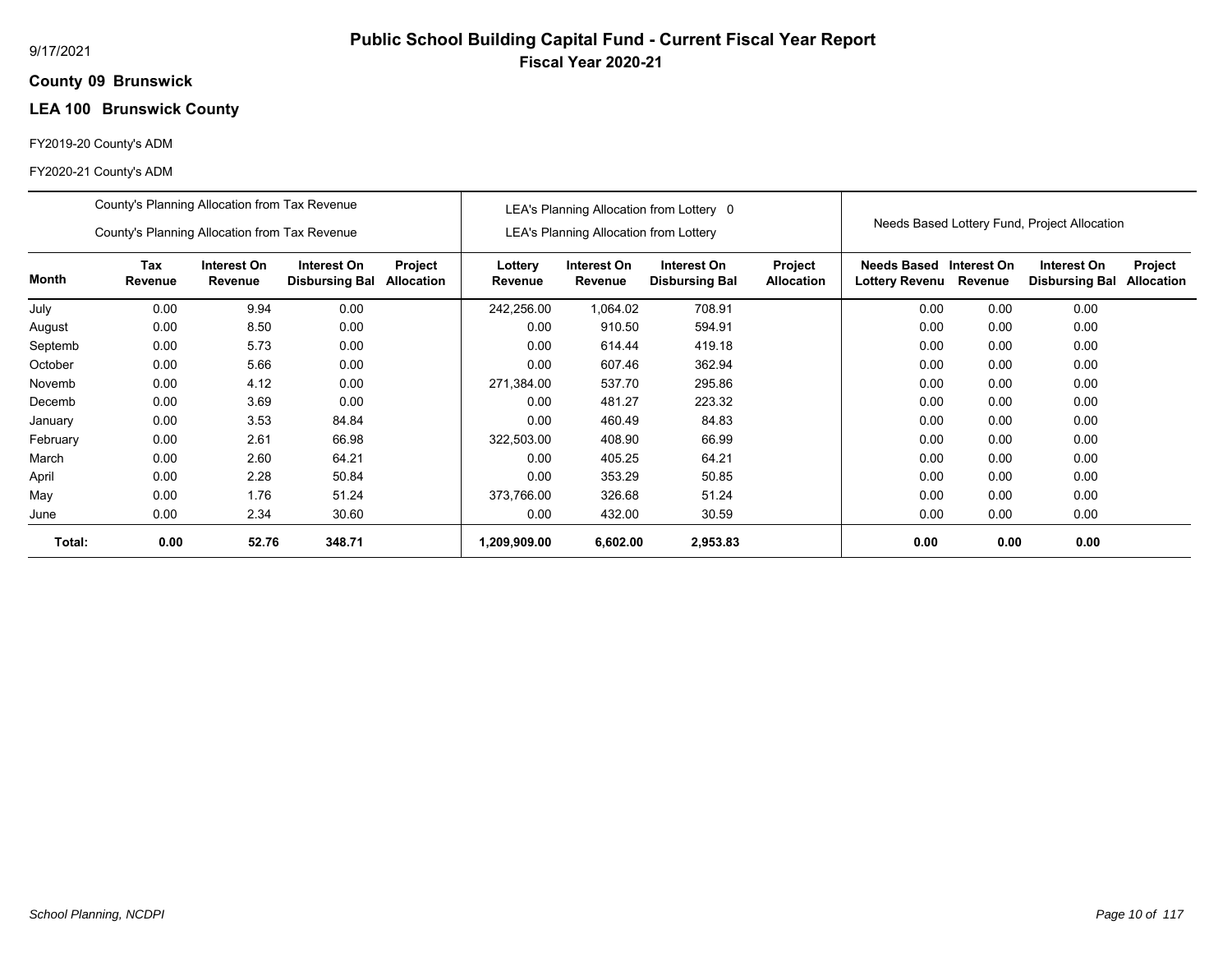# **Public School Building Capital Fund - Current Fiscal Year Report Fiscal Year 2020-21**

#### **10 Buncombe County**

## **LEA 110 Buncombe County**

## FY2019-20 County's ADM

|          | County's Planning Allocation from Tax Revenue |                        |                                      |                       |                    |                                               | LEA's Planning Allocation from Lottery 0 |                              |                                      |                        |                                              |                              |
|----------|-----------------------------------------------|------------------------|--------------------------------------|-----------------------|--------------------|-----------------------------------------------|------------------------------------------|------------------------------|--------------------------------------|------------------------|----------------------------------------------|------------------------------|
|          | County's Planning Allocation from Tax Revenue |                        |                                      |                       |                    | <b>LEA's Planning Allocation from Lottery</b> |                                          |                              |                                      |                        | Needs Based Lottery Fund, Project Allocation |                              |
| Month    | Tax<br>Revenue                                | Interest On<br>Revenue | Interest On<br><b>Disbursing Bal</b> | Project<br>Allocation | Lottery<br>Revenue | Interest On<br>Revenue                        | Interest On<br><b>Disbursing Bal</b>     | Project<br><b>Allocation</b> | <b>Needs Based</b><br>Lottery Revenu | Interest On<br>Revenue | Interest On<br><b>Disbursing Bal</b>         | Project<br><b>Allocation</b> |
| July     | 0.00                                          | 32.04                  | 0.00                                 |                       | 448,125.00         | 2,531.38                                      | 2,018.55                                 |                              | 0.00                                 | 0.00                   | 0.00                                         |                              |
| August   | 0.00                                          | 27.40                  | 0.00                                 |                       | 0.00               | 2,166.37                                      | 350.43                                   |                              | 0.00                                 | 0.00                   | 0.00                                         |                              |
| Septemb  | 0.00                                          | 18.48                  | 0.00                                 |                       | 0.00               | 1,461.44                                      | 246.92                                   |                              | 0.00                                 | 0.00                   | 0.00                                         |                              |
| October  | 0.00                                          | 18.27                  | 0.00                                 |                       | 0.00               | 1,444.46                                      | 213.79                                   |                              | 0.00                                 | 0.00                   | 0.00                                         |                              |
| Novemb   | 0.00                                          | 13.30                  | 0.00                                 |                       | 500,871.00         | 1,227.58                                      | 240.71                                   |                              | 0.00                                 | 0.00                   | 0.00                                         |                              |
| Decemb   | 0.00                                          | 11.90                  | 0.00                                 |                       | 0.00               | 1,098.61                                      | 168.66                                   |                              | 0.00                                 | 0.00                   | 0.00                                         |                              |
| January  | 0.00                                          | 11.38                  | 0.00                                 |                       | 0.00               | 1,051.08                                      | 0.00                                     |                              | 0.00                                 | 0.00                   | 0.00                                         |                              |
| February | 0.00                                          | 8.35                   | 118.06                               |                       | 595,216.00         | 902.20                                        | 102.13                                   |                              | 0.00                                 | 0.00                   | 0.00                                         |                              |
| March    | 0.00                                          | 8.30                   | 100.28                               |                       | 0.00               | 894.14                                        | 86.74                                    |                              | 0.00                                 | 0.00                   | 0.00                                         |                              |
| April    | 0.00                                          | 7.25                   | 74.89                                |                       | 0.00               | 779.49                                        | 64.78                                    | $-993.00$                    | 0.00                                 | 0.00                   | 0.00                                         |                              |
| May      | 0.00                                          | 5.59                   | 85.20                                |                       | 689,829.00         | 701.14                                        | 73.71                                    | 1,000,000.00                 | 0.00                                 | 0.00                   | 0.00                                         |                              |
| June     | 0.00                                          | 7.41                   | 0.00                                 |                       | 0.00               | 733.43                                        | 341.20                                   | 0.00                         | 0.00                                 | 0.00                   | 0.00                                         |                              |
| Total:   | 0.00                                          | 169.67                 | 378.43                               |                       | 2,234,041.00       | 14,991.32                                     | 3,907.62                                 | 999,007.00                   | 0.00                                 | 0.00                   | 0.00                                         |                              |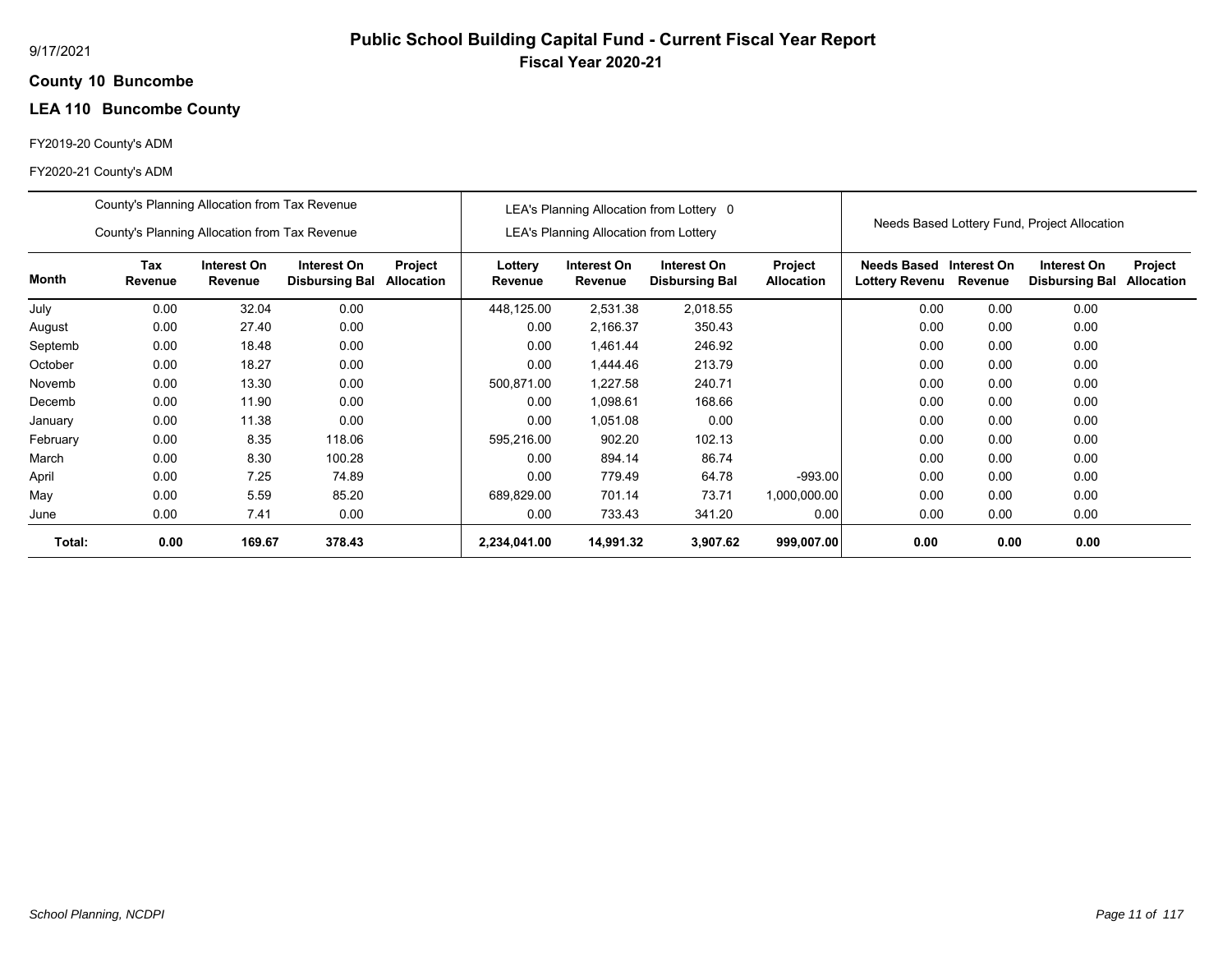## **10 Buncombe County**

## **LEA 111 Asheville City**

## FY2019-20 County's ADM

|          | County's Planning Allocation from Tax Revenue |                        |                                      |                              |                    |                                               | LEA's Planning Allocation from Lottery 0 |                              |                                             |                        |                                              |                              |
|----------|-----------------------------------------------|------------------------|--------------------------------------|------------------------------|--------------------|-----------------------------------------------|------------------------------------------|------------------------------|---------------------------------------------|------------------------|----------------------------------------------|------------------------------|
|          | County's Planning Allocation from Tax Revenue |                        |                                      |                              |                    | <b>LEA's Planning Allocation from Lottery</b> |                                          |                              |                                             |                        | Needs Based Lottery Fund, Project Allocation |                              |
| Month    | Tax<br>Revenue                                | Interest On<br>Revenue | Interest On<br><b>Disbursing Bal</b> | Project<br><b>Allocation</b> | Lottery<br>Revenue | Interest On<br>Revenue                        | Interest On<br><b>Disbursing Bal</b>     | Project<br><b>Allocation</b> | <b>Needs Based</b><br><b>Lottery Revenu</b> | Interest On<br>Revenue | Interest On<br><b>Disbursing Bal</b>         | Project<br><b>Allocation</b> |
| July     | 0.00                                          | 0.00                   | 0.00                                 |                              | 81,931.00          | 856.19                                        | 0.00                                     | 315,599.00                   | 0.00                                        | 0.00                   | 0.00                                         |                              |
| August   | 0.00                                          | 0.00                   | 0.00                                 |                              | 0.00               | 503.18                                        | 985.70                                   |                              | 0.00                                        | 0.00                   | 0.00                                         |                              |
| Septemb  | 0.00                                          | 0.00                   | 0.00                                 |                              | 0.00               | 339.89                                        | 694.54                                   |                              | 0.00                                        | 0.00                   | 0.00                                         |                              |
| October  | 0.00                                          | 0.00                   | 0.00                                 |                              | 0.00               | 336.25                                        | 601.36                                   |                              | 0.00                                        | 0.00                   | 0.00                                         |                              |
| Novemb   | 0.00                                          | 0.00                   | 0.00                                 |                              | 91,461.00          | 277.12                                        | 389.57                                   |                              | 0.00                                        | 0.00                   | 0.00                                         |                              |
| Decemb   | 0.00                                          | 0.00                   | 0.00                                 |                              | 0.00               | 248.11                                        | 272.96                                   |                              | 0.00                                        | 0.00                   | 0.00                                         |                              |
| January  | 0.00                                          | 0.00                   | 0.00                                 |                              | 0.00               | 237.45                                        | 351.75                                   |                              | 0.00                                        | 0.00                   | 0.00                                         |                              |
| February | 0.00                                          | 0.00                   | 0.00                                 |                              | 108,689.00         | 198.21                                        | 15.94                                    |                              | 0.00                                        | 0.00                   | 0.00                                         |                              |
| March    | 0.00                                          | 0.00                   | 0.00                                 |                              | 0.00               | 196.44                                        | 13.54                                    |                              | 0.00                                        | 0.00                   | 0.00                                         |                              |
| April    | 0.00                                          | 0.00                   | 0.00                                 |                              | 0.00               | 171.24                                        | 10.11                                    |                              | 0.00                                        | 0.00                   | 0.00                                         |                              |
| May      | 0.00                                          | 0.00                   | 0.00                                 |                              | 125,965.00         | 150.25                                        | 11.50                                    |                              | 0.00                                        | 0.00                   | 0.00                                         |                              |
| June     | 0.00                                          | 0.00                   | 0.00                                 |                              | 0.00               | 198.69                                        | 0.00                                     |                              | 0.00                                        | 0.00                   | 0.00                                         |                              |
| Total:   | 0.00                                          | 0.00                   | 0.00                                 |                              | 408,046.00         | 3,713.02                                      | 3,346.97                                 | 315,599.00                   | 0.00                                        | 0.00                   | 0.00                                         |                              |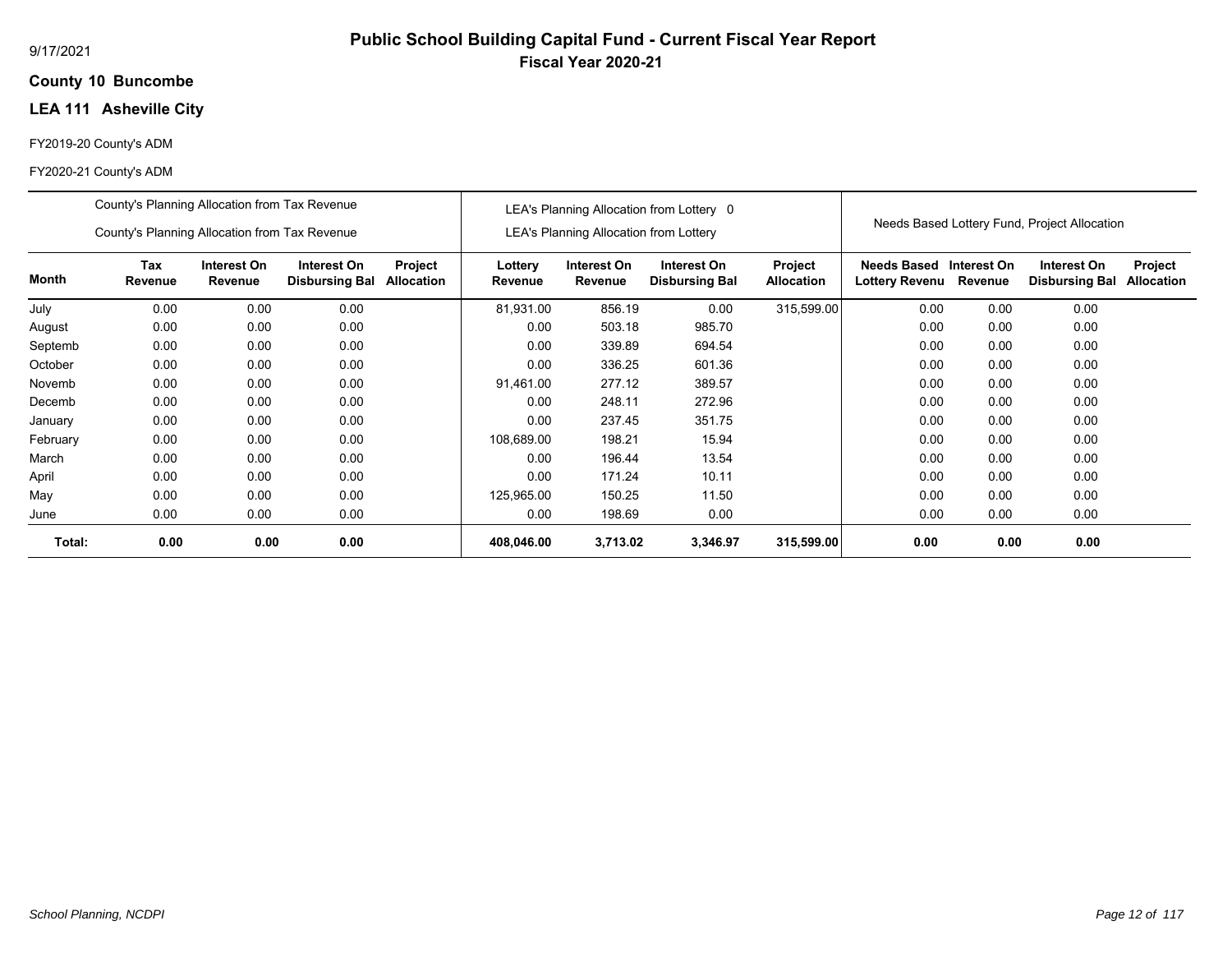## **11 Burke County**

## **LEA 120 Burke County**

## FY2019-20 County's ADM

|          | County's Planning Allocation from Tax Revenue                                                                                                    |        |      |  |                    |                                               | LEA's Planning Allocation from Lottery 0 |                              |                                           |         |                                              |                              |
|----------|--------------------------------------------------------------------------------------------------------------------------------------------------|--------|------|--|--------------------|-----------------------------------------------|------------------------------------------|------------------------------|-------------------------------------------|---------|----------------------------------------------|------------------------------|
|          | County's Planning Allocation from Tax Revenue                                                                                                    |        |      |  |                    | <b>LEA's Planning Allocation from Lottery</b> |                                          |                              |                                           |         | Needs Based Lottery Fund, Project Allocation |                              |
| Month    | <b>Tax</b><br>Interest On<br>Interest On<br>Project<br>Revenue<br>Revenue<br><b>Allocation</b><br><b>Disbursing Bal</b><br>0.00<br>34.68<br>0.00 |        |      |  | Lottery<br>Revenue | Interest On<br>Revenue                        | Interest On<br><b>Disbursing Bal</b>     | Project<br><b>Allocation</b> | Needs Based Interest On<br>Lottery Revenu | Revenue | Interest On<br><b>Disbursing Bal</b>         | Project<br><b>Allocation</b> |
| July     |                                                                                                                                                  |        |      |  | 225,075.00         | 957.38                                        | 0.00                                     |                              | 0.00                                      | 0.00    | 0.00                                         |                              |
| August   | 0.00                                                                                                                                             | 29.66  | 0.00 |  | 0.00               | 818.78                                        | 0.00                                     |                              | 0.00                                      | 0.00    | 0.00                                         |                              |
| Septemb  | 0.00                                                                                                                                             | 20.01  | 0.00 |  | 0.00               | 552.28                                        | 0.00                                     |                              | 0.00                                      | 0.00    | 0.00                                         |                              |
| October  | 0.00                                                                                                                                             | 19.77  | 0.00 |  | 0.00               | 545.82                                        | 0.00                                     |                              | 0.00                                      | 0.00    | 0.00                                         |                              |
| Novemb   | 0.00                                                                                                                                             | 14.39  | 0.00 |  | 251,470.00         | 485.71                                        | 0.00                                     |                              | 0.00                                      | 0.00    | 0.00                                         |                              |
| Decemb   | 0.00                                                                                                                                             | 12.88  | 0.00 |  | 0.00               | 434.65                                        | 0.00                                     |                              | 0.00                                      | 0.00    | 0.00                                         |                              |
| January  | 0.00                                                                                                                                             | 12.32  | 0.00 |  | 0.00               | 415.83                                        | 0.00                                     |                              | 0.00                                      | 0.00    | 0.00                                         |                              |
| February | 0.00                                                                                                                                             | 9.04   | 0.00 |  | 298,837.00         | 370.90                                        | 0.00                                     |                              | 0.00                                      | 0.00    | 0.00                                         |                              |
| March    | 0.00                                                                                                                                             | 8.96   | 0.00 |  | 0.00               | 367.58                                        | 0.00                                     |                              | 0.00                                      | 0.00    | 0.00                                         |                              |
| April    | 0.00                                                                                                                                             | 7.81   | 0.00 |  | 0.00               | 320.44                                        | 0.00                                     |                              | 0.00                                      | 0.00    | 0.00                                         |                              |
| May      | 0.00                                                                                                                                             | 6.01   | 0.00 |  | 346,340.00         | 297.37                                        | 0.00                                     |                              | 0.00                                      | 0.00    | 0.00                                         |                              |
| June     | 0.00                                                                                                                                             | 7.95   | 0.00 |  | 0.00               | 393.23                                        | 0.00                                     |                              | 0.00                                      | 0.00    | 0.00                                         |                              |
| Total:   | 0.00                                                                                                                                             | 183.48 | 0.00 |  | 1,121,722.00       | 5,959.97                                      | 0.00                                     |                              | 0.00                                      | 0.00    | 0.00                                         |                              |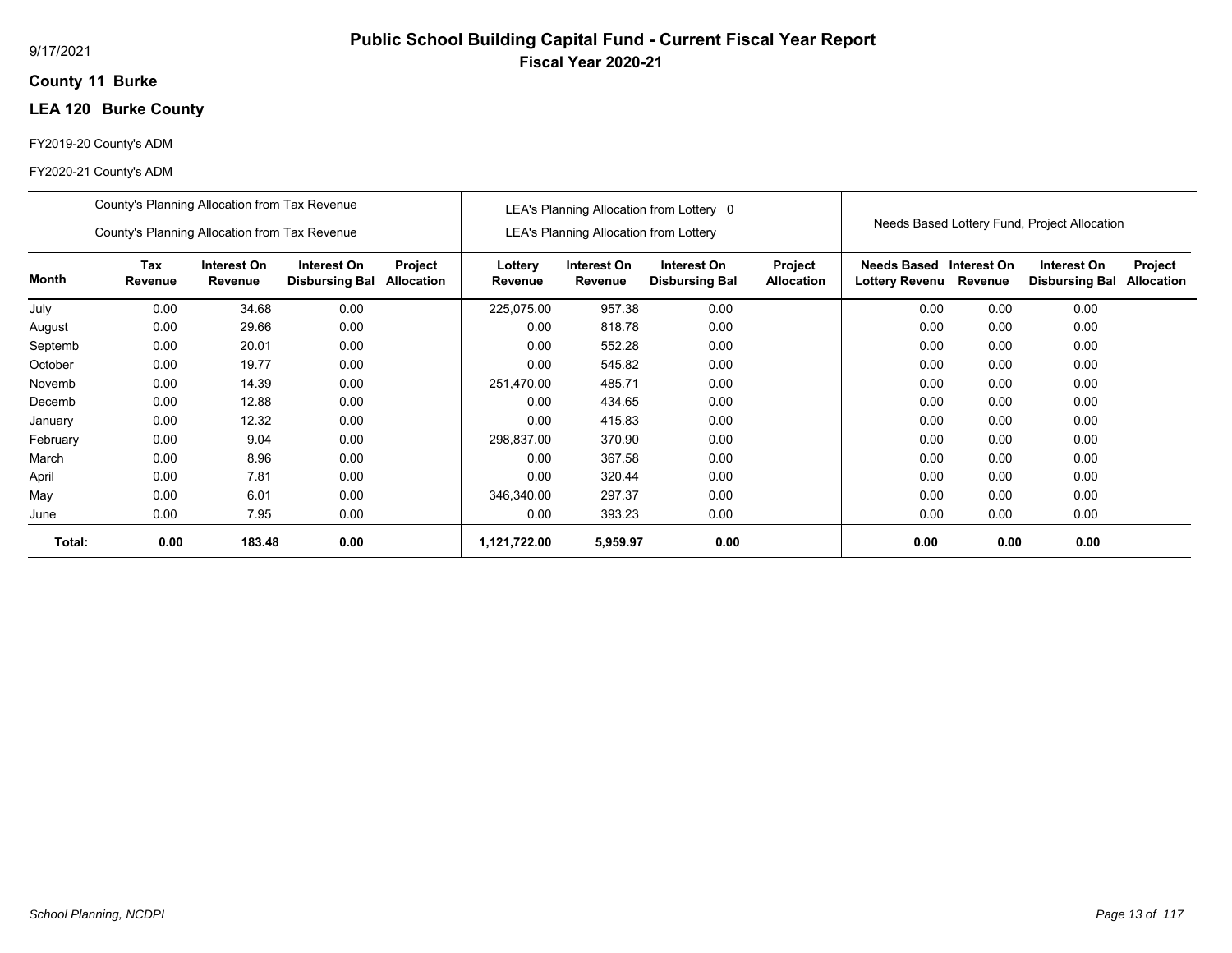## **12 Cabarrus County**

## **LEA 130 Cabarrus County**

## FY2019-20 County's ADM

|          | County's Planning Allocation from Tax Revenue                                                                                                   |       |       |  |                    |                                        | LEA's Planning Allocation from Lottery 0 |                              |                                      |                        |                                              |                              |
|----------|-------------------------------------------------------------------------------------------------------------------------------------------------|-------|-------|--|--------------------|----------------------------------------|------------------------------------------|------------------------------|--------------------------------------|------------------------|----------------------------------------------|------------------------------|
|          | County's Planning Allocation from Tax Revenue                                                                                                   |       |       |  |                    | LEA's Planning Allocation from Lottery |                                          |                              |                                      |                        | Needs Based Lottery Fund, Project Allocation |                              |
| Month    | <b>Tax</b><br>Interest On<br>Interest On<br>Project<br>Revenue<br>Revenue<br><b>Allocation</b><br><b>Disbursing Bal</b><br>3.35<br>0.00<br>0.00 |       |       |  | Lottery<br>Revenue | Interest On<br>Revenue                 | Interest On<br><b>Disbursing Bal</b>     | Project<br><b>Allocation</b> | Needs Based<br><b>Lottery Revenu</b> | Interest On<br>Revenue | Interest On<br><b>Disbursing Bal</b>         | Project<br><b>Allocation</b> |
| July     |                                                                                                                                                 |       |       |  | 636,359.00         | 2,578.53                               | 0.00                                     |                              | 0.00                                 | 0.00                   | 0.00                                         |                              |
| August   | 0.00                                                                                                                                            | 2.86  | 0.00  |  | 0.00               | 2,205.23                               | 0.00                                     |                              | 0.00                                 | 0.00                   | 0.00                                         |                              |
| Septemb  | 0.00                                                                                                                                            | 1.93  | 0.00  |  | 0.00               | 1,487.48                               | 0.00                                     |                              | 0.00                                 | 0.00                   | 0.00                                         |                              |
| October  | 0.00                                                                                                                                            | 1.91  | 0.00  |  | 0.00               | 1,470.07                               | 0.00                                     |                              | 0.00                                 | 0.00                   | 0.00                                         |                              |
| Novemb   | 0.00                                                                                                                                            | 1.39  | 0.00  |  | 727,675.00         | 1,325.88                               | 0.00                                     |                              | 0.00                                 | 0.00                   | 0.00                                         |                              |
| Decemb   | 0.00                                                                                                                                            | 1.24  | 0.00  |  | 0.00               | 1,186.50                               | 0.00                                     |                              | 0.00                                 | 0.00                   | 0.00                                         |                              |
| January  | 0.00                                                                                                                                            | 1.19  | 0.00  |  | 0.00               | 1,135.12                               | 0.00                                     |                              | 0.00                                 | 0.00                   | 0.00                                         |                              |
| February | 0.00                                                                                                                                            | 0.87  | 0.00  |  | 864,742.00         | 1,023.28                               | 0.00                                     |                              | 0.00                                 | 0.00                   | 0.00                                         |                              |
| March    | 0.00                                                                                                                                            | 0.86  | 15.32 |  | 0.00               | 1,014.12                               | 13.13                                    | 2,017,100.00                 | 0.00                                 | 0.00                   | 0.00                                         |                              |
| April    | 0.00                                                                                                                                            | 0.76  | 0.00  |  | 0.00               | 499.88                                 | 197.83                                   |                              | 0.00                                 | 0.00                   | 0.00                                         |                              |
| May      | 0.00                                                                                                                                            | 0.58  | 0.00  |  | 1,002,197.00       | 531.61                                 | 0.00                                     |                              | 0.00                                 | 0.00                   | 0.00                                         |                              |
| June     | 0.00                                                                                                                                            | 0.77  | 0.00  |  | 0.00               | 703.00                                 | 0.00                                     |                              | 0.00                                 | 0.00                   | 0.00                                         |                              |
| Total:   | 0.00                                                                                                                                            | 17.71 | 15.32 |  | 3,230,973.00       | 15,160.70                              | 210.96                                   | 2,017,100.00                 | 0.00                                 | 0.00                   | 0.00                                         |                              |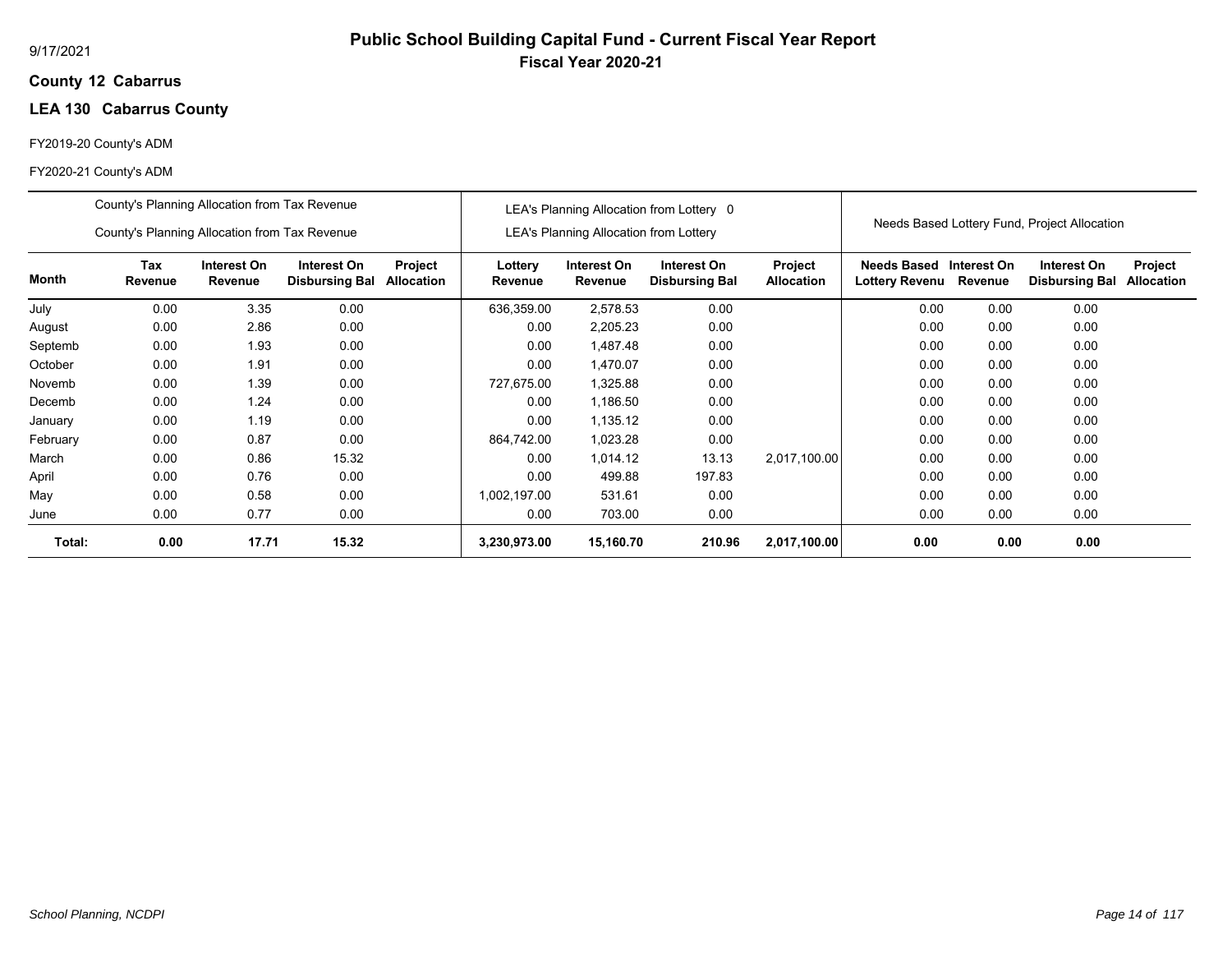## **12 Cabarrus County**

## **LEA 132 Kannapolis City**

## FY2019-20 County's ADM

|          | County's Planning Allocation from Tax Revenue                                                                                                   |      |      |  |                    |                                               | LEA's Planning Allocation from Lottery 0 |                              |                                           |         |                                              |                              |
|----------|-------------------------------------------------------------------------------------------------------------------------------------------------|------|------|--|--------------------|-----------------------------------------------|------------------------------------------|------------------------------|-------------------------------------------|---------|----------------------------------------------|------------------------------|
|          | County's Planning Allocation from Tax Revenue                                                                                                   |      |      |  |                    | <b>LEA's Planning Allocation from Lottery</b> |                                          |                              |                                           |         | Needs Based Lottery Fund, Project Allocation |                              |
| Month    | <b>Tax</b><br>Interest On<br>Interest On<br>Project<br>Revenue<br><b>Allocation</b><br>Revenue<br><b>Disbursing Bal</b><br>0.00<br>0.00<br>0.00 |      |      |  | Lottery<br>Revenue | Interest On<br>Revenue                        | Interest On<br><b>Disbursing Bal</b>     | Project<br><b>Allocation</b> | Needs Based Interest On<br>Lottery Revenu | Revenue | Interest On<br><b>Disbursing Bal</b>         | Project<br><b>Allocation</b> |
| July     |                                                                                                                                                 |      |      |  | 104,846.00         | 1,074.82                                      | 0.00                                     |                              | 0.00                                      | 0.00    | 0.00                                         |                              |
| August   | 0.00                                                                                                                                            | 0.00 | 0.00 |  | 0.00               | 919.22                                        | 0.00                                     |                              | 0.00                                      | 0.00    | 0.00                                         |                              |
| Septemb  | 0.00                                                                                                                                            | 0.00 | 0.00 |  | 0.00               | 620.04                                        | 0.00                                     |                              | 0.00                                      | 0.00    | 0.00                                         |                              |
| October  | 0.00                                                                                                                                            | 0.00 | 0.00 |  | 0.00               | 612.78                                        | 0.00                                     |                              | 0.00                                      | 0.00    | 0.00                                         |                              |
| Novemb   | 0.00                                                                                                                                            | 0.00 | 0.00 |  | 114,416.00         | 486.26                                        | 0.00                                     |                              | 0.00                                      | 0.00    | 0.00                                         |                              |
| Decemb   | 0.00                                                                                                                                            | 0.00 | 0.00 |  | 0.00               | 435.14                                        | 0.00                                     |                              | 0.00                                      | 0.00    | 0.00                                         |                              |
| January  | 0.00                                                                                                                                            | 0.00 | 0.00 |  | 0.00               | 416.30                                        | 0.00                                     |                              | 0.00                                      | 0.00    | 0.00                                         |                              |
| February | 0.00                                                                                                                                            | 0.00 | 0.00 |  | 135,967.00         | 335.33                                        | 0.00                                     |                              | 0.00                                      | 0.00    | 0.00                                         |                              |
| March    | 0.00                                                                                                                                            | 0.00 | 0.00 |  | 0.00               | 332.32                                        | 2.18                                     | 282,900.00                   | 0.00                                      | 0.00    | 0.00                                         |                              |
| April    | 0.00                                                                                                                                            | 0.00 | 0.00 |  | 0.00               | 235.82                                        | 27.75                                    |                              | 0.00                                      | 0.00    | 0.00                                         |                              |
| May      | 0.00                                                                                                                                            | 0.00 | 0.00 |  | 157,580.00         | 204.59                                        | 0.00                                     |                              | 0.00                                      | 0.00    | 0.00                                         |                              |
| June     | 0.00                                                                                                                                            | 0.00 | 0.00 |  | 0.00               | 270.54                                        | 0.00                                     |                              | 0.00                                      | 0.00    | 0.00                                         |                              |
| Total:   | 0.00                                                                                                                                            | 0.00 | 0.00 |  | 512,809.00         | 5,943.16                                      | 29.93                                    | 282,900.00                   | 0.00                                      | 0.00    | 0.00                                         |                              |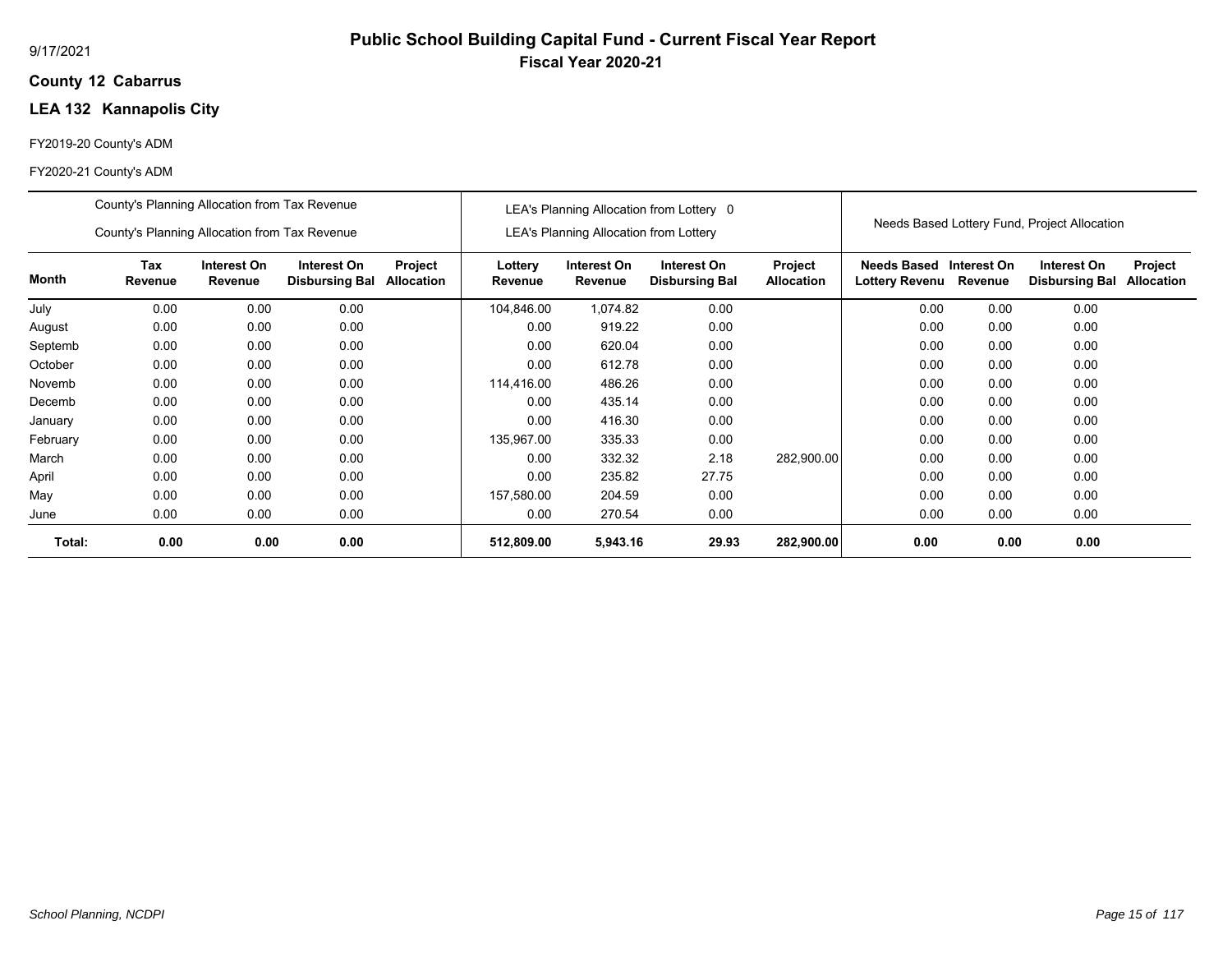## **13 Caldwell County**

## **LEA 140 Caldwell County**

## FY2019-20 County's ADM

#### FY2020-21 County's ADM

|          | County's Planning Allocation from Tax Revenue                                                                                              |          |          |  |                    |                                               | LEA's Planning Allocation from Lottery 0 |                              |                                                         |         |                                              |                              |
|----------|--------------------------------------------------------------------------------------------------------------------------------------------|----------|----------|--|--------------------|-----------------------------------------------|------------------------------------------|------------------------------|---------------------------------------------------------|---------|----------------------------------------------|------------------------------|
|          | County's Planning Allocation from Tax Revenue                                                                                              |          |          |  |                    | <b>LEA's Planning Allocation from Lottery</b> |                                          |                              |                                                         |         | Needs Based Lottery Fund, Project Allocation |                              |
| Month    | <b>Tax</b><br>Interest On<br>Interest On<br>Project<br>Revenue<br>Revenue<br>Allocation<br><b>Disbursing Bal</b><br>0.00<br>310.48<br>0.00 |          |          |  | Lottery<br>Revenue | Interest On<br>Revenue                        | Interest On<br><b>Disbursing Bal</b>     | Project<br><b>Allocation</b> | <b>Needs Based Interest On</b><br><b>Lottery Revenu</b> | Revenue | Interest On<br><b>Disbursing Bal</b>         | Project<br><b>Allocation</b> |
| July     |                                                                                                                                            |          |          |  | 0.00               | 862.47                                        | 0.00                                     |                              | 0.00                                                    | 0.00    | 0.00                                         |                              |
| August   | 0.00                                                                                                                                       | 265.53   | 2,674.18 |  | 0.00               | 737.61                                        | 2,674.18                                 |                              | 0.00                                                    | 0.00    | 0.00                                         |                              |
| Septemb  | 0.00                                                                                                                                       | 180.41   | 1,828.25 |  | 0.00               | 498.85                                        | 1,828.24                                 |                              | 0.00                                                    | 0.00    | 0.00                                         |                              |
| October  | 0.00                                                                                                                                       | 179.19   | 1,318.44 |  | 0.00               | 493.89                                        | 1,318.44                                 |                              | 0.00                                                    | 0.00    | 0.00                                         |                              |
| Novemb   | 0.00                                                                                                                                       | 130.89   | 985.69   |  | 0.00               | 359.96                                        | 985.69                                   |                              | 0.00                                                    | 0.00    | 0.00                                         |                              |
| Decemb   | 0.00                                                                                                                                       | 117.44   | 757.82   |  | 0.00               | 322.43                                        | 757.83                                   |                              | 0.00                                                    | 0.00    | 0.00                                         |                              |
| January  | 0.00                                                                                                                                       | 112.58   | 524.26   |  | 0.00               | 308.70                                        | 524.25                                   |                              | 0.00                                                    | 0.00    | 0.00                                         |                              |
| February | 0.00                                                                                                                                       | 82.69    | 360.04   |  | 0.00               | 226.53                                        | 360.05                                   |                              | 0.00                                                    | 0.00    | 0.00                                         |                              |
| March    | 0.00                                                                                                                                       | 82.03    | 290.52   |  | 0.00               | 224.58                                        | 290.52                                   |                              | 0.00                                                    | 0.00    | 0.00                                         |                              |
| April    | 0.00                                                                                                                                       | 71.56    | 189.49   |  | 0.00               | 195.83                                        | 189.48                                   |                              | 0.00                                                    | 0.00    | 0.00                                         |                              |
| May      | 0.00                                                                                                                                       | 55.10    | 147.75   |  | 0.00               | 150.74                                        | 147.75                                   |                              | 0.00                                                    | 0.00    | 0.00                                         |                              |
| June     | 0.00                                                                                                                                       | 72.90    | 118.76   |  | 0.00               | 199.37                                        | 118.75                                   |                              | 0.00                                                    | 0.00    | 0.00                                         |                              |
| Total:   | 0.00                                                                                                                                       | 1,660.80 | 9,195.20 |  | 0.00               | 4,580.96                                      | 9,195.18                                 |                              | 0.00                                                    | 0.00    | 0.00                                         |                              |

**Public School Building Capital Fund - Current Fiscal Year Report**

**Fiscal Year 2020-21**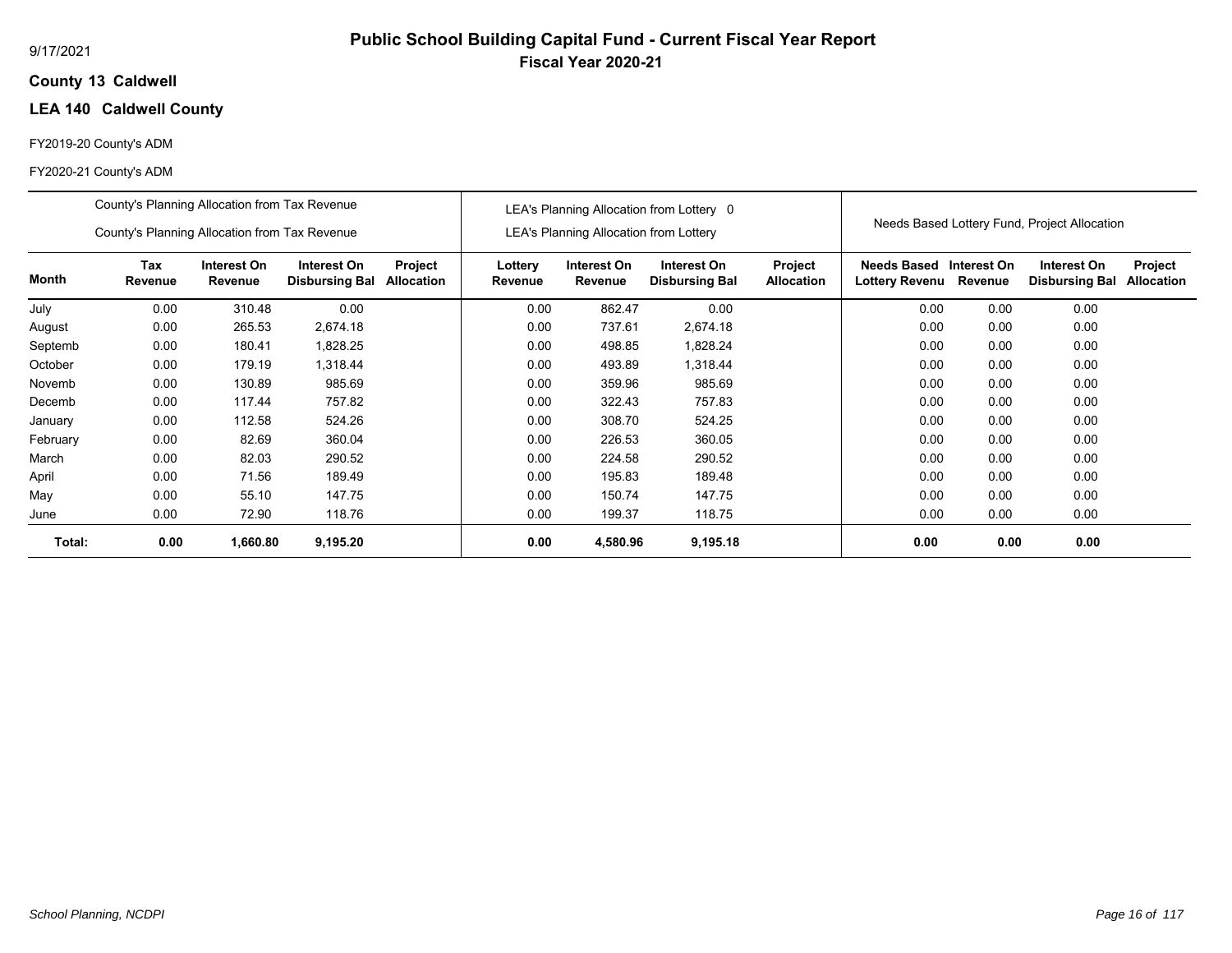## **14 Camden County**

## **LEA 150 Camden County**

## FY2019-20 County's ADM

|          | County's Planning Allocation from Tax Revenue                                                        |      |        |  |                    |                                               | LEA's Planning Allocation from Lottery 0 |                              |                                           |         |                                              |                              |
|----------|------------------------------------------------------------------------------------------------------|------|--------|--|--------------------|-----------------------------------------------|------------------------------------------|------------------------------|-------------------------------------------|---------|----------------------------------------------|------------------------------|
|          | County's Planning Allocation from Tax Revenue<br><b>Tax</b><br>Project<br>Interest On<br>Interest On |      |        |  |                    | <b>LEA's Planning Allocation from Lottery</b> |                                          |                              |                                           |         | Needs Based Lottery Fund, Project Allocation |                              |
| Month    | Revenue<br>Revenue<br><b>Allocation</b><br><b>Disbursing Bal</b><br>0.00<br>1.09<br>20.17            |      |        |  | Lottery<br>Revenue | Interest On<br>Revenue                        | Interest On<br><b>Disbursing Bal</b>     | Project<br><b>Allocation</b> | Needs Based Interest On<br>Lottery Revenu | Revenue | Interest On<br><b>Disbursing Bal</b>         | Project<br><b>Allocation</b> |
| July     |                                                                                                      |      |        |  | 0.00               | 593.79                                        | 20.17                                    |                              | 2,874,066.00                              | 0.00    | 0.00                                         |                              |
| August   | 0.00                                                                                                 | 0.95 | 16.92  |  | 0.00               | 507.84                                        | 16.93                                    |                              | 0.00                                      | 0.00    | 0.00                                         |                              |
| Septemb  | 0.00                                                                                                 | 0.65 | 11.92  |  | 0.00               | 342.56                                        | 11.93                                    |                              | 0.00                                      | 0.00    | 0.00                                         |                              |
| October  | 0.00                                                                                                 | 0.64 | 10.32  |  | 0.00               | 338.55                                        | 10.33                                    |                              | 0.00                                      | 0.00    | 0.00                                         |                              |
| Novemb   | 0.00                                                                                                 | 0.47 | 8.41   |  | 0.00               | 246.43                                        | 8.42                                     |                              | 0.00                                      | 0.00    | 0.00                                         |                              |
| Decemb   | 0.00                                                                                                 | 0.43 | 7.06   |  | 0.00               | 220.53                                        | 7.07                                     |                              | 0.00                                      | 0.00    | 0.00                                         |                              |
| January  | 0.00                                                                                                 | 0.41 | 6.21   |  | 0.00               | 210.98                                        | 6.21                                     |                              | 0.00                                      | 0.00    | 0.00                                         |                              |
| February | 0.00                                                                                                 | 0.30 | 4.90   |  | 0.00               | 154.75                                        | 4.90                                     |                              | 0.00                                      | 0.00    | 0.00                                         |                              |
| March    | 0.00                                                                                                 | 0.30 | 4.70   |  | 0.00               | 153.36                                        | 4.70                                     |                              | 0.00                                      | 0.00    | 0.00                                         |                              |
| April    | 0.00                                                                                                 | 0.26 | 3.72   |  | 0.00               | 133.70                                        | 3.72                                     |                              | 0.00                                      | 0.00    | 0.00                                         |                              |
| May      | 0.00                                                                                                 | 0.20 | 3.75   |  | 0.00               | 102.89                                        | 3.75                                     |                              | 0.00                                      | 0.00    | 0.00                                         |                              |
| June     | 0.00                                                                                                 | 0.27 | 4.20   |  | 0.00               | 136.07                                        | 4.20                                     |                              | 0.00                                      | 0.00    | 0.00                                         |                              |
| Total:   | 0.00                                                                                                 | 5.97 | 102.28 |  | 0.00               | 3,141.45                                      | 102.33                                   |                              | 2,874,066.00                              | 0.00    | 0.00                                         |                              |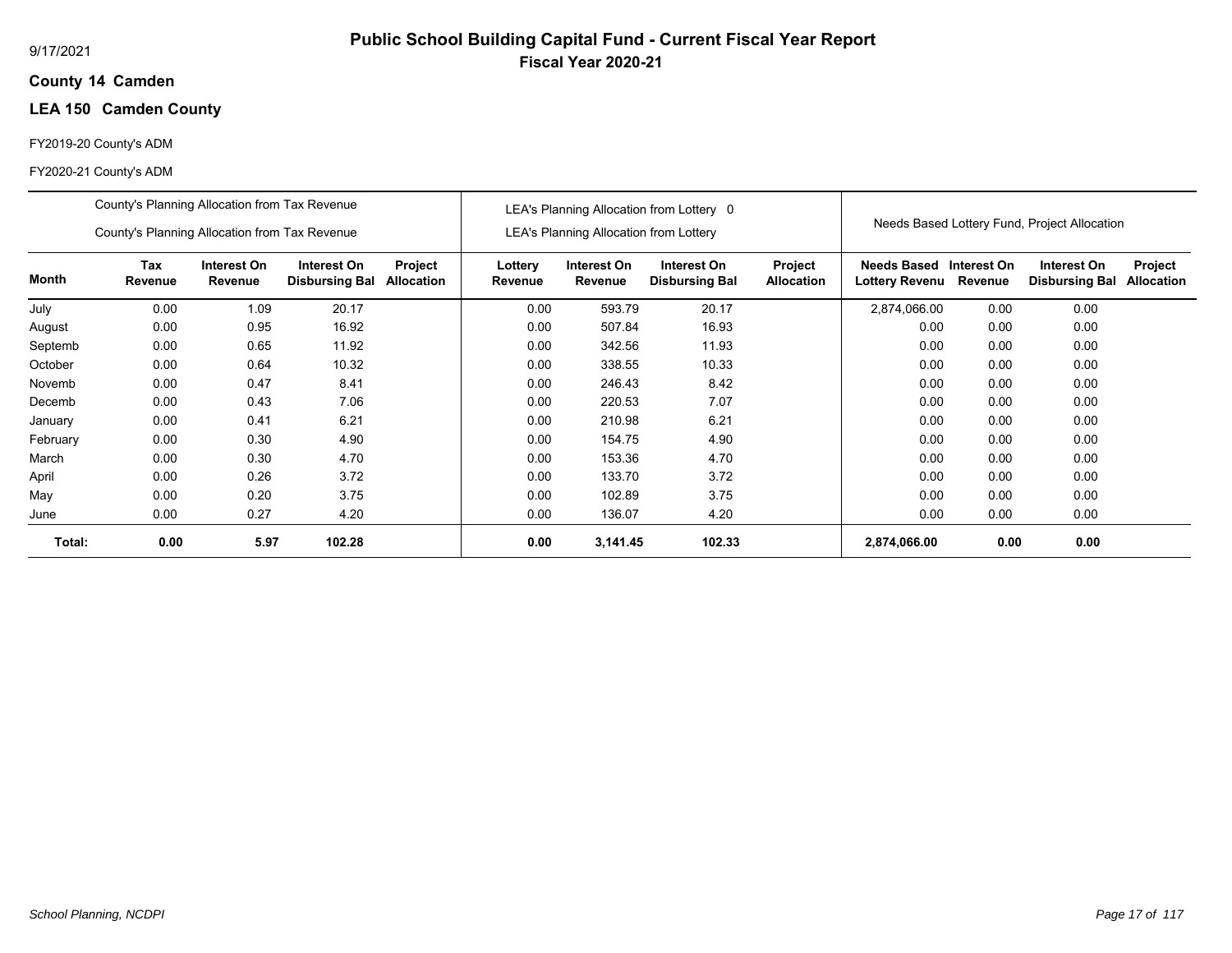## **15 Carteret County**

## **LEA 160 Carteret County**

## FY2019-20 County's ADM

|          | County's Planning Allocation from Tax Revenue                                                                                                   |       |      |  |                    |                                               | LEA's Planning Allocation from Lottery 0 |                              |                                           |         |                                              |                              |
|----------|-------------------------------------------------------------------------------------------------------------------------------------------------|-------|------|--|--------------------|-----------------------------------------------|------------------------------------------|------------------------------|-------------------------------------------|---------|----------------------------------------------|------------------------------|
|          | County's Planning Allocation from Tax Revenue                                                                                                   |       |      |  |                    | <b>LEA's Planning Allocation from Lottery</b> |                                          |                              |                                           |         | Needs Based Lottery Fund, Project Allocation |                              |
| Month    | <b>Tax</b><br>Interest On<br>Interest On<br>Project<br>Revenue<br>Revenue<br><b>Allocation</b><br><b>Disbursing Bal</b><br>0.00<br>0.00<br>8.65 |       |      |  | Lottery<br>Revenue | Interest On<br>Revenue                        | Interest On<br><b>Disbursing Bal</b>     | Project<br><b>Allocation</b> | Needs Based Interest On<br>Lottery Revenu | Revenue | Interest On<br><b>Disbursing Bal</b>         | Project<br><b>Allocation</b> |
| July     |                                                                                                                                                 |       |      |  | 154,478.00         | 365.33                                        | 0.00                                     |                              | 0.00                                      | 0.00    | 0.00                                         |                              |
| August   | 0.00                                                                                                                                            | 7.40  | 0.00 |  | 0.00               | 312.44                                        | 0.00                                     |                              | 0.00                                      | 0.00    | 0.00                                         |                              |
| Septemb  | 0.00                                                                                                                                            | 4.99  | 0.00 |  | 0.00               | 210.75                                        | 0.00                                     |                              | 0.00                                      | 0.00    | 0.00                                         |                              |
| October  | 0.00                                                                                                                                            | 4.93  | 0.00 |  | 0.00               | 208.28                                        | 0.00                                     |                              | 0.00                                      | 0.00    | 0.00                                         |                              |
| Novemb   | 0.00                                                                                                                                            | 3.59  | 0.00 |  | 170,864.00         | 211.68                                        | 0.00                                     |                              | 0.00                                      | 0.00    | 0.00                                         |                              |
| Decemb   | 0.00                                                                                                                                            | 3.21  | 0.00 |  | 0.00               | 189.42                                        | 0.00                                     |                              | 0.00                                      | 0.00    | 0.00                                         |                              |
| January  | 0.00                                                                                                                                            | 3.07  | 0.00 |  | 0.00               | 181.22                                        | 0.00                                     |                              | 2,500,000.00                              | 0.00    | 0.00                                         |                              |
| February | 0.00                                                                                                                                            | 2.25  | 0.00 |  | 0.00               | 132.92                                        | 0.00                                     |                              | 2,500,000.00                              | 0.00    | 0.00                                         |                              |
| March    | 0.00                                                                                                                                            | 2.23  | 0.00 |  | 0.00               | 131.73                                        | 0.00                                     |                              | 0.00                                      | 0.00    | 0.00                                         |                              |
| April    | 0.00                                                                                                                                            | 1.95  | 0.00 |  | 0.00               | 114.83                                        | 0.00                                     |                              | 0.00                                      | 0.00    | 0.00                                         |                              |
| May      | 0.00                                                                                                                                            | 1.50  | 0.00 |  | 0.00               | 88.38                                         | 0.00                                     |                              | 2,500,000.00                              | 0.00    | 0.00                                         |                              |
| June     | 0.00                                                                                                                                            | 1.98  | 0.00 |  | 0.00               | 116.87                                        | 0.00                                     |                              | 0.00                                      | 0.00    | 0.00                                         |                              |
| Total:   | 0.00                                                                                                                                            | 45.75 | 0.00 |  | 325,342.00         | 2,263.85                                      | 0.00                                     |                              | 7,500,000.00                              | 0.00    | 0.00                                         |                              |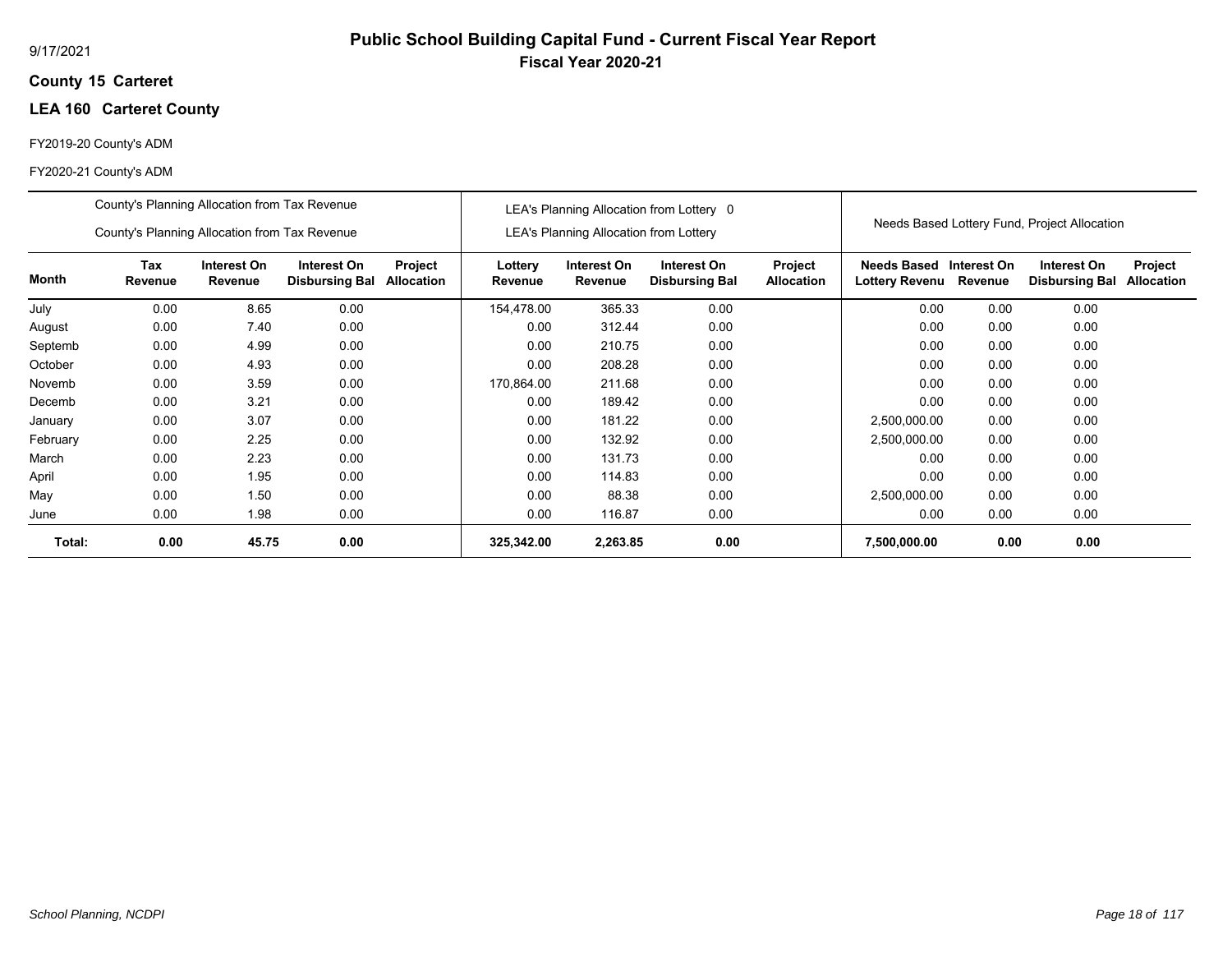## **16 Caswell County**

## **LEA 170 Caswell County**

## FY2019-20 County's ADM

|          | County's Planning Allocation from Tax Revenue |                        |                                      |                              |                    |                                               | LEA's Planning Allocation from Lottery 0 |                              |                                                  |         |                                              |                              |
|----------|-----------------------------------------------|------------------------|--------------------------------------|------------------------------|--------------------|-----------------------------------------------|------------------------------------------|------------------------------|--------------------------------------------------|---------|----------------------------------------------|------------------------------|
|          | County's Planning Allocation from Tax Revenue |                        |                                      |                              |                    | <b>LEA's Planning Allocation from Lottery</b> |                                          |                              |                                                  |         | Needs Based Lottery Fund, Project Allocation |                              |
| Month    | Tax<br>Revenue                                | Interest On<br>Revenue | Interest On<br><b>Disbursing Bal</b> | Project<br><b>Allocation</b> | Lottery<br>Revenue | Interest On<br>Revenue                        | Interest On<br><b>Disbursing Bal</b>     | Project<br><b>Allocation</b> | Needs Based Interest On<br><b>Lottery Revenu</b> | Revenue | Interest On<br><b>Disbursing Bal</b>         | Project<br><b>Allocation</b> |
| July     | 0.00                                          | 639.01                 | 433.18                               |                              | 0.00               | 22.26                                         | 120.78                                   |                              | 0.00                                             | 0.00    | 0.00                                         | 2,077,139.00                 |
| August   | 0.00                                          | 546.82                 | 0.00                                 |                              | 0.00               | 19.12                                         | 111.30                                   |                              | 0.00                                             | 0.00    | 0.00                                         |                              |
| Septemb  | 0.00                                          | 368.84                 | 0.00                                 |                              | 0.00               | 12.95                                         | 41.05                                    |                              | 0.00                                             | 0.00    | 0.00                                         |                              |
| October  | 0.00                                          | 364.52                 | 0.00                                 |                              | 0.00               | 12.82                                         | 0.00                                     |                              | 0.00                                             | 0.00    | 0.00                                         | 3,000,000.00                 |
| Novemb   | 0.00                                          | 265.33                 | 0.00                                 |                              | 0.00               | 9.33                                          | 0.00                                     |                              | 0.00                                             | 0.00    | 0.00                                         |                              |
| Decemb   | 0.00                                          | 237.44                 | 0.00                                 |                              | 0.00               | 8.35                                          | 0.00                                     |                              | 0.00                                             | 0.00    | 0.00                                         |                              |
| January  | 0.00                                          | 227.16                 | 0.00                                 |                              | 0.00               | 7.99                                          | 0.00                                     |                              | 0.00                                             | 0.00    | 0.00                                         | 3,700,000.00                 |
| February | 0.00                                          | 166.61                 | 0.00                                 |                              | 0.00               | 5.86                                          | 0.00                                     |                              | 0.00                                             | 0.00    | 0.00                                         |                              |
| March    | 0.00                                          | 165.12                 | 0.00                                 |                              | 0.00               | 5.81                                          | 0.00                                     |                              | 0.00                                             | 0.00    | 0.00                                         |                              |
| April    | 0.00                                          | 143.94                 | 0.00                                 |                              | 0.00               | 5.06                                          | 0.00                                     |                              | 0.00                                             | 0.00    | 0.00                                         | 2.700.000.00                 |
| May      | 0.00                                          | 110.78                 | 0.00                                 |                              | 0.00               | 3.90                                          | 0.00                                     |                              | 0.00                                             | 0.00    | 0.00                                         |                              |
| June     | 0.00                                          | 146.49                 | 0.00                                 |                              | 0.00               | 5.15                                          | 0.00                                     |                              | 0.00                                             | 0.00    | 0.00                                         | 2,394,111.00                 |
| Total:   | 0.00                                          | 3,382.06               | 433.18                               |                              | 0.00               | 118.60                                        | 273.13                                   |                              | 0.00                                             | 0.00    | 0.00                                         | 13,871,250.00                |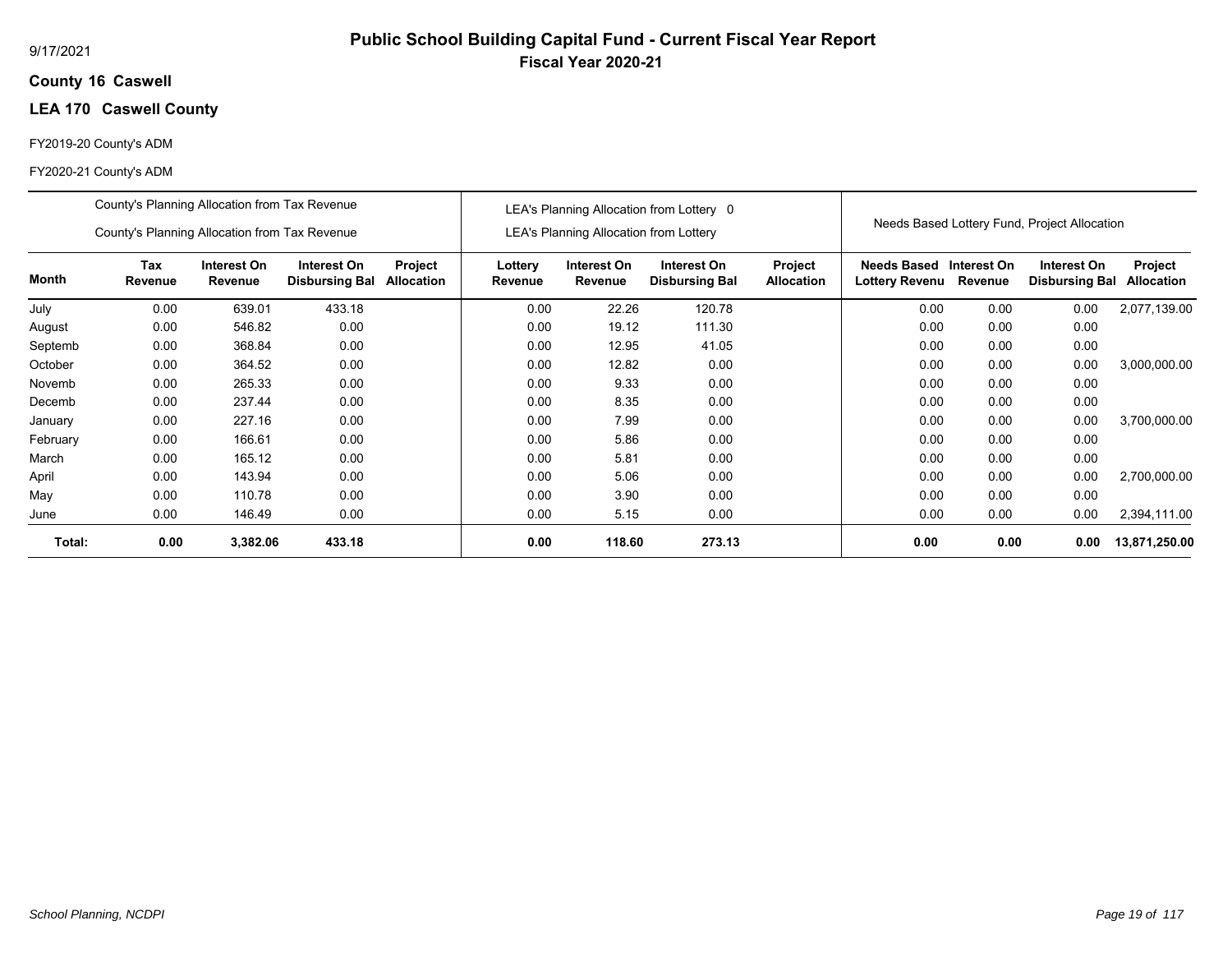## **17 Catawba County**

## **LEA 180 Catawba County**

## FY2019-20 County's ADM

|          | County's Planning Allocation from Tax Revenue                                                                                                   |      |      |  |                    |                                               | LEA's Planning Allocation from Lottery 0 |                              |                                           |         |                                              |                              |
|----------|-------------------------------------------------------------------------------------------------------------------------------------------------|------|------|--|--------------------|-----------------------------------------------|------------------------------------------|------------------------------|-------------------------------------------|---------|----------------------------------------------|------------------------------|
|          | County's Planning Allocation from Tax Revenue                                                                                                   |      |      |  |                    | <b>LEA's Planning Allocation from Lottery</b> |                                          |                              |                                           |         | Needs Based Lottery Fund, Project Allocation |                              |
| Month    | <b>Tax</b><br>Interest On<br>Interest On<br>Project<br>Revenue<br>Revenue<br><b>Allocation</b><br><b>Disbursing Bal</b><br>0.00<br>0.89<br>0.00 |      |      |  | Lottery<br>Revenue | Interest On<br>Revenue                        | Interest On<br><b>Disbursing Bal</b>     | Project<br><b>Allocation</b> | Needs Based Interest On<br>Lottery Revenu | Revenue | Interest On<br><b>Disbursing Bal</b>         | Project<br><b>Allocation</b> |
| July     |                                                                                                                                                 |      |      |  | 301,046.00         | 256.16                                        | 17.23                                    | 301,500.00                   | 0.00                                      | 0.00    | 0.00                                         |                              |
| August   | 0.00                                                                                                                                            | 0.76 | 0.00 |  | 0.00               | 0.27                                          | 21.69                                    |                              | 0.00                                      | 0.00    | 0.00                                         |                              |
| Septemb  | 0.00                                                                                                                                            | 0.51 | 0.00 |  | 0.00               | 0.19                                          | 0.00                                     |                              | 0.00                                      | 0.00    | 0.00                                         |                              |
| October  | 0.00                                                                                                                                            | 0.51 | 0.00 |  | 0.00               | 0.19                                          | 0.00                                     |                              | 0.00                                      | 0.00    | 0.00                                         |                              |
| Novemb   | 0.00                                                                                                                                            | 0.37 | 0.00 |  | 332,541.00         | 117.05                                        | 0.00                                     |                              | 0.00                                      | 0.00    | 0.00                                         |                              |
| Decemb   | 0.00                                                                                                                                            | 0.33 | 0.00 |  | 0.00               | 104.75                                        | 0.00                                     |                              | 0.00                                      | 0.00    | 0.00                                         |                              |
| January  | 0.00                                                                                                                                            | 0.32 | 0.00 |  | 0.00               | 100.21                                        | 0.00                                     |                              | 0.00                                      | 0.00    | 0.00                                         |                              |
| February | 0.00                                                                                                                                            | 0.23 | 0.00 |  | 0.00               | 73.50                                         | 0.00                                     |                              | 0.00                                      | 0.00    | 0.00                                         |                              |
| March    | 0.00                                                                                                                                            | 0.23 | 0.00 |  | 0.00               | 72.84                                         | 0.00                                     |                              | 0.00                                      | 0.00    | 0.00                                         |                              |
| April    | 0.00                                                                                                                                            | 0.20 | 0.00 |  | 0.00               | 63.50                                         | 0.00                                     | 333,400.00                   | 0.00                                      | 0.00    | 0.00                                         |                              |
| May      | 0.00                                                                                                                                            | 0.15 | 0.00 |  | 0.00               | 0.01                                          | 5.32                                     |                              | 0.00                                      | 0.00    | 0.00                                         |                              |
| June     | 0.00                                                                                                                                            | 0.20 | 0.00 |  | 0.00               | 0.01                                          | 0.00                                     |                              | 0.00                                      | 0.00    | 0.00                                         |                              |
| Total:   | 0.00                                                                                                                                            | 4.70 | 0.00 |  | 633,587.00         | 788.68                                        | 44.24                                    | 634,900.00                   | 0.00                                      | 0.00    | 0.00                                         |                              |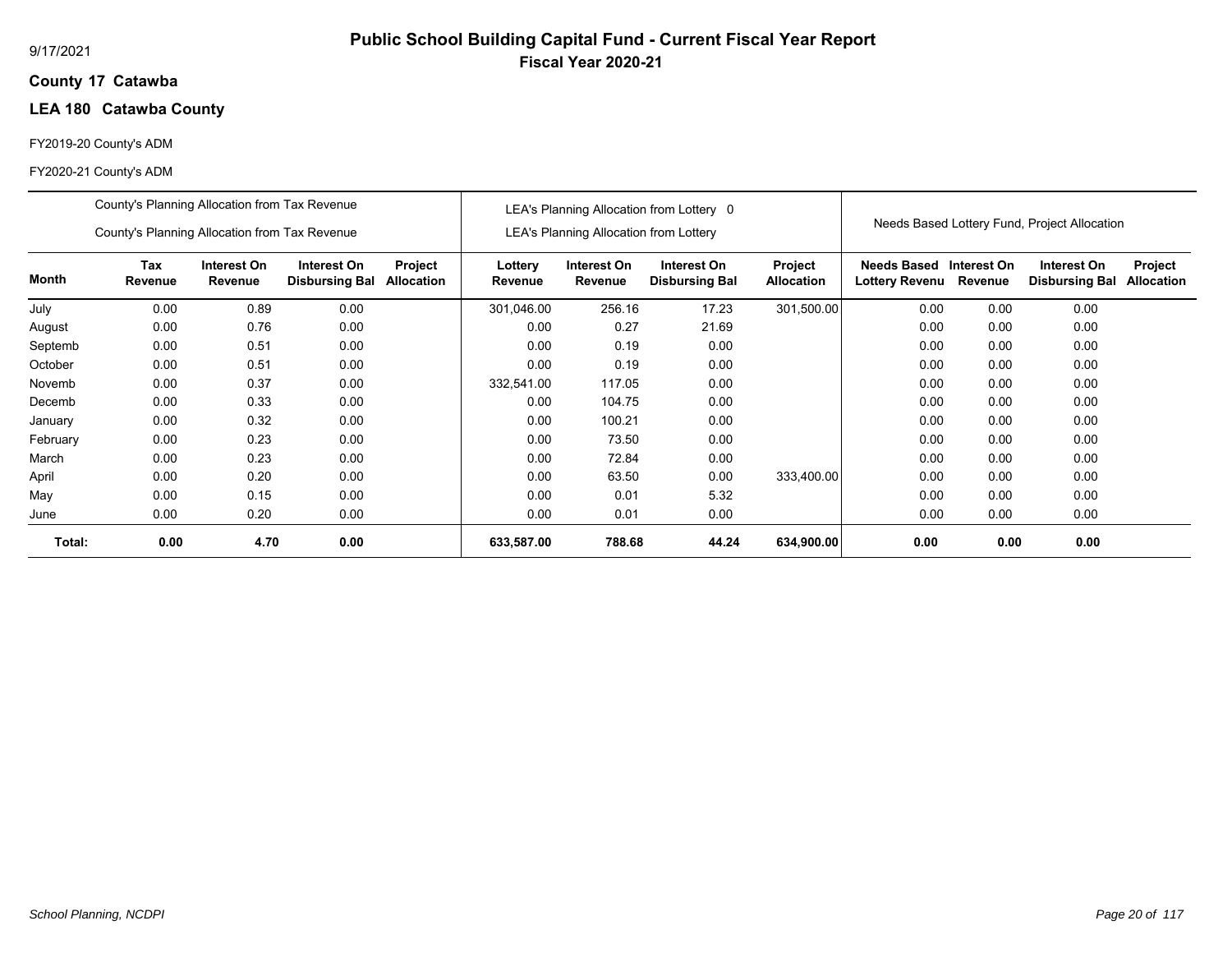## **17 Catawba County**

## **LEA 181 Hickory City**

## FY2019-20 County's ADM

|              | County's Planning Allocation from Tax Revenue<br>County's Planning Allocation from Tax Revenue |                        |                                      |                              |                    | <b>LEA's Planning Allocation from Lottery</b> | LEA's Planning Allocation from Lottery 0 |                              |                                              |             | Needs Based Lottery Fund, Project Allocation |                              |
|--------------|------------------------------------------------------------------------------------------------|------------------------|--------------------------------------|------------------------------|--------------------|-----------------------------------------------|------------------------------------------|------------------------------|----------------------------------------------|-------------|----------------------------------------------|------------------------------|
| <b>Month</b> | Tax<br>Revenue                                                                                 | Interest On<br>Revenue | Interest On<br><b>Disbursing Bal</b> | Project<br><b>Allocation</b> | Lottery<br>Revenue | Interest On<br>Revenue                        | Interest On<br><b>Disbursing Bal</b>     | Project<br><b>Allocation</b> | <b>Needs Based</b><br>Lottery Revenu Revenue | Interest On | Interest On<br><b>Disbursing Bal</b>         | Project<br><b>Allocation</b> |
| July         | 0.00                                                                                           | 0.00                   | 0.00                                 |                              | 77,258.00          | 65.78                                         | 4.42                                     | 77,400.00                    | 0.00                                         | 0.00        | 0.00                                         |                              |
| August       | 0.00                                                                                           | 0.00                   | 0.00                                 |                              | 0.00               | 0.09                                          | 5.57                                     |                              | 0.00                                         | 0.00        | 0.00                                         |                              |
| Septemb      | 0.00                                                                                           | 0.00                   | 0.00                                 |                              | 0.00               | 0.06                                          | 0.00                                     |                              | 0.00                                         | 0.00        | 0.00                                         |                              |
| October      | 0.00                                                                                           | 0.00                   | 0.00                                 |                              | 0.00               | 0.06                                          | 0.00                                     |                              | 0.00                                         | 0.00        | 0.00                                         |                              |
| Novemb       | 0.00                                                                                           | 0.00                   | 0.00                                 |                              | 87,005.00          | 30.63                                         | 0.00                                     |                              | 0.00                                         | 0.00        | 0.00                                         |                              |
| Decemb       | 0.00                                                                                           | 0.00                   | 0.00                                 |                              | 0.00               | 27.41                                         | 0.00                                     |                              | 0.00                                         | 0.00        | 0.00                                         |                              |
| January      | 0.00                                                                                           | 0.00                   | 0.00                                 |                              | 0.00               | 26.23                                         | 0.00                                     |                              | 0.00                                         | 0.00        | 0.00                                         |                              |
| February     | 0.00                                                                                           | 0.00                   | 0.00                                 |                              | 0.00               | 19.24                                         | 0.00                                     |                              | 0.00                                         | 0.00        | 0.00                                         |                              |
| March        | 0.00                                                                                           | 0.00                   | 0.00                                 |                              | 0.00               | 19.06                                         | 0.00                                     |                              | 0.00                                         | 0.00        | 0.00                                         |                              |
| April        | 0.00                                                                                           | 0.00                   | 0.00                                 |                              | 0.00               | 16.62                                         | 0.00                                     | 87,250.00                    | 0.00                                         | 0.00        | 0.00                                         |                              |
| May          | 0.00                                                                                           | 0.00                   | 0.00                                 |                              | 0.00               | 0.00                                          | 1.39                                     |                              | 0.00                                         | 0.00        | 0.00                                         |                              |
| June         | 0.00                                                                                           | 0.00                   | 0.00                                 |                              | 0.00               | 0.00                                          | 0.00                                     |                              | 0.00                                         | 0.00        | 0.00                                         |                              |
| Total:       | 0.00                                                                                           | 0.00                   | 0.00                                 |                              | 164,263.00         | 205.18                                        | 11.38                                    | 164,650.00                   | 0.00                                         | 0.00        | 0.00                                         |                              |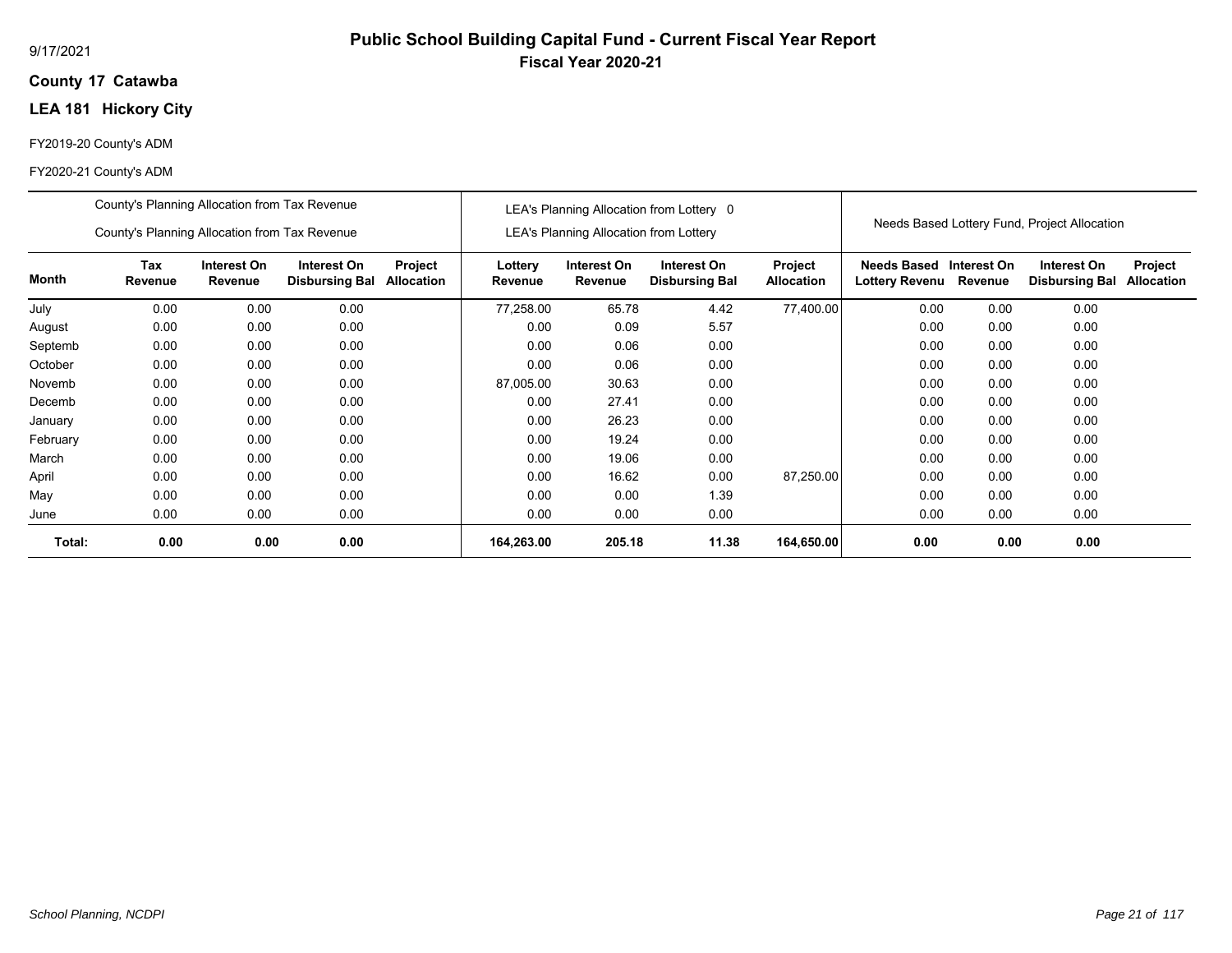# **Public School Building Capital Fund - Current Fiscal Year Report Fiscal Year 2020-21**

## **17 Catawba County**

## **LEA 182 Newton-Conover City**

## FY2019-20 County's ADM

|          | County's Planning Allocation from Tax Revenue |                        |                                      |                       |                    |                                        | LEA's Planning Allocation from Lottery 0 |                              |                                             |                        |                                              |                              |
|----------|-----------------------------------------------|------------------------|--------------------------------------|-----------------------|--------------------|----------------------------------------|------------------------------------------|------------------------------|---------------------------------------------|------------------------|----------------------------------------------|------------------------------|
|          | County's Planning Allocation from Tax Revenue |                        |                                      |                       |                    | LEA's Planning Allocation from Lottery |                                          |                              |                                             |                        | Needs Based Lottery Fund, Project Allocation |                              |
| Month    | Tax<br>Revenue                                | Interest On<br>Revenue | Interest On<br><b>Disbursing Bal</b> | Project<br>Allocation | Lottery<br>Revenue | Interest On<br>Revenue                 | Interest On<br><b>Disbursing Bal</b>     | Project<br><b>Allocation</b> | <b>Needs Based</b><br><b>Lottery Revenu</b> | Interest On<br>Revenue | Interest On<br><b>Disbursing Bal</b>         | Project<br><b>Allocation</b> |
| July     | 0.00                                          | 0.00                   | 0.00                                 |                       | 55,971.00          | 47.65                                  | 3.21                                     | 56,000.00                    | 0.00                                        | 0.00                   | 0.00                                         |                              |
| August   | 0.00                                          | 0.00                   | 0.00                                 |                       | 0.00               | 0.11                                   | 4.04                                     |                              | 0.00                                        | 0.00                   | 0.00                                         |                              |
| Septemb  | 0.00                                          | 0.00                   | 0.00                                 |                       | 0.00               | 0.07                                   | 0.00                                     |                              | 0.00                                        | 0.00                   | 0.00                                         |                              |
| October  | 0.00                                          | 0.00                   | 0.00                                 |                       | 0.00               | 0.07                                   | 0.00                                     |                              | 0.00                                        | 0.00                   | 0.00                                         |                              |
| Novemb   | 0.00                                          | 0.00                   | 0.00                                 |                       | 61,854.00          | 21.80                                  | 0.00                                     |                              | 0.00                                        | 0.00                   | 0.00                                         |                              |
| Decemb   | 0.00                                          | 0.00                   | 0.00                                 |                       | 0.00               | 19.51                                  | 0.00                                     |                              | 0.00                                        | 0.00                   | 0.00                                         |                              |
| January  | 0.00                                          | 0.00                   | 0.00                                 |                       | 0.00               | 18.66                                  | 0.00                                     |                              | 2,500,000.00                                | 0.00                   | 0.00                                         |                              |
| February | 0.00                                          | 0.00                   | 0.00                                 |                       | 0.00               | 13.69                                  | 0.00                                     |                              | 2,500,000.00                                | 0.00                   | 0.00                                         |                              |
| March    | 0.00                                          | 0.00                   | 0.00                                 |                       | 0.00               | 13.57                                  | 0.00                                     |                              | 0.00                                        | 0.00                   | 0.00                                         |                              |
| April    | 0.00                                          | 0.00                   | 0.00                                 |                       | 0.00               | 11.83                                  | 0.00                                     | 62,090.00                    | 0.00                                        | 0.00                   | 0.00                                         |                              |
| May      | 0.00                                          | 0.00                   | 0.00                                 |                       | 0.00               | 0.00                                   | 0.99                                     |                              | 2,500,000.00                                | 0.00                   | 0.00                                         |                              |
| June     | 0.00                                          | 0.00                   | 0.00                                 |                       | 0.00               | 0.00                                   | 0.00                                     |                              | 0.00                                        | 0.00                   | 0.00                                         |                              |
| Total:   | 0.00                                          | 0.00                   | 0.00                                 |                       | 117,825.00         | 146.96                                 | 8.24                                     | 118,090.00                   | 7,500,000.00                                | 0.00                   | 0.00                                         |                              |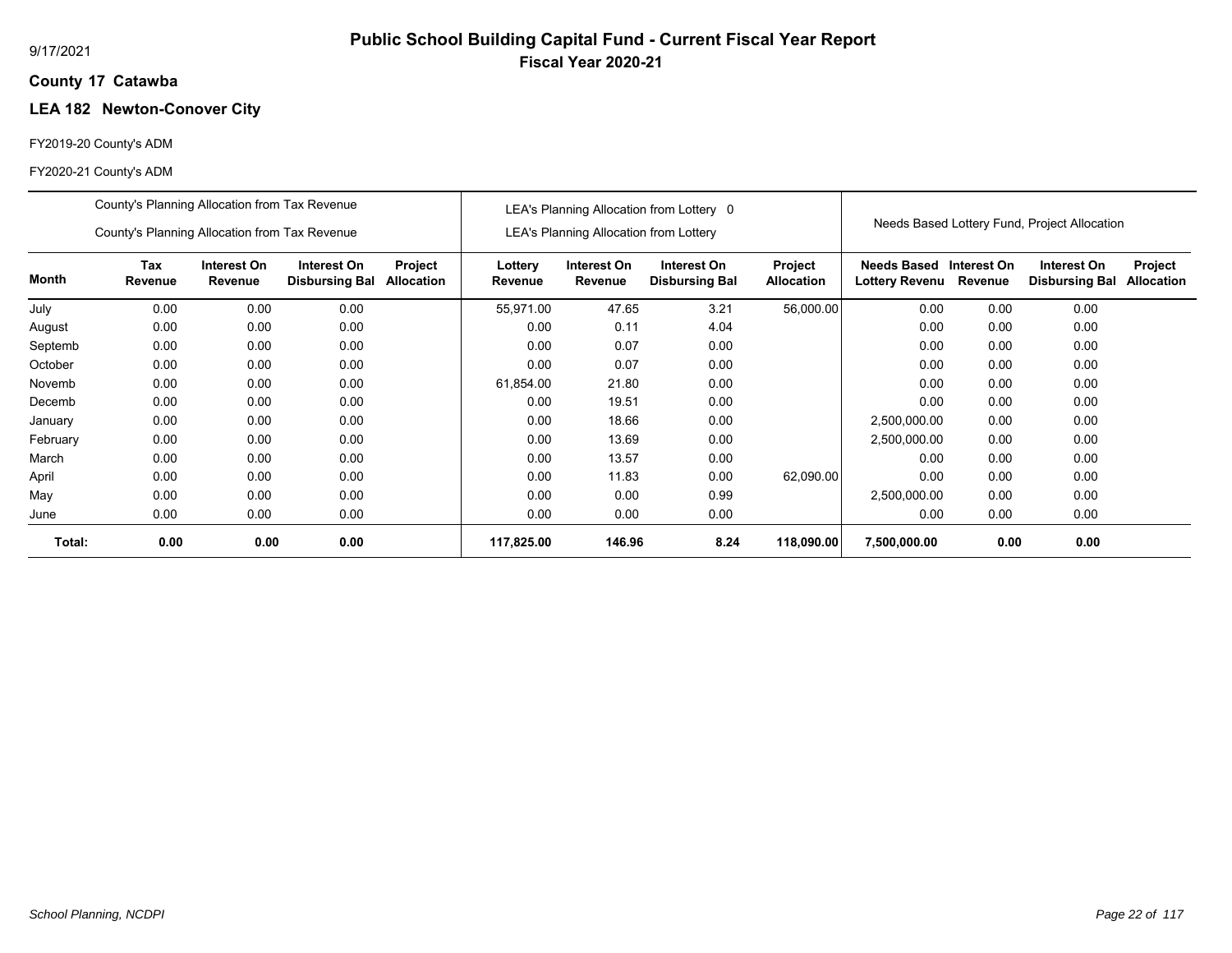## **18 Chatham County**

## **LEA 190 Chatham County**

## FY2019-20 County's ADM

|          | County's Planning Allocation from Tax Revenue                                                             |      |       |  |                    |                                               | LEA's Planning Allocation from Lottery 0 |                              |                                                  |         |                                              |                              |
|----------|-----------------------------------------------------------------------------------------------------------|------|-------|--|--------------------|-----------------------------------------------|------------------------------------------|------------------------------|--------------------------------------------------|---------|----------------------------------------------|------------------------------|
|          | County's Planning Allocation from Tax Revenue                                                             |      |       |  |                    | <b>LEA's Planning Allocation from Lottery</b> |                                          |                              |                                                  |         | Needs Based Lottery Fund, Project Allocation |                              |
| Month    | Tax<br>Interest On<br>Interest On<br>Project<br>Revenue<br>Revenue<br>Allocation<br><b>Disbursing Bal</b> |      |       |  | Lottery<br>Revenue | Interest On<br>Revenue                        | Interest On<br><b>Disbursing Bal</b>     | Project<br><b>Allocation</b> | Needs Based Interest On<br><b>Lottery Revenu</b> | Revenue | Interest On<br><b>Disbursing Bal</b>         | Project<br><b>Allocation</b> |
| July     | 0.00                                                                                                      | 0.19 | 18.75 |  | 169,123.00         | 557.13                                        | 18.75                                    | 655,900.00                   | 0.00                                             | 0.00    | 0.00                                         |                              |
| August   | 0.00                                                                                                      | 0.17 | 0.00  |  | 0.00               | 0.45                                          | 487.75                                   |                              | 0.00                                             | 0.00    | 0.00                                         |                              |
| Septemb  | 0.00                                                                                                      | 0.12 | 0.00  |  | 0.00               | 0.54                                          | 343.68                                   |                              | 0.00                                             | 0.00    | 0.00                                         |                              |
| October  | 0.00                                                                                                      | 0.12 | 0.00  |  | 0.00               | 0.70                                          | 67.27                                    | 1,400.00                     | 0.00                                             | 0.00    | 0.00                                         |                              |
| Novemb   | 0.00                                                                                                      | 0.08 | 0.00  |  | 191,559.00         | 67.39                                         | 0.52                                     | 191,600.00                   | 0.00                                             | 0.00    | 0.00                                         |                              |
| Decemb   | 0.00                                                                                                      | 0.08 | 0.00  |  | 0.00               | 0.04                                          | 38.64                                    |                              | 0.00                                             | 0.00    | 0.00                                         |                              |
| January  | 0.00                                                                                                      | 0.07 | 0.00  |  | 0.00               | 0.05                                          | 0.00                                     |                              | 0.00                                             | 0.00    | 0.00                                         |                              |
| February | 0.00                                                                                                      | 0.05 | 0.00  |  | 227,641.00         | 50.25                                         | 0.00                                     | 227,800.00                   | 0.00                                             | 0.00    | 0.00                                         |                              |
| March    | 0.00                                                                                                      | 0.05 | 0.00  |  | 0.00               | 0.02                                          | 43.99                                    |                              | 0.00                                             | 0.00    | 0.00                                         |                              |
| April    | 0.00                                                                                                      | 0.05 | 0.00  |  | 0.00               | 0.02                                          | 37.24                                    |                              | 0.00                                             | 0.00    | 0.00                                         |                              |
| May      | 0.00                                                                                                      | 0.04 | 0.00  |  | 263,826.00         | 38.69                                         | 44.54                                    | 263,975.00                   | 0.00                                             | 0.00    | 0.00                                         |                              |
| June     | 0.00                                                                                                      | 0.05 | 0.00  |  | 0.00               | 0.02                                          | 18.14                                    |                              | 0.00                                             | 0.00    | 0.00                                         |                              |
| Total:   | 0.00                                                                                                      | 1.07 | 18.75 |  | 852,149.00         | 715.30                                        | 1,100.52                                 | 1,340,675.00                 | 0.00                                             | 0.00    | 0.00                                         |                              |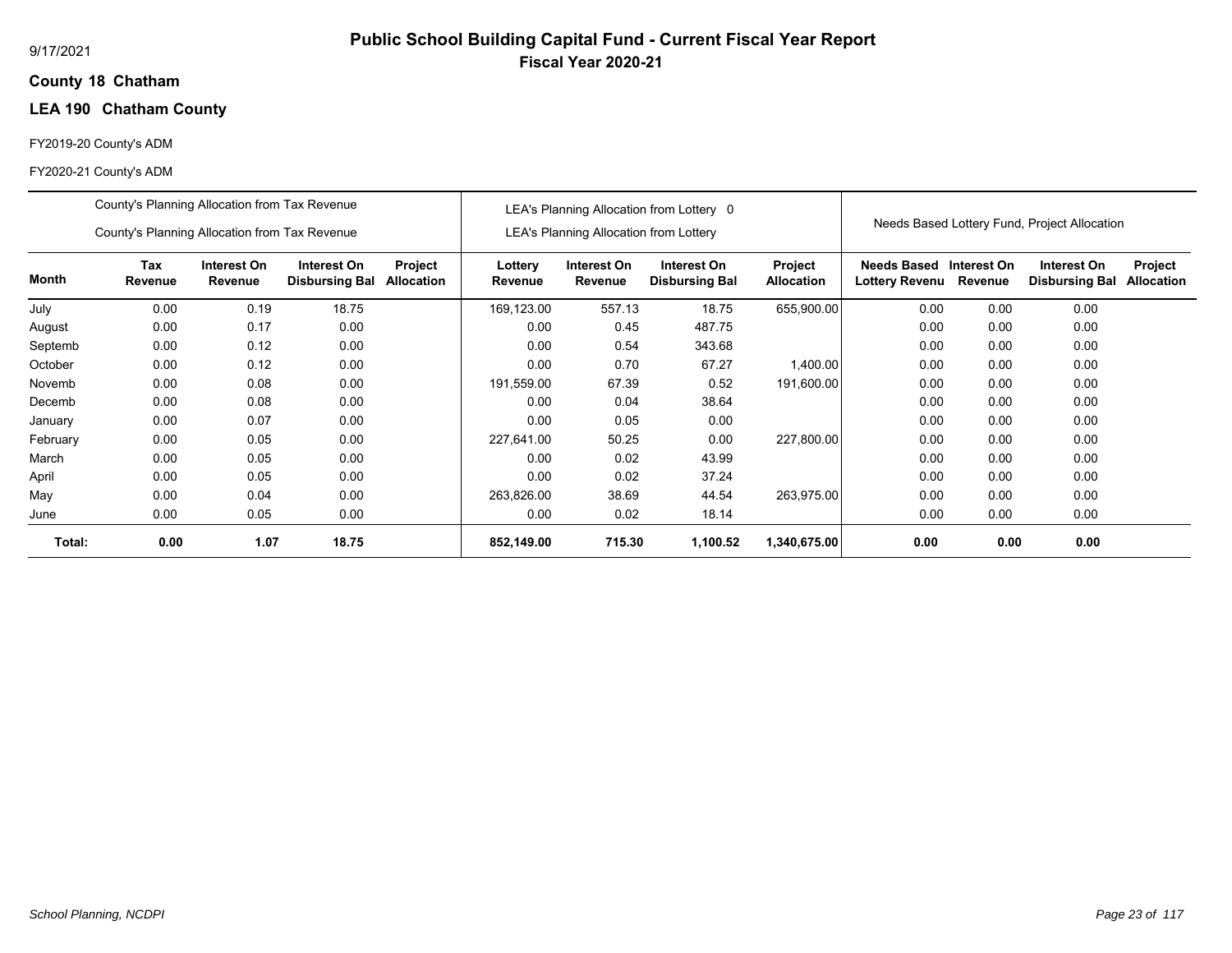## **19 Cherokee County**

## **LEA 200 Cherokee County**

## FY2019-20 County's ADM

|          | County's Planning Allocation from Tax Revenue |                        |                                      |                              |                    |                                               | LEA's Planning Allocation from Lottery 0 |                                     |                                              |             | Needs Based Lottery Fund, Project Allocation |                              |
|----------|-----------------------------------------------|------------------------|--------------------------------------|------------------------------|--------------------|-----------------------------------------------|------------------------------------------|-------------------------------------|----------------------------------------------|-------------|----------------------------------------------|------------------------------|
|          | County's Planning Allocation from Tax Revenue |                        |                                      |                              |                    | <b>LEA's Planning Allocation from Lottery</b> |                                          |                                     |                                              |             |                                              |                              |
| Month    | Tax<br>Revenue                                | Interest On<br>Revenue | Interest On<br><b>Disbursing Bal</b> | Project<br><b>Allocation</b> | Lottery<br>Revenue | Interest On<br>Revenue                        | Interest On<br><b>Disbursing Bal</b>     | <b>Project</b><br><b>Allocation</b> | <b>Needs Based</b><br>Lottery Revenu Revenue | Interest On | Interest On<br><b>Disbursing Bal</b>         | Project<br><b>Allocation</b> |
| July     | 0.00                                          | 24.86                  | 0.00                                 |                              | 0.00               | 0.07                                          | 0.08                                     |                                     | 0.00                                         | 0.00        | 0.00                                         |                              |
| August   | 0.00                                          | 21.26                  | 0.00                                 |                              | 0.00               | 0.06                                          | 0.06                                     |                                     | 0.00                                         | 0.00        | 0.00                                         |                              |
| Septemb  | 0.00                                          | 14.34                  | 0.00                                 |                              | 0.00               | 0.04                                          | 0.04                                     |                                     | 0.00                                         | 0.00        | 0.00                                         | 24,209.32                    |
| October  | 0.00                                          | 14.17                  | 0.00                                 |                              | 0.00               | 0.04                                          | 0.00                                     |                                     | 0.00                                         | 0.00        | 0.00                                         |                              |
| Novemb   | 0.00                                          | 10.32                  | 0.00                                 |                              | 0.00               | 0.03                                          | 0.00                                     |                                     | 0.00                                         | 0.00        | 0.00                                         |                              |
| Decemb   | 0.00                                          | 9.23                   | 0.00                                 |                              | 0.00               | 0.02                                          | 0.00                                     |                                     | 0.00                                         | 0.00        | 0.00                                         | 212,007.95                   |
| January  | 0.00                                          | 8.83                   | 0.00                                 |                              | 0.00               | 0.02                                          | 0.00                                     |                                     | 0.00                                         | 0.00        | 0.00                                         |                              |
| February | 0.00                                          | 6.48                   | 0.00                                 |                              | 0.00               | 0.02                                          | 0.00                                     |                                     | 0.00                                         | 0.00        | 0.00                                         | 130,044.03                   |
| March    | 0.00                                          | 6.42                   | 0.00                                 |                              | 0.00               | 0.02                                          | 0.00                                     |                                     | 0.00                                         | 0.00        | 0.00                                         | 136,627.57                   |
| April    | 0.00                                          | 5.60                   | 0.00                                 |                              | 0.00               | 0.01                                          | 0.00                                     |                                     | 0.00                                         | 0.00        | 0.00                                         |                              |
| May      | 0.00                                          | 4.31                   | 0.00                                 |                              | 0.00               | 0.01                                          | 0.00                                     |                                     | 0.00                                         | 0.00        | 0.00                                         | 168,110.81                   |
| June     | 0.00                                          | 5.70                   | 0.00                                 |                              | 0.00               | 0.01                                          | 0.00                                     |                                     | 0.00                                         | 0.00        | 0.00                                         |                              |
| Total:   | 0.00                                          | 131.52                 | 0.00                                 |                              | 0.00               | 0.35                                          | 0.18                                     |                                     | 0.00                                         | 0.00        | 0.00                                         | 670,999.68                   |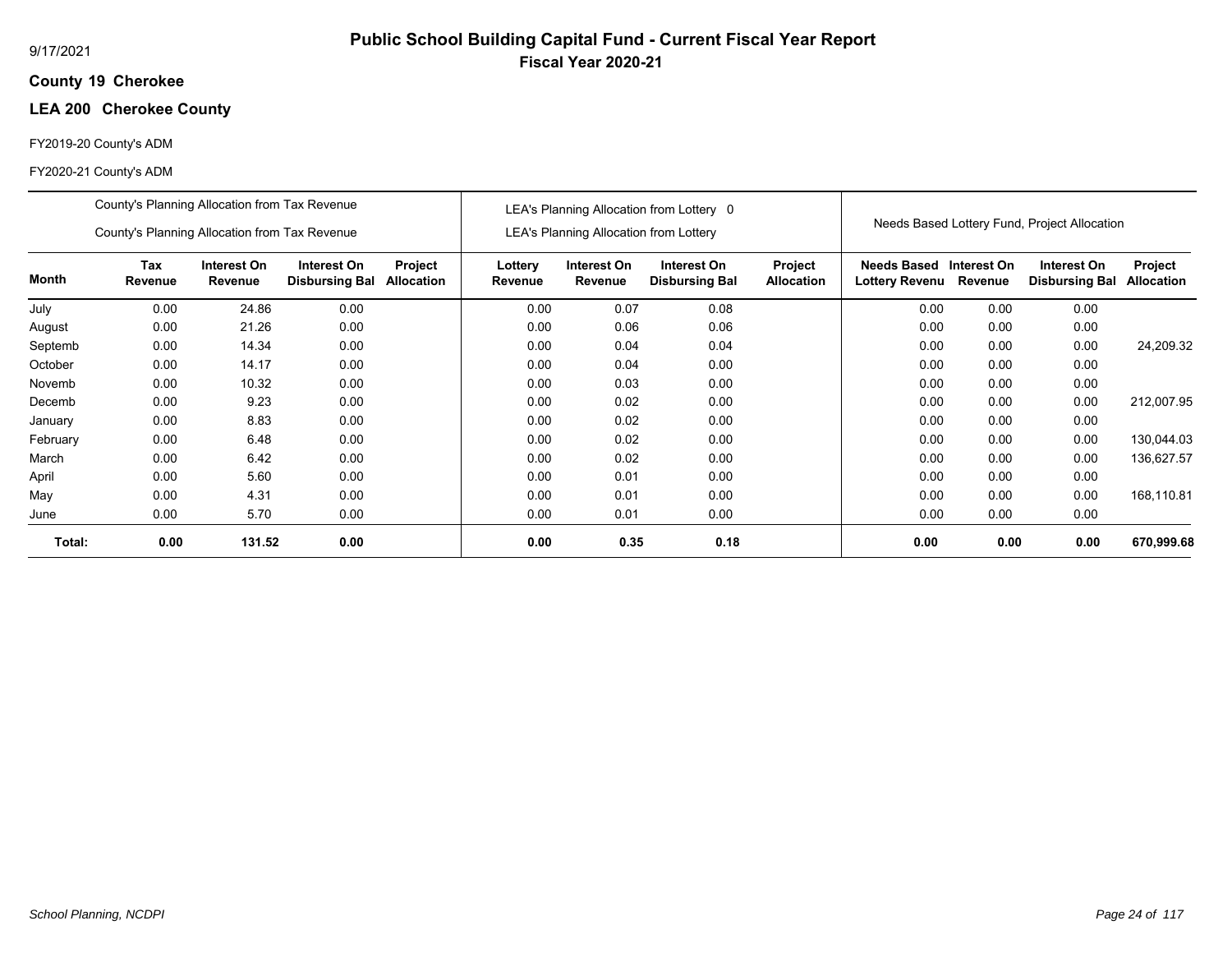## **20 Chowan County**

## **LEA 210 Chowan County**

## FY2019-20 County's ADM

|          | County's Planning Allocation from Tax Revenue |                        |                                      |                              |                    |                                               | LEA's Planning Allocation from Lottery 0 |                              |                                           |         |                                              |                              |
|----------|-----------------------------------------------|------------------------|--------------------------------------|------------------------------|--------------------|-----------------------------------------------|------------------------------------------|------------------------------|-------------------------------------------|---------|----------------------------------------------|------------------------------|
|          | County's Planning Allocation from Tax Revenue |                        |                                      |                              |                    | <b>LEA's Planning Allocation from Lottery</b> |                                          |                              |                                           |         | Needs Based Lottery Fund, Project Allocation |                              |
| Month    | <b>Tax</b><br>Revenue                         | Interest On<br>Revenue | Interest On<br><b>Disbursing Bal</b> | Project<br><b>Allocation</b> | Lottery<br>Revenue | Interest On<br>Revenue                        | Interest On<br><b>Disbursing Bal</b>     | Project<br><b>Allocation</b> | Needs Based Interest On<br>Lottery Revenu | Revenue | Interest On<br><b>Disbursing Bal</b>         | Project<br><b>Allocation</b> |
| July     | 0.00                                          | 1.40                   | 0.00                                 |                              | 37,125.00          | 316.84                                        | 0.00                                     |                              | 0.00                                      | 0.00    | 0.00                                         |                              |
| August   | 0.00                                          | 1.20                   | 0.00                                 |                              | 0.00               | 270.97                                        | 0.00                                     |                              | 0.00                                      | 0.00    | 0.00                                         |                              |
| Septemb  | 0.00                                          | 0.81                   | 0.00                                 |                              | 0.00               | 182.77                                        | 0.00                                     | 103,573.00                   | 0.00                                      | 0.00    | 0.00                                         |                              |
| October  | 0.00                                          | 0.80                   | 0.00                                 |                              | 0.00               | 130.59                                        | 34.86                                    |                              | 0.00                                      | 0.00    | 0.00                                         |                              |
| Novemb   | 0.00                                          | 0.58                   | 0.00                                 |                              | 39,701.00          | 109.02                                        | 0.00                                     |                              | 3,750,000.00                              | 0.00    | 0.00                                         |                              |
| Decemb   | 0.00                                          | 0.52                   | 0.00                                 |                              | 0.00               | 97.56                                         | 0.00                                     |                              | 0.00                                      | 0.00    | 0.00                                         |                              |
| January  | 0.00                                          | 0.50                   | 0.00                                 |                              | 0.00               | 93.34                                         | 0.00                                     |                              | 0.00                                      | 0.00    | 0.00                                         |                              |
| February | 0.00                                          | 0.36                   | 0.00                                 |                              | 0.00               | 68.46                                         | 0.00                                     |                              | 3,750,000.00                              | 0.00    | 0.00                                         |                              |
| March    | 0.00                                          | 0.36                   | 0.00                                 |                              | 0.00               | 67.85                                         | 0.00                                     |                              | 0.00                                      | 0.00    | 0.00                                         |                              |
| April    | 0.00                                          | 0.32                   | 0.00                                 |                              | 0.00               | 59.14                                         | 0.00                                     |                              | 0.00                                      | 0.00    | 0.00                                         |                              |
| May      | 0.00                                          | 0.24                   | 0.00                                 |                              | 0.00               | 45.52                                         | 0.00                                     |                              | 3,750,000.00                              | 0.00    | 0.00                                         |                              |
| June     | 0.00                                          | 0.32                   | 0.00                                 |                              | 0.00               | 60.19                                         | 0.00                                     |                              | 0.00                                      | 0.00    | 0.00                                         |                              |
| Total:   | 0.00                                          | 7.41                   | 0.00                                 |                              | 76,826.00          | 1,502.25                                      | 34.86                                    | 103,573.00                   | 11,250,000.00                             | 0.00    | 0.00                                         |                              |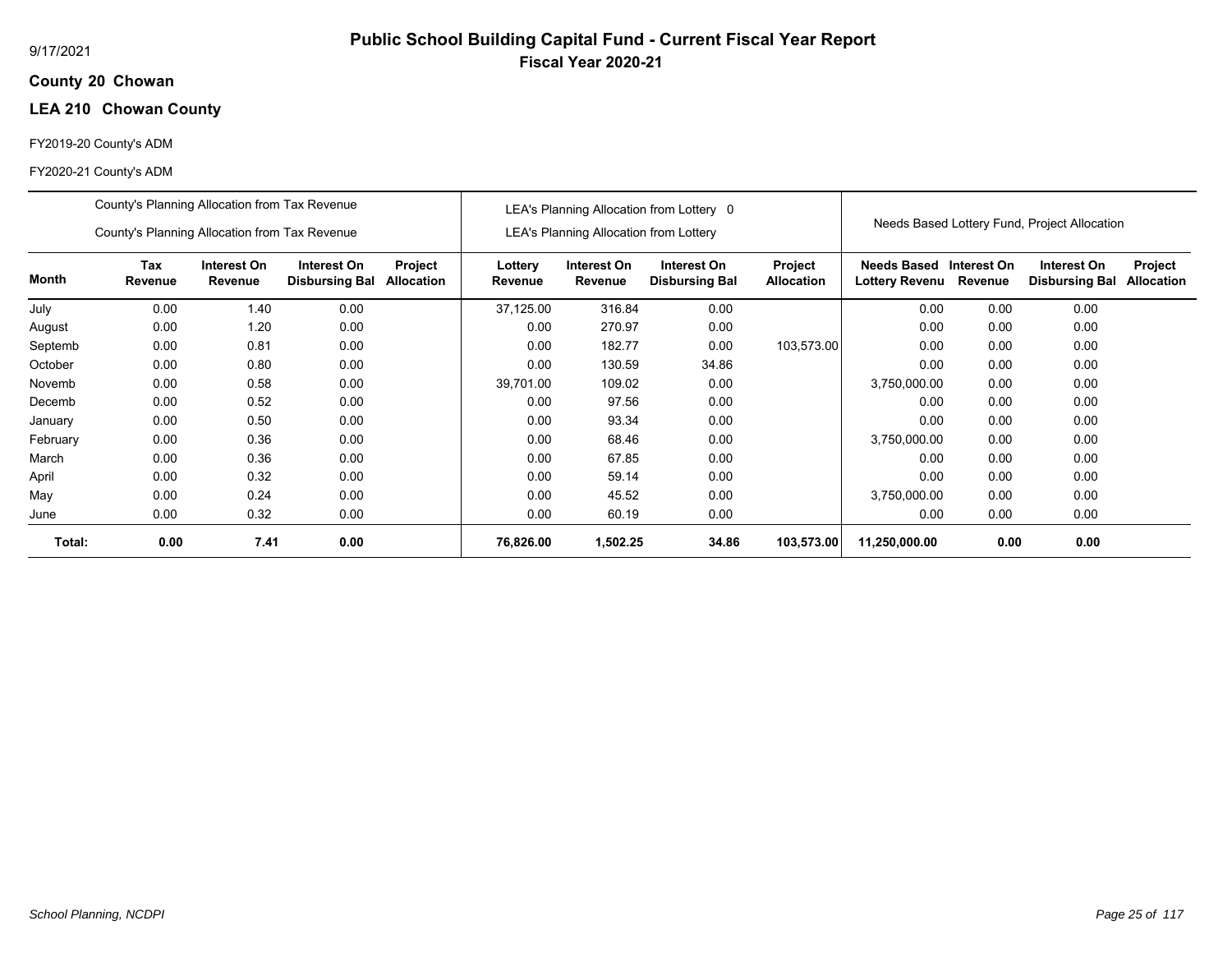## **21 Clay County**

## **LEA 220 Clay County**

## FY2019-20 County's ADM

|              | County's Planning Allocation from Tax Revenue |                        |                                      |                              |                    |                                               | LEA's Planning Allocation from Lottery 0 |                              |                                                          |      |                                              |                              |
|--------------|-----------------------------------------------|------------------------|--------------------------------------|------------------------------|--------------------|-----------------------------------------------|------------------------------------------|------------------------------|----------------------------------------------------------|------|----------------------------------------------|------------------------------|
|              | County's Planning Allocation from Tax Revenue |                        |                                      |                              |                    | <b>LEA's Planning Allocation from Lottery</b> |                                          |                              |                                                          |      | Needs Based Lottery Fund, Project Allocation |                              |
| <b>Month</b> | Tax<br>Revenue                                | Interest On<br>Revenue | Interest On<br><b>Disbursing Bal</b> | Project<br><b>Allocation</b> | Lottery<br>Revenue | Interest On<br>Revenue                        | Interest On<br><b>Disbursing Bal</b>     | Project<br><b>Allocation</b> | <b>Needs Based Interest On</b><br>Lottery Revenu Revenue |      | Interest On<br><b>Disbursing Bal</b>         | Project<br><b>Allocation</b> |
| July         | 0.00                                          | 78.23                  | 0.00                                 |                              | 0.00               | 123.88                                        | 0.49                                     |                              | 0.00                                                     | 0.00 | 0.00                                         | 835,123.04                   |
| August       | 0.00                                          | 66.91                  | 0.00                                 |                              | 0.00               | 105.94                                        | 0.00                                     | 33,600.00                    | 0.00                                                     | 0.00 | 0.00                                         | 747,402.57                   |
| Septemb      | 0.00                                          | 45.13                  | 0.00                                 |                              | 0.00               | 55.02                                         | 0.14                                     |                              | 0.00                                                     | 0.00 | 0.00                                         | 687,861.14                   |
| October      | 0.00                                          | 44.60                  | 0.00                                 |                              | 0.00               | 54.38                                         | 0.23                                     |                              | 0.00                                                     | 0.00 | 0.00                                         |                              |
| Novemb       | 0.00                                          | 32.47                  | 0.00                                 |                              | 0.00               | 39.58                                         | 0.12                                     | $-900.00$                    | 0.00                                                     | 0.00 | 0.00                                         |                              |
| Decemb       | 0.00                                          | 29.05                  | 0.00                                 |                              | 0.00               | 35.71                                         | 0.09                                     |                              | 0.00                                                     | 0.00 | 0.00                                         |                              |
| January      | 0.00                                          | 27.79                  | 0.00                                 |                              | 0.00               | 34.16                                         | 0.36                                     |                              | 0.00                                                     | 0.00 | 0.00                                         | 826,218.35                   |
| February     | 0.00                                          | 20.39                  | 0.00                                 |                              | 0.00               | 25.05                                         | 0.63                                     |                              | 0.00                                                     | 0.00 | 0.00                                         |                              |
| March        | 0.00                                          | 20.20                  | 0.00                                 |                              | 0.00               | 24.83                                         | 0.00                                     |                              | 0.00                                                     | 0.00 | 0.00                                         | 423,954.14                   |
| April        | 0.00                                          | 17.61                  | 0.00                                 |                              | 0.00               | 21.65                                         | 0.00                                     |                              | 0.00                                                     | 0.00 | 0.00                                         |                              |
| May          | 0.00                                          | 13.55                  | 0.00                                 |                              | 0.00               | 16.66                                         | 0.00                                     |                              | 0.00                                                     | 0.00 | 0.00                                         |                              |
| June         | 0.00                                          | 17.92                  | 0.00                                 |                              | 0.00               | 22.03                                         | 0.00                                     |                              | 0.00                                                     | 0.00 | 0.00                                         |                              |
| Total:       | 0.00                                          | 413.85                 | 0.00                                 |                              | 0.00               | 558.89                                        | 2.06                                     | 32,700.00                    | 0.00                                                     | 0.00 | 0.00                                         | 3,520,559.24                 |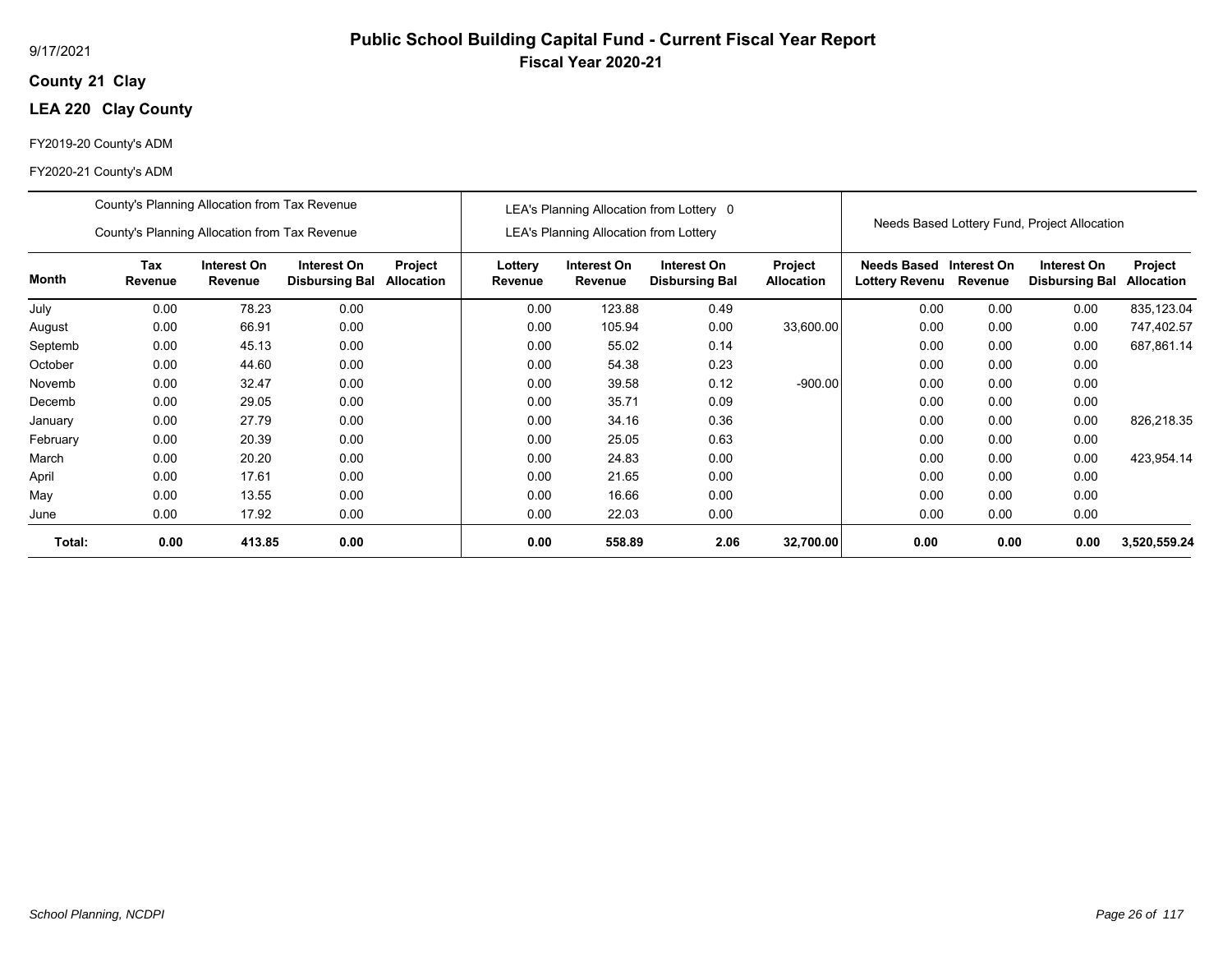## **22 Cleveland County**

## **LEA 230 Cleveland County**

## FY2019-20 County's ADM

|          | County's Planning Allocation from Tax Revenue |                        |                                      |                       |                    |                                        | LEA's Planning Allocation from Lottery 0 |                              |                                      |                        |                                              |                              |
|----------|-----------------------------------------------|------------------------|--------------------------------------|-----------------------|--------------------|----------------------------------------|------------------------------------------|------------------------------|--------------------------------------|------------------------|----------------------------------------------|------------------------------|
|          | County's Planning Allocation from Tax Revenue |                        |                                      |                       |                    | LEA's Planning Allocation from Lottery |                                          |                              |                                      |                        | Needs Based Lottery Fund, Project Allocation |                              |
| Month    | <b>Tax</b><br>Revenue                         | Interest On<br>Revenue | Interest On<br><b>Disbursing Bal</b> | Project<br>Allocation | Lottery<br>Revenue | Interest On<br>Revenue                 | Interest On<br><b>Disbursing Bal</b>     | Project<br><b>Allocation</b> | Needs Based<br><b>Lottery Revenu</b> | Interest On<br>Revenue | Interest On<br><b>Disbursing Bal</b>         | Project<br><b>Allocation</b> |
| July     | 0.00                                          | 2.16                   | 0.00                                 |                       | 271,887.00         | 236.36                                 | 279.13                                   |                              | 0.00                                 | 0.00                   | 0.00                                         |                              |
| August   | 0.00                                          | 1.85                   | 0.00                                 |                       | 0.00               | 202.35                                 | 0.00                                     |                              | 0.00                                 | 0.00                   | 0.00                                         |                              |
| Septemb  | 0.00                                          | 1.25                   | 0.00                                 |                       | 0.00               | 136.49                                 | 0.00                                     |                              | 0.00                                 | 0.00                   | 0.00                                         |                              |
| October  | 0.00                                          | 1.23                   | 0.00                                 |                       | 0.00               | 134.89                                 | 0.00                                     |                              | 0.00                                 | 0.00                   | 0.00                                         |                              |
| Novemb   | 0.00                                          | 0.90                   | 0.00                                 |                       | 298,478.00         | 203.12                                 | 0.00                                     |                              | 0.00                                 | 0.00                   | 0.00                                         |                              |
| Decemb   | 0.00                                          | 0.80                   | 0.00                                 |                       | 0.00               | 181.77                                 | 0.00                                     |                              | 0.00                                 | 0.00                   | 0.00                                         |                              |
| January  | 0.00                                          | 0.77                   | 0.00                                 |                       | 0.00               | 173.90                                 | 0.00                                     |                              | 3,750,000.00                         | 0.00                   | 0.00                                         |                              |
| February | 0.00                                          | 0.56                   | 0.00                                 |                       | 0.00               | 127.55                                 | 0.00                                     |                              | 3,750,000.00                         | 0.00                   | 0.00                                         |                              |
| March    | 0.00                                          | 0.56                   | 0.00                                 |                       | 0.00               | 126.41                                 | 0.00                                     |                              | 0.00                                 | 0.00                   | 0.00                                         |                              |
| April    | 0.00                                          | 0.49                   | 0.00                                 |                       | 0.00               | 110.19                                 | 0.00                                     |                              | 0.00                                 | 0.00                   | 0.00                                         |                              |
| May      | 0.00                                          | 0.37                   | 7.64                                 |                       | 0.00               | 84.81                                  | 7.64                                     | 575,000.00                   | 3,750,000.00                         | 0.00                   | 0.00                                         |                              |
| June     | 0.00                                          | 0.50                   | 0.00                                 |                       | 0.00               | 0.73                                   | 102.51                                   |                              | 0.00                                 | 0.00                   | 0.00                                         |                              |
| Total:   | 0.00                                          | 11.44                  | 7.64                                 |                       | 570,365.00         | 1,718.57                               | 389.28                                   | 575,000.00                   | 11,250,000.00                        | 0.00                   | 0.00                                         |                              |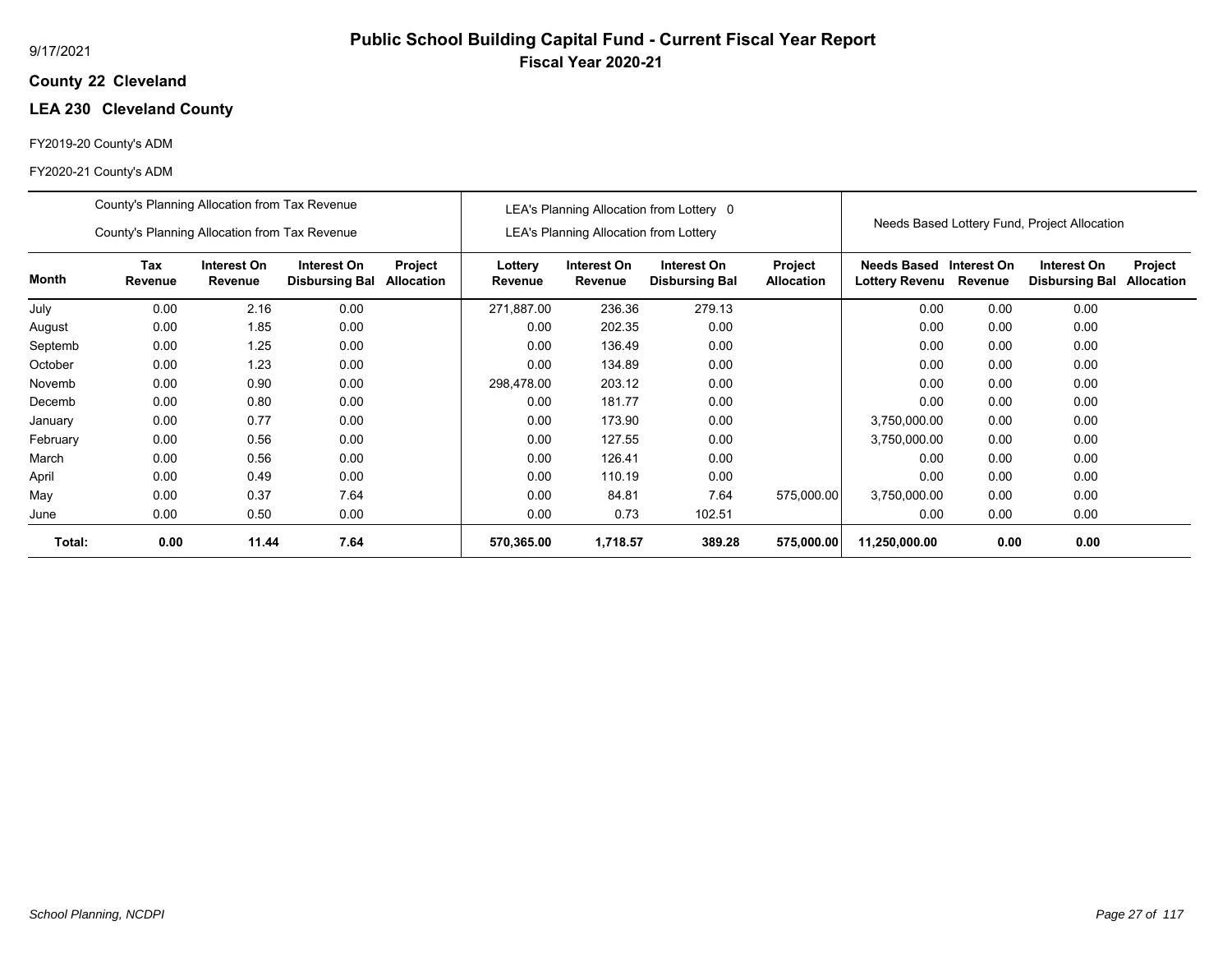## **23 Columbus County**

## **LEA 240 Columbus County**

## FY2019-20 County's ADM

|          | County's Planning Allocation from Tax Revenue |                               |                                      |                              |                    |                                               | LEA's Planning Allocation from Lottery 0 |                              |                                           |         |                                              |                              |
|----------|-----------------------------------------------|-------------------------------|--------------------------------------|------------------------------|--------------------|-----------------------------------------------|------------------------------------------|------------------------------|-------------------------------------------|---------|----------------------------------------------|------------------------------|
|          | County's Planning Allocation from Tax Revenue |                               |                                      |                              |                    | <b>LEA's Planning Allocation from Lottery</b> |                                          |                              |                                           |         | Needs Based Lottery Fund, Project Allocation |                              |
| Month    | <b>Tax</b><br>Revenue                         | Interest On<br><b>Revenue</b> | Interest On<br><b>Disbursing Bal</b> | Project<br><b>Allocation</b> | Lottery<br>Revenue | Interest On<br>Revenue                        | Interest On<br><b>Disbursing Bal</b>     | Project<br><b>Allocation</b> | Needs Based Interest On<br>Lottery Revenu | Revenue | Interest On<br><b>Disbursing Bal</b>         | Project<br><b>Allocation</b> |
| July     | 0.00                                          | 60.92                         | 0.00                                 |                              | 0.00               | 2,178.12                                      | 0.00                                     |                              | 0.00                                      | 0.00    | 0.00                                         |                              |
| August   | 0.00                                          | 52.10                         | 225.74                               |                              | 0.00               | 1,862.79                                      | 147.86                                   |                              | 0.00                                      | 0.00    | 0.00                                         |                              |
| Septemb  | 0.00                                          | 35.25                         | 0.00                                 |                              | 0.00               | 1,256.57                                      | 0.00                                     |                              | 0.00                                      | 0.00    | 0.00                                         |                              |
| October  | 0.00                                          | 34.84                         | 0.00                                 |                              | 0.00               | 1,241.86                                      | 0.00                                     |                              | 0.00                                      | 0.00    | 0.00                                         |                              |
| Novemb   | 0.00                                          | 25.36                         | 0.00                                 |                              | 0.00               | 903.94                                        | 0.00                                     |                              | 0.00                                      | 0.00    | 0.00                                         |                              |
| Decemb   | 0.00                                          | 22.70                         | 0.00                                 |                              | 0.00               | 808.92                                        | 0.00                                     |                              | 0.00                                      | 0.00    | 0.00                                         |                              |
| January  | 0.00                                          | 21.71                         | 0.00                                 |                              | 0.00               | 773.88                                        | 0.00                                     |                              | 0.00                                      | 0.00    | 0.00                                         |                              |
| February | 0.00                                          | 15.93                         | 0.00                                 |                              | 0.00               | 567.61                                        | 0.00                                     |                              | 0.00                                      | 0.00    | 0.00                                         |                              |
| March    | 0.00                                          | 15.78                         | 0.00                                 |                              | 0.00               | 562.53                                        | 0.00                                     |                              | 0.00                                      | 0.00    | 0.00                                         |                              |
| April    | 0.00                                          | 13.76                         | 0.00                                 |                              | 0.00               | 490.39                                        | 0.00                                     |                              | 0.00                                      | 0.00    | 0.00                                         |                              |
| May      | 0.00                                          | 10.59                         | 0.00                                 |                              | 0.00               | 377.40                                        | 0.00                                     |                              | 0.00                                      | 0.00    | 0.00                                         |                              |
| June     | 0.00                                          | 14.00                         | 0.00                                 |                              | 0.00               | 499.07                                        | 0.00                                     |                              | 0.00                                      | 0.00    | 0.00                                         |                              |
| Total:   | 0.00                                          | 322.94                        | 225.74                               |                              | 0.00               | 11,523.08                                     | 147.86                                   |                              | 0.00                                      | 0.00    | 0.00                                         |                              |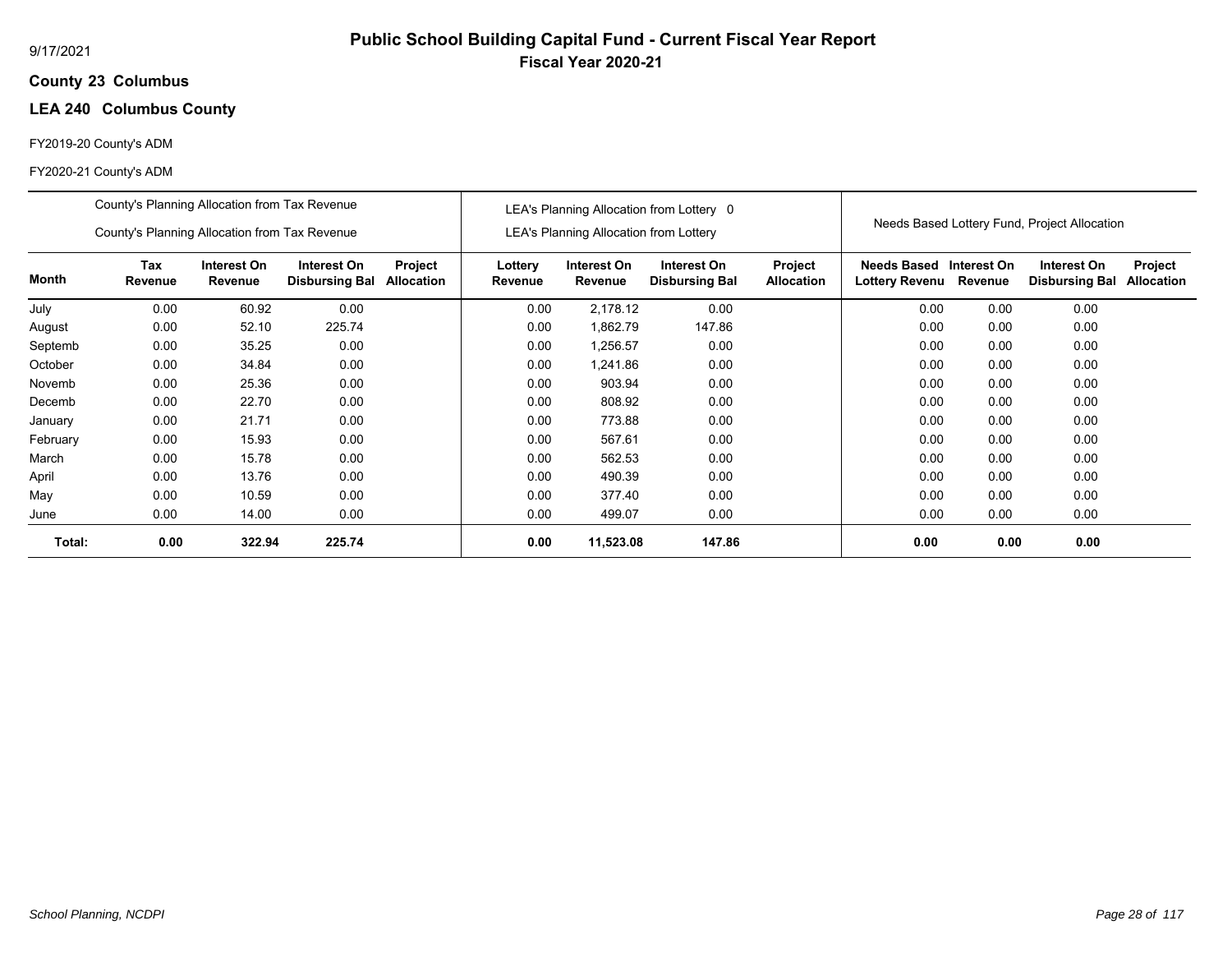## **23 Columbus County**

## **LEA 241 Whiteville City**

## FY2019-20 County's ADM

#### FY2020-21 County's ADM

|          | County's Planning Allocation from Tax Revenue<br>County's Planning Allocation from Tax Revenue                                                  |      |      |  |                    | LEA's Planning Allocation from Lottery | LEA's Planning Allocation from Lottery 0 |                                     |                                              |             | Needs Based Lottery Fund, Project Allocation |                              |
|----------|-------------------------------------------------------------------------------------------------------------------------------------------------|------|------|--|--------------------|----------------------------------------|------------------------------------------|-------------------------------------|----------------------------------------------|-------------|----------------------------------------------|------------------------------|
| Month    | <b>Tax</b><br>Interest On<br>Interest On<br>Project<br><b>Disbursing Bal</b><br><b>Allocation</b><br>Revenue<br>Revenue<br>0.00<br>0.00<br>0.00 |      |      |  | Lottery<br>Revenue | Interest On<br>Revenue                 | Interest On<br><b>Disbursing Bal</b>     | <b>Project</b><br><b>Allocation</b> | <b>Needs Based</b><br>Lottery Revenu Revenue | Interest On | Interest On<br><b>Disbursing Bal</b>         | Project<br><b>Allocation</b> |
| July     |                                                                                                                                                 |      |      |  | 0.00               | 112.68                                 | 0.00                                     |                                     | 0.00                                         | 0.00        | 0.00                                         |                              |
| August   | 0.00                                                                                                                                            | 0.00 | 0.00 |  | 0.00               | 96.37                                  | 77.88                                    |                                     | 0.00                                         | 0.00        | 0.00                                         | 3,764,184.79                 |
| Septemb  | 0.00                                                                                                                                            | 0.00 | 0.00 |  | 0.00               | 65.04                                  | 0.00                                     |                                     | 0.00                                         | 0.00        | 0.00                                         |                              |
| October  | 0.00                                                                                                                                            | 0.00 | 0.00 |  | 0.00               | 64.28                                  | 0.00                                     |                                     | 0.00                                         | 0.00        | 0.00                                         |                              |
| Novemb   | 0.00                                                                                                                                            | 0.00 | 0.00 |  | 0.00               | 46.79                                  | 0.00                                     |                                     | 0.00                                         | 0.00        | 0.00                                         |                              |
| Decemb   | 0.00                                                                                                                                            | 0.00 | 0.00 |  | 0.00               | 41.87                                  | 0.00                                     |                                     | 0.00                                         | 0.00        | 0.00                                         |                              |
| January  | 0.00                                                                                                                                            | 0.00 | 0.00 |  | 0.00               | 40.06                                  | 0.00                                     |                                     | 0.00                                         | 0.00        | 0.00                                         |                              |
| February | 0.00                                                                                                                                            | 0.00 | 0.00 |  | 0.00               | 29.38                                  | 0.00                                     |                                     | 0.00                                         | 0.00        | 0.00                                         |                              |
| March    | 0.00                                                                                                                                            | 0.00 | 0.00 |  | 0.00               | 29.12                                  | 0.00                                     |                                     | 0.00                                         | 0.00        | 0.00                                         |                              |
| April    | 0.00                                                                                                                                            | 0.00 | 0.00 |  | 0.00               | 25.38                                  | 0.00                                     |                                     | 0.00                                         | 0.00        | 0.00                                         |                              |
| May      | 0.00                                                                                                                                            | 0.00 | 0.00 |  | 0.00               | 19.53                                  | 0.00                                     |                                     | 0.00                                         | 0.00        | 0.00                                         |                              |
| June     | 0.00                                                                                                                                            | 0.00 | 0.00 |  | 0.00               | 25.83                                  | 0.00                                     |                                     | 0.00                                         | 0.00        | 0.00                                         | 563,315.21                   |
| Total:   | 0.00                                                                                                                                            | 0.00 | 0.00 |  | 0.00               | 596.33                                 | 77.88                                    |                                     | 0.00                                         | 0.00        | 0.00                                         | 4,327,500.00                 |

**Public School Building Capital Fund - Current Fiscal Year Report**

**Fiscal Year 2020-21**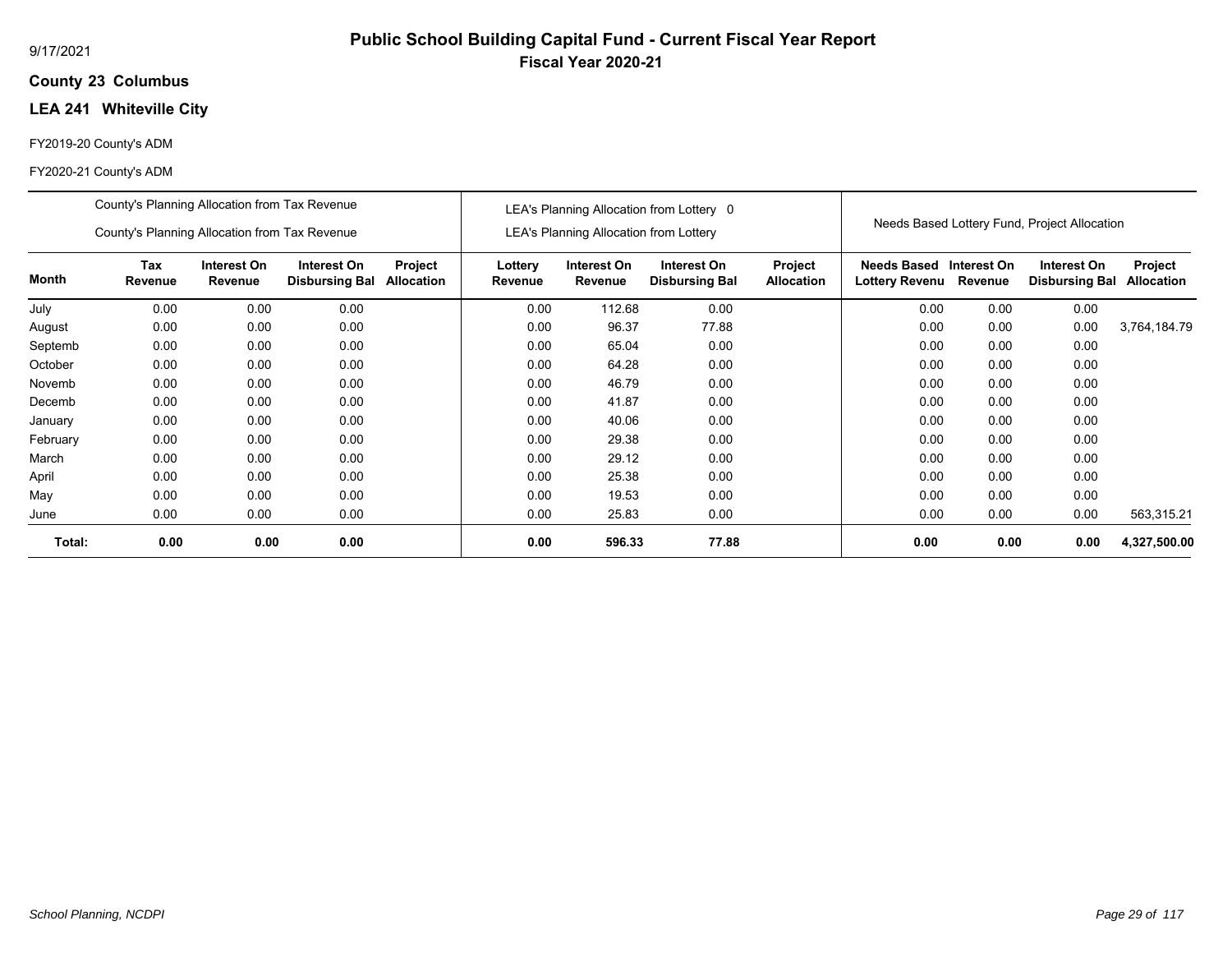## **24 Craven County**

## **LEA 250 Craven County**

## FY2019-20 County's ADM

|          | County's Planning Allocation from Tax Revenue<br>County's Planning Allocation from Tax Revenue |                        |                                      |                              |                    | LEA's Planning Allocation from Lottery | LEA's Planning Allocation from Lottery 0 |                              |                                              |             | Needs Based Lottery Fund, Project Allocation |                              |
|----------|------------------------------------------------------------------------------------------------|------------------------|--------------------------------------|------------------------------|--------------------|----------------------------------------|------------------------------------------|------------------------------|----------------------------------------------|-------------|----------------------------------------------|------------------------------|
| Month    | Tax<br>Revenue                                                                                 | Interest On<br>Revenue | Interest On<br><b>Disbursing Bal</b> | Project<br><b>Allocation</b> | Lottery<br>Revenue | Interest On<br>Revenue                 | Interest On<br><b>Disbursing Bal</b>     | Project<br><b>Allocation</b> | <b>Needs Based</b><br>Lottery Revenu Revenue | Interest On | Interest On<br><b>Disbursing Bal</b>         | Project<br><b>Allocation</b> |
| July     | 0.00                                                                                           | 5.44                   | 0.00                                 |                              | 257,809.00         | 219.87                                 | 41.98                                    | 219,700.00                   | 0.00                                         | 0.00        | 0.00                                         |                              |
| August   | 0.00                                                                                           | 4.65                   | 0.00                                 |                              | 0.00               | 28.62                                  | 163.38                                   |                              | 0.00                                         | 0.00        | 0.00                                         |                              |
| Septemb  | 0.00                                                                                           | 3.14                   | 0.00                                 |                              | 0.00               | 19.38                                  | 115.12                                   |                              | 0.00                                         | 0.00        | 0.00                                         |                              |
| October  | 0.00                                                                                           | 3.10                   | 0.00                                 |                              | 0.00               | 19.21                                  | 99.67                                    |                              | 0.00                                         | 0.00        | 0.00                                         |                              |
| Novemb   | 0.00                                                                                           | 2.26                   | 0.00                                 |                              | 280,760.00         | 112.73                                 | 81.25                                    |                              | 0.00                                         | 0.00        | 0.00                                         |                              |
| Decemb   | 0.00                                                                                           | 2.02                   | 0.00                                 |                              | 0.00               | 100.90                                 | 68.18                                    |                              | 0.00                                         | 0.00        | 0.00                                         |                              |
| January  | 0.00                                                                                           | 1.93                   | 0.00                                 |                              | 0.00               | 96.55                                  | 59.92                                    |                              | 0.00                                         | 0.00        | 0.00                                         |                              |
| February | 0.00                                                                                           | 1.42                   | 23.66                                |                              | 333,645.00         | 144.42                                 | 23.65                                    |                              | 0.00                                         | 0.00        | 0.00                                         |                              |
| March    | 0.00                                                                                           | 1.41                   | 22.68                                |                              | 0.00               | 143.13                                 | 22.68                                    |                              | 0.00                                         | 0.00        | 0.00                                         |                              |
| April    | 0.00                                                                                           | 1.23                   | 17.95                                |                              | 0.00               | 124.78                                 | 17.96                                    |                              | 0.00                                         | 0.00        | 0.00                                         |                              |
| May      | 0.00                                                                                           | 0.95                   | 18.10                                |                              | 386,680.00         | 152.70                                 | 18.09                                    |                              | 0.00                                         | 0.00        | 0.00                                         |                              |
| June     | 0.00                                                                                           | 1.26                   | 20.26                                |                              | 0.00               | 201.93                                 | 20.26                                    | 1,000,000.00                 | 0.00                                         | 0.00        | 0.00                                         |                              |
| Total:   | 0.00                                                                                           | 28.81                  | 102.65                               |                              | 1,258,894.00       | 1,364.22                               | 732.14                                   | 1,219,700.00                 | 0.00                                         | 0.00        | 0.00                                         |                              |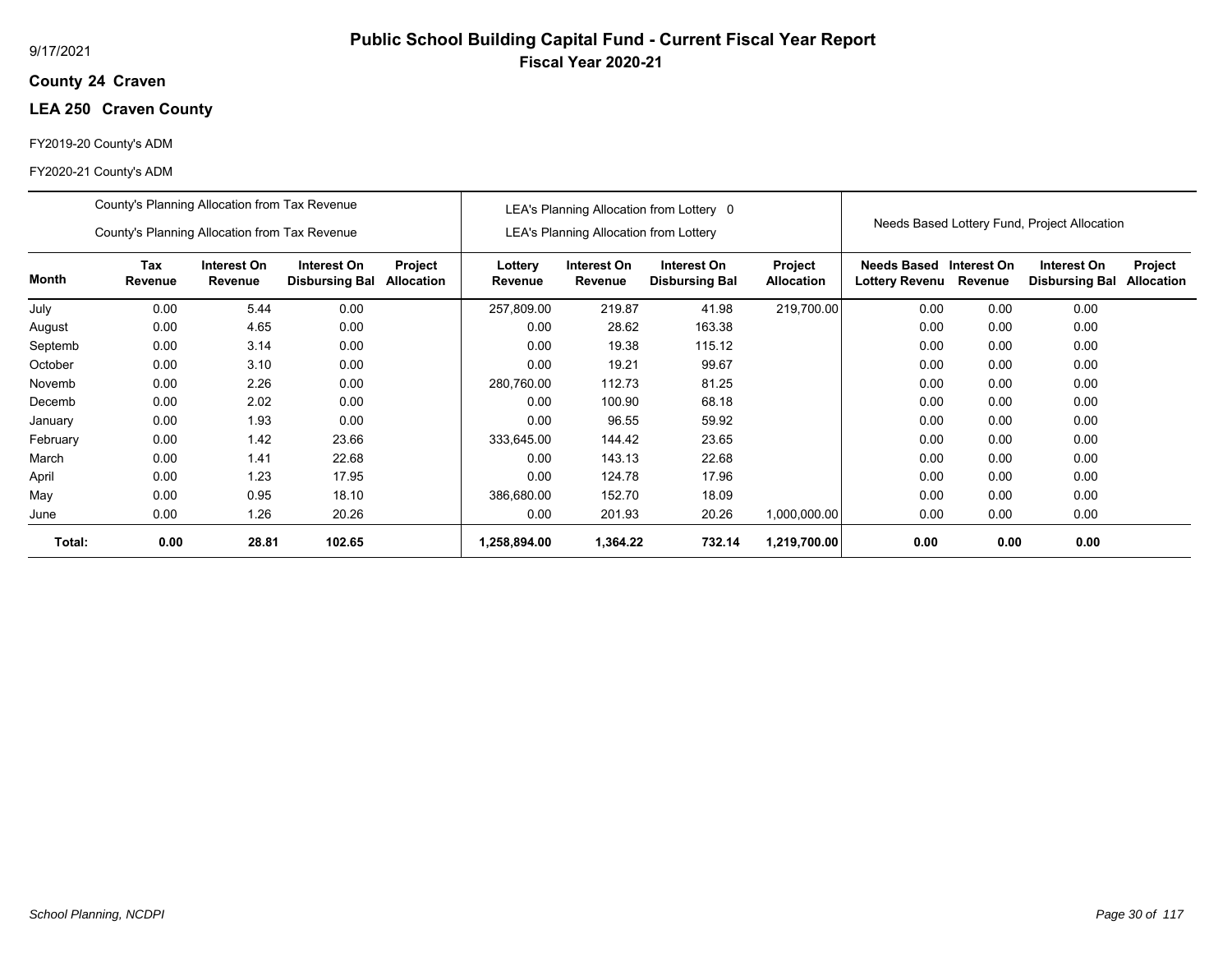# **Public School Building Capital Fund - Current Fiscal Year Report Fiscal Year 2020-21**

#### **25 Cumberland County**

## **LEA 260 Cumberland County**

## FY2019-20 County's ADM

|          | County's Planning Allocation from Tax Revenue |                        |                                      |                       |                    |                                               | LEA's Planning Allocation from Lottery 0 |                              |                                      |                        |                                              |                              |
|----------|-----------------------------------------------|------------------------|--------------------------------------|-----------------------|--------------------|-----------------------------------------------|------------------------------------------|------------------------------|--------------------------------------|------------------------|----------------------------------------------|------------------------------|
|          | County's Planning Allocation from Tax Revenue |                        |                                      |                       |                    | <b>LEA's Planning Allocation from Lottery</b> |                                          |                              |                                      |                        | Needs Based Lottery Fund, Project Allocation |                              |
| Month    | Tax<br>Revenue                                | Interest On<br>Revenue | Interest On<br><b>Disbursing Bal</b> | Project<br>Allocation | Lottery<br>Revenue | Interest On<br>Revenue                        | Interest On<br><b>Disbursing Bal</b>     | Project<br><b>Allocation</b> | <b>Needs Based</b><br>Lottery Revenu | Interest On<br>Revenue | Interest On<br><b>Disbursing Bal</b>         | Project<br><b>Allocation</b> |
| July     | 0.00                                          | 26.68                  | 0.00                                 |                       | 953,753.00         | 812.58                                        | 369.91                                   | 485,143.00                   | 0.00                                 | 0.00                   | 0.00                                         |                              |
| August   | 0.00                                          | 22.82                  | 0.00                                 |                       | 0.00               | 343.10                                        | 333.70                                   |                              | 0.00                                 | 0.00                   | 0.00                                         |                              |
| Septemb  | 0.00                                          | 15.39                  | 0.00                                 |                       | 0.00               | 231.60                                        | 202.33                                   |                              | 0.00                                 | 0.00                   | 0.00                                         |                              |
| October  | 0.00                                          | 15.21                  | 0.00                                 |                       | 0.00               | 228.98                                        | 202.92                                   | 473,845.00                   | 0.00                                 | 0.00                   | 0.00                                         |                              |
| Novemb   | 0.00                                          | 11.07                  | 0.00                                 |                       | 1,063,088.00       | 373.91                                        | 318.05                                   | 1,063,523.00                 | 0.00                                 | 0.00                   | 0.00                                         |                              |
| Decemb   | 0.00                                          | 9.91                   | 0.00                                 |                       | 0.00               | 0.22                                          | 596.91                                   |                              | 0.00                                 | 0.00                   | 0.00                                         |                              |
| January  | 0.00                                          | 9.48                   | 0.00                                 |                       | 0.00               | 0.39                                          | 484.07                                   |                              | 0.00                                 | 0.00                   | 0.00                                         |                              |
| February | 0.00                                          | 6.95                   | 0.00                                 |                       | 1,263,334.00       | 279.02                                        | 83.16                                    | 1,265,105.00                 | 0.00                                 | 0.00                   | 0.00                                         |                              |
| March    | 0.00                                          | 6.89                   | 0.00                                 |                       | 0.00               | 0.08                                          | 324.04                                   |                              | 0.00                                 | 0.00                   | 0.00                                         |                              |
| April    | 0.00                                          | 6.01                   | 0.00                                 |                       | 0.00               | 0.13                                          | 269.92                                   |                              | 0.00                                 | 0.00                   | 0.00                                         |                              |
| May      | 0.00                                          | 4.62                   | 0.00                                 |                       | 1,464,148.00       | 214.71                                        | 152.09                                   | 546,823.54                   | 0.00                                 | 0.00                   | 0.00                                         |                              |
| June     | 0.00                                          | 6.11                   | 0.00                                 |                       | 0.00               | 178.01                                        | 152.86                                   |                              | 0.00                                 | 0.00                   | 0.00                                         |                              |
| Total:   | 0.00                                          | 141.14                 | 0.00                                 |                       | 4,744,323.00       | 2,662.73                                      | 3,489.96                                 | 3,834,439.54                 | 0.00                                 | 0.00                   | 0.00                                         |                              |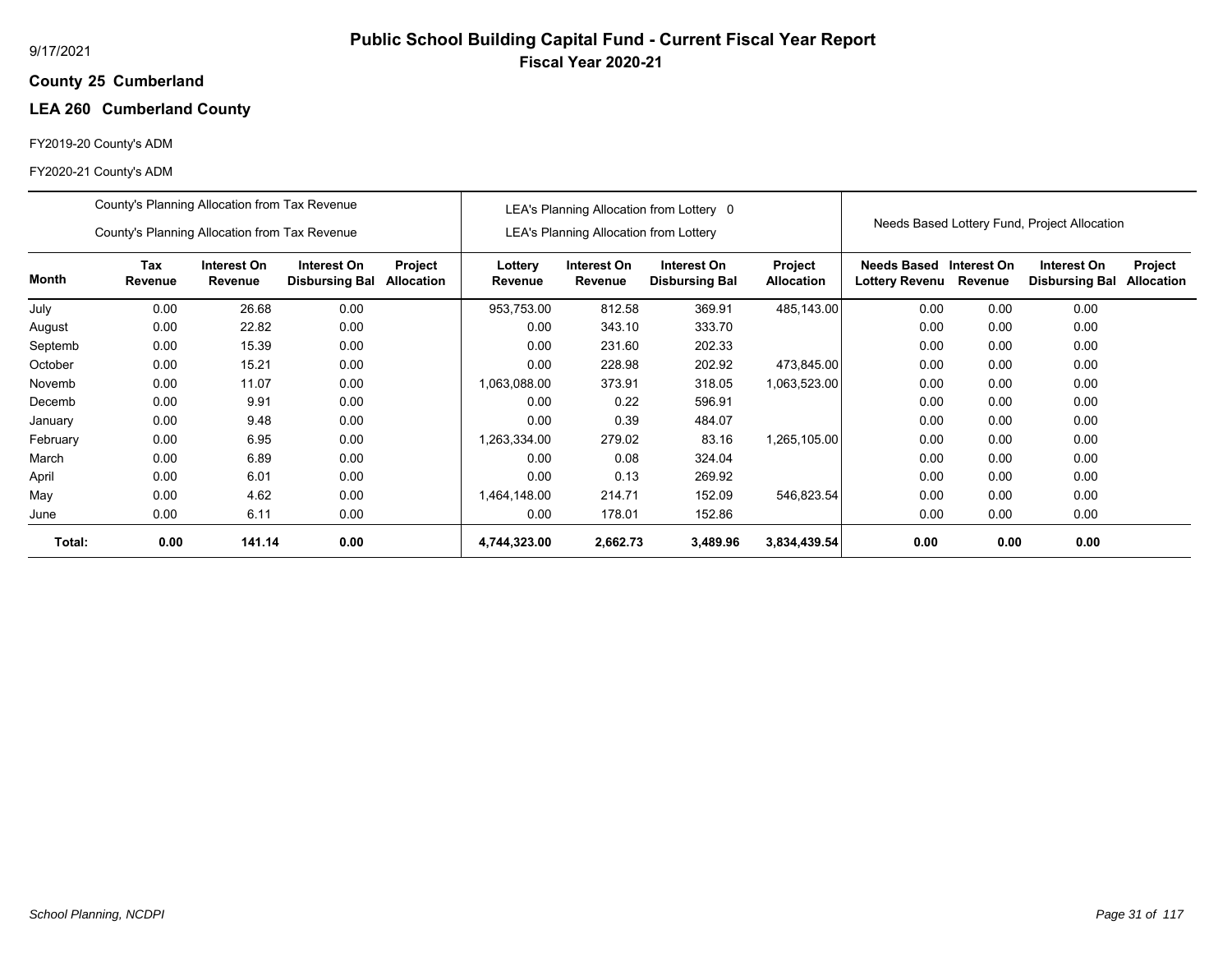## **26 Currituck County**

## **LEA 270 Currituck County**

## FY2019-20 County's ADM

|          | County's Planning Allocation from Tax Revenue |                        |                                      |                       |                    |                                               | LEA's Planning Allocation from Lottery 0 |                              |                                             |                        |                                              |                              |
|----------|-----------------------------------------------|------------------------|--------------------------------------|-----------------------|--------------------|-----------------------------------------------|------------------------------------------|------------------------------|---------------------------------------------|------------------------|----------------------------------------------|------------------------------|
|          | County's Planning Allocation from Tax Revenue |                        |                                      |                       |                    | <b>LEA's Planning Allocation from Lottery</b> |                                          |                              |                                             |                        | Needs Based Lottery Fund, Project Allocation |                              |
| Month    | Tax<br>Revenue                                | Interest On<br>Revenue | Interest On<br><b>Disbursing Bal</b> | Project<br>Allocation | Lottery<br>Revenue | Interest On<br>Revenue                        | Interest On<br><b>Disbursing Bal</b>     | Project<br><b>Allocation</b> | <b>Needs Based</b><br><b>Lottery Revenu</b> | Interest On<br>Revenue | Interest On<br><b>Disbursing Bal</b>         | Project<br><b>Allocation</b> |
| July     | 0.00                                          | 1.95                   | 0.00                                 |                       | 78,223.00          | 649.21                                        | 224.74                                   | 63,000.00                    | 0.00                                        | 0.00                   | 0.00                                         |                              |
| August   | 0.00                                          | 1.67                   | 116.21                               |                       | 0.00               | 509.66                                        | 116.21                                   |                              | 0.00                                        | 0.00                   | 0.00                                         |                              |
| Septemb  | 0.00                                          | 1.18                   | 60.60                                |                       | 0.00               | 343.83                                        | 60.61                                    |                              | 0.00                                        | 0.00                   | 0.00                                         |                              |
| October  | 0.00                                          | 1.20                   | 39.77                                |                       | 0.00               | 339.84                                        | 39.77                                    |                              | 0.00                                        | 0.00                   | 0.00                                         |                              |
| Novemb   | 0.00                                          | 0.89                   | 32.21                                |                       | 91,482.00          | 279.54                                        | 32.21                                    |                              | 0.00                                        | 0.00                   | 0.00                                         |                              |
| Decemb   | 0.00                                          | 0.80                   | 27.02                                |                       | 0.00               | 250.17                                        | 27.03                                    |                              | 0.00                                        | 0.00                   | 0.00                                         |                              |
| January  | 0.00                                          | 0.78                   | 0.00                                 |                       | 0.00               | 239.34                                        | 59.39                                    | 450,000.00                   | 0.00                                        | 0.00                   | 0.00                                         |                              |
| February | 0.00                                          | 0.57                   | 0.00                                 |                       | 108.714.00         | 100.29                                        | 110.07                                   |                              | 0.00                                        | 0.00                   | 0.00                                         |                              |
| March    | 0.00                                          | 0.56                   | 0.00                                 |                       | 0.00               | 99.41                                         | 78.57                                    |                              | 0.00                                        | 0.00                   | 0.00                                         |                              |
| April    | 0.00                                          | 0.49                   | 0.00                                 |                       | 0.00               | 86.68                                         | 62.21                                    |                              | 0.00                                        | 0.00                   | 0.00                                         |                              |
| May      | 0.00                                          | 0.38                   | 0.00                                 |                       | 125,995.00         | 85.18                                         | 62.35                                    |                              | 0.00                                        | 0.00                   | 0.00                                         |                              |
| June     | 0.00                                          | 0.50                   | 0.00                                 |                       | 0.00               | 112.66                                        | 68.67                                    |                              | 0.00                                        | 0.00                   | 0.00                                         |                              |
| Total:   | 0.00                                          | 10.97                  | 275.81                               |                       | 404,414.00         | 3,095.81                                      | 941.83                                   | 513,000.00                   | 0.00                                        | 0.00                   | 0.00                                         |                              |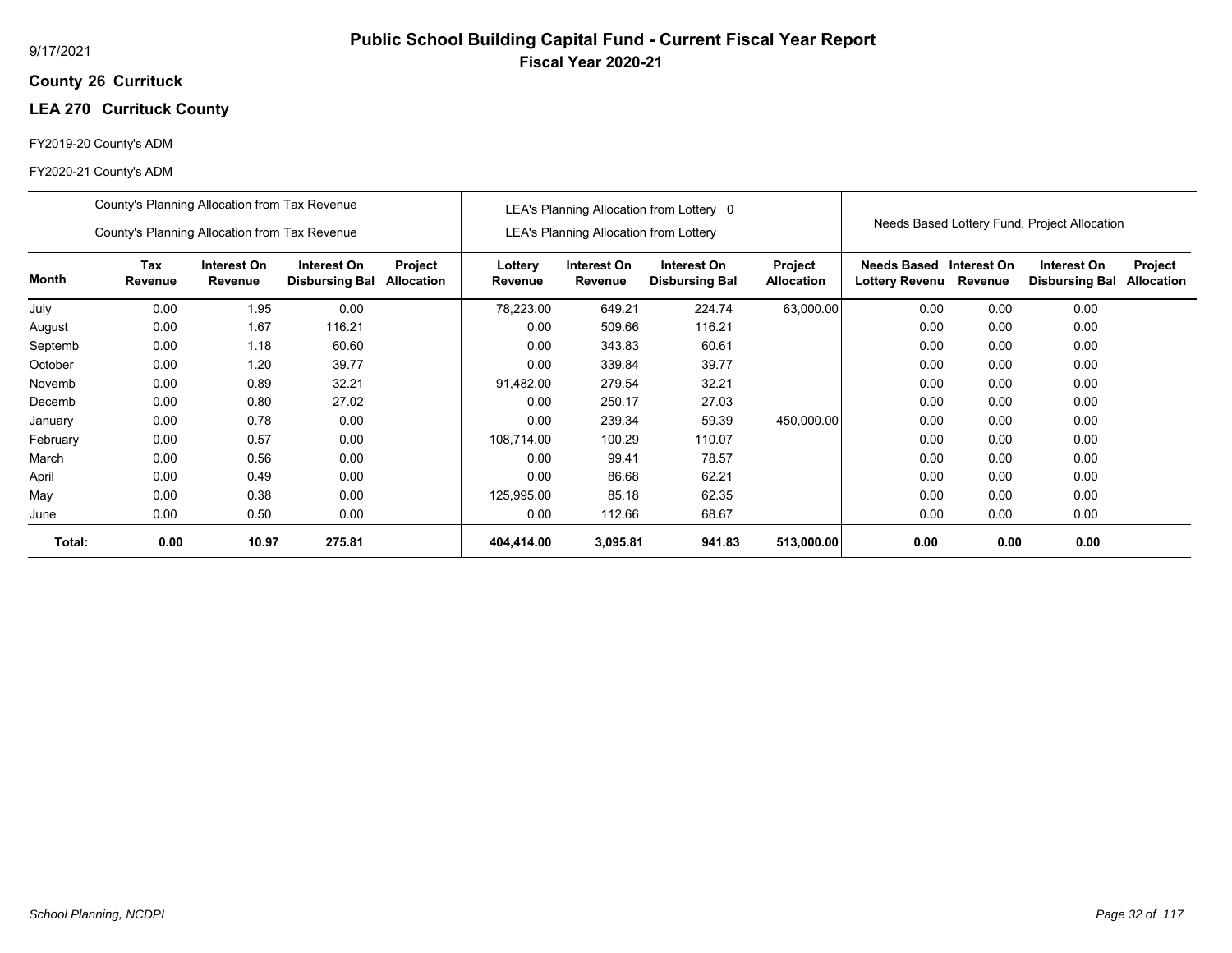## **27 Dare County**

## **LEA 280 Dare County**

## FY2019-20 County's ADM

|          | County's Planning Allocation from Tax Revenue |                        |                                      |                       |                    |                                               | LEA's Planning Allocation from Lottery 0 |                              |                               |                        |                                              |                              |
|----------|-----------------------------------------------|------------------------|--------------------------------------|-----------------------|--------------------|-----------------------------------------------|------------------------------------------|------------------------------|-------------------------------|------------------------|----------------------------------------------|------------------------------|
|          | County's Planning Allocation from Tax Revenue |                        |                                      |                       |                    | <b>LEA's Planning Allocation from Lottery</b> |                                          |                              |                               |                        | Needs Based Lottery Fund, Project Allocation |                              |
| Month    | Tax<br>Revenue                                | Interest On<br>Revenue | Interest On<br><b>Disbursing Bal</b> | Project<br>Allocation | Lottery<br>Revenue | Interest On<br>Revenue                        | Interest On<br><b>Disbursing Bal</b>     | Project<br><b>Allocation</b> | Needs Based<br>Lottery Revenu | Interest On<br>Revenue | Interest On<br><b>Disbursing Bal</b>         | Project<br><b>Allocation</b> |
| July     | 0.00                                          | 0.06                   | 0.00                                 |                       | 97,864.00          | 231.90                                        | 0.00                                     |                              | 0.00                          | 0.00                   | 0.00                                         |                              |
| August   | 0.00                                          | 0.05                   | 0.00                                 |                       | 0.00               | 198.32                                        | 0.00                                     |                              | 0.00                          | 0.00                   | 0.00                                         |                              |
| Septemb  | 0.00                                          | 0.03                   | 0.00                                 |                       | 0.00               | 133.77                                        | 0.00                                     |                              | 0.00                          | 0.00                   | 0.00                                         |                              |
| October  | 0.00                                          | 0.03                   | 0.00                                 |                       | 0.00               | 132.21                                        | 0.00                                     |                              | 0.00                          | 0.00                   | 0.00                                         |                              |
| Novemb   | 0.00                                          | 0.02                   | 0.00                                 |                       | 111,840.00         | 135.55                                        | 0.00                                     |                              | 0.00                          | 0.00                   | 0.00                                         |                              |
| Decemb   | 0.00                                          | 0.02                   | 0.00                                 |                       | 0.00               | 121.30                                        | 0.00                                     |                              | 0.00                          | 0.00                   | 0.00                                         |                              |
| January  | 0.00                                          | 0.02                   | 4.29                                 |                       | 0.00               | 116.05                                        | 4.29                                     | 325,000.00                   | 0.00                          | 0.00                   | 0.00                                         |                              |
| February | 0.00                                          | 0.02                   | 0.00                                 |                       | 132,906.00         | 42.75                                         | 5.00                                     |                              | 0.00                          | 0.00                   | 0.00                                         |                              |
| March    | 0.00                                          | 0.02                   | 0.00                                 |                       | 0.00               | 42.37                                         | 0.00                                     |                              | 0.00                          | 0.00                   | 0.00                                         |                              |
| April    | 0.00                                          | 0.01                   | 0.00                                 |                       | 0.00               | 36.94                                         | 0.00                                     |                              | 0.00                          | 0.00                   | 0.00                                         |                              |
| May      | 0.00                                          | 0.01                   | 0.00                                 |                       | 154,032.00         | 51.00                                         | 0.00                                     |                              | 0.00                          | 0.00                   | 0.00                                         |                              |
| June     | 0.00                                          | 0.01                   | 0.00                                 |                       | 0.00               | 67.44                                         | 0.00                                     |                              | 0.00                          | 0.00                   | 0.00                                         |                              |
| Total:   | 0.00                                          | 0.30                   | 4.29                                 |                       | 496,642.00         | 1,309.60                                      | 9.29                                     | 325,000.00                   | 0.00                          | 0.00                   | 0.00                                         |                              |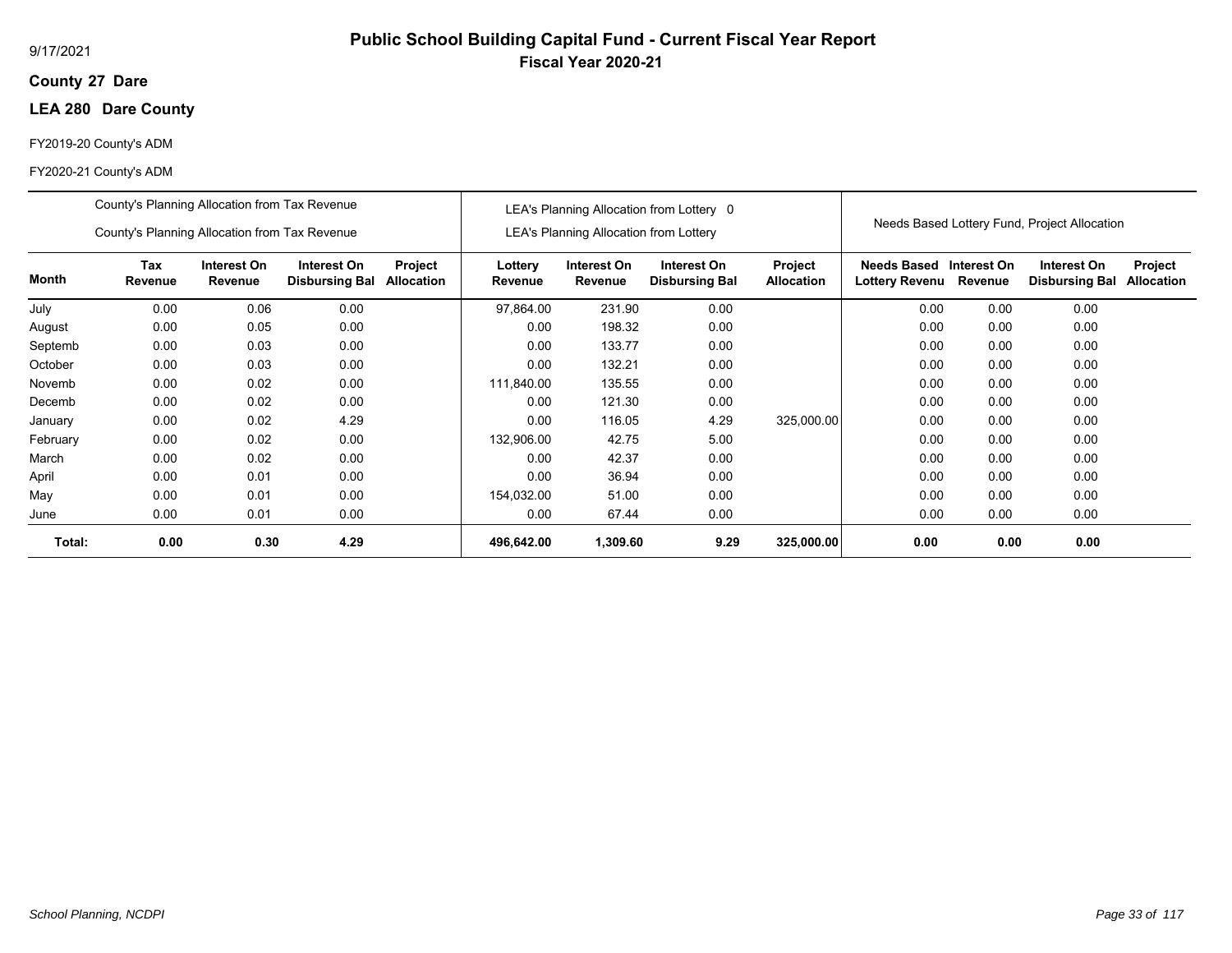## **28 Davidson County**

## **LEA 290 Davidson County**

## FY2019-20 County's ADM

|          | County's Planning Allocation from Tax Revenue |                        |                                      |                       |                    |                                               | LEA's Planning Allocation from Lottery 0 |                              |                                             |                        |                                              |                              |
|----------|-----------------------------------------------|------------------------|--------------------------------------|-----------------------|--------------------|-----------------------------------------------|------------------------------------------|------------------------------|---------------------------------------------|------------------------|----------------------------------------------|------------------------------|
|          | County's Planning Allocation from Tax Revenue |                        |                                      |                       |                    | <b>LEA's Planning Allocation from Lottery</b> |                                          |                              |                                             |                        | Needs Based Lottery Fund, Project Allocation |                              |
| Month    | Tax<br>Revenue                                | Interest On<br>Revenue | Interest On<br><b>Disbursing Bal</b> | Project<br>Allocation | Lottery<br>Revenue | Interest On<br>Revenue                        | Interest On<br><b>Disbursing Bal</b>     | Project<br><b>Allocation</b> | <b>Needs Based</b><br><b>Lottery Revenu</b> | Interest On<br>Revenue | Interest On<br><b>Disbursing Bal</b>         | Project<br><b>Allocation</b> |
| July     | 0.00                                          | 248.87                 | 29.60                                |                       | 356,430.00         | 1,540.13                                      | 26.35                                    |                              | 0.00                                        | 0.00                   | 0.00                                         |                              |
| August   | 0.00                                          | 212.86                 | 0.00                                 |                       | 0.00               | 1,317.18                                      | 0.00                                     |                              | 0.00                                        | 0.00                   | 0.00                                         |                              |
| Septemb  | 0.00                                          | 143.58                 | 0.00                                 |                       | 0.00               | 888.47                                        | 0.00                                     | 1,649,460.00                 | 0.00                                        | 0.00                   | 0.00                                         |                              |
| October  | 0.00                                          | 141.90                 | 0.00                                 |                       | 0.00               | 80.99                                         | 111.24                                   |                              | 0.00                                        | 0.00                   | 0.00                                         |                              |
| Novemb   | 0.00                                          | 103.29                 | 0.00                                 |                       | 392,853.00         | 197.11                                        | 32.49                                    |                              | 0.00                                        | 0.00                   | 0.00                                         |                              |
| Decemb   | 0.00                                          | 92.43                  | 0.00                                 |                       | 0.00               | 176.40                                        | 100.64                                   |                              | 0.00                                        | 0.00                   | 0.00                                         |                              |
| January  | 0.00                                          | 88.43                  | 0.00                                 |                       | 0.00               | 168.79                                        | 164.75                                   |                              | 0.00                                        | 0.00                   | 0.00                                         |                              |
| February | 0.00                                          | 64.86                  | 0.00                                 |                       | 466,852.00         | 226.80                                        | 131.33                                   |                              | 0.00                                        | 0.00                   | 0.00                                         |                              |
| March    | 0.00                                          | 64.28                  | 0.00                                 |                       | 0.00               | 224.80                                        | 125.89                                   |                              | 0.00                                        | 0.00                   | 0.00                                         |                              |
| April    | 0.00                                          | 56.03                  | 0.00                                 |                       | 0.00               | 195.99                                        | 0.00                                     |                              | 0.00                                        | 0.00                   | 0.00                                         |                              |
| May      | 0.00                                          | 43.12                  | 0.00                                 |                       | 541,061.00         | 230.13                                        | 0.00                                     |                              | 0.00                                        | 0.00                   | 0.00                                         |                              |
| June     | 0.00                                          | 57.03                  | 0.00                                 |                       | 0.00               | 304.32                                        | 0.00                                     |                              | 0.00                                        | 0.00                   | 0.00                                         |                              |
| Total:   | 0.00                                          | 1,316.68               | 29.60                                |                       | 1,757,196.00       | 5,551.11                                      | 692.69                                   | 1,649,460.00                 | 0.00                                        | 0.00                   | 0.00                                         |                              |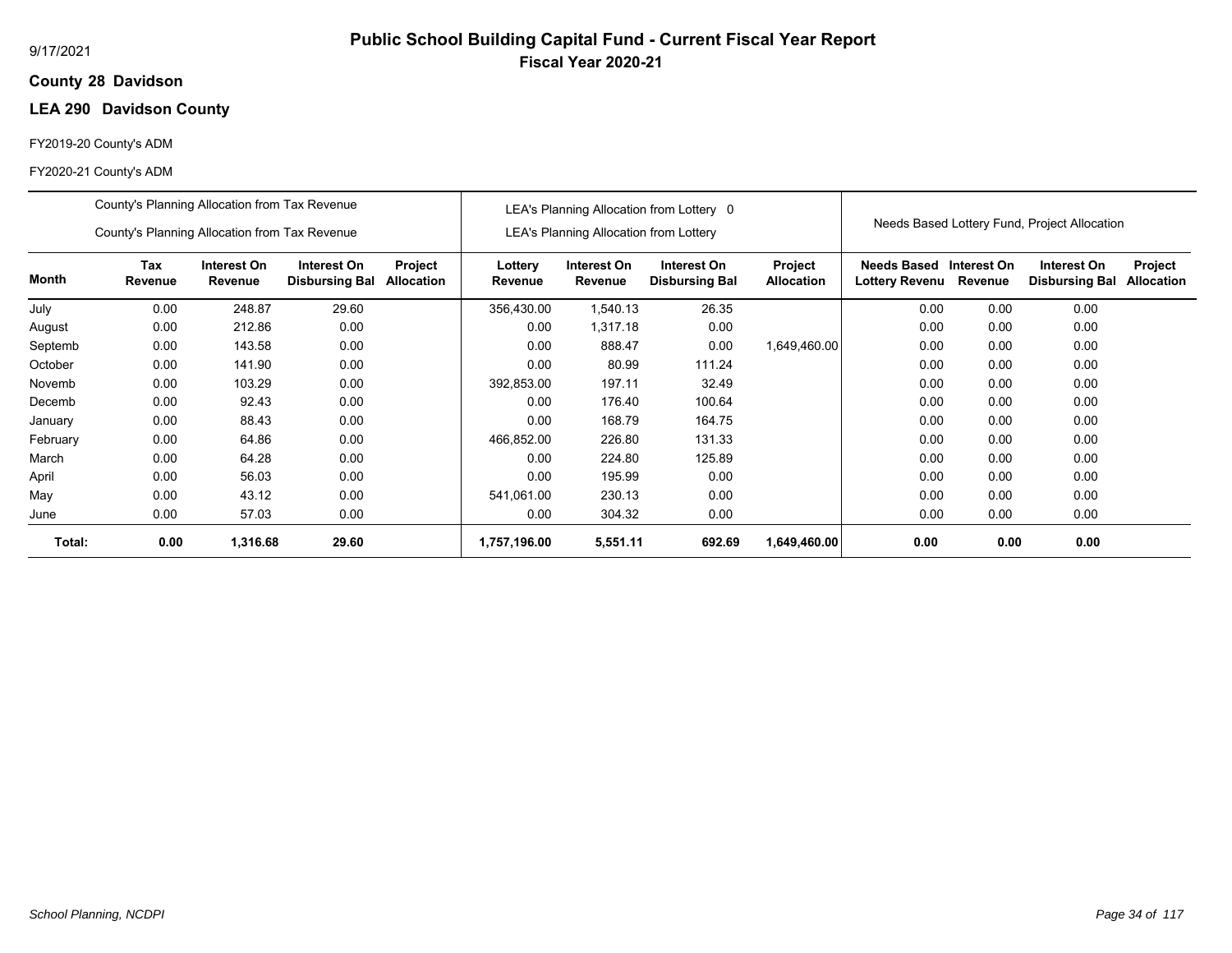## **28 Davidson County**

## **LEA 291 Lexington City**

## FY2019-20 County's ADM

|              | County's Planning Allocation from Tax Revenue<br>County's Planning Allocation from Tax Revenue |                        |                                      |                              |                    | <b>LEA's Planning Allocation from Lottery</b> | LEA's Planning Allocation from Lottery 0 |                              |                                              |             | Needs Based Lottery Fund, Project Allocation |                              |
|--------------|------------------------------------------------------------------------------------------------|------------------------|--------------------------------------|------------------------------|--------------------|-----------------------------------------------|------------------------------------------|------------------------------|----------------------------------------------|-------------|----------------------------------------------|------------------------------|
| <b>Month</b> | Tax<br>Revenue                                                                                 | Interest On<br>Revenue | Interest On<br><b>Disbursing Bal</b> | Project<br><b>Allocation</b> | Lottery<br>Revenue | Interest On<br>Revenue                        | Interest On<br><b>Disbursing Bal</b>     | Project<br><b>Allocation</b> | <b>Needs Based</b><br>Lottery Revenu Revenue | Interest On | Interest On<br><b>Disbursing Bal</b>         | Project<br><b>Allocation</b> |
| July         | 0.00                                                                                           | 0.00                   | 0.00                                 |                              | 57,352.00          | 2,098.20                                      | 1.34                                     | 23,835.00                    | 0.00                                         | 0.00        | 0.00                                         |                              |
| August       | 0.00                                                                                           | 0.00                   | 0.00                                 |                              | 0.00               | 1,777.14                                      | 66.27                                    |                              | 0.00                                         | 0.00        | 0.00                                         |                              |
| Septemb      | 0.00                                                                                           | 0.00                   | 0.00                                 |                              | 0.00               | 1,198.76                                      | 46.70                                    |                              | 0.00                                         | 0.00        | 0.00                                         |                              |
| October      | 0.00                                                                                           | 0.00                   | 0.00                                 |                              | 0.00               | 1,184.75                                      | 1.61                                     |                              | 0.00                                         | 0.00        | 0.00                                         |                              |
| Novemb       | 0.00                                                                                           | 0.00                   | 0.00                                 |                              | 64,578.00          | 885.07                                        | 0.47                                     |                              | 0.00                                         | 0.00        | 0.00                                         |                              |
| Decemb       | 0.00                                                                                           | 0.00                   | 0.00                                 |                              | 0.00               | 792.03                                        | 1.45                                     | 826,165.00                   | 0.00                                         | 0.00        | 0.00                                         |                              |
| January      | 0.00                                                                                           | 0.00                   | 0.00                                 |                              | 0.00               | 509.23                                        | 84.90                                    |                              | 0.00                                         | 0.00        | 0.00                                         |                              |
| February     | 0.00                                                                                           | 0.00                   | 0.00                                 |                              | 76,742.00          | 390.44                                        | 65.78                                    |                              | 0.00                                         | 0.00        | 0.00                                         |                              |
| March        | 0.00                                                                                           | 0.00                   | 0.00                                 |                              | 0.00               | 386.96                                        | 63.06                                    |                              | 0.00                                         | 0.00        | 0.00                                         |                              |
| April        | 0.00                                                                                           | 0.00                   | 0.00                                 |                              | 0.00               | 337.35                                        | 149.61                                   |                              | 0.00                                         | 0.00        | 0.00                                         |                              |
| May          | 0.00                                                                                           | 0.00                   | 0.00                                 |                              | 88,941.00          | 272.68                                        | 150.78                                   |                              | 0.00                                         | 0.00        | 0.00                                         |                              |
| June         | 0.00                                                                                           | 0.00                   | 0.00                                 |                              | 0.00               | 360.61                                        | 168.81                                   |                              | 0.00                                         | 0.00        | 0.00                                         |                              |
| Total:       | 0.00                                                                                           | 0.00                   | 0.00                                 |                              | 287,613.00         | 10,193.22                                     | 800.78                                   | 850,000.00                   | 0.00                                         | 0.00        | 0.00                                         |                              |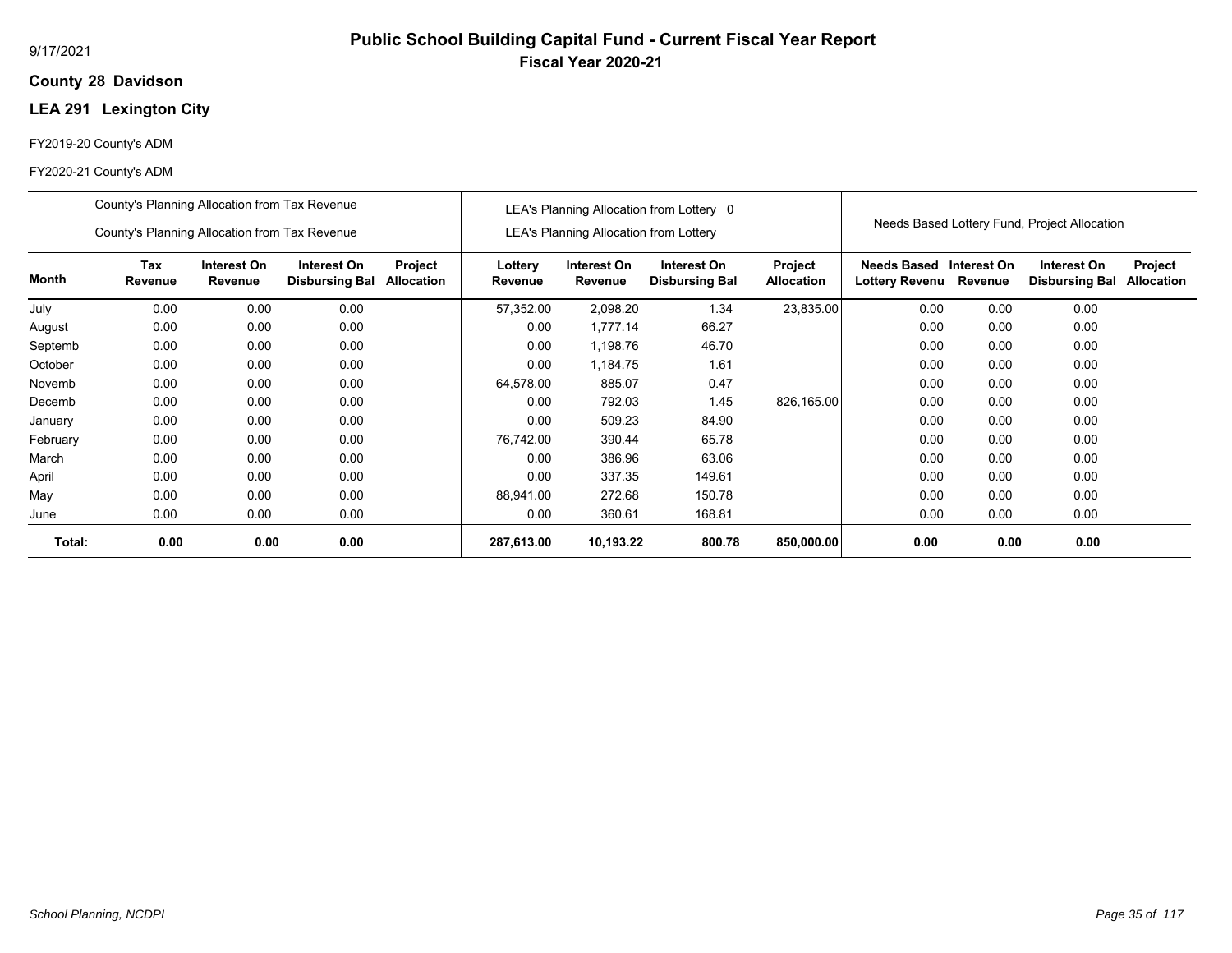## **28 Davidson County**

# **LEA 292 Thomasville City**

#### FY2019-20 County's ADM

|          | County's Planning Allocation from Tax Revenue |                        |                                      |                       |                    |                                               | LEA's Planning Allocation from Lottery 0 |                              |                                                  |         |                                              |                              |
|----------|-----------------------------------------------|------------------------|--------------------------------------|-----------------------|--------------------|-----------------------------------------------|------------------------------------------|------------------------------|--------------------------------------------------|---------|----------------------------------------------|------------------------------|
|          | County's Planning Allocation from Tax Revenue |                        |                                      |                       |                    | <b>LEA's Planning Allocation from Lottery</b> |                                          |                              |                                                  |         | Needs Based Lottery Fund, Project Allocation |                              |
| Month    | Tax<br>Revenue                                | Interest On<br>Revenue | Interest On<br><b>Disbursing Bal</b> | Project<br>Allocation | Lottery<br>Revenue | Interest On<br>Revenue                        | Interest On<br><b>Disbursing Bal</b>     | Project<br><b>Allocation</b> | Needs Based Interest On<br><b>Lottery Revenu</b> | Revenue | Interest On<br><b>Disbursing Bal</b>         | Project<br><b>Allocation</b> |
| July     | 0.00                                          | 0.00                   | 0.00                                 |                       | 43,217.00          | 1,118.72                                      | 1.92                                     |                              | 0.00                                             | 0.00    | 0.00                                         |                              |
| August   | 0.00                                          | 0.00                   | 0.00                                 |                       | 0.00               | 956.77                                        | 0.00                                     |                              | 0.00                                             | 0.00    | 0.00                                         |                              |
| Septemb  | 0.00                                          | 0.00                   | 0.00                                 |                       | 0.00               | 645.36                                        | 0.00                                     |                              | 0.00                                             | 0.00    | 0.00                                         |                              |
| October  | 0.00                                          | 0.00                   | 0.00                                 |                       | 0.00               | 637.81                                        | 0.00                                     |                              | 0.00                                             | 0.00    | 0.00                                         |                              |
| Novemb   | 0.00                                          | 0.00                   | 0.00                                 |                       | 47,958.00          | 481.12                                        | 0.00                                     |                              | 0.00                                             | 0.00    | 0.00                                         |                              |
| Decemb   | 0.00                                          | 0.00                   | 0.00                                 |                       | 0.00               | 430.54                                        | 0.00                                     |                              | 0.00                                             | 0.00    | 0.00                                         |                              |
| January  | 0.00                                          | 0.00                   | 0.00                                 |                       | 0.00               | 411.89                                        | 0.00                                     |                              | 0.00                                             | 0.00    | 0.00                                         |                              |
| February | 0.00                                          | 0.00                   | 0.00                                 |                       | 56,992.00          | 314.68                                        | 0.00                                     |                              | 0.00                                             | 0.00    | 0.00                                         |                              |
| March    | 0.00                                          | 0.00                   | 0.00                                 |                       | 0.00               | 311.86                                        | 0.00                                     |                              | 0.00                                             | 0.00    | 0.00                                         |                              |
| April    | 0.00                                          | 0.00                   | 0.00                                 |                       | 0.00               | 271.86                                        | 0.00                                     |                              | 0.00                                             | 0.00    | 0.00                                         |                              |
| May      | 0.00                                          | 0.00                   | 0.00                                 |                       | 66.051.00          | 218.91                                        | 0.00                                     |                              | 0.00                                             | 0.00    | 0.00                                         |                              |
| June     | 0.00                                          | 0.00                   | 0.00                                 |                       | 0.00               | 289.48                                        | 0.00                                     |                              | 0.00                                             | 0.00    | 0.00                                         |                              |
| Total:   | 0.00                                          | 0.00                   | 0.00                                 |                       | 214,218.00         | 6,089.00                                      | 1.92                                     |                              | 0.00                                             | 0.00    | 0.00                                         |                              |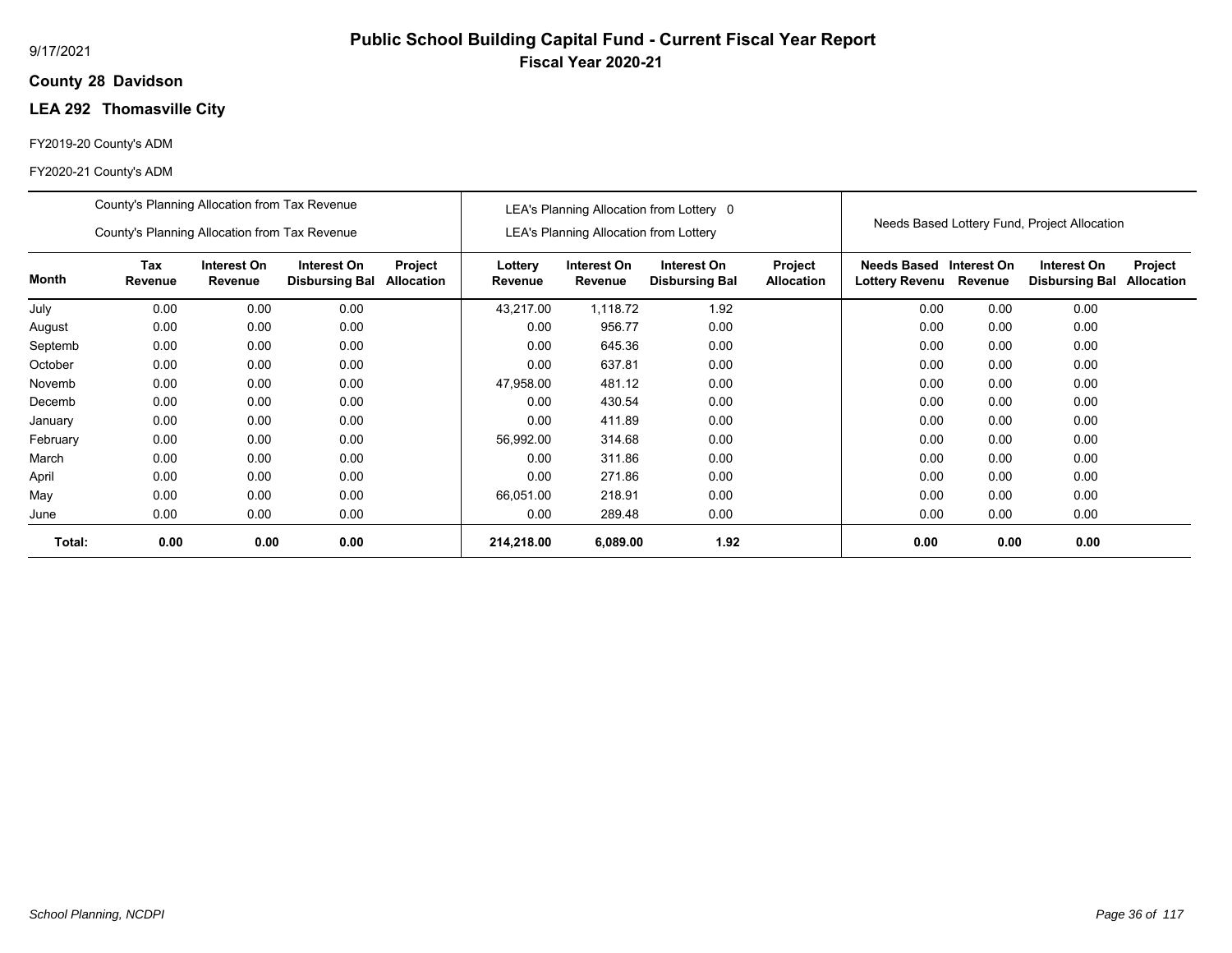#### 9/17/2021

## **29 Davie County**

# **LEA 300 Davie County**

#### FY2019-20 County's ADM

|          | County's Planning Allocation from Tax Revenue |                        |                                      |                       |                    |                                               | LEA's Planning Allocation from Lottery 0 |                              |                                           |         |                                              |                              |
|----------|-----------------------------------------------|------------------------|--------------------------------------|-----------------------|--------------------|-----------------------------------------------|------------------------------------------|------------------------------|-------------------------------------------|---------|----------------------------------------------|------------------------------|
|          | County's Planning Allocation from Tax Revenue |                        |                                      |                       |                    | <b>LEA's Planning Allocation from Lottery</b> |                                          |                              |                                           |         | Needs Based Lottery Fund, Project Allocation |                              |
| Month    | <b>Tax</b><br>Revenue                         | Interest On<br>Revenue | Interest On<br><b>Disbursing Bal</b> | Project<br>Allocation | Lottery<br>Revenue | Interest On<br>Revenue                        | Interest On<br><b>Disbursing Bal</b>     | Project<br><b>Allocation</b> | Needs Based Interest On<br>Lottery Revenu | Revenue | Interest On<br><b>Disbursing Bal</b>         | Project<br><b>Allocation</b> |
| July     | 0.00                                          | 4.65                   | 127.38                               |                       | 116,047.00         | 812.38                                        | 127.38                                   | 200,000.00                   | 0.00                                      | 0.00    | 0.00                                         |                              |
| August   | 0.00                                          | 4.07                   | 0.00                                 |                       | 0.00               | 549.71                                        | 352.92                                   |                              | 0.00                                      | 0.00    | 0.00                                         |                              |
| Septemb  | 0.00                                          | 2.74                   | 0.00                                 |                       | 0.00               | 370.96                                        | 248.68                                   |                              | 0.00                                      | 0.00    | 0.00                                         |                              |
| October  | 0.00                                          | 2.71                   | 0.00                                 |                       | 0.00               | 366.74                                        | 215.31                                   |                              | 0.00                                      | 0.00    | 0.00                                         |                              |
| Novemb   | 0.00                                          | 1.97                   | 0.00                                 |                       | 128,860.00         | 312.33                                        | 175.52                                   |                              | 0.00                                      | 0.00    | 0.00                                         |                              |
| Decemb   | 0.00                                          | 1.77                   | 0.00                                 |                       | 0.00               | 279.55                                        | 147.28                                   |                              | 0.00                                      | 0.00    | 0.00                                         |                              |
| January  | 0.00                                          | 1.69                   | 0.00                                 |                       | 0.00               | 267.49                                        | 129.45                                   |                              | 0.00                                      | 0.00    | 0.00                                         |                              |
| February | 0.00                                          | 1.24                   | 51.10                                |                       | 153,133.00         | 229.99                                        | 51.11                                    |                              | 0.00                                      | 0.00    | 0.00                                         |                              |
| March    | 0.00                                          | 1.24                   | 48.99                                |                       | 0.00               | 227.95                                        | 48.99                                    |                              | 0.00                                      | 0.00    | 0.00                                         |                              |
| April    | 0.00                                          | 1.09                   | 38.79                                |                       | 0.00               | 198.72                                        | 38.79                                    |                              | 0.00                                      | 0.00    | 0.00                                         |                              |
| May      | 0.00                                          | 0.84                   | 45.55                                |                       | 177.474.00         | 178.95                                        | 45.55                                    | 486,096.00                   | 0.00                                      | 0.00    | 0.00                                         |                              |
| June     | 0.00                                          | 1.13                   | 0.00                                 |                       | 0.00               | 142.46                                        | 78.94                                    | 328,217.00                   | 0.00                                      | 0.00    | 0.00                                         |                              |
| Total:   | 0.00                                          | 25.14                  | 311.81                               |                       | 575,514.00         | 3,937.23                                      | 1,659.92                                 | 1,014,313.00                 | 0.00                                      | 0.00    | 0.00                                         |                              |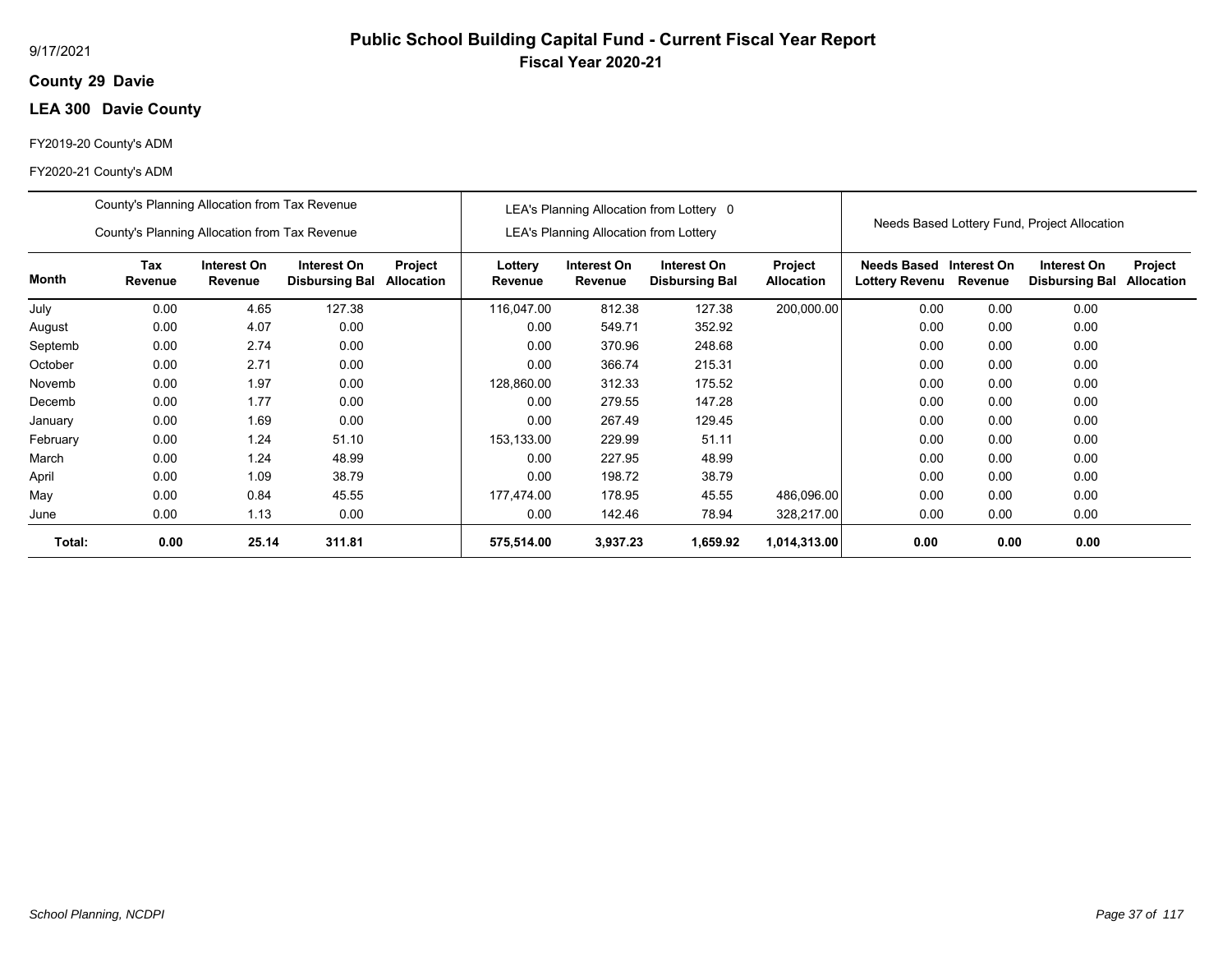## **30 Duplin County**

# **LEA 310 Duplin County**

#### FY2019-20 County's ADM

|          | County's Planning Allocation from Tax Revenue |                        |                                      |                       |                    |                                               | LEA's Planning Allocation from Lottery 0 |                                     |                                      |                        | Needs Based Lottery Fund, Project Allocation |                       |
|----------|-----------------------------------------------|------------------------|--------------------------------------|-----------------------|--------------------|-----------------------------------------------|------------------------------------------|-------------------------------------|--------------------------------------|------------------------|----------------------------------------------|-----------------------|
|          | County's Planning Allocation from Tax Revenue |                        |                                      |                       |                    | <b>LEA's Planning Allocation from Lottery</b> |                                          |                                     |                                      |                        |                                              |                       |
| Month    | Tax<br>Revenue                                | Interest On<br>Revenue | Interest On<br><b>Disbursing Bal</b> | Project<br>Allocation | Lottery<br>Revenue | Interest On<br>Revenue                        | Interest On<br><b>Disbursing Bal</b>     | <b>Project</b><br><b>Allocation</b> | Needs Based<br><b>Lottery Revenu</b> | Interest On<br>Revenue | Interest On<br><b>Disbursing Bal</b>         | Project<br>Allocation |
| July     | 0.00                                          | 19.87                  | 520.45                               |                       | 180,495.00         | 2,135.10                                      | 520.44                                   |                                     | 0.00                                 | 0.00                   | 0.00                                         |                       |
| August   | 0.00                                          | 17.37                  | 436.75                               |                       | 0.00               | 1,826.37                                      | 436.75                                   |                                     | 0.00                                 | 0.00                   | 0.00                                         |                       |
| Septemb  | 0.00                                          | 11.93                  | 307.74                               |                       | 0.00               | 1,232.15                                      | 307.75                                   |                                     | 0.00                                 | 0.00                   | 0.00                                         |                       |
| October  | 0.00                                          | 11.94                  | 266.46                               |                       | 0.00               | 1,217.88                                      | 266.45                                   |                                     | 0.00                                 | 0.00                   | 0.00                                         |                       |
| Novemb   | 0.00                                          | 8.78                   | 217.21                               |                       | 203,913.00         | 958.27                                        | 217.21                                   |                                     | 0.00                                 | 0.00                   | 0.00                                         |                       |
| Decemb   | 0.00                                          | 7.93                   | 178.11                               |                       | 0.00               | 857.60                                        | 178.11                                   | $-92,097.26$                        | 0.00                                 | 0.00                   | 0.00                                         |                       |
| January  | 0.00                                          | 7.64                   | 147.64                               |                       | 0.00               | 848.21                                        | 147.63                                   |                                     | 0.00                                 | 0.00                   | 0.00                                         |                       |
| February | 0.00                                          | 5.64                   | 116.56                               |                       | 242,322.00         | 675.61                                        | 116.57                                   | 206,090.00                          | 0.00                                 | 0.00                   | 0.00                                         |                       |
| March    | 0.00                                          | 5.61                   | 0.00                                 |                       | 0.00               | 624.55                                        | 263.28                                   |                                     | 0.00                                 | 0.00                   | 0.00                                         |                       |
| April    | 0.00                                          | 4.89                   | 0.00                                 |                       | 0.00               | 544.50                                        | 210.64                                   |                                     | 0.00                                 | 0.00                   | 0.00                                         |                       |
| May      | 0.00                                          | 3.76                   | 0.00                                 |                       | 280,841.00         | 460.24                                        | 204.84                                   |                                     | 0.00                                 | 0.00                   | 0.00                                         |                       |
| June     | 0.00                                          | 4.98                   | 0.00                                 |                       | 0.00               | 608.65                                        | 173.11                                   |                                     | 0.00                                 | 0.00                   | 0.00                                         |                       |
| Total:   | 0.00                                          | 110.34                 | 2,190.92                             |                       | 907,571.00         | 11,989.13                                     | 3,042.78                                 | 113,992.74                          | 0.00                                 | 0.00                   | 0.00                                         |                       |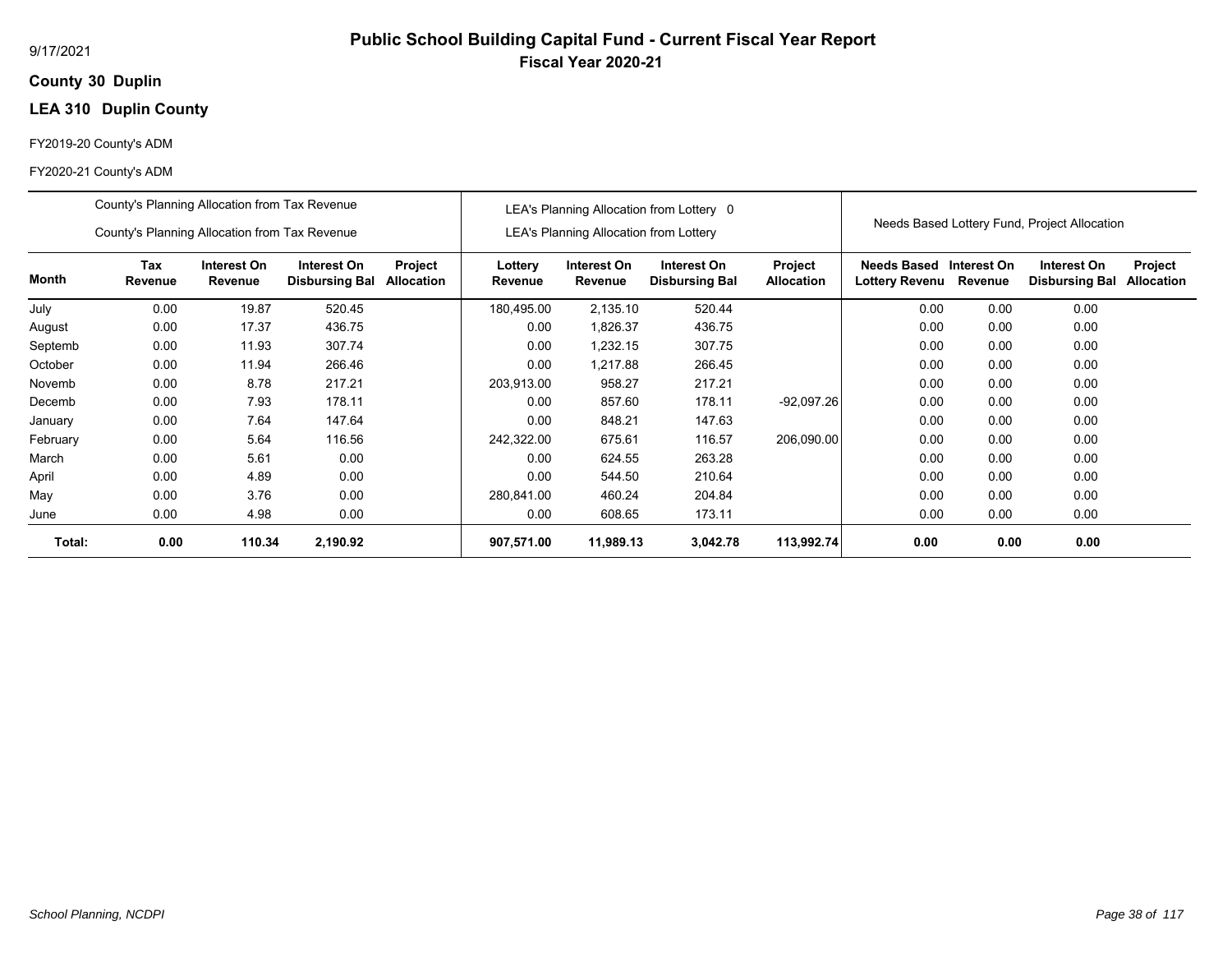## **31 Durham County**

# **LEA 320 Durham County**

#### FY2019-20 County's ADM

|          | County's Planning Allocation from Tax Revenue |                        |                                      |                       |                    |                                               | LEA's Planning Allocation from Lottery 0 |                              |                               |                        |                                              |                              |
|----------|-----------------------------------------------|------------------------|--------------------------------------|-----------------------|--------------------|-----------------------------------------------|------------------------------------------|------------------------------|-------------------------------|------------------------|----------------------------------------------|------------------------------|
|          | County's Planning Allocation from Tax Revenue |                        |                                      |                       |                    | <b>LEA's Planning Allocation from Lottery</b> |                                          |                              |                               |                        | Needs Based Lottery Fund, Project Allocation |                              |
| Month    | Tax<br>Revenue                                | Interest On<br>Revenue | Interest On<br><b>Disbursing Bal</b> | Project<br>Allocation | Lottery<br>Revenue | Interest On<br>Revenue                        | Interest On<br><b>Disbursing Bal</b>     | Project<br><b>Allocation</b> | Needs Based<br>Lottery Revenu | Interest On<br>Revenue | Interest On<br><b>Disbursing Bal</b>         | Project<br><b>Allocation</b> |
| July     | 0.00                                          | 14.75                  | 0.00                                 |                       | 614,788.00         | 2,225.68                                      | 1,493.46                                 |                              | 0.00                          | 0.00                   | 0.00                                         |                              |
| August   | 0.00                                          | 12.61                  | 0.00                                 |                       | 0.00               | 1,904.55                                      | 1,263.78                                 | 87,500.00                    | 0.00                          | 0.00                   | 0.00                                         |                              |
| Septemb  | 0.00                                          | 8.51                   | 0.00                                 |                       | 0.00               | 1,242.48                                      | 928.71                                   |                              | 0.00                          | 0.00                   | 0.00                                         |                              |
| October  | 0.00                                          | 8.41                   | 0.00                                 |                       | 0.00               | 1,228.39                                      | 796.70                                   | $-124,650.46$                | 0.00                          | 0.00                   | 0.00                                         |                              |
| Novemb   | 0.00                                          | 6.12                   | 302.68                               |                       | 710,570.00         | 1,188.05                                      | 302.68                                   |                              | 0.00                          | 0.00                   | 0.00                                         |                              |
| Decemb   | 0.00                                          | 5.57                   | 253.02                               |                       | 0.00               | 1,063.26                                      | 253.02                                   |                              | 0.00                          | 0.00                   | 0.00                                         |                              |
| January  | 0.00                                          | 5.41                   | 222.39                               |                       | 0.00               | 1.017.29                                      | 222.39                                   |                              | 0.00                          | 0.00                   | 0.00                                         |                              |
| February | 0.00                                          | 4.01                   | 175.58                               |                       | 844,414.00         | 932.42                                        | 175.59                                   |                              | 0.00                          | 0.00                   | 0.00                                         |                              |
| March    | 0.00                                          | 4.02                   | 165.22                               |                       | 0.00               | 924.11                                        | 165.23                                   |                              | 0.00                          | 0.00                   | 0.00                                         |                              |
| April    | 0.00                                          | 3.53                   | 121.98                               |                       | 0.00               | 805.63                                        | 121.98                                   |                              | 0.00                          | 0.00                   | 0.00                                         |                              |
| May      | 0.00                                          | 2.74                   | 159.54                               |                       | 978,639.00         | 763.45                                        | 159.53                                   | 3,967,500.00                 | 0.00                          | 0.00                   | 0.00                                         |                              |
| June     | 0.00                                          | 3.65                   | 0.00                                 |                       | 0.00               | 240.83                                        | 951.99                                   |                              | 0.00                          | 0.00                   | 0.00                                         |                              |
| Total:   | 0.00                                          | 79.33                  | 1,400.41                             |                       | 3,148,411.00       | 13,536.14                                     | 6,835.06                                 | 3,930,349.54                 | 0.00                          | 0.00                   | 0.00                                         |                              |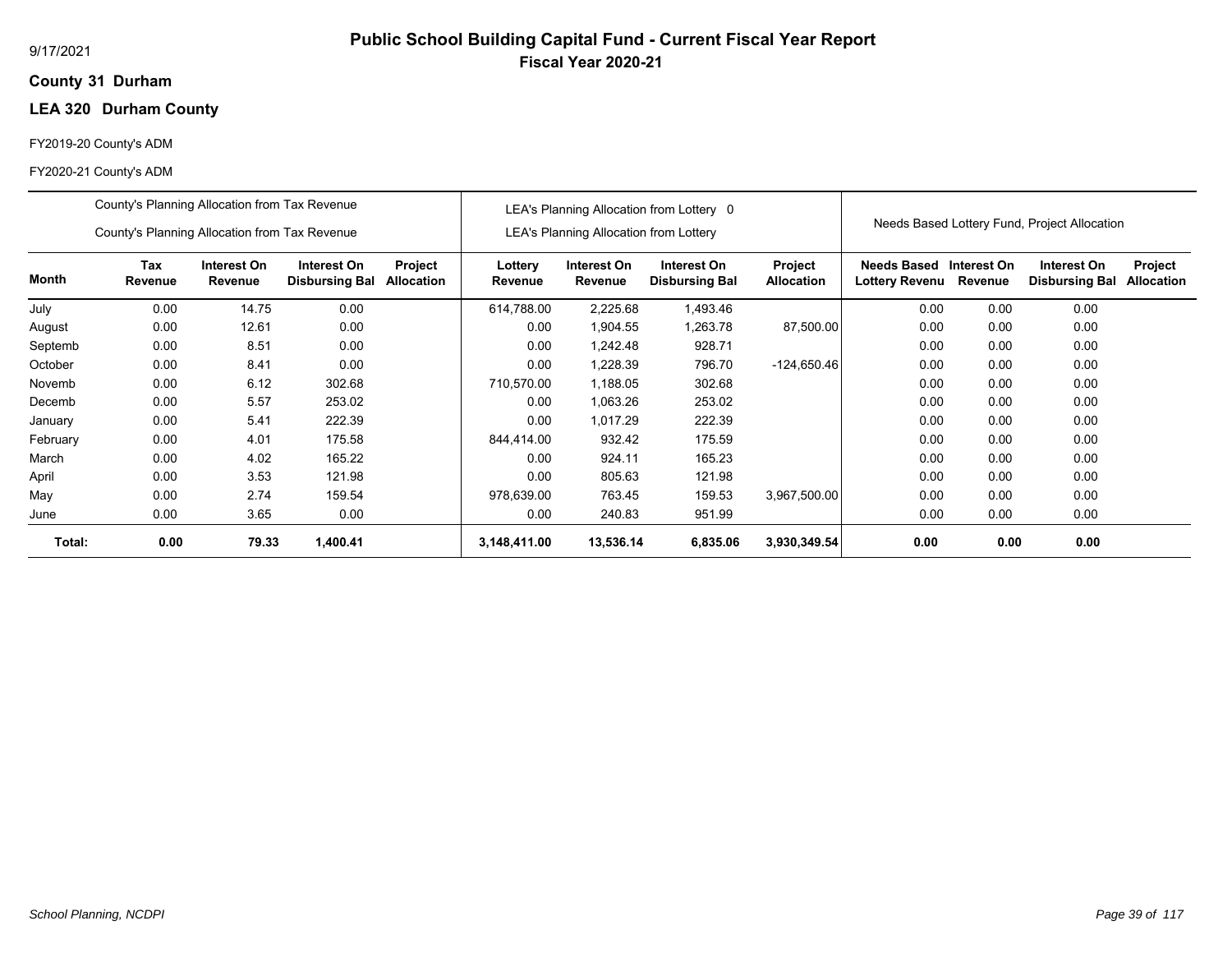## **32 Edgecombe County**

# **LEA 330 Edgecombe County**

#### FY2019-20 County's ADM

|          | County's Planning Allocation from Tax Revenue |                        |                                      |                              |                    |                                               | LEA's Planning Allocation from Lottery 0 |                              |                                           |         |                                              |                              |
|----------|-----------------------------------------------|------------------------|--------------------------------------|------------------------------|--------------------|-----------------------------------------------|------------------------------------------|------------------------------|-------------------------------------------|---------|----------------------------------------------|------------------------------|
|          | County's Planning Allocation from Tax Revenue |                        |                                      |                              |                    | <b>LEA's Planning Allocation from Lottery</b> |                                          |                              |                                           |         | Needs Based Lottery Fund, Project Allocation |                              |
| Month    | Tax<br>Revenue                                | Interest On<br>Revenue | Interest On<br><b>Disbursing Bal</b> | Project<br><b>Allocation</b> | Lottery<br>Revenue | Interest On<br>Revenue                        | Interest On<br><b>Disbursing Bal</b>     | Project<br><b>Allocation</b> | Needs Based Interest On<br>Lottery Revenu | Revenue | Interest On<br><b>Disbursing Bal</b>         | Project<br><b>Allocation</b> |
| July     | 0.00                                          | 19.36                  | 0.00                                 |                              | 110,428.00         | 279.33                                        | 579.07                                   |                              | 0.00                                      | 0.00    | 0.00                                         |                              |
| August   | 0.00                                          | 16.55                  | 0.00                                 |                              | 0.00               | 239.31                                        | 485.95                                   |                              | 0.00                                      | 0.00    | 0.00                                         |                              |
| Septemb  | 0.00                                          | 11.17                  | 0.00                                 |                              | 0.00               | 161.66                                        | 342.41                                   |                              | 0.00                                      | 0.00    | 0.00                                         |                              |
| October  | 0.00                                          | 11.04                  | 0.00                                 |                              | 0.00               | 159.93                                        | 296.47                                   |                              | 0.00                                      | 0.00    | 0.00                                         |                              |
| Novemb   | 0.00                                          | 8.03                   | 0.00                                 |                              | 118,703.00         | 158.25                                        | 237.64                                   |                              | 0.00                                      | 0.00    | 0.00                                         |                              |
| Decemb   | 0.00                                          | 7.19                   | 0.00                                 |                              | 0.00               | 141.69                                        | 216.08                                   | 288,468.00                   | 0.00                                      | 0.00    | 0.00                                         |                              |
| January  | 0.00                                          | 6.88                   | 0.00                                 |                              | 0.00               | 48.85                                         | 245.77                                   |                              | 0.00                                      | 0.00    | 0.00                                         |                              |
| February | 0.00                                          | 5.04                   | 0.00                                 |                              | 141,062.00         | 66.99                                         | 194.04                                   | $-54,668.59$                 | 0.00                                      | 0.00    | 0.00                                         |                              |
| March    | 0.00                                          | 5.00                   | 0.00                                 |                              | 0.00               | 78.38                                         | 176.65                                   | 90,000.00                    | 0.00                                      | 0.00    | 0.00                                         |                              |
| April    | 0.00                                          | 4.36                   | 0.00                                 |                              | 0.00               | 51.22                                         | 153.06                                   |                              | 0.00                                      | 0.00    | 0.00                                         |                              |
| May      | 0.00                                          | 3.35                   | 0.00                                 |                              | 163,485.00         | 63.40                                         | 154.25                                   |                              | 0.00                                      | 0.00    | 0.00                                         |                              |
| June     | 0.00                                          | 4.43                   | 0.00                                 |                              | 0.00               | 83.87                                         | 172.69                                   |                              | 0.00                                      | 0.00    | 0.00                                         |                              |
| Total:   | 0.00                                          | 102.40                 | 0.00                                 |                              | 533,678.00         | 1,532.88                                      | 3,254.08                                 | 323,799.41                   | 0.00                                      | 0.00    | 0.00                                         |                              |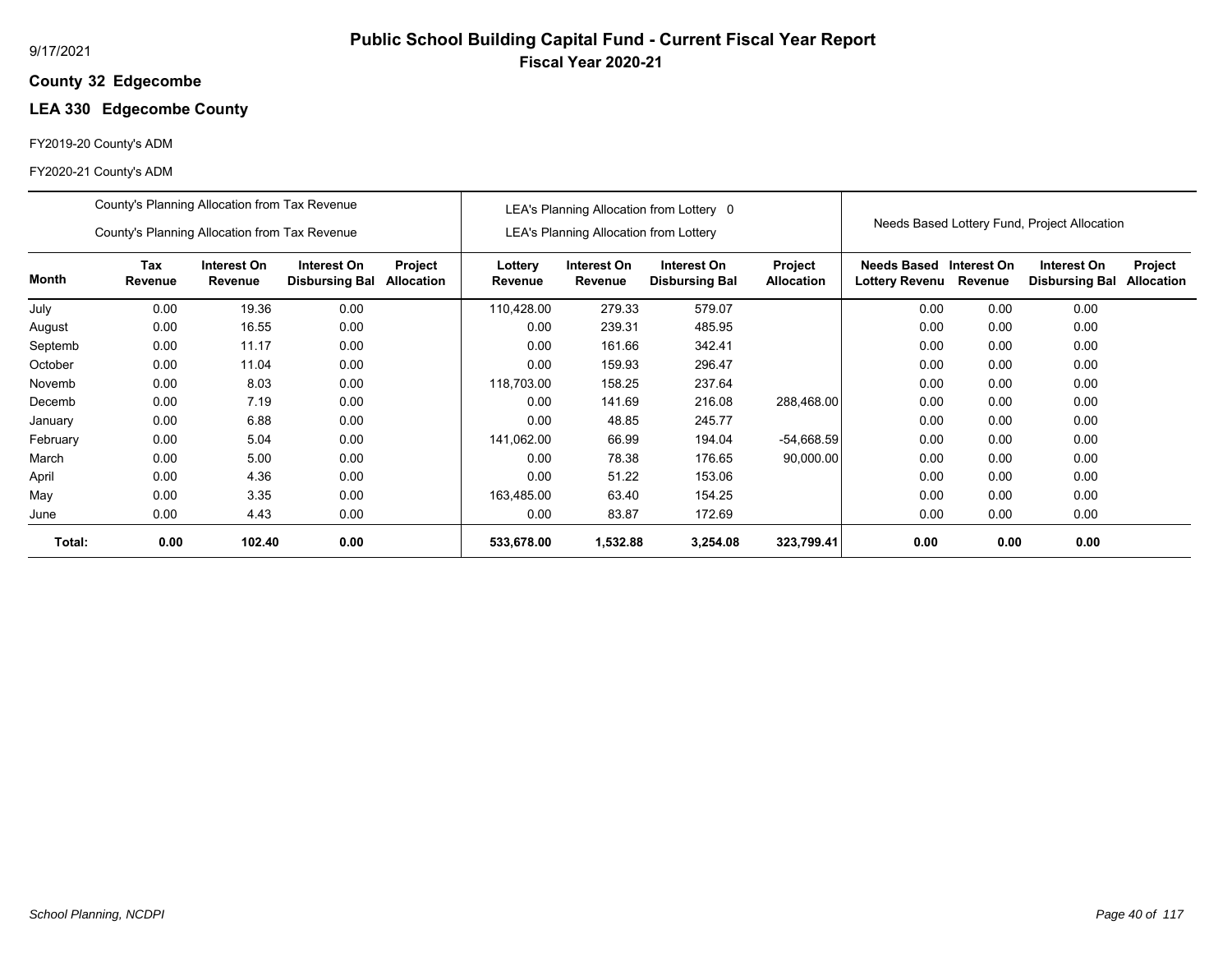## **33 Forsyth County**

# **LEA 340 Forsyth County**

#### FY2019-20 County's ADM

|          | County's Planning Allocation from Tax Revenue |                        |                                      |                       |                    |                                               | LEA's Planning Allocation from Lottery 0 |                              |                               |                        |                                              |                              |
|----------|-----------------------------------------------|------------------------|--------------------------------------|-----------------------|--------------------|-----------------------------------------------|------------------------------------------|------------------------------|-------------------------------|------------------------|----------------------------------------------|------------------------------|
|          | County's Planning Allocation from Tax Revenue |                        |                                      |                       |                    | <b>LEA's Planning Allocation from Lottery</b> |                                          |                              |                               |                        | Needs Based Lottery Fund, Project Allocation |                              |
| Month    | Tax<br>Revenue                                | Interest On<br>Revenue | Interest On<br><b>Disbursing Bal</b> | Project<br>Allocation | Lottery<br>Revenue | Interest On<br>Revenue                        | Interest On<br><b>Disbursing Bal</b>     | Project<br><b>Allocation</b> | Needs Based<br>Lottery Revenu | Interest On<br>Revenue | Interest On<br><b>Disbursing Bal</b>         | Project<br><b>Allocation</b> |
| July     | 0.00                                          | 105.00                 | 0.00                                 |                       | 1,025,069.00       | 874.55                                        | 55.29                                    | 555,112.00                   | 0.00                          | 0.00                   | 0.00                                         |                              |
| August   | 0.00                                          | 89.80                  | 0.00                                 |                       | 0.00               | 345.09                                        | 379.30                                   |                              | 0.00                          | 0.00                   | 0.00                                         |                              |
| Septemb  | 0.00                                          | 60.57                  | 0.00                                 |                       | 0.00               | 232.96                                        | 13.93                                    |                              | 0.00                          | 0.00                   | 0.00                                         |                              |
| October  | 0.00                                          | 59.86                  | 0.00                                 |                       | 0.00               | 230.24                                        | 12.06                                    |                              | 0.00                          | 0.00                   | 0.00                                         |                              |
| Novemb   | 0.00                                          | 43.57                  | 0.00                                 |                       | 1,135,649.00       | 566.86                                        | 9.83                                     |                              | 0.00                          | 0.00                   | 0.00                                         |                              |
| Decemb   | 0.00                                          | 38.99                  | 0.00                                 |                       | 0.00               | 507.27                                        | 8.25                                     |                              | 0.00                          | 0.00                   | 0.00                                         |                              |
| January  | 0.00                                          | 37.30                  | 0.00                                 |                       | 0.00               | 485.31                                        | 7.25                                     |                              | 0.00                          | 0.00                   | 0.00                                         |                              |
| February | 0.00                                          | 27.36                  | 2.86                                 |                       | 1,349,562.00       | 653.60                                        | 2.86                                     |                              | 0.00                          | 0.00                   | 0.00                                         |                              |
| March    | 0.00                                          | 27.12                  | 2.74                                 |                       | 0.00               | 647.75                                        | 2.75                                     |                              | 0.00                          | 0.00                   | 0.00                                         |                              |
| April    | 0.00                                          | 23.64                  | 2.17                                 |                       | 0.00               | 564.68                                        | 2.18                                     | 2,964,785.00                 | 0.00                          | 0.00                   | 0.00                                         |                              |
| May      | 0.00                                          | 18.19                  | 0.00                                 |                       | 1,564,083.00       | 229.30                                        | 481.27                                   | 1,345,899.00                 | 0.00                          | 0.00                   | 0.00                                         |                              |
| June     | 0.00                                          | 24.06                  | 0.00                                 |                       | 0.00               | 42.53                                         | 411.63                                   |                              | 0.00                          | 0.00                   | 0.00                                         |                              |
| Total:   | 0.00                                          | 555.46                 | 7.77                                 |                       | 5,074,363.00       | 5,380.14                                      | 1,386.60                                 | 4,865,796.00                 | 0.00                          | 0.00                   | 0.00                                         |                              |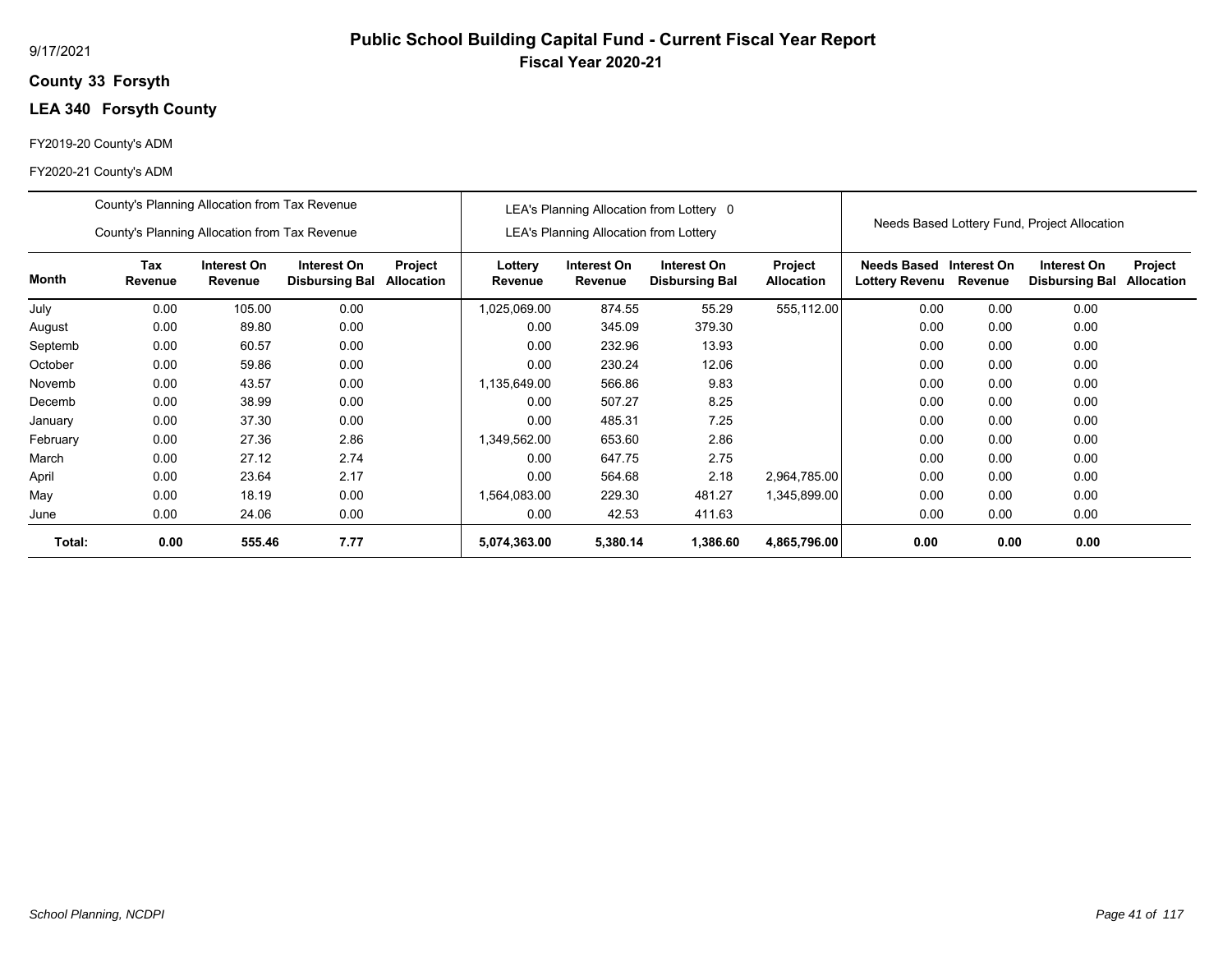## **34 Franklin County**

# **LEA 350 Franklin County**

#### FY2019-20 County's ADM

|          | County's Planning Allocation from Tax Revenue |                        |                                      |                       |                    |                                               | LEA's Planning Allocation from Lottery 0 |                              |                                                  |         |                                              |                              |
|----------|-----------------------------------------------|------------------------|--------------------------------------|-----------------------|--------------------|-----------------------------------------------|------------------------------------------|------------------------------|--------------------------------------------------|---------|----------------------------------------------|------------------------------|
|          | County's Planning Allocation from Tax Revenue |                        |                                      |                       |                    | <b>LEA's Planning Allocation from Lottery</b> |                                          |                              |                                                  |         | Needs Based Lottery Fund, Project Allocation |                              |
| Month    | Tax<br>Revenue                                | Interest On<br>Revenue | Interest On<br><b>Disbursing Bal</b> | Project<br>Allocation | Lottery<br>Revenue | Interest On<br>Revenue                        | Interest On<br><b>Disbursing Bal</b>     | Project<br><b>Allocation</b> | Needs Based Interest On<br><b>Lottery Revenu</b> | Revenue | Interest On<br><b>Disbursing Bal</b>         | Project<br><b>Allocation</b> |
| July     | 0.00                                          | 12.98                  | 0.00                                 |                       | 154,742.00         | 328.21                                        | 0.00                                     |                              | 0.00                                             | 0.00    | 0.00                                         |                              |
| August   | 0.00                                          | 11.10                  | 0.00                                 |                       | 0.00               | 280.70                                        | 0.00                                     |                              | 0.00                                             | 0.00    | 0.00                                         |                              |
| Septemb  | 0.00                                          | 7.49                   | 0.00                                 |                       | 0.00               | 189.34                                        | 0.00                                     | 387,000.00                   | 0.00                                             | 0.00    | 0.00                                         |                              |
| October  | 0.00                                          | 7.40                   | 0.00                                 |                       | 0.00               | 0.11                                          | 96.28                                    |                              | 0.00                                             | 0.00    | 0.00                                         |                              |
| Novemb   | 0.00                                          | 5.38                   | 0.00                                 |                       | 170,188.00         | 59.95                                         | 0.00                                     | 13,000.00                    | 0.00                                             | 0.00    | 0.00                                         |                              |
| Decemb   | 0.00                                          | 4.82                   | 0.00                                 |                       | 0.00               | 49.56                                         | 4.03                                     |                              | 0.00                                             | 0.00    | 0.00                                         |                              |
| January  | 0.00                                          | 4.61                   | 0.00                                 |                       | 0.00               | 47.41                                         | 0.46                                     |                              | 0.00                                             | 0.00    | 0.00                                         |                              |
| February | 0.00                                          | 3.38                   | 0.00                                 |                       | 202,245.00         | 79.38                                         | 0.00                                     |                              | 0.00                                             | 0.00    | 0.00                                         |                              |
| March    | 0.00                                          | 3.35                   | 0.00                                 |                       | 0.00               | 78.67                                         | 0.00                                     |                              | 0.00                                             | 0.00    | 0.00                                         |                              |
| April    | 0.00                                          | 2.92                   | 0.00                                 |                       | 0.00               | 68.58                                         | 0.00                                     |                              | 0.00                                             | 0.00    | 0.00                                         |                              |
| May      | 0.00                                          | 2.25                   | 0.00                                 |                       | 234,393.00         | 87.13                                         | 0.00                                     |                              | 0.00                                             | 0.00    | 0.00                                         |                              |
| June     | 0.00                                          | 2.97                   | 0.00                                 |                       | 0.00               | 115.22                                        | 0.00                                     |                              | 0.00                                             | 0.00    | 0.00                                         |                              |
| Total:   | 0.00                                          | 68.65                  | 0.00                                 |                       | 761,568.00         | 1,384.26                                      | 100.77                                   | 400,000.00                   | 0.00                                             | 0.00    | 0.00                                         |                              |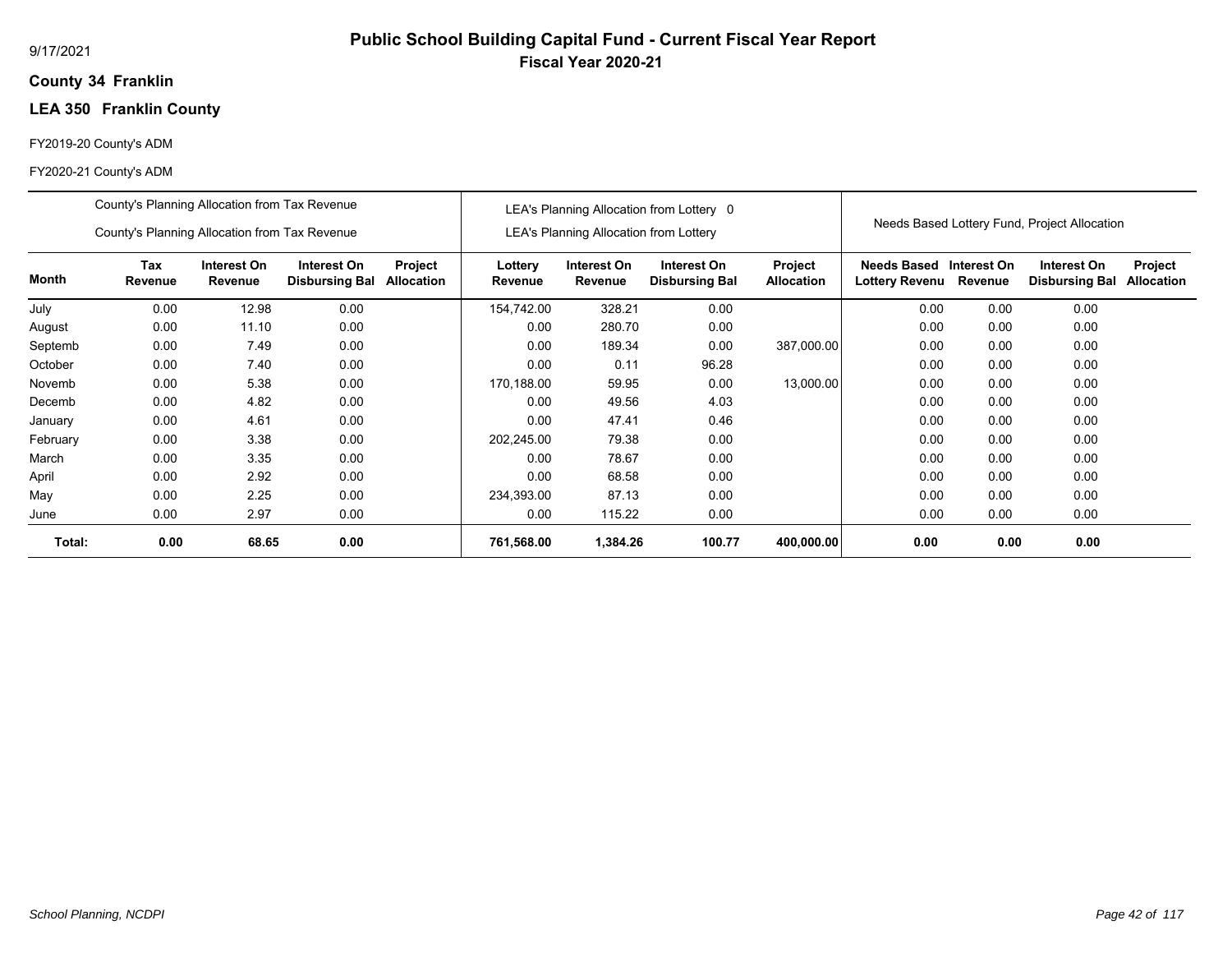## **35 Gaston County**

# **LEA 360 Gaston County**

#### FY2019-20 County's ADM

|          | County's Planning Allocation from Tax Revenue |                        |                                      |                              |                    |                                               | LEA's Planning Allocation from Lottery 0 |                                     |                                      |                        |                                              |                              |
|----------|-----------------------------------------------|------------------------|--------------------------------------|------------------------------|--------------------|-----------------------------------------------|------------------------------------------|-------------------------------------|--------------------------------------|------------------------|----------------------------------------------|------------------------------|
|          | County's Planning Allocation from Tax Revenue |                        |                                      |                              |                    | <b>LEA's Planning Allocation from Lottery</b> |                                          |                                     |                                      |                        | Needs Based Lottery Fund, Project Allocation |                              |
| Month    | Tax<br>Revenue                                | Interest On<br>Revenue | Interest On<br><b>Disbursing Bal</b> | Project<br><b>Allocation</b> | Lottery<br>Revenue | Interest On<br>Revenue                        | Interest On<br><b>Disbursing Bal</b>     | <b>Project</b><br><b>Allocation</b> | Needs Based<br><b>Lottery Revenu</b> | Interest On<br>Revenue | Interest On<br><b>Disbursing Bal</b>         | Project<br><b>Allocation</b> |
| July     | 0.00                                          | 0.36                   | 0.00                                 |                              | 589,471.00         | 2,513.73                                      | 0.00                                     |                                     | 0.00                                 | 0.00                   | 0.00                                         |                              |
| August   | 0.00                                          | 0.31                   | 141.80                               |                              | 0.00               | 2,149.81                                      | 141.81                                   | 2,364,599.72                        | 0.00                                 | 0.00                   | 0.00                                         |                              |
| Septemb  | 0.00                                          | 0.28                   | 0.00                                 |                              | 0.00               | 293.41                                        | 41.30                                    |                                     | 0.00                                 | 0.00                   | 0.00                                         |                              |
| October  | 0.00                                          | 0.28                   | 0.00                                 |                              | 0.00               | 290.00                                        | 0.00                                     |                                     | 0.00                                 | 0.00                   | 0.00                                         |                              |
| Novemb   | 0.00                                          | 0.20                   | 0.00                                 |                              | 654,122.00         | 441.06                                        | 0.00                                     |                                     | 0.00                                 | 0.00                   | 0.00                                         |                              |
| Decemb   | 0.00                                          | 0.18                   | 0.00                                 |                              | 0.00               | 394.69                                        | 0.00                                     |                                     | 0.00                                 | 0.00                   | 0.00                                         |                              |
| January  | 0.00                                          | 0.17                   | 0.00                                 |                              | 0.00               | 377.60                                        | 0.00                                     |                                     | 0.00                                 | 0.00                   | 0.00                                         |                              |
| February | 0.00                                          | 0.13                   | 0.00                                 |                              | 777,334.00         | 448.40                                        | 0.00                                     |                                     | 0.00                                 | 0.00                   | 0.00                                         |                              |
| March    | 0.00                                          | 0.13                   | 0.00                                 |                              | 0.00               | 444.38                                        | 0.00                                     |                                     | 0.00                                 | 0.00                   | 0.00                                         |                              |
| April    | 0.00                                          | 0.11                   | 0.00                                 |                              | 0.00               | 387.39                                        | 0.00                                     |                                     | 0.00                                 | 0.00                   | 0.00                                         |                              |
| May      | 0.00                                          | 0.08                   | 0.00                                 |                              | 900,896.00         | 430.16                                        | 0.00                                     |                                     | 0.00                                 | 0.00                   | 0.00                                         |                              |
| June     | 0.00                                          | 0.11                   | 0.00                                 |                              | 0.00               | 568.84                                        | 0.00                                     | 2,934,859.07                        | 0.00                                 | 0.00                   | 0.00                                         |                              |
| Total:   | 0.00                                          | 2.34                   | 141.80                               |                              | 2,921,823.00       | 8,739.47                                      | 183.11                                   | 5,299,458.79                        | 0.00                                 | 0.00                   | 0.00                                         |                              |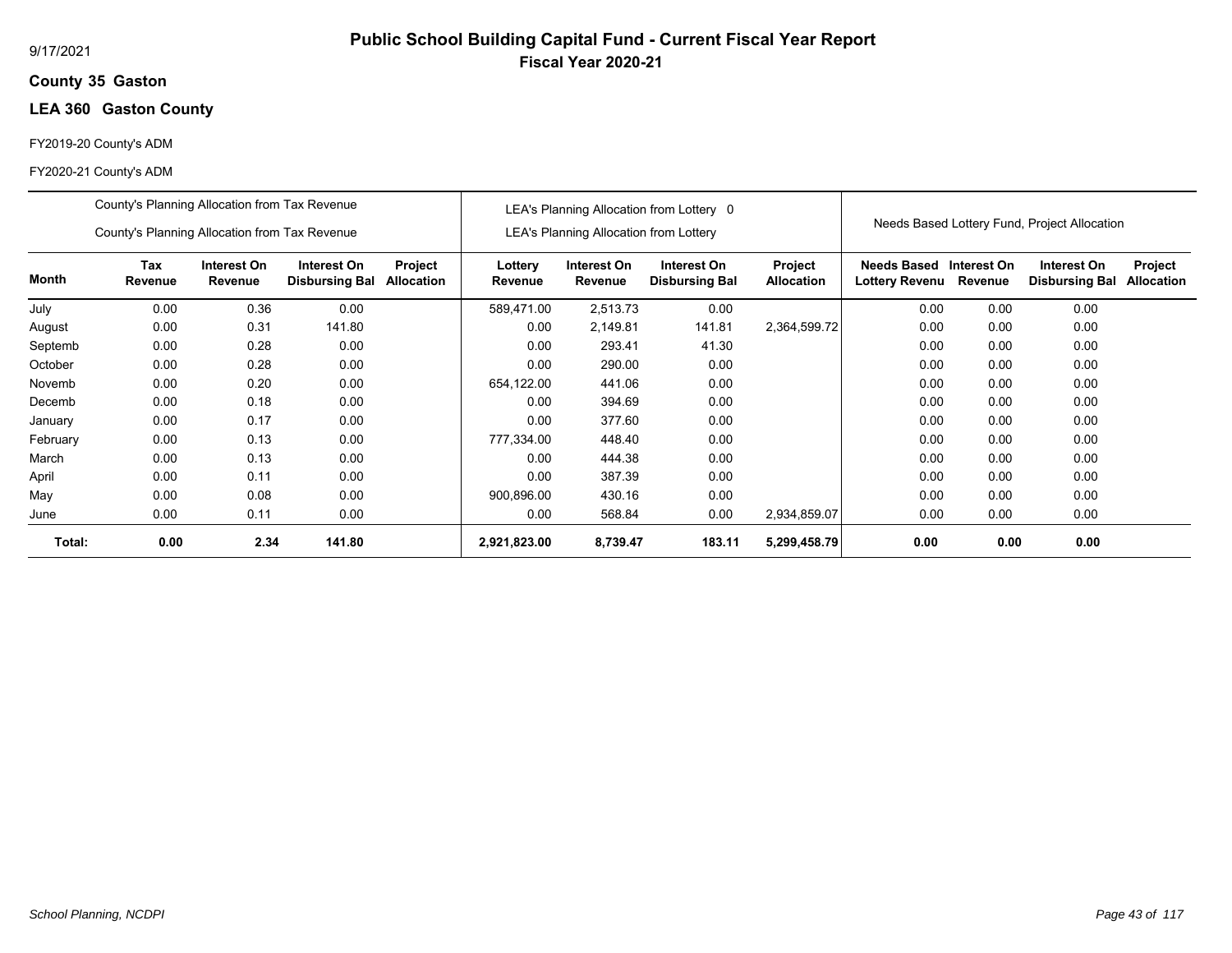## **36 Gates County**

# **LEA 370 Gates County**

#### FY2019-20 County's ADM

#### FY2020-21 County's ADM

|          | County's Planning Allocation from Tax Revenue |                               |                                      |                              |                    |                                               | LEA's Planning Allocation from Lottery 0 |                              |                                                  |         |                                              |                              |
|----------|-----------------------------------------------|-------------------------------|--------------------------------------|------------------------------|--------------------|-----------------------------------------------|------------------------------------------|------------------------------|--------------------------------------------------|---------|----------------------------------------------|------------------------------|
|          | County's Planning Allocation from Tax Revenue |                               |                                      |                              |                    | <b>LEA's Planning Allocation from Lottery</b> |                                          |                              |                                                  |         | Needs Based Lottery Fund, Project Allocation |                              |
| Month    | Tax<br>Revenue                                | Interest On<br><b>Revenue</b> | Interest On<br><b>Disbursing Bal</b> | Project<br><b>Allocation</b> | Lottery<br>Revenue | Interest On<br>Revenue                        | Interest On<br><b>Disbursing Bal</b>     | Project<br><b>Allocation</b> | Needs Based Interest On<br><b>Lottery Revenu</b> | Revenue | Interest On<br><b>Disbursing Bal</b>         | Project<br><b>Allocation</b> |
| July     | 0.00                                          | 1.99                          | 0.00                                 |                              | 0.00               | 5.00                                          | 0.00                                     |                              | 0.00                                             | 0.00    | 0.00                                         |                              |
| August   | 0.00                                          | 1.70                          | 0.00                                 |                              | 0.00               | 4.28                                          | 0.00                                     |                              | 0.00                                             | 0.00    | 0.00                                         |                              |
| Septemb  | 0.00                                          | 1.15                          | 0.00                                 |                              | 0.00               | 2.88                                          | 0.00                                     |                              | 0.00                                             | 0.00    | 0.00                                         |                              |
| October  | 0.00                                          | 1.13                          | 0.00                                 |                              | 0.00               | 2.85                                          | 0.00                                     |                              | 0.00                                             | 0.00    | 0.00                                         |                              |
| Novemb   | 0.00                                          | 0.82                          | 0.00                                 |                              | 0.00               | 2.08                                          | 0.00                                     |                              | 0.00                                             | 0.00    | 0.00                                         |                              |
| Decemb   | 0.00                                          | 0.74                          | 0.00                                 |                              | 0.00               | 1.86                                          | 0.00                                     |                              | 0.00                                             | 0.00    | 0.00                                         |                              |
| January  | 0.00                                          | 0.71                          | 0.00                                 |                              | 0.00               | 1.78                                          | 0.00                                     |                              | 0.00                                             | 0.00    | 0.00                                         |                              |
| February | 0.00                                          | 0.52                          | 0.00                                 |                              | 0.00               | 1.30                                          | 0.00                                     |                              | 0.00                                             | 0.00    | 0.00                                         |                              |
| March    | 0.00                                          | 0.51                          | 0.00                                 |                              | 0.00               | 1.29                                          | 0.00                                     |                              | 0.00                                             | 0.00    | 0.00                                         |                              |
| April    | 0.00                                          | 0.45                          | 0.00                                 |                              | 0.00               | 1.13                                          | 0.00                                     |                              | 0.00                                             | 0.00    | 0.00                                         |                              |
| May      | 0.00                                          | 0.34                          | 0.00                                 |                              | 0.00               | 0.87                                          | 0.00                                     |                              | 0.00                                             | 0.00    | 0.00                                         |                              |
| June     | 0.00                                          | 0.46                          | 0.00                                 |                              | 0.00               | 1.15                                          | 0.00                                     |                              | 0.00                                             | 0.00    | 0.00                                         |                              |
| Total:   | 0.00                                          | 10.52                         | 0.00                                 |                              | 0.00               | 26.47                                         | 0.00                                     |                              | 0.00                                             | 0.00    | 0.00                                         |                              |

**Public School Building Capital Fund - Current Fiscal Year Report**

**Fiscal Year 2020-21**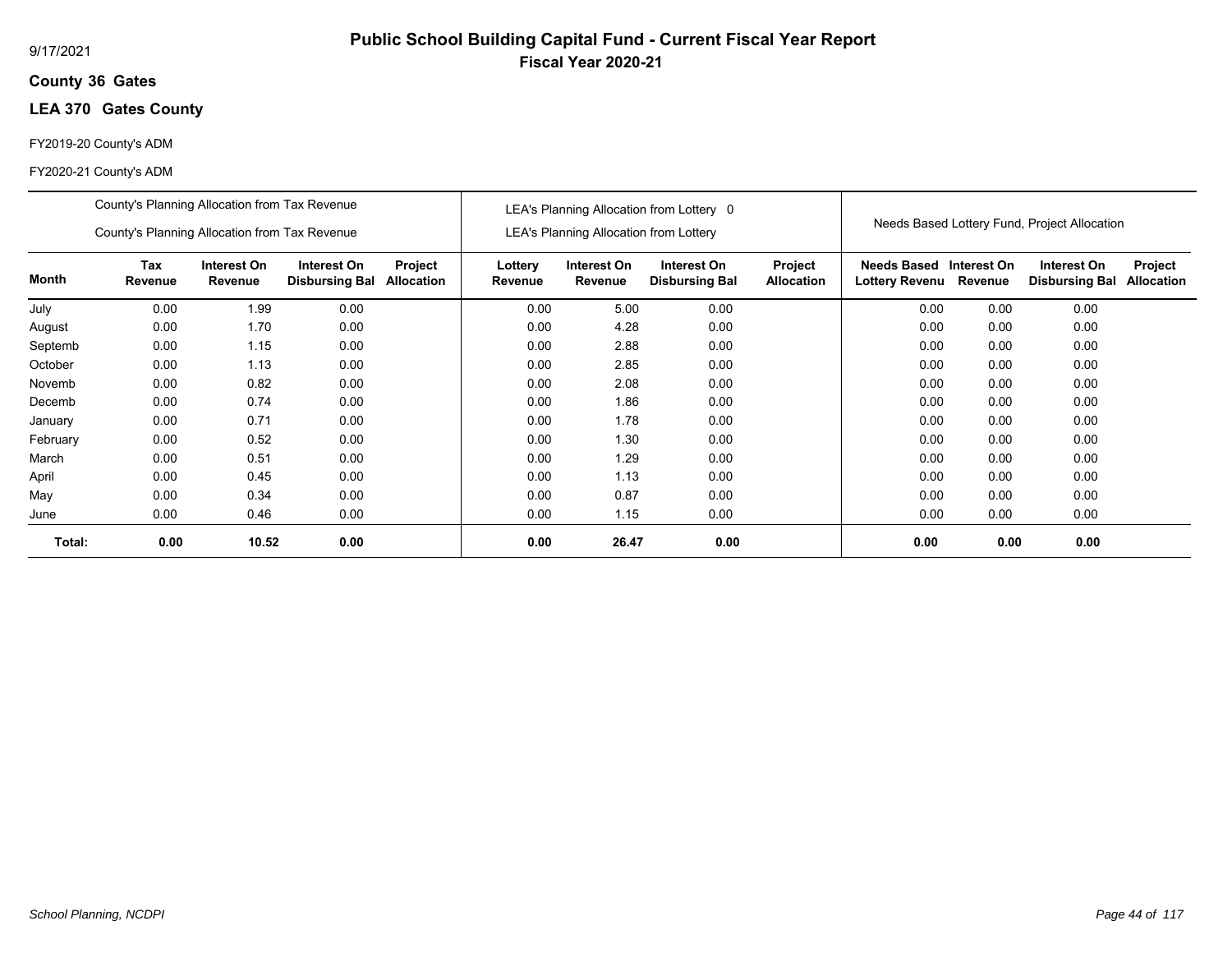## **37 Graham County**

# **LEA 380 Graham County**

#### FY2019-20 County's ADM

#### FY2020-21 County's ADM

|          | County's Planning Allocation from Tax Revenue |                        |                                      |                              |                    |                                               | LEA's Planning Allocation from Lottery 0 |                              |                                                  |         |                                              |                              |
|----------|-----------------------------------------------|------------------------|--------------------------------------|------------------------------|--------------------|-----------------------------------------------|------------------------------------------|------------------------------|--------------------------------------------------|---------|----------------------------------------------|------------------------------|
|          | County's Planning Allocation from Tax Revenue |                        |                                      |                              |                    | <b>LEA's Planning Allocation from Lottery</b> |                                          |                              |                                                  |         | Needs Based Lottery Fund, Project Allocation |                              |
| Month    | Tax<br>Revenue                                | Interest On<br>Revenue | Interest On<br><b>Disbursing Bal</b> | Project<br><b>Allocation</b> | Lottery<br>Revenue | Interest On<br>Revenue                        | Interest On<br><b>Disbursing Bal</b>     | Project<br><b>Allocation</b> | Needs Based Interest On<br><b>Lottery Revenu</b> | Revenue | Interest On<br><b>Disbursing Bal</b>         | Project<br><b>Allocation</b> |
| July     | 0.00                                          | 73.00                  | 0.00                                 |                              | 0.00               | 430.95                                        | 13.54                                    |                              | 919,701.00                                       | 0.00    | 0.00                                         |                              |
| August   | 0.00                                          | 62.43                  | 0.00                                 |                              | 0.00               | 368.57                                        | 0.00                                     |                              | 0.00                                             | 0.00    | 0.00                                         |                              |
| Septemb  | 0.00                                          | 42.11                  | 0.00                                 |                              | 0.00               | 248.61                                        | 0.00                                     |                              | 0.00                                             | 0.00    | 0.00                                         | 56,770.54                    |
| October  | 0.00                                          | 41.62                  | 0.00                                 |                              | 0.00               | 245.70                                        | 0.00                                     |                              | 0.00                                             | 0.00    | 0.00                                         |                              |
| Novemb   | 0.00                                          | 30.30                  | 0.00                                 |                              | 0.00               | 178.84                                        | 0.00                                     |                              | 0.00                                             | 0.00    | 0.00                                         |                              |
| Decemb   | 0.00                                          | 27.11                  | 0.00                                 |                              | 0.00               | 160.04                                        | 0.00                                     |                              | 0.00                                             | 0.00    | 0.00                                         |                              |
| January  | 0.00                                          | 25.94                  | 0.00                                 |                              | 0.00               | 153.11                                        | 0.00                                     |                              | 311,011.00                                       | 0.00    | 0.00                                         | 96,609.13                    |
| February | 0.00                                          | 19.02                  | 0.00                                 |                              | 0.00               | 112.30                                        | 0.00                                     |                              | 0.00                                             | 0.00    | 0.00                                         |                              |
| March    | 0.00                                          | 18.85                  | 0.00                                 |                              | 0.00               | 111.29                                        | 0.00                                     |                              | 0.00                                             | 0.00    | 0.00                                         |                              |
| April    | 0.00                                          | 16.44                  | 0.00                                 |                              | 0.00               | 97.02                                         | 0.00                                     |                              | 0.00                                             | 0.00    | 0.00                                         | 77.017.75                    |
| May      | 0.00                                          | 12.65                  | 0.00                                 |                              | 0.00               | 74.67                                         | 0.00                                     |                              | 0.00                                             | 0.00    | 0.00                                         |                              |
| June     | 0.00                                          | 16.73                  | 0.00                                 |                              | 0.00               | 98.74                                         | 0.00                                     |                              | 0.00                                             | 0.00    | 0.00                                         | 284,272.13                   |
| Total:   | 0.00                                          | 386.20                 | 0.00                                 |                              | 0.00               | 2,279.84                                      | 13.54                                    |                              | 1,230,712.00                                     | 0.00    | 0.00                                         | 514,669.55                   |

**Public School Building Capital Fund - Current Fiscal Year Report**

**Fiscal Year 2020-21**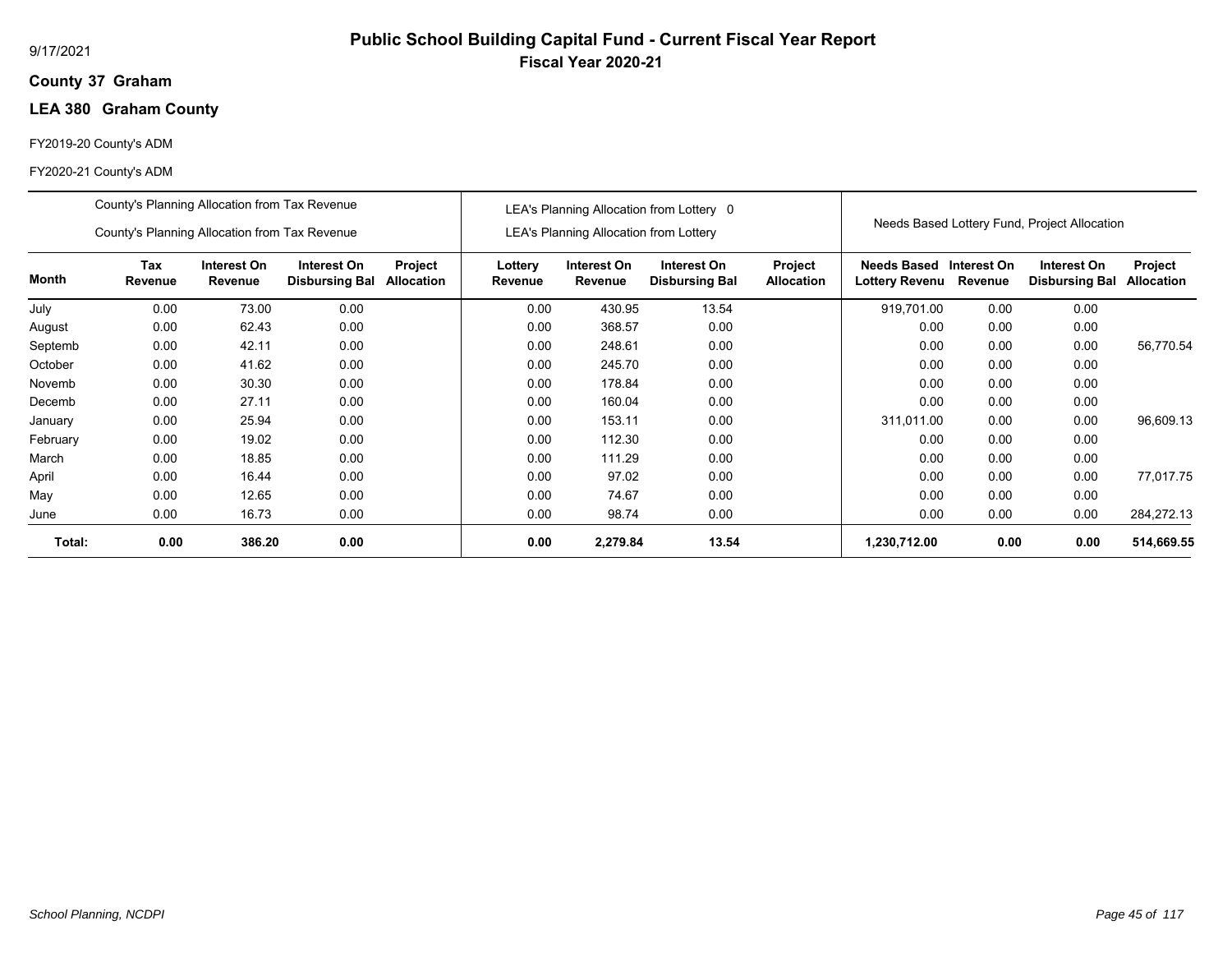## **38 Granville County**

# **LEA 390 Granville County**

#### FY2019-20 County's ADM

|          | County's Planning Allocation from Tax Revenue |                        |                                      |                              |                    |                                               | LEA's Planning Allocation from Lottery 0 |                              |                                           |         |                                              |                              |
|----------|-----------------------------------------------|------------------------|--------------------------------------|------------------------------|--------------------|-----------------------------------------------|------------------------------------------|------------------------------|-------------------------------------------|---------|----------------------------------------------|------------------------------|
|          | County's Planning Allocation from Tax Revenue |                        |                                      |                              |                    | <b>LEA's Planning Allocation from Lottery</b> |                                          |                              |                                           |         | Needs Based Lottery Fund, Project Allocation |                              |
| Month    | Tax<br>Revenue                                | Interest On<br>Revenue | Interest On<br><b>Disbursing Bal</b> | Project<br><b>Allocation</b> | Lottery<br>Revenue | Interest On<br>Revenue                        | Interest On<br><b>Disbursing Bal</b>     | Project<br><b>Allocation</b> | Needs Based Interest On<br>Lottery Revenu | Revenue | Interest On<br><b>Disbursing Bal</b>         | Project<br><b>Allocation</b> |
| July     | 0.00                                          | 0.11                   | 0.00                                 |                              | 139,662.00         | 244.54                                        | 0.00                                     |                              | 0.00                                      | 0.00    | 0.00                                         |                              |
| August   | 0.00                                          | 0.10                   | 0.00                                 |                              | 0.00               | 209.14                                        | 0.00                                     |                              | 0.00                                      | 0.00    | 0.00                                         |                              |
| Septemb  | 0.00                                          | 0.07                   | 0.00                                 |                              | 0.00               | 141.07                                        | 0.00                                     |                              | 0.00                                      | 0.00    | 0.00                                         |                              |
| October  | 0.00                                          | 0.06                   | 0.00                                 |                              | 0.00               | 139.42                                        | 0.00                                     |                              | 0.00                                      | 0.00    | 0.00                                         |                              |
| Novemb   | 0.00                                          | 0.05                   | 0.00                                 |                              | 152,702.00         | 155.17                                        | 0.00                                     |                              | 0.00                                      | 0.00    | 0.00                                         |                              |
| Decemb   | 0.00                                          | 0.04                   | 0.00                                 |                              | 0.00               | 138.85                                        | 0.00                                     |                              | 0.00                                      | 0.00    | 0.00                                         |                              |
| January  | 0.00                                          | 0.04                   | 0.00                                 |                              | 0.00               | 132.84                                        | 0.00                                     |                              | 0.00                                      | 0.00    | 0.00                                         |                              |
| February | 0.00                                          | 0.03                   | 0.00                                 |                              | 181,466.00         | 137.46                                        | 0.00                                     |                              | 0.00                                      | 0.00    | 0.00                                         |                              |
| March    | 0.00                                          | 0.03                   | 0.00                                 |                              | 0.00               | 136.23                                        | 0.00                                     |                              | 0.00                                      | 0.00    | 0.00                                         |                              |
| April    | 0.00                                          | 0.03                   | 0.00                                 |                              | 0.00               | 118.75                                        | 0.00                                     |                              | 0.00                                      | 0.00    | 0.00                                         |                              |
| May      | 0.00                                          | 0.02                   | 8.28                                 |                              | 210,311.00         | 122.22                                        | 8.28                                     | 623,239.69                   | 0.00                                      | 0.00    | 0.00                                         |                              |
| June     | 0.00                                          | 0.03                   | 0.00                                 |                              | 0.00               | 40.85                                         | 7.66                                     |                              | 0.00                                      | 0.00    | 0.00                                         |                              |
| Total:   | 0.00                                          | 0.61                   | 8.28                                 |                              | 684,141.00         | 1,716.54                                      | 15.94                                    | 623,239.69                   | 0.00                                      | 0.00    | 0.00                                         |                              |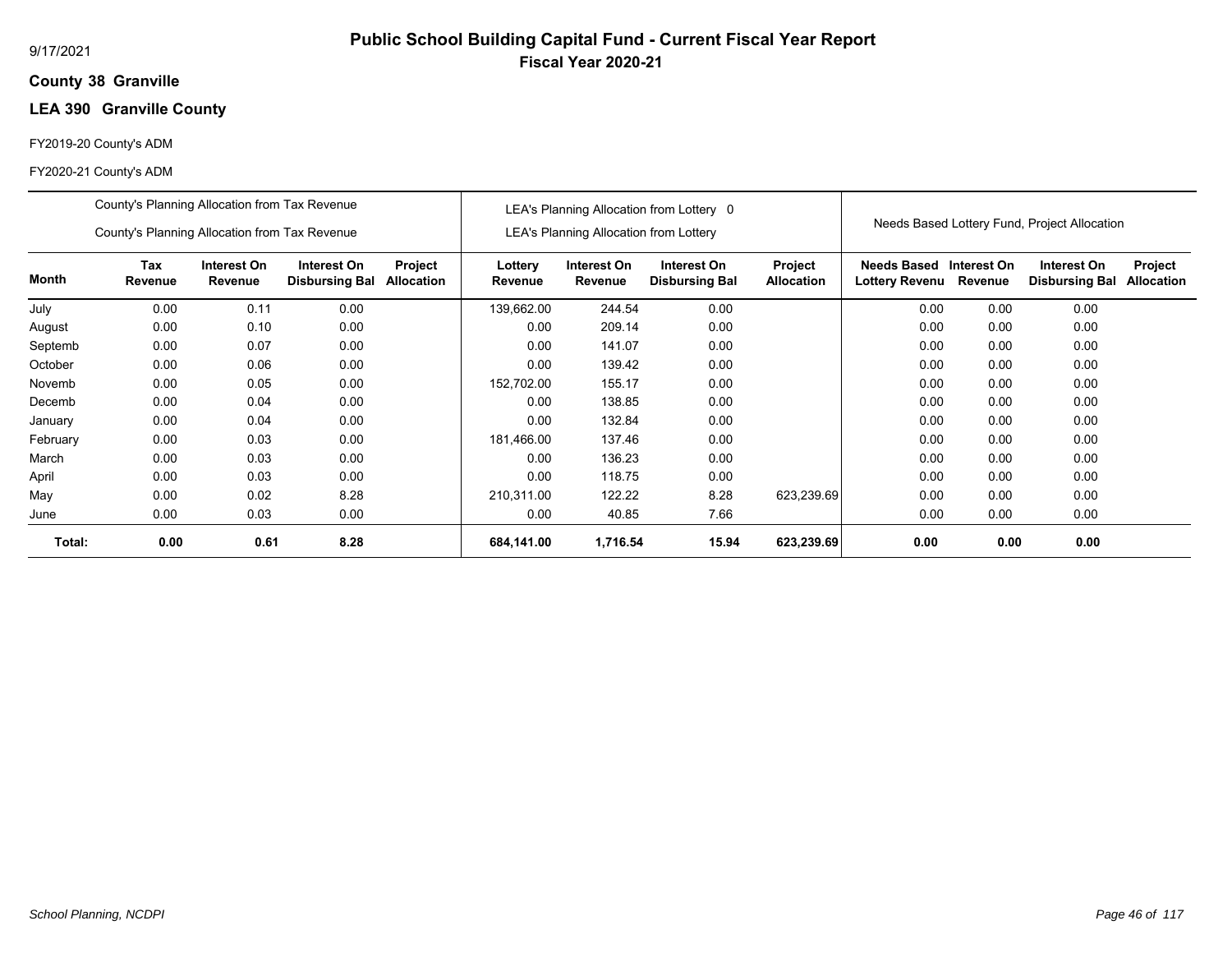## **39 Greene County**

# **LEA 400 Greene County**

#### FY2019-20 County's ADM

#### FY2020-21 County's ADM

|          | County's Planning Allocation from Tax Revenue |                        |                                      |                              |                    |                                               | LEA's Planning Allocation from Lottery 0 |                              |                                      |                        |                                              |                              |
|----------|-----------------------------------------------|------------------------|--------------------------------------|------------------------------|--------------------|-----------------------------------------------|------------------------------------------|------------------------------|--------------------------------------|------------------------|----------------------------------------------|------------------------------|
|          | County's Planning Allocation from Tax Revenue |                        |                                      |                              |                    | <b>LEA's Planning Allocation from Lottery</b> |                                          |                              |                                      |                        | Needs Based Lottery Fund, Project Allocation |                              |
| Month    | Tax<br>Revenue                                | Interest On<br>Revenue | Interest On<br><b>Disbursing Bal</b> | Project<br><b>Allocation</b> | Lottery<br>Revenue | Interest On<br>Revenue                        | Interest On<br><b>Disbursing Bal</b>     | Project<br><b>Allocation</b> | Needs Based<br><b>Lottery Revenu</b> | Interest On<br>Revenue | Interest On<br><b>Disbursing Bal</b>         | Project<br><b>Allocation</b> |
| July     | 0.00                                          | 6.34                   | 0.00                                 |                              | 55,554.00          | 97.46                                         | 200.24                                   |                              | 0.00                                 | 0.00                   | 0.00                                         |                              |
| August   | 0.00                                          | 5.42                   | 0.00                                 |                              | 0.00               | 83.50                                         | 168.04                                   |                              | 0.00                                 | 0.00                   | 0.00                                         |                              |
| Septemb  | 0.00                                          | 3.66                   | 0.00                                 |                              | 0.00               | 56.40                                         | 118.40                                   |                              | 0.00                                 | 0.00                   | 0.00                                         |                              |
| October  | 0.00                                          | 3.61                   | 0.00                                 |                              | 0.00               | 55.80                                         | 102.52                                   |                              | 0.00                                 | 0.00                   | 0.00                                         |                              |
| Novemb   | 0.00                                          | 2.63                   | 0.00                                 |                              | 60,840.00          | 62.04                                         | 83.57                                    |                              | 0.00                                 | 0.00                   | 0.00                                         |                              |
| Decemb   | 0.00                                          | 2.35                   | 35.06                                |                              | 0.00               | 55.55                                         | 35.06                                    |                              | 0.00                                 | 0.00                   | 0.00                                         |                              |
| January  | 0.00                                          | 2.26                   | 30.82                                |                              | 0.00               | 53.15                                         | 30.81                                    |                              | 0.00                                 | 0.00                   | 0.00                                         |                              |
| February | 0.00                                          | 1.67                   | 24.33                                |                              | 72,300.00          | 54.94                                         | 24.33                                    |                              | 0.00                                 | 0.00                   | 0.00                                         |                              |
| March    | 0.00                                          | 1.66                   | 23.32                                |                              | 0.00               | 54.45                                         | 23.33                                    |                              | 0.00                                 | 0.00                   | 0.00                                         |                              |
| April    | 0.00                                          | 1.45                   | 18.47                                |                              | 0.00               | 47.47                                         | 18.47                                    |                              | 0.00                                 | 0.00                   | 0.00                                         |                              |
| May      | 0.00                                          | 1.12                   | 21.92                                |                              | 83,793.00          | 48.82                                         | 21.92                                    | 249,168.23                   | 0.00                                 | 0.00                   | 0.00                                         |                              |
| June     | 0.00                                          | 1.48                   | 0.00                                 |                              | 0.00               | 16.28                                         | 2.92                                     |                              | 0.00                                 | 0.00                   | 0.00                                         |                              |
| Total:   | 0.00                                          | 33.65                  | 153.92                               |                              | 272,487.00         | 685.86                                        | 829.61                                   | 249,168.23                   | 0.00                                 | 0.00                   | 0.00                                         |                              |

# **Public School Building Capital Fund - Current Fiscal Year Report Fiscal Year 2020-21**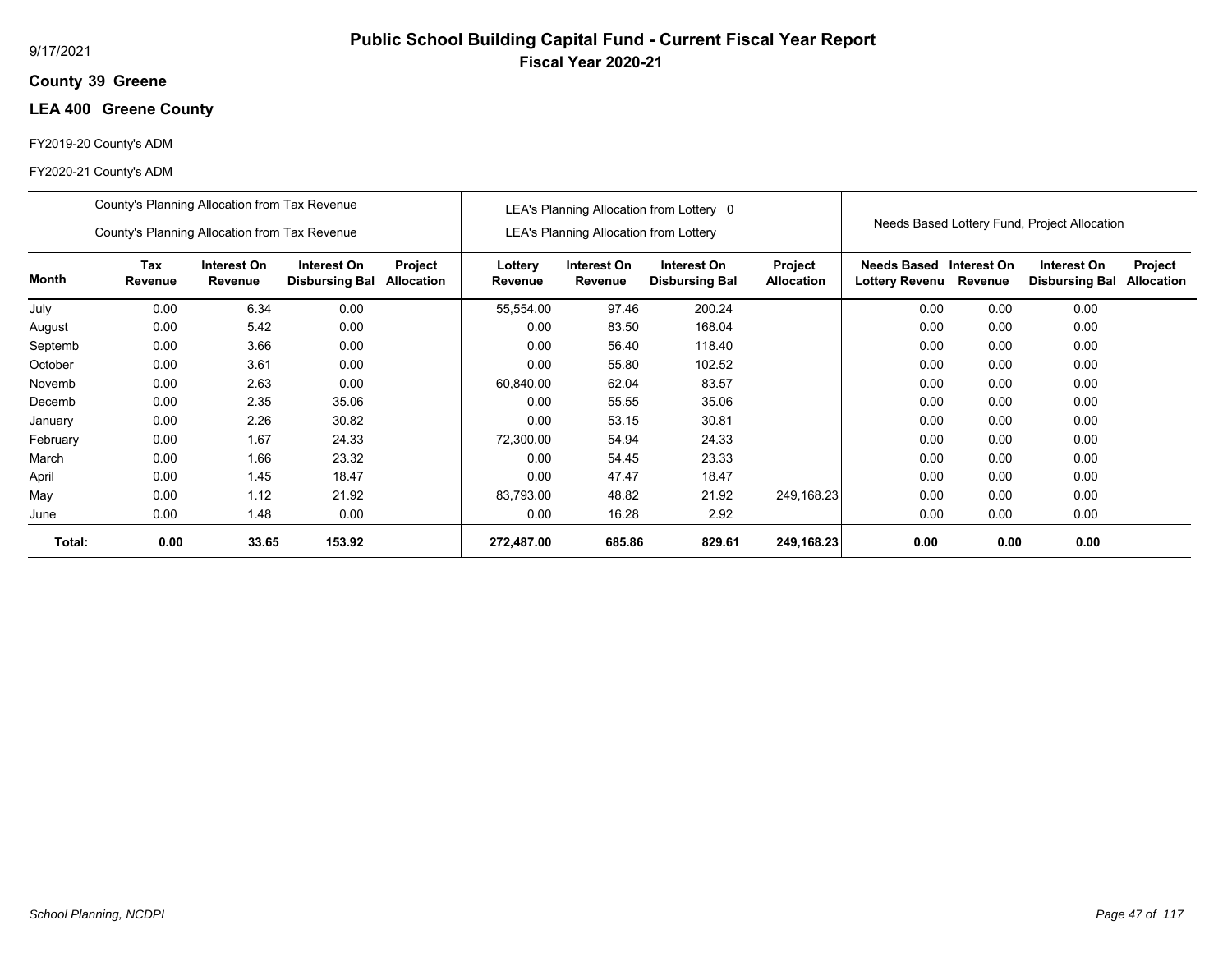## **40 Guilford County**

# **LEA 410 Guilford County**

#### FY2019-20 County's ADM

|          | County's Planning Allocation from Tax Revenue |                        |                                      |                       |                    |                                               | LEA's Planning Allocation from Lottery 0 |                              |                                      |                        |                                              |                              |
|----------|-----------------------------------------------|------------------------|--------------------------------------|-----------------------|--------------------|-----------------------------------------------|------------------------------------------|------------------------------|--------------------------------------|------------------------|----------------------------------------------|------------------------------|
|          | County's Planning Allocation from Tax Revenue |                        |                                      |                       |                    | <b>LEA's Planning Allocation from Lottery</b> |                                          |                              |                                      |                        | Needs Based Lottery Fund, Project Allocation |                              |
| Month    | Tax<br>Revenue                                | Interest On<br>Revenue | Interest On<br><b>Disbursing Bal</b> | Project<br>Allocation | Lottery<br>Revenue | Interest On<br>Revenue                        | Interest On<br><b>Disbursing Bal</b>     | Project<br><b>Allocation</b> | <b>Needs Based</b><br>Lottery Revenu | Interest On<br>Revenue | Interest On<br><b>Disbursing Bal</b>         | Project<br><b>Allocation</b> |
| July     | 0.00                                          | 34.61                  | 0.00                                 |                       | 1,360,969.00       | 1,466.43                                      | 73.63                                    |                              | 0.00                                 | 0.00                   | 0.00                                         |                              |
| August   | 0.00                                          | 29.60                  | 0.00                                 |                       | 0.00               | 1,254.18                                      | 61.79                                    |                              | 0.00                                 | 0.00                   | 0.00                                         |                              |
| Septemb  | 0.00                                          | 19.97                  | 0.00                                 |                       | 0.00               | 846.01                                        | 43.54                                    |                              | 0.00                                 | 0.00                   | 0.00                                         |                              |
| October  | 0.00                                          | 19.73                  | 0.00                                 |                       | 0.00               | 836.13                                        | 37.63                                    |                              | 0.00                                 | 0.00                   | 0.00                                         |                              |
| Novemb   | 0.00                                          | 14.36                  | 0.00                                 |                       | 1,506,349.00       | 1,138.22                                      | 30.16                                    |                              | 0.00                                 | 0.00                   | 0.00                                         |                              |
| Decemb   | 0.00                                          | 12.85                  | 12.66                                |                       | 0.00               | 1.018.57                                      | 12.65                                    |                              | 0.00                                 | 0.00                   | 0.00                                         |                              |
| January  | 0.00                                          | 12.30                  | 11.12                                |                       | 0.00               | 974.47                                        | 11.13                                    |                              | 0.00                                 | 0.00                   | 0.00                                         |                              |
| February | 0.00                                          | 9.03                   | 8.78                                 |                       | 1,790,089.00       | 1,109.54                                      | 8.78                                     |                              | 0.00                                 | 0.00                   | 0.00                                         |                              |
| March    | 0.00                                          | 8.95                   | 40.05                                |                       | 0.00               | 1,099.61                                      | 40.05                                    | 4,750,000.00                 | 0.00                                 | 0.00                   | 0.00                                         |                              |
| April    | 0.00                                          | 7.81                   | 0.00                                 |                       | 0.00               | 53.90                                         | 116.86                                   |                              | 0.00                                 | 0.00                   | 0.00                                         |                              |
| May      | 0.00                                          | 6.01                   | 0.00                                 |                       | 2,074,634.00       | 345.54                                        | 13.44                                    |                              | 0.00                                 | 0.00                   | 0.00                                         |                              |
| June     | 0.00                                          | 7.94                   | 0.00                                 |                       | 0.00               | 456.94                                        | 15.04                                    |                              | 0.00                                 | 0.00                   | 0.00                                         |                              |
| Total:   | 0.00                                          | 183.16                 | 72.61                                |                       | 6,732,041.00       | 10,599.54                                     | 464.70                                   | 4,750,000.00                 | 0.00                                 | 0.00                   | 0.00                                         |                              |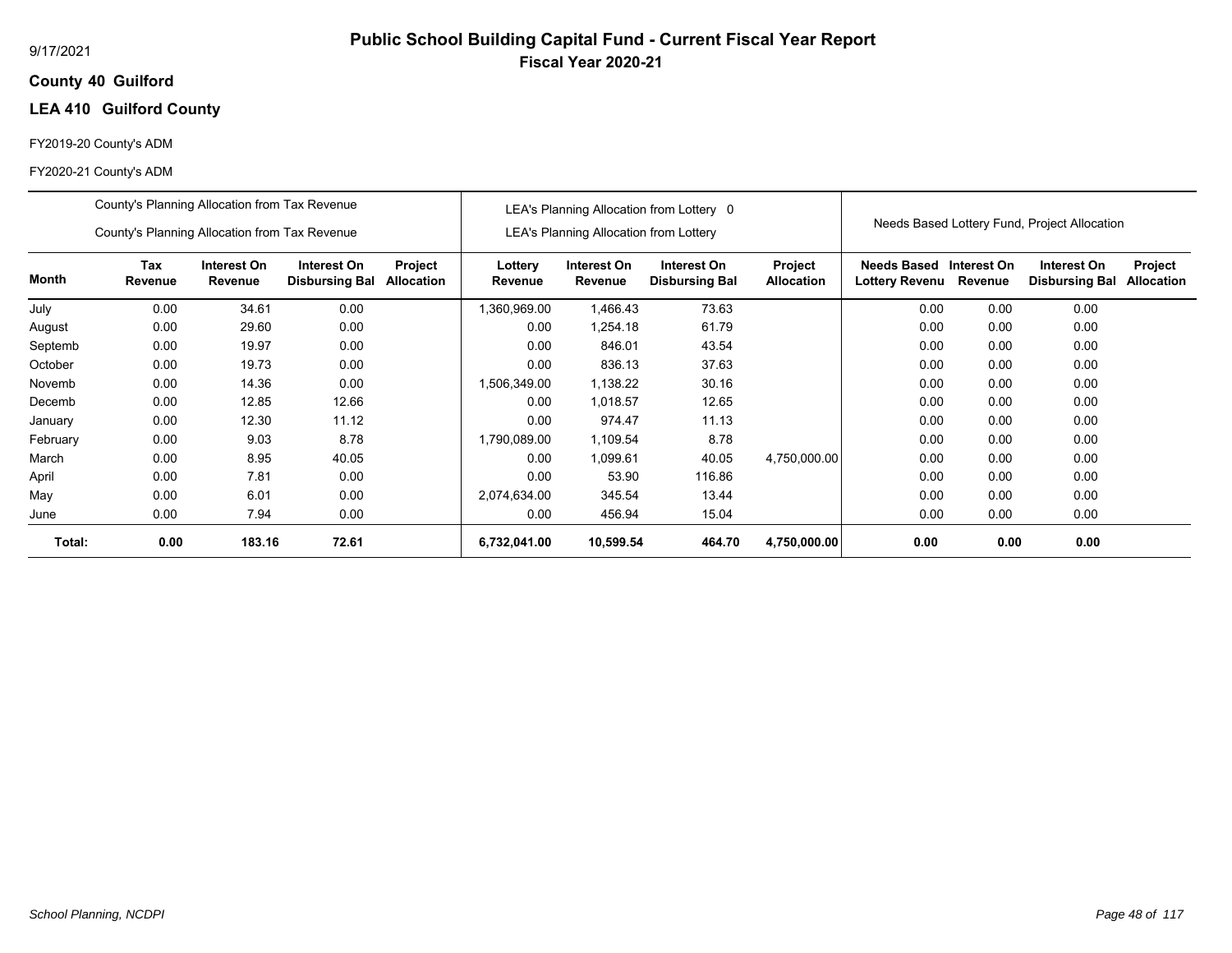## **41 Halifax County**

# **LEA 420 Halifax County**

#### FY2019-20 County's ADM

|          | County's Planning Allocation from Tax Revenue                                                                                     |       |      |  |                    |                                               | LEA's Planning Allocation from Lottery 0 |                                     |                                      |                        |                                              |                              |
|----------|-----------------------------------------------------------------------------------------------------------------------------------|-------|------|--|--------------------|-----------------------------------------------|------------------------------------------|-------------------------------------|--------------------------------------|------------------------|----------------------------------------------|------------------------------|
|          | County's Planning Allocation from Tax Revenue                                                                                     |       |      |  |                    | <b>LEA's Planning Allocation from Lottery</b> |                                          |                                     |                                      |                        | Needs Based Lottery Fund, Project Allocation |                              |
| Month    | Tax<br>Interest On<br>Interest On<br>Project<br>Allocation<br>Revenue<br>Revenue<br><b>Disbursing Bal</b><br>0.00<br>0.00<br>2.70 |       |      |  | Lottery<br>Revenue | Interest On<br>Revenue                        | Interest On<br><b>Disbursing Bal</b>     | <b>Project</b><br><b>Allocation</b> | Needs Based<br><b>Lottery Revenu</b> | Interest On<br>Revenue | Interest On<br><b>Disbursing Bal</b>         | Project<br><b>Allocation</b> |
| July     |                                                                                                                                   |       |      |  | 44,618.00          | 369.02                                        | 9.98                                     |                                     | 0.00                                 | 0.00                   | 0.00                                         |                              |
| August   | 0.00                                                                                                                              | 2.31  | 0.00 |  | 0.00               | 315.60                                        | 23.96                                    | 130,000.00                          | 0.00                                 | 0.00                   | 0.00                                         |                              |
| Septemb  | 0.00                                                                                                                              | 1.56  | 0.00 |  | 0.00               | 149.30                                        | 74.02                                    |                                     | 0.00                                 | 0.00                   | 0.00                                         |                              |
| October  | 0.00                                                                                                                              | 1.54  | 0.00 |  | 0.00               | 147.59                                        | 64.09                                    |                                     | 0.00                                 | 0.00                   | 0.00                                         |                              |
| Novemb   | 0.00                                                                                                                              | 1.12  | 0.00 |  | 46,332.00          | 123.74                                        | 52.24                                    | $-60,442.59$                        | 0.00                                 | 0.00                   | 0.00                                         |                              |
| Decemb   | 0.00                                                                                                                              | 1.00  | 0.00 |  | 0.00               | 129.76                                        | 48.96                                    |                                     | 0.00                                 | 0.00                   | 0.00                                         |                              |
| January  | 0.00                                                                                                                              | 0.96  | 0.00 |  | 0.00               | 124.15                                        | 14.82                                    |                                     | 0.00                                 | 0.00                   | 0.00                                         |                              |
| February | 0.00                                                                                                                              | 0.70  | 0.00 |  | 55,060.00          | 103.21                                        | 9.40                                     |                                     | 0.00                                 | 0.00                   | 0.00                                         |                              |
| March    | 0.00                                                                                                                              | 0.70  | 0.00 |  | 0.00               | 102.29                                        | 0.00                                     | $-6,468.33$                         | 0.00                                 | 0.00                   | 0.00                                         |                              |
| April    | 0.00                                                                                                                              | 0.61  | 0.00 |  | 0.00               | 90.40                                         | 0.00                                     | 35,000.00                           | 0.00                                 | 0.00                   | 0.00                                         |                              |
| May      | 0.00                                                                                                                              | 0.47  | 0.00 |  | 63,812.00          | 73.79                                         | 0.00                                     |                                     | 0.00                                 | 0.00                   | 0.00                                         |                              |
| June     | 0.00                                                                                                                              | 0.62  | 0.00 |  | 0.00               | 97.58                                         | 4.77                                     |                                     | 0.00                                 | 0.00                   | 0.00                                         |                              |
| Total:   | 0.00                                                                                                                              | 14.29 | 0.00 |  | 209,822.00         | 1,826.43                                      | 302.24                                   | 98,089.08                           | 0.00                                 | 0.00                   | 0.00                                         |                              |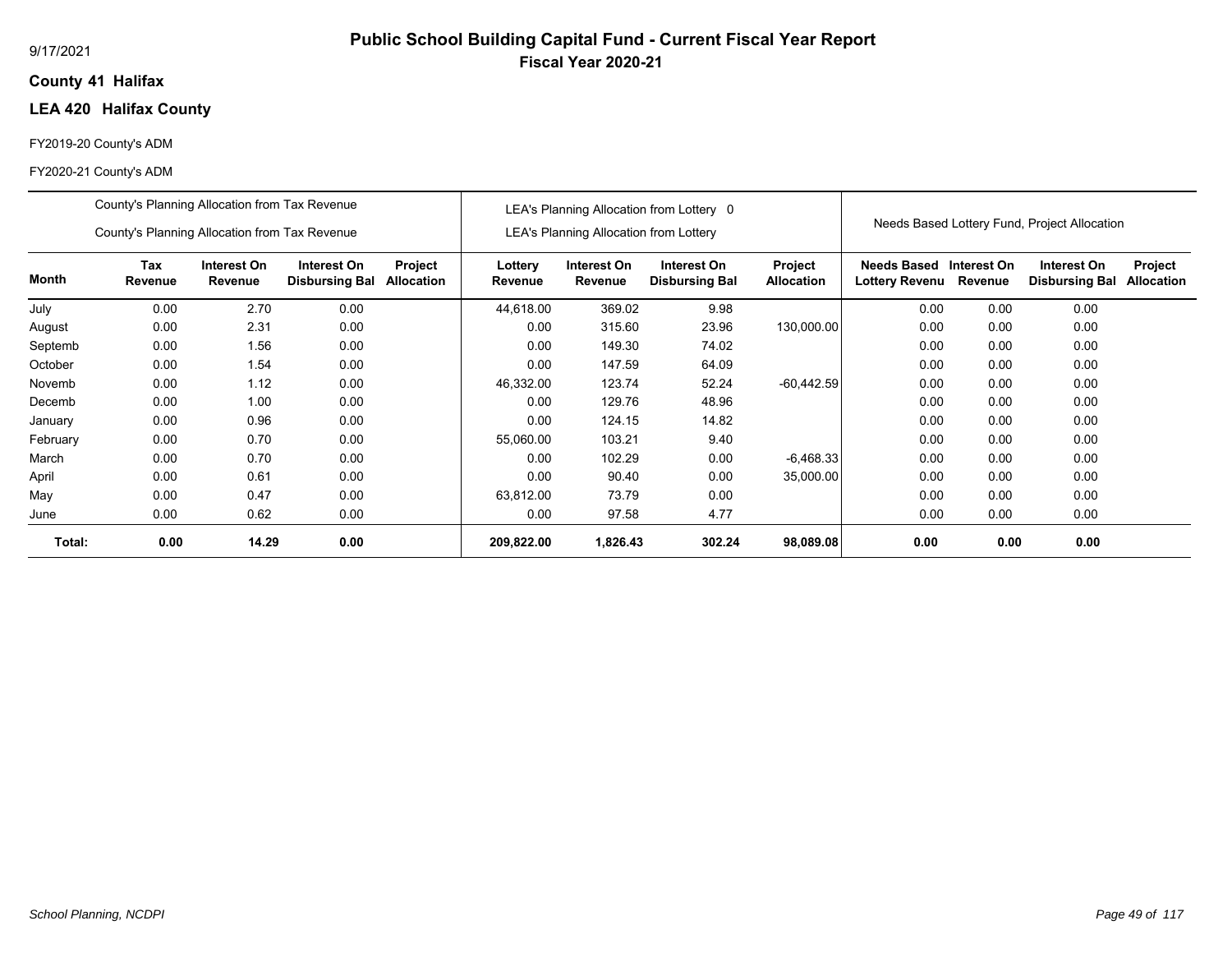# **Public School Building Capital Fund - Current Fiscal Year Report Fiscal Year 2020-21**

## **41 Halifax County**

# **LEA 421 Roanoke Rapids City**

#### FY2019-20 County's ADM

|          | County's Planning Allocation from Tax Revenue |                        |                                      |                       |                    |                                               | LEA's Planning Allocation from Lottery 0 |                              |                                             |                        |                                              |                              |
|----------|-----------------------------------------------|------------------------|--------------------------------------|-----------------------|--------------------|-----------------------------------------------|------------------------------------------|------------------------------|---------------------------------------------|------------------------|----------------------------------------------|------------------------------|
|          | County's Planning Allocation from Tax Revenue |                        |                                      |                       |                    | <b>LEA's Planning Allocation from Lottery</b> |                                          |                              |                                             |                        | Needs Based Lottery Fund, Project Allocation |                              |
| Month    | Tax<br>Revenue                                | Interest On<br>Revenue | Interest On<br><b>Disbursing Bal</b> | Project<br>Allocation | Lottery<br>Revenue | Interest On<br>Revenue                        | Interest On<br><b>Disbursing Bal</b>     | Project<br><b>Allocation</b> | <b>Needs Based</b><br><b>Lottery Revenu</b> | Interest On<br>Revenue | Interest On<br><b>Disbursing Bal</b>         | Project<br><b>Allocation</b> |
| July     | 0.00                                          | 0.00                   | 0.00                                 |                       | 53,246.00          | 415.99                                        | 0.00                                     |                              | 0.00                                        | 0.00                   | 0.00                                         |                              |
| August   | 0.00                                          | 0.00                   | 0.00                                 |                       | 0.00               | 355.76                                        | 0.00                                     |                              | 0.00                                        | 0.00                   | 0.00                                         |                              |
| Septemb  | 0.00                                          | 0.00                   | 0.00                                 |                       | 0.00               | 239.97                                        | 0.00                                     |                              | 0.00                                        | 0.00                   | 0.00                                         |                              |
| October  | 0.00                                          | 0.00                   | 0.00                                 |                       | 0.00               | 237.16                                        | 0.00                                     |                              | 0.00                                        | 0.00                   | 0.00                                         |                              |
| Novemb   | 0.00                                          | 0.00                   | 0.00                                 |                       | 58,369.00          | 193.15                                        | 0.00                                     | 200,000.00                   | 0.00                                        | 0.00                   | 0.00                                         |                              |
| Decemb   | 0.00                                          | 0.00                   | 0.00                                 |                       | 0.00               | 109.94                                        | 44.59                                    | 200,000.00                   | 0.00                                        | 0.00                   | 0.00                                         |                              |
| January  | 0.00                                          | 0.00                   | 0.00                                 |                       | 0.00               | 45.04                                         | 85.20                                    |                              | 0.00                                        | 0.00                   | 0.00                                         |                              |
| February | 0.00                                          | 0.00                   | 0.00                                 |                       | 69,364.00          | 48.35                                         | 54.08                                    |                              | 0.00                                        | 0.00                   | 0.00                                         |                              |
| March    | 0.00                                          | 0.00                   | 0.00                                 |                       | 0.00               | 47.93                                         | 61.44                                    |                              | 0.00                                        | 0.00                   | 0.00                                         |                              |
| April    | 0.00                                          | 0.00                   | 0.00                                 |                       | 0.00               | 41.79                                         | 46.65                                    |                              | 0.00                                        | 0.00                   | 0.00                                         |                              |
| May      | 0.00                                          | 0.00                   | 0.00                                 |                       | 80,390.00          | 43.95                                         | 52.22                                    |                              | 0.00                                        | 0.00                   | 0.00                                         |                              |
| June     | 0.00                                          | 0.00                   | 0.00                                 |                       | 0.00               | 58.13                                         | 33.42                                    |                              | 0.00                                        | 0.00                   | 0.00                                         |                              |
| Total:   | 0.00                                          | 0.00                   | 0.00                                 |                       | 261,369.00         | 1,837.16                                      | 377.60                                   | 400,000.00                   | 0.00                                        | 0.00                   | 0.00                                         |                              |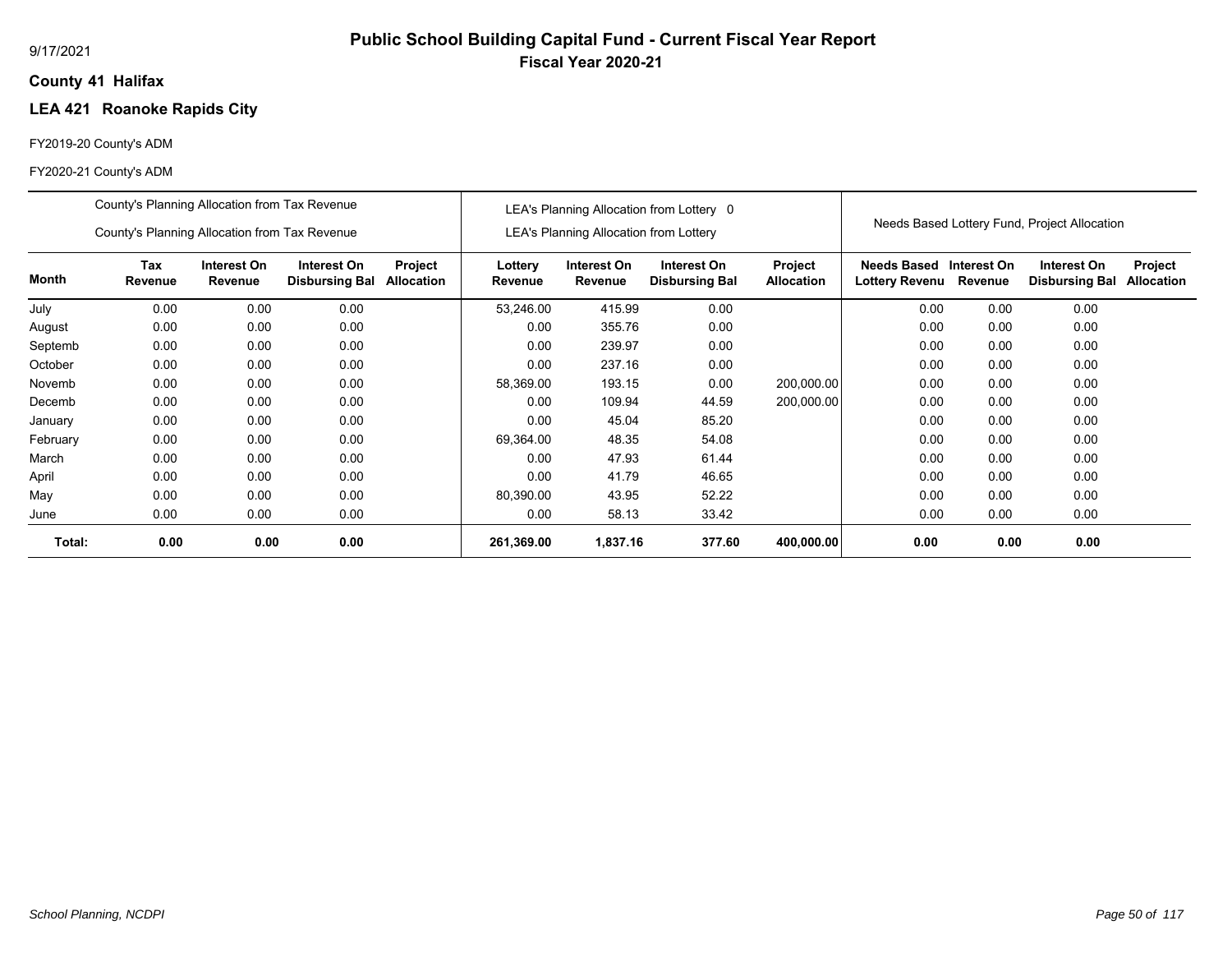#### 9/17/2021

## **41 Halifax County**

# **LEA 422 Weldon City**

#### FY2019-20 County's ADM

#### FY2020-21 County's ADM

|          | County's Planning Allocation from Tax Revenue |                        |                                      |                              |                    |                                               | LEA's Planning Allocation from Lottery 0 |                                     |                                             |                        | Needs Based Lottery Fund, Project Allocation |                              |
|----------|-----------------------------------------------|------------------------|--------------------------------------|------------------------------|--------------------|-----------------------------------------------|------------------------------------------|-------------------------------------|---------------------------------------------|------------------------|----------------------------------------------|------------------------------|
|          | County's Planning Allocation from Tax Revenue |                        |                                      |                              |                    | <b>LEA's Planning Allocation from Lottery</b> |                                          |                                     |                                             |                        |                                              |                              |
| Month    | Tax<br>Revenue                                | Interest On<br>Revenue | Interest On<br><b>Disbursing Bal</b> | Project<br><b>Allocation</b> | Lottery<br>Revenue | Interest On<br>Revenue                        | Interest On<br><b>Disbursing Bal</b>     | <b>Project</b><br><b>Allocation</b> | <b>Needs Based</b><br><b>Lottery Revenu</b> | Interest On<br>Revenue | Interest On<br><b>Disbursing Bal</b>         | Project<br><b>Allocation</b> |
| July     | 0.00                                          | 0.00                   | 0.00                                 |                              | 15,232.00          | 372.36                                        | 0.00                                     |                                     | 0.00                                        | 0.00                   | 0.00                                         |                              |
| August   | 0.00                                          | 0.00                   | 0.00                                 |                              | 0.00               | 318.45                                        | 0.00                                     |                                     | 0.00                                        | 0.00                   | 0.00                                         |                              |
| Septemb  | 0.00                                          | 0.00                   | 0.00                                 |                              | 0.00               | 214.81                                        | 0.00                                     |                                     | 0.00                                        | 0.00                   | 0.00                                         |                              |
| October  | 0.00                                          | 0.00                   | 0.00                                 |                              | 0.00               | 212.29                                        | 0.00                                     |                                     | 0.00                                        | 0.00                   | 0.00                                         |                              |
| Novemb   | 0.00                                          | 0.00                   | 0.00                                 |                              | 15,944.00          | 160.13                                        | 0.00                                     |                                     | 0.00                                        | 0.00                   | 0.00                                         |                              |
| Decemb   | 0.00                                          | 0.00                   | 0.00                                 |                              | 0.00               | 143.30                                        | 0.00                                     |                                     | 0.00                                        | 0.00                   | 0.00                                         |                              |
| January  | 0.00                                          | 0.00                   | 0.00                                 |                              | 0.00               | 137.09                                        | 0.00                                     |                                     | 0.00                                        | 0.00                   | 0.00                                         |                              |
| February | 0.00                                          | 0.00                   | 0.00                                 |                              | 18,947.00          | 104.73                                        | 0.00                                     |                                     | 0.00                                        | 0.00                   | 0.00                                         |                              |
| March    | 0.00                                          | 0.00                   | 0.00                                 |                              | 0.00               | 103.79                                        | 0.00                                     |                                     | 0.00                                        | 0.00                   | 0.00                                         |                              |
| April    | 0.00                                          | 0.00                   | 0.00                                 |                              | 0.00               | 90.48                                         | 0.00                                     |                                     | 0.00                                        | 0.00                   | 0.00                                         |                              |
| May      | 0.00                                          | 0.00                   | 0.00                                 |                              | 21,959.00          | 72.85                                         | 0.00                                     |                                     | 0.00                                        | 0.00                   | 0.00                                         |                              |
| June     | 0.00                                          | 0.00                   | 0.00                                 |                              | 0.00               | 96.34                                         | 0.00                                     |                                     | 0.00                                        | 0.00                   | 0.00                                         |                              |
| Total:   | 0.00                                          | 0.00                   | 0.00                                 |                              | 72,082.00          | 2,026.62                                      | 0.00                                     |                                     | 0.00                                        | 0.00                   | 0.00                                         |                              |

# **Public School Building Capital Fund - Current Fiscal Year Report Fiscal Year 2020-21**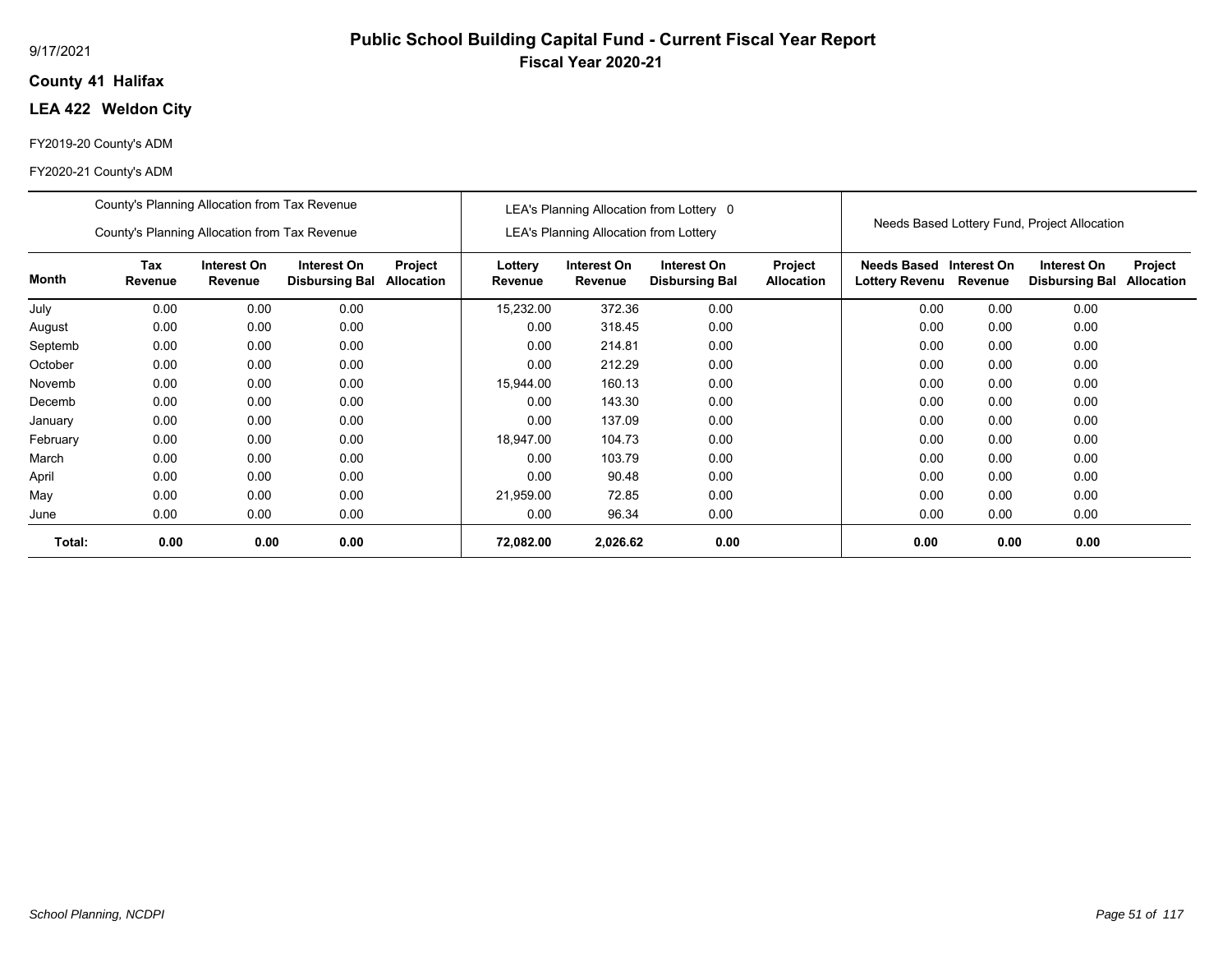## **42 Harnett County**

# **LEA 430 Harnett County**

#### FY2019-20 County's ADM

|          | County's Planning Allocation from Tax Revenue |                                                                                                                        |       |  |                    |                                               | LEA's Planning Allocation from Lottery 0 |                              |                               |                        |                                              |                              |
|----------|-----------------------------------------------|------------------------------------------------------------------------------------------------------------------------|-------|--|--------------------|-----------------------------------------------|------------------------------------------|------------------------------|-------------------------------|------------------------|----------------------------------------------|------------------------------|
|          | County's Planning Allocation from Tax Revenue |                                                                                                                        |       |  |                    | <b>LEA's Planning Allocation from Lottery</b> |                                          |                              |                               |                        | Needs Based Lottery Fund, Project Allocation |                              |
| Month    | Tax<br>Revenue                                | Interest On<br>Interest On<br>Project<br>Revenue<br><b>Disbursing Bal</b><br><b>Allocation</b><br>0.00<br>2.43<br>0.00 |       |  | Lottery<br>Revenue | Interest On<br>Revenue                        | Interest On<br><b>Disbursing Bal</b>     | Project<br><b>Allocation</b> | Needs Based<br>Lottery Revenu | Interest On<br>Revenue | Interest On<br><b>Disbursing Bal</b>         | Project<br><b>Allocation</b> |
| July     |                                               |                                                                                                                        |       |  | 388,332.00         | 1,655.65                                      | 33.64                                    | $-40,584.18$                 | 0.00                          | 0.00                   | 0.00                                         |                              |
| August   | 0.00                                          | 2.08                                                                                                                   | 0.00  |  | 0.00               | 1,445.43                                      | 0.00                                     |                              | 0.00                          | 0.00                   | 0.00                                         |                              |
| Septemb  | 0.00                                          | 1.40                                                                                                                   | 0.00  |  | 0.00               | 974.98                                        | 0.00                                     |                              | 0.00                          | 0.00                   | 0.00                                         |                              |
| October  | 0.00                                          | 1.39                                                                                                                   | 29.90 |  | 0.00               | 963.57                                        | 29.90                                    | 1,021,528.00                 | 0.00                          | 0.00                   | 0.00                                         |                              |
| Novemb   | 0.00                                          | 1.02                                                                                                                   | 0.00  |  | 436,884.00         | 495.84                                        | 377.79                                   |                              | 0.00                          | 0.00                   | 0.00                                         |                              |
| Decemb   | 0.00                                          | 0.91                                                                                                                   | 0.00  |  | 0.00               | 443.83                                        | 306.78                                   |                              | 0.00                          | 0.00                   | 0.00                                         |                              |
| January  | 0.00                                          | 0.87                                                                                                                   | 0.00  |  | 0.00               | 424.71                                        | 0.00                                     |                              | 2,500,000.00                  | 0.00                   | 0.00                                         |                              |
| February | 0.00                                          | 0.64                                                                                                                   | 0.00  |  | 0.00               | 311.50                                        | 0.00                                     |                              | 2,500,000.00                  | 0.00                   | 0.00                                         |                              |
| March    | 0.00                                          | 0.64                                                                                                                   | 0.00  |  | 0.00               | 308.71                                        | 0.00                                     |                              | 0.00                          | 0.00                   | 0.00                                         |                              |
| April    | 0.00                                          | 0.55                                                                                                                   | 0.00  |  | 0.00               | 269.12                                        | 0.00                                     |                              | 0.00                          | 0.00                   | 0.00                                         |                              |
| May      | 0.00                                          | 0.43                                                                                                                   | 0.00  |  | 0.00               | 207.12                                        | 0.00                                     |                              | 2,500,000.00                  | 0.00                   | 0.00                                         |                              |
| June     | 0.00                                          | 0.56                                                                                                                   | 0.00  |  | 0.00               | 273.89                                        | 0.00                                     |                              | 0.00                          | 0.00                   | 0.00                                         |                              |
| Total:   | 0.00                                          | 12.92                                                                                                                  | 29.90 |  | 825,216.00         | 7,774.35                                      | 748.11                                   | 980,943.82                   | 7,500,000.00                  | 0.00                   | 0.00                                         |                              |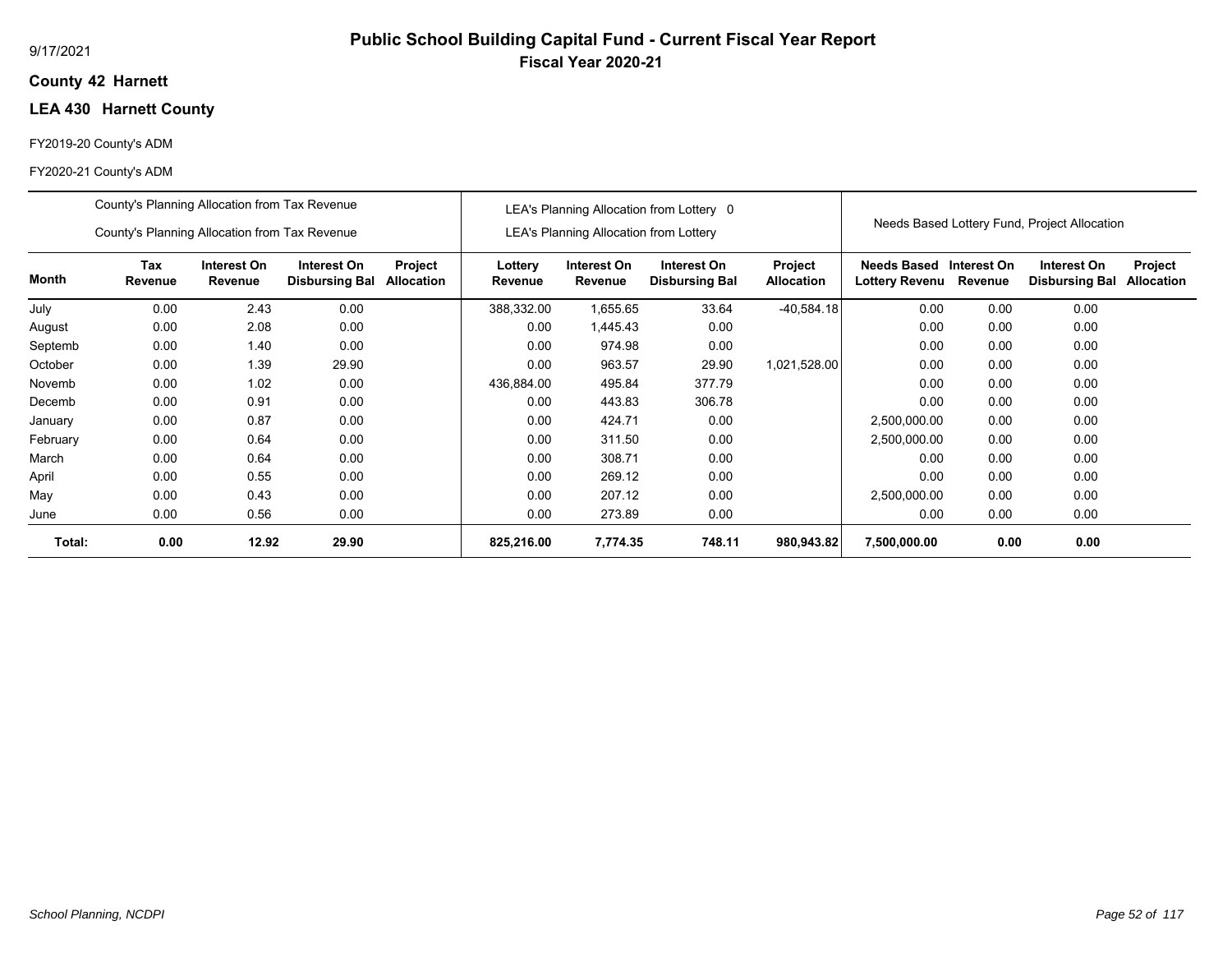## **43 Haywood County**

## **LEA 440 Haywood County**

#### FY2019-20 County's ADM

|          | County's Planning Allocation from Tax Revenue |                        |                                      |                       |                    |                                               | LEA's Planning Allocation from Lottery 0 |                              |                                           |         |                                              |                              |
|----------|-----------------------------------------------|------------------------|--------------------------------------|-----------------------|--------------------|-----------------------------------------------|------------------------------------------|------------------------------|-------------------------------------------|---------|----------------------------------------------|------------------------------|
|          | County's Planning Allocation from Tax Revenue |                        |                                      |                       |                    | <b>LEA's Planning Allocation from Lottery</b> |                                          |                              |                                           |         | Needs Based Lottery Fund, Project Allocation |                              |
| Month    | Tax<br>Revenue                                | Interest On<br>Revenue | Interest On<br><b>Disbursing Bal</b> | Project<br>Allocation | Lottery<br>Revenue | Interest On<br>Revenue                        | Interest On<br><b>Disbursing Bal</b>     | Project<br><b>Allocation</b> | Needs Based Interest On<br>Lottery Revenu | Revenue | Interest On<br><b>Disbursing Bal</b>         | Project<br><b>Allocation</b> |
| July     | 0.00                                          | 1.06                   | 0.00                                 |                       | 135,291.00         | 618.23                                        | 1,152.02                                 |                              | 0.00                                      | 0.00    | 0.00                                         |                              |
| August   | 0.00                                          | 0.90                   | 0.00                                 |                       | 0.00               | 529.56                                        | 966.75                                   |                              | 0.00                                      | 0.00    | 0.00                                         |                              |
| Septemb  | 0.00                                          | 0.61                   | 0.00                                 |                       | 0.00               | 357.68                                        | 681.20                                   |                              | 0.00                                      | 0.00    | 0.00                                         |                              |
| October  | 0.00                                          | 0.60                   | 0.00                                 |                       | 0.00               | 353.82                                        | 588.66                                   |                              | 0.00                                      | 0.00    | 0.00                                         |                              |
| Novemb   | 0.00                                          | 0.44                   | 0.00                                 |                       | 150,844.00         | 310.78                                        | 477.79                                   | 182,792.50                   | 0.00                                      | 0.00    | 0.00                                         |                              |
| Decemb   | 0.00                                          | 0.39                   | 0.00                                 |                       | 0.00               | 220.77                                        | 292.11                                   |                              | 0.00                                      | 0.00    | 0.00                                         |                              |
| January  | 0.00                                          | 0.38                   | 0.00                                 |                       | 0.00               | 211.30                                        | 82.83                                    |                              | 0.00                                      | 0.00    | 0.00                                         |                              |
| February | 0.00                                          | 0.28                   | 0.00                                 |                       | 179,257.00         | 194.53                                        | 65.40                                    |                              | 0.00                                      | 0.00    | 0.00                                         |                              |
| March    | 0.00                                          | 0.27                   | 0.00                                 |                       | 0.00               | 192.81                                        | 51.33                                    |                              | 0.00                                      | 0.00    | 0.00                                         |                              |
| April    | 0.00                                          | 0.24                   | 0.00                                 |                       | 0.00               | 168.09                                        | 14.76                                    | 250,000.00                   | 0.00                                      | 0.00    | 0.00                                         |                              |
| May      | 0.00                                          | 0.18                   | 0.00                                 |                       | 207,751.00         | 123.17                                        | 48.88                                    |                              | 0.00                                      | 0.00    | 0.00                                         |                              |
| June     | 0.00                                          | 0.24                   | 0.00                                 |                       | 0.00               | 162.89                                        | 46.85                                    | -4,549.87                    | 0.00                                      | 0.00    | 0.00                                         |                              |
| Total:   | 0.00                                          | 5.59                   | 0.00                                 |                       | 673,143.00         | 3,443.63                                      | 4,468.58                                 | 428,242.63                   | 0.00                                      | 0.00    | 0.00                                         |                              |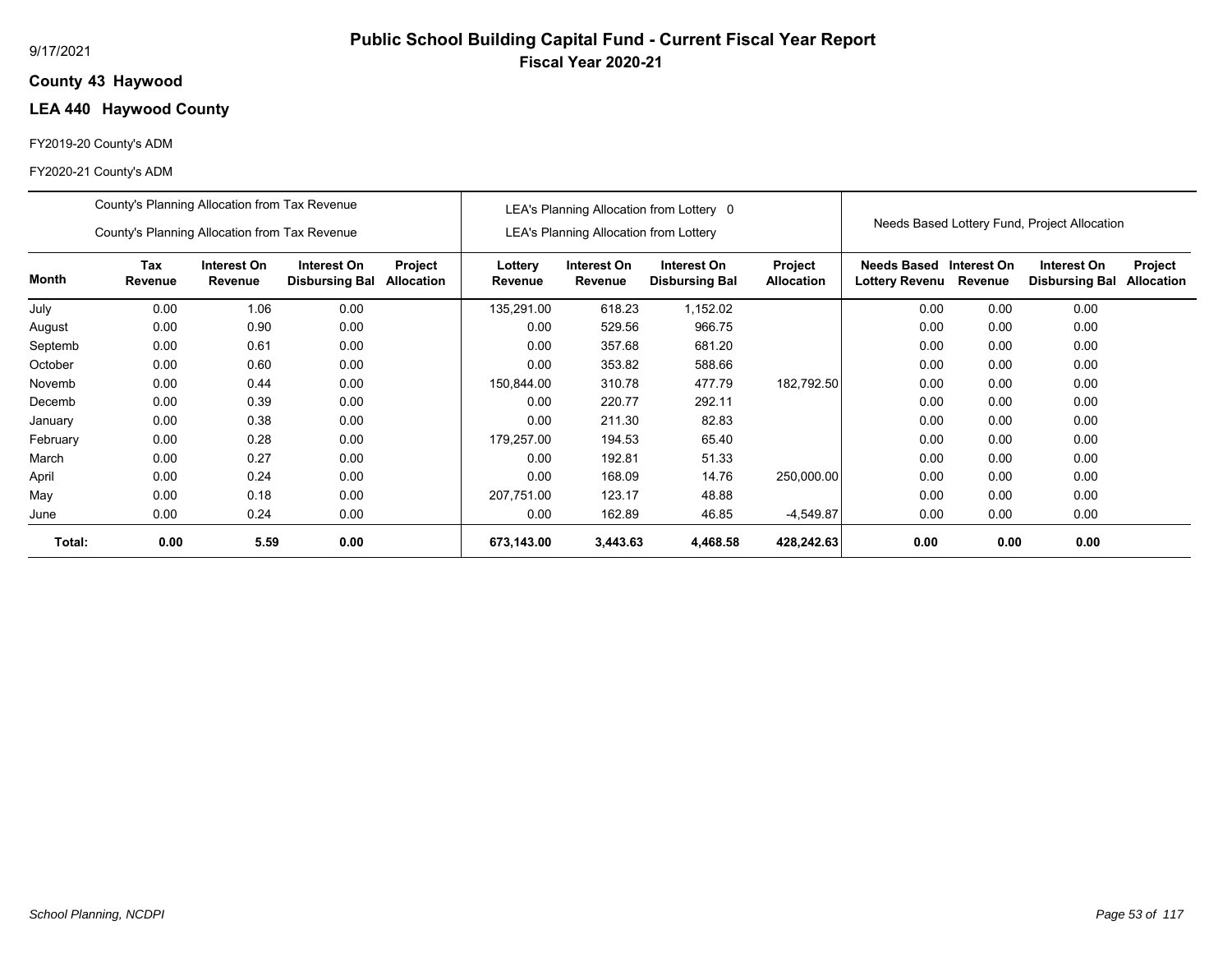# **Public School Building Capital Fund - Current Fiscal Year Report Fiscal Year 2020-21**

#### **44 Henderson County**

# **LEA 450 Henderson County**

## FY2019-20 County's ADM

|          | County's Planning Allocation from Tax Revenue                                                                                            |      |      |  |                    |                                               | LEA's Planning Allocation from Lottery 0 |                              |                                      |                        |                                              |                                     |
|----------|------------------------------------------------------------------------------------------------------------------------------------------|------|------|--|--------------------|-----------------------------------------------|------------------------------------------|------------------------------|--------------------------------------|------------------------|----------------------------------------------|-------------------------------------|
|          | County's Planning Allocation from Tax Revenue                                                                                            |      |      |  |                    | <b>LEA's Planning Allocation from Lottery</b> |                                          |                              |                                      |                        | Needs Based Lottery Fund, Project Allocation |                                     |
| Month    | Tax<br>Interest On<br>Interest On<br><b>Project</b><br>Allocation<br>Revenue<br>Revenue<br><b>Disbursing Bal</b><br>0.01<br>0.00<br>0.00 |      |      |  | Lottery<br>Revenue | Interest On<br>Revenue                        | Interest On<br><b>Disbursing Bal</b>     | Project<br><b>Allocation</b> | Needs Based<br><b>Lottery Revenu</b> | Interest On<br>Revenue | Interest On<br><b>Disbursing Bal</b>         | <b>Project</b><br><b>Allocation</b> |
| July     |                                                                                                                                          |      |      |  | 253,098.00         | 438.03                                        | 6.77                                     |                              | 0.00                                 | 0.00                   | 0.00                                         |                                     |
| August   | 0.00                                                                                                                                     | 0.01 | 0.00 |  | 0.00               | 374.62                                        | 0.00                                     |                              | 0.00                                 | 0.00                   | 0.00                                         |                                     |
| Septemb  | 0.00                                                                                                                                     | 0.01 | 0.00 |  | 0.00               | 252.69                                        | 0.00                                     | 515,722.82                   | 0.00                                 | 0.00                   | 0.00                                         |                                     |
| October  | 0.00                                                                                                                                     | 0.01 | 0.00 |  | 0.00               | 0.52                                          | 67.93                                    |                              | 0.00                                 | 0.00                   | 0.00                                         |                                     |
| Novemb   | 0.00                                                                                                                                     | 0.01 | 0.00 |  | 284,308.00         | 100.36                                        | 0.00                                     |                              | 0.00                                 | 0.00                   | 0.00                                         |                                     |
| Decemb   | 0.00                                                                                                                                     | 0.00 | 0.00 |  | 0.00               | 89.81                                         | 0.00                                     |                              | 0.00                                 | 0.00                   | 0.00                                         |                                     |
| January  | 0.00                                                                                                                                     | 0.00 | 0.00 |  | 0.00               | 85.92                                         | 0.00                                     |                              | 0.00                                 | 0.00                   | 0.00                                         |                                     |
| February | 0.00                                                                                                                                     | 0.00 | 0.00 |  | 337,861.00         | 137.53                                        | 0.00                                     | 285,448.56                   | 0.00                                 | 0.00                   | 0.00                                         |                                     |
| March    | 0.00                                                                                                                                     | 0.00 | 0.00 |  | 0.00               | 73.92                                         | 9.50                                     |                              | 0.00                                 | 0.00                   | 0.00                                         |                                     |
| April    | 0.00                                                                                                                                     | 0.00 | 0.00 |  | 0.00               | 64.44                                         | 0.00                                     | 338,137.09                   | 0.00                                 | 0.00                   | 0.00                                         |                                     |
| May      | 0.00                                                                                                                                     | 0.00 | 0.00 |  | 391,566.00         | 57.43                                         | 8.86                                     |                              | 0.00                                 | 0.00                   | 0.00                                         |                                     |
| June     | 0.00                                                                                                                                     | 0.00 | 0.00 |  | 0.00               | 75.94                                         | 0.00                                     |                              | 0.00                                 | 0.00                   | 0.00                                         |                                     |
| Total:   | 0.00                                                                                                                                     | 0.05 | 0.00 |  | 1,266,833.00       | 1,751.21                                      | 93.06                                    | 1,139,308.47                 | 0.00                                 | 0.00                   | 0.00                                         |                                     |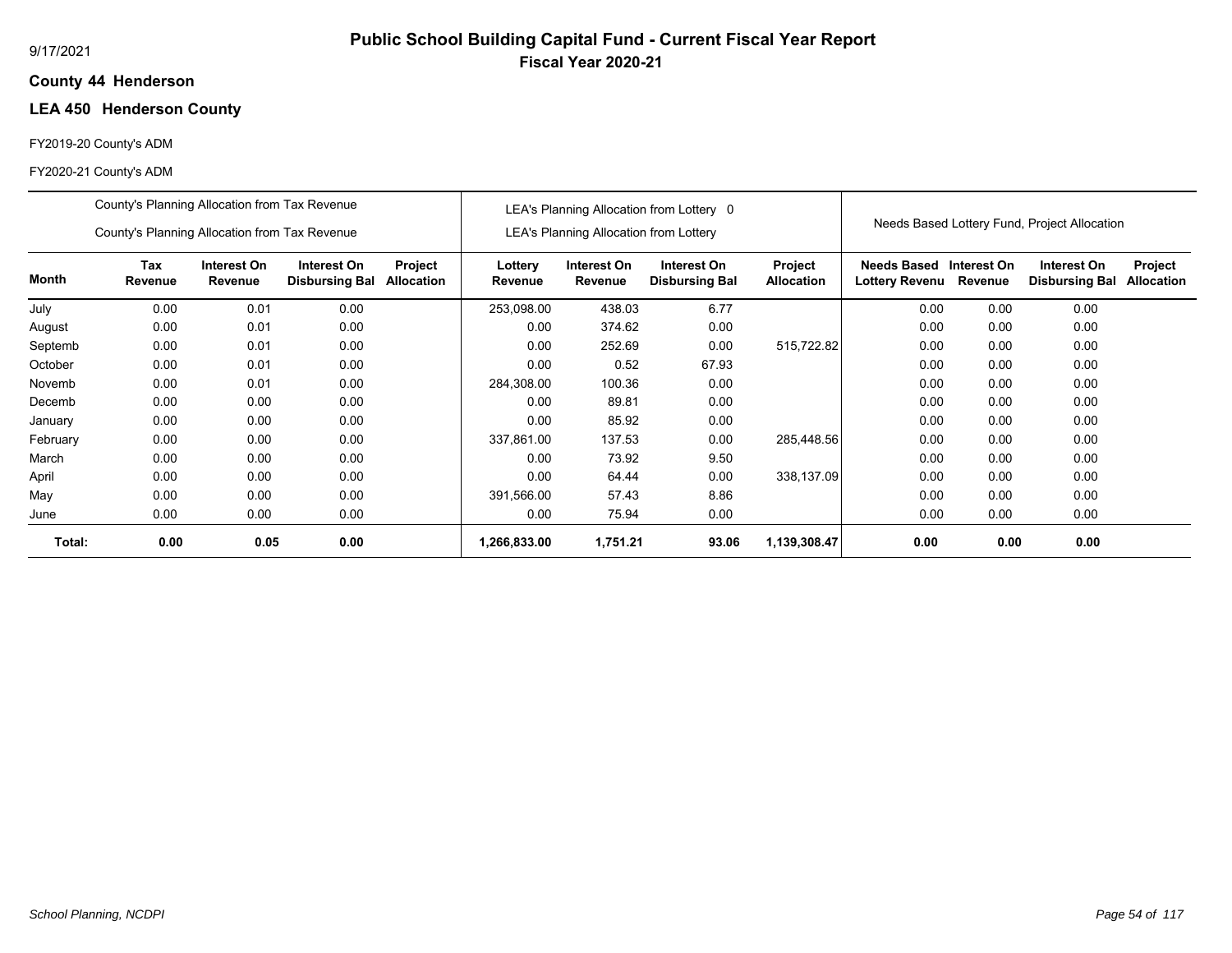## **45 Hertford County**

# **LEA 460 Hertford County**

#### FY2019-20 County's ADM

|          | County's Planning Allocation from Tax Revenue |                        |                                      |                       |                    |                                               | LEA's Planning Allocation from Lottery 0 |                              |                                      |                        |                                              |                              |
|----------|-----------------------------------------------|------------------------|--------------------------------------|-----------------------|--------------------|-----------------------------------------------|------------------------------------------|------------------------------|--------------------------------------|------------------------|----------------------------------------------|------------------------------|
|          | County's Planning Allocation from Tax Revenue |                        |                                      |                       |                    | <b>LEA's Planning Allocation from Lottery</b> |                                          |                              |                                      |                        | Needs Based Lottery Fund, Project Allocation |                              |
| Month    | <b>Tax</b><br>Revenue                         | Interest On<br>Revenue | Interest On<br><b>Disbursing Bal</b> | Project<br>Allocation | Lottery<br>Revenue | Interest On<br>Revenue                        | Interest On<br><b>Disbursing Bal</b>     | Project<br><b>Allocation</b> | Needs Based<br><b>Lottery Revenu</b> | Interest On<br>Revenue | Interest On<br><b>Disbursing Bal</b>         | Project<br><b>Allocation</b> |
| July     | 0.00                                          | 0.52                   | 1.88                                 |                       | 0.00               | 2,413.17                                      | 1.87                                     |                              | 4,311,099.00                         | 0.00                   | 0.00                                         |                              |
| August   | 0.00                                          | 0.45                   | 336.48                               |                       | 0.00               | 2,063.81                                      | 336.48                                   |                              | 0.00                                 | 0.00                   | 0.00                                         | 5,584,530.42                 |
| Septemb  | 0.00                                          | 0.47                   | 0.00                                 |                       | 0.00               | 1,392.25                                      | 0.00                                     |                              | 0.00                                 | 0.00                   | 0.00                                         |                              |
| October  | 0.00                                          | 0.46                   | 0.00                                 |                       | 0.00               | 1,375.96                                      | 0.00                                     |                              | 0.00                                 | 0.00                   | 0.00                                         |                              |
| Novemb   | 0.00                                          | 0.33                   | 0.00                                 |                       | 0.00               | 1,001.55                                      | 0.00                                     |                              | 0.00                                 | 0.00                   | 0.00                                         |                              |
| Decemb   | 0.00                                          | 0.30                   | 0.00                                 |                       | 0.00               | 896.26                                        | 0.00                                     |                              | 0.00                                 | 0.00                   | 0.00                                         |                              |
| January  | 0.00                                          | 0.29                   | 0.00                                 |                       | 0.00               | 857.45                                        | 0.00                                     |                              | 0.00                                 | 0.00                   | 0.00                                         |                              |
| February | 0.00                                          | 0.21                   | 0.00                                 |                       | 0.00               | 628.90                                        | 0.00                                     |                              | 0.00                                 | 0.00                   | 0.00                                         |                              |
| March    | 0.00                                          | 0.21                   | 11.30                                |                       | 0.00               | 623.27                                        | 11.31                                    |                              | 0.00                                 | 0.00                   | 0.00                                         | 2,480,622.18                 |
| April    | 0.00                                          | 0.18                   | 0.00                                 |                       | 0.00               | 543.34                                        | 0.00                                     |                              | 0.00                                 | 0.00                   | 0.00                                         | 3,024,304.51                 |
| May      | 0.00                                          | 0.14                   | 0.00                                 |                       | 0.00               | 418.16                                        | 0.00                                     |                              | 0.00                                 | 0.00                   | 0.00                                         |                              |
| June     | 0.00                                          | 0.19                   | 0.00                                 |                       | 0.00               | 552.96                                        | 0.00                                     |                              | 0.00                                 | 0.00                   | 0.00                                         |                              |
| Total:   | 0.00                                          | 3.75                   | 349.66                               |                       | 0.00               | 12,767.08                                     | 349.66                                   |                              | 4,311,099.00                         | 0.00                   | 0.00                                         | 11,089,457.11                |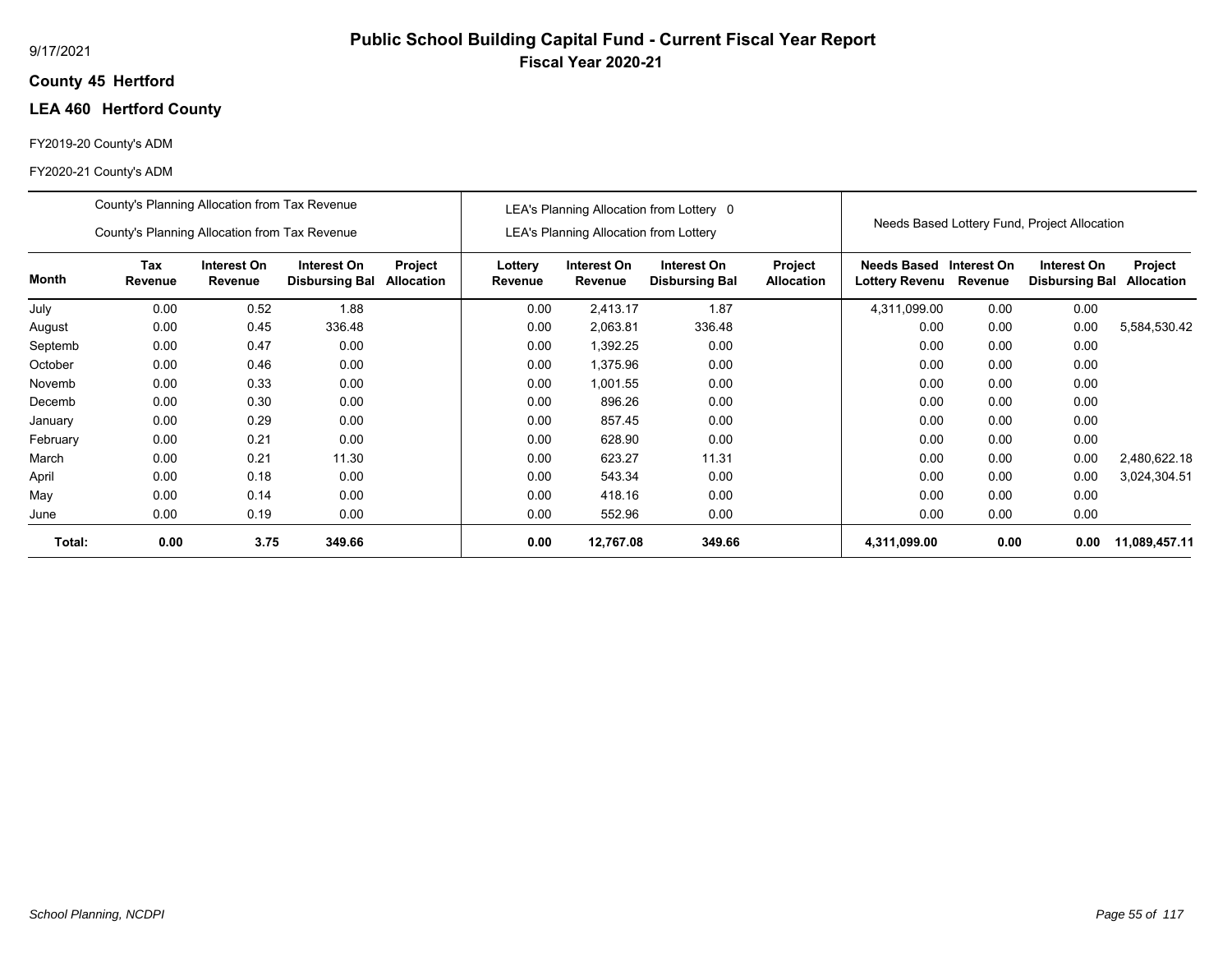## **46 Hoke County**

## **LEA 470 Hoke County**

#### FY2019-20 County's ADM

|          | County's Planning Allocation from Tax Revenue |                        |                                      |                       |                    |                                               | LEA's Planning Allocation from Lottery 0 |                                     |                                      |                        | Needs Based Lottery Fund, Project Allocation |                              |
|----------|-----------------------------------------------|------------------------|--------------------------------------|-----------------------|--------------------|-----------------------------------------------|------------------------------------------|-------------------------------------|--------------------------------------|------------------------|----------------------------------------------|------------------------------|
|          | County's Planning Allocation from Tax Revenue |                        |                                      |                       |                    | <b>LEA's Planning Allocation from Lottery</b> |                                          |                                     |                                      |                        |                                              |                              |
| Month    | Tax<br>Revenue                                | Interest On<br>Revenue | Interest On<br><b>Disbursing Bal</b> | Project<br>Allocation | Lottery<br>Revenue | Interest On<br>Revenue                        | Interest On<br><b>Disbursing Bal</b>     | <b>Project</b><br><b>Allocation</b> | Needs Based<br><b>Lottery Revenu</b> | Interest On<br>Revenue | Interest On<br><b>Disbursing Bal</b>         | Project<br><b>Allocation</b> |
| July     | 0.00                                          | 11.43                  | 173.78                               |                       | 171,507.00         | 3,040.19                                      | 173.78                                   |                                     | 0.00                                 | 0.00                   | 0.00                                         |                              |
| August   | 0.00                                          | 9.91                   | 145.84                               |                       | 0.00               | 2,600.18                                      | 145.83                                   |                                     | 0.00                                 | 0.00                   | 0.00                                         |                              |
| Septemb  | 0.00                                          | 6.75                   | 102.76                               |                       | 0.00               | 1,753.96                                      | 102.76                                   |                                     | 0.00                                 | 0.00                   | 0.00                                         |                              |
| October  | 0.00                                          | 6.72                   | 88.97                                |                       | 0.00               | 1,733.48                                      | 88.97                                    |                                     | 0.00                                 | 0.00                   | 0.00                                         |                              |
| Novemb   | 0.00                                          | 4.93                   | 72.53                                |                       | 190,925.00         | 1,328.94                                      | 72.53                                    |                                     | 2,500,000.00                         | 0.00                   | 0.00                                         |                              |
| Decemb   | 0.00                                          | 4.43                   | 60.86                                |                       | 0.00               | 1,189.26                                      | 60.86                                    |                                     | 0.00                                 | 0.00                   | 0.00                                         |                              |
| January  | 0.00                                          | 4.26                   | 53.49                                |                       | 0.00               | 1.137.78                                      | 53.49                                    |                                     | 0.00                                 | 0.00                   | 0.00                                         |                              |
| February | 0.00                                          | 3.13                   | 42.24                                |                       | 0.00               | 834.52                                        | 42.23                                    |                                     | 2,500,000.00                         | 0.00                   | 0.00                                         |                              |
| March    | 0.00                                          | 3.12                   | 40.48                                |                       | 0.00               | 827.06                                        | 40.49                                    |                                     | 0.00                                 | 0.00                   | 0.00                                         |                              |
| April    | 0.00                                          | 2.72                   | 32.06                                |                       | 0.00               | 721.00                                        | 32.05                                    |                                     | 0.00                                 | 0.00                   | 0.00                                         |                              |
| May      | 0.00                                          | 2.10                   | 32.30                                |                       | 0.00               | 554.89                                        | 32.31                                    |                                     | 2,500,000.00                         | 0.00                   | 0.00                                         |                              |
| June     | 0.00                                          | 2.78                   | 36.17                                |                       | 0.00               | 733.78                                        | 36.17                                    |                                     | 0.00                                 | 0.00                   | 0.00                                         |                              |
| Total:   | 0.00                                          | 62.28                  | 881.48                               |                       | 362,432.00         | 16,455.04                                     | 881.47                                   |                                     | 7,500,000.00                         | 0.00                   | 0.00                                         |                              |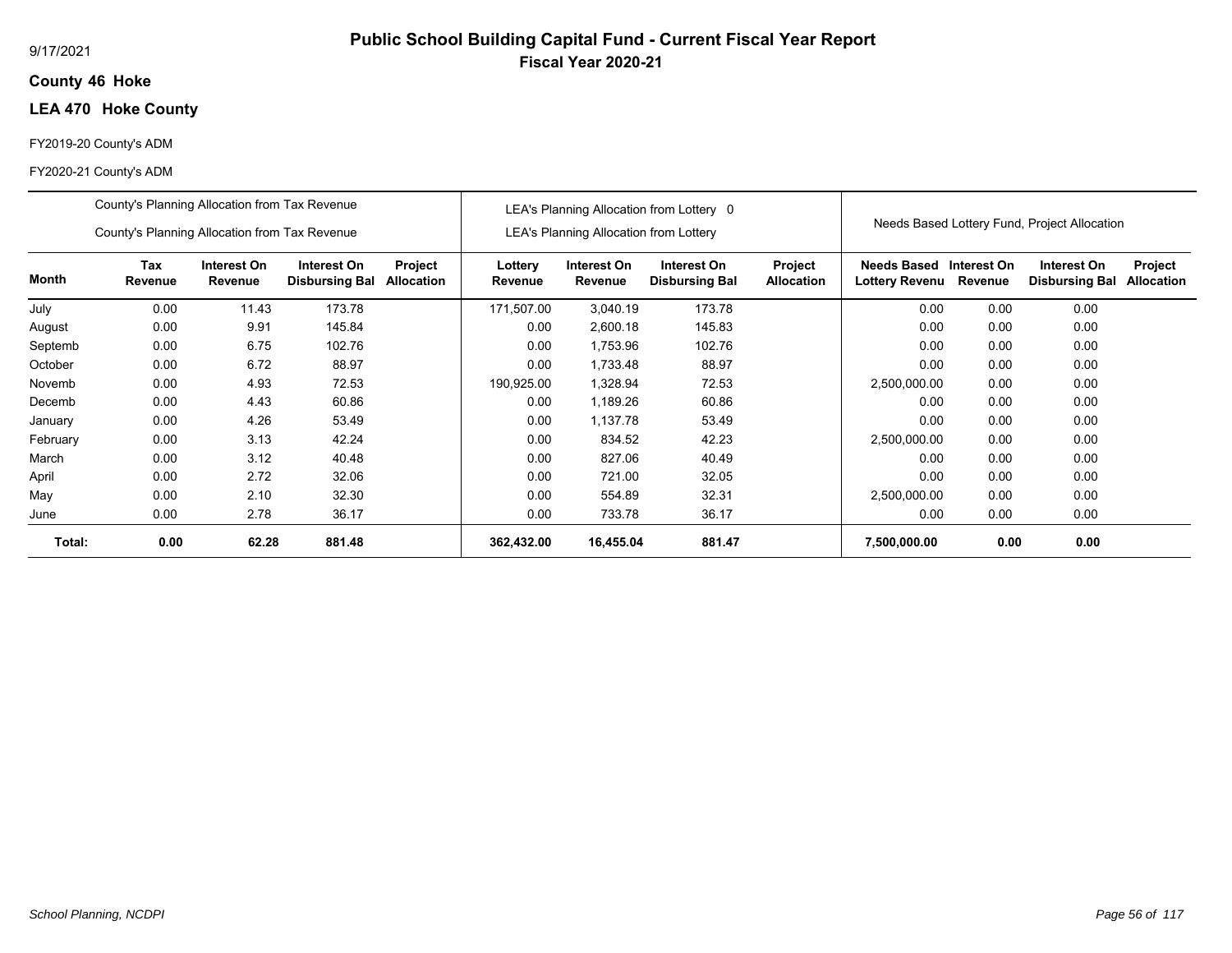#### 9/17/2021

## **47 Hyde County**

# **LEA 480 Hyde County**

#### FY2019-20 County's ADM

|          | County's Planning Allocation from Tax Revenue |                        |                                      |                              |                    |                                               | LEA's Planning Allocation from Lottery 0 |                              |                                           |         |                                              |                              |
|----------|-----------------------------------------------|------------------------|--------------------------------------|------------------------------|--------------------|-----------------------------------------------|------------------------------------------|------------------------------|-------------------------------------------|---------|----------------------------------------------|------------------------------|
|          | County's Planning Allocation from Tax Revenue |                        |                                      |                              |                    | <b>LEA's Planning Allocation from Lottery</b> |                                          |                              |                                           |         | Needs Based Lottery Fund, Project Allocation |                              |
| Month    | Tax<br>Revenue                                | Interest On<br>Revenue | Interest On<br><b>Disbursing Bal</b> | Project<br><b>Allocation</b> | Lottery<br>Revenue | Interest On<br>Revenue                        | Interest On<br><b>Disbursing Bal</b>     | Project<br><b>Allocation</b> | Needs Based Interest On<br>Lottery Revenu | Revenue | Interest On<br><b>Disbursing Bal</b>         | Project<br><b>Allocation</b> |
| July     | 0.00                                          | 18.74                  | 2.82                                 |                              | 11,183.00          | 221.88                                        | 2.82                                     |                              | 0.00                                      | 0.00    | 0.00                                         |                              |
| August   | 0.00                                          | 16.03                  | 2.37                                 |                              | 0.00               | 189.76                                        | 2.36                                     |                              | 0.00                                      | 0.00    | 0.00                                         |                              |
| Septemb  | 0.00                                          | 10.81                  | 1.66                                 |                              | 0.00               | 128.00                                        | 1.67                                     |                              | 0.00                                      | 0.00    | 0.00                                         |                              |
| October  | 0.00                                          | 10.69                  | 1.44                                 |                              | 0.00               | 126.50                                        | 1.45                                     |                              | 0.00                                      | 0.00    | 0.00                                         |                              |
| Novemb   | 0.00                                          | 7.78                   | 1.18                                 |                              | 11,425.00          | 96.10                                         | 1.17                                     |                              | 0.00                                      | 0.00    | 0.00                                         |                              |
| Decemb   | 0.00                                          | 6.96                   | 0.98                                 |                              | 0.00               | 85.99                                         | 0.99                                     |                              | 0.00                                      | 0.00    | 0.00                                         |                              |
| January  | 0.00                                          | 6.66                   | 0.86                                 |                              | 0.00               | 82.27                                         | 0.87                                     |                              | 0.00                                      | 0.00    | 0.00                                         |                              |
| February | 0.00                                          | 4.88                   | 0.68                                 |                              | 13,577.00          | 63.34                                         | 0.69                                     |                              | 0.00                                      | 0.00    | 0.00                                         |                              |
| March    | 0.00                                          | 4.84                   | 0.66                                 |                              | 0.00               | 62.77                                         | 0.65                                     |                              | 0.00                                      | 0.00    | 0.00                                         |                              |
| April    | 0.00                                          | 4.22                   | 0.52                                 |                              | 0.00               | 54.72                                         | 0.52                                     |                              | 0.00                                      | 0.00    | 0.00                                         |                              |
| May      | 0.00                                          | 3.25                   | 0.52                                 |                              | 15,735.00          | 44.42                                         | 0.53                                     |                              | 0.00                                      | 0.00    | 0.00                                         |                              |
| June     | 0.00                                          | 4.30                   | 0.58                                 |                              | 0.00               | 58.74                                         | 0.59                                     |                              | 0.00                                      | 0.00    | 0.00                                         |                              |
| Total:   | 0.00                                          | 99.16                  | 14.27                                |                              | 51,920.00          | 1,214.49                                      | 14.31                                    |                              | 0.00                                      | 0.00    | 0.00                                         |                              |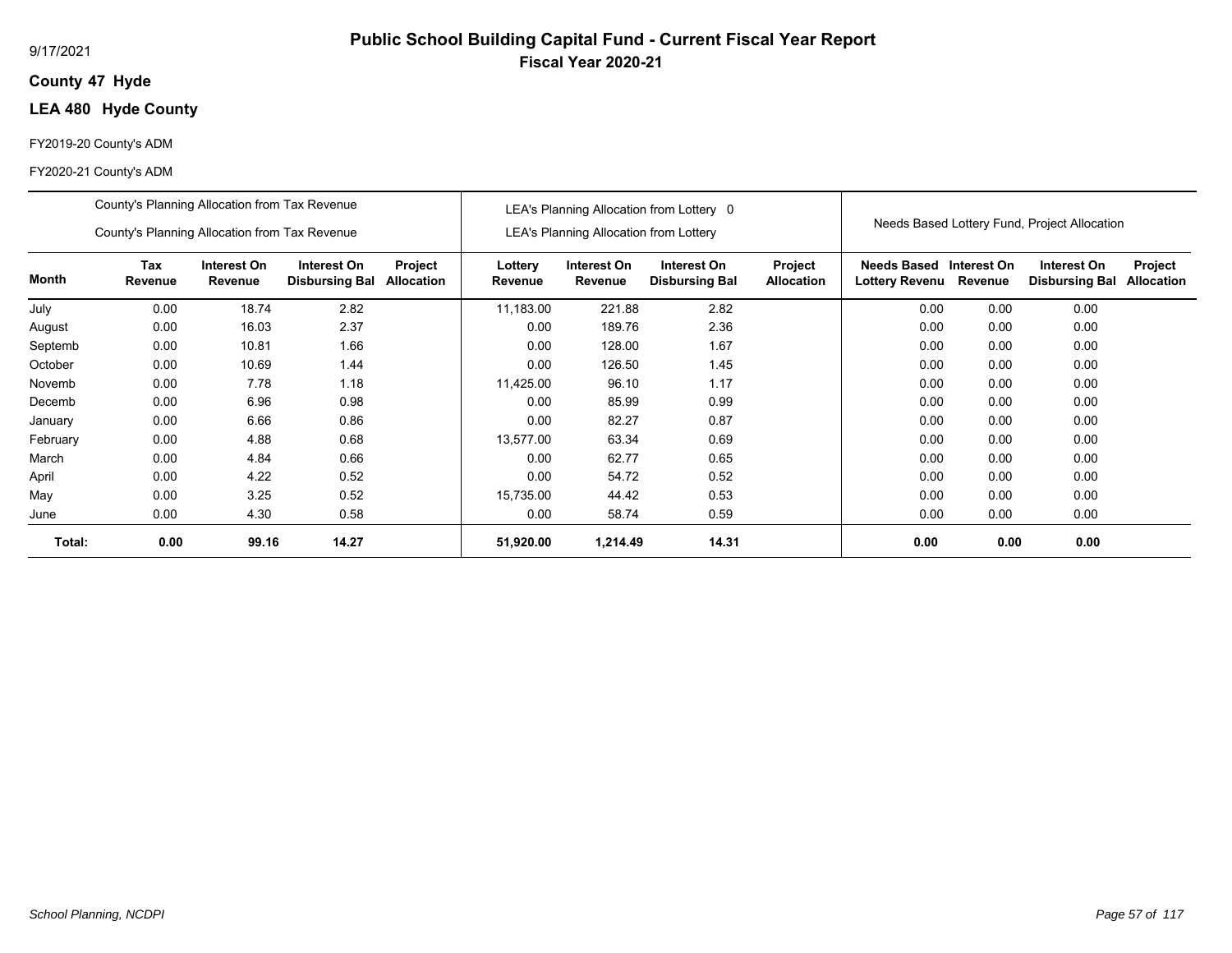## **48 Iredell County**

# **LEA 490 Iredell County**

#### FY2019-20 County's ADM

|          | County's Planning Allocation from Tax Revenue                                                                                     |       |       |      |                    |                                               | LEA's Planning Allocation from Lottery 0 |                                     |                                             |                        | Needs Based Lottery Fund, Project Allocation |                              |
|----------|-----------------------------------------------------------------------------------------------------------------------------------|-------|-------|------|--------------------|-----------------------------------------------|------------------------------------------|-------------------------------------|---------------------------------------------|------------------------|----------------------------------------------|------------------------------|
|          | County's Planning Allocation from Tax Revenue                                                                                     |       |       |      |                    | <b>LEA's Planning Allocation from Lottery</b> |                                          |                                     |                                             |                        |                                              |                              |
| Month    | Tax<br>Interest On<br>Interest On<br>Project<br>Allocation<br>Revenue<br><b>Disbursing Bal</b><br>Revenue<br>0.00<br>0.00<br>4.75 |       |       |      | Lottery<br>Revenue | Interest On<br>Revenue                        | Interest On<br><b>Disbursing Bal</b>     | <b>Project</b><br><b>Allocation</b> | <b>Needs Based</b><br><b>Lottery Revenu</b> | Interest On<br>Revenue | Interest On<br><b>Disbursing Bal</b>         | Project<br><b>Allocation</b> |
| July     |                                                                                                                                   |       |       |      | 383,791.00         | 3,534.85                                      | 0.00                                     |                                     | 0.00                                        | 0.00                   | 0.00                                         |                              |
| August   | 0.00                                                                                                                              | 4.06  | 35.98 |      | 0.00               | 3,023.10                                      | 28.57                                    | 600,000.00                          | 0.00                                        | 0.00                   | 0.00                                         |                              |
| Septemb  | 0.00                                                                                                                              | 0.00  |       | 0.00 | 1,745.65           | 73.36                                         |                                          | 0.00                                | 0.00                                        | 0.00                   |                                              |                              |
| October  | 0.00                                                                                                                              | 2.73  | 0.00  |      | 0.00               | 1,725.26                                      | 0.00                                     |                                     | 0.00                                        | 0.00                   | 0.00                                         |                              |
| Novemb   | 0.00                                                                                                                              | 1.98  | 0.00  |      | 436,820.00         | 1,409.38                                      | 0.00                                     |                                     | 0.00                                        | 0.00                   | 0.00                                         |                              |
| Decemb   | 0.00                                                                                                                              | 1.78  | 0.00  |      | 0.00               | 1,261.22                                      | 0.00                                     |                                     | 0.00                                        | 0.00                   | 0.00                                         |                              |
| January  | 0.00                                                                                                                              | 1.70  | 0.00  |      | 0.00               | .206.60                                       | 0.00                                     |                                     | 0.00                                        | 0.00                   | 0.00                                         |                              |
| February | 0.00                                                                                                                              | 1.25  | 0.00  |      | 519,101.00         | 999.48                                        | 0.00                                     | 4,274,045.46                        | 0.00                                        | 0.00                   | 0.00                                         |                              |
| March    | 0.00                                                                                                                              | 1.23  | 0.00  |      | 0.00               | 56.53                                         | 256.17                                   |                                     | 0.00                                        | 0.00                   | 0.00                                         |                              |
| April    | 0.00                                                                                                                              | 1.08  | 0.00  |      | 0.00               | 49.33                                         | 0.00                                     |                                     | 0.00                                        | 0.00                   | 0.00                                         |                              |
| May      | 0.00                                                                                                                              | 0.83  | 0.00  |      | 601,615.00         | 126.13                                        | 0.00                                     |                                     | 0.00                                        | 0.00                   | 0.00                                         |                              |
| June     | 0.00                                                                                                                              | 1.10  | 0.00  |      | 0.00               | 166.79                                        | 0.00                                     |                                     | 0.00                                        | 0.00                   | 0.00                                         |                              |
| Total:   | 0.00                                                                                                                              | 25.25 | 35.98 |      | 1,941,327.00       | 15,304.32                                     | 358.10                                   | 4,874,045.46                        | 0.00                                        | 0.00                   | 0.00                                         |                              |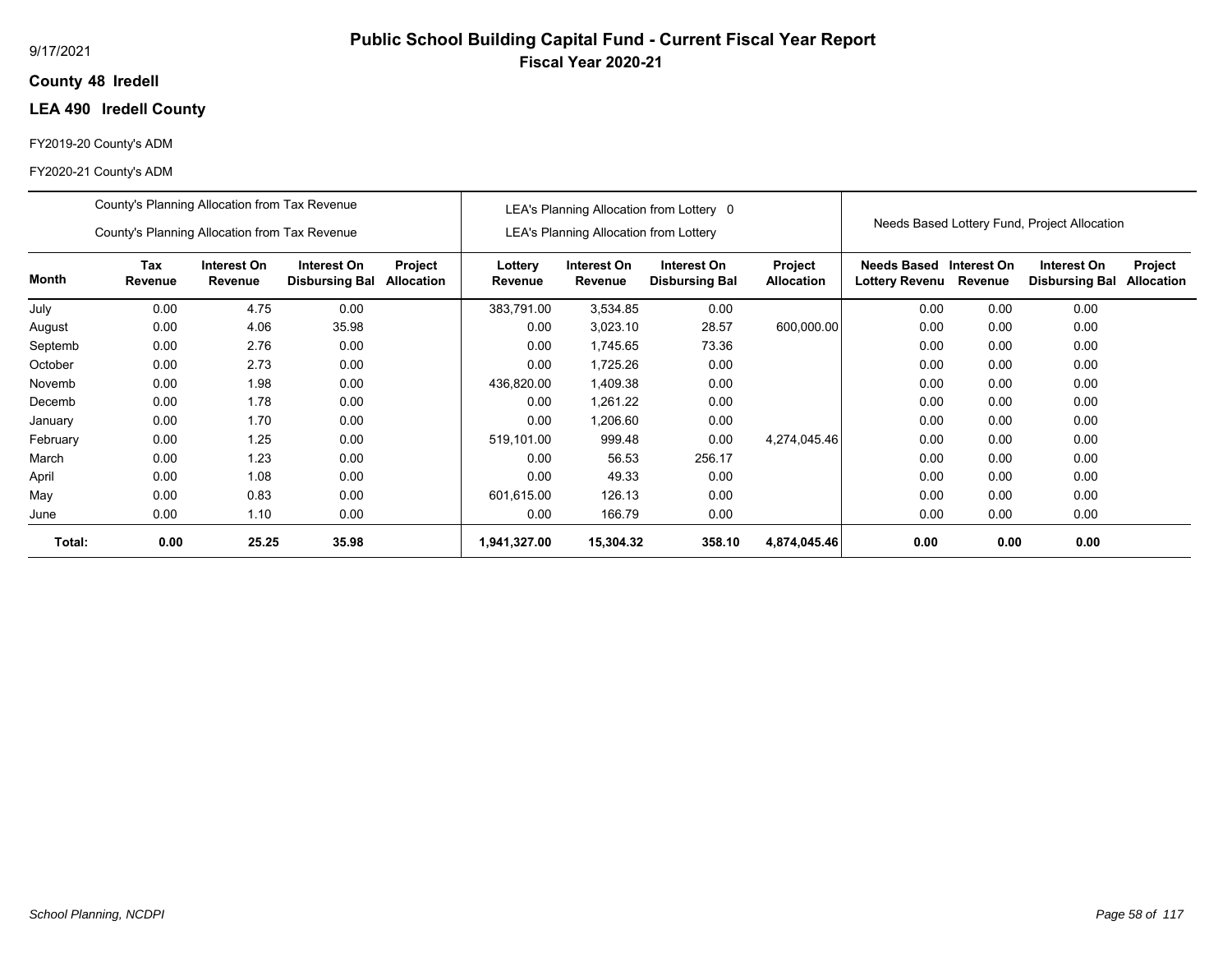## **48 Iredell County**

# **LEA 491 Mooresville City**

#### FY2019-20 County's ADM

|          | County's Planning Allocation from Tax Revenue |                        |                                      |                              |                    |                                               | LEA's Planning Allocation from Lottery 0 |                              |                                           |         |                                              |                              |
|----------|-----------------------------------------------|------------------------|--------------------------------------|------------------------------|--------------------|-----------------------------------------------|------------------------------------------|------------------------------|-------------------------------------------|---------|----------------------------------------------|------------------------------|
|          | County's Planning Allocation from Tax Revenue |                        |                                      |                              |                    | <b>LEA's Planning Allocation from Lottery</b> |                                          |                              |                                           |         | Needs Based Lottery Fund, Project Allocation |                              |
| Month    | Tax<br>Revenue                                | Interest On<br>Revenue | Interest On<br><b>Disbursing Bal</b> | Project<br><b>Allocation</b> | Lottery<br>Revenue | Interest On<br>Revenue                        | Interest On<br><b>Disbursing Bal</b>     | Project<br><b>Allocation</b> | Needs Based Interest On<br>Lottery Revenu | Revenue | Interest On<br><b>Disbursing Bal</b>         | Project<br><b>Allocation</b> |
| July     | 0.00                                          | 0.00                   | 0.00                                 |                              | 113,360.00         | 1,211.93                                      | 0.00                                     |                              | 0.00                                      | 0.00    | 0.00                                         |                              |
| August   | 0.00                                          | 0.00                   | 0.00                                 |                              | 0.00               | 1,036.47                                      | 7.41                                     |                              | 0.00                                      | 0.00    | 0.00                                         |                              |
| Septemb  | 0.00                                          | 0.00                   | 0.00                                 |                              | 0.00               | 699.13                                        | 0.00                                     |                              | 0.00                                      | 0.00    | 0.00                                         |                              |
| October  | 0.00                                          | 0.00                   | 0.00                                 |                              | 0.00               | 690.95                                        | 0.00                                     |                              | 0.00                                      | 0.00    | 0.00                                         |                              |
| Novemb   | 0.00                                          | 0.00                   | 0.00                                 |                              | 128,692.00         | 548.18                                        | 0.00                                     |                              | 0.00                                      | 0.00    | 0.00                                         |                              |
| Decemb   | 0.00                                          | 0.00                   | 0.00                                 |                              | 0.00               | 490.55                                        | 0.00                                     |                              | 0.00                                      | 0.00    | 0.00                                         |                              |
| January  | 0.00                                          | 0.00                   | 0.00                                 |                              | 0.00               | 469.31                                        | 0.00                                     |                              | 0.00                                      | 0.00    | 0.00                                         |                              |
| February | 0.00                                          | 0.00                   | 0.00                                 |                              | 152,932.00         | 377.95                                        | 0.00                                     |                              | 0.00                                      | 0.00    | 0.00                                         |                              |
| March    | 0.00                                          | 0.00                   | 0.00                                 |                              | 0.00               | 374.56                                        | 0.00                                     |                              | 0.00                                      | 0.00    | 0.00                                         |                              |
| April    | 0.00                                          | 0.00                   | 0.00                                 |                              | 0.00               | 326.53                                        | 0.00                                     |                              | 0.00                                      | 0.00    | 0.00                                         |                              |
| May      | 0.00                                          | 0.00                   | 0.00                                 |                              | 177,242.00         | 277.27                                        | 0.00                                     |                              | 0.00                                      | 0.00    | 0.00                                         |                              |
| June     | 0.00                                          | 0.00                   | 0.00                                 |                              | 0.00               | 366.66                                        | 0.00                                     |                              | 0.00                                      | 0.00    | 0.00                                         |                              |
| Total:   | 0.00                                          | 0.00                   | 0.00                                 |                              | 572,226.00         | 6,869.49                                      | 7.41                                     |                              | 0.00                                      | 0.00    | 0.00                                         |                              |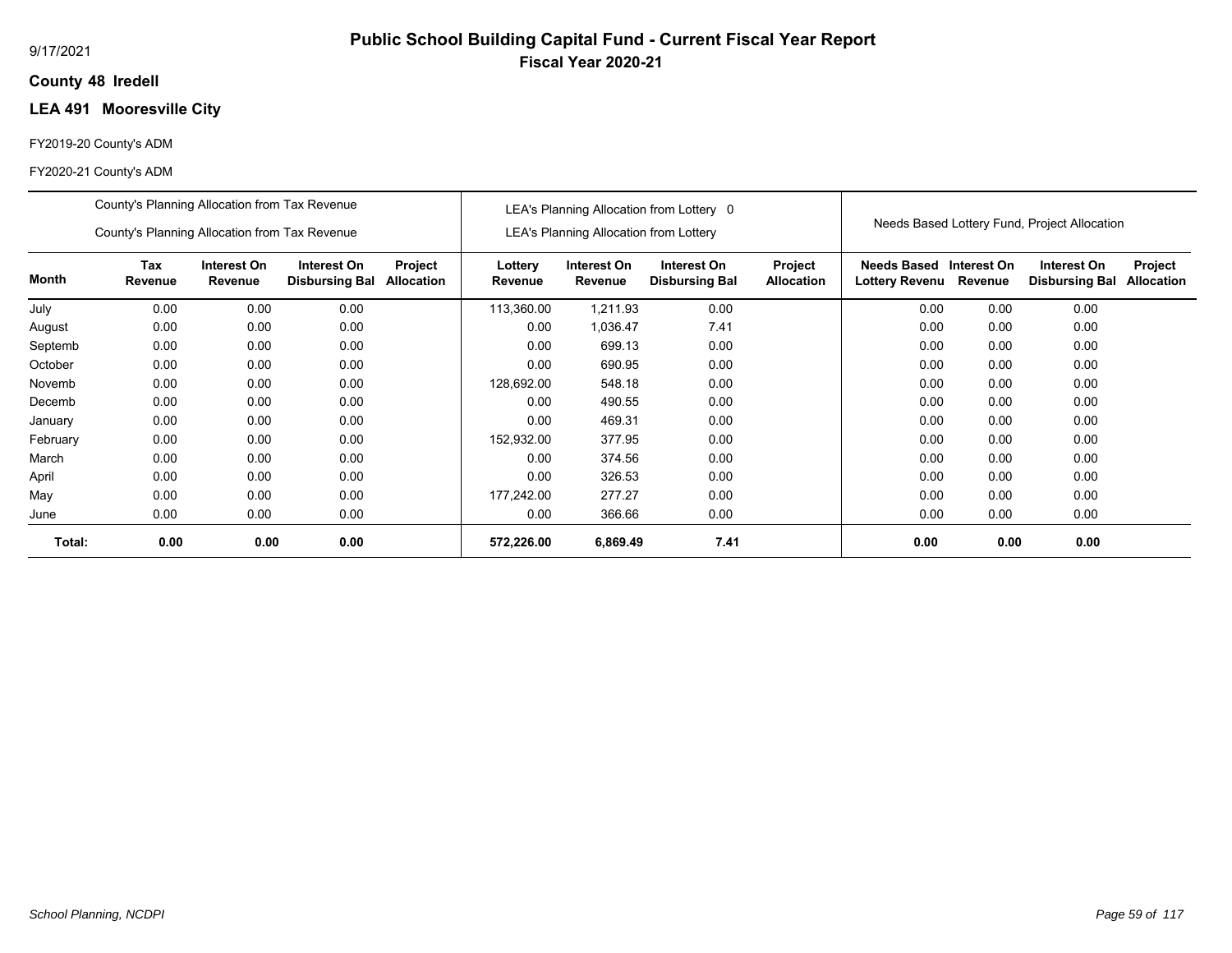## **49 Jackson County**

# **LEA 500 Jackson County**

#### FY2019-20 County's ADM

|          | County's Planning Allocation from Tax Revenue                                                                                            |      |      |  |                    |                                               | LEA's Planning Allocation from Lottery 0 |                              |                                           |         |                                              |                              |
|----------|------------------------------------------------------------------------------------------------------------------------------------------|------|------|--|--------------------|-----------------------------------------------|------------------------------------------|------------------------------|-------------------------------------------|---------|----------------------------------------------|------------------------------|
|          | County's Planning Allocation from Tax Revenue                                                                                            |      |      |  |                    | <b>LEA's Planning Allocation from Lottery</b> |                                          |                              |                                           |         | Needs Based Lottery Fund, Project Allocation |                              |
| Month    | Tax<br>Interest On<br>Interest On<br>Project<br>Revenue<br>Revenue<br><b>Allocation</b><br><b>Disbursing Bal</b><br>0.00<br>0.00<br>1.65 |      |      |  | Lottery<br>Revenue | Interest On<br>Revenue                        | Interest On<br><b>Disbursing Bal</b>     | Project<br><b>Allocation</b> | Needs Based Interest On<br>Lottery Revenu | Revenue | Interest On<br><b>Disbursing Bal</b>         | Project<br><b>Allocation</b> |
| July     |                                                                                                                                          |      |      |  | 68,402.00          | 493.03                                        | 0.00                                     |                              | 0.00                                      | 0.00    | 0.00                                         |                              |
| August   | 0.00                                                                                                                                     | 1.41 | 0.00 |  | 0.00               | 421.65                                        | 0.00                                     |                              | 0.00                                      | 0.00    | 0.00                                         |                              |
| Septemb  | 0.00                                                                                                                                     | 0.95 | 0.00 |  | 0.00               | 284.42                                        | 0.00                                     | 228,301.08                   | 0.00                                      | 0.00    | 0.00                                         |                              |
| October  | 0.00                                                                                                                                     | 0.94 | 0.00 |  | 0.00               | 170.76                                        | 86.87                                    |                              | 0.00                                      | 0.00    | 0.00                                         |                              |
| Novemb   | 0.00                                                                                                                                     | 0.68 | 0.00 |  | 76,298.00          | 151.15                                        | 84.43                                    |                              | 0.00                                      | 0.00    | 0.00                                         |                              |
| Decemb   | 0.00                                                                                                                                     | 0.61 | 0.00 |  | 0.00               | 135.29                                        | 45.71                                    |                              | 0.00                                      | 0.00    | 0.00                                         |                              |
| January  | 0.00                                                                                                                                     | 0.58 | 0.00 |  | 0.00               | 129.44                                        | 0.00                                     |                              | 0.00                                      | 0.00    | 0.00                                         |                              |
| February | 0.00                                                                                                                                     | 0.43 | 0.00 |  | 90,670.00          | 114.94                                        | 0.00                                     |                              | 0.00                                      | 0.00    | 0.00                                         |                              |
| March    | 0.00                                                                                                                                     | 0.42 | 0.00 |  | 0.00               | 113.91                                        | 0.00                                     |                              | 0.00                                      | 0.00    | 0.00                                         |                              |
| April    | 0.00                                                                                                                                     | 0.37 | 0.00 |  | 0.00               | 99.30                                         | 0.00                                     |                              | 0.00                                      | 0.00    | 0.00                                         |                              |
| May      | 0.00                                                                                                                                     | 0.29 | 0.00 |  | 105,083.00         | 91.82                                         | 0.00                                     |                              | 0.00                                      | 0.00    | 0.00                                         |                              |
| June     | 0.00                                                                                                                                     | 0.38 | 0.00 |  | 0.00               | 121.42                                        | 0.00                                     |                              | 0.00                                      | 0.00    | 0.00                                         |                              |
| Total:   | 0.00                                                                                                                                     | 8.71 | 0.00 |  | 340,453.00         | 2,327.13                                      | 217.01                                   | 228,301.08                   | 0.00                                      | 0.00    | 0.00                                         |                              |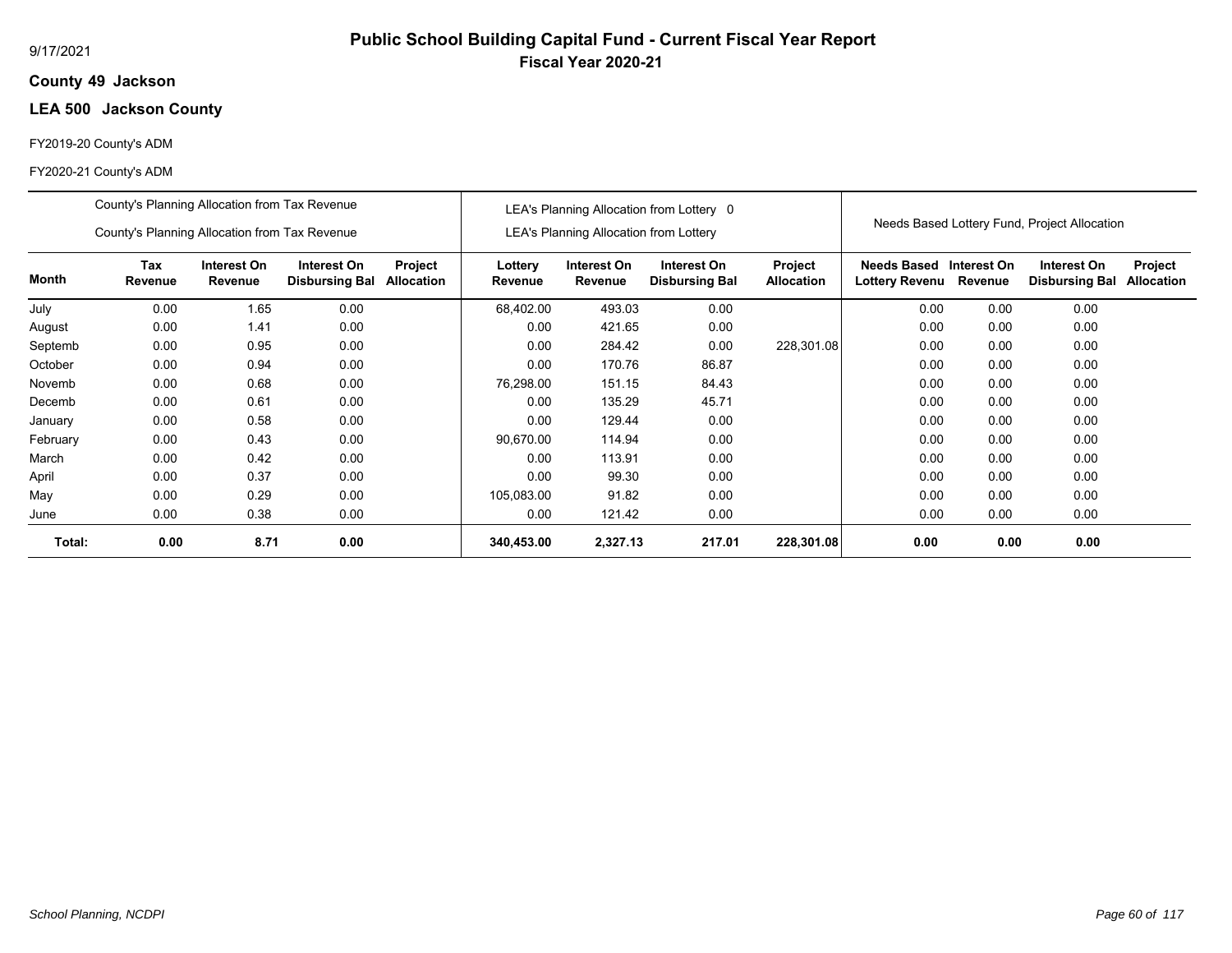## **50 Johnston County**

# **LEA 510 Johnston County**

#### FY2019-20 County's ADM

|          | County's Planning Allocation from Tax Revenue |                        |                                      |                       |                    |                                               | LEA's Planning Allocation from Lottery 0 |                              |                                           |         |                                              |                              |
|----------|-----------------------------------------------|------------------------|--------------------------------------|-----------------------|--------------------|-----------------------------------------------|------------------------------------------|------------------------------|-------------------------------------------|---------|----------------------------------------------|------------------------------|
|          | County's Planning Allocation from Tax Revenue |                        |                                      |                       |                    | <b>LEA's Planning Allocation from Lottery</b> |                                          |                              |                                           |         | Needs Based Lottery Fund, Project Allocation |                              |
| Month    | Tax<br>Revenue                                | Interest On<br>Revenue | Interest On<br><b>Disbursing Bal</b> | Project<br>Allocation | Lottery<br>Revenue | Interest On<br>Revenue                        | Interest On<br><b>Disbursing Bal</b>     | Project<br><b>Allocation</b> | Needs Based Interest On<br>Lottery Revenu | Revenue | Interest On<br><b>Disbursing Bal</b>         | Project<br><b>Allocation</b> |
| July     | 0.00                                          | 0.11                   | 0.00                                 |                       | 706,104.00         | 1,221.39                                      | 42.12                                    | 725,000.00                   | 0.00                                      | 0.00    | 0.00                                         |                              |
| August   | 0.00                                          | 0.09                   | 0.00                                 |                       | 0.00               | 518.41                                        | 70.13                                    |                              | 0.00                                      | 0.00    | 0.00                                         |                              |
| Septemb  | 0.00                                          | 0.06                   | 0.00                                 |                       | 0.00               | 349.71                                        | 0.39                                     |                              | 0.00                                      | 0.00    | 0.00                                         |                              |
| October  | 0.00                                          | 0.06                   | 0.00                                 |                       | 0.00               | 345.62                                        | 0.34                                     |                              | 0.00                                      | 0.00    | 0.00                                         |                              |
| Novemb   | 0.00                                          | 0.05                   | 0.00                                 |                       | 799,032.00         | 532.50                                        | 0.28                                     |                              | 0.00                                      | 0.00    | 0.00                                         |                              |
| Decemb   | 0.00                                          | 0.04                   | 0.00                                 |                       | 0.00               | 476.52                                        | 0.23                                     |                              | 0.00                                      | 0.00    | 0.00                                         |                              |
| January  | 0.00                                          | 0.04                   | 0.00                                 |                       | 0.00               | 455.88                                        | 0.21                                     |                              | 0.00                                      | 0.00    | 0.00                                         |                              |
| February | 0.00                                          | 0.03                   | 0.08                                 |                       | 949,539.00         | 543.79                                        | 0.08                                     | 714,000.00                   | 0.00                                      | 0.00    | 0.00                                         |                              |
| March    | 0.00                                          | 0.03                   | 0.00                                 |                       | 0.00               | 382.89                                        | 39.34                                    | 800,000.00                   | 0.00                                      | 0.00    | 0.00                                         |                              |
| April    | 0.00                                          | 0.02                   | 0.00                                 |                       | 0.00               | 181.43                                        | 30.64                                    |                              | 0.00                                      | 0.00    | 0.00                                         |                              |
| May      | 0.00                                          | 0.02                   | 0.00                                 |                       | 1,100,474.00       | 300.91                                        | 0.12                                     |                              | 0.00                                      | 0.00    | 0.00                                         |                              |
| June     | 0.00                                          | 0.03                   | 0.00                                 |                       | 0.00               | 397.91                                        | 0.14                                     | 2,053,000.00                 | 0.00                                      | 0.00    | 0.00                                         |                              |
| Total:   | 0.00                                          | 0.58                   | 0.08                                 |                       | 3,555,149.00       | 5,706.96                                      | 184.02                                   | 4,292,000.00                 | 0.00                                      | 0.00    | 0.00                                         |                              |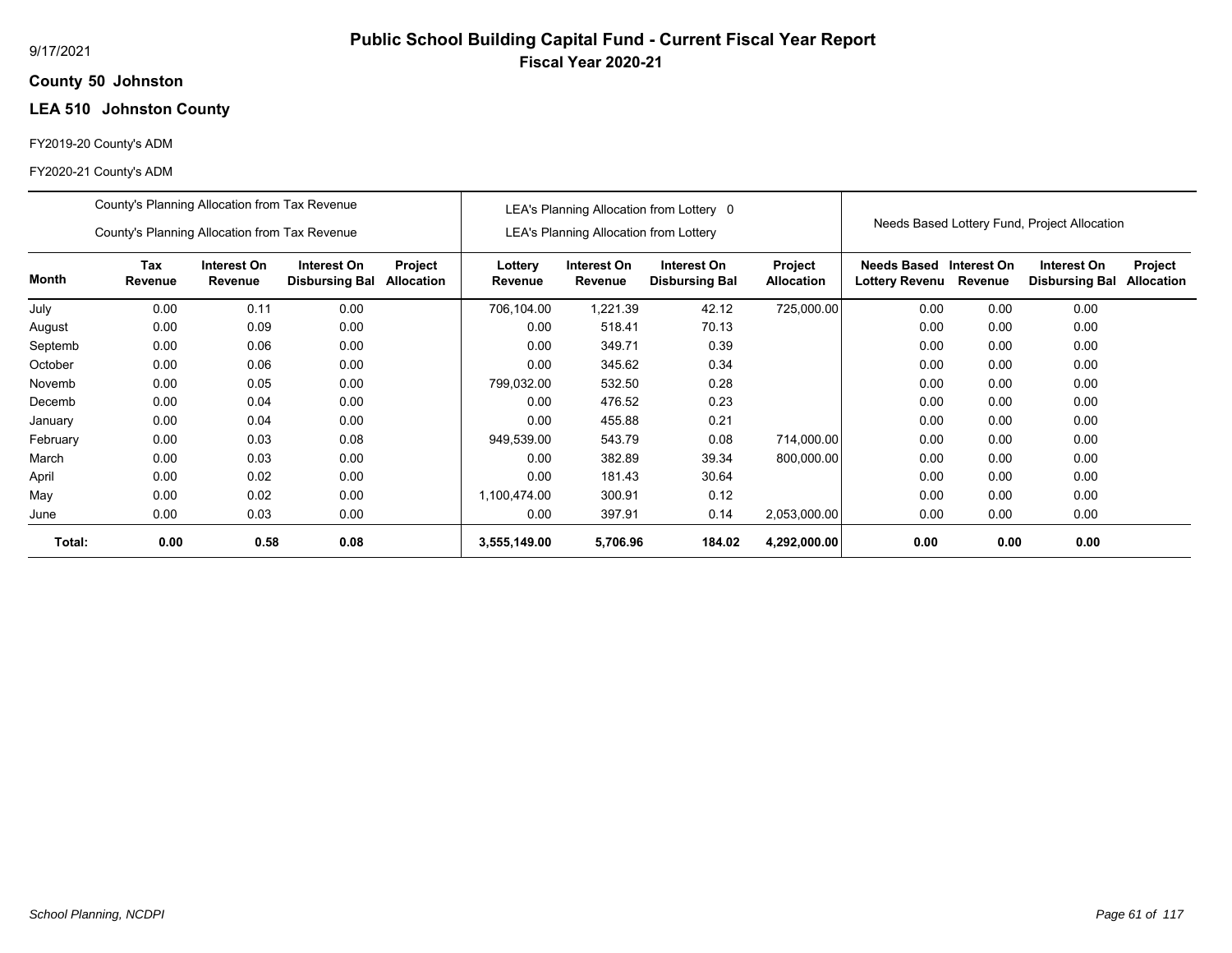## **51 Jones County**

# **LEA 520 Jones County**

#### FY2019-20 County's ADM

#### FY2020-21 County's ADM

|              | County's Planning Allocation from Tax Revenue<br>County's Planning Allocation from Tax Revenue |                        |                                      |                              |                    | <b>LEA's Planning Allocation from Lottery</b> | LEA's Planning Allocation from Lottery 0 |                              |                                              |             | Needs Based Lottery Fund, Project Allocation |                              |
|--------------|------------------------------------------------------------------------------------------------|------------------------|--------------------------------------|------------------------------|--------------------|-----------------------------------------------|------------------------------------------|------------------------------|----------------------------------------------|-------------|----------------------------------------------|------------------------------|
| <b>Month</b> | Tax<br>Revenue                                                                                 | Interest On<br>Revenue | Interest On<br><b>Disbursing Bal</b> | Project<br><b>Allocation</b> | Lottery<br>Revenue | Interest On<br>Revenue                        | Interest On<br><b>Disbursing Bal</b>     | Project<br><b>Allocation</b> | <b>Needs Based</b><br>Lottery Revenu Revenue | Interest On | Interest On<br><b>Disbursing Bal</b>         | Project<br><b>Allocation</b> |
| July         | 0.00                                                                                           | 585.45                 | 4.14                                 |                              | 0.00               | 6.16                                          | 4.13                                     |                              | 0.00                                         | 0.00        | 0.00                                         |                              |
| August       | 0.00                                                                                           | 500.69                 | 3.47                                 |                              | 0.00               | 5.27                                          | 3.48                                     |                              | 0.00                                         | 0.00        | 0.00                                         |                              |
| Septemb      | 0.00                                                                                           | 337.73                 | 2.45                                 |                              | 0.00               | 3.56                                          | 2.44                                     |                              | 0.00                                         | 0.00        | 0.00                                         |                              |
| October      | 0.00                                                                                           | 333.78                 | 5.41                                 | 168,666.67                   | 0.00               | 3.52                                          | 5.41                                     |                              | 0.00                                         | 0.00        | 0.00                                         |                              |
| Novemb       | 0.00                                                                                           | 183.66                 | 9.34                                 |                              | 0.00               | 2.56                                          | 0.00                                     |                              | 0.00                                         | 0.00        | 0.00                                         |                              |
| Decemb       | 0.00                                                                                           | 164.35                 | 4.35                                 |                              | 0.00               | 2.29                                          | 0.00                                     |                              | 0.00                                         | 0.00        | 0.00                                         |                              |
| January      | 0.00                                                                                           | 157.24                 | 3.82                                 |                              | 0.00               | 2.19                                          | 0.00                                     |                              | 0.00                                         | 0.00        | 0.00                                         |                              |
| February     | 0.00                                                                                           | 115.33                 | 3.02                                 |                              | 0.00               | 1.61                                          | 0.00                                     |                              | 0.00                                         | 0.00        | 0.00                                         |                              |
| March        | 0.00                                                                                           | 114.30                 | 2.89                                 |                              | 0.00               | 1.59                                          | 0.00                                     |                              | 0.00                                         | 0.00        | 0.00                                         |                              |
| April        | 0.00                                                                                           | 99.64                  | 2.29                                 |                              | 0.00               | 1.39                                          | 0.00                                     |                              | 0.00                                         | 0.00        | 0.00                                         |                              |
| May          | 0.00                                                                                           | 76.68                  | 0.77                                 |                              | 0.00               | 1.07                                          | 0.77                                     |                              | 0.00                                         | 0.00        | 0.00                                         |                              |
| June         | 0.00                                                                                           | 101.40                 | 0.86                                 |                              | 0.00               | 1.41                                          | 0.86                                     |                              | 0.00                                         | 0.00        | 0.00                                         |                              |
| Total:       | 0.00                                                                                           | 2,770.25               | 42.81                                | 168,666.67                   | 0.00               | 32.62                                         | 17.09                                    |                              | 0.00                                         | 0.00        | 0.00                                         |                              |

**Public School Building Capital Fund - Current Fiscal Year Report**

**Fiscal Year 2020-21**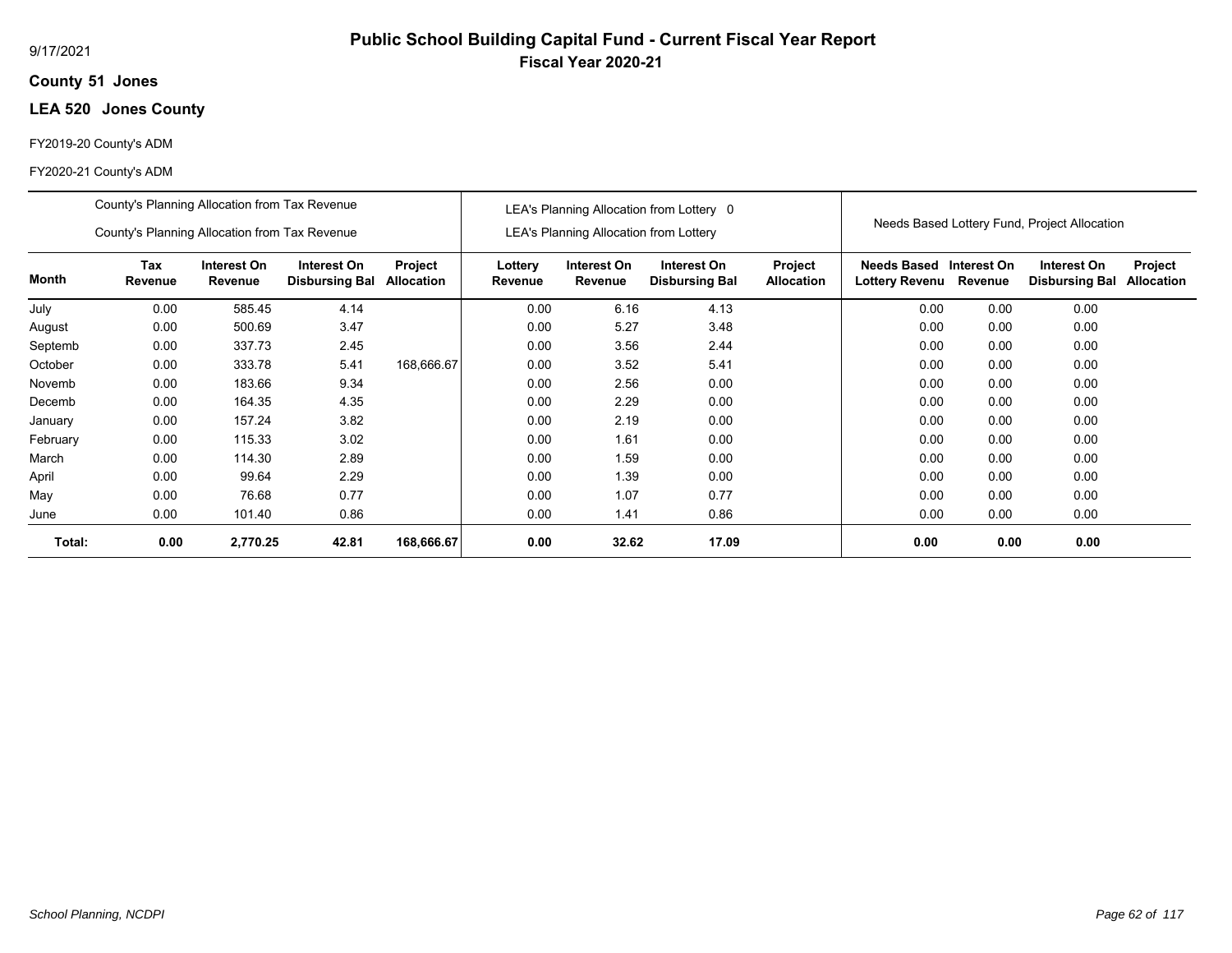#### 9/17/2021

## **52 Lee County**

# **LEA 530 Lee County**

#### FY2019-20 County's ADM

|          | County's Planning Allocation from Tax Revenue |                        |                                      |                       |                    |                                               | LEA's Planning Allocation from Lottery 0 |                                     |                                      |                        |                                              |                       |
|----------|-----------------------------------------------|------------------------|--------------------------------------|-----------------------|--------------------|-----------------------------------------------|------------------------------------------|-------------------------------------|--------------------------------------|------------------------|----------------------------------------------|-----------------------|
|          | County's Planning Allocation from Tax Revenue |                        |                                      |                       |                    | <b>LEA's Planning Allocation from Lottery</b> |                                          |                                     |                                      |                        | Needs Based Lottery Fund, Project Allocation |                       |
| Month    | Tax<br>Revenue                                | Interest On<br>Revenue | Interest On<br><b>Disbursing Bal</b> | Project<br>Allocation | Lottery<br>Revenue | Interest On<br>Revenue                        | Interest On<br><b>Disbursing Bal</b>     | <b>Project</b><br><b>Allocation</b> | Needs Based<br><b>Lottery Revenu</b> | Interest On<br>Revenue | Interest On<br><b>Disbursing Bal</b>         | Project<br>Allocation |
| July     | 0.00                                          | 19.18                  | 443.87                               |                       | 186,720.00         | .480.98                                       | 443.87                                   | 560,000.00                          | 0.00                                 | 0.00                   | 0.00                                         |                       |
| August   | 0.00                                          | 16.73                  | 0.00                                 |                       | 0.00               | 860.46                                        | 959.02                                   |                                     | 0.00                                 | 0.00                   | 0.00                                         |                       |
| Septemb  | 0.00                                          | 11.28                  | 0.00                                 |                       | 0.00               | 580.87                                        | 667.22                                   |                                     | 0.00                                 | 0.00                   | 0.00                                         |                       |
| October  | 0.00                                          | 11.15                  | 0.00                                 |                       | 0.00               | 574.40                                        | 540.07                                   | $-642,740.85$                       | 0.00                                 | 0.00                   | 0.00                                         |                       |
| Novemb   | 0.00                                          | 8.12                   | 113.33                               |                       | 209,044.00         | 717.75                                        | 113.33                                   | 82,400.00                           | 0.00                                 | 0.00                   | 0.00                                         |                       |
| Decemb   | 0.00                                          | 7.30                   | 100.31                               |                       | 0.00               | 616.42                                        | 100.31                                   |                                     | 0.00                                 | 0.00                   | 0.00                                         |                       |
| January  | 0.00                                          | 7.01                   | 88.16                                |                       | 0.00               | 589.76                                        | 88.17                                    |                                     | 0.00                                 | 0.00                   | 0.00                                         |                       |
| February | 0.00                                          | 5.16                   | 69.61                                |                       | 248,421.00         | 487.37                                        | 69.61                                    |                                     | 0.00                                 | 0.00                   | 0.00                                         |                       |
| March    | 0.00                                          | 5.13                   | 66.73                                |                       | 0.00               | 483.02                                        | 66.73                                    |                                     | 0.00                                 | 0.00                   | 0.00                                         |                       |
| April    | 0.00                                          | 4.49                   | 52.84                                |                       | 0.00               | 421.09                                        | 52.84                                    |                                     | 0.00                                 | 0.00                   | 0.00                                         |                       |
| May      | 0.00                                          | 3.46                   | 0.00                                 |                       | 287,909.00         | 366.27                                        | 107.03                                   | 20,000.00                           | 0.00                                 | 0.00                   | 0.00                                         |                       |
| June     | 0.00                                          | 4.58                   | 0.00                                 |                       | 0.00               | 480.50                                        | 95.80                                    |                                     | 0.00                                 | 0.00                   | 0.00                                         |                       |
| Total:   | 0.00                                          | 103.59                 | 934.85                               |                       | 932,094.00         | 7,658.89                                      | 3,304.00                                 | 19,659.15                           | 0.00                                 | 0.00                   | 0.00                                         |                       |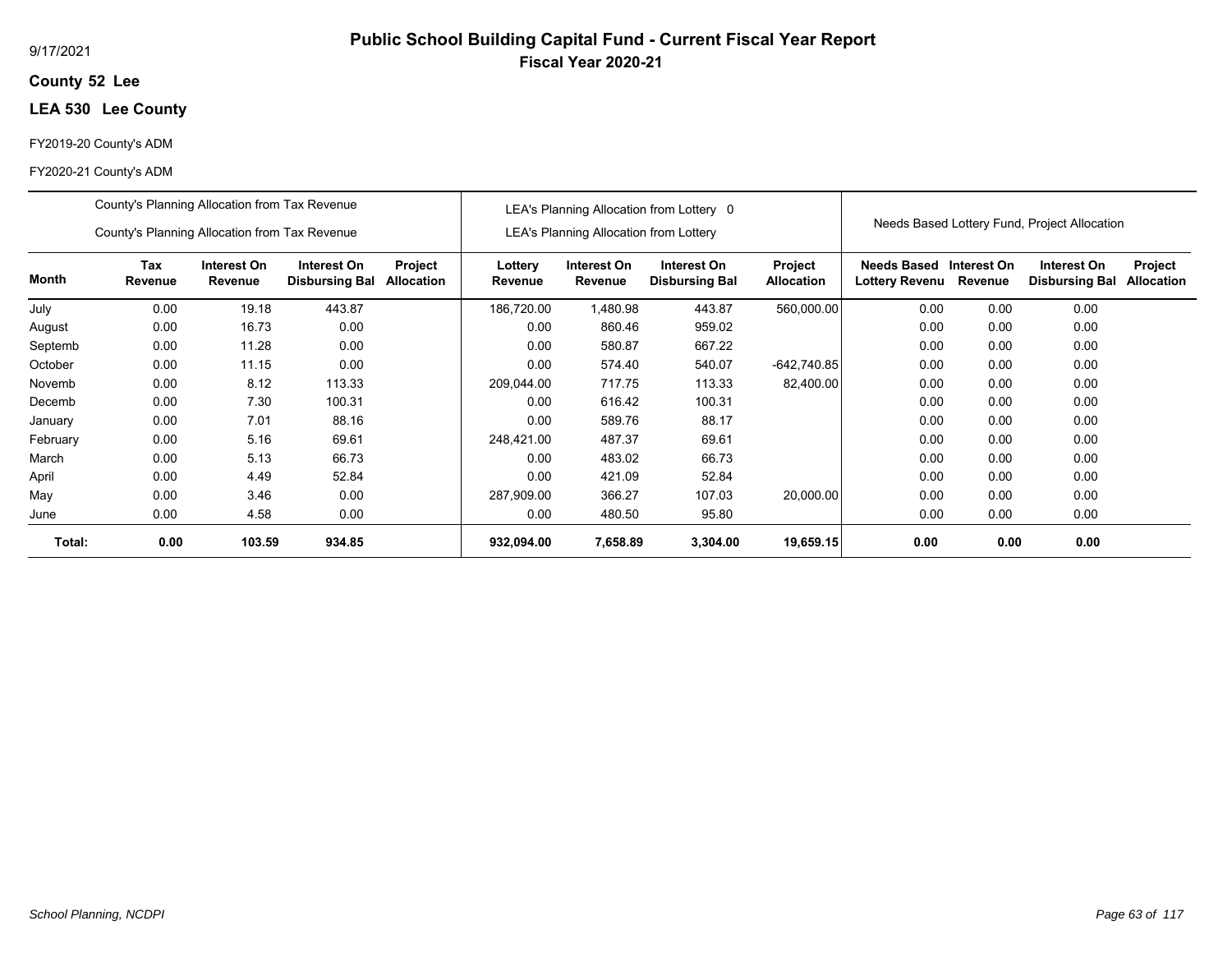## **53 Lenoir County**

## **LEA 540 Lenoir County**

#### FY2019-20 County's ADM

|          | County's Planning Allocation from Tax Revenue |                        |                                      |                       |                    |                                               | LEA's Planning Allocation from Lottery 0 |                              |                               |                        |                                              |                              |
|----------|-----------------------------------------------|------------------------|--------------------------------------|-----------------------|--------------------|-----------------------------------------------|------------------------------------------|------------------------------|-------------------------------|------------------------|----------------------------------------------|------------------------------|
|          | County's Planning Allocation from Tax Revenue |                        |                                      |                       |                    | <b>LEA's Planning Allocation from Lottery</b> |                                          |                              |                               |                        | Needs Based Lottery Fund, Project Allocation |                              |
| Month    | Tax<br>Revenue                                | Interest On<br>Revenue | Interest On<br><b>Disbursing Bal</b> | Project<br>Allocation | Lottery<br>Revenue | Interest On<br>Revenue                        | Interest On<br><b>Disbursing Bal</b>     | Project<br><b>Allocation</b> | Needs Based<br>Lottery Revenu | Interest On<br>Revenue | Interest On<br><b>Disbursing Bal</b>         | Project<br><b>Allocation</b> |
| July     | 0.00                                          | 0.08                   | 0.00                                 |                       | 160,949.00         | 280.63                                        | 0.33                                     |                              | 0.00                          | 0.00                   | 0.00                                         |                              |
| August   | 0.00                                          | 0.07                   | 0.00                                 |                       | 0.00               | 240.00                                        | 0.28                                     |                              | 0.00                          | 0.00                   | 0.00                                         |                              |
| Septemb  | 0.00                                          | 0.05                   | 0.00                                 |                       | 0.00               | 161.89                                        | 0.20                                     |                              | 0.00                          | 0.00                   | 0.00                                         |                              |
| October  | 0.00                                          | 0.05                   | 0.00                                 |                       | 0.00               | 159.99                                        | 0.17                                     |                              | 0.00                          | 0.00                   | 0.00                                         |                              |
| Novemb   | 0.00                                          | 0.03                   | 0.07                                 |                       | 179,205.00         | 179.46                                        | 0.07                                     |                              | 0.00                          | 0.00                   | 0.00                                         |                              |
| Decemb   | 0.00                                          | 0.03                   | 0.06                                 |                       | 0.00               | 160.60                                        | 0.06                                     |                              | 0.00                          | 0.00                   | 0.00                                         |                              |
| January  | 0.00                                          | 0.03                   | 0.05                                 |                       | 0.00               | 153.64                                        | 0.05                                     |                              | 0.00                          | 0.00                   | 0.00                                         |                              |
| February | 0.00                                          | 0.02                   | 0.04                                 |                       | 212,961.00         | 159.66                                        | 0.04                                     |                              | 0.00                          | 0.00                   | 0.00                                         |                              |
| March    | 0.00                                          | 0.02                   | 0.04                                 |                       | 0.00               | 158.23                                        | 0.04                                     |                              | 0.00                          | 0.00                   | 0.00                                         |                              |
| April    | 0.00                                          | 0.02                   | 0.03                                 |                       | 0.00               | 137.94                                        | 0.03                                     | 665,040.00                   | 0.00                          | 0.00                   | 0.00                                         |                              |
| May      | 0.00                                          | 0.01                   | 0.00                                 |                       | 246,812.00         | 44.86                                         | 99.01                                    |                              | 0.00                          | 0.00                   | 0.00                                         |                              |
| June     | 0.00                                          | 0.02                   | 0.00                                 |                       | 0.00               | 59.35                                         | 4.09                                     |                              | 0.00                          | 0.00                   | 0.00                                         |                              |
| Total:   | 0.00                                          | 0.43                   | 0.29                                 |                       | 799,927.00         | 1,896.25                                      | 104.37                                   | 665,040.00                   | 0.00                          | 0.00                   | 0.00                                         |                              |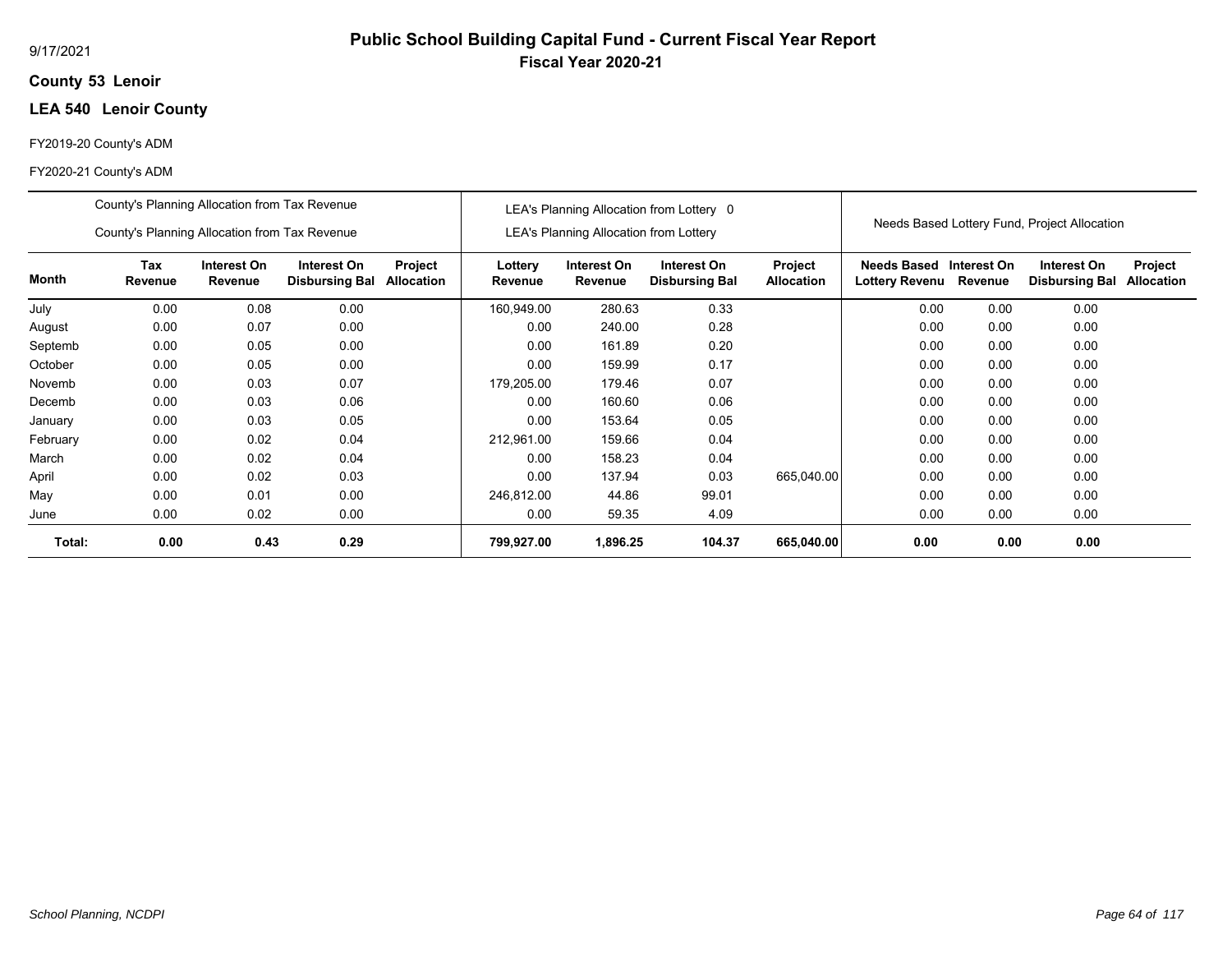## **54 Lincoln County**

# **LEA 550 Lincoln County**

#### FY2019-20 County's ADM

|          | County's Planning Allocation from Tax Revenue                                                                                      |      |       |  |                    |                                               | LEA's Planning Allocation from Lottery 0 |                              |                                                  |         |                                              |                              |
|----------|------------------------------------------------------------------------------------------------------------------------------------|------|-------|--|--------------------|-----------------------------------------------|------------------------------------------|------------------------------|--------------------------------------------------|---------|----------------------------------------------|------------------------------|
|          | County's Planning Allocation from Tax Revenue                                                                                      |      |       |  |                    | <b>LEA's Planning Allocation from Lottery</b> |                                          |                              |                                                  |         | Needs Based Lottery Fund, Project Allocation |                              |
| Month    | Tax<br>Interest On<br>Interest On<br>Project<br>Revenue<br>Revenue<br>Allocation<br><b>Disbursing Bal</b><br>0.00<br>0.25<br>24.00 |      |       |  | Lottery<br>Revenue | Interest On<br>Revenue                        | Interest On<br><b>Disbursing Bal</b>     | Project<br><b>Allocation</b> | <b>Needs Based Interest On</b><br>Lottery Revenu | Revenue | Interest On<br><b>Disbursing Bal</b>         | Project<br><b>Allocation</b> |
| July     |                                                                                                                                    |      |       |  | 216,522.00         | 713.29                                        | 24.01                                    | 839,800.00                   | 0.00                                             | 0.00    | 0.00                                         |                              |
| August   | 0.00                                                                                                                               | 0.23 | 0.00  |  | 0.00               | 0.54                                          | 382.76                                   |                              | 0.00                                             | 0.00    | 0.00                                         |                              |
| Septemb  | 0.00                                                                                                                               | 0.16 | 0.00  |  | 0.00               | 0.55                                          | 0.00                                     |                              | 0.00                                             | 0.00    | 0.00                                         |                              |
| October  | 0.00                                                                                                                               | 0.16 | 0.00  |  | 0.00               | 0.54                                          | 0.00                                     |                              | 0.00                                             | 0.00    | 0.00                                         |                              |
| Novemb   | 0.00                                                                                                                               | 0.11 | 0.00  |  | 240,869.00         | 85.08                                         | 0.00                                     | 241,900.00                   | 0.00                                             | 0.00    | 0.00                                         |                              |
| Decemb   | 0.00                                                                                                                               | 0.10 | 0.00  |  | 0.00               | 0.06                                          | 75.07                                    |                              | 0.00                                             | 0.00    | 0.00                                         |                              |
| January  | 0.00                                                                                                                               | 0.10 | 0.00  |  | 0.00               | 0.08                                          | 65.98                                    |                              | 0.00                                             | 0.00    | 0.00                                         |                              |
| February | 0.00                                                                                                                               | 0.07 | 0.00  |  | 286,240.00         | 63.20                                         | 52.09                                    | 286,550.00                   | 0.00                                             | 0.00    | 0.00                                         |                              |
| March    | 0.00                                                                                                                               | 0.07 | 0.00  |  | 0.00               | 0.03                                          | 58.56                                    |                              | 0.00                                             | 0.00    | 0.00                                         |                              |
| April    | 0.00                                                                                                                               | 0.06 | 0.00  |  | 0.00               | 0.04                                          | 29.67                                    |                              | 0.00                                             | 0.00    | 0.00                                         |                              |
| May      | 0.00                                                                                                                               | 0.05 | 0.00  |  | 331.739.00         | 48.65                                         | 7.15                                     | 269,150.00                   | 0.00                                             | 0.00    | 0.00                                         |                              |
| June     | 0.00                                                                                                                               | 0.06 | 0.00  |  | 0.00               | 12.18                                         | 44.68                                    |                              | 0.00                                             | 0.00    | 0.00                                         |                              |
| Total:   | 0.00                                                                                                                               | 1.42 | 24.00 |  | 1,075,370.00       | 924.24                                        | 739.97                                   | 1,637,400.00                 | 0.00                                             | 0.00    | 0.00                                         |                              |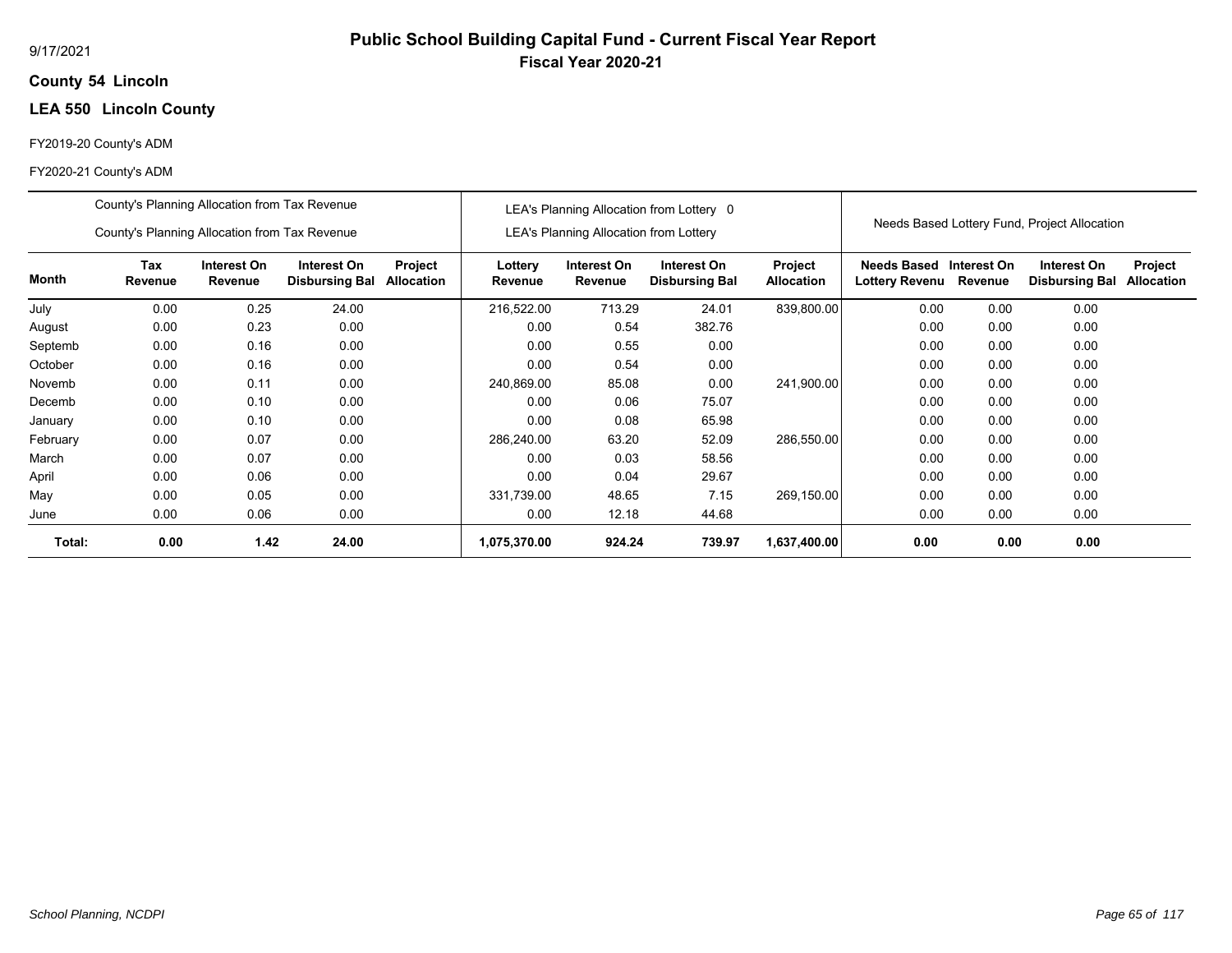## **55 Macon County**

# **LEA 560 Macon County**

#### FY2019-20 County's ADM

#### FY2020-21 County's ADM

|          | County's Planning Allocation from Tax Revenue |                        |                                      |                              |                    |                                               | LEA's Planning Allocation from Lottery 0 |                              |                                           |         |                                              |                              |
|----------|-----------------------------------------------|------------------------|--------------------------------------|------------------------------|--------------------|-----------------------------------------------|------------------------------------------|------------------------------|-------------------------------------------|---------|----------------------------------------------|------------------------------|
|          | County's Planning Allocation from Tax Revenue |                        |                                      |                              |                    | <b>LEA's Planning Allocation from Lottery</b> |                                          |                              |                                           |         | Needs Based Lottery Fund, Project Allocation |                              |
| Month    | Tax<br>Revenue                                | Interest On<br>Revenue | Interest On<br><b>Disbursing Bal</b> | Project<br><b>Allocation</b> | Lottery<br>Revenue | Interest On<br>Revenue                        | Interest On<br><b>Disbursing Bal</b>     | Project<br><b>Allocation</b> | Needs Based Interest On<br>Lottery Revenu | Revenue | Interest On<br><b>Disbursing Bal</b>         | Project<br><b>Allocation</b> |
| July     | 0.00                                          | 1.81                   | 0.00                                 |                              | 84,505.00          | 147.34                                        | 2.29                                     |                              | 0.00                                      | 0.00    | 0.00                                         |                              |
| August   | 0.00                                          | 1.55                   | 0.00                                 |                              | 0.00               | 126.01                                        | 1.92                                     |                              | 0.00                                      | 0.00    | 0.00                                         |                              |
| Septemb  | 0.00                                          | 1.04                   | 0.00                                 |                              | 0.00               | 85.00                                         | 1.35                                     |                              | 0.00                                      | 0.00    | 0.00                                         |                              |
| October  | 0.00                                          | 1.03                   | 0.00                                 |                              | 0.00               | 84.00                                         | 1.17                                     |                              | 0.00                                      | 0.00    | 0.00                                         |                              |
| Novemb   | 0.00                                          | 0.75                   | 0.48                                 |                              | 94,776.00          | 94.47                                         | 0.48                                     |                              | 0.00                                      | 0.00    | 0.00                                         |                              |
| Decemb   | 0.00                                          | 0.67                   | 0.40                                 |                              | 0.00               | 84.54                                         | 0.40                                     |                              | 0.00                                      | 0.00    | 0.00                                         |                              |
| January  | 0.00                                          | 0.64                   | 0.35                                 |                              | 0.00               | 80.87                                         | 0.35                                     |                              | 0.00                                      | 0.00    | 0.00                                         |                              |
| February | 0.00                                          | 0.47                   | 0.28                                 |                              | 112,629.00         | 84.16                                         | 0.28                                     |                              | 0.00                                      | 0.00    | 0.00                                         |                              |
| March    | 0.00                                          | 0.47                   | 2.81                                 |                              | 0.00               | 83.41                                         | 2.81                                     | 381,584.07                   | 0.00                                      | 0.00    | 0.00                                         |                              |
| April    | 0.00                                          | 0.41                   | 0.00                                 |                              | 0.00               | 0.03                                          | 0.42                                     |                              | 0.00                                      | 0.00    | 0.00                                         |                              |
| May      | 0.00                                          | 0.31                   | 0.00                                 |                              | 130,532.00         | 19.15                                         | 0.43                                     |                              | 0.00                                      | 0.00    | 0.00                                         |                              |
| June     | 0.00                                          | 0.42                   | 0.00                                 |                              | 0.00               | 25.33                                         | 0.48                                     |                              | 0.00                                      | 0.00    | 0.00                                         |                              |
| Total:   | 0.00                                          | 9.57                   | 4.32                                 |                              | 422,442.00         | 914.31                                        | 12.38                                    | 381,584.07                   | 0.00                                      | 0.00    | 0.00                                         |                              |

**Public School Building Capital Fund - Current Fiscal Year Report**

**Fiscal Year 2020-21**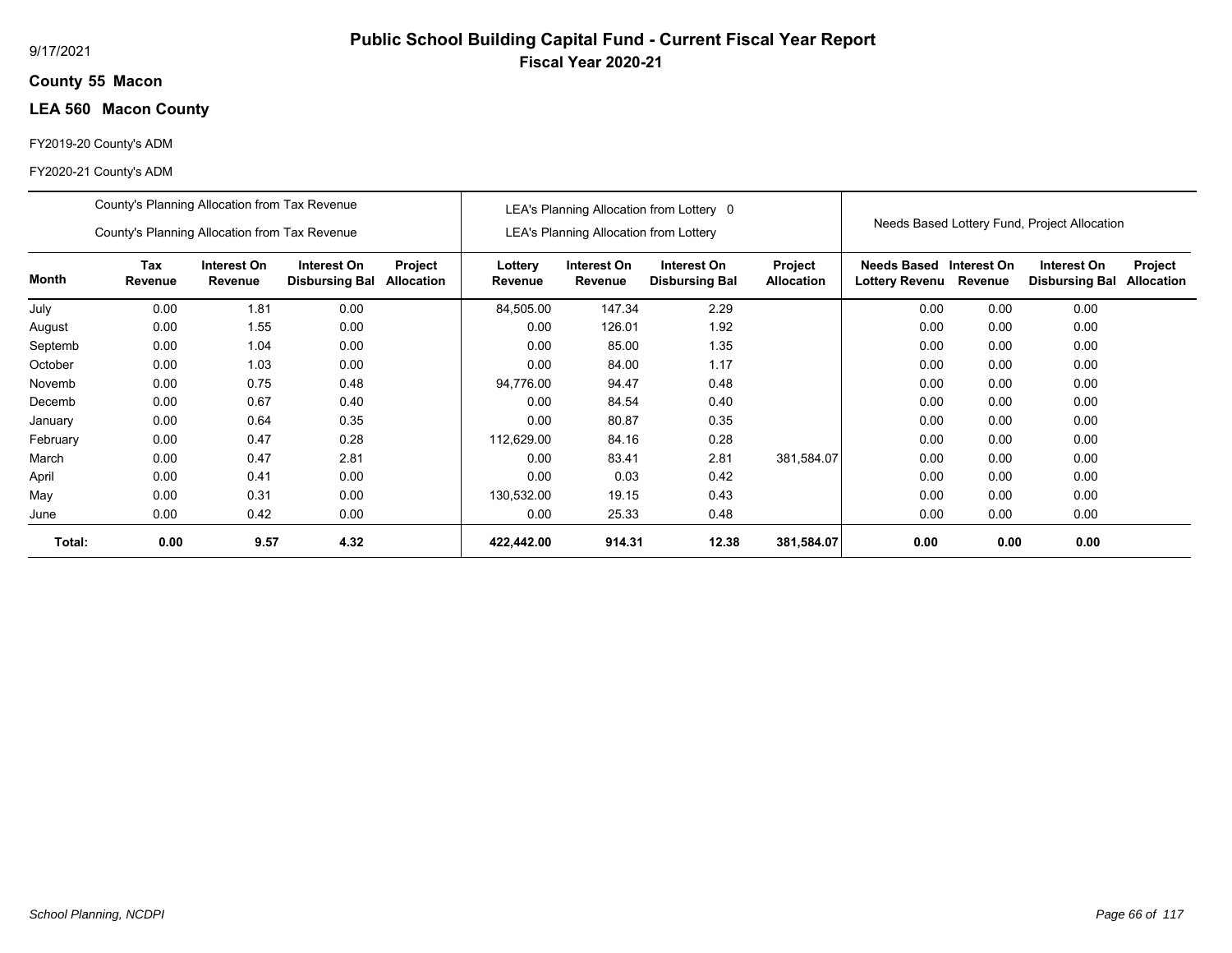## **56 Madison County**

# **LEA 570 Madison County**

#### FY2019-20 County's ADM

|          | County's Planning Allocation from Tax Revenue                                                                                     |      |       |  |                    |                                               | LEA's Planning Allocation from Lottery 0 |                              |                                                  |         |                                              |                              |
|----------|-----------------------------------------------------------------------------------------------------------------------------------|------|-------|--|--------------------|-----------------------------------------------|------------------------------------------|------------------------------|--------------------------------------------------|---------|----------------------------------------------|------------------------------|
|          | County's Planning Allocation from Tax Revenue                                                                                     |      |       |  |                    | <b>LEA's Planning Allocation from Lottery</b> |                                          |                              |                                                  |         | Needs Based Lottery Fund, Project Allocation |                              |
| Month    | Tax<br>Interest On<br>Interest On<br>Project<br>Revenue<br>Revenue<br>Allocation<br><b>Disbursing Bal</b><br>0.00<br>0.00<br>0.11 |      |       |  | Lottery<br>Revenue | Interest On<br>Revenue                        | Interest On<br><b>Disbursing Bal</b>     | Project<br><b>Allocation</b> | Needs Based Interest On<br><b>Lottery Revenu</b> | Revenue | Interest On<br><b>Disbursing Bal</b>         | Project<br><b>Allocation</b> |
| July     |                                                                                                                                   |      |       |  | 43,255.00          | 460.89                                        | 0.00                                     |                              | 0.00                                             | 0.00    | 0.00                                         |                              |
| August   | 0.00                                                                                                                              | 0.10 | 20.99 |  | 0.00               | 394.16                                        | 20.99                                    | 350,000.00                   | 0.00                                             | 0.00    | 0.00                                         |                              |
| Septemb  | 0.00                                                                                                                              | 0.07 | 0.00  |  | 0.00               | 94.66                                         | 103.92                                   |                              | 0.00                                             | 0.00    | 0.00                                         |                              |
| October  | 0.00                                                                                                                              | 0.07 | 0.00  |  | 0.00               | 93.61                                         | 0.00                                     |                              | 0.00                                             | 0.00    | 0.00                                         |                              |
| Novemb   | 0.00                                                                                                                              | 0.05 | 0.00  |  | 47,557.00          | 84.86                                         | 0.00                                     |                              | 0.00                                             | 0.00    | 0.00                                         |                              |
| Decemb   | 0.00                                                                                                                              | 0.05 | 0.00  |  | 0.00               | 75.93                                         | 0.00                                     |                              | 0.00                                             | 0.00    | 0.00                                         |                              |
| January  | 0.00                                                                                                                              | 0.05 | 0.00  |  | 0.00               | 72.65                                         | 0.00                                     |                              | 0.00                                             | 0.00    | 0.00                                         |                              |
| February | 0.00                                                                                                                              | 0.03 | 0.00  |  | 56,515.00          | 65.75                                         | 0.00                                     |                              | 0.00                                             | 0.00    | 0.00                                         |                              |
| March    | 0.00                                                                                                                              | 0.03 | 0.00  |  | 0.00               | 65.16                                         | 0.00                                     |                              | 0.00                                             | 0.00    | 0.00                                         |                              |
| April    | 0.00                                                                                                                              | 0.03 | 0.00  |  | 0.00               | 56.80                                         | 0.00                                     |                              | 0.00                                             | 0.00    | 0.00                                         |                              |
| May      | 0.00                                                                                                                              | 0.02 | 0.00  |  | 65,499.00          | 53.31                                         | 0.00                                     |                              | 0.00                                             | 0.00    | 0.00                                         |                              |
| June     | 0.00                                                                                                                              | 0.03 | 0.00  |  | 0.00               | 70.50                                         | 0.00                                     |                              | 0.00                                             | 0.00    | 0.00                                         |                              |
| Total:   | 0.00                                                                                                                              | 0.64 | 20.99 |  | 212,826.00         | 1,588.28                                      | 124.91                                   | 350,000.00                   | 0.00                                             | 0.00    | 0.00                                         |                              |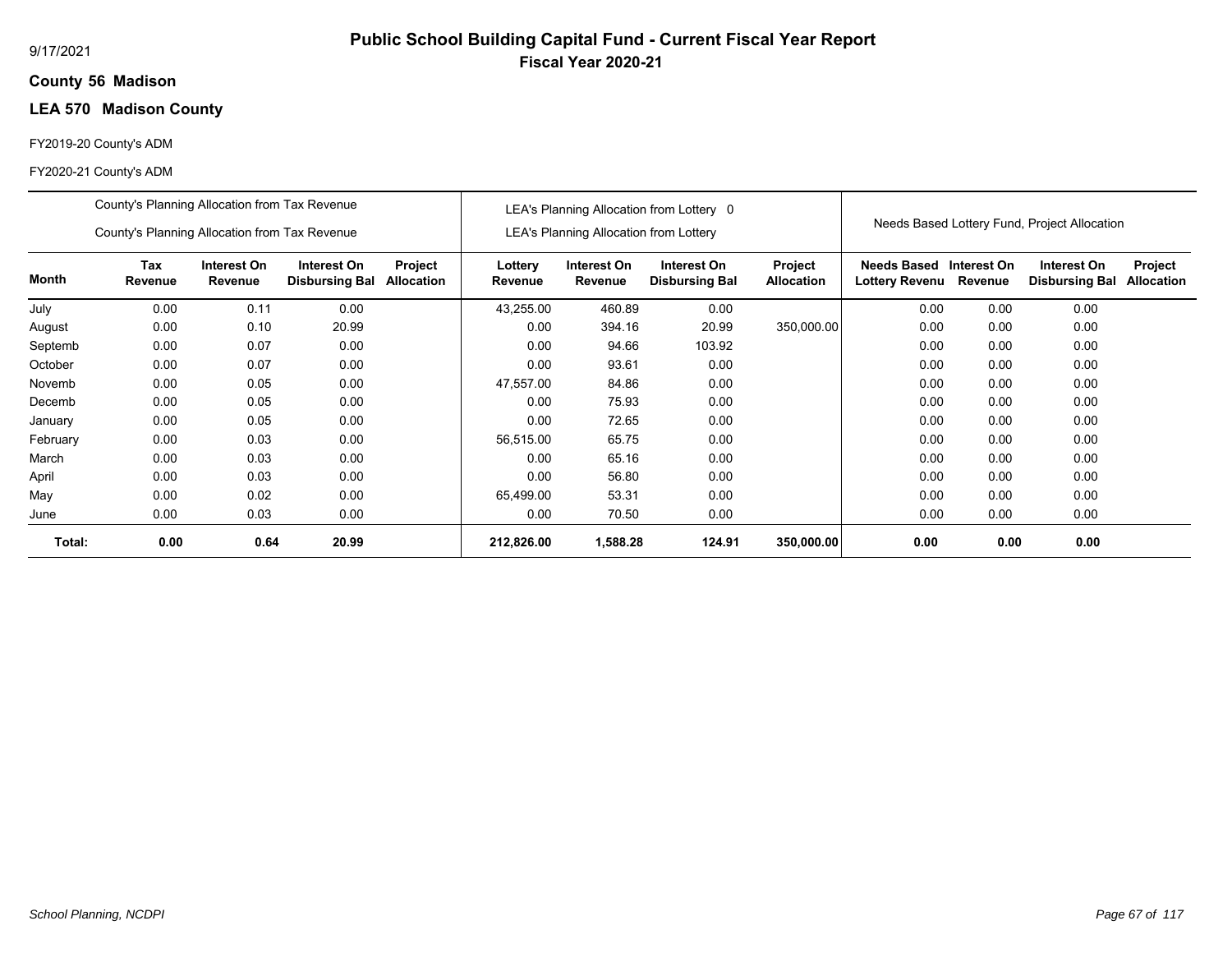## **57 Martin County**

# **LEA 580 Martin County**

#### FY2019-20 County's ADM

|          | County's Planning Allocation from Tax Revenue |                        |                                      |                              |                           |                                               | LEA's Planning Allocation from Lottery 0 |                              |                                                          |      |                                              |                              |
|----------|-----------------------------------------------|------------------------|--------------------------------------|------------------------------|---------------------------|-----------------------------------------------|------------------------------------------|------------------------------|----------------------------------------------------------|------|----------------------------------------------|------------------------------|
|          | County's Planning Allocation from Tax Revenue |                        |                                      |                              |                           | <b>LEA's Planning Allocation from Lottery</b> |                                          |                              |                                                          |      | Needs Based Lottery Fund, Project Allocation |                              |
| Month    | Tax<br>Revenue                                | Interest On<br>Revenue | Interest On<br><b>Disbursing Bal</b> | Project<br><b>Allocation</b> | Lottery<br><b>Revenue</b> | Interest On<br>Revenue                        | Interest On<br><b>Disbursing Bal</b>     | Project<br><b>Allocation</b> | <b>Needs Based Interest On</b><br>Lottery Revenu Revenue |      | Interest On<br><b>Disbursing Bal</b>         | Project<br><b>Allocation</b> |
| July     | 0.00                                          | 2,915.33               | 0.00                                 |                              | 0.00                      | 350.45                                        | 0.00                                     |                              | 0.00                                                     | 0.00 | 0.00                                         |                              |
| August   | 0.00                                          | 2,493.27               | 0.00                                 |                              | 0.00                      | 299.72                                        | 0.00                                     |                              | 0.00                                                     | 0.00 | 0.00                                         |                              |
| Septemb  | 0.00                                          | 1,681.77               | 0.00                                 |                              | 0.00                      | 202.17                                        | 0.00                                     |                              | 0.00                                                     | 0.00 | 0.00                                         |                              |
| October  | 0.00                                          | 1,662.09               | 0.00                                 |                              | 0.00                      | 199.80                                        | 0.00                                     |                              | 0.00                                                     | 0.00 | 0.00                                         |                              |
| Novemb   | 0.00                                          | 1,209.82               | 0.00                                 |                              | 0.00                      | 145.43                                        | 0.00                                     |                              | 0.00                                                     | 0.00 | 0.00                                         |                              |
| Decemb   | 0.00                                          | 1,082.64               | 0.00                                 |                              | 0.00                      | 130.15                                        | 0.00                                     |                              | 0.00                                                     | 0.00 | 0.00                                         |                              |
| January  | 0.00                                          | 1,035.75               | 0.00                                 |                              | 0.00                      | 124.51                                        | 0.00                                     |                              | 0.00                                                     | 0.00 | 0.00                                         |                              |
| February | 0.00                                          | 759.68                 | 0.00                                 |                              | 0.00                      | 91.32                                         | 0.00                                     |                              | 0.00                                                     | 0.00 | 0.00                                         |                              |
| March    | 0.00                                          | 752.88                 | 11.20                                |                              | 0.00                      | 90.50                                         | 11.21                                    |                              | 0.00                                                     | 0.00 | 0.00                                         | 1,682,860.05                 |
| April    | 0.00                                          | 656.33                 | 0.00                                 |                              | 0.00                      | 78.90                                         | 0.00                                     |                              | 0.00                                                     | 0.00 | 0.00                                         |                              |
| May      | 0.00                                          | 505.11                 | 0.00                                 |                              | 0.00                      | 60.72                                         | 0.00                                     | 285,758.00                   | 0.00                                                     | 0.00 | 0.00                                         |                              |
| June     | 0.00                                          | 667.95                 | 0.00                                 |                              | 0.00                      | 24.93                                         | 0.76                                     |                              | 0.00                                                     | 0.00 | 0.00                                         |                              |
| Total:   | 0.00                                          | 15,422.62              | 11.20                                |                              | 0.00                      | 1,798.60                                      | 11.97                                    | 285,758.00                   | 0.00                                                     | 0.00 | 0.00                                         | 1,682,860.05                 |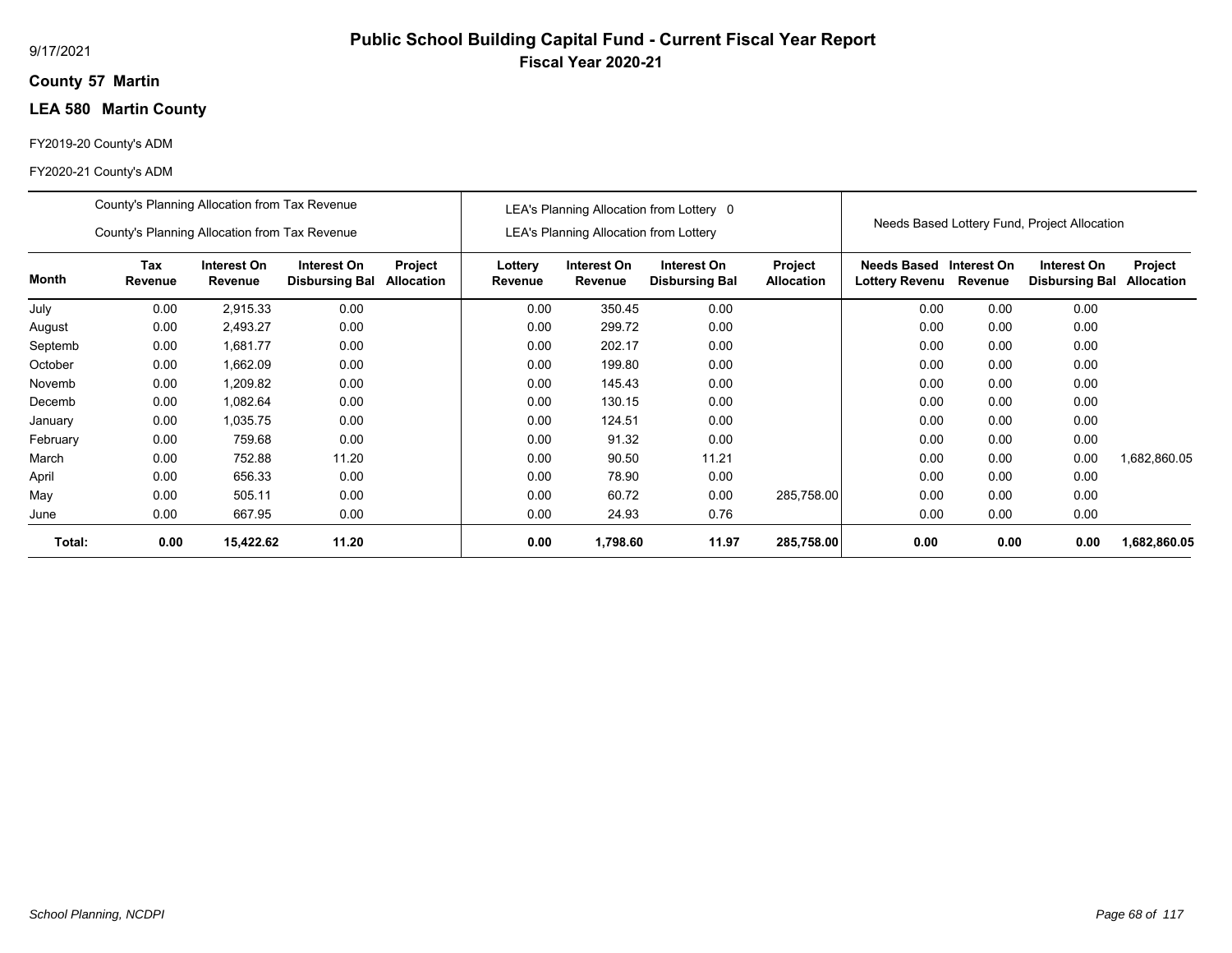## **58 McDowell County**

# **LEA 590 McDowell County**

#### FY2019-20 County's ADM

|          | County's Planning Allocation from Tax Revenue |                        |                                      |                              |                    |                                               | LEA's Planning Allocation from Lottery 0 |                              |                                                  |         |                                              |                              |
|----------|-----------------------------------------------|------------------------|--------------------------------------|------------------------------|--------------------|-----------------------------------------------|------------------------------------------|------------------------------|--------------------------------------------------|---------|----------------------------------------------|------------------------------|
|          | County's Planning Allocation from Tax Revenue |                        |                                      |                              |                    | <b>LEA's Planning Allocation from Lottery</b> |                                          |                              |                                                  |         | Needs Based Lottery Fund, Project Allocation |                              |
| Month    | Tax<br>Revenue                                | Interest On<br>Revenue | Interest On<br><b>Disbursing Bal</b> | Project<br><b>Allocation</b> | Lottery<br>Revenue | Interest On<br>Revenue                        | Interest On<br><b>Disbursing Bal</b>     | Project<br><b>Allocation</b> | Needs Based Interest On<br><b>Lottery Revenu</b> | Revenue | Interest On<br><b>Disbursing Bal</b>         | Project<br><b>Allocation</b> |
| July     | 0.00                                          | 391.74                 | 0.00                                 | 156,373.00                   | 0.00               | 1,489.81                                      | 0.00                                     |                              | 0.00                                             | 0.00    | 0.00                                         |                              |
| August   | 0.00                                          | 221.53                 | 9.17                                 |                              | 0.00               | 1,274.13                                      | 0.00                                     |                              | 0.00                                             | 0.00    | 0.00                                         | 1,791,206.65                 |
| Septemb  | 0.00                                          | 149.43                 | 7.06                                 |                              | 0.00               | 859.43                                        | 0.00                                     |                              | 0.00                                             | 0.00    | 0.00                                         | 1,157,666.64                 |
| October  | 0.00                                          | 147.69                 | 1.64                                 |                              | 0.00               | 849.37                                        | 0.00                                     |                              | 0.00                                             | 0.00    | 0.00                                         | 331,038.64                   |
| Novemb   | 0.00                                          | 107.50                 | 0.11                                 |                              | 0.00               | 618.25                                        | 0.00                                     |                              | 0.00                                             | 0.00    | 0.00                                         |                              |
| Decemb   | 0.00                                          | 96.20                  | 1.53                                 |                              | 0.00               | 553.26                                        | 0.00                                     |                              | 0.00                                             | 0.00    | 0.00                                         | 653,565.55                   |
| January  | 0.00                                          | 92.03                  | 0.66                                 |                              | 0.00               | 529.30                                        | 0.00                                     |                              | 0.00                                             | 0.00    | 0.00                                         |                              |
| February | 0.00                                          | 67.50                  | 0.00                                 |                              | 0.00               | 388.22                                        | 0.00                                     |                              | 0.00                                             | 0.00    | 0.00                                         | 337,879.24                   |
| March    | 0.00                                          | 66.90                  | 0.00                                 |                              | 0.00               | 384.74                                        | 0.00                                     |                              | 0.00                                             | 0.00    | 0.00                                         | 18,544.98                    |
| April    | 0.00                                          | 58.32                  | 0.00                                 |                              | 0.00               | 335.40                                        | 0.00                                     |                              | 0.00                                             | 0.00    | 0.00                                         |                              |
| May      | 0.00                                          | 44.88                  | 0.00                                 |                              | 0.00               | 258.12                                        | 0.00                                     |                              | 0.00                                             | 0.00    | 0.00                                         |                              |
| June     | 0.00                                          | 59.35                  | 0.00                                 |                              | 0.00               | 341.34                                        | 0.00                                     |                              | 0.00                                             | 0.00    | 0.00                                         |                              |
| Total:   | 0.00                                          | 1,503.07               | 20.17                                | 156,373.00                   | 0.00               | 7,881.37                                      | 0.00                                     |                              | 0.00                                             | 0.00    | 0.00                                         | 4,289,901.70                 |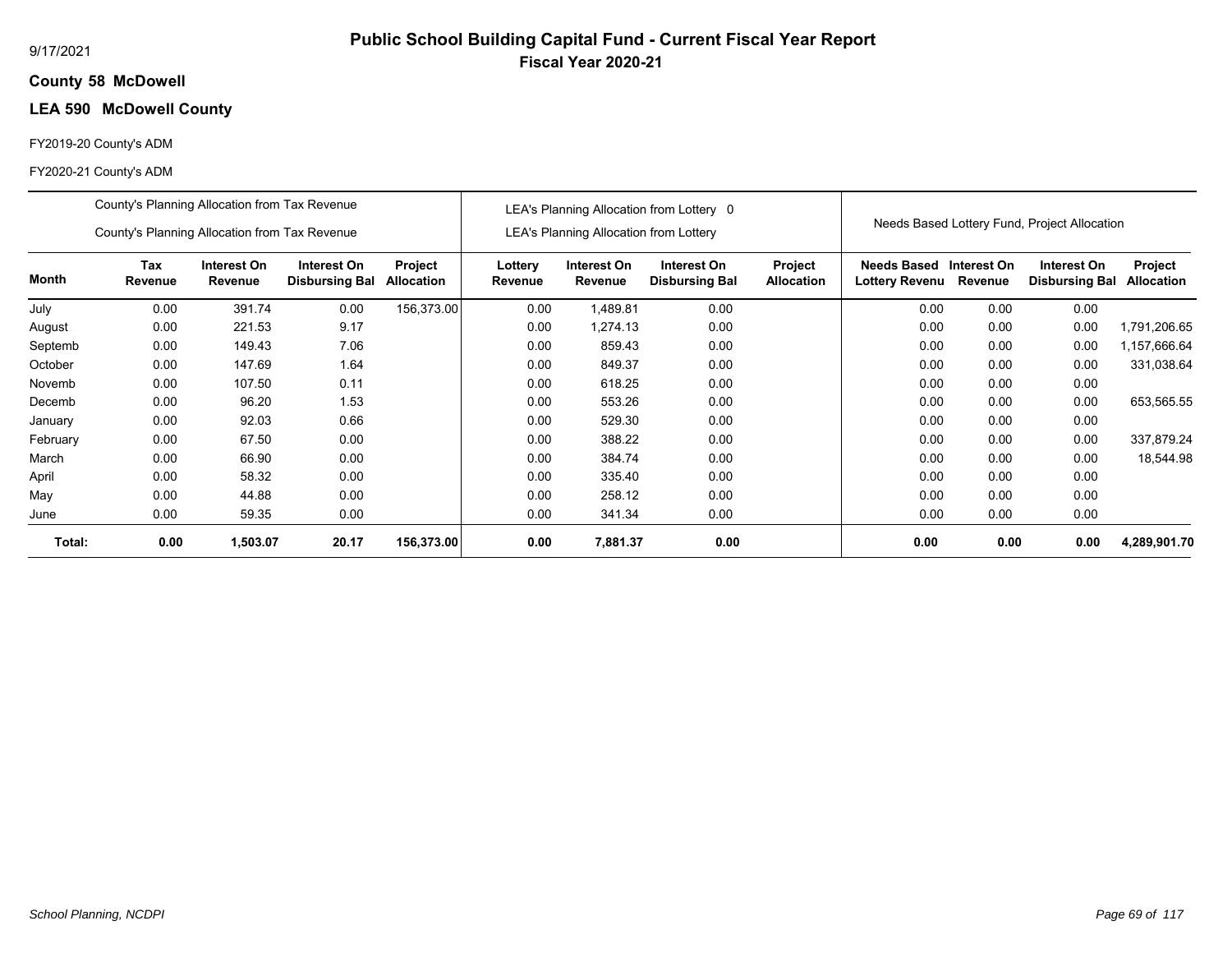# **Public School Building Capital Fund - Current Fiscal Year Report Fiscal Year 2020-21**

## **59 Mecklenburg County**

# **LEA 600 Mecklenburg County**

## FY2019-20 County's ADM

|          | County's Planning Allocation from Tax Revenue |                        |                                      |                       |                    |                                               | LEA's Planning Allocation from Lottery 0 |                              |                                      |                        | Needs Based Lottery Fund, Project Allocation |                              |
|----------|-----------------------------------------------|------------------------|--------------------------------------|-----------------------|--------------------|-----------------------------------------------|------------------------------------------|------------------------------|--------------------------------------|------------------------|----------------------------------------------|------------------------------|
|          | County's Planning Allocation from Tax Revenue |                        |                                      |                       |                    | <b>LEA's Planning Allocation from Lottery</b> |                                          |                              |                                      |                        |                                              |                              |
| Month    | Tax<br>Revenue                                | Interest On<br>Revenue | Interest On<br><b>Disbursing Bal</b> | Project<br>Allocation | Lottery<br>Revenue | Interest On<br>Revenue                        | Interest On<br><b>Disbursing Bal</b>     | Project<br><b>Allocation</b> | Needs Based<br><b>Lottery Revenu</b> | Interest On<br>Revenue | Interest On<br><b>Disbursing Bal</b>         | Project<br><b>Allocation</b> |
| July     | 0.00                                          | 1.33                   | 0.00                                 |                       | 2,832,270.00       | 4,590.75                                      | 0.09                                     |                              | 0.00                                 | 0.00                   | 0.00                                         |                              |
| August   | 0.00                                          | 1.14                   | 0.00                                 |                       | 0.00               | 3,926.13                                      | 0.07                                     |                              | 0.00                                 | 0.00                   | 0.00                                         |                              |
| Septemb  | 0.00                                          | 0.77                   | 0.00                                 |                       | 0.00               | 2,648.28                                      | 0.05                                     |                              | 0.00                                 | 0.00                   | 0.00                                         |                              |
| October  | 0.00                                          | 0.76                   | 0.00                                 |                       | 0.00               | 2,617.29                                      | 317.09                                   | 5,416,000.00                 | 0.00                                 | 0.00                   | 0.00                                         |                              |
| Novemb   | 0.00                                          | 0.55                   | 0.00                                 |                       | 3,134,590.00       | 1,103.12                                      | 2,003.04                                 | 3,137,600.00                 | 0.00                                 | 0.00                   | 0.00                                         |                              |
| Decemb   | 0.00                                          | 0.49                   | 0.00                                 |                       | 0.00               | 1.00                                          | 2,654.41                                 |                              | 0.00                                 | 0.00                   | 0.00                                         |                              |
| January  | 0.00                                          | 0.47                   | 0.00                                 |                       | 0.00               | 1.75                                          | 2,032.20                                 | 5,800.00                     | 0.00                                 | 0.00                   | 0.00                                         |                              |
| February | 0.00                                          | 0.35                   | 0.00                                 |                       | 3,725,029.00       | 822.01                                        | 1.27                                     | 940,600.00                   | 0.00                                 | 0.00                   | 0.00                                         |                              |
| March    | 0.00                                          | 0.34                   | 0.00                                 |                       | 0.00               | 609.11                                        | 82.03                                    |                              | 0.00                                 | 0.00                   | 0.00                                         |                              |
| April    | 0.00                                          | 0.30                   | 0.00                                 |                       | 0.00               | 531.00                                        | 0.02                                     |                              | 0.00                                 | 0.00                   | 0.00                                         |                              |
| May      | 0.00                                          | 0.23                   | 0.00                                 |                       | 4,317,145.00       | 1,041.34                                      | 0.02                                     |                              | 0.00                                 | 0.00                   | 0.00                                         |                              |
| June     | 0.00                                          | 0.31                   | 0.00                                 |                       | 0.00               | 1,377.06                                      | 0.02                                     |                              | 0.00                                 | 0.00                   | 0.00                                         |                              |
| Total:   | 0.00                                          | 7.04                   | 0.00                                 |                       | 14,009,034.00      | 19,268.84                                     | 7,090.31                                 | 9,500,000.00                 | 0.00                                 | 0.00                   | 0.00                                         |                              |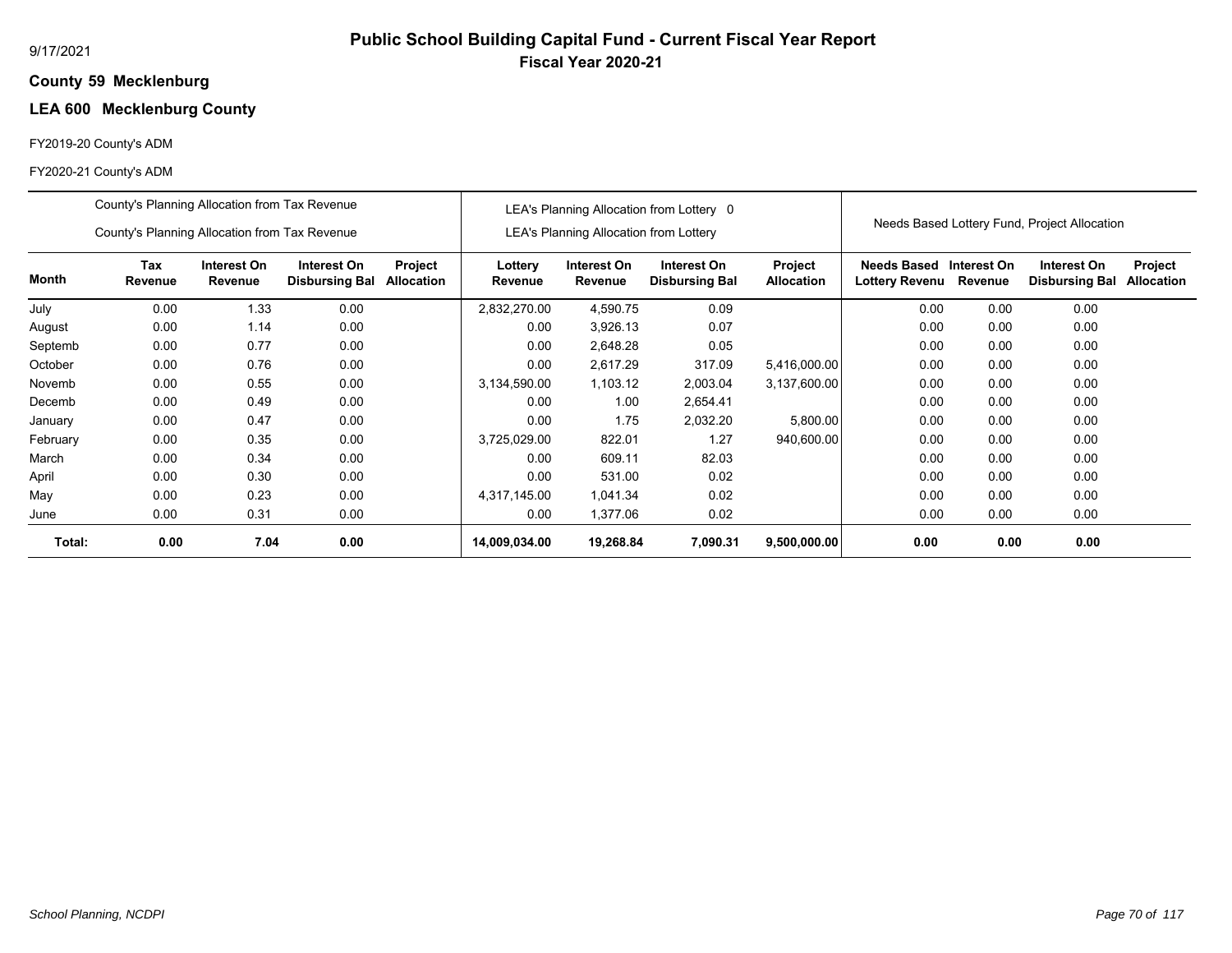## **60 Mitchell County**

# **LEA 610 Mitchell County**

#### FY2019-20 County's ADM

#### FY2020-21 County's ADM

|          | County's Planning Allocation from Tax Revenue |                        |                                      |                       |                    |                                               | LEA's Planning Allocation from Lottery 0 |                              |                                                   |      |                                              |                              |
|----------|-----------------------------------------------|------------------------|--------------------------------------|-----------------------|--------------------|-----------------------------------------------|------------------------------------------|------------------------------|---------------------------------------------------|------|----------------------------------------------|------------------------------|
|          | County's Planning Allocation from Tax Revenue |                        |                                      |                       |                    | <b>LEA's Planning Allocation from Lottery</b> |                                          |                              |                                                   |      | Needs Based Lottery Fund, Project Allocation |                              |
| Month    | Tax<br>Revenue                                | Interest On<br>Revenue | Interest On<br><b>Disbursing Bal</b> | Project<br>Allocation | Lottery<br>Revenue | Interest On<br>Revenue                        | Interest On<br><b>Disbursing Bal</b>     | Project<br><b>Allocation</b> | Needs Based Interest On<br>Lottery Revenu Revenue |      | Interest On<br><b>Disbursing Bal</b>         | Project<br><b>Allocation</b> |
| July     | 0.00                                          | 0.15                   | 0.00                                 |                       | 0.00               | 914.41                                        | 0.00                                     |                              | 0.00                                              | 0.00 | 0.00                                         |                              |
| August   | 0.00                                          | 0.13                   | 0.00                                 |                       | 0.00               | 782.02                                        | 0.00                                     |                              | 0.00                                              | 0.00 | 0.00                                         |                              |
| Septemb  | 0.00                                          | 0.08                   | 0.00                                 |                       | 0.00               | 527.49                                        | 0.00                                     |                              | 0.00                                              | 0.00 | 0.00                                         |                              |
| October  | 0.00                                          | 0.08                   | 0.00                                 |                       | 0.00               | 521.32                                        | 0.00                                     |                              | 0.00                                              | 0.00 | 0.00                                         |                              |
| Novemb   | 0.00                                          | 0.06                   | 0.00                                 |                       | 0.00               | 379.47                                        | 0.00                                     |                              | 0.00                                              | 0.00 | 0.00                                         |                              |
| Decemb   | 0.00                                          | 0.05                   | 0.00                                 |                       | 0.00               | 339.57                                        | 0.00                                     |                              | 0.00                                              | 0.00 | 0.00                                         |                              |
| January  | 0.00                                          | 0.05                   | 0.00                                 |                       | 0.00               | 324.87                                        | 0.00                                     |                              | 0.00                                              | 0.00 | 0.00                                         |                              |
| February | 0.00                                          | 0.04                   | 0.00                                 |                       | 0.00               | 238.28                                        | 0.00                                     |                              | 0.00                                              | 0.00 | 0.00                                         |                              |
| March    | 0.00                                          | 0.04                   | 0.00                                 |                       | 0.00               | 236.14                                        | 0.00                                     |                              | 0.00                                              | 0.00 | 0.00                                         |                              |
| April    | 0.00                                          | 0.03                   | 0.00                                 |                       | 0.00               | 205.86                                        | 0.00                                     |                              | 0.00                                              | 0.00 | 0.00                                         |                              |
| May      | 0.00                                          | 0.03                   | 0.07                                 |                       | 0.00               | 158.43                                        | 0.08                                     |                              | 0.00                                              | 0.00 | 0.00                                         | 8,161.13                     |
| June     | 0.00                                          | 0.03                   | 0.00                                 |                       | 0.00               | 209.50                                        | 0.00                                     |                              | 0.00                                              | 0.00 | 0.00                                         |                              |
| Total:   | 0.00                                          | 0.77                   | 0.07                                 |                       | 0.00               | 4,837.36                                      | 0.08                                     |                              | 0.00                                              | 0.00 | 0.00                                         | 8,161.13                     |

**Public School Building Capital Fund - Current Fiscal Year Report**

**Fiscal Year 2020-21**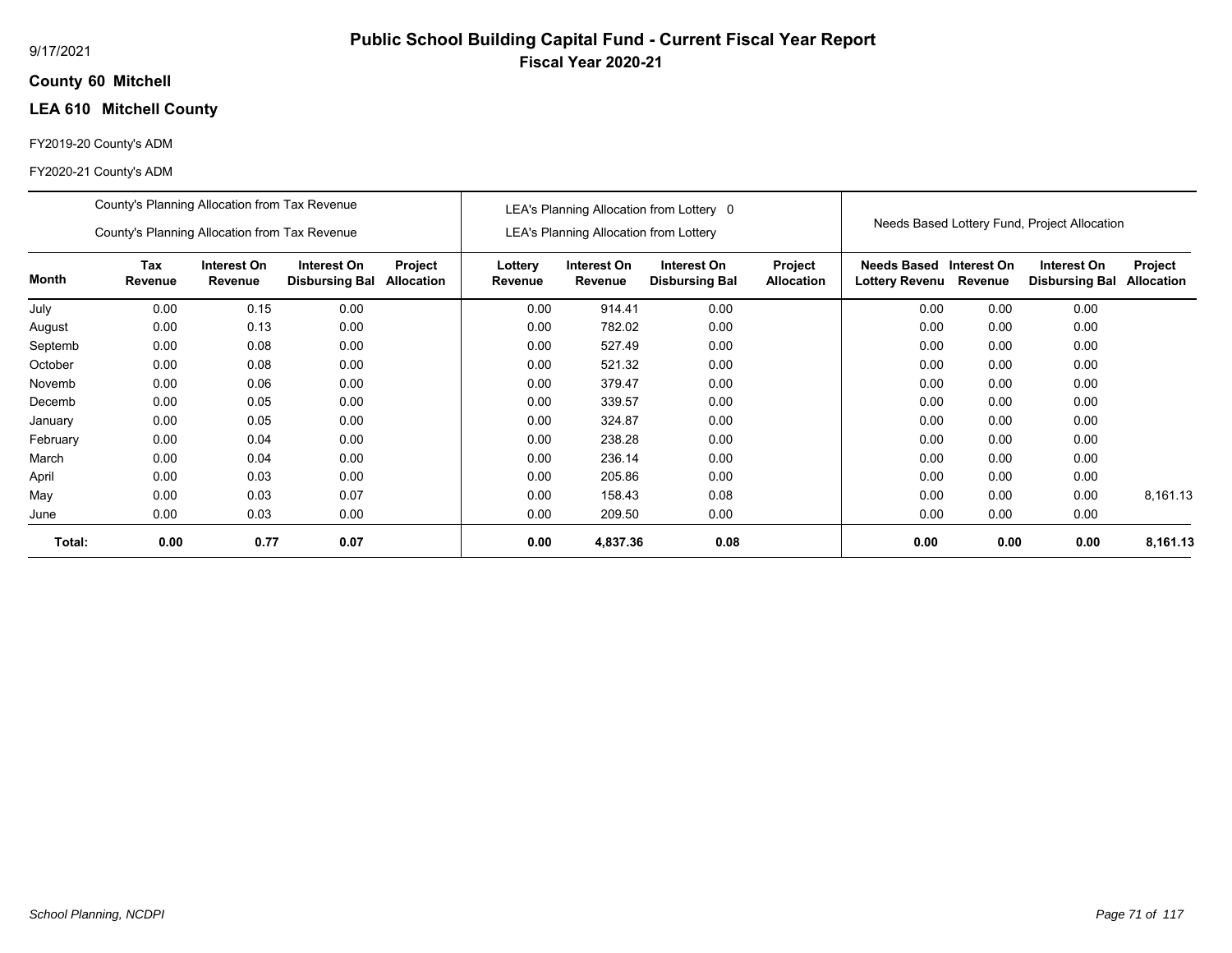### **61 Montgomery County**

## **LEA 620 Montgomery County**

## FY2019-20 County's ADM

|          | County's Planning Allocation from Tax Revenue                                                                                            |      |      |  |                    |                                        | LEA's Planning Allocation from Lottery 0 |                              |                                      |                        |                                              |                              |
|----------|------------------------------------------------------------------------------------------------------------------------------------------|------|------|--|--------------------|----------------------------------------|------------------------------------------|------------------------------|--------------------------------------|------------------------|----------------------------------------------|------------------------------|
|          | County's Planning Allocation from Tax Revenue                                                                                            |      |      |  |                    | LEA's Planning Allocation from Lottery |                                          |                              |                                      |                        | Needs Based Lottery Fund, Project Allocation |                              |
| Month    | Tax<br>Interest On<br>Interest On<br>Project<br>Revenue<br>Revenue<br><b>Disbursing Bal</b><br><b>Allocation</b><br>0.00<br>0.00<br>0.00 |      |      |  | Lottery<br>Revenue | Interest On<br>Revenue                 | Interest On<br><b>Disbursing Bal</b>     | Project<br><b>Allocation</b> | <b>Needs Based</b><br>Lottery Revenu | Interest On<br>Revenue | Interest On<br><b>Disbursing Bal</b>         | Project<br><b>Allocation</b> |
| July     |                                                                                                                                          |      |      |  | 72,224.00          | 688.74                                 | 0.00                                     |                              | 0.00                                 | 0.00                   | 0.00                                         |                              |
| August   | 0.00                                                                                                                                     | 0.00 | 0.00 |  | 0.00               | 589.03                                 | 0.00                                     |                              | 0.00                                 | 0.00                   | 0.00                                         |                              |
| Septemb  | 0.00                                                                                                                                     | 0.00 | 0.00 |  | 0.00               | 397.31                                 | 0.00                                     |                              | 0.00                                 | 0.00                   | 0.00                                         |                              |
| October  | 0.00                                                                                                                                     | 0.00 | 7.32 |  | 0.00               | 392.66                                 | 7.31                                     | 250,000.00                   | 0.00                                 | 0.00                   | 0.00                                         |                              |
| Novemb   | 0.00                                                                                                                                     | 0.00 | 0.00 |  | 78,009.00          | 225.35                                 | 92.46                                    |                              | 0.00                                 | 0.00                   | 0.00                                         |                              |
| Decemb   | 0.00                                                                                                                                     | 0.00 | 0.00 |  | 0.00               | 201.69                                 | 77.58                                    |                              | 0.00                                 | 0.00                   | 0.00                                         |                              |
| January  | 0.00                                                                                                                                     | 0.00 | 0.00 |  | 0.00               | 192.98                                 | 68.19                                    |                              | 0.00                                 | 0.00                   | 0.00                                         |                              |
| February | 0.00                                                                                                                                     | 0.00 | 0.00 |  | 92,703.00          | 162.00                                 | 53.84                                    |                              | 0.00                                 | 0.00                   | 0.00                                         |                              |
| March    | 0.00                                                                                                                                     | 0.00 | 0.00 |  | 0.00               | 160.56                                 | 51.61                                    |                              | 0.00                                 | 0.00                   | 0.00                                         |                              |
| April    | 0.00                                                                                                                                     | 0.00 | 0.00 |  | 0.00               | 139.98                                 | 27.24                                    |                              | 0.00                                 | 0.00                   | 0.00                                         |                              |
| May      | 0.00                                                                                                                                     | 0.00 | 0.00 |  | 107,439.00         | 123.48                                 | 0.00                                     |                              | 0.00                                 | 0.00                   | 0.00                                         |                              |
| June     | 0.00                                                                                                                                     | 0.00 | 0.00 |  | 0.00               | 163.29                                 | 0.00                                     |                              | 0.00                                 | 0.00                   | 0.00                                         |                              |
| Total:   | 0.00                                                                                                                                     | 0.00 | 7.32 |  | 350,375.00         | 3,437.07                               | 378.23                                   | 250,000.00                   | 0.00                                 | 0.00                   | 0.00                                         |                              |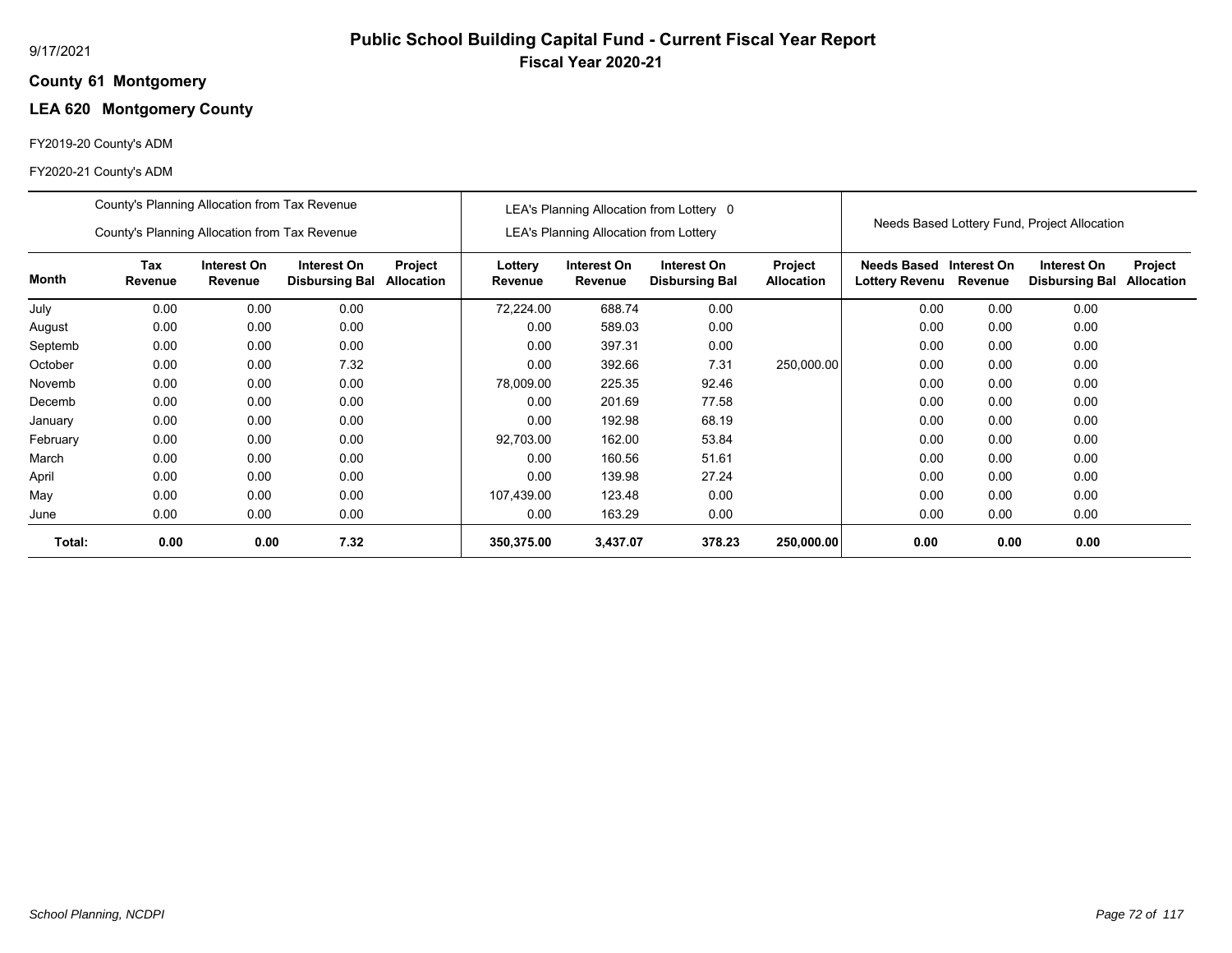## **62 Moore County**

## **LEA 630 Moore County**

## FY2019-20 County's ADM

|          | County's Planning Allocation from Tax Revenue |                        |                                      |                       |                    |                                               | LEA's Planning Allocation from Lottery 0 |                                     |                                      |                        | Needs Based Lottery Fund, Project Allocation |                              |
|----------|-----------------------------------------------|------------------------|--------------------------------------|-----------------------|--------------------|-----------------------------------------------|------------------------------------------|-------------------------------------|--------------------------------------|------------------------|----------------------------------------------|------------------------------|
|          | County's Planning Allocation from Tax Revenue |                        |                                      |                       |                    | <b>LEA's Planning Allocation from Lottery</b> |                                          |                                     |                                      |                        |                                              |                              |
| Month    | Tax<br>Revenue                                | Interest On<br>Revenue | Interest On<br><b>Disbursing Bal</b> | Project<br>Allocation | Lottery<br>Revenue | Interest On<br>Revenue                        | Interest On<br><b>Disbursing Bal</b>     | <b>Project</b><br><b>Allocation</b> | Needs Based<br><b>Lottery Revenu</b> | Interest On<br>Revenue | Interest On<br><b>Disbursing Bal</b>         | Project<br><b>Allocation</b> |
| July     | 0.00                                          | 13.23                  | 0.00                                 |                       | 243,751.00         | 1,530.06                                      | 807.53                                   |                                     | 0.00                                 | 0.00                   | 0.00                                         |                              |
| August   | 0.00                                          | 11.32                  | 0.00                                 |                       | 0.00               | 1,309.14                                      | 677.66                                   |                                     | 0.00                                 | 0.00                   | 0.00                                         |                              |
| Septemb  | 0.00                                          | 0.00                   |                                      | 0.00                  | 883.38             | 470.63                                        | $-461, 191.16$                           | 0.00                                | 0.00                                 | 0.00                   |                                              |                              |
| October  | 0.00                                          | 7.54                   | 0.00                                 |                       | 0.00               | .096.13                                       | 227.12                                   |                                     | 0.00                                 | 0.00                   | 0.00                                         |                              |
| Novemb   | 0.00                                          | 5.49                   | 78.82                                |                       | 274,594.00         | 894.48                                        | 78.81                                    |                                     | 0.00                                 | 0.00                   | 0.00                                         |                              |
| Decemb   | 0.00                                          | 4.94                   | 64.44                                |                       | 0.00               | 800.48                                        | 64.44                                    |                                     | 0.00                                 | 0.00                   | 0.00                                         |                              |
| January  | 0.00                                          | 4.74                   | 53.00                                |                       | 0.00               | 765.83                                        | 53.00                                    |                                     | 0.00                                 | 0.00                   | 0.00                                         |                              |
| February | 0.00                                          | 3.49                   | 41.84                                |                       | 326,317.00         | 633.69                                        | 41.85                                    |                                     | 0.00                                 | 0.00                   | 0.00                                         |                              |
| March    | 0.00                                          | 3.47                   | 47.44                                |                       | 0.00               | 628.02                                        | 47.44                                    | 1,100,000.00                        | 0.00                                 | 0.00                   | 0.00                                         |                              |
| April    | 0.00                                          | 3.03                   | 0.00                                 |                       | 0.00               | 337.98                                        | 243.33                                   |                                     | 0.00                                 | 0.00                   | 0.00                                         |                              |
| May      | 0.00                                          | 2.33                   | 0.00                                 |                       | 378,187.00         | 315.57                                        | 245.23                                   |                                     | 0.00                                 | 0.00                   | 0.00                                         |                              |
| June     | 0.00                                          | 3.09                   | 0.00                                 |                       | 0.00               | 417.35                                        | 256.30                                   |                                     | 0.00                                 | 0.00                   | 0.00                                         |                              |
| Total:   | 0.00                                          | 70.30                  | 285.54                               |                       | 1,222,849.00       | 9,612.11                                      | 3,213.34                                 | 638,808.84                          | 0.00                                 | 0.00                   | 0.00                                         |                              |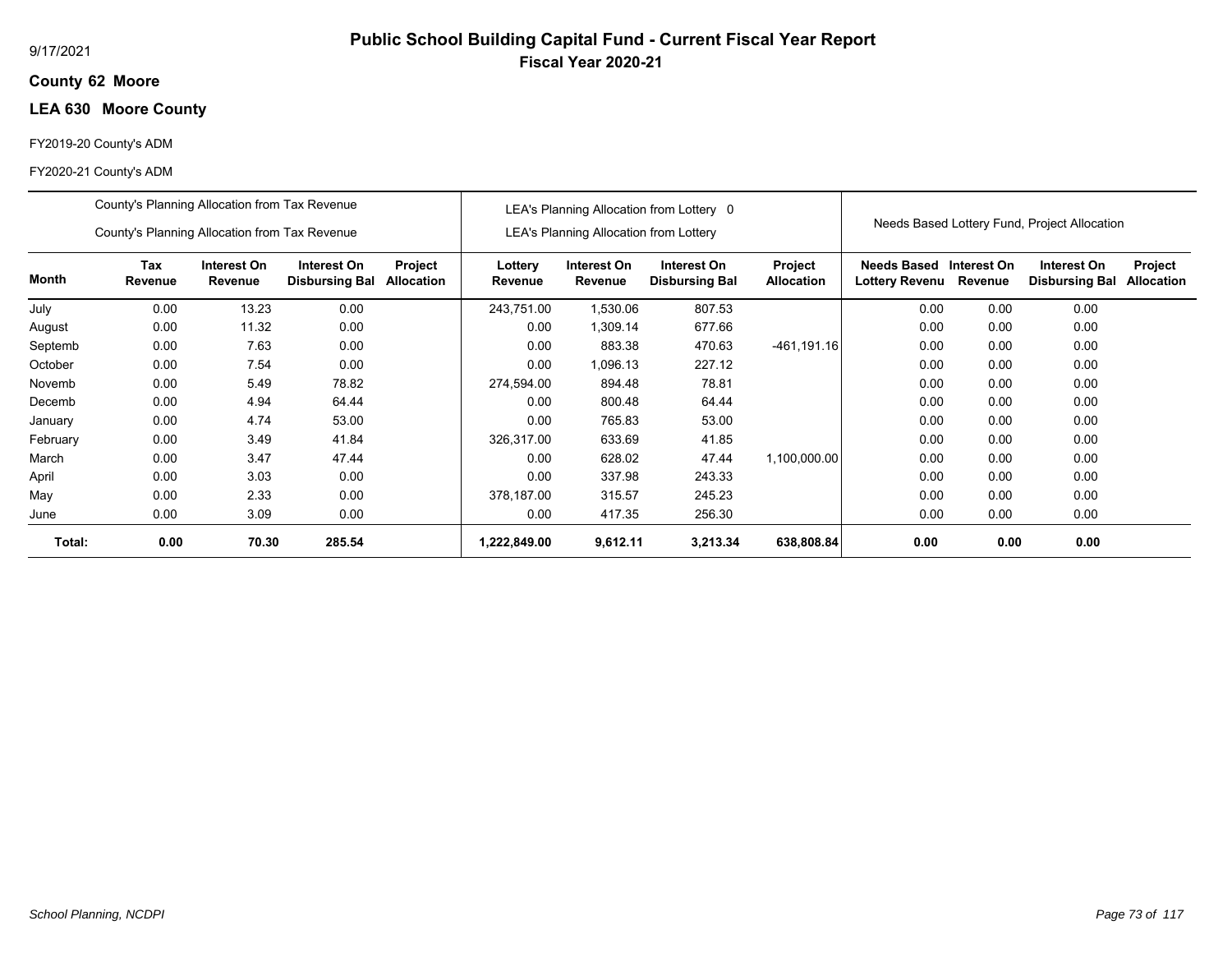## **63 Nash County**

## **LEA 640 Nash County**

## FY2019-20 County's ADM

#### FY2020-21 County's ADM

|          | County's Planning Allocation from Tax Revenue |                        |                                      |                              |                    |                                        | LEA's Planning Allocation from Lottery 0 |                              |                                      |                        |                                              |                              |
|----------|-----------------------------------------------|------------------------|--------------------------------------|------------------------------|--------------------|----------------------------------------|------------------------------------------|------------------------------|--------------------------------------|------------------------|----------------------------------------------|------------------------------|
|          | County's Planning Allocation from Tax Revenue |                        |                                      |                              |                    | LEA's Planning Allocation from Lottery |                                          |                              |                                      |                        | Needs Based Lottery Fund, Project Allocation |                              |
| Month    | Tax<br>Revenue                                | Interest On<br>Revenue | Interest On<br><b>Disbursing Bal</b> | Project<br><b>Allocation</b> | Lottery<br>Revenue | Interest On<br>Revenue                 | Interest On<br><b>Disbursing Bal</b>     | Project<br><b>Allocation</b> | Needs Based<br><b>Lottery Revenu</b> | Interest On<br>Revenue | Interest On<br><b>Disbursing Bal</b>         | Project<br><b>Allocation</b> |
| July     | 0.00                                          | 55.96                  | 0.00                                 |                              | 0.00               | 0.66                                   | 0.00                                     |                              | 0.00                                 | 0.00                   | 0.00                                         |                              |
| August   | 0.00                                          | 47.86                  | 0.00                                 |                              | 0.00               | 0.56                                   | 0.00                                     |                              | 0.00                                 | 0.00                   | 0.00                                         |                              |
| Septemb  | 0.00<br>0.00<br>32.28                         |                        |                                      |                              | 0.00               | 0.38                                   | 0.00                                     |                              | 0.00                                 | 0.00                   | 0.00                                         |                              |
| October  | 0.00                                          | 31.90                  | 8.83                                 |                              | 0.00               | 0.38                                   | 8.83                                     |                              | 0.00                                 | 0.00                   | 0.00                                         | 301,657.50                   |
| Novemb   | 0.00                                          | 23.23                  | 0.00                                 |                              | 0.00               | 0.28                                   | 0.00                                     |                              | 0.00                                 | 0.00                   | 0.00                                         |                              |
| Decemb   | 0.00                                          | 20.78                  | 0.00                                 |                              | 0.00               | 0.25                                   | 0.00                                     |                              | 0.00                                 | 0.00                   | 0.00                                         |                              |
| January  | 0.00                                          | 19.88                  | 0.00                                 |                              | 0.00               | 0.24                                   | 0.00                                     |                              | 0.00                                 | 0.00                   | 0.00                                         |                              |
| February | 0.00                                          | 14.58                  | 0.00                                 |                              | 0.00               | 0.17                                   | 0.00                                     |                              | 0.00                                 | 0.00                   | 0.00                                         |                              |
| March    | 0.00                                          | 14.45                  | 0.00                                 |                              | 0.00               | 0.17                                   | 0.00                                     |                              | 0.00                                 | 0.00                   | 0.00                                         |                              |
| April    | 0.00                                          | 12.60                  | 0.00                                 |                              | 0.00               | 0.15                                   | 0.00                                     |                              | 0.00                                 | 0.00                   | 0.00                                         |                              |
| May      | 0.00                                          | 9.70                   | 1.36                                 |                              | 0.00               | 0.12                                   | 1.35                                     |                              | 0.00                                 | 0.00                   | 0.00                                         | 153,317.27                   |
| June     | 0.00                                          | 12.82                  | 0.00                                 |                              | 0.00               | 0.15                                   | 0.00                                     |                              | 0.00                                 | 0.00                   | 0.00                                         |                              |
| Total:   | 0.00                                          | 296.04                 | 10.19                                |                              | 0.00               | 3.51                                   | 10.18                                    |                              | 0.00                                 | 0.00                   | 0.00                                         | 454,974.77                   |

## **Public School Building Capital Fund - Current Fiscal Year Report Fiscal Year 2020-21**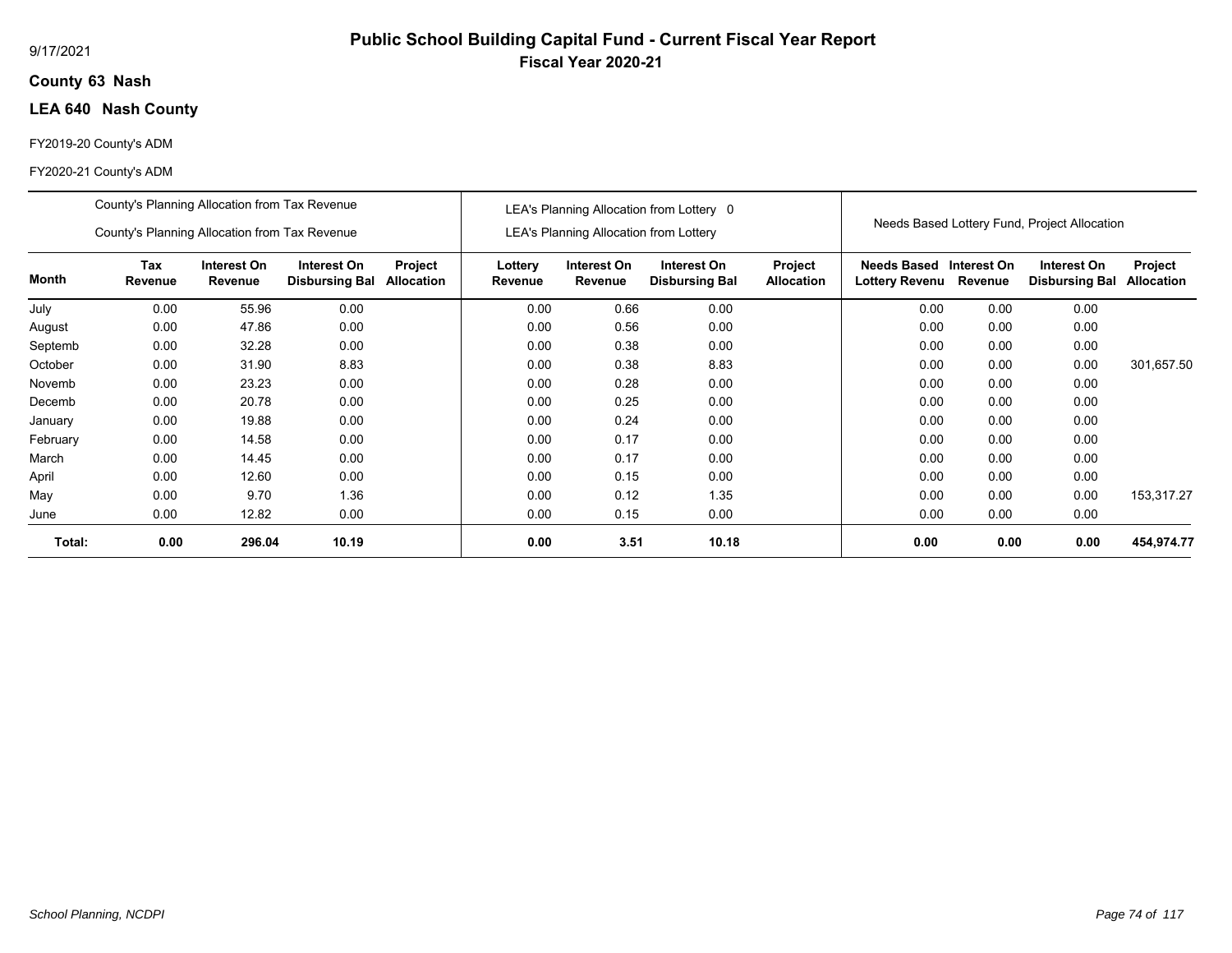### **64 New Hanover County**

## **LEA 650 New Hanover County**

## FY2019-20 County's ADM

|          | County's Planning Allocation from Tax Revenue |                        |                                      |                              |                    |                                        | LEA's Planning Allocation from Lottery 0 |                              |                                      |                        |                                              |                              |
|----------|-----------------------------------------------|------------------------|--------------------------------------|------------------------------|--------------------|----------------------------------------|------------------------------------------|------------------------------|--------------------------------------|------------------------|----------------------------------------------|------------------------------|
|          | County's Planning Allocation from Tax Revenue |                        |                                      |                              |                    | LEA's Planning Allocation from Lottery |                                          |                              |                                      |                        | Needs Based Lottery Fund, Project Allocation |                              |
| Month    | Tax<br>Revenue                                | Interest On<br>Revenue | Interest On<br><b>Disbursing Bal</b> | Project<br><b>Allocation</b> | Lottery<br>Revenue | Interest On<br>Revenue                 | Interest On<br><b>Disbursing Bal</b>     | Project<br><b>Allocation</b> | <b>Needs Based</b><br>Lottery Revenu | Interest On<br>Revenue | Interest On<br><b>Disbursing Bal</b>         | Project<br><b>Allocation</b> |
| July     | 0.00                                          | 5.60                   | 0.00                                 |                              | 497,492.00         | 2,565.82                               | 2,244.71                                 | $-251,904.24$                | 0.00                                 | 0.00                   | 0.00                                         |                              |
| August   | 0.00                                          | 4.79                   | 0.00                                 |                              | 0.00               | 2,378.81                               | 1,690.19                                 |                              | 0.00                                 | 0.00                   | 0.00                                         |                              |
| Septemb  | 3.23<br>0.00<br>0.00                          |                        |                                      |                              | 0.00               | 1,605.39                               | 1,061.24                                 | 615,000.00                   | 0.00                                 | 0.00                   | 0.00                                         |                              |
| October  | 0.00                                          | 3.19                   | 0.00                                 |                              | 0.00               | 1,289.93                               | 890.82                                   |                              | 0.00                                 | 0.00                   | 0.00                                         |                              |
| Novemb   | 0.00                                          | 2.32                   | 0.00                                 |                              | 549,103.00         | 1,132.29                               | 762.86                                   | 107,201.00                   | 0.00                                 | 0.00                   | 0.00                                         |                              |
| Decemb   | 0.00                                          | 2.08                   | 0.00                                 |                              | 0.00               | 979.79                                 | 514.99                                   | 145,000.00                   | 0.00                                 | 0.00                   | 0.00                                         |                              |
| January  | 0.00                                          | 1.99                   | 0.00                                 |                              | 0.00               | 893.89                                 | 402.78                                   | 100,000.00                   | 0.00                                 | 0.00                   | 0.00                                         |                              |
| February | 0.00                                          | 1.46                   | 0.00                                 |                              | 652,534.00         | 777.58                                 | 330.83                                   | 697,000.00                   | 0.00                                 | 0.00                   | 0.00                                         |                              |
| March    | 0.00                                          | 1.45                   | 0.00                                 |                              | 0.00               | 618.38                                 | 429.07                                   |                              | 0.00                                 | 0.00                   | 0.00                                         |                              |
| April    | 0.00                                          | 1.26                   | 0.00                                 |                              | 0.00               | 539.16                                 | 330.91                                   |                              | 0.00                                 | 0.00                   | 0.00                                         |                              |
| May      | 0.97<br>0.00<br>0.00                          |                        |                                      |                              | 756,258.00         | 525.81                                 | 323.25                                   | 153,514.32                   | 0.00                                 | 0.00                   | 0.00                                         |                              |
| June     | 0.00                                          | 1.28                   | 0.00                                 |                              | 0.00               | 665.64                                 | 372.22                                   |                              | 0.00                                 | 0.00                   | 0.00                                         |                              |
| Total:   | 0.00                                          | 29.62                  | 0.00                                 |                              | 2,455,387.00       | 13,972.49                              | 9,353.87                                 | 1,565,811.08                 | 0.00                                 | 0.00                   | 0.00                                         |                              |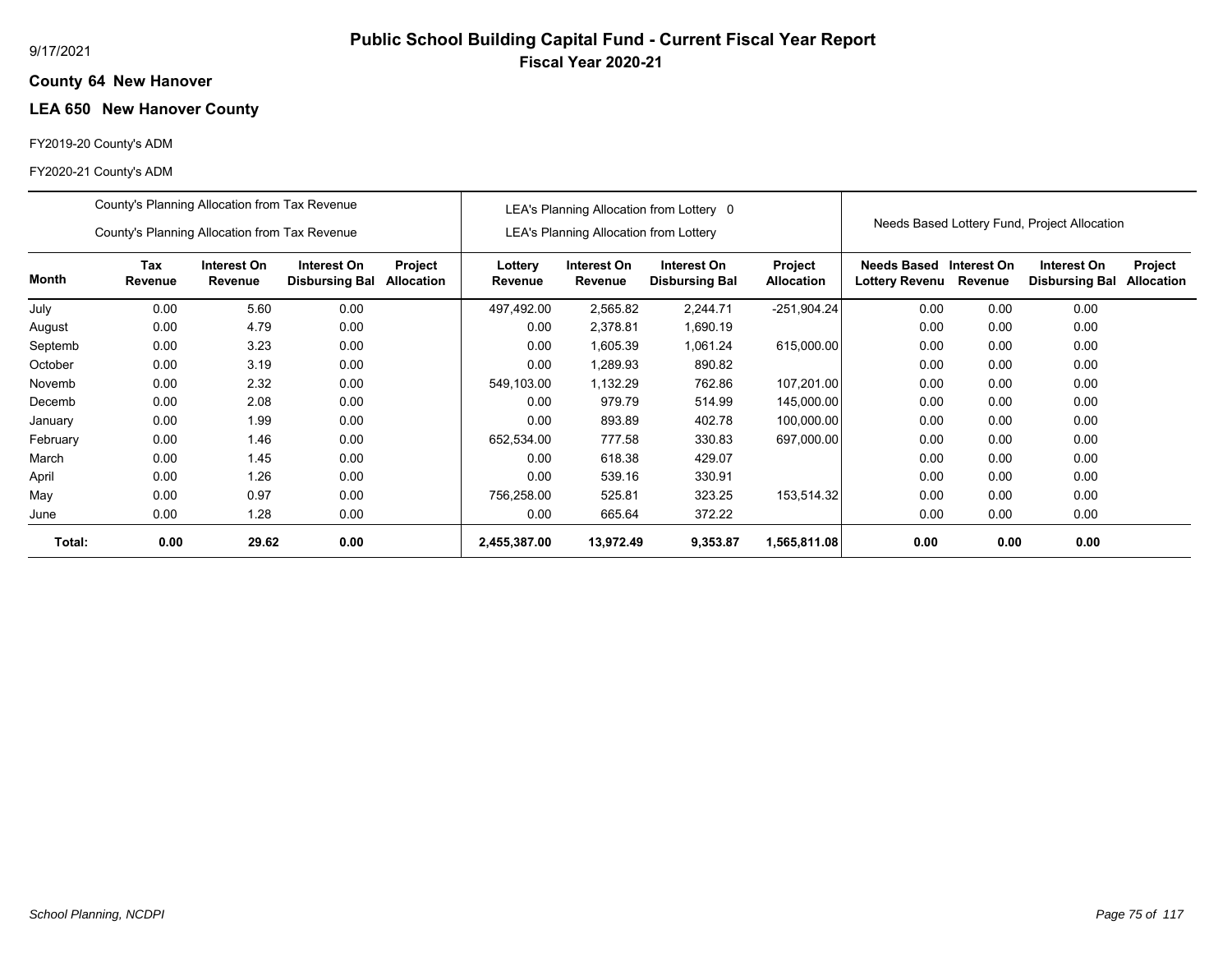### **65 Northampton County**

## **LEA 660 Northampton County**

## FY2019-20 County's ADM

|          | County's Planning Allocation from Tax Revenue                                                                                              |       |       |  |                    |                                        | LEA's Planning Allocation from Lottery 0 |                              |                                      |                        |                                              |                              |
|----------|--------------------------------------------------------------------------------------------------------------------------------------------|-------|-------|--|--------------------|----------------------------------------|------------------------------------------|------------------------------|--------------------------------------|------------------------|----------------------------------------------|------------------------------|
|          | County's Planning Allocation from Tax Revenue                                                                                              |       |       |  |                    | LEA's Planning Allocation from Lottery |                                          |                              |                                      |                        | Needs Based Lottery Fund, Project Allocation |                              |
| Month    | Tax<br>Interest On<br>Interest On<br>Project<br>Revenue<br>Revenue<br><b>Disbursing Bal</b><br><b>Allocation</b><br>18.29<br>0.00<br>11.19 |       |       |  | Lottery<br>Revenue | Interest On<br>Revenue                 | Interest On<br><b>Disbursing Bal</b>     | Project<br><b>Allocation</b> | <b>Needs Based</b><br>Lottery Revenu | Interest On<br>Revenue | Interest On<br><b>Disbursing Bal</b>         | Project<br><b>Allocation</b> |
| July     |                                                                                                                                            |       |       |  | 0.00               | 313.03                                 | 18.29                                    | $-25,000.00$                 | 0.00                                 | 0.00                   | 0.00                                         |                              |
| August   | 0.00                                                                                                                                       | 9.58  | 6.66  |  | 0.00               | 285.87                                 | 6.65                                     |                              | 0.00                                 | 0.00                   | 0.00                                         |                              |
| Septemb  | 4.69<br>0.00<br>6.47                                                                                                                       |       |       |  | 0.00               | 192.83                                 | 4.69                                     |                              | 0.00                                 | 0.00                   | 0.00                                         |                              |
| October  | 0.00                                                                                                                                       | 6.39  | 4.06  |  | 0.00               | 190.58                                 | 4.06                                     |                              | 0.00                                 | 0.00                   | 0.00                                         |                              |
| Novemb   | 0.00                                                                                                                                       | 4.65  | 3.31  |  | 29,713.00          | 149.17                                 | 3.31                                     |                              | 0.00                                 | 0.00                   | 0.00                                         |                              |
| Decemb   | 0.00                                                                                                                                       | 4.17  | 2.78  |  | 0.00               | 133.49                                 | 2.77                                     |                              | 0.00                                 | 0.00                   | 0.00                                         |                              |
| January  | 0.00                                                                                                                                       | 3.99  | 2.44  |  | 0.00               | 127.71                                 | 2.44                                     |                              | 0.00                                 | 0.00                   | 0.00                                         |                              |
| February | 0.00                                                                                                                                       | 2.92  | 1.92  |  | 35,309.00          | 101.46                                 | 1.93                                     | 99,598.37                    | 0.00                                 | 0.00                   | 0.00                                         |                              |
| March    | 0.00                                                                                                                                       | 2.90  | 0.00  |  | 0.00               | 78.78                                  | 27.60                                    | 350,690.65                   | 0.00                                 | 0.00                   | 0.00                                         |                              |
| April    | 0.00                                                                                                                                       | 2.53  | 0.00  |  | 0.00               | 1.89                                   | 76.53                                    |                              | 0.00                                 | 0.00                   | 0.00                                         |                              |
| May      | 0.00                                                                                                                                       | 1.94  | 0.00  |  | 40,922.00          | 7.46                                   | 77.13                                    |                              | 0.00                                 | 0.00                   | 0.00                                         |                              |
| June     | 0.00                                                                                                                                       | 2.57  | 0.00  |  | 0.00               | 9.88                                   | 85.16                                    |                              | 0.00                                 | 0.00                   | 0.00                                         |                              |
| Total:   | 0.00                                                                                                                                       | 59.30 | 44.15 |  | 105,944.00         | 1,592.15                               | 310.56                                   | 425,289.02                   | 0.00                                 | 0.00                   | 0.00                                         |                              |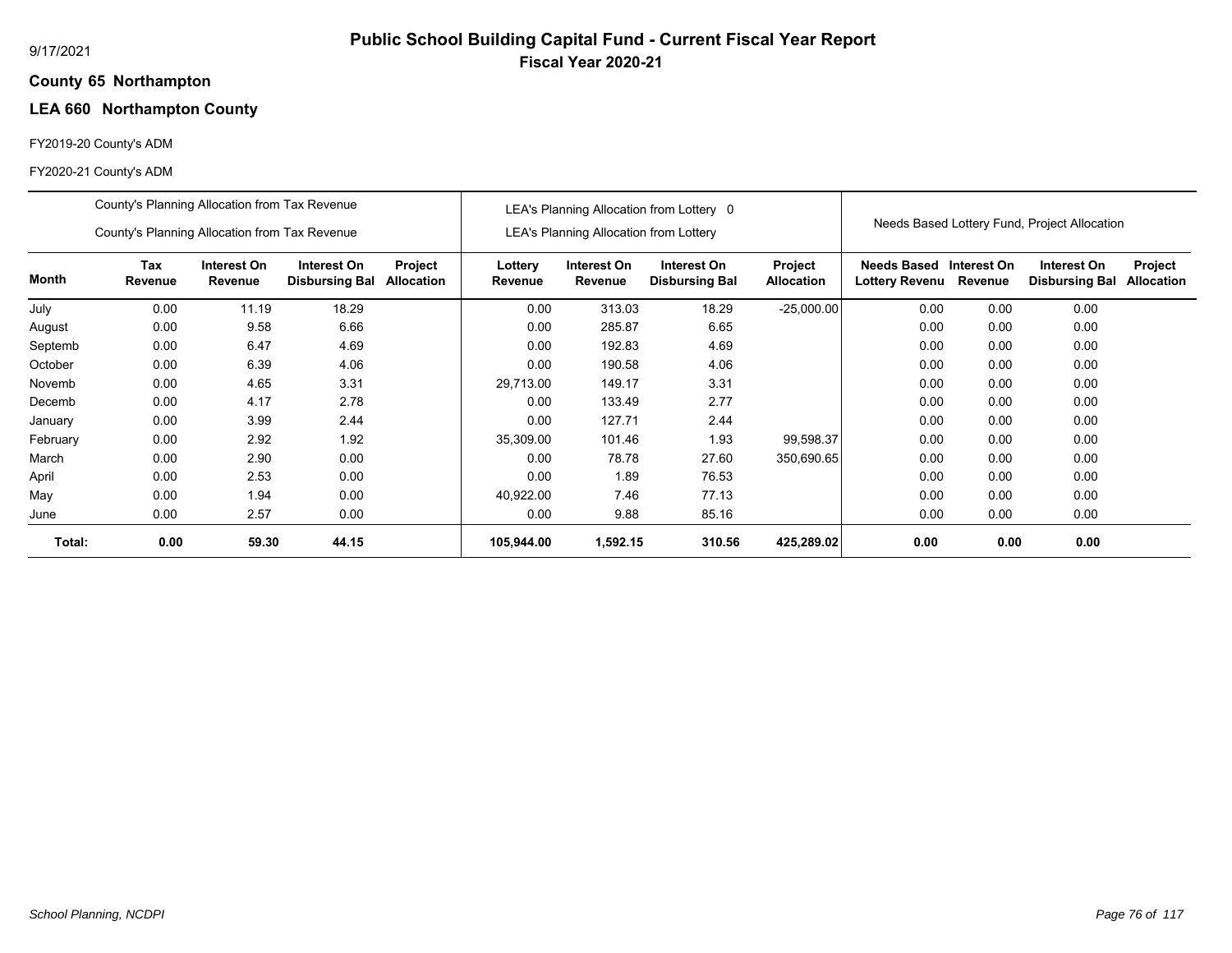## **66 Onslow County**

## **LEA 670 Onslow County**

## FY2019-20 County's ADM

|          | County's Planning Allocation from Tax Revenue |                        |                                      |                              |                    |                                               | LEA's Planning Allocation from Lottery 0 |                              |                                                  |         |                                              |                              |
|----------|-----------------------------------------------|------------------------|--------------------------------------|------------------------------|--------------------|-----------------------------------------------|------------------------------------------|------------------------------|--------------------------------------------------|---------|----------------------------------------------|------------------------------|
|          | County's Planning Allocation from Tax Revenue |                        |                                      |                              |                    | <b>LEA's Planning Allocation from Lottery</b> |                                          |                              |                                                  |         | Needs Based Lottery Fund, Project Allocation |                              |
| Month    | Tax<br>Revenue                                | Interest On<br>Revenue | Interest On<br><b>Disbursing Bal</b> | Project<br><b>Allocation</b> | Lottery<br>Revenue | Interest On<br>Revenue                        | Interest On<br><b>Disbursing Bal</b>     | Project<br><b>Allocation</b> | Needs Based Interest On<br><b>Lottery Revenu</b> | Revenue | Interest On<br><b>Disbursing Bal</b>         | Project<br><b>Allocation</b> |
| July     | 0.00                                          | 5.47                   | 0.00                                 |                              | 522,204.00         | 907.34                                        | 0.00                                     |                              | 0.00                                             | 0.00    | 0.00                                         |                              |
| August   | 0.00                                          | 4.68                   | 0.00                                 |                              | 0.00               | 775.98                                        | 0.00                                     |                              | 0.00                                             | 0.00    | 0.00                                         |                              |
| Septemb  | 0.00                                          | 3.15                   | 0.00                                 |                              | 0.00               | 523.42                                        | 0.00                                     |                              | 0.00                                             | 0.00    | 0.00                                         |                              |
| October  | 0.00                                          | 3.12                   | 0.00                                 |                              | 0.00               | 517.30                                        | 0.00                                     |                              | 0.00                                             | 0.00    | 0.00                                         |                              |
| Novemb   | 0.00                                          | 2.27                   | 0.00                                 |                              | 583,019.00         | 581.51                                        | 0.00                                     |                              | 0.00                                             | 0.00    | 0.00                                         |                              |
| Decemb   | 0.00                                          | 2.03                   | 0.00                                 |                              | 0.00               | 520.38                                        | 0.00                                     |                              | 0.00                                             | 0.00    | 0.00                                         |                              |
| January  | 0.00                                          | 1.94                   | 0.00                                 |                              | 0.00               | 497.84                                        | 0.00                                     |                              | 0.00                                             | 0.00    | 0.00                                         |                              |
| February | 0.00                                          | 1.43                   | 0.00                                 |                              | 692,837.00         | 517.95                                        | 0.00                                     |                              | 0.00                                             | 0.00    | 0.00                                         |                              |
| March    | 0.00                                          | 1.41                   | 0.00                                 |                              | 0.00               | 513.32                                        | 0.00                                     |                              | 0.00                                             | 0.00    | 0.00                                         |                              |
| April    | 0.00                                          | 1.23                   | 0.00                                 |                              | 0.00               | 447.48                                        | 0.00                                     |                              | 0.00                                             | 0.00    | 0.00                                         |                              |
| May      | 0.00                                          | 0.95                   | 24.86                                |                              | 802,968.00         | 462.06                                        | 24.85                                    | 1,871,000.00                 | 0.00                                             | 0.00    | 0.00                                         |                              |
| June     | 0.00                                          | 1.26                   | 0.00                                 |                              | 0.00               | 248.49                                        | 264.55                                   |                              | 0.00                                             | 0.00    | 0.00                                         |                              |
| Total:   | 0.00                                          | 28.94                  | 24.86                                |                              | 2,601,028.00       | 6,513.07                                      | 289.40                                   | 1,871,000.00                 | 0.00                                             | 0.00    | 0.00                                         |                              |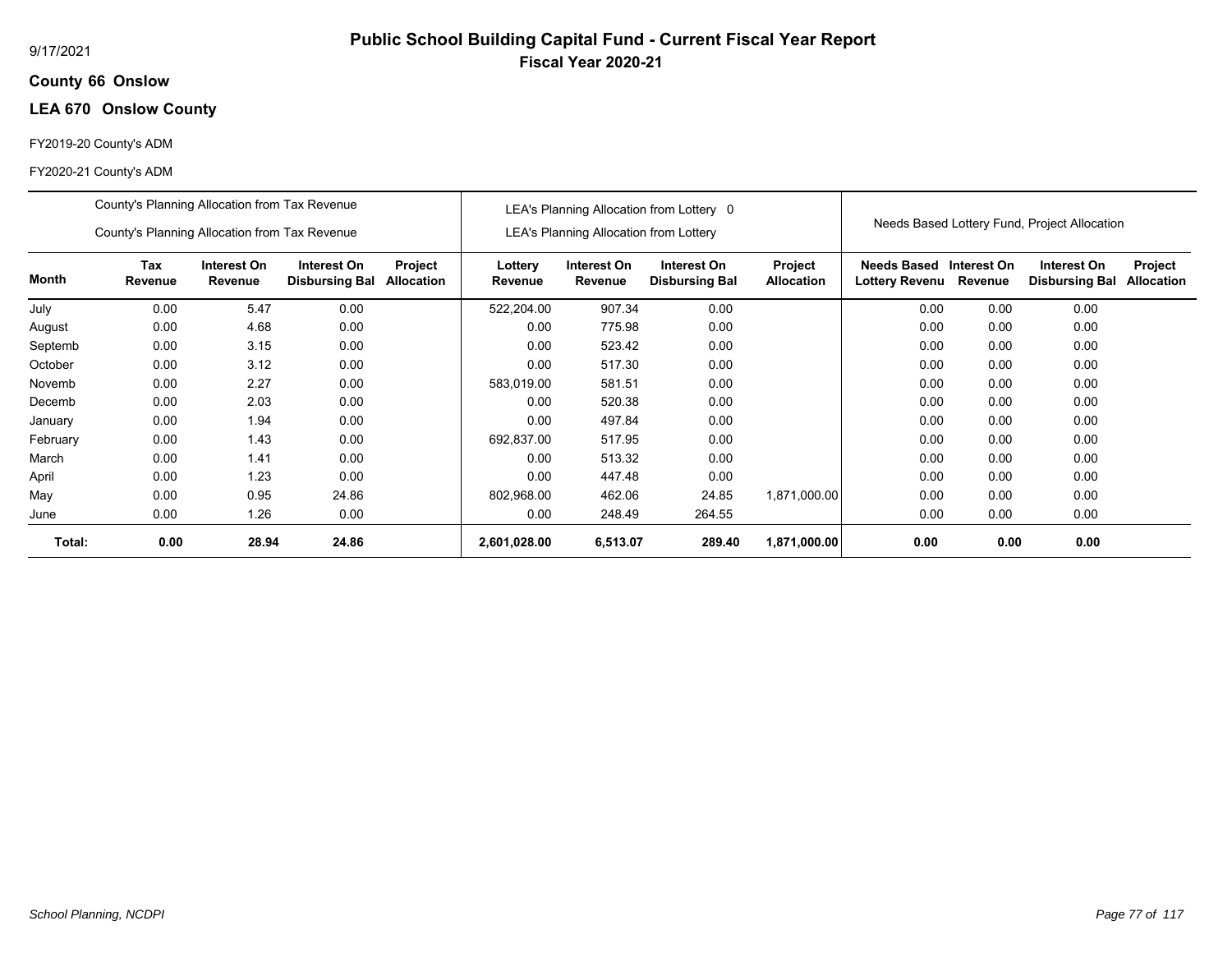## **67 Orange County**

## **LEA 680 Orange County**

## FY2019-20 County's ADM

|          | County's Planning Allocation from Tax Revenue |                        |                                      |                       |                    |                                               | LEA's Planning Allocation from Lottery 0 |                              |                                      |                        |                                              |                              |
|----------|-----------------------------------------------|------------------------|--------------------------------------|-----------------------|--------------------|-----------------------------------------------|------------------------------------------|------------------------------|--------------------------------------|------------------------|----------------------------------------------|------------------------------|
|          | County's Planning Allocation from Tax Revenue |                        |                                      |                       |                    | <b>LEA's Planning Allocation from Lottery</b> |                                          |                              |                                      |                        | Needs Based Lottery Fund, Project Allocation |                              |
| Month    | Tax<br>Revenue                                | Interest On<br>Revenue | Interest On<br><b>Disbursing Bal</b> | Project<br>Allocation | Lottery<br>Revenue | Interest On<br>Revenue                        | Interest On<br><b>Disbursing Bal</b>     | Project<br><b>Allocation</b> | <b>Needs Based</b><br>Lottery Revenu | Interest On<br>Revenue | Interest On<br><b>Disbursing Bal</b>         | Project<br><b>Allocation</b> |
| July     | 0.00                                          | 6.19                   | 0.00                                 |                       | 139,794.00         | 243.32                                        | 517.39                                   |                              | 0.00                                 | 0.00                   | 0.00                                         |                              |
| August   | 0.00                                          | 5.29                   | 0.00                                 |                       | 0.00               | 208.47                                        | 0.00                                     |                              | 0.00                                 | 0.00                   | 0.00                                         |                              |
| Septemb  | 0.00                                          | 3.57                   | 0.00                                 |                       | 0.00               | 140.62                                        | 0.00                                     |                              | 0.00                                 | 0.00                   | 0.00                                         |                              |
| October  | 0.00                                          | 3.53                   | 0.00                                 |                       | 0.00               | 138.97                                        | 0.00                                     |                              | 0.00                                 | 0.00                   | 0.00                                         |                              |
| Novemb   | 0.00                                          | 2.57                   | 0.00                                 |                       | 155,870.00         | 155.96                                        | 0.00                                     |                              | 0.00                                 | 0.00                   | 0.00                                         |                              |
| Decemb   | 0.00                                          | 2.30                   | 0.00                                 |                       | 0.00               | 139.56                                        | 0.00                                     |                              | 0.00                                 | 0.00                   | 0.00                                         |                              |
| January  | 0.00                                          | 2.20                   | 0.00                                 |                       | 0.00               | 133.52                                        | 0.00                                     |                              | 0.00                                 | 0.00                   | 0.00                                         |                              |
| February | 0.00                                          | 1.61                   | 0.00                                 |                       | 185,230.00         | 138.78                                        | 0.00                                     |                              | 0.00                                 | 0.00                   | 0.00                                         |                              |
| March    | 0.00                                          | 1.60                   | 0.00                                 |                       | 0.00               | 137.54                                        | 0.00                                     |                              | 0.00                                 | 0.00                   | 0.00                                         |                              |
| April    | 0.00                                          | 1.39                   | 0.00                                 |                       | 0.00               | 119.90                                        | 0.00                                     |                              | 0.00                                 | 0.00                   | 0.00                                         |                              |
| May      | 0.00                                          | 1.07                   | 18.63                                |                       | 214,674.00         | 123.74                                        | 6.35                                     | 561,082.00                   | 0.00                                 | 0.00                   | 0.00                                         |                              |
| June     | 0.00                                          | 1.42                   | 0.00                                 |                       | 0.00               | 54.91                                         | 10.35                                    |                              | 0.00                                 | 0.00                   | 0.00                                         |                              |
| Total:   | 0.00                                          | 32.74                  | 18.63                                |                       | 695,568.00         | 1,735.29                                      | 534.09                                   | 561,082.00                   | 0.00                                 | 0.00                   | 0.00                                         |                              |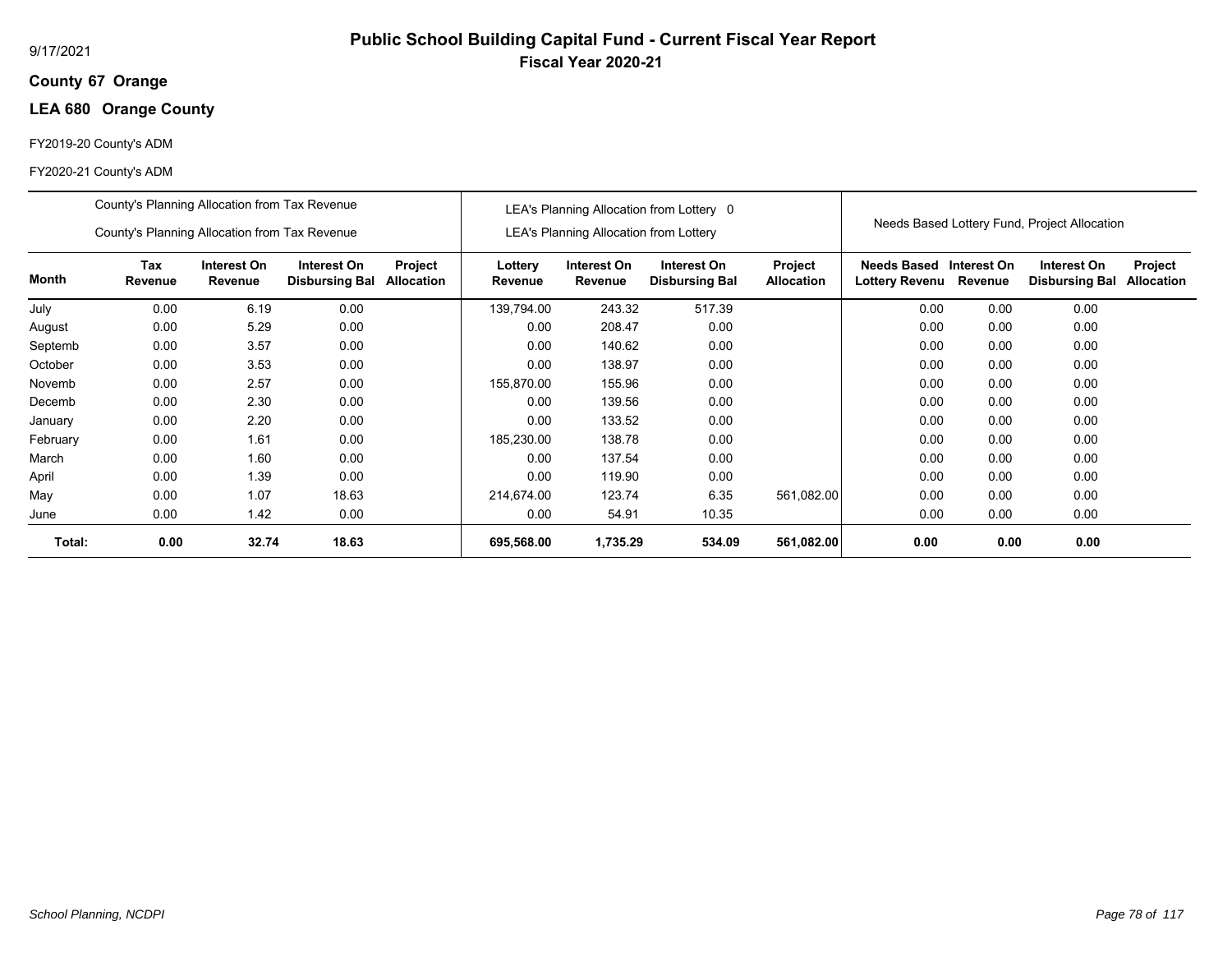## **67 Orange County**

# **LEA 681 Chapel Hill-Carrboro City**

## FY2019-20 County's ADM

|          | County's Planning Allocation from Tax Revenue |                        |                                      |                              |                    |                                               | LEA's Planning Allocation from Lottery 0 |                              |                                             |                        |                                              |                              |
|----------|-----------------------------------------------|------------------------|--------------------------------------|------------------------------|--------------------|-----------------------------------------------|------------------------------------------|------------------------------|---------------------------------------------|------------------------|----------------------------------------------|------------------------------|
|          | County's Planning Allocation from Tax Revenue |                        |                                      |                              |                    | <b>LEA's Planning Allocation from Lottery</b> |                                          |                              |                                             |                        | Needs Based Lottery Fund, Project Allocation |                              |
| Month    | Tax<br>Revenue                                | Interest On<br>Revenue | Interest On<br><b>Disbursing Bal</b> | Project<br><b>Allocation</b> | Lottery<br>Revenue | Interest On<br>Revenue                        | Interest On<br><b>Disbursing Bal</b>     | Project<br><b>Allocation</b> | <b>Needs Based</b><br><b>Lottery Revenu</b> | Interest On<br>Revenue | Interest On<br><b>Disbursing Bal</b>         | Project<br><b>Allocation</b> |
| July     | 0.00                                          | 0.00                   | 0.00                                 |                              | 233,779.00         | 405.34                                        | 409.40                                   |                              | 0.00                                        | 0.00                   | 0.00                                         |                              |
| August   | 0.00                                          | 0.00                   | 0.00                                 |                              | 0.00               | 346.95                                        | 0.00                                     |                              | 0.00                                        | 0.00                   | 0.00                                         |                              |
| Septemb  | 0.00                                          | 0.00                   | 0.00                                 |                              | 0.00               | 234.03                                        | 0.00                                     |                              | 0.00                                        | 0.00                   | 0.00                                         |                              |
| October  | 0.00                                          | 0.00                   | 0.00                                 |                              | 0.00               | 231.29                                        | 0.00                                     |                              | 0.00                                        | 0.00                   | 0.00                                         |                              |
| Novemb   | 0.00                                          | 0.00                   | 0.00                                 |                              | 260,002.00         | 259.76                                        | 0.00                                     |                              | 0.00                                        | 0.00                   | 0.00                                         |                              |
| Decemb   | 0.00                                          | 0.00                   | 0.00                                 |                              | 0.00               | 232.46                                        | 0.00                                     |                              | 0.00                                        | 0.00                   | 0.00                                         |                              |
| January  | 0.00                                          | 0.00                   | 0.00                                 |                              | 0.00               | 222.39                                        | 0.00                                     |                              | 0.00                                        | 0.00                   | 0.00                                         |                              |
| February | 0.00                                          | 0.00                   | 0.00                                 |                              | 308,976.00         | 231.26                                        | 0.00                                     |                              | 0.00                                        | 0.00                   | 0.00                                         |                              |
| March    | 0.00                                          | 0.00                   | 0.00                                 |                              | 0.00               | 229.19                                        | 0.00                                     |                              | 0.00                                        | 0.00                   | 0.00                                         |                              |
| April    | 0.00                                          | 0.00                   | 0.00                                 |                              | 0.00               | 199.80                                        | 0.00                                     |                              | 0.00                                        | 0.00                   | 0.00                                         |                              |
| May      | 0.00                                          | 0.00                   | 0.00                                 |                              | 358,090.00         | 206.24                                        | 12.28                                    | 841,272.00                   | 0.00                                        | 0.00                   | 0.00                                         |                              |
| June     | 0.00                                          | 0.00                   | 0.00                                 |                              | 0.00               | 109.72                                        | 15.51                                    |                              | 0.00                                        | 0.00                   | 0.00                                         |                              |
| Total:   | 0.00                                          | 0.00                   | 0.00                                 |                              | 1,160,847.00       | 2,908.43                                      | 437.19                                   | 841,272.00                   | 0.00                                        | 0.00                   | 0.00                                         |                              |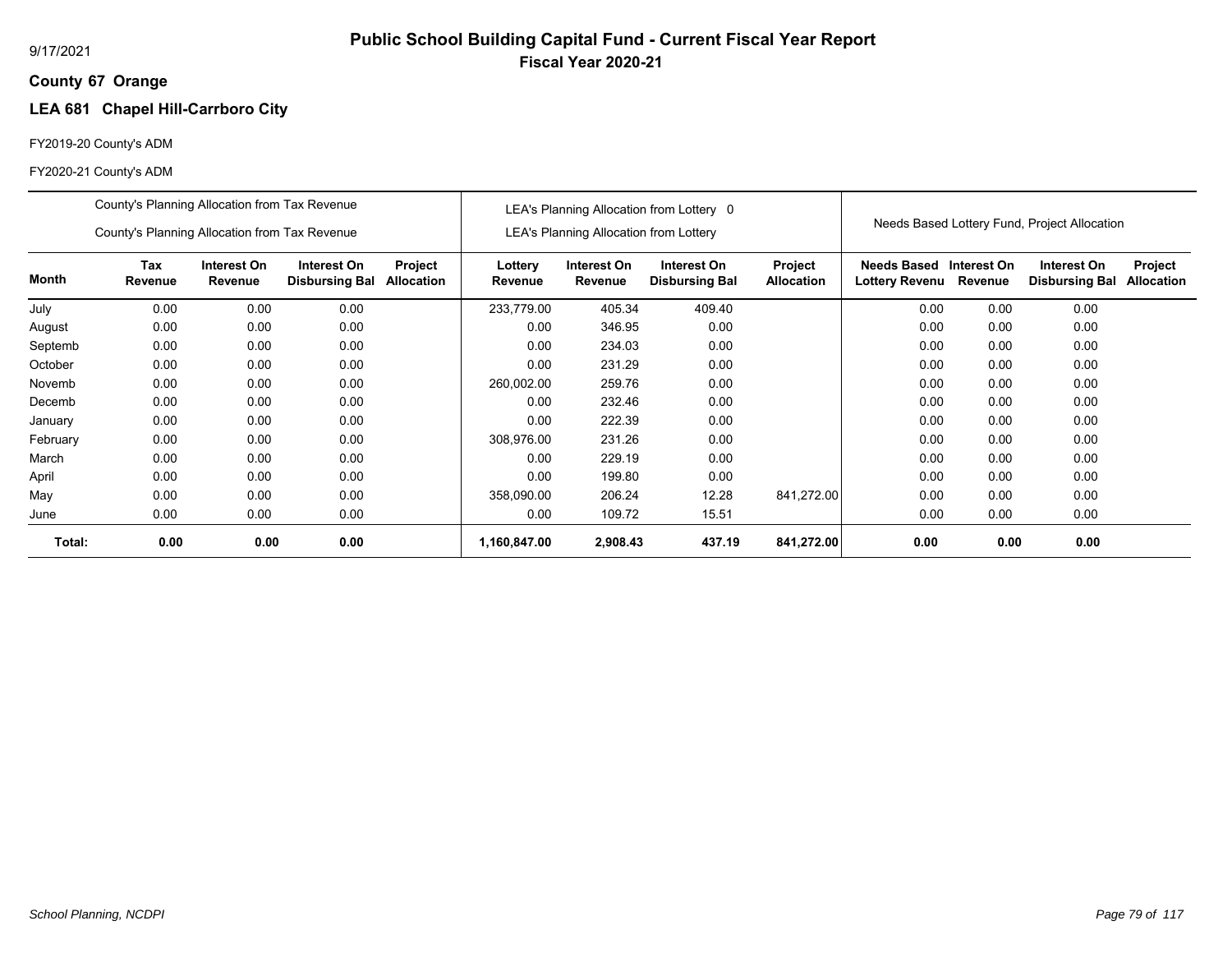## **68 Pamlico County**

## **LEA 690 Pamlico County**

## FY2019-20 County's ADM

|          | County's Planning Allocation from Tax Revenue |                        |                                      |                              |                    |                                               | LEA's Planning Allocation from Lottery 0 |                              |                                           |         |                                              |                              |
|----------|-----------------------------------------------|------------------------|--------------------------------------|------------------------------|--------------------|-----------------------------------------------|------------------------------------------|------------------------------|-------------------------------------------|---------|----------------------------------------------|------------------------------|
|          | County's Planning Allocation from Tax Revenue |                        |                                      |                              |                    | <b>LEA's Planning Allocation from Lottery</b> |                                          |                              |                                           |         | Needs Based Lottery Fund, Project Allocation |                              |
| Month    | Tax<br>Revenue                                | Interest On<br>Revenue | Interest On<br><b>Disbursing Bal</b> | Project<br><b>Allocation</b> | Lottery<br>Revenue | Interest On<br>Revenue                        | Interest On<br><b>Disbursing Bal</b>     | Project<br><b>Allocation</b> | Needs Based Interest On<br>Lottery Revenu | Revenue | Interest On<br><b>Disbursing Bal</b>         | Project<br><b>Allocation</b> |
| July     | 0.00                                          | 2.03                   | 0.00                                 |                              | 25,866.00          | 45.56                                         | 107.67                                   |                              | 0.00                                      | 0.00    | 0.00                                         |                              |
| August   | 0.00                                          | 1.74                   | 0.00                                 |                              | 0.00               | 39.04                                         | 90.35                                    |                              | 0.00                                      | 0.00    | 0.00                                         |                              |
| Septemb  | 0.00                                          | 1.17                   | 0.00                                 |                              | 0.00               | 26.38                                         | 63.67                                    |                              | 0.00                                      | 0.00    | 0.00                                         |                              |
| October  | 0.00                                          | 1.16                   | 0.00                                 |                              | 0.00               | 26.10                                         | 55.12                                    |                              | 0.00                                      | 0.00    | 0.00                                         |                              |
| Novemb   | 0.00                                          | 0.84                   | 22.47                                |                              | 26,334.00          | 28.28                                         | 22.47                                    |                              | 0.00                                      | 0.00    | 0.00                                         |                              |
| Decemb   | 0.00                                          | 0.76                   | 18.86                                |                              | 0.00               | 25.31                                         | 18.85                                    |                              | 0.00                                      | 0.00    | 0.00                                         |                              |
| January  | 0.00                                          | 0.73                   | 16.57                                |                              | 0.00               | 24.22                                         | 16.57                                    |                              | 0.00                                      | 0.00    | 0.00                                         |                              |
| February | 0.00                                          | 0.54                   | 13.08                                |                              | 31,294.00          | 24.67                                         | 13.09                                    |                              | 0.00                                      | 0.00    | 0.00                                         |                              |
| March    | 0.00                                          | 0.54                   | 12.54                                |                              | 0.00               | 24.45                                         | 12.54                                    |                              | 0.00                                      | 0.00    | 0.00                                         |                              |
| April    | 0.00                                          | 0.47                   | 9.93                                 |                              | 0.00               | 21.32                                         | 9.93                                     | 111.894.91                   | 0.00                                      | 0.00    | 0.00                                         |                              |
| May      | 0.00                                          | 0.37                   | 0.00                                 |                              | 36,269.00          | 5.33                                          | 25.37                                    |                              | 0.00                                      | 0.00    | 0.00                                         |                              |
| June     | 0.00                                          | 0.48                   | 0.00                                 |                              | 0.00               | 7.05                                          | 22.41                                    |                              | 0.00                                      | 0.00    | 0.00                                         |                              |
| Total:   | 0.00                                          | 10.83                  | 93.45                                |                              | 119,763.00         | 297.71                                        | 458.04                                   | 111,894.91                   | 0.00                                      | 0.00    | 0.00                                         |                              |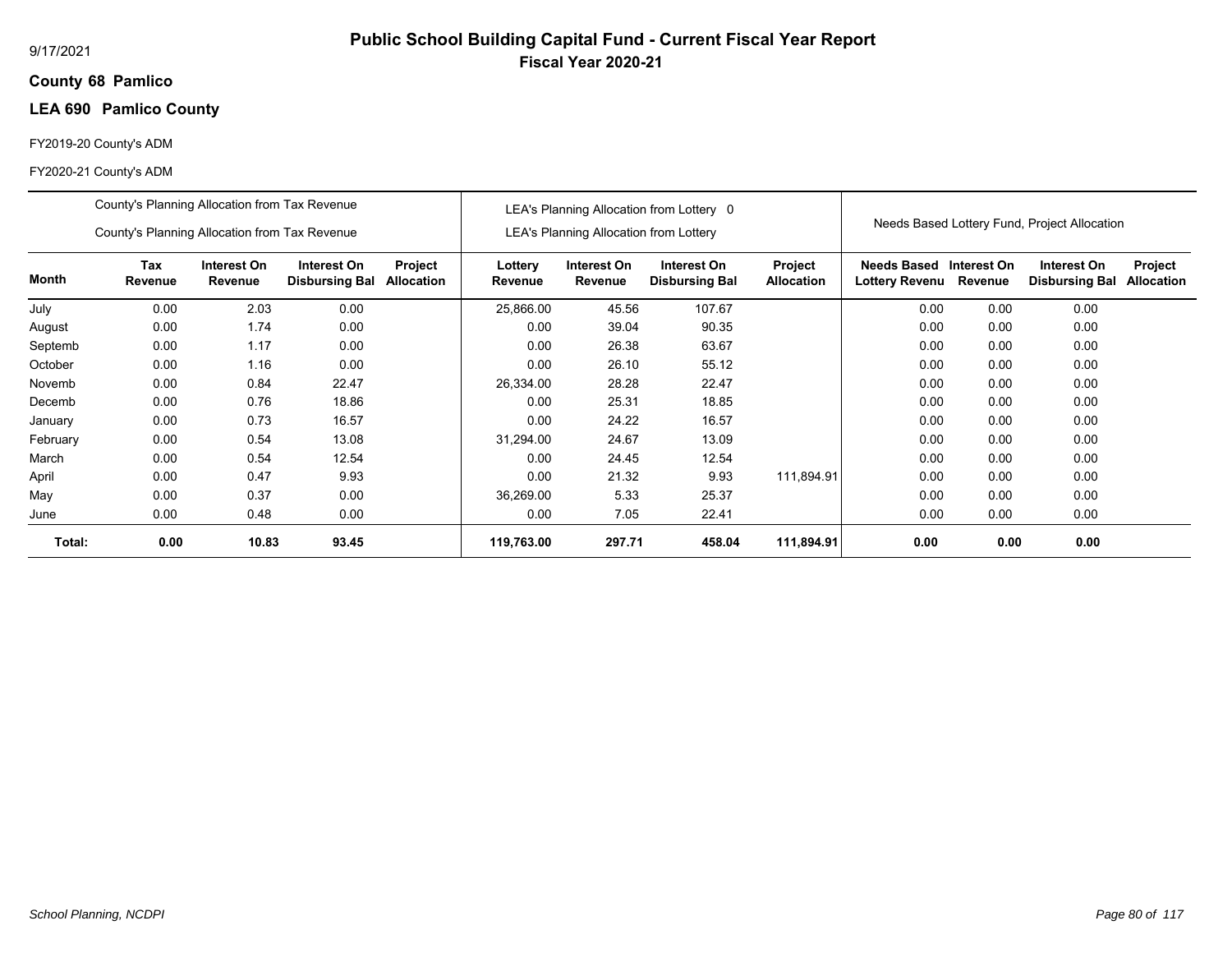### **69 Pasquotank County**

## **LEA 700 Pasquotank County**

## FY2019-20 County's ADM

|          | County's Planning Allocation from Tax Revenue |                        |                                      |                                     |                    |                                        | LEA's Planning Allocation from Lottery 0 |                              |                               |                        |                                              |                                     |
|----------|-----------------------------------------------|------------------------|--------------------------------------|-------------------------------------|--------------------|----------------------------------------|------------------------------------------|------------------------------|-------------------------------|------------------------|----------------------------------------------|-------------------------------------|
|          | County's Planning Allocation from Tax Revenue |                        |                                      |                                     |                    | LEA's Planning Allocation from Lottery |                                          |                              |                               |                        | Needs Based Lottery Fund, Project Allocation |                                     |
| Month    | Tax<br>Revenue                                | Interest On<br>Revenue | Interest On<br><b>Disbursing Bal</b> | <b>Project</b><br><b>Allocation</b> | Lottery<br>Revenue | Interest On<br>Revenue                 | Interest On<br><b>Disbursing Bal</b>     | Project<br><b>Allocation</b> | Needs Based<br>Lottery Revenu | Interest On<br>Revenue | Interest On<br><b>Disbursing Bal</b>         | <b>Project</b><br><b>Allocation</b> |
| July     | 0.00                                          | 0.00                   | 0.00                                 |                                     | 102,518.00         | 87.24                                  | 5.87                                     | 102,700.00                   | 0.00                          | 0.00                   | 0.00                                         |                                     |
| August   | 0.00                                          | 0.00                   | 0.00                                 |                                     | 0.00               | 0.08                                   | 9.85                                     |                              | 0.00                          | 0.00                   | 0.00                                         |                                     |
| Septemb  | 0.00                                          | 0.00                   | 0.00                                 |                                     | 0.00               | 0.06                                   | 0.00                                     |                              | 0.00                          | 0.00                   | 0.00                                         |                                     |
| October  | 0.00                                          | 0.00                   | 0.00                                 |                                     | 0.00               | 0.06                                   | 0.00                                     |                              | 0.00                          | 0.00                   | 0.00                                         |                                     |
| Novemb   | 0.00                                          | 0.00                   | 0.00                                 |                                     | 110,615.00         | 38.93                                  | 0.00                                     | 110,700.00                   | 0.00                          | 0.00                   | 0.00                                         |                                     |
| Decemb   | 0.00                                          | 0.00                   | 0.00                                 |                                     | 0.00               | 0.02                                   | 6.65                                     |                              | 0.00                          | 0.00                   | 0.00                                         |                                     |
| January  | 0.00                                          | 0.00                   | 0.00                                 |                                     | 0.00               | 0.02                                   | 0.00                                     |                              | 0.00                          | 0.00                   | 0.00                                         |                                     |
| February | 0.00                                          | 0.00                   | 0.00                                 |                                     | 131,450.00         | 29.01                                  | 0.00                                     | 131,520.00                   | 0.00                          | 0.00                   | 0.00                                         |                                     |
| March    | 0.00                                          | 0.00                   | 0.00                                 |                                     | 0.00               | 0.01                                   | 1.75                                     |                              | 0.00                          | 0.00                   | 0.00                                         |                                     |
| April    | 0.00                                          | 0.00                   | 0.00                                 |                                     | 0.00               | 0.01                                   | 0.00                                     |                              | 0.00                          | 0.00                   | 0.00                                         |                                     |
| May      | 0.00                                          | 0.00                   | 0.00                                 |                                     | 152,345.00         | 22.33                                  | 4.05                                     | 152,380.00                   | 0.00                          | 0.00                   | 0.00                                         |                                     |
| June     | 0.00                                          | 0.00                   | 0.00                                 |                                     | 0.00               | 0.01                                   | 0.94                                     |                              | 0.00                          | 0.00                   | 0.00                                         |                                     |
| Total:   | 0.00                                          | 0.00                   | 0.00                                 |                                     | 496,928.00         | 177.78                                 | 29.11                                    | 497,300.00                   | 0.00                          | 0.00                   | 0.00                                         |                                     |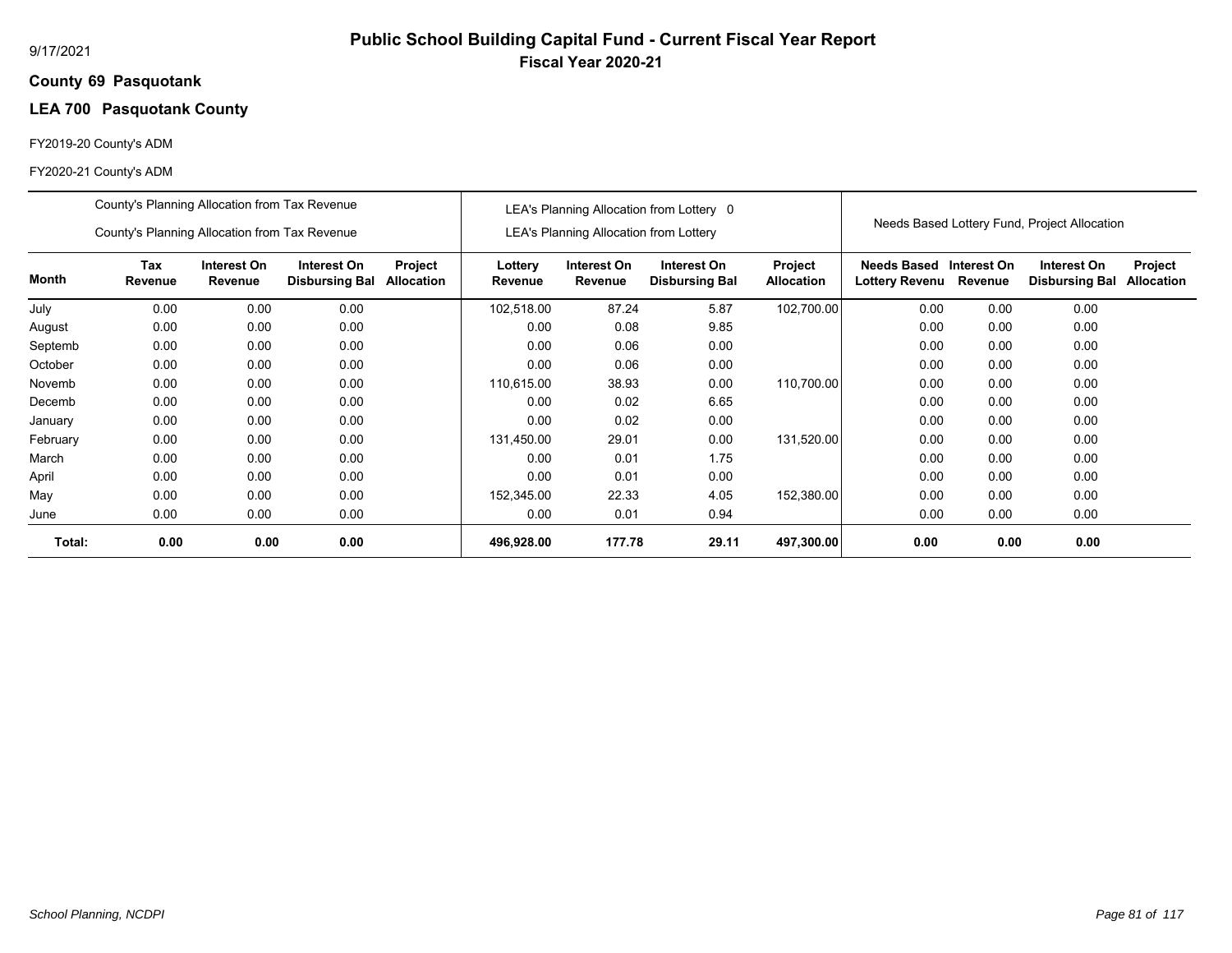## **70 Pender County**

## **LEA 710 Pender County**

## FY2019-20 County's ADM

|          | County's Planning Allocation from Tax Revenue |                        |                                      |                              |                    |                                               | LEA's Planning Allocation from Lottery 0 |                              |                                                  |         |                                              |                              |
|----------|-----------------------------------------------|------------------------|--------------------------------------|------------------------------|--------------------|-----------------------------------------------|------------------------------------------|------------------------------|--------------------------------------------------|---------|----------------------------------------------|------------------------------|
|          | County's Planning Allocation from Tax Revenue |                        |                                      |                              |                    | <b>LEA's Planning Allocation from Lottery</b> |                                          |                              |                                                  |         | Needs Based Lottery Fund, Project Allocation |                              |
| Month    | Tax<br>Revenue                                | Interest On<br>Revenue | Interest On<br><b>Disbursing Bal</b> | Project<br><b>Allocation</b> | Lottery<br>Revenue | Interest On<br>Revenue                        | Interest On<br><b>Disbursing Bal</b>     | Project<br><b>Allocation</b> | Needs Based Interest On<br><b>Lottery Revenu</b> | Revenue | Interest On<br><b>Disbursing Bal</b>         | Project<br><b>Allocation</b> |
| July     | 0.00                                          | 2.69                   | 0.00                                 |                              | 177,959.00         | 1,482.24                                      | 0.00                                     |                              | 0.00                                             | 0.00    | 0.00                                         |                              |
| August   | 0.00                                          | 2.30                   | 0.00                                 |                              | 0.00               | 1,267.65                                      | 0.00                                     |                              | 0.00                                             | 0.00    | 0.00                                         |                              |
| Septemb  | 0.00                                          | 1.55                   | 0.00                                 |                              | 0.00               | 855.06                                        | 0.00                                     |                              | 0.00                                             | 0.00    | 0.00                                         |                              |
| October  | 0.00                                          | 1.53                   | 0.00                                 |                              | 0.00               | 845.05                                        | 0.00                                     |                              | 0.00                                             | 0.00    | 0.00                                         |                              |
| Novemb   | 0.00                                          | 1.11                   | 0.00                                 |                              | 210,607.00         | 689.15                                        | 0.00                                     |                              | 0.00                                             | 0.00    | 0.00                                         |                              |
| Decemb   | 0.00                                          | 1.00                   | 0.00                                 |                              | 0.00               | 616.71                                        | 0.00                                     |                              | 0.00                                             | 0.00    | 0.00                                         |                              |
| January  | 0.00                                          | 0.95                   | 0.00                                 |                              | 0.00               | 590.00                                        | 0.00                                     |                              | 0.00                                             | 0.00    | 0.00                                         |                              |
| February | 0.00                                          | 0.70                   | 0.00                                 |                              | 250,278.00         | 487.94                                        | 0.00                                     |                              | 0.00                                             | 0.00    | 0.00                                         |                              |
| March    | 0.00                                          | 0.69                   | 0.00                                 |                              | 0.00               | 483.57                                        | 0.00                                     |                              | 0.00                                             | 0.00    | 0.00                                         |                              |
| April    | 0.00                                          | 0.60                   | 0.00                                 |                              | 0.00               | 421.55                                        | 0.00                                     |                              | 0.00                                             | 0.00    | 0.00                                         |                              |
| May      | 0.00                                          | 0.47                   | 0.00                                 |                              | 290,061.00         | 366.94                                        | 0.00                                     |                              | 0.00                                             | 0.00    | 0.00                                         |                              |
| June     | 0.00                                          | 0.62                   | 0.00                                 |                              | 0.00               | 485.23                                        | 0.00                                     |                              | 0.00                                             | 0.00    | 0.00                                         |                              |
| Total:   | 0.00                                          | 14.21                  | 0.00                                 |                              | 928,905.00         | 8,591.09                                      | 0.00                                     |                              | 0.00                                             | 0.00    | 0.00                                         |                              |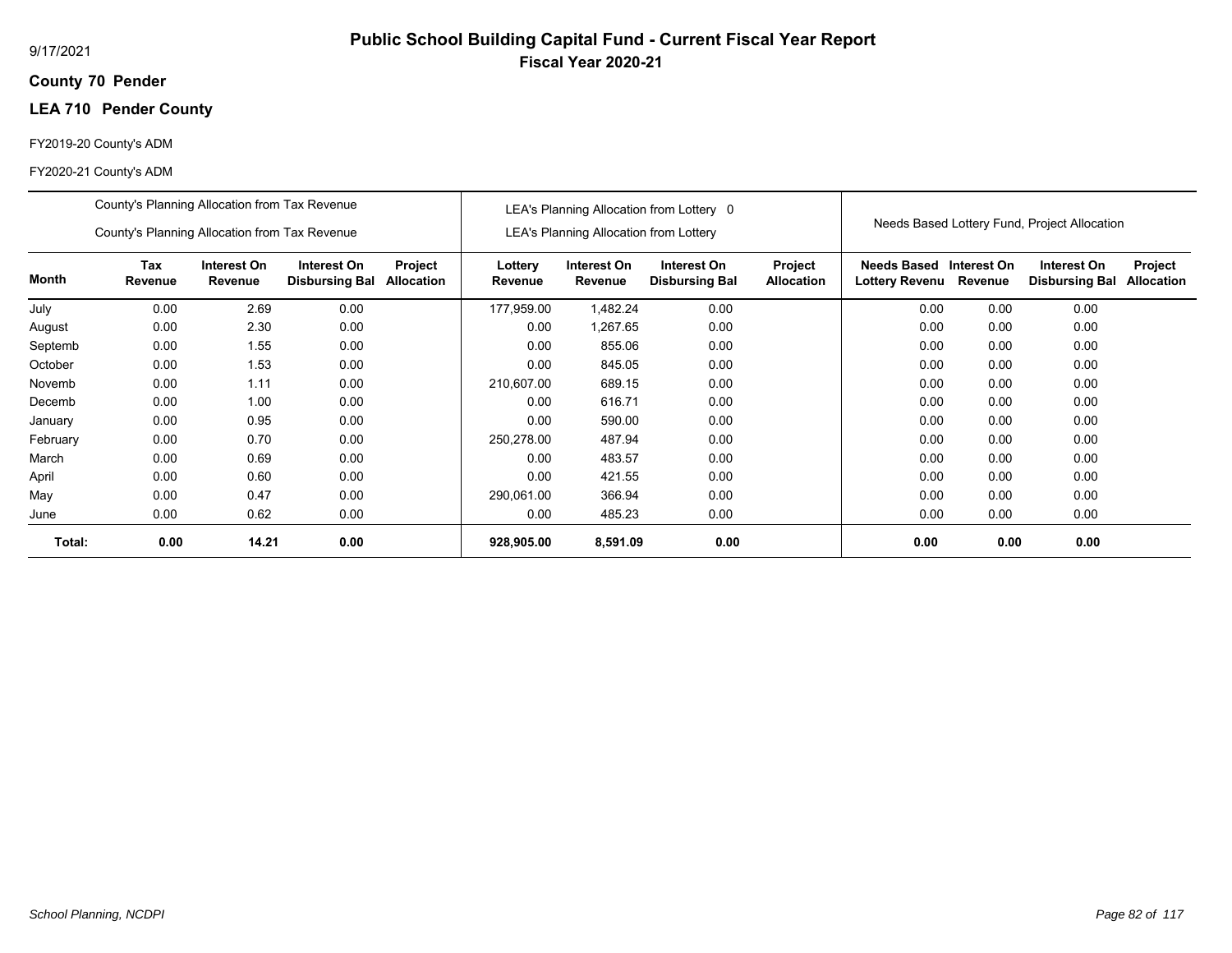## **71 Perquimans County**

## **LEA 720 Perquimans County**

## FY2019-20 County's ADM

|          | County's Planning Allocation from Tax Revenue |                               |                                      |                              |                    |                                        | LEA's Planning Allocation from Lottery 0 |                              |                                             |                        |                                              |                              |
|----------|-----------------------------------------------|-------------------------------|--------------------------------------|------------------------------|--------------------|----------------------------------------|------------------------------------------|------------------------------|---------------------------------------------|------------------------|----------------------------------------------|------------------------------|
|          | County's Planning Allocation from Tax Revenue |                               |                                      |                              |                    | LEA's Planning Allocation from Lottery |                                          |                              |                                             |                        | Needs Based Lottery Fund, Project Allocation |                              |
| Month    | Tax<br>Revenue                                | Interest On<br><b>Revenue</b> | Interest On<br><b>Disbursing Bal</b> | Project<br><b>Allocation</b> | Lottery<br>Revenue | Interest On<br>Revenue                 | Interest On<br><b>Disbursing Bal</b>     | Project<br><b>Allocation</b> | <b>Needs Based</b><br><b>Lottery Revenu</b> | Interest On<br>Revenue | Interest On<br><b>Disbursing Bal</b>         | Project<br><b>Allocation</b> |
| July     | 0.00                                          | 1.98                          | 0.96                                 |                              | 30,748.00          | 212.56                                 | 0.96                                     |                              | 0.00                                        | 0.00                   | 0.00                                         |                              |
| August   | 0.00                                          | 1.70                          | 0.80                                 |                              | 0.00               | 181.79                                 | 0.81                                     |                              | 0.00                                        | 0.00                   | 0.00                                         |                              |
| Septemb  | 0.00                                          | 1.14                          | 0.57                                 |                              | 0.00               | 122.62                                 | 0.57                                     |                              | 0.00                                        | 0.00                   | 0.00                                         |                              |
| October  | 0.00                                          | 1.13                          | 0.49                                 |                              | 0.00               | 121.19                                 | 0.49                                     |                              | 0.00                                        | 0.00                   | 0.00                                         |                              |
| Novemb   | 0.00                                          | 0.82                          | 0.40                                 |                              | 34,506.00          | 100.34                                 | 0.40                                     |                              | 0.00                                        | 0.00                   | 0.00                                         |                              |
| Decemb   | 0.00                                          | 0.74                          | 0.34                                 |                              | 0.00               | 89.79                                  | 0.33                                     |                              | 0.00                                        | 0.00                   | 0.00                                         |                              |
| January  | 0.00                                          | 0.71                          | 0.30                                 |                              | 0.00               | 85.91                                  | 0.29                                     |                              | 0.00                                        | 0.00                   | 0.00                                         |                              |
| February | 0.00                                          | 0.52                          | 0.24                                 |                              | 41,006.00          | 72.05                                  | 0.23                                     |                              | 0.00                                        | 0.00                   | 0.00                                         |                              |
| March    | 0.00                                          | 0.51                          | 0.22                                 |                              | 0.00               | 71.41                                  | 0.23                                     |                              | 0.00                                        | 0.00                   | 0.00                                         |                              |
| April    | 0.00                                          | 0.45                          | 0.18                                 |                              | 0.00               | 62.25                                  | 0.17                                     |                              | 0.00                                        | 0.00                   | 0.00                                         |                              |
| May      | 0.00                                          | 0.34                          | 0.18                                 |                              | 47,524.00          | 54.87                                  | 0.18                                     |                              | 0.00                                        | 0.00                   | 0.00                                         |                              |
| June     | 0.00                                          | 0.46                          | 0.20                                 |                              | 0.00               | 72.56                                  | 0.20                                     |                              | 0.00                                        | 0.00                   | 0.00                                         |                              |
| Total:   | 0.00                                          | 10.50                         | 4.88                                 |                              | 153,784.00         | 1,247.34                               | 4.86                                     |                              | 0.00                                        | 0.00                   | 0.00                                         |                              |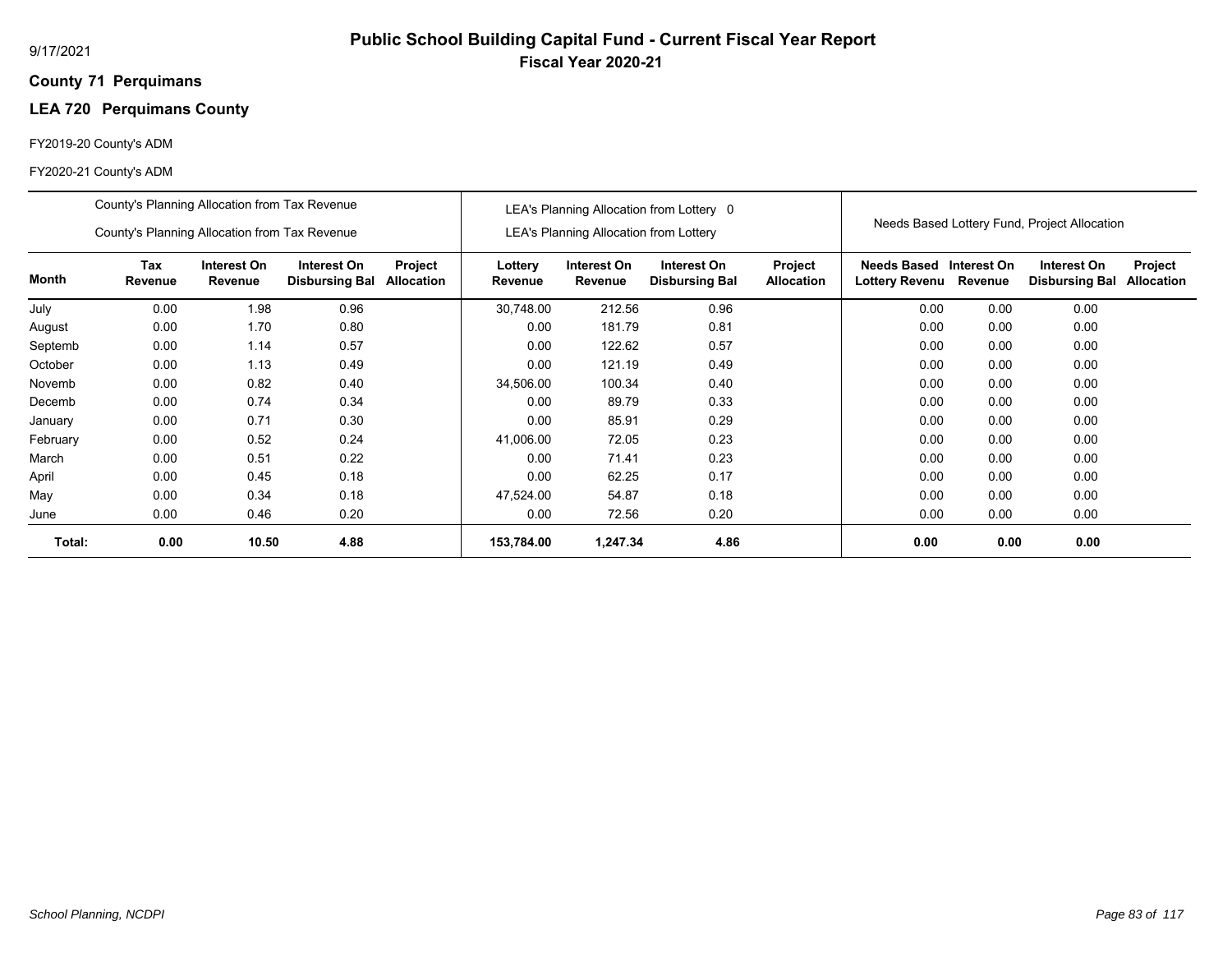## **72 Person County**

## **LEA 730 Person County**

## FY2019-20 County's ADM

|          | County's Planning Allocation from Tax Revenue |                        |                                      |                       |                    |                                               | LEA's Planning Allocation from Lottery 0 |                              |                                      |                        |                                              |                              |
|----------|-----------------------------------------------|------------------------|--------------------------------------|-----------------------|--------------------|-----------------------------------------------|------------------------------------------|------------------------------|--------------------------------------|------------------------|----------------------------------------------|------------------------------|
|          | County's Planning Allocation from Tax Revenue |                        |                                      |                       |                    | <b>LEA's Planning Allocation from Lottery</b> |                                          |                              |                                      |                        | Needs Based Lottery Fund, Project Allocation |                              |
| Month    | Tax<br>Revenue                                | Interest On<br>Revenue | Interest On<br><b>Disbursing Bal</b> | Project<br>Allocation | Lottery<br>Revenue | Interest On<br>Revenue                        | Interest On<br><b>Disbursing Bal</b>     | Project<br><b>Allocation</b> | <b>Needs Based</b><br>Lottery Revenu | Interest On<br>Revenue | Interest On<br><b>Disbursing Bal</b>         | Project<br><b>Allocation</b> |
| July     | 0.00                                          | 13.13                  | 115.75                               |                       | 82,613.00          | 1,030.89                                      | 115.75                                   |                              | 0.00                                 | 0.00                   | 0.00                                         |                              |
| August   | 0.00                                          | 11.32                  | 97.14                                |                       | 0.00               | 881.73                                        | 97.13                                    |                              | 0.00                                 | 0.00                   | 0.00                                         |                              |
| Septemb  | 0.00                                          | 7.68                   | 0.00                                 |                       | 0.00               | 594.80                                        | 136.89                                   |                              | 0.00                                 | 0.00                   | 0.00                                         |                              |
| October  | 0.00                                          | 7.59                   | 0.00                                 |                       | 0.00               | 587.90                                        | 80.27                                    |                              | 0.00                                 | 0.00                   | 0.00                                         |                              |
| Novemb   | 0.00                                          | 5.52                   | 0.00                                 |                       | 91,355.00          | 460.08                                        | 45.75                                    |                              | 0.00                                 | 0.00                   | 0.00                                         |                              |
| Decemb   | 0.00                                          | 4.94                   | 19.20                                |                       | 0.00               | 411.73                                        | 19.19                                    |                              | 0.00                                 | 0.00                   | 0.00                                         |                              |
| January  | 0.00                                          | 4.74                   | 16.87                                |                       | 0.00               | 393.90                                        | 16.87                                    |                              | 0.00                                 | 0.00                   | 0.00                                         |                              |
| February | 0.00                                          | 3.48                   | 13.32                                |                       | 108,563.00         | 312.86                                        | 13.32                                    |                              | 0.00                                 | 0.00                   | 0.00                                         |                              |
| March    | 0.00                                          | 3.45                   | 12.77                                |                       | 0.00               | 310.06                                        | 12.77                                    |                              | 0.00                                 | 0.00                   | 0.00                                         |                              |
| April    | 0.00                                          | 3.01                   | 10.11                                |                       | 0.00               | 270.30                                        | 10.11                                    | 29,600.00                    | 0.00                                 | 0.00                   | 0.00                                         |                              |
| May      | 0.00                                          | 2.32                   | 0.00                                 |                       | 125,820.00         | 222.12                                        | 24.78                                    |                              | 0.00                                 | 0.00                   | 0.00                                         |                              |
| June     | 0.00                                          | 3.06                   | 0.00                                 |                       | 0.00               | 293.74                                        | 28.27                                    |                              | 0.00                                 | 0.00                   | 0.00                                         |                              |
| Total:   | 0.00                                          | 70.24                  | 285.16                               |                       | 408,351.00         | 5,770.11                                      | 601.10                                   | 29,600.00                    | 0.00                                 | 0.00                   | 0.00                                         |                              |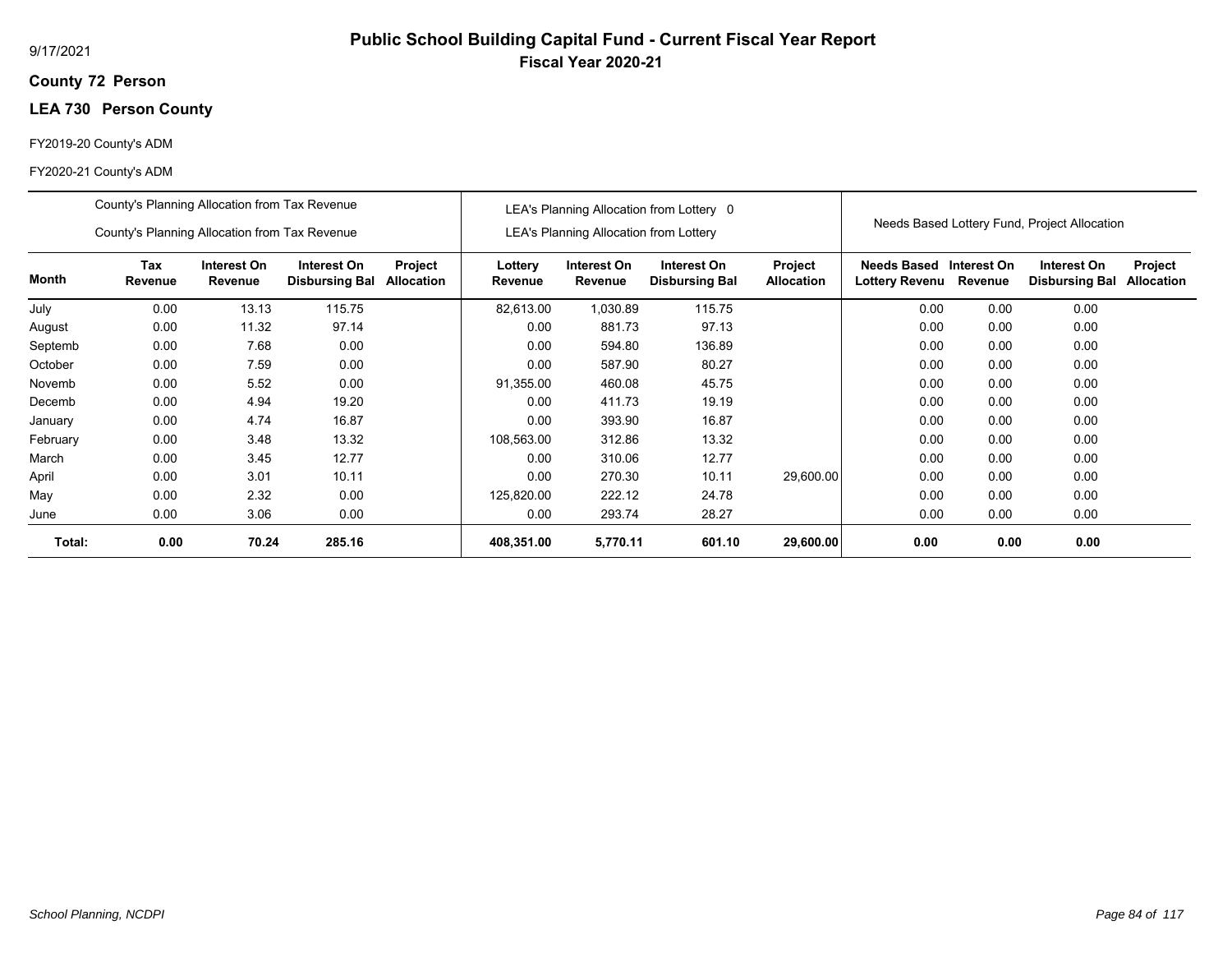## **73 Pitt County**

## **LEA 740 Pitt County**

## FY2019-20 County's ADM

|          | County's Planning Allocation from Tax Revenue<br>County's Planning Allocation from Tax Revenue |                        |                                      |                              |                    | LEA's Planning Allocation from Lottery | LEA's Planning Allocation from Lottery 0 |                              |                                      |                        | Needs Based Lottery Fund, Project Allocation |                              |
|----------|------------------------------------------------------------------------------------------------|------------------------|--------------------------------------|------------------------------|--------------------|----------------------------------------|------------------------------------------|------------------------------|--------------------------------------|------------------------|----------------------------------------------|------------------------------|
| Month    | Tax<br>Revenue                                                                                 | Interest On<br>Revenue | Interest On<br><b>Disbursing Bal</b> | Project<br><b>Allocation</b> | Lottery<br>Revenue | Interest On<br>Revenue                 | Interest On<br><b>Disbursing Bal</b>     | Project<br><b>Allocation</b> | <b>Needs Based</b><br>Lottery Revenu | Interest On<br>Revenue | Interest On<br><b>Disbursing Bal</b>         | Project<br><b>Allocation</b> |
| July     | 0.00                                                                                           | 0.56                   | 0.00                                 |                              | 445,551.00         | 776.62                                 | 0.00                                     |                              | 0.00                                 | 0.00                   | 0.00                                         |                              |
| August   | 0.00                                                                                           | 0.48                   | 0.00                                 |                              | 0.00               | 664.19                                 | 0.00                                     |                              | 0.00                                 | 0.00                   | 0.00                                         |                              |
| Septemb  | 0.00<br>0.32<br>0.00                                                                           |                        |                                      |                              |                    | 448.01                                 | 0.00                                     |                              | 0.00                                 | 0.00                   | 0.00                                         |                              |
| October  | 0.00                                                                                           | 0.32                   | 0.00                                 |                              | 0.00               | 442.77                                 | 0.00                                     |                              | 0.00                                 | 0.00                   | 0.00                                         |                              |
| Novemb   | 0.00                                                                                           | 0.23                   | 0.00                                 |                              | 503,151.00         | 499.18                                 | 0.00                                     |                              | 0.00                                 | 0.00                   | 0.00                                         |                              |
| Decemb   | 0.00                                                                                           | 0.21                   | 0.00                                 |                              | 0.00               | 446.71                                 | 0.00                                     |                              | 0.00                                 | 0.00                   | 0.00                                         |                              |
| January  | 0.00                                                                                           | 0.20                   | 18.74                                |                              | 0.00               | 427.36                                 | 18.74                                    | 1,419,849.18                 | 0.00                                 | 0.00                   | 0.00                                         |                              |
| February | 0.00                                                                                           | 0.15                   | 0.00                                 |                              | 597,926.00         | 132.18                                 | 87.36                                    |                              | 0.00                                 | 0.00                   | 0.00                                         |                              |
| March    | 0.00                                                                                           | 0.15                   | 0.00                                 |                              | 0.00               | 131.02                                 | 0.00                                     |                              | 0.00                                 | 0.00                   | 0.00                                         |                              |
| April    | 0.00                                                                                           | 0.13                   | 0.00                                 |                              | 0.00               | 114.21                                 | 0.00                                     |                              | 0.00                                 | 0.00                   | 0.00                                         |                              |
| May      | 0.00<br>0.10<br>0.00                                                                           |                        |                                      |                              | 692,970.00         | 189.45                                 | 0.00                                     |                              | 0.00                                 | 0.00                   | 0.00                                         |                              |
| June     | 0.00                                                                                           | 0.13                   | 0.00                                 |                              | 0.00               | 250.53                                 | 0.00                                     |                              | 0.00                                 | 0.00                   | 0.00                                         |                              |
| Total:   | 0.00                                                                                           | 2.98                   | 18.74                                |                              | 2,239,598.00       | 4,522.23                               | 106.10                                   | 1,419,849.18                 | 0.00                                 | 0.00                   | 0.00                                         |                              |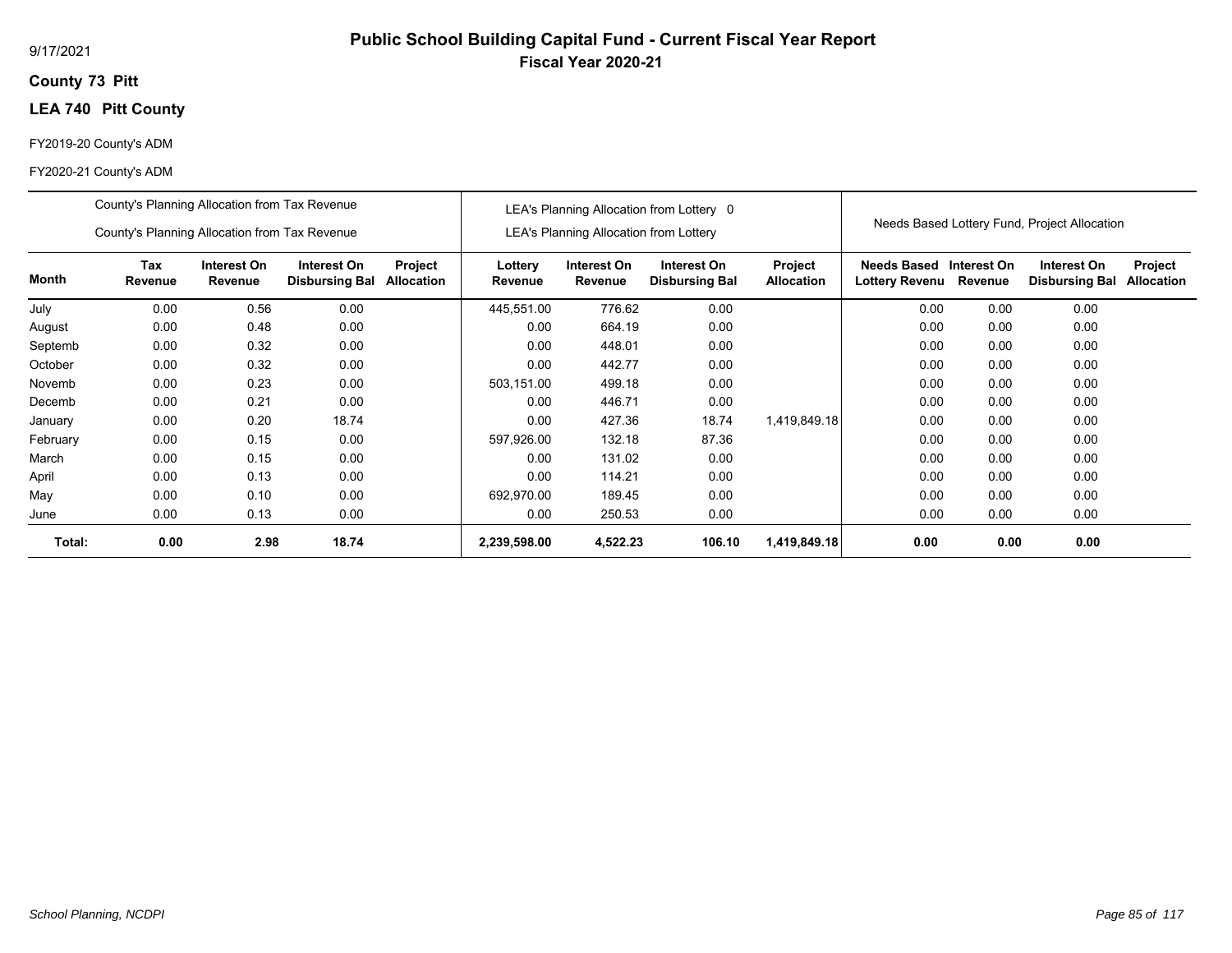## **74 Polk County**

## **LEA 750 Polk County**

## FY2019-20 County's ADM

|          | County's Planning Allocation from Tax Revenue<br>County's Planning Allocation from Tax Revenue |                        |                                      |                       |                    | <b>LEA's Planning Allocation from Lottery</b> | LEA's Planning Allocation from Lottery 0 |                              |                                                  |         | Needs Based Lottery Fund, Project Allocation |                              |
|----------|------------------------------------------------------------------------------------------------|------------------------|--------------------------------------|-----------------------|--------------------|-----------------------------------------------|------------------------------------------|------------------------------|--------------------------------------------------|---------|----------------------------------------------|------------------------------|
| Month    | Tax<br>Revenue                                                                                 | Interest On<br>Revenue | Interest On<br><b>Disbursing Bal</b> | Project<br>Allocation | Lottery<br>Revenue | Interest On<br>Revenue                        | Interest On<br><b>Disbursing Bal</b>     | Project<br><b>Allocation</b> | Needs Based Interest On<br><b>Lottery Revenu</b> | Revenue | Interest On<br><b>Disbursing Bal</b>         | Project<br><b>Allocation</b> |
| July     | 0.00                                                                                           | 5.62                   | 20.90                                |                       | 40,266.00          | 577.86                                        | 20.90                                    |                              | 0.00                                             | 0.00    | 0.00                                         |                              |
| August   | 0.00                                                                                           | 4.82                   | 17.54                                |                       | 0.00               | 494.22                                        | 17.54                                    |                              | 0.00                                             | 0.00    | 0.00                                         |                              |
| Septemb  | 0.00<br>3.26<br>$-22.50$                                                                       |                        |                                      |                       | 0.00               | 333.37                                        | $-22.51$                                 | 187,835.00                   | 0.00                                             | 0.00    | 0.00                                         |                              |
| October  | 0.00                                                                                           | 3.21                   | 0.00                                 |                       | 0.00               | 238.69                                        | 33.79                                    | 95,705.00                    | 0.00                                             | 0.00    | 0.00                                         |                              |
| Novemb   | 0.00                                                                                           | 2.34                   | 0.00                                 |                       | 44,622.00          | 155.79                                        | 69.58                                    |                              | 0.00                                             | 0.00    | 0.00                                         |                              |
| Decemb   | 0.00                                                                                           | 2.09                   | 0.00                                 |                       | 0.00               | 139.44                                        | 52.74                                    |                              | 0.00                                             | 0.00    | 0.00                                         |                              |
| January  | 0.00                                                                                           | 2.00                   | 0.00                                 |                       | 0.00               | 133.41                                        | 0.08                                     |                              | 0.00                                             | 0.00    | 0.00                                         |                              |
| February | 0.00                                                                                           | 1.47                   | 0.00                                 |                       | 53,027.00          | 109.55                                        | 0.06                                     |                              | 0.00                                             | 0.00    | 0.00                                         |                              |
| March    | 0.00                                                                                           | 1.46                   | 0.00                                 |                       | 0.00               | 108.57                                        | 0.06                                     |                              | 0.00                                             | 0.00    | 0.00                                         |                              |
| April    | 0.00                                                                                           | 1.27                   | 0.00                                 |                       | 0.00               | 94.64                                         | 0.05                                     |                              | 0.00                                             | 0.00    | 0.00                                         |                              |
| May      | 0.00                                                                                           | 0.98                   | 0.02                                 |                       | 61,456.00          | 81.85                                         | 0.03                                     |                              | 0.00                                             | 0.00    | 0.00                                         |                              |
| June     | 0.00                                                                                           | 1.29                   | 0.02                                 |                       | 0.00               | 108.23                                        | 0.03                                     |                              | 0.00                                             | 0.00    | 0.00                                         |                              |
| Total:   | 0.00                                                                                           | 29.81                  | 15.98                                |                       | 199,371.00         | 2,575.62                                      | 172.35                                   | 283,540.00                   | 0.00                                             | 0.00    | 0.00                                         |                              |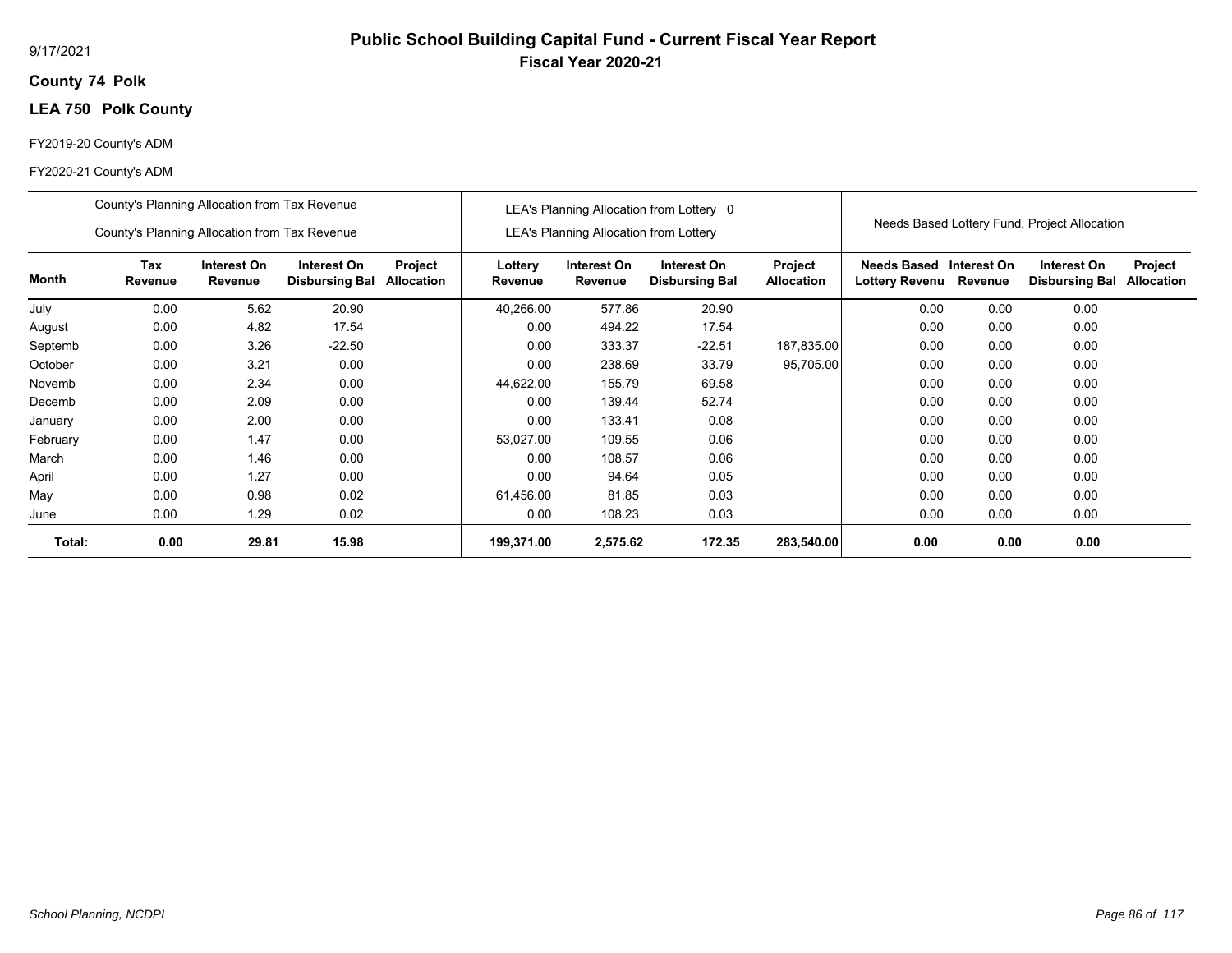## **75 Randolph County**

## **LEA 760 Randolph County**

## FY2019-20 County's ADM

|          | County's Planning Allocation from Tax Revenue                                                                                                   |      |      |  |                    |                                               | LEA's Planning Allocation from Lottery 0 |                              |                                           |         |                                              |                              |
|----------|-------------------------------------------------------------------------------------------------------------------------------------------------|------|------|--|--------------------|-----------------------------------------------|------------------------------------------|------------------------------|-------------------------------------------|---------|----------------------------------------------|------------------------------|
|          | County's Planning Allocation from Tax Revenue                                                                                                   |      |      |  |                    | <b>LEA's Planning Allocation from Lottery</b> |                                          |                              |                                           |         | Needs Based Lottery Fund, Project Allocation |                              |
| Month    | <b>Tax</b><br>Interest On<br>Interest On<br>Project<br>Revenue<br>Revenue<br><b>Allocation</b><br><b>Disbursing Bal</b><br>0.00<br>1.61<br>0.00 |      |      |  | Lottery<br>Revenue | Interest On<br>Revenue                        | Interest On<br><b>Disbursing Bal</b>     | Project<br><b>Allocation</b> | Needs Based Interest On<br>Lottery Revenu | Revenue | Interest On<br><b>Disbursing Bal</b>         | Project<br><b>Allocation</b> |
| July     |                                                                                                                                                 |      |      |  | 301,840.00         | 514.09                                        | 0.00                                     |                              | 0.00                                      | 0.00    | 0.00                                         |                              |
| August   | 0.00                                                                                                                                            | 1.38 | 0.00 |  | 0.00               | 439.66                                        | 0.00                                     |                              | 0.00                                      | 0.00    | 0.00                                         |                              |
| Septemb  | 0.00                                                                                                                                            | 0.93 | 0.00 |  | 0.00               | 296.56                                        | 0.00                                     |                              | 0.00                                      | 0.00    | 0.00                                         |                              |
| October  | 0.00                                                                                                                                            | 0.92 | 0.00 |  | 0.00               | 293.09                                        | 0.00                                     |                              | 0.00                                      | 0.00    | 0.00                                         |                              |
| Novemb   | 0.00                                                                                                                                            | 0.67 | 0.00 |  | 334,019.00         | 330.77                                        | 0.00                                     |                              | 0.00                                      | 0.00    | 0.00                                         |                              |
| Decemb   | 0.00                                                                                                                                            | 0.60 | 0.00 |  | 0.00               | 296.00                                        | 0.00                                     |                              | 0.00                                      | 0.00    | 0.00                                         |                              |
| January  | 0.00                                                                                                                                            | 0.57 | 0.00 |  | 0.00               | 283.18                                        | 0.00                                     |                              | 0.00                                      | 0.00    | 0.00                                         |                              |
| February | 0.00                                                                                                                                            | 0.42 | 0.00 |  | 396,936.00         | 295.25                                        | 0.00                                     |                              | 0.00                                      | 0.00    | 0.00                                         |                              |
| March    | 0.00                                                                                                                                            | 0.42 | 0.00 |  | 0.00               | 292.60                                        | 0.00                                     |                              | 0.00                                      | 0.00    | 0.00                                         |                              |
| April    | 0.00                                                                                                                                            | 0.36 | 0.00 |  | 0.00               | 255.08                                        | 0.00                                     | 1,300,000.00                 | 0.00                                      | 0.00    | 0.00                                         |                              |
| May      | 0.00                                                                                                                                            | 0.28 | 0.00 |  | 460,031.00         | 73.21                                         | 55.27                                    |                              | 0.00                                      | 0.00    | 0.00                                         |                              |
| June     | 0.00                                                                                                                                            | 0.37 | 0.00 |  | 0.00               | 96.82                                         | 0.00                                     |                              | 0.00                                      | 0.00    | 0.00                                         |                              |
| Total:   | 0.00                                                                                                                                            | 8.53 | 0.00 |  | 1,492,826.00       | 3,466.31                                      | 55.27                                    | 1,300,000.00                 | 0.00                                      | 0.00    | 0.00                                         |                              |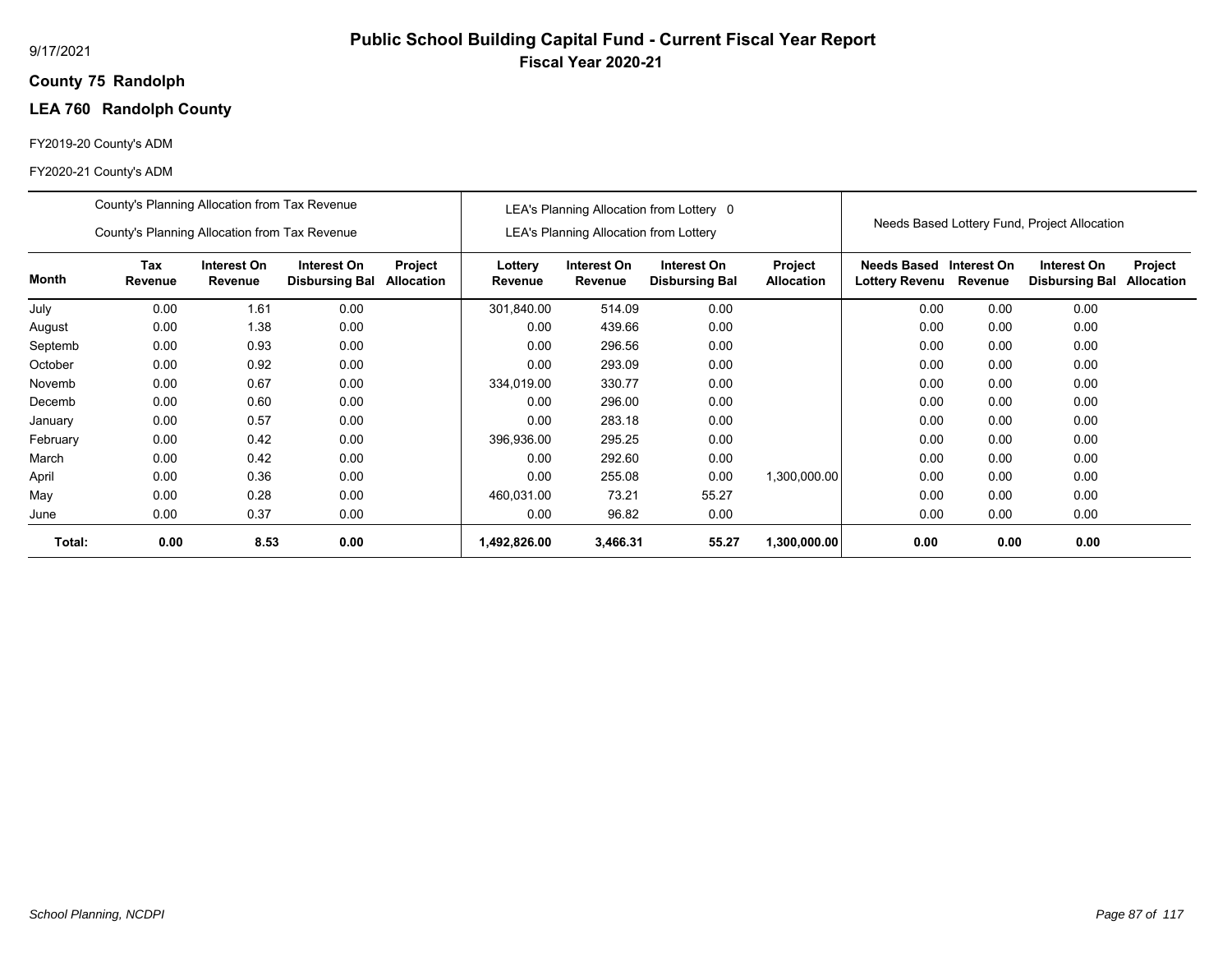## **75 Randolph County**

## **LEA 761 Asheboro City**

## FY2019-20 County's ADM

|          | County's Planning Allocation from Tax Revenue |                        |                                      |                       |                    |                                               | LEA's Planning Allocation from Lottery 0 |                              |                                      |                        |                                              |                              |
|----------|-----------------------------------------------|------------------------|--------------------------------------|-----------------------|--------------------|-----------------------------------------------|------------------------------------------|------------------------------|--------------------------------------|------------------------|----------------------------------------------|------------------------------|
|          | County's Planning Allocation from Tax Revenue |                        |                                      |                       |                    | <b>LEA's Planning Allocation from Lottery</b> |                                          |                              |                                      |                        | Needs Based Lottery Fund, Project Allocation |                              |
| Month    | Tax<br>Revenue                                | Interest On<br>Revenue | Interest On<br><b>Disbursing Bal</b> | Project<br>Allocation | Lottery<br>Revenue | Interest On<br>Revenue                        | Interest On<br><b>Disbursing Bal</b>     | Project<br><b>Allocation</b> | <b>Needs Based</b><br>Lottery Revenu | Interest On<br>Revenue | Interest On<br><b>Disbursing Bal</b>         | Project<br><b>Allocation</b> |
| July     | 0.00                                          | 0.00                   | 0.00                                 |                       | 84,997.00          | 248.31                                        | 0.00                                     |                              | 0.00                                 | 0.00                   | 0.00                                         |                              |
| August   | 0.00                                          | 0.00                   | 0.00                                 |                       | 0.00               | 212.36                                        | 0.00                                     |                              | 0.00                                 | 0.00                   | 0.00                                         |                              |
| Septemb  | 0.00                                          | 0.00                   | 0.00                                 |                       | 0.00               | 143.24                                        | 0.00                                     |                              | 0.00                                 | 0.00                   | 0.00                                         |                              |
| October  | 0.00                                          | 0.00                   | 0.00                                 |                       | 0.00               | 141.56                                        | 0.00                                     |                              | 0.00                                 | 0.00                   | 0.00                                         |                              |
| Novemb   | 0.00                                          | 0.00                   | 0.00                                 |                       | 97,015.00          | 137.15                                        | 0.00                                     |                              | 0.00                                 | 0.00                   | 0.00                                         |                              |
| Decemb   | 0.00                                          | 0.00                   | 0.00                                 |                       | 0.00               | 122.73                                        | 0.00                                     |                              | 0.00                                 | 0.00                   | 0.00                                         |                              |
| January  | 0.00                                          | 0.00                   | 0.00                                 |                       | 0.00               | 117.42                                        | 0.00                                     |                              | 0.00                                 | 0.00                   | 0.00                                         |                              |
| February | 0.00                                          | 0.00                   | 0.00                                 |                       | 115,289.00         | 111.55                                        | 0.00                                     |                              | 0.00                                 | 0.00                   | 0.00                                         |                              |
| March    | 0.00                                          | 0.00                   | 0.00                                 |                       | 0.00               | 110.55                                        | 0.00                                     |                              | 0.00                                 | 0.00                   | 0.00                                         |                              |
| April    | 0.00                                          | 0.00                   | 0.00                                 |                       | 0.00               | 96.37                                         | 0.00                                     | 300,000.00                   | 0.00                                 | 0.00                   | 0.00                                         |                              |
| May      | 0.00                                          | 0.00                   | 0.00                                 |                       | 133,615.00         | 49.78                                         | 12.75                                    |                              | 0.00                                 | 0.00                   | 0.00                                         |                              |
| June     | 0.00                                          | 0.00                   | 0.00                                 |                       | 0.00               | 65.84                                         | 0.00                                     |                              | 0.00                                 | 0.00                   | 0.00                                         |                              |
| Total:   | 0.00                                          | 0.00                   | 0.00                                 |                       | 430,916.00         | 1,556.86                                      | 12.75                                    | 300,000.00                   | 0.00                                 | 0.00                   | 0.00                                         |                              |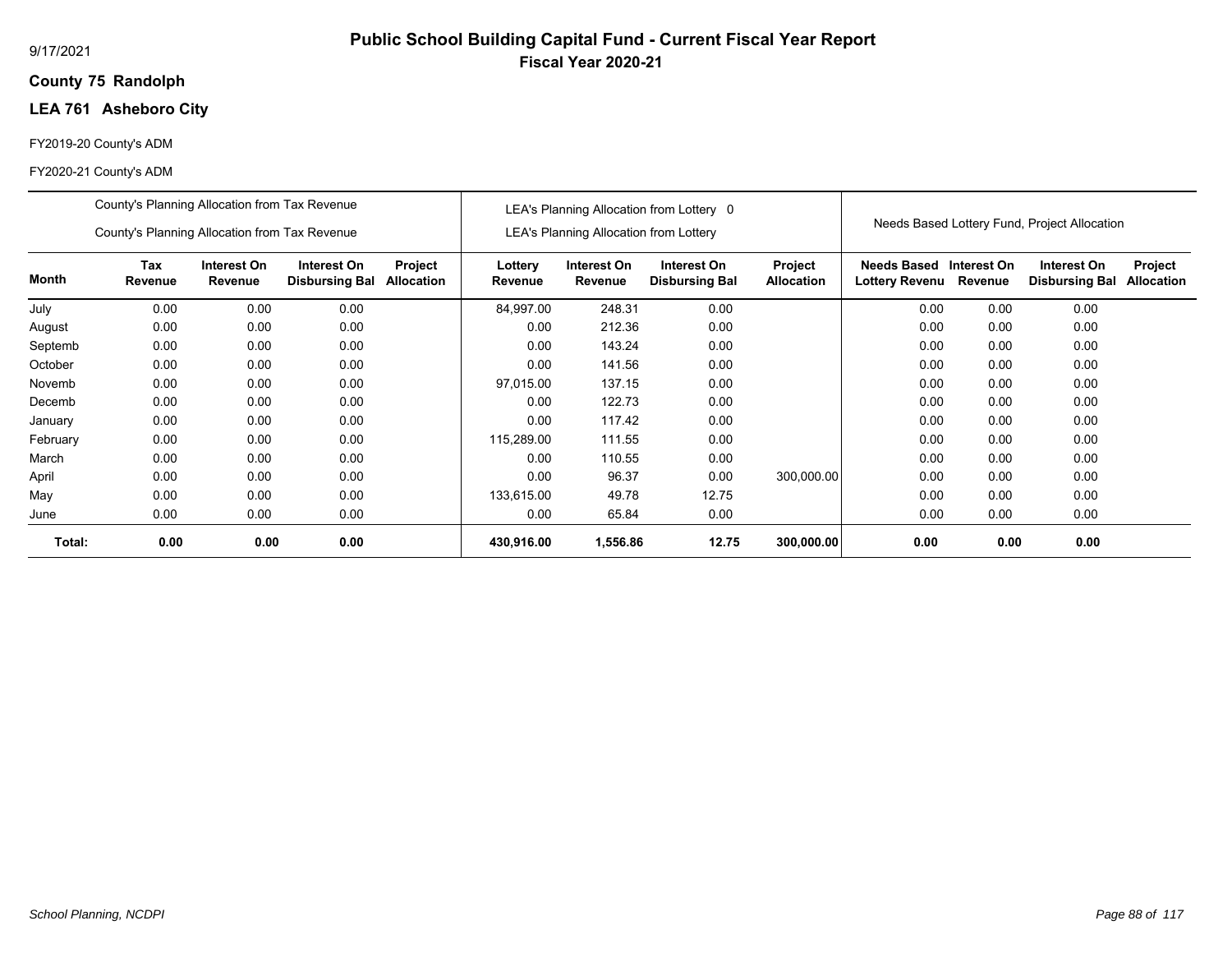## **76 Richmond County**

## **LEA 770 Richmond County**

## FY2019-20 County's ADM

|          | County's Planning Allocation from Tax Revenue                                                                                              |          |      |  |                    |                                               | LEA's Planning Allocation from Lottery 0 |                              |                                      |                        |                                              |                              |
|----------|--------------------------------------------------------------------------------------------------------------------------------------------|----------|------|--|--------------------|-----------------------------------------------|------------------------------------------|------------------------------|--------------------------------------|------------------------|----------------------------------------------|------------------------------|
|          | County's Planning Allocation from Tax Revenue                                                                                              |          |      |  |                    | <b>LEA's Planning Allocation from Lottery</b> |                                          |                              |                                      |                        | Needs Based Lottery Fund, Project Allocation |                              |
| Month    | Tax<br>Interest On<br>Interest On<br>Project<br>Revenue<br>Revenue<br><b>Allocation</b><br><b>Disbursing Bal</b><br>0.00<br>636.12<br>0.00 |          |      |  | Lottery<br>Revenue | Interest On<br>Revenue                        | Interest On<br><b>Disbursing Bal</b>     | Project<br><b>Allocation</b> | Needs Based<br><b>Lottery Revenu</b> | Interest On<br>Revenue | Interest On<br><b>Disbursing Bal</b>         | Project<br><b>Allocation</b> |
| July     |                                                                                                                                            |          |      |  | 134,345.00         | 1,117.52                                      | 0.00                                     |                              | 0.00                                 | 0.00                   | 0.00                                         |                              |
| August   | 0.00                                                                                                                                       | 544.02   | 0.00 |  | 0.00               | 955.73                                        | 14.53                                    | 121,128.71                   | 0.00                                 | 0.00                   | 0.00                                         |                              |
| Septemb  | 0.00                                                                                                                                       | 366.96   | 0.00 |  | 0.00               | 585.42                                        | 6.35                                     |                              | 0.00                                 | 0.00                   | 0.00                                         |                              |
| October  | 0.00                                                                                                                                       | 362.66   | 0.00 |  | 0.00               | 578.57                                        | 0.00                                     |                              | 0.00                                 | 0.00                   | 0.00                                         |                              |
| Novemb   | 0.00                                                                                                                                       | 263.98   | 0.00 |  | 148,204.00         | 473.24                                        | 0.00                                     |                              | 0.00                                 | 0.00                   | 0.00                                         |                              |
| Decemb   | 0.00                                                                                                                                       | 236.23   | 0.00 |  | 0.00               | 423.49                                        | 0.00                                     |                              | 0.00                                 | 0.00                   | 0.00                                         |                              |
| January  | 0.00                                                                                                                                       | 226.00   | 0.00 |  | 0.00               | 405.15                                        | 0.00                                     |                              | 0.00                                 | 0.00                   | 0.00                                         |                              |
| February | 0.00                                                                                                                                       | 165.76   | 0.00 |  | 176,120.00         | 336.00                                        | 0.00                                     | 121,128.71                   | 0.00                                 | 0.00                   | 0.00                                         |                              |
| March    | 0.00                                                                                                                                       | 164.28   | 0.00 |  | 0.00               | 306.53                                        | 23.39                                    |                              | 0.00                                 | 0.00                   | 0.00                                         |                              |
| April    | 0.00                                                                                                                                       | 143.21   | 0.00 |  | 0.00               | 267.22                                        | 19.80                                    |                              | 0.00                                 | 0.00                   | 0.00                                         |                              |
| May      | 0.00                                                                                                                                       | 110.21   | 0.00 |  | 204,116.00         | 235.57                                        | 19.95                                    |                              | 0.00                                 | 0.00                   | 0.00                                         |                              |
| June     | 0.00                                                                                                                                       | 145.74   | 0.00 |  | 0.00               | 311.52                                        | 22.34                                    |                              | 0.00                                 | 0.00                   | 0.00                                         |                              |
| Total:   | 0.00                                                                                                                                       | 3,365.17 | 0.00 |  | 662,785.00         | 5,995.96                                      | 106.36                                   | 242,257.42                   | 0.00                                 | 0.00                   | 0.00                                         |                              |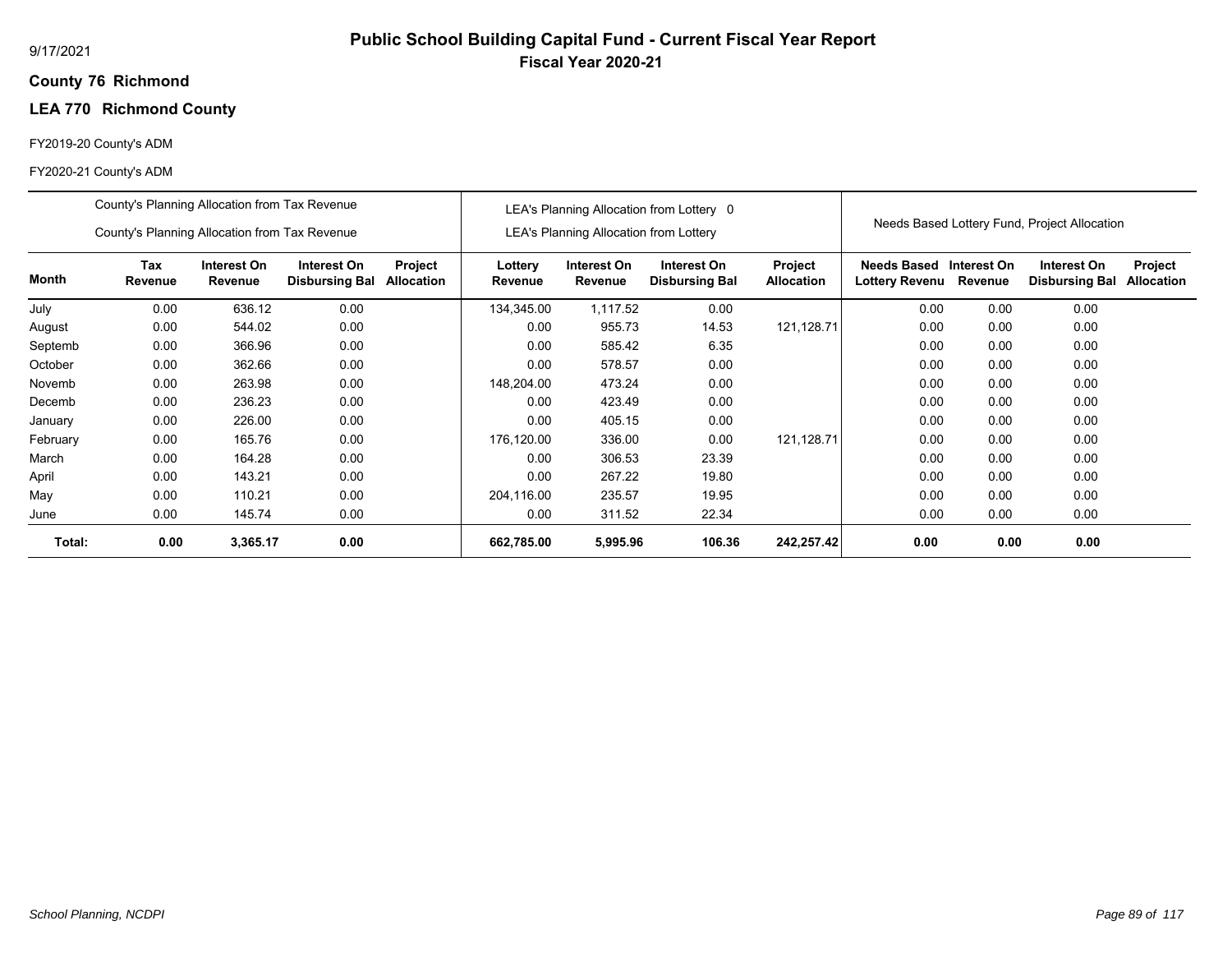## **77 Robeson County**

## **LEA 780 Robeson County**

## FY2019-20 County's ADM

|          | County's Planning Allocation from Tax Revenue                                                                                                    |       |      |  |                    |                                               | LEA's Planning Allocation from Lottery 0 |                       |                               |                        |                                              |                              |
|----------|--------------------------------------------------------------------------------------------------------------------------------------------------|-------|------|--|--------------------|-----------------------------------------------|------------------------------------------|-----------------------|-------------------------------|------------------------|----------------------------------------------|------------------------------|
|          | County's Planning Allocation from Tax Revenue                                                                                                    |       |      |  |                    | <b>LEA's Planning Allocation from Lottery</b> |                                          |                       |                               |                        | Needs Based Lottery Fund, Project Allocation |                              |
| Month    | <b>Tax</b><br>Interest On<br>Interest On<br>Project<br>Revenue<br>Revenue<br><b>Allocation</b><br><b>Disbursing Bal</b><br>0.00<br>2.00<br>15.94 |       |      |  | Lottery<br>Revenue | Interest On<br>Revenue                        | Interest On<br><b>Disbursing Bal</b>     | Project<br>Allocation | Needs Based<br>Lottery Revenu | Interest On<br>Revenue | Interest On<br><b>Disbursing Bal</b>         | Project<br><b>Allocation</b> |
| July     |                                                                                                                                                  |       |      |  | 411,076.00         | 5,202.78                                      | 2.00                                     | 69,890.00             | 0.00                          | 0.00                   | 0.00                                         |                              |
| August   | 0.00                                                                                                                                             | 13.64 | 0.00 |  | 0.00               | 4,398.84                                      | 63.07                                    | 92,505.00             | 0.00                          | 0.00                   | 0.00                                         |                              |
| Septemb  | 0.00                                                                                                                                             | 9.20  | 0.00 |  | 0.00               | 2,921.90                                      | 85.09                                    |                       | 0.00                          | 0.00                   | 0.00                                         |                              |
| October  | 0.00                                                                                                                                             | 9.09  | 0.00 |  | 0.00               | 2,887.75                                      | 74.26                                    | 10,000.00             | 0.00                          | 0.00                   | 0.00                                         |                              |
| Novemb   | 0.00                                                                                                                                             | 6.62  | 0.00 |  | 449,956.00         | 2,256.67                                      | 63.76                                    |                       | 3,750,000.00                  | 0.00                   | 0.00                                         |                              |
| Decemb   | 0.00                                                                                                                                             | 5.92  | 0.00 |  | 0.00               | 2,019.46                                      | 53.50                                    |                       | 0.00                          | 0.00                   | 0.00                                         |                              |
| January  | 0.00                                                                                                                                             | 5.67  | 0.00 |  | 0.00               | 1,932.02                                      | 47.02                                    |                       | 0.00                          | 0.00                   | 0.00                                         |                              |
| February | 0.00                                                                                                                                             | 4.16  | 0.00 |  | 0.00               | 1,417.07                                      | 37.13                                    |                       | 3,750,000.00                  | 0.00                   | 0.00                                         |                              |
| March    | 0.00                                                                                                                                             | 4.12  | 0.00 |  | 0.00               | 1.404.39                                      | 35.59                                    |                       | 0.00                          | 0.00                   | 0.00                                         |                              |
| April    | 0.00                                                                                                                                             | 3.59  | 0.00 |  | 0.00               | 1,224.28                                      | 28.18                                    | 214.950.00            | 0.00                          | 0.00                   | 0.00                                         |                              |
| May      | 0.00                                                                                                                                             | 2.76  | 0.00 |  | 0.00               | 910.71                                        | 59.24                                    |                       | 3,750,000.00                  | 0.00                   | 0.00                                         |                              |
| June     | 0.00                                                                                                                                             | 3.65  | 0.00 |  | 0.00               | 1,204.32                                      | 40.56                                    |                       | 0.00                          | 0.00                   | 0.00                                         |                              |
| Total:   | 0.00                                                                                                                                             | 84.36 | 2.00 |  | 861,032.00         | 27,780.19                                     | 589.40                                   | 387,345.00            | 11,250,000.00                 | 0.00                   | 0.00                                         |                              |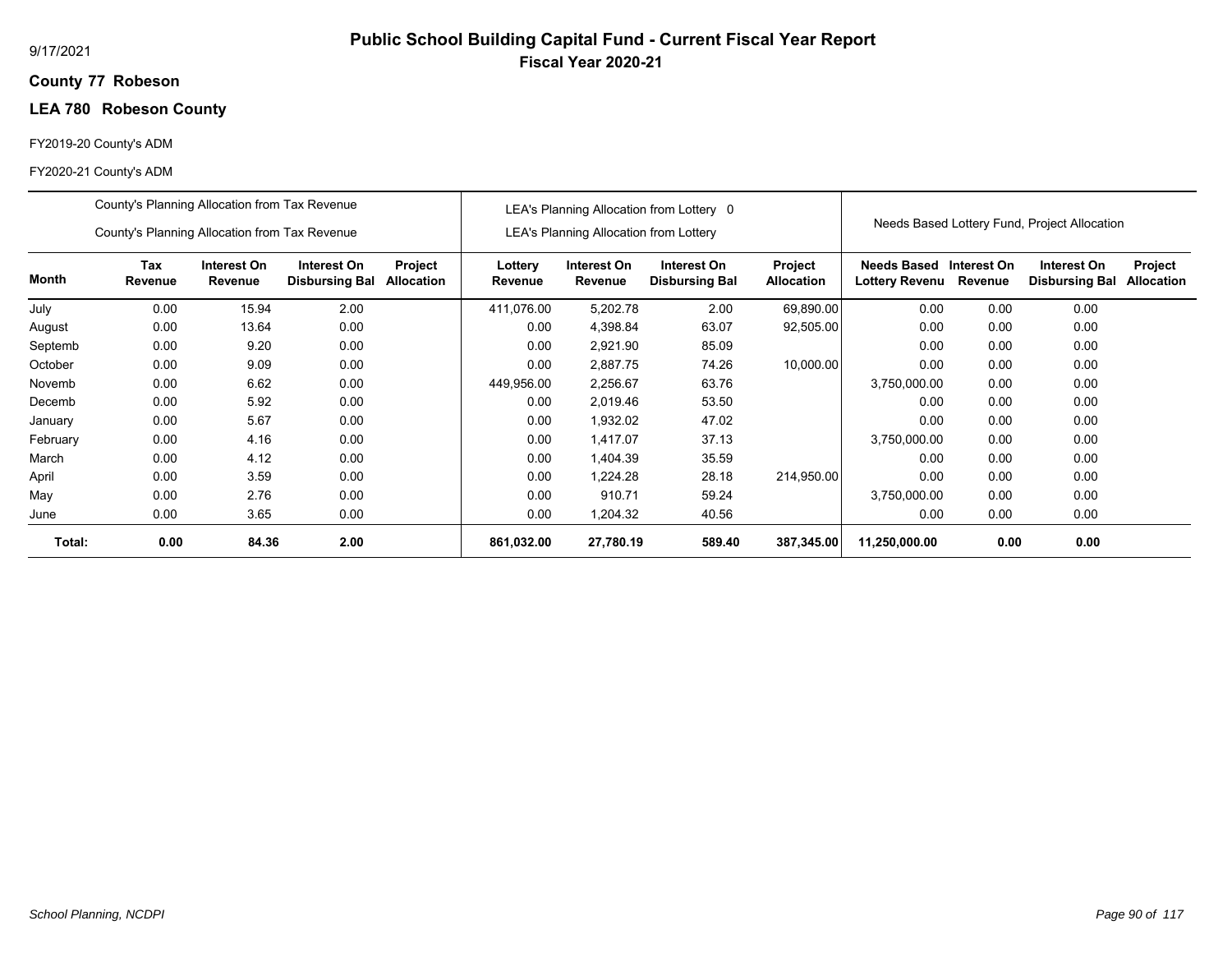## **78 Rockingham County**

# **LEA 790 Rockingham County**

## FY2019-20 County's ADM

|          | County's Planning Allocation from Tax Revenue |                        |                                      |                              |                    |                                        | LEA's Planning Allocation from Lottery 0 |                              |                                      |                        |                                              |                              |
|----------|-----------------------------------------------|------------------------|--------------------------------------|------------------------------|--------------------|----------------------------------------|------------------------------------------|------------------------------|--------------------------------------|------------------------|----------------------------------------------|------------------------------|
|          | County's Planning Allocation from Tax Revenue |                        |                                      |                              |                    | LEA's Planning Allocation from Lottery |                                          |                              |                                      |                        | Needs Based Lottery Fund, Project Allocation |                              |
| Month    | Tax<br>Revenue                                | Interest On<br>Revenue | Interest On<br><b>Disbursing Bal</b> | Project<br><b>Allocation</b> | Lottery<br>Revenue | Interest On<br>Revenue                 | Interest On<br><b>Disbursing Bal</b>     | Project<br><b>Allocation</b> | <b>Needs Based</b><br>Lottery Revenu | Interest On<br>Revenue | Interest On<br><b>Disbursing Bal</b>         | Project<br><b>Allocation</b> |
| July     | 0.00                                          | 0.14                   | 0.00                                 |                              | 219,796.00         | 187.18                                 | 0.00                                     |                              | 0.00                                 | 0.00                   | 0.00                                         |                              |
| August   | 0.00                                          | 0.12                   | 0.00                                 |                              | 0.00               | 160.08                                 | 0.00                                     |                              | 0.00                                 | 0.00                   | 0.00                                         |                              |
| Septemb  | 0.00<br>0.00<br>0.08                          |                        |                                      |                              | 0.00               | 107.98                                 | 0.00                                     |                              | 0.00                                 | 0.00                   | 0.00                                         |                              |
| October  | 0.00                                          | 0.08                   | 0.00                                 |                              | 0.00               | 106.71                                 | 0.00                                     |                              | 0.00                                 | 0.00                   | 0.00                                         |                              |
| Novemb   | 0.00                                          | 0.06                   | 0.00                                 |                              | 244,565.00         | 163.66                                 | 0.00                                     |                              | 0.00                                 | 0.00                   | 0.00                                         |                              |
| Decemb   | 0.00                                          | 0.05                   | 0.00                                 |                              | 0.00               | 146.45                                 | 0.00                                     |                              | 0.00                                 | 0.00                   | 0.00                                         |                              |
| January  | 0.00                                          | 0.05                   | 0.00                                 |                              | 0.00               | 140.11                                 | 0.00                                     |                              | 0.00                                 | 0.00                   | 0.00                                         |                              |
| February | 0.00                                          | 0.04                   | 0.00                                 |                              | 290,631.00         | 166.87                                 | 0.00                                     |                              | 0.00                                 | 0.00                   | 0.00                                         |                              |
| March    | 0.00                                          | 0.04                   | 5.04                                 |                              | 0.00               | 165.37                                 | 5.04                                     | 756,583.00                   | 0.00                                 | 0.00                   | 0.00                                         |                              |
| April    | 0.00                                          | 0.03                   | 0.00                                 |                              | 0.00               | 0.06                                   | 24.73                                    |                              | 0.00                                 | 0.00                   | 0.00                                         |                              |
| May      | 0.00                                          | 0.03                   | 0.00                                 |                              | 336,829.00         | 49.42                                  | 0.00                                     |                              | 0.00                                 | 0.00                   | 0.00                                         |                              |
| June     | 0.00                                          | 0.03                   | 0.00                                 |                              | 0.00               | 65.35                                  | 0.00                                     |                              | 0.00                                 | 0.00                   | 0.00                                         |                              |
| Total:   | 0.00                                          | 0.75                   | 5.04                                 |                              | 1,091,821.00       | 1,459.24                               | 29.77                                    | 756,583.00                   | 0.00                                 | 0.00                   | 0.00                                         |                              |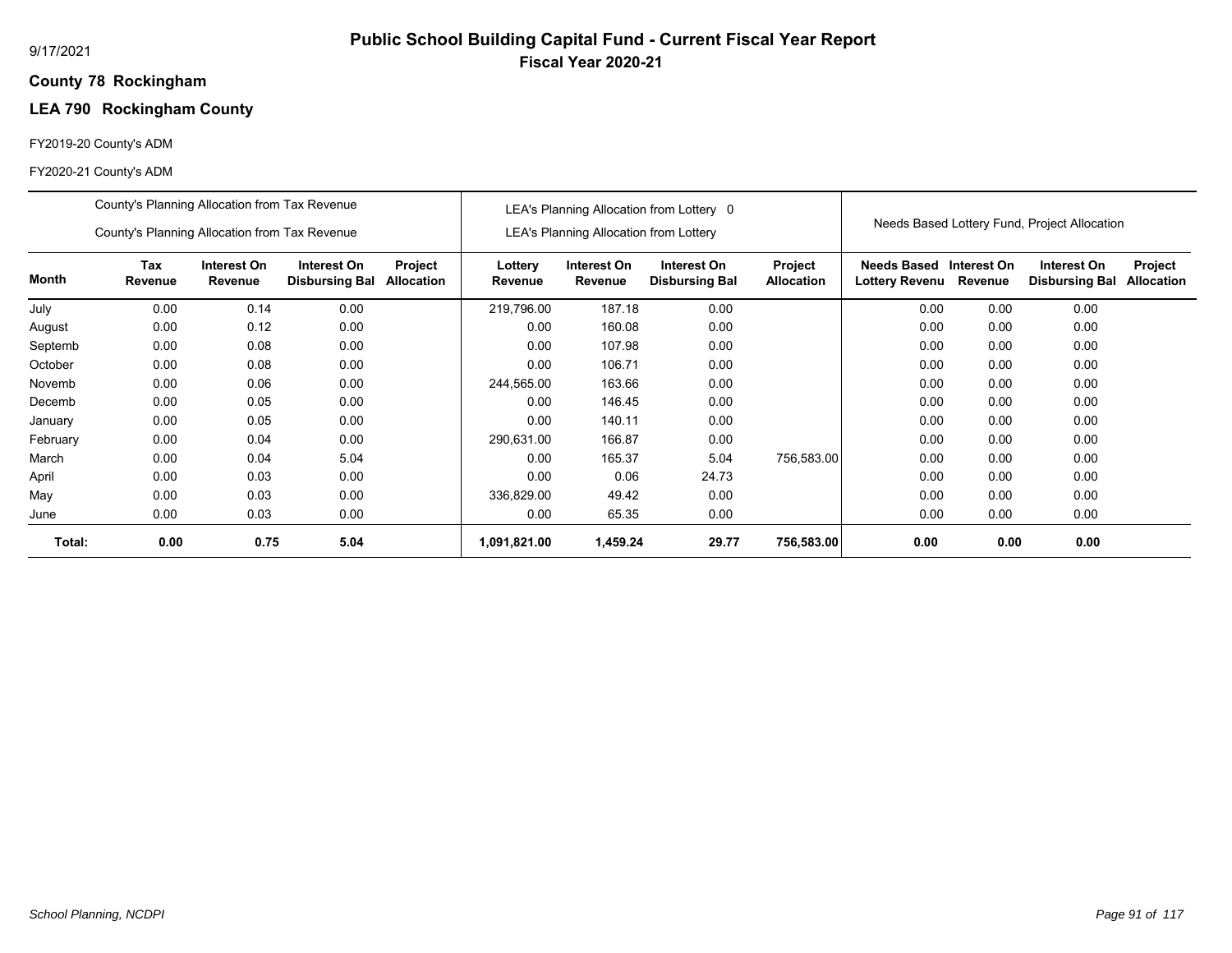## **79 Rowan County**

## **LEA 800 Rowan County**

## FY2019-20 County's ADM

|          | County's Planning Allocation from Tax Revenue |                        |                                      |                       |                    |                                               | LEA's Planning Allocation from Lottery 0 |                              |                                      |                        |                                              |                              |
|----------|-----------------------------------------------|------------------------|--------------------------------------|-----------------------|--------------------|-----------------------------------------------|------------------------------------------|------------------------------|--------------------------------------|------------------------|----------------------------------------------|------------------------------|
|          | County's Planning Allocation from Tax Revenue |                        |                                      |                       |                    | <b>LEA's Planning Allocation from Lottery</b> |                                          |                              |                                      |                        | Needs Based Lottery Fund, Project Allocation |                              |
| Month    | Tax<br>Revenue                                | Interest On<br>Revenue | Interest On<br><b>Disbursing Bal</b> | Project<br>Allocation | Lottery<br>Revenue | Interest On<br>Revenue                        | Interest On<br><b>Disbursing Bal</b>     | Project<br><b>Allocation</b> | <b>Needs Based</b><br>Lottery Revenu | Interest On<br>Revenue | Interest On<br><b>Disbursing Bal</b>         | Project<br><b>Allocation</b> |
| July     | 0.00                                          | 5.85                   | 0.00                                 |                       | 355,181.00         | 619.90                                        | 9.61                                     |                              | 0.00                                 | 0.00                   | 0.00                                         |                              |
| August   | 0.00                                          | 5.00                   | 0.00                                 |                       | 0.00               | 530.16                                        | 8.06                                     |                              | 0.00                                 | 0.00                   | 0.00                                         |                              |
| Septemb  | 0.00                                          | 3.37                   | 0.00                                 |                       | 0.00               | 357.61                                        | 5.68                                     |                              | 0.00                                 | 0.00                   | 0.00                                         |                              |
| October  | 0.00                                          | 3.33                   | 0.00                                 |                       | 0.00               | 353.43                                        | 4.92                                     |                              | 0.00                                 | 0.00                   | 0.00                                         |                              |
| Novemb   | 0.00                                          | 2.43                   | 0.00                                 |                       | 396,084.00         | 396.51                                        | 4.01                                     |                              | 0.00                                 | 0.00                   | 0.00                                         |                              |
| Decemb   | 0.00                                          | 2.17                   | 1.68                                 |                       | 0.00               | 354.83                                        | 1.68                                     |                              | 0.00                                 | 0.00                   | 0.00                                         |                              |
| January  | 0.00                                          | 2.08                   | 1.48                                 |                       | 0.00               | 339.46                                        | 1.48                                     |                              | 0.00                                 | 0.00                   | 0.00                                         |                              |
| February | 0.00                                          | 1.52                   | 1.16                                 |                       | 470,692.00         | 352.79                                        | 1.17                                     |                              | 0.00                                 | 0.00                   | 0.00                                         |                              |
| March    | 0.00                                          | 1.51                   | 1.12                                 |                       | 0.00               | 349.64                                        | 1.12                                     |                              | 0.00                                 | 0.00                   | 0.00                                         |                              |
| April    | 0.00                                          | 1.32                   | 0.88                                 |                       | 0.00               | 304.80                                        | 0.89                                     |                              | 0.00                                 | 0.00                   | 0.00                                         |                              |
| May      | 0.00                                          | 1.01                   | 22.14                                |                       | 545,511.00         | 314.52                                        | 22.15                                    | 1,599,900.00                 | 0.00                                 | 0.00                   | 0.00                                         |                              |
| June     | 0.00                                          | 1.35                   | 0.00                                 |                       | 0.00               | 105.91                                        | 267.56                                   |                              | 0.00                                 | 0.00                   | 0.00                                         |                              |
| Total:   | 0.00                                          | 30.94                  | 28.46                                |                       | 1,767,468.00       | 4,379.56                                      | 328.33                                   | 1,599,900.00                 | 0.00                                 | 0.00                   | 0.00                                         |                              |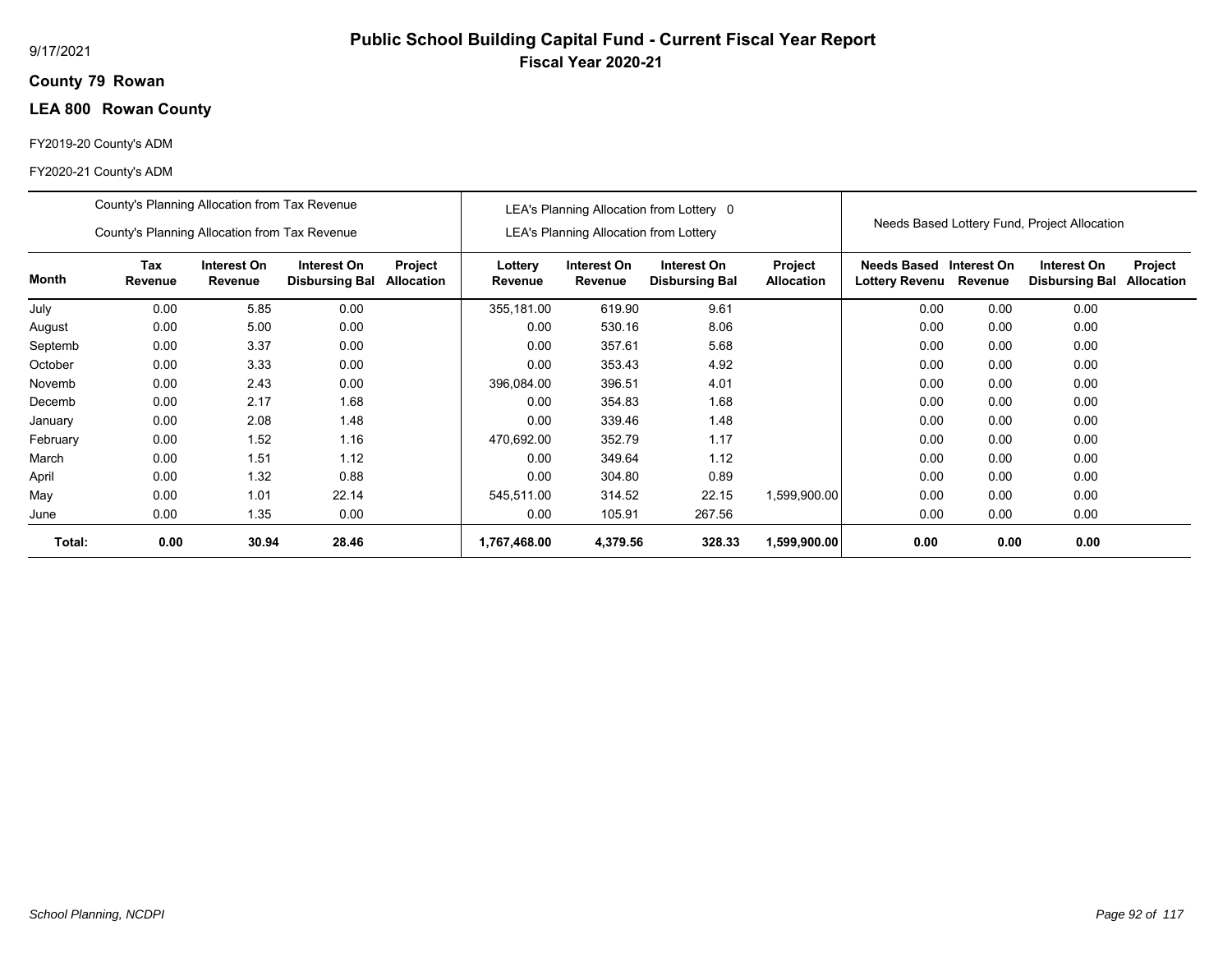## **80 Rutherford County**

## **LEA 810 Rutherford County**

## FY2019-20 County's ADM

|          | County's Planning Allocation from Tax Revenue |                        |                                      |                              |                    |                                               | LEA's Planning Allocation from Lottery 0 |                              |                                      |                        |                                              |                              |
|----------|-----------------------------------------------|------------------------|--------------------------------------|------------------------------|--------------------|-----------------------------------------------|------------------------------------------|------------------------------|--------------------------------------|------------------------|----------------------------------------------|------------------------------|
|          | County's Planning Allocation from Tax Revenue |                        |                                      |                              |                    | <b>LEA's Planning Allocation from Lottery</b> |                                          |                              |                                      |                        | Needs Based Lottery Fund, Project Allocation |                              |
| Month    | Tax<br>Revenue                                | Interest On<br>Revenue | Interest On<br><b>Disbursing Bal</b> | Project<br><b>Allocation</b> | Lottery<br>Revenue | Interest On<br>Revenue                        | Interest On<br><b>Disbursing Bal</b>     | Project<br><b>Allocation</b> | Needs Based<br><b>Lottery Revenu</b> | Interest On<br>Revenue | Interest On<br><b>Disbursing Bal</b>         | Project<br><b>Allocation</b> |
| July     | 0.00                                          | 0.06                   | 0.00                                 |                              | 0.00               | 1.33                                          | 7.84                                     |                              | 4,311,099.00                         | 0.00                   | 0.00                                         | 152,434.22                   |
| August   | 0.00                                          | 0.05                   | 0.00                                 |                              | 0.00               | 1.15                                          | 0.00                                     |                              | 0.00                                 | 0.00                   | 0.00                                         | 595,649.23                   |
| Septemb  | 0.00<br>0.03<br>0.00                          |                        |                                      |                              | 0.00               | 0.77                                          | 0.00                                     |                              | 0.00                                 | 0.00                   | 0.00                                         | 417,461.15                   |
| October  | 0.00                                          | 0.03                   | 0.00                                 |                              | 0.00               | 0.76                                          | 0.00                                     |                              | 0.00                                 | 0.00                   | 0.00                                         | 640,771.17                   |
| Novemb   | 0.00                                          | 0.02                   | 0.00                                 |                              | 0.00               | 0.56                                          | 0.00                                     |                              | 0.00                                 | 0.00                   | 0.00                                         | 785,368.01                   |
| Decemb   | 0.00                                          | 0.02                   | 0.00                                 |                              | 0.00               | 0.50                                          | 0.00                                     |                              | 0.00                                 | 0.00                   | 0.00                                         | 811,431.39                   |
| January  | 0.00                                          | 0.02                   | 0.00                                 |                              | 0.00               | 0.48                                          | 0.00                                     |                              | 0.00                                 | 0.00                   | 0.00                                         |                              |
| February | 0.00                                          | 0.01                   | 0.00                                 |                              | 0.00               | 0.35                                          | 0.00                                     |                              | 0.00                                 | 0.00                   | 0.00                                         | 1,814,259.91                 |
| March    | 0.00                                          | 0.01                   | 0.00                                 |                              | 0.00               | 0.35                                          | 0.00                                     |                              | 0.00                                 | 0.00                   | 0.00                                         | 505,638.67                   |
| April    | 0.00                                          | 0.01                   | 0.00                                 |                              | 0.00               | 0.30                                          | 0.00                                     |                              | 0.00                                 | 0.00                   | 0.00                                         | 601,047.42                   |
| May      | 0.00                                          | 0.01                   | 0.00                                 |                              | 0.00               | 0.23                                          | 0.00                                     |                              | 0.00                                 | 0.00                   | 0.00                                         | 713,524.27                   |
| June     | 0.00                                          | 0.01                   | 0.00                                 |                              | 0.00               | 0.31                                          | 0.00                                     |                              | 0.00                                 | 0.00                   | 0.00                                         | 863,987.74                   |
| Total:   | 0.00                                          | 0.28                   | 0.00                                 |                              | 0.00               | 7.09                                          | 7.84                                     |                              | 4,311,099.00                         | 0.00                   | 0.00                                         | 7,901,573.18                 |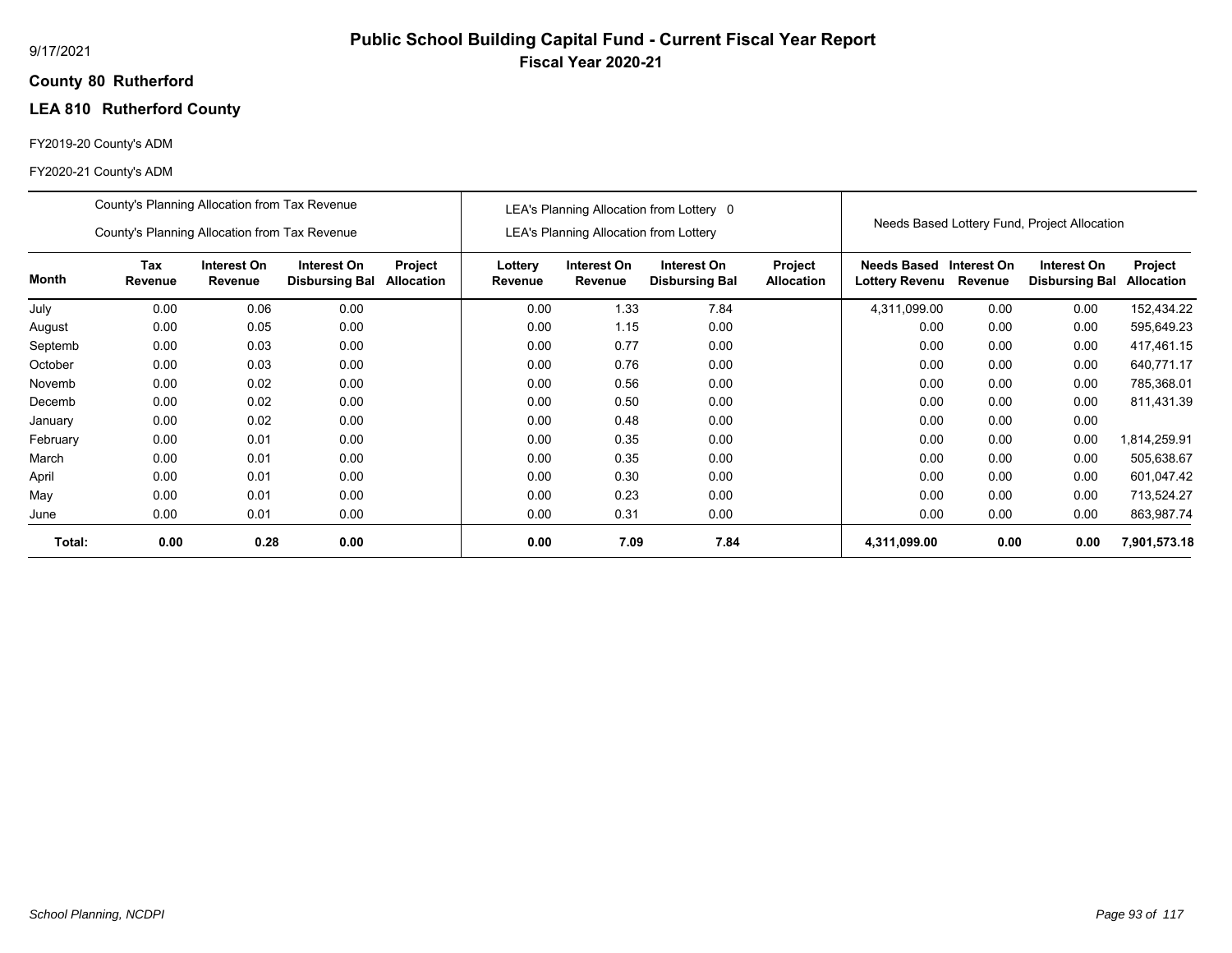## **81 Sampson County**

## **LEA 820 Sampson County**

## FY2019-20 County's ADM

|          | County's Planning Allocation from Tax Revenue |                        |                                      |                              |                    |                                               | LEA's Planning Allocation from Lottery 0 |                              |                                      |                        |                                              |                              |
|----------|-----------------------------------------------|------------------------|--------------------------------------|------------------------------|--------------------|-----------------------------------------------|------------------------------------------|------------------------------|--------------------------------------|------------------------|----------------------------------------------|------------------------------|
|          | County's Planning Allocation from Tax Revenue |                        |                                      |                              |                    | <b>LEA's Planning Allocation from Lottery</b> |                                          |                              |                                      |                        | Needs Based Lottery Fund, Project Allocation |                              |
| Month    | Tax<br>Revenue                                | Interest On<br>Revenue | Interest On<br><b>Disbursing Bal</b> | Project<br><b>Allocation</b> | Lottery<br>Revenue | Interest On<br>Revenue                        | Interest On<br><b>Disbursing Bal</b>     | Project<br><b>Allocation</b> | Needs Based<br><b>Lottery Revenu</b> | Interest On<br>Revenue | Interest On<br><b>Disbursing Bal</b>         | Project<br><b>Allocation</b> |
| July     | 0.00                                          | 8.64                   | 19.88                                |                              | 152,358.00         | 1,083.15                                      | 15.32                                    | 695,500.00                   | 0.00                                 | 0.00                   | 0.00                                         |                              |
| August   | 0.00                                          | 7.41                   | 0.00                                 |                              | 0.00               | 421.58                                        | 517.20                                   |                              | 0.00                                 | 0.00                   | 0.00                                         |                              |
| Septemb  | 0.00                                          | 5.00                   | 0.00                                 |                              | 0.00               | 284.62                                        | 364.43                                   |                              | 0.00                                 | 0.00                   | 0.00                                         |                              |
| October  | 0.00                                          | 4.94                   | 0.00                                 |                              | 0.00               | 281.46                                        | 315.53                                   |                              | 0.00                                 | 0.00                   | 0.00                                         |                              |
| Novemb   | 0.00                                          | 3.59                   | 0.00                                 |                              | 168,984.00         | 264.39                                        | 257.22                                   |                              | 0.00                                 | 0.00                   | 0.00                                         |                              |
| Decemb   | 0.00                                          | 3.22                   | 0.00                                 |                              | 0.00               | 236.68                                        | 215.83                                   |                              | 0.00                                 | 0.00                   | 0.00                                         |                              |
| January  | 0.00                                          | 3.08                   | 0.00                                 |                              | 0.00               | 226.50                                        | 189.70                                   |                              | 0.00                                 | 0.00                   | 0.00                                         |                              |
| February | 0.00                                          | 2.26                   | 74.89                                |                              | 200,814.00         | 210.46                                        | 58.70                                    |                              | 0.00                                 | 0.00                   | 0.00                                         |                              |
| March    | 0.00                                          | 2.25                   | 71.79                                |                              | 0.00               | 208.59                                        | 56.27                                    |                              | 0.00                                 | 0.00                   | 0.00                                         |                              |
| April    | 0.00                                          | 1.98                   | 56.84                                |                              | 0.00               | 181.85                                        | 44.56                                    |                              | 0.00                                 | 0.00                   | 0.00                                         |                              |
| May      | 0.00                                          | 1.53                   | 57.28                                |                              | 232,735.00         | 174.06                                        | 44.90                                    |                              | 0.00                                 | 0.00                   | 0.00                                         |                              |
| June     | 0.00                                          | 2.03                   | 64.14                                |                              | 0.00               | 230.19                                        | 46.27                                    | 954,000.00                   | 0.00                                 | 0.00                   | 0.00                                         |                              |
| Total:   | 0.00                                          | 45.93                  | 344.82                               |                              | 754,891.00         | 3,803.53                                      | 2,125.93                                 | 1,649,500.00                 | 0.00                                 | 0.00                   | 0.00                                         |                              |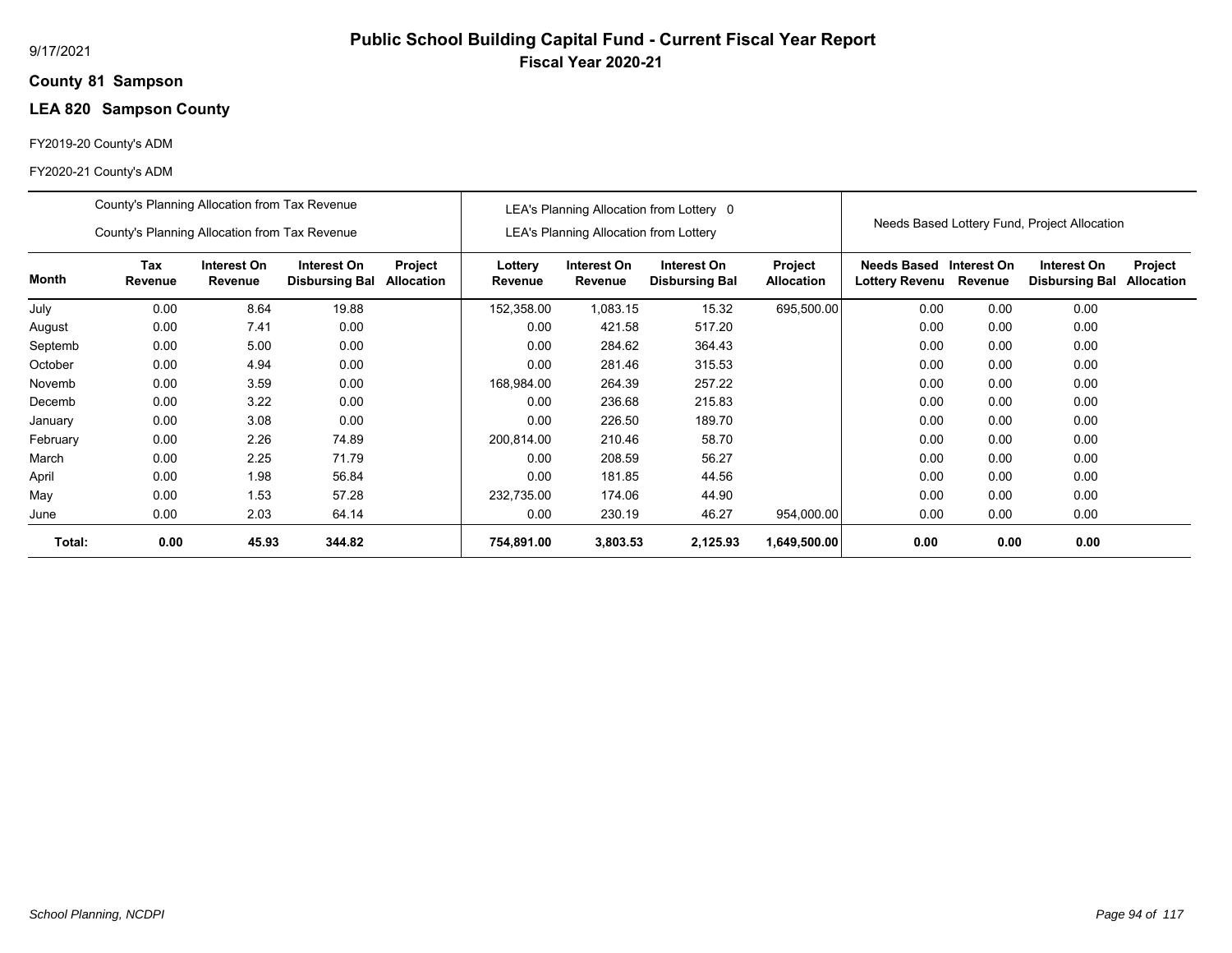### **81 Sampson County**

## **LEA 821 Clinton City**

## FY2019-20 County's ADM

|          | County's Planning Allocation from Tax Revenue<br>County's Planning Allocation from Tax Revenue                                           |      |      |      |                    | <b>LEA's Planning Allocation from Lottery</b> | LEA's Planning Allocation from Lottery 0 |                                     |                                      |                        | Needs Based Lottery Fund, Project Allocation |                       |
|----------|------------------------------------------------------------------------------------------------------------------------------------------|------|------|------|--------------------|-----------------------------------------------|------------------------------------------|-------------------------------------|--------------------------------------|------------------------|----------------------------------------------|-----------------------|
| Month    | Tax<br>Interest On<br>Interest On<br>Project<br><b>Allocation</b><br>Revenue<br><b>Disbursing Bal</b><br>Revenue<br>0.00<br>0.00<br>0.00 |      |      |      | Lottery<br>Revenue | Interest On<br>Revenue                        | Interest On<br><b>Disbursing Bal</b>     | <b>Project</b><br><b>Allocation</b> | <b>Needs Based</b><br>Lottery Revenu | Interest On<br>Revenue | Interest On<br><b>Disbursing Bal</b>         | Project<br>Allocation |
| July     |                                                                                                                                          |      |      |      | 56,614.00          | 964.06                                        | 4.56                                     |                                     | 0.00                                 | 0.00                   | 0.00                                         |                       |
| August   | 0.00                                                                                                                                     | 0.00 | 0.00 |      | 0.00               | 824.49                                        | 0.00                                     |                                     | 0.00                                 | 0.00                   | 0.00                                         |                       |
| Septemb  | 0.00                                                                                                                                     | 0.00 |      | 0.00 | 556.14             | 0.00                                          |                                          | 0.00                                | 0.00                                 | 0.00                   |                                              |                       |
| October  | 0.00                                                                                                                                     | 0.00 | 0.00 |      | 0.00               | 549.63                                        | 0.00                                     |                                     | 0.00                                 | 0.00                   | 0.00                                         |                       |
| Novemb   | 0.00                                                                                                                                     | 0.00 | 0.00 |      | 62,297.00          | 421.98                                        | 0.00                                     |                                     | 0.00                                 | 0.00                   | 0.00                                         |                       |
| Decemb   | 0.00                                                                                                                                     | 0.00 | 0.00 |      | 0.00               | 377.62                                        | 0.00                                     |                                     | 0.00                                 | 0.00                   | 0.00                                         |                       |
| January  | 0.00                                                                                                                                     | 0.00 | 0.00 |      | 0.00               | 361.26                                        | 0.00                                     |                                     | 0.00                                 | 0.00                   | 0.00                                         |                       |
| February | 0.00                                                                                                                                     | 0.00 | 0.00 |      | 74,032.00          | 281.30                                        | 16.19                                    |                                     | 0.00                                 | 0.00                   | 0.00                                         |                       |
| March    | 0.00                                                                                                                                     | 0.00 | 0.00 |      | 0.00               | 278.78                                        | 15.52                                    |                                     | 0.00                                 | 0.00                   | 0.00                                         |                       |
| April    | 0.00                                                                                                                                     | 0.00 | 0.00 |      | 0.00               | 243.03                                        | 12.29                                    |                                     | 0.00                                 | 0.00                   | 0.00                                         |                       |
| May      | 0.00                                                                                                                                     | 0.00 | 0.00 |      | 85,800.00          | 199.61                                        | 12.39                                    |                                     | 0.00                                 | 0.00                   | 0.00                                         |                       |
| June     | 0.00<br>0.00<br>0.00                                                                                                                     |      |      |      | 0.00               | 263.97                                        | 17.86                                    | 760,000.00                          | 0.00                                 | 0.00                   | 0.00                                         |                       |
| Total:   | 0.00                                                                                                                                     | 0.00 | 0.00 |      | 278,743.00         | 5,321.87                                      | 78.81                                    | 760,000.00                          | 0.00                                 | 0.00                   | 0.00                                         |                       |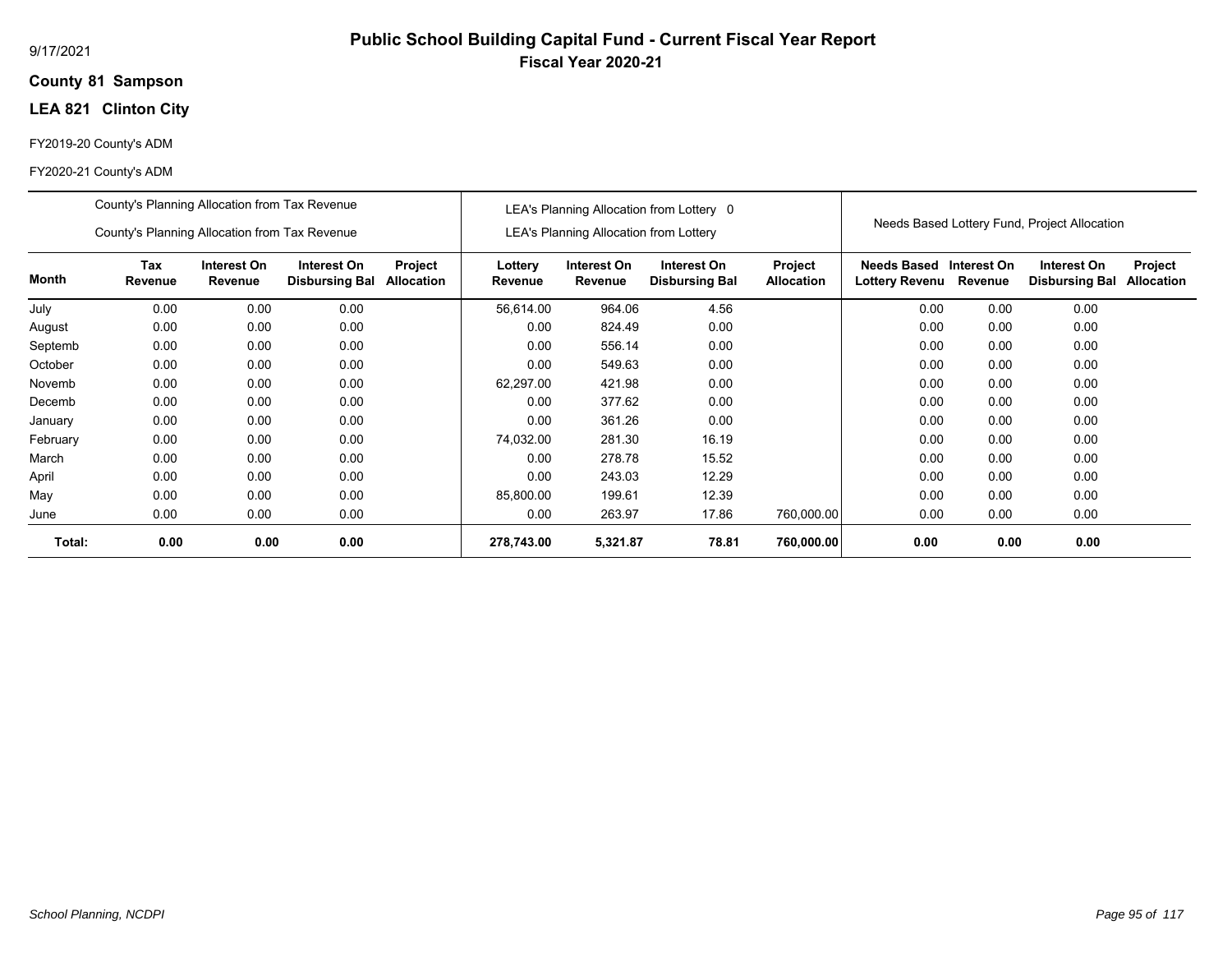## **82 Scotland County**

## **LEA 830 Scotland County**

## FY2019-20 County's ADM

|          | County's Planning Allocation from Tax Revenue |                        |                                      |                              |                    |                                               | LEA's Planning Allocation from Lottery 0 |                              |                                                  |         |                                              |                              |
|----------|-----------------------------------------------|------------------------|--------------------------------------|------------------------------|--------------------|-----------------------------------------------|------------------------------------------|------------------------------|--------------------------------------------------|---------|----------------------------------------------|------------------------------|
|          | County's Planning Allocation from Tax Revenue |                        |                                      |                              |                    | <b>LEA's Planning Allocation from Lottery</b> |                                          |                              |                                                  |         | Needs Based Lottery Fund, Project Allocation |                              |
| Month    | Tax<br>Revenue                                | Interest On<br>Revenue | Interest On<br><b>Disbursing Bal</b> | Project<br><b>Allocation</b> | Lottery<br>Revenue | Interest On<br>Revenue                        | Interest On<br><b>Disbursing Bal</b>     | Project<br><b>Allocation</b> | Needs Based Interest On<br><b>Lottery Revenu</b> | Revenue | Interest On<br><b>Disbursing Bal</b>         | Project<br><b>Allocation</b> |
| July     | 0.00                                          | 1.04                   | 0.00                                 |                              | 105,697.00         | 167.14                                        | 0.00                                     |                              | 0.00                                             | 0.00    | 0.00                                         |                              |
| August   | 0.00                                          | 0.89                   | 0.00                                 |                              | 0.00               | 142.95                                        | 0.00                                     |                              | 0.00                                             | 0.00    | 0.00                                         |                              |
| Septemb  | 0.00                                          | 0.60                   | 0.00                                 |                              | 0.00               | 96.42                                         | 0.00                                     |                              | 0.00                                             | 0.00    | 0.00                                         |                              |
| October  | 0.00                                          | 0.59                   | 0.00                                 |                              | 0.00               | 95.29                                         | 0.00                                     |                              | 0.00                                             | 0.00    | 0.00                                         |                              |
| Novemb   | 0.00                                          | 0.43                   | 0.00                                 |                              | 118,196.00         | 110.92                                        | 0.00                                     |                              | 0.00                                             | 0.00    | 0.00                                         |                              |
| Decemb   | 0.00                                          | 0.39                   | 0.00                                 |                              | 0.00               | 99.26                                         | 0.00                                     |                              | 0.00                                             | 0.00    | 0.00                                         |                              |
| January  | 0.00                                          | 0.37                   | 0.00                                 |                              | 0.00               | 94.96                                         | 0.00                                     |                              | 0.00                                             | 0.00    | 0.00                                         |                              |
| February | 0.00                                          | 0.27                   | 0.00                                 |                              | 140,460.00         | 100.63                                        | 0.00                                     |                              | 0.00                                             | 0.00    | 0.00                                         |                              |
| March    | 0.00                                          | 0.27                   | 0.00                                 |                              | 0.00               | 99.73                                         | 0.00                                     |                              | 0.00                                             | 0.00    | 0.00                                         |                              |
| April    | 0.00                                          | 0.23                   | 0.00                                 |                              | 0.00               | 86.94                                         | 0.00                                     |                              | 0.00                                             | 0.00    | 0.00                                         |                              |
| May      | 0.00                                          | 0.18                   | 5.12                                 |                              | 162,787.00         | 90.76                                         | 5.11                                     | 385,000.00                   | 0.00                                             | 0.00    | 0.00                                         |                              |
| June     | 0.00                                          | 0.24                   | 0.00                                 |                              | 0.00               | 45.42                                         | 63.91                                    |                              | 0.00                                             | 0.00    | 0.00                                         |                              |
| Total:   | 0.00                                          | 5.50                   | 5.12                                 |                              | 527,140.00         | 1,230.42                                      | 69.02                                    | 385,000.00                   | 0.00                                             | 0.00    | 0.00                                         |                              |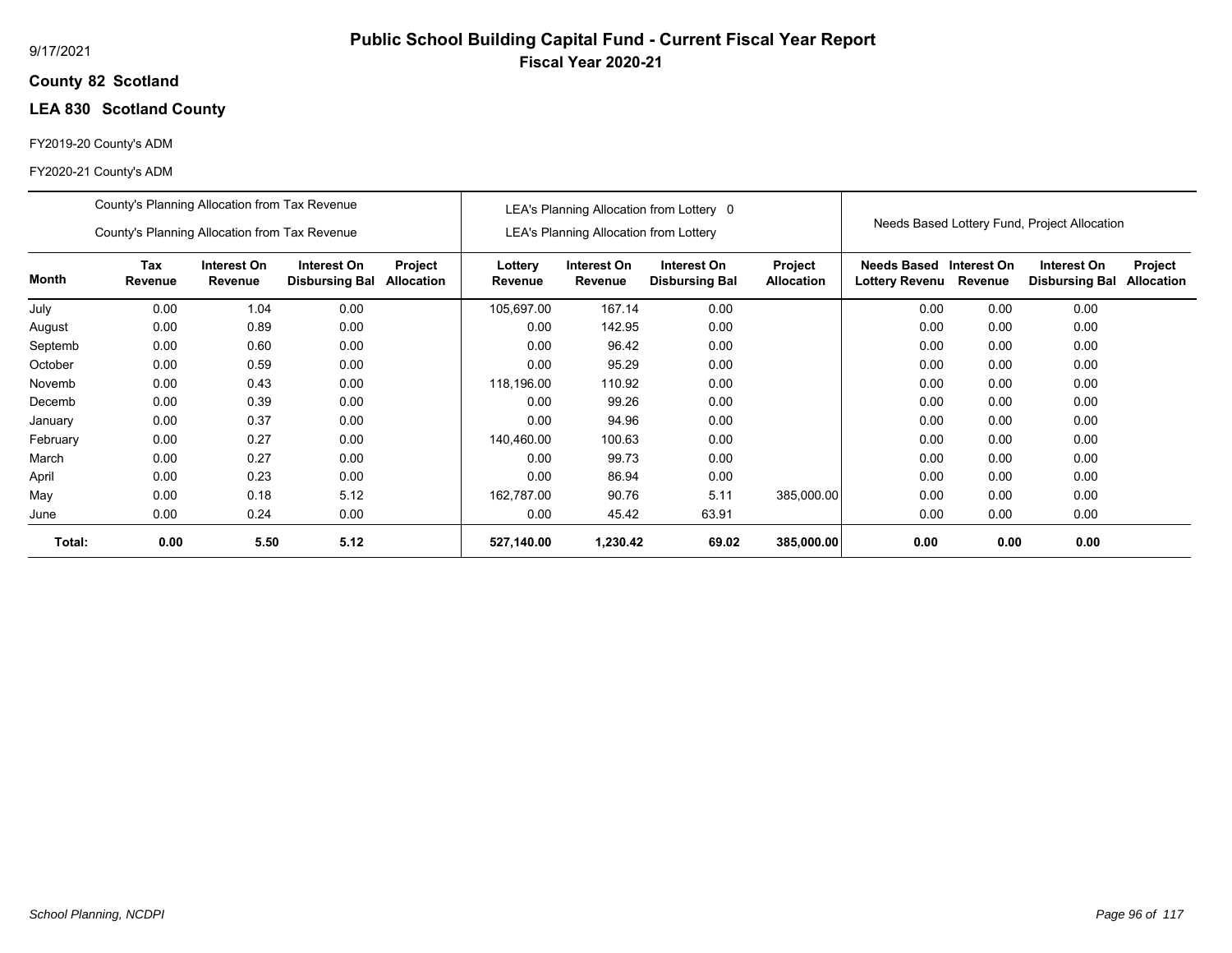## **83 Stanly County**

## **LEA 840 Stanly County**

## FY2019-20 County's ADM

|          | County's Planning Allocation from Tax Revenue |                        |                                      |                              |                    |                                               | LEA's Planning Allocation from Lottery 0 |                              |                                                  |         |                                              |                              |
|----------|-----------------------------------------------|------------------------|--------------------------------------|------------------------------|--------------------|-----------------------------------------------|------------------------------------------|------------------------------|--------------------------------------------------|---------|----------------------------------------------|------------------------------|
|          | County's Planning Allocation from Tax Revenue |                        |                                      |                              |                    | <b>LEA's Planning Allocation from Lottery</b> |                                          |                              |                                                  |         | Needs Based Lottery Fund, Project Allocation |                              |
| Month    | Tax<br>Revenue                                | Interest On<br>Revenue | Interest On<br><b>Disbursing Bal</b> | Project<br><b>Allocation</b> | Lottery<br>Revenue | Interest On<br>Revenue                        | Interest On<br><b>Disbursing Bal</b>     | Project<br><b>Allocation</b> | Needs Based Interest On<br><b>Lottery Revenu</b> | Revenue | Interest On<br><b>Disbursing Bal</b>         | Project<br><b>Allocation</b> |
| July     | 0.00                                          | 0.15                   | 0.00                                 |                              | 159,208.00         | 276.08                                        | 29.90                                    |                              | 0.00                                             | 0.00    | 0.00                                         |                              |
| August   | 0.00                                          | 0.13                   | 0.00                                 |                              | 0.00               | 236.14                                        | 0.07                                     |                              | 0.00                                             | 0.00    | 0.00                                         |                              |
| Septemb  | 0.00                                          | 0.09                   | 0.00                                 |                              | 0.00               | 159.28                                        | 0.05                                     |                              | 0.00                                             | 0.00    | 0.00                                         |                              |
| October  | 0.00                                          | 0.09                   | 0.00                                 |                              | 0.00               | 157.42                                        | 0.04                                     |                              | 0.00                                             | 0.00    | 0.00                                         |                              |
| Novemb   | 0.00                                          | 0.06                   | 0.00                                 |                              | 176,291.00         | 176.56                                        | 0.03                                     |                              | 0.00                                             | 0.00    | 0.00                                         |                              |
| Decemb   | 0.00                                          | 0.06                   | 0.00                                 |                              | 0.00               | 158.00                                        | 0.03                                     |                              | 0.00                                             | 0.00    | 0.00                                         |                              |
| January  | 0.00                                          | 0.05                   | 4.30                                 |                              | 0.00               | 151.16                                        | 4.30                                     | 325,000.00                   | 0.00                                             | 0.00    | 0.00                                         |                              |
| February | 0.00                                          | 0.04                   | 0.00                                 |                              | 209,497.00         | 85.39                                         | 22.52                                    |                              | 0.00                                             | 0.00    | 0.00                                         |                              |
| March    | 0.00                                          | 0.04                   | 0.00                                 |                              | 0.00               | 84.63                                         | 2.38                                     | 177,000.00                   | 0.00                                             | 0.00    | 0.00                                         |                              |
| April    | 0.00                                          | 0.03                   | 0.00                                 |                              | 0.00               | 40.07                                         | 5.80                                     | 210.000.00                   | 0.00                                             | 0.00    | 0.00                                         |                              |
| May      | 0.00                                          | 0.03                   | 0.00                                 |                              | 242,798.00         | 35.64                                         | 32.40                                    |                              | 0.00                                             | 0.00    | 0.00                                         |                              |
| June     | 0.00                                          | 0.04                   | 0.00                                 |                              | 0.00               | 47.14                                         | 10.35                                    |                              | 0.00                                             | 0.00    | 0.00                                         |                              |
| Total:   | 0.00                                          | 0.81                   | 4.30                                 |                              | 787,794.00         | 1,607.51                                      | 107.87                                   | 712,000.00                   | 0.00                                             | 0.00    | 0.00                                         |                              |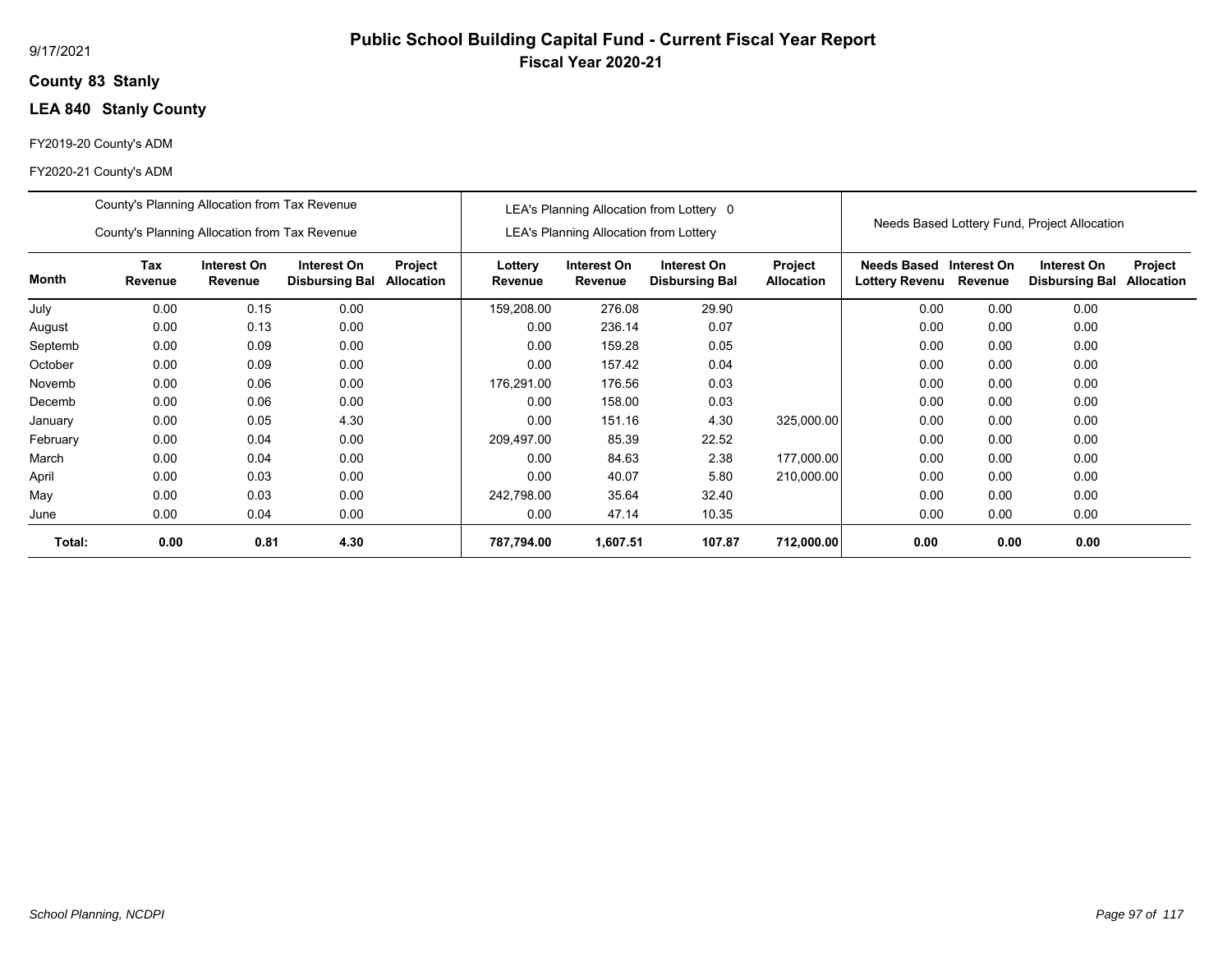## **84 Stokes County**

## **LEA 850 Stokes County**

## FY2019-20 County's ADM

|          | County's Planning Allocation from Tax Revenue |                        |                                      |                       |                    |                                               | LEA's Planning Allocation from Lottery 0 |                                     |                                      |                        | Needs Based Lottery Fund, Project Allocation |                              |
|----------|-----------------------------------------------|------------------------|--------------------------------------|-----------------------|--------------------|-----------------------------------------------|------------------------------------------|-------------------------------------|--------------------------------------|------------------------|----------------------------------------------|------------------------------|
|          | County's Planning Allocation from Tax Revenue |                        |                                      |                       |                    | <b>LEA's Planning Allocation from Lottery</b> |                                          |                                     |                                      |                        |                                              |                              |
| Month    | Tax<br>Revenue                                | Interest On<br>Revenue | Interest On<br><b>Disbursing Bal</b> | Project<br>Allocation | Lottery<br>Revenue | Interest On<br>Revenue                        | Interest On<br><b>Disbursing Bal</b>     | <b>Project</b><br><b>Allocation</b> | Needs Based<br><b>Lottery Revenu</b> | Interest On<br>Revenue | Interest On<br><b>Disbursing Bal</b>         | Project<br><b>Allocation</b> |
| July     | 0.00                                          | 0.18                   | 0.00                                 |                       | 110,106.00         | 106.81                                        | 5.93                                     |                                     | 0.00                                 | 0.00                   | 0.00                                         |                              |
| August   | 0.00                                          | 0.16                   | 0.00                                 |                       | 0.00               | 91.35                                         | 20.07                                    | 125,800.00                          | 0.00                                 | 0.00                   | 0.00                                         |                              |
| Septemb  | 0.00                                          | 0.11                   | 0.00                                 |                       | 0.00               | 0.09                                          | 69.42                                    |                                     | 0.00                                 | 0.00                   | 0.00                                         |                              |
| October  | 0.00                                          | 0.10                   | 0.00                                 |                       | 0.00               | 0.12                                          | 60.11                                    |                                     | 0.00                                 | 0.00                   | 0.00                                         |                              |
| Novemb   | 0.00                                          | 0.08                   | 0.00                                 |                       | 122,715.00         | 43.25                                         | 49.00                                    | 123,000.00                          | 0.00                                 | 0.00                   | 0.00                                         |                              |
| Decemb   | 0.00                                          | 0.07                   | 0.00                                 |                       | 0.00               | 0.04                                          | 79.29                                    |                                     | 0.00                                 | 0.00                   | 0.00                                         |                              |
| January  | 0.00                                          | 0.06                   | 0.00                                 |                       | 0.00               | 0.06                                          | 69.69                                    |                                     | 0.00                                 | 0.00                   | 0.00                                         |                              |
| February | 0.00                                          | 0.05                   | 0.00                                 |                       | 145,830.00         | 32.22                                         | 55.02                                    | 146,090.00                          | 0.00                                 | 0.00                   | 0.00                                         |                              |
| March    | 0.00                                          | 0.05                   | 0.00                                 |                       | 0.00               | 0.02                                          | 80.96                                    |                                     | 0.00                                 | 0.00                   | 0.00                                         |                              |
| April    | 0.00                                          | 0.04                   | 0.00                                 |                       | 0.00               | 0.03                                          | 65.64                                    |                                     | 0.00                                 | 0.00                   | 0.00                                         |                              |
| May      | 0.00                                          | 0.03                   | 0.00                                 |                       | 169,011.00         | 24.80                                         | 67.62                                    | 55,110.00                           | 0.00                                 | 0.00                   | 0.00                                         |                              |
| June     | 0.00                                          | 0.04                   | 0.00                                 |                       | 0.00               | 22.14                                         | 78.70                                    |                                     | 0.00                                 | 0.00                   | 0.00                                         |                              |
| Total:   | 0.00                                          | 0.97                   | 0.00                                 |                       | 547,662.00         | 320.93                                        | 701.45                                   | 450,000.00                          | 0.00                                 | 0.00                   | 0.00                                         |                              |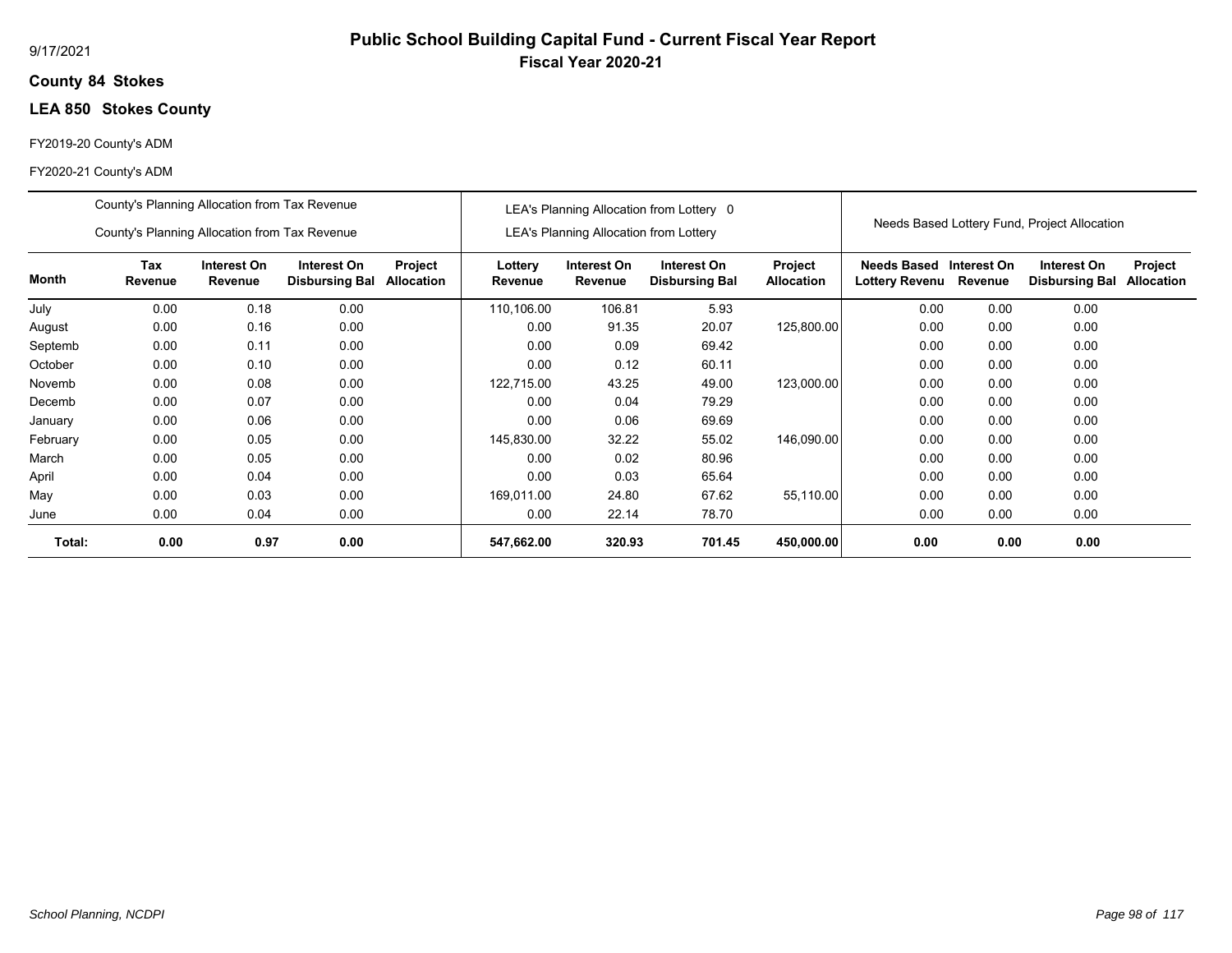## **85 Surry County**

## **LEA 860 Surry County**

## FY2019-20 County's ADM

|          | County's Planning Allocation from Tax Revenue |                        |                                      |                       |                    |                                               | LEA's Planning Allocation from Lottery 0 |                                     |                                      |                        |                                              |                              |
|----------|-----------------------------------------------|------------------------|--------------------------------------|-----------------------|--------------------|-----------------------------------------------|------------------------------------------|-------------------------------------|--------------------------------------|------------------------|----------------------------------------------|------------------------------|
|          | County's Planning Allocation from Tax Revenue |                        |                                      |                       |                    | <b>LEA's Planning Allocation from Lottery</b> |                                          |                                     |                                      |                        | Needs Based Lottery Fund, Project Allocation |                              |
| Month    | Tax<br>Revenue                                | Interest On<br>Revenue | Interest On<br><b>Disbursing Bal</b> | Project<br>Allocation | Lottery<br>Revenue | Interest On<br>Revenue                        | Interest On<br><b>Disbursing Bal</b>     | <b>Project</b><br><b>Allocation</b> | Needs Based<br><b>Lottery Revenu</b> | Interest On<br>Revenue | Interest On<br><b>Disbursing Bal</b>         | Project<br><b>Allocation</b> |
| July     | 0.00                                          | 20.68                  | 0.00                                 |                       | 144,657.00         | 1,698.34                                      | 0.00                                     |                                     | 0.00                                 | 0.00                   | 0.00                                         |                              |
| August   | 0.00                                          | 17.68                  | 0.00                                 |                       | 0.00               | 1,452.46                                      | 0.00                                     |                                     | 0.00                                 | 0.00                   | 0.00                                         |                              |
| Septemb  | 0.00                                          | 11.93                  | 0.00                                 |                       | 0.00               | 979.72                                        | 0.00                                     |                                     | 0.00                                 | 0.00                   | 0.00                                         |                              |
| October  | 0.00                                          | 11.79                  | 0.00                                 |                       | 0.00               | 968.26                                        | 0.00                                     |                                     | 0.00                                 | 0.00                   | 0.00                                         |                              |
| Novemb   | 0.00                                          | 8.58                   | 0.00                                 |                       | 156,968.00         | 759.97                                        | 0.00                                     |                                     | 0.00                                 | 0.00                   | 0.00                                         |                              |
| Decemb   | 0.00                                          | 7.68                   | 39.58                                |                       | 0.00               | 680.08                                        | 28.71                                    |                                     | 0.00                                 | 0.00                   | 0.00                                         |                              |
| January  | 0.00                                          | 7.36                   | 34.79                                |                       | 0.00               | 650.64                                        | 25.24                                    |                                     | 0.00                                 | 0.00                   | 0.00                                         |                              |
| February | 0.00                                          | 5.40                   | 27.47                                |                       | 186,535.00         | 518.36                                        | 19.92                                    |                                     | 0.00                                 | 0.00                   | 0.00                                         |                              |
| March    | 0.00                                          | 5.36                   | 26.34                                |                       | 0.00               | 513.73                                        | 19.10                                    |                                     | 0.00                                 | 0.00                   | 0.00                                         |                              |
| April    | 0.00                                          | 4.68                   | 20.85                                |                       | 0.00               | 447.84                                        | 15.12                                    |                                     | 0.00                                 | 0.00                   | 0.00                                         |                              |
| May      | 0.00                                          | 3.60                   | 21.02                                |                       | 216,186.00         | 376.35                                        | 15.24                                    |                                     | 0.00                                 | 0.00                   | 0.00                                         |                              |
| June     | 0.00                                          | 4.77                   | 22.74                                |                       | 0.00               | 497.68                                        | 16.51                                    |                                     | 0.00                                 | 0.00                   | 0.00                                         |                              |
| Total:   | 0.00                                          | 109.51                 | 192.79                               |                       | 704,346.00         | 9,543.43                                      | 139.84                                   |                                     | 0.00                                 | 0.00                   | 0.00                                         |                              |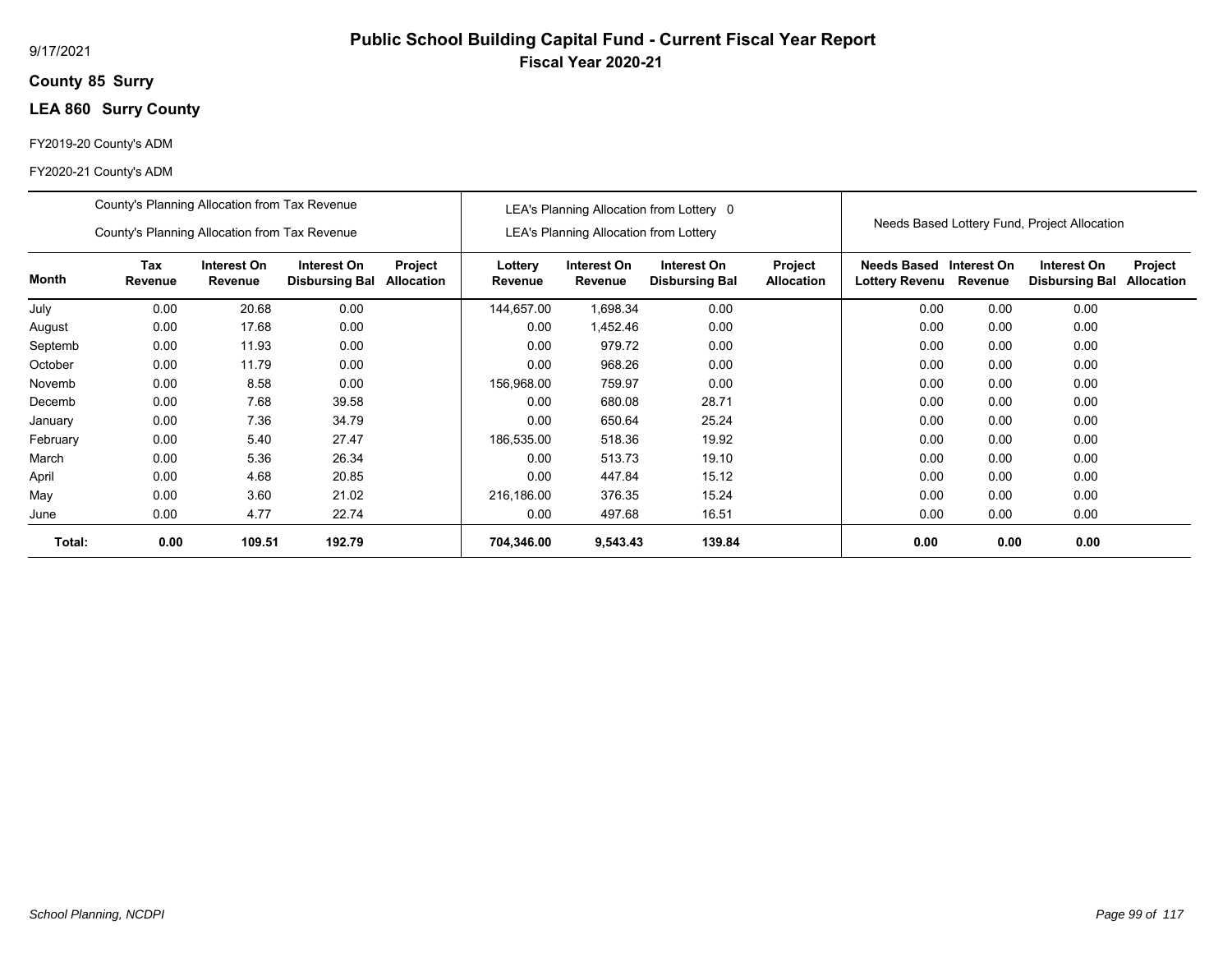### **85 Surry County**

## **LEA 861 Elkin City**

## FY2019-20 County's ADM

|          | County's Planning Allocation from Tax Revenue<br>County's Planning Allocation from Tax Revenue |                        |                                      |                              |                    | <b>LEA's Planning Allocation from Lottery</b> | LEA's Planning Allocation from Lottery 0 |                              |                                      |                        | Needs Based Lottery Fund, Project Allocation |                              |
|----------|------------------------------------------------------------------------------------------------|------------------------|--------------------------------------|------------------------------|--------------------|-----------------------------------------------|------------------------------------------|------------------------------|--------------------------------------|------------------------|----------------------------------------------|------------------------------|
| Month    | Tax<br>Revenue                                                                                 | Interest On<br>Revenue | Interest On<br><b>Disbursing Bal</b> | Project<br><b>Allocation</b> | Lottery<br>Revenue | Interest On<br>Revenue                        | Interest On<br><b>Disbursing Bal</b>     | Project<br><b>Allocation</b> | <b>Needs Based</b><br>Lottery Revenu | Interest On<br>Revenue | Interest On<br><b>Disbursing Bal</b>         | Project<br><b>Allocation</b> |
| July     | 0.00                                                                                           | 0.00                   | 0.00                                 |                              | 22,555.00          | 132.40                                        | 226.07                                   |                              | 0.00                                 | 0.00                   | 0.00                                         |                              |
| August   | 0.00                                                                                           | 0.00                   | 0.00                                 |                              | 0.00               | 113.40                                        | 189.71                                   |                              | 0.00                                 | 0.00                   | 0.00                                         |                              |
| Septemb  | 0.00                                                                                           | 0.00                   | 0.00                                 |                              | 0.00               | 76.58                                         | 133.68                                   |                              | 0.00                                 | 0.00                   | 0.00                                         |                              |
| October  | 0.00                                                                                           | 0.00                   | 0.00                                 |                              | 0.00               | 75.75                                         | 115.74                                   |                              | 0.00                                 | 0.00                   | 0.00                                         |                              |
| Novemb   | 0.00                                                                                           | 0.00                   | 0.00                                 |                              | 25,426.00          | 64.12                                         | 94.35                                    |                              | 0.00                                 | 0.00                   | 0.00                                         |                              |
| Decemb   | 0.00                                                                                           | 0.00                   | 0.00                                 |                              | 0.00               | 57.41                                         | 4.64                                     |                              | 0.00                                 | 0.00                   | 0.00                                         |                              |
| January  | 0.00                                                                                           | 0.00                   | 0.00                                 |                              | 0.00               | 54.92                                         | 4.07                                     |                              | 0.00                                 | 0.00                   | 0.00                                         |                              |
| February | 0.00                                                                                           | 0.00                   | 0.00                                 |                              | 30,215.00          | 46.95                                         | 3.22                                     |                              | 0.00                                 | 0.00                   | 0.00                                         |                              |
| March    | 0.00                                                                                           | 0.00                   | 0.00                                 |                              | 0.00               | 46.53                                         | 3.08                                     |                              | 0.00                                 | 0.00                   | 0.00                                         |                              |
| April    | 0.00                                                                                           | 0.00                   | 0.00                                 |                              | 0.00               | 40.56                                         | 2.44                                     |                              | 0.00                                 | 0.00                   | 0.00                                         |                              |
| May      | 0.00                                                                                           | 0.00                   | 0.00                                 |                              | 35,018.00          | 36.35                                         | 2.46                                     |                              | 0.00                                 | 0.00                   | 0.00                                         |                              |
| June     | 0.00                                                                                           | 0.00                   | 0.00                                 |                              | 0.00               | 48.07                                         | 2.66                                     |                              | 0.00                                 | 0.00                   | 0.00                                         |                              |
| Total:   | 0.00                                                                                           | 0.00                   | 0.00                                 |                              | 113,214.00         | 793.04                                        | 782.12                                   |                              | 0.00                                 | 0.00                   | 0.00                                         |                              |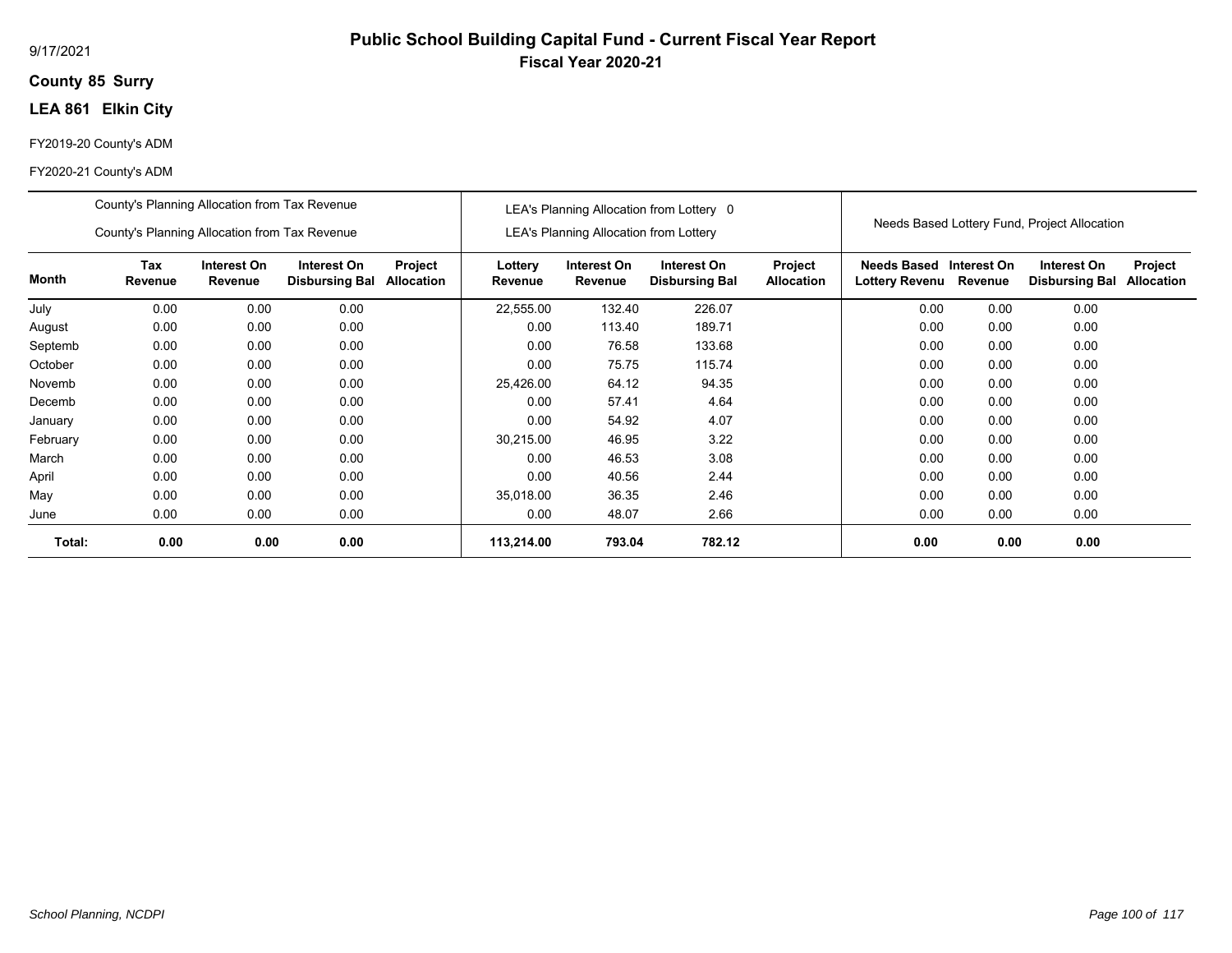## **85 Surry County**

## **LEA 862 Mount Airy City**

## FY2019-20 County's ADM

|          | County's Planning Allocation from Tax Revenue |                        |                                      |                              |                    |                                               | LEA's Planning Allocation from Lottery 0 |                              |                                           |         |                                              |                              |
|----------|-----------------------------------------------|------------------------|--------------------------------------|------------------------------|--------------------|-----------------------------------------------|------------------------------------------|------------------------------|-------------------------------------------|---------|----------------------------------------------|------------------------------|
|          | County's Planning Allocation from Tax Revenue |                        |                                      |                              |                    | <b>LEA's Planning Allocation from Lottery</b> |                                          |                              |                                           |         | Needs Based Lottery Fund, Project Allocation |                              |
| Month    | Tax<br>Revenue                                | Interest On<br>Revenue | Interest On<br><b>Disbursing Bal</b> | Project<br><b>Allocation</b> | Lottery<br>Revenue | Interest On<br>Revenue                        | Interest On<br><b>Disbursing Bal</b>     | Project<br><b>Allocation</b> | Needs Based Interest On<br>Lottery Revenu | Revenue | Interest On<br><b>Disbursing Bal</b>         | Project<br><b>Allocation</b> |
| July     | 0.00                                          | 0.00                   | 0.00                                 |                              | 30.994.00          | 216.53                                        | 0.00                                     |                              | 0.00                                      | 0.00    | 0.00                                         |                              |
| August   | 0.00                                          | 0.00                   | 0.00                                 |                              | 0.00               | 185.18                                        | 0.00                                     |                              | 0.00                                      | 0.00    | 0.00                                         |                              |
| Septemb  | 0.00                                          | 0.00                   | 0.00                                 |                              | 0.00               | 124.91                                        | 0.00                                     |                              | 0.00                                      | 0.00    | 0.00                                         |                              |
| October  | 0.00                                          | 0.00                   | 0.00                                 |                              | 0.00               | 123.45                                        | 0.00                                     |                              | 0.00                                      | 0.00    | 0.00                                         |                              |
| Novemb   | 0.00                                          | 0.00                   | 0.00                                 |                              | 34,021.00          | 101.82                                        | 0.00                                     |                              | 0.00                                      | 0.00    | 0.00                                         |                              |
| Decemb   | 0.00                                          | 0.00                   | 0.00                                 |                              | 0.00               | 91.11                                         | 6.24                                     |                              | 0.00                                      | 0.00    | 0.00                                         |                              |
| January  | 0.00                                          | 0.00                   | 0.00                                 |                              | 0.00               | 87.17                                         | 5.48                                     |                              | 0.00                                      | 0.00    | 0.00                                         |                              |
| February | 0.00                                          | 0.00                   | 0.00                                 |                              | 40,429.00          | 72.85                                         | 4.33                                     |                              | 0.00                                      | 0.00    | 0.00                                         |                              |
| March    | 0.00                                          | 0.00                   | 0.00                                 |                              | 0.00               | 72.20                                         | 4.15                                     |                              | 0.00                                      | 0.00    | 0.00                                         |                              |
| April    | 0.00                                          | 0.00                   | 0.00                                 |                              | 0.00               | 62.94                                         | 3.29                                     |                              | 0.00                                      | 0.00    | 0.00                                         |                              |
| May      | 0.00                                          | 0.00                   | 0.00                                 |                              | 46,855.00          | 55.31                                         | 3.31                                     |                              | 0.00                                      | 0.00    | 0.00                                         |                              |
| June     | 0.00                                          | 0.00                   | 0.00                                 |                              | 0.00               | 73.14                                         | 3.58                                     |                              | 0.00                                      | 0.00    | 0.00                                         |                              |
| Total:   | 0.00                                          | 0.00                   | 0.00                                 |                              | 152,299.00         | 1,266.61                                      | 30.38                                    |                              | 0.00                                      | 0.00    | 0.00                                         |                              |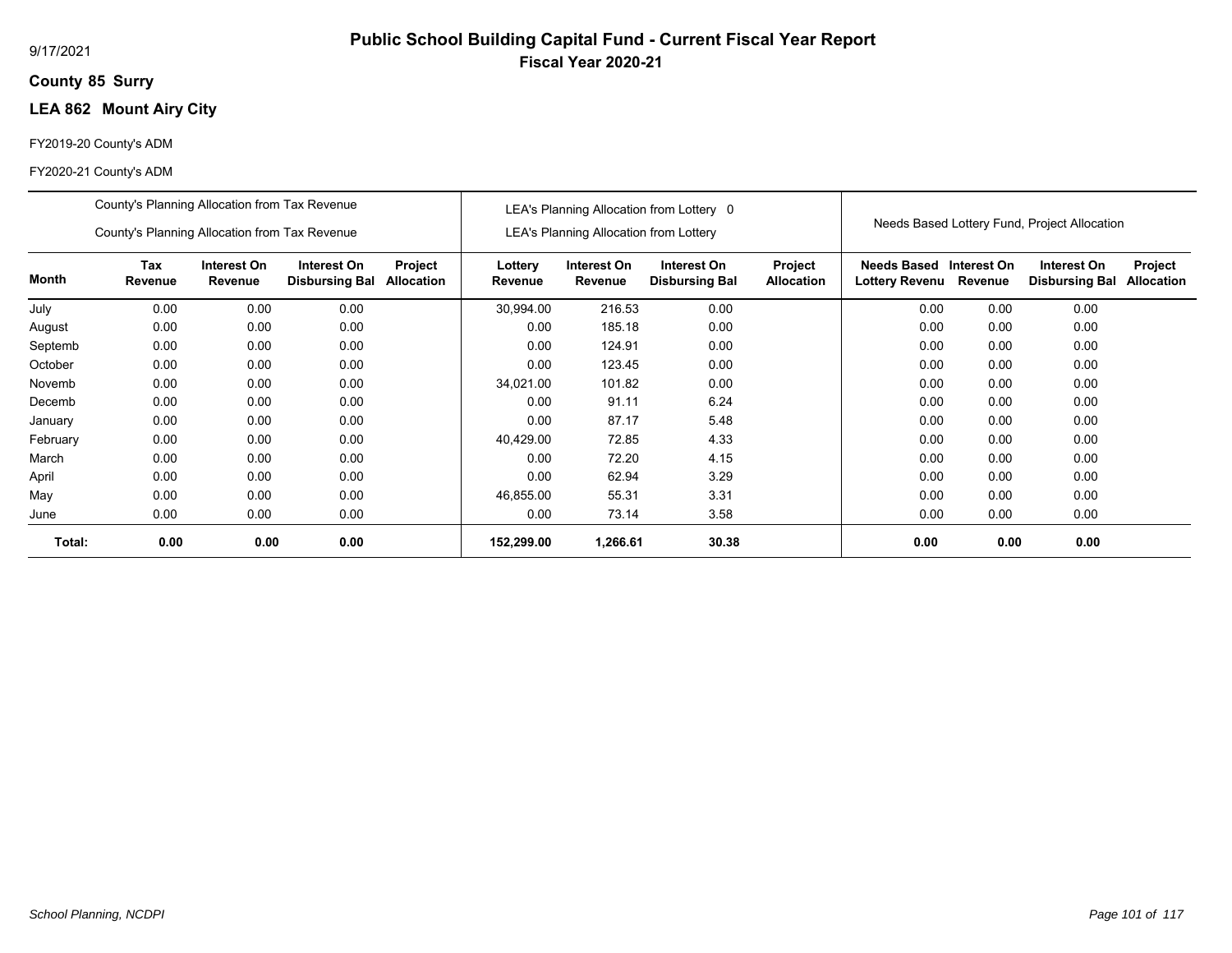## **86 Swain County**

## **LEA 870 Swain County**

## FY2019-20 County's ADM

|          | County's Planning Allocation from Tax Revenue |                        |                                      |                       |                    |                                               | LEA's Planning Allocation from Lottery 0 |                              |                                                   |      |                                              |                                     |
|----------|-----------------------------------------------|------------------------|--------------------------------------|-----------------------|--------------------|-----------------------------------------------|------------------------------------------|------------------------------|---------------------------------------------------|------|----------------------------------------------|-------------------------------------|
|          | County's Planning Allocation from Tax Revenue |                        |                                      |                       |                    | <b>LEA's Planning Allocation from Lottery</b> |                                          |                              |                                                   |      | Needs Based Lottery Fund, Project Allocation |                                     |
| Month    | Tax<br>Revenue                                | Interest On<br>Revenue | Interest On<br><b>Disbursing Bal</b> | Project<br>Allocation | Lottery<br>Revenue | Interest On<br>Revenue                        | Interest On<br><b>Disbursing Bal</b>     | Project<br><b>Allocation</b> | Needs Based Interest On<br>Lottery Revenu Revenue |      | Interest On<br><b>Disbursing Bal</b>         | <b>Project</b><br><b>Allocation</b> |
| July     | 0.00                                          | 0.10                   | 0.00                                 |                       | 0.00               | 0.42                                          | 0.00                                     |                              | 0.00                                              | 0.00 | 0.00                                         | 280,138.61                          |
| August   | 0.00                                          | 0.09                   | 0.00                                 |                       | 0.00               | 0.36                                          | 0.00                                     |                              | 0.00                                              | 0.00 | 0.00                                         | 526,890.31                          |
| Septemb  | 0.00                                          | 0.06                   | 0.00                                 |                       | 0.00               | 0.24                                          | 0.00                                     |                              | 0.00                                              | 0.00 | 0.00                                         | 528,361.14                          |
| October  | 0.00                                          | 0.06                   | 0.00                                 |                       | 0.00               | 0.24                                          | 0.00                                     |                              | 0.00                                              | 0.00 | 0.00                                         |                                     |
| Novemb   | 0.00                                          | 0.04                   | 0.00                                 |                       | 0.00               | 0.18                                          | 0.00                                     |                              | 0.00                                              | 0.00 | 0.00                                         | 391,651.52                          |
| Decemb   | 0.00                                          | 0.04                   | 0.00                                 |                       | 0.00               | 0.16                                          | 0.00                                     |                              | 0.00                                              | 0.00 | 0.00                                         |                                     |
| January  | 0.00                                          | 0.04                   | 0.00                                 |                       | 0.00               | 0.15                                          | 0.00                                     |                              | 0.00                                              | 0.00 | 0.00                                         | 283,242.27                          |
| February | 0.00                                          | 0.03                   | 0.00                                 |                       | 0.00               | 0.11                                          | 0.00                                     |                              | 0.00                                              | 0.00 | 0.00                                         |                                     |
| March    | 0.00                                          | 0.03                   | 0.00                                 |                       | 0.00               | 0.11                                          | 0.00                                     |                              | 0.00                                              | 0.00 | 0.00                                         | 512,624.56                          |
| April    | 0.00                                          | 0.02                   | 0.00                                 |                       | 0.00               | 0.09                                          | 0.00                                     |                              | 0.00                                              | 0.00 | 0.00                                         | 0.00                                |
| May      | 0.00                                          | 0.02                   | 0.00                                 |                       | 0.00               | 0.07                                          | 0.00                                     |                              | 0.00                                              | 0.00 | 0.00                                         |                                     |
| June     | 0.00                                          | 0.02                   | 0.00                                 |                       | 0.00               | 0.10                                          | 0.00                                     |                              | 0.00                                              | 0.00 | 0.00                                         |                                     |
| Total:   | 0.00                                          | 0.55                   | 0.00                                 |                       | 0.00               | 2.23                                          | 0.00                                     |                              | 0.00                                              | 0.00 | 0.00                                         | 2,522,908.41                        |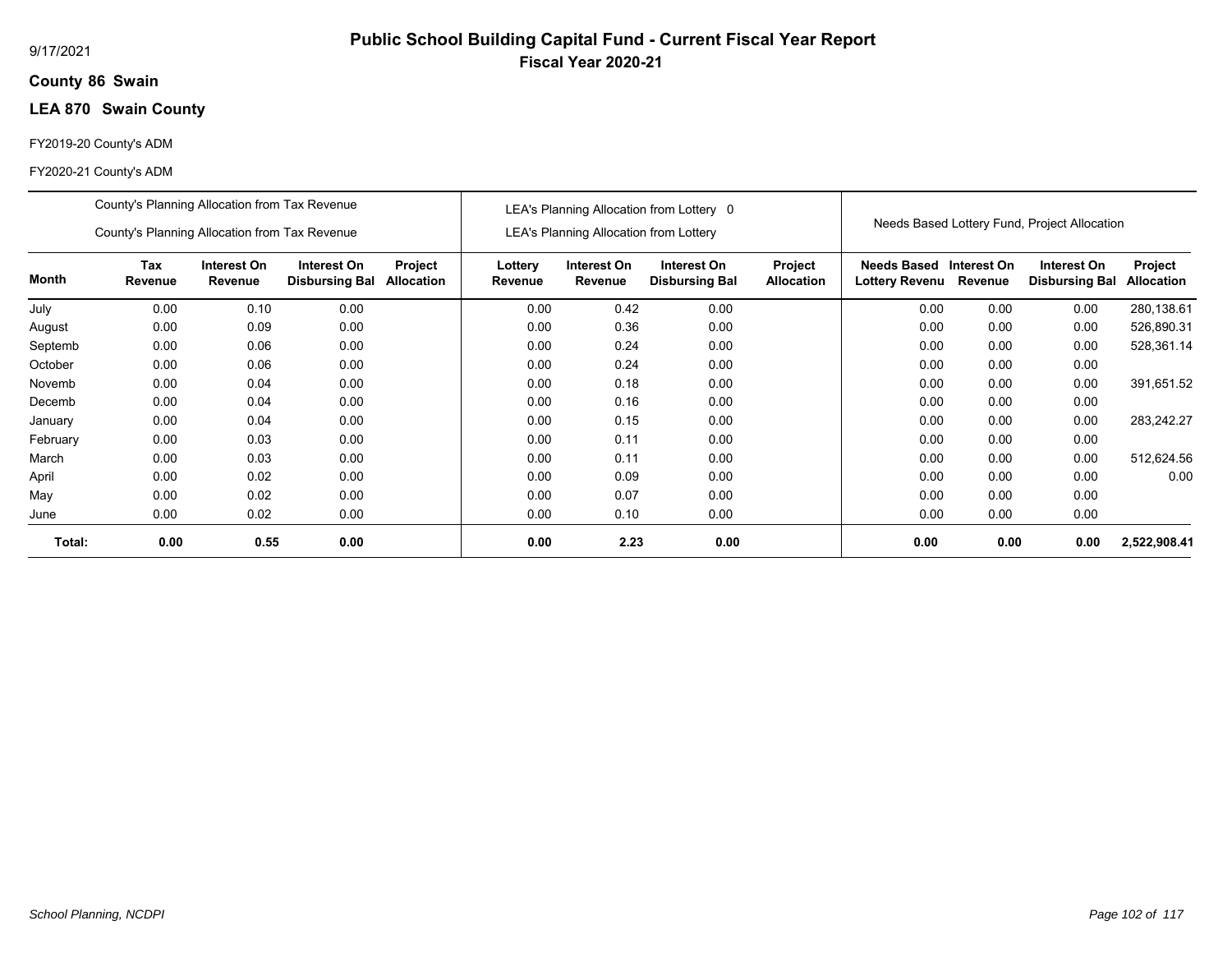## **87 Transylvania County**

# **LEA 880 Transylvania County**

## FY2019-20 County's ADM

|          | County's Planning Allocation from Tax Revenue |                               |                                      |                              |                    |                                               | LEA's Planning Allocation from Lottery 0 |                              |                               |                        |                                              |                              |
|----------|-----------------------------------------------|-------------------------------|--------------------------------------|------------------------------|--------------------|-----------------------------------------------|------------------------------------------|------------------------------|-------------------------------|------------------------|----------------------------------------------|------------------------------|
|          | County's Planning Allocation from Tax Revenue |                               |                                      |                              |                    | <b>LEA's Planning Allocation from Lottery</b> |                                          |                              |                               |                        | Needs Based Lottery Fund, Project Allocation |                              |
| Month    | Tax<br>Revenue                                | Interest On<br><b>Revenue</b> | Interest On<br><b>Disbursing Bal</b> | Project<br><b>Allocation</b> | Lottery<br>Revenue | Interest On<br>Revenue                        | Interest On<br><b>Disbursing Bal</b>     | Project<br><b>Allocation</b> | Needs Based<br>Lottery Revenu | Interest On<br>Revenue | Interest On<br><b>Disbursing Bal</b>         | Project<br><b>Allocation</b> |
| July     | 0.00                                          | 0.98                          | 0.00                                 |                              | 63,312.00          | 540.41                                        | 0.00                                     |                              | 0.00                          | 0.00                   | 0.00                                         |                              |
| August   | 0.00                                          | 0.84                          | 0.00                                 |                              | 0.00               | 462.17                                        | 0.00                                     |                              | 0.00                          | 0.00                   | 0.00                                         |                              |
| Septemb  | 0.00                                          | 0.56                          | 0.00                                 |                              | 0.00               | 311.75                                        | 0.00                                     |                              | 0.00                          | 0.00                   | 0.00                                         |                              |
| October  | 0.00                                          | 0.56                          | 0.00                                 |                              | 0.00               | 308.10                                        | 0.00                                     |                              | 0.00                          | 0.00                   | 0.00                                         |                              |
| Novemb   | 0.00                                          | 0.41                          | 0.00                                 |                              | 71,399.00          | 249.36                                        | 0.00                                     |                              | 0.00                          | 0.00                   | 0.00                                         |                              |
| Decemb   | 0.00                                          | 0.36                          | 0.00                                 |                              | 0.00               | 223.15                                        | 0.00                                     |                              | 0.00                          | 0.00                   | 0.00                                         |                              |
| January  | 0.00                                          | 0.35                          | 0.00                                 |                              | 0.00               | 213.49                                        | 0.00                                     |                              | 0.00                          | 0.00                   | 0.00                                         |                              |
| February | 0.00                                          | 0.25                          | 0.00                                 |                              | 84,848.00          | 175.30                                        | 0.00                                     |                              | 0.00                          | 0.00                   | 0.00                                         |                              |
| March    | 0.00                                          | 0.25                          | 0.00                                 |                              | 0.00               | 173.73                                        | 0.00                                     |                              | 0.00                          | 0.00                   | 0.00                                         |                              |
| April    | 0.00                                          | 0.22                          | 0.00                                 |                              | 0.00               | 151.45                                        | 0.00                                     |                              | 0.00                          | 0.00                   | 0.00                                         |                              |
| May      | 0.00                                          | 0.17                          | 0.00                                 |                              | 98,335.00          | 130.96                                        | 0.00                                     |                              | 0.00                          | 0.00                   | 0.00                                         |                              |
| June     | 0.00                                          | 0.22                          | 0.00                                 |                              | 0.00               | 173.19                                        | 0.00                                     |                              | 0.00                          | 0.00                   | 0.00                                         |                              |
| Total:   | 0.00                                          | 5.17                          | 0.00                                 |                              | 317,894.00         | 3,113.06                                      | 0.00                                     |                              | 0.00                          | 0.00                   | 0.00                                         |                              |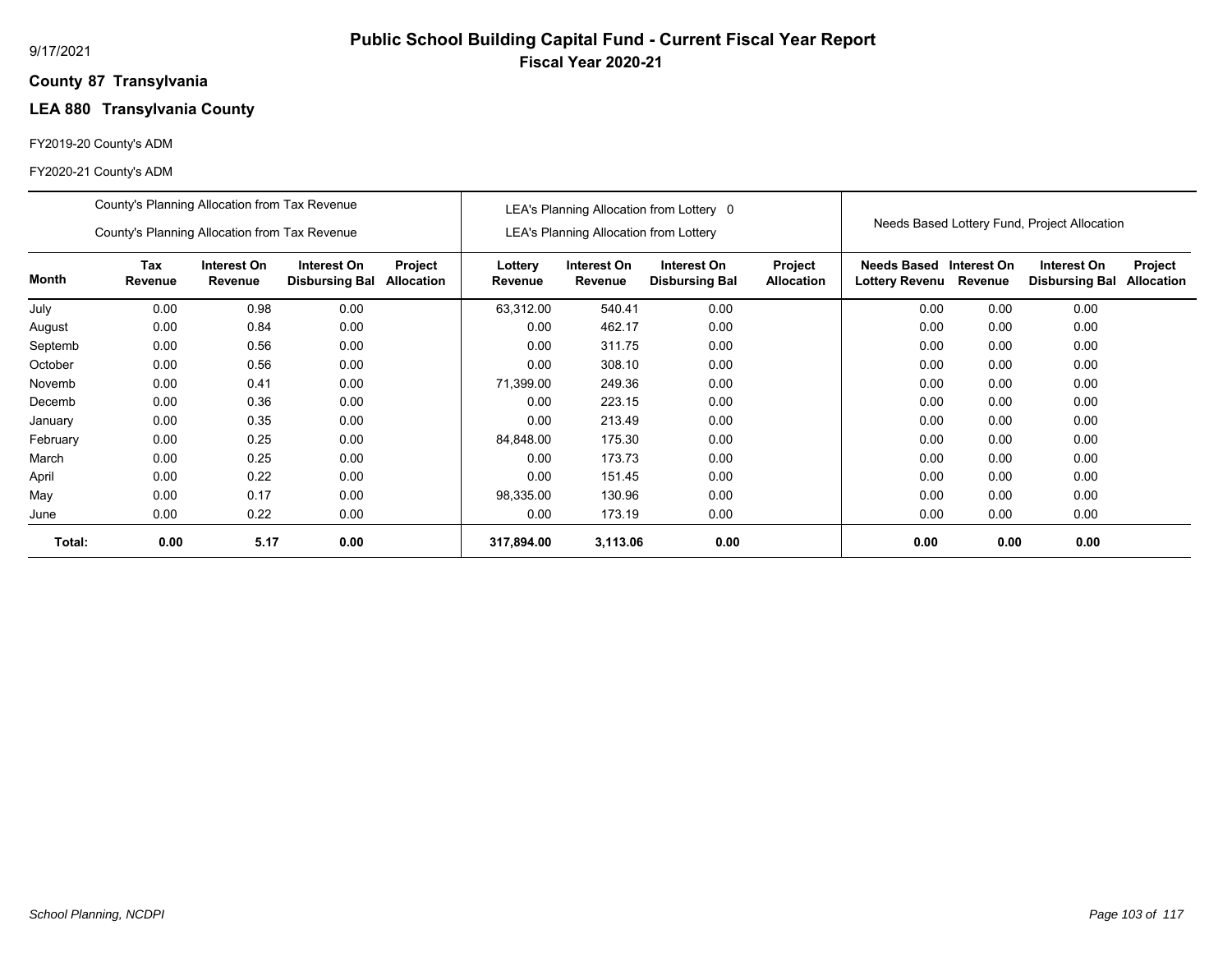## **88 Tyrrell County**

## **LEA 890 Tyrrell County**

## FY2019-20 County's ADM

|              | County's Planning Allocation from Tax Revenue                                                                           |        |      |  |                    |                                        | LEA's Planning Allocation from Lottery 0 |                              |                                              |             |                                              |                              |
|--------------|-------------------------------------------------------------------------------------------------------------------------|--------|------|--|--------------------|----------------------------------------|------------------------------------------|------------------------------|----------------------------------------------|-------------|----------------------------------------------|------------------------------|
|              | County's Planning Allocation from Tax Revenue                                                                           |        |      |  |                    | LEA's Planning Allocation from Lottery |                                          |                              |                                              |             | Needs Based Lottery Fund, Project Allocation |                              |
| <b>Month</b> | <b>Tax</b><br>Interest On<br>Interest On<br>Project<br><b>Disbursing Bal</b><br><b>Allocation</b><br>Revenue<br>Revenue |        |      |  | Lottery<br>Revenue | Interest On<br>Revenue                 | Interest On<br><b>Disbursing Bal</b>     | Project<br><b>Allocation</b> | <b>Needs Based</b><br>Lottery Revenu Revenue | Interest On | Interest On<br><b>Disbursing Bal</b>         | Project<br><b>Allocation</b> |
| July         | 0.00                                                                                                                    | 122.05 | 0.00 |  | 0.00               | 1.33                                   | 6.24                                     |                              | 0.00                                         | 0.00        | 0.00                                         | 19,105.87                    |
| August       | 0.00                                                                                                                    | 104.38 | 0.00 |  | 0.00               | 1.14                                   | 5.39                                     |                              | 0.00                                         | 0.00        | 0.00                                         |                              |
| Septemb      | 0.00                                                                                                                    | 70.41  | 0.00 |  | 0.00               | 0.77                                   | 0.00                                     |                              | 0.00                                         | 0.00        | 0.00                                         |                              |
| October      | 0.00                                                                                                                    | 69.58  | 0.00 |  | 0.00               | 0.76                                   | 0.00                                     |                              | 0.00                                         | 0.00        | 0.00                                         |                              |
| Novemb       | 0.00                                                                                                                    | 50.65  | 0.00 |  | 0.00               | 0.55                                   | 0.00                                     |                              | 0.00                                         | 0.00        | 0.00                                         | 6,817.13                     |
| Decemb       | 0.00                                                                                                                    | 45.33  | 0.00 |  | 0.00               | 0.50                                   | 0.35                                     |                              | 0.00                                         | 0.00        | 0.00                                         |                              |
| January      | 0.00                                                                                                                    | 43.36  | 0.00 |  | 0.00               | 0.47                                   | 0.00                                     |                              | 0.00                                         | 0.00        | 0.00                                         |                              |
| February     | 0.00                                                                                                                    | 31.80  | 0.00 |  | 0.00               | 0.35                                   | 0.00                                     |                              | 0.00                                         | 0.00        | 0.00                                         |                              |
| March        | 0.00                                                                                                                    | 31.52  | 0.00 |  | 0.00               | 0.35                                   | 0.00                                     |                              | 0.00                                         | 0.00        | 0.00                                         |                              |
| April        | 0.00                                                                                                                    | 27.48  | 0.00 |  | 0.00               | 0.30                                   | 0.00                                     |                              | 0.00                                         | 0.00        | 0.00                                         |                              |
| May          | 0.00                                                                                                                    | 21.15  | 0.00 |  | 0.00               | 0.23                                   | 0.00                                     |                              | 0.00                                         | 0.00        | 0.00                                         |                              |
| June         | 0.00                                                                                                                    | 27.96  | 0.00 |  | 0.00               | 0.31                                   | 0.00                                     |                              | 0.00                                         | 0.00        | 0.00                                         |                              |
| Total:       | 0.00                                                                                                                    | 645.67 | 0.00 |  | 0.00               | 7.06                                   | 11.98                                    |                              | 0.00                                         | 0.00        | 0.00                                         | 25,923.00                    |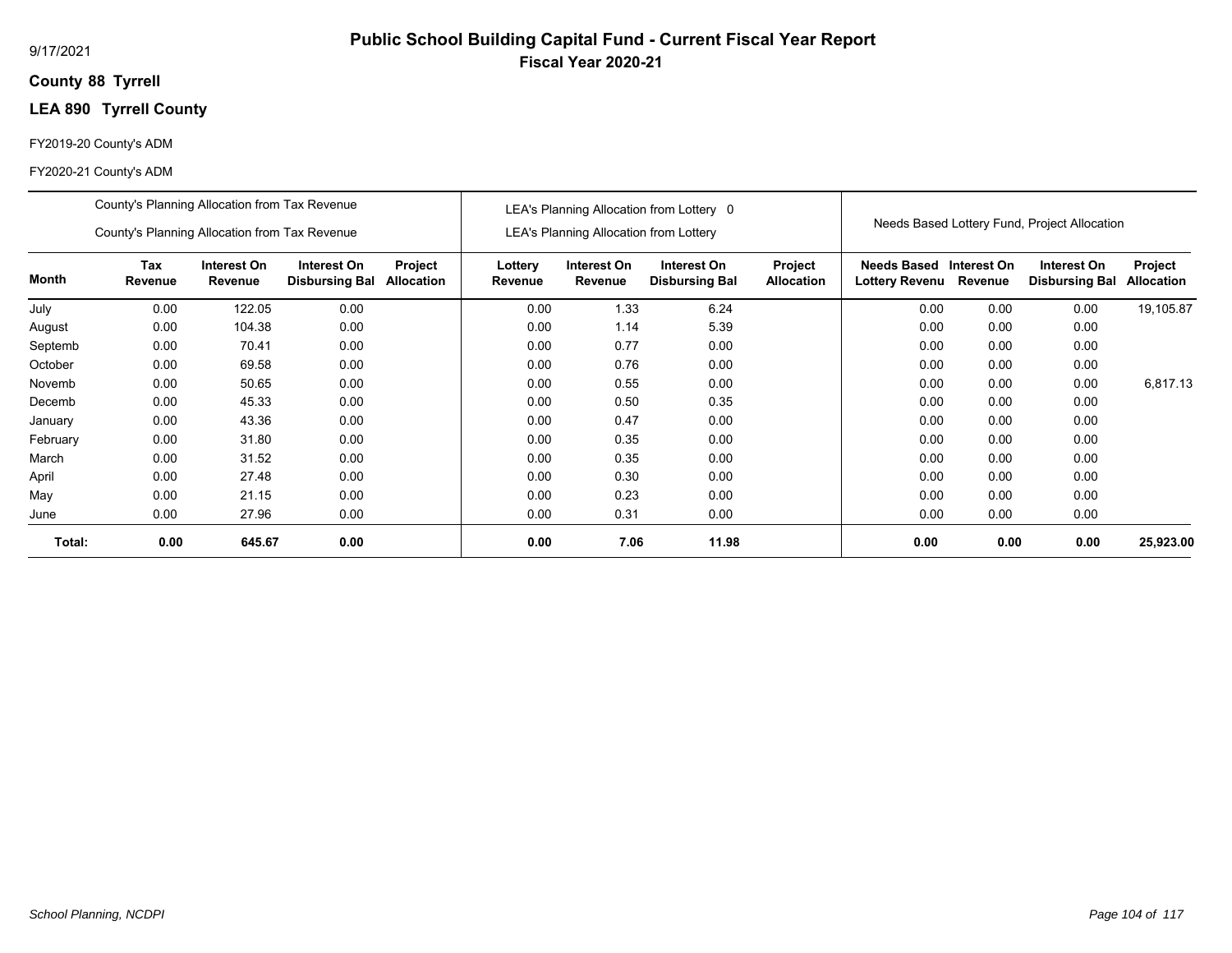## **89 Union County**

## **LEA 900 Union County**

## FY2019-20 County's ADM

|          | County's Planning Allocation from Tax Revenue |                        |                                      |                       |                    |                                               | LEA's Planning Allocation from Lottery 0 |                                     |                                      |                        |                                              |                              |
|----------|-----------------------------------------------|------------------------|--------------------------------------|-----------------------|--------------------|-----------------------------------------------|------------------------------------------|-------------------------------------|--------------------------------------|------------------------|----------------------------------------------|------------------------------|
|          | County's Planning Allocation from Tax Revenue |                        |                                      |                       |                    | <b>LEA's Planning Allocation from Lottery</b> |                                          |                                     |                                      |                        | Needs Based Lottery Fund, Project Allocation |                              |
| Month    | Tax<br>Revenue                                | Interest On<br>Revenue | Interest On<br><b>Disbursing Bal</b> | Project<br>Allocation | Lottery<br>Revenue | Interest On<br>Revenue                        | Interest On<br><b>Disbursing Bal</b>     | <b>Project</b><br><b>Allocation</b> | Needs Based<br><b>Lottery Revenu</b> | Interest On<br>Revenue | Interest On<br><b>Disbursing Bal</b>         | Project<br><b>Allocation</b> |
| July     | 0.00                                          | 0.34                   | 0.00                                 |                       | 781,848.00         | 1,354.28                                      | 1,116.02                                 |                                     | 0.00                                 | 0.00                   | 0.00                                         |                              |
| August   | 0.00                                          | 0.29                   | 0.00                                 |                       | 0.00               | 1,159.02                                      | 191.24                                   | 1,594,470.64                        | 0.00                                 | 0.00                   | 0.00                                         |                              |
| Septemb  | 0.00                                          | 0.20                   | 0.00                                 |                       | 0.00               | 1.87                                          | 55.70                                    |                                     | 0.00                                 | 0.00                   | 0.00                                         |                              |
| October  | 0.00                                          | 0.20                   | 0.00                                 |                       | 0.00               | 1.87                                          | 0.00                                     |                                     | 0.00                                 | 0.00                   | 0.00                                         |                              |
| Novemb   | 0.00                                          | 0.14                   | 0.00                                 |                       | 886,396.00         | 313.00                                        | 0.00                                     |                                     | 0.00                                 | 0.00                   | 0.00                                         |                              |
| Decemb   | 0.00                                          | 0.13                   | 0.00                                 |                       | 0.00               | 280.10                                        | 0.00                                     |                                     | 0.00                                 | 0.00                   | 0.00                                         |                              |
| January  | 0.00                                          | 0.12                   | 0.00                                 |                       | 0.00               | 267.97                                        | 23.50                                    | 890,276.00                          | 0.00                                 | 0.00                   | 0.00                                         |                              |
| February | 0.00                                          | 0.09                   | 0.00                                 |                       | 1,053,360.00       | 232.51                                        | 191.72                                   |                                     | 0.00                                 | 0.00                   | 0.00                                         |                              |
| March    | 0.00                                          | 0.09                   | 0.00                                 |                       | 0.00               | 230.48                                        | 88.93                                    |                                     | 0.00                                 | 0.00                   | 0.00                                         |                              |
| April    | 0.00                                          | 0.08                   | 0.00                                 |                       | 0.00               | 200.93                                        | 0.00                                     |                                     | 0.00                                 | 0.00                   | 0.00                                         |                              |
| May      | 0.00                                          | 0.06                   | 0.00                                 |                       | 1,220,797.00       | 333.55                                        | 0.00                                     |                                     | 0.00                                 | 0.00                   | 0.00                                         |                              |
| June     | 0.00                                          | 0.08                   | 0.00                                 |                       | 0.00               | 441.08                                        | 0.00                                     | 1,054,668.00                        | 0.00                                 | 0.00                   | 0.00                                         |                              |
| Total:   | 0.00                                          | 1.82                   | 0.00                                 |                       | 3,942,401.00       | 4,816.66                                      | 1,667.11                                 | 3,539,414.64                        | 0.00                                 | 0.00                   | 0.00                                         |                              |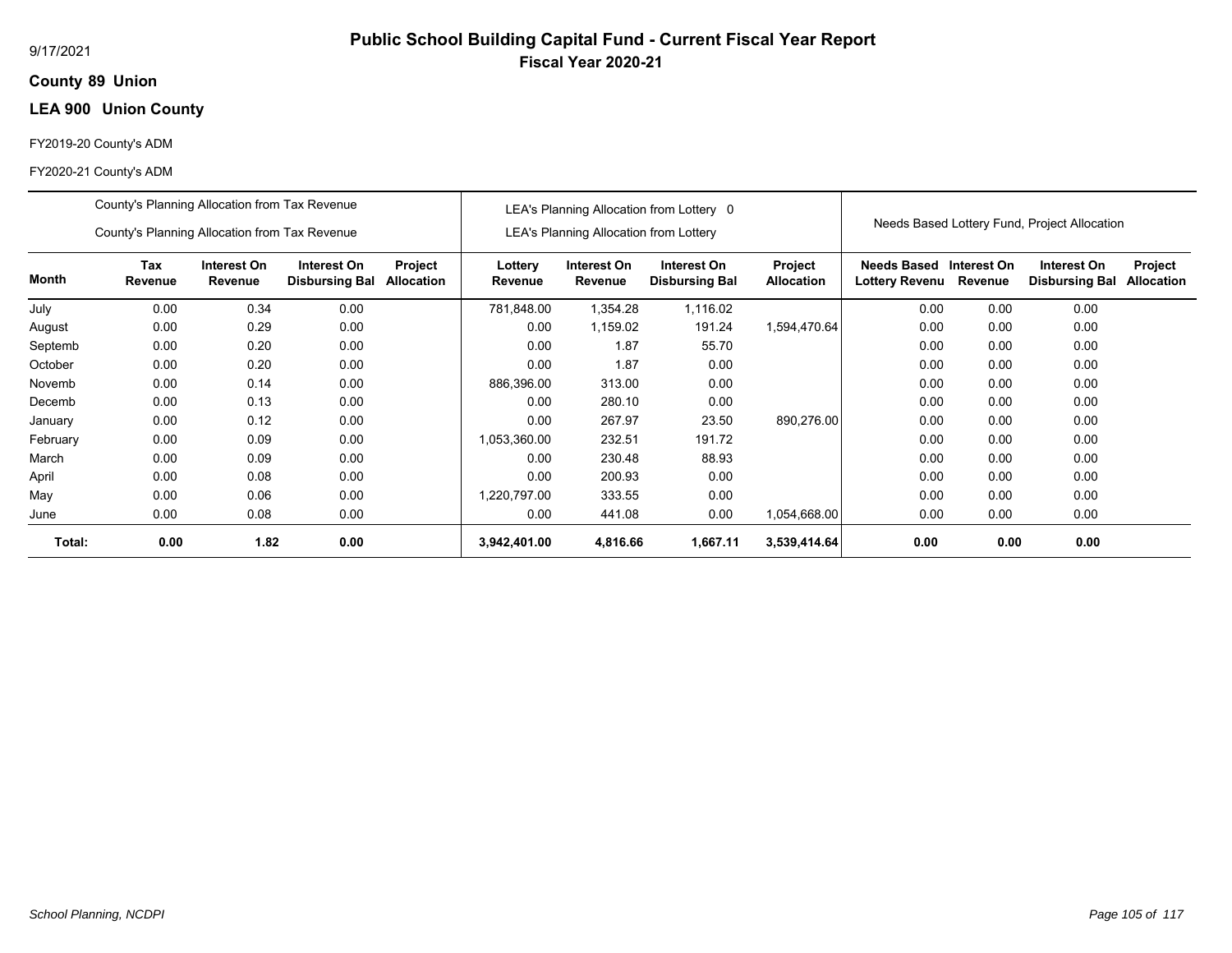## **90 Vance County**

## **LEA 910 Vance County**

## FY2019-20 County's ADM

|          | County's Planning Allocation from Tax Revenue |                        |                                      |                              |                    |                                               | LEA's Planning Allocation from Lottery 0 |                              |                                           |         |                                              |                              |
|----------|-----------------------------------------------|------------------------|--------------------------------------|------------------------------|--------------------|-----------------------------------------------|------------------------------------------|------------------------------|-------------------------------------------|---------|----------------------------------------------|------------------------------|
|          | County's Planning Allocation from Tax Revenue |                        |                                      |                              |                    | <b>LEA's Planning Allocation from Lottery</b> |                                          |                              |                                           |         | Needs Based Lottery Fund, Project Allocation |                              |
| Month    | Tax<br>Revenue                                | Interest On<br>Revenue | Interest On<br><b>Disbursing Bal</b> | Project<br><b>Allocation</b> | Lottery<br>Revenue | Interest On<br>Revenue                        | Interest On<br><b>Disbursing Bal</b>     | Project<br><b>Allocation</b> | Needs Based Interest On<br>Lottery Revenu | Revenue | Interest On<br><b>Disbursing Bal</b>         | Project<br><b>Allocation</b> |
| July     | 0.00                                          | 7.85                   | 0.00                                 |                              | 104,808.00         | 1,597.16                                      | 65.86                                    |                              | 0.00                                      | 0.00    | 0.00                                         |                              |
| August   | 0.00                                          | 6.71                   | 0.00                                 |                              | 0.00               | 1,365.98                                      | 9.12                                     |                              | 0.00                                      | 0.00    | 0.00                                         |                              |
| Septemb  | 0.00                                          | 4.53                   | 0.00                                 |                              | 0.00               | 921.40                                        | 6.42                                     |                              | 0.00                                      | 0.00    | 0.00                                         |                              |
| October  | 0.00                                          | 4.47                   | 0.00                                 |                              | 0.00               | 910.62                                        | 5.56                                     |                              | 0.00                                      | 0.00    | 0.00                                         |                              |
| Novemb   | 0.00                                          | 3.26                   | 0.00                                 |                              | 111,692.00         | 702.10                                        | 4.53                                     | 384,775.96                   | 0.00                                      | 0.00    | 0.00                                         |                              |
| Decemb   | 0.00                                          | 2.91                   | 0.00                                 |                              | 0.00               | 507.28                                        | 123.21                                   |                              | 0.00                                      | 0.00    | 0.00                                         |                              |
| January  | 0.00                                          | 2.79                   | 0.00                                 |                              | 0.00               | 485.35                                        | 108.29                                   |                              | 0.00                                      | 0.00    | 0.00                                         |                              |
| February | 0.00                                          | 2.04                   | 0.00                                 |                              | 132,730.00         | 385.28                                        | 85.50                                    |                              | 0.00                                      | 0.00    | 0.00                                         |                              |
| March    | 0.00                                          | 2.03                   | 0.00                                 |                              | 0.00               | 381.85                                        | 81.97                                    |                              | 0.00                                      | 0.00    | 0.00                                         |                              |
| April    | 0.00                                          | 1.77                   | 0.00                                 |                              | 0.00               | 332.89                                        | 64.90                                    |                              | 0.00                                      | 0.00    | 0.00                                         |                              |
| May      | 0.00                                          | 1.36                   | 0.00                                 |                              | 153,829.00         | 278.75                                        | 20.42                                    |                              | 0.00                                      | 0.00    | 0.00                                         |                              |
| June     | 0.00                                          | 1.80                   | 1.13                                 |                              | 0.00               | 368.62                                        | 1.13                                     |                              | 0.00                                      | 0.00    | 0.00                                         |                              |
| Total:   | 0.00                                          | 41.52                  | 1.13                                 |                              | 503,059.00         | 8,237.28                                      | 576.91                                   | 384,775.96                   | 0.00                                      | 0.00    | 0.00                                         |                              |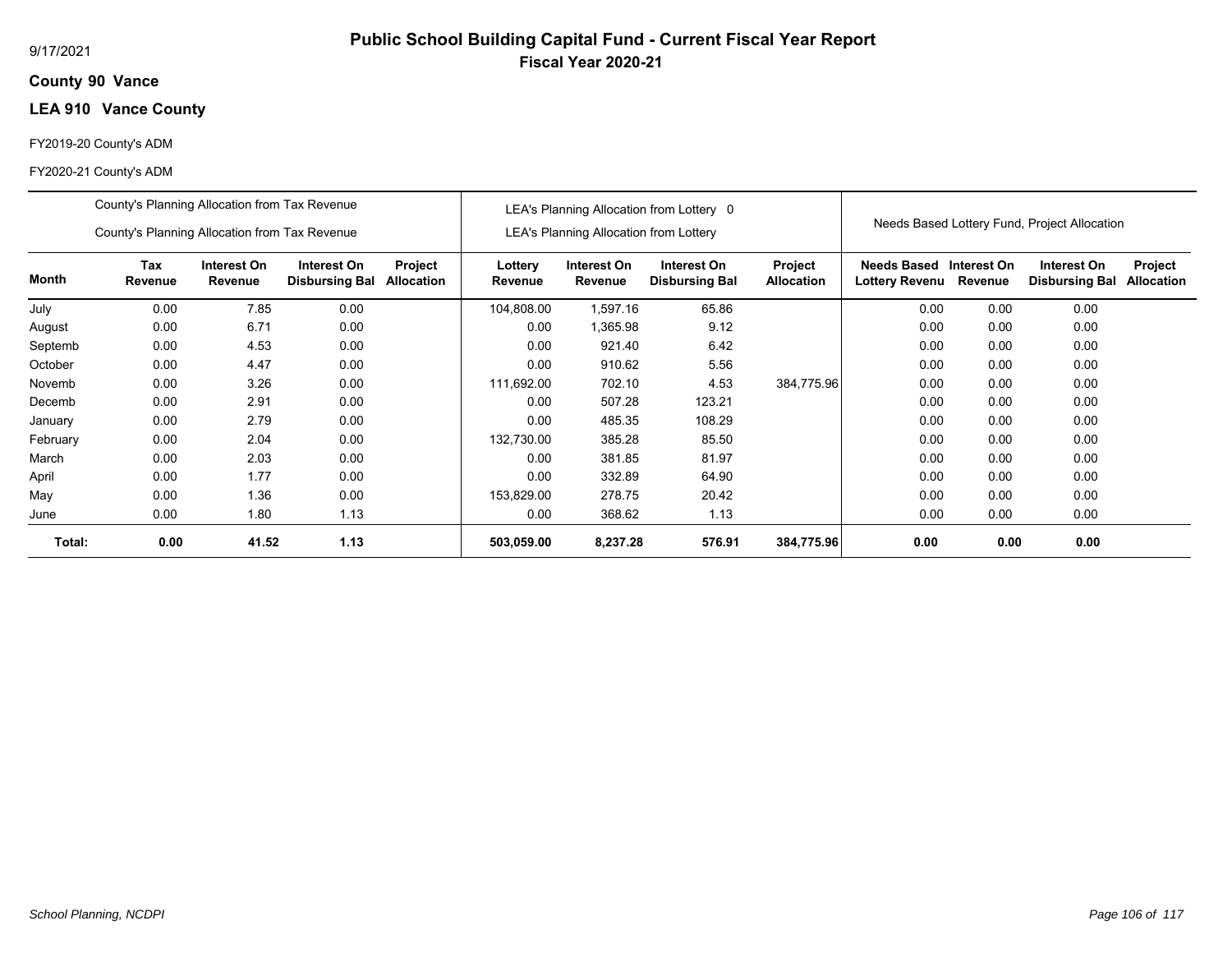## **91 Wake County**

## **LEA 920 Wake County**

## FY2019-20 County's ADM

|          | County's Planning Allocation from Tax Revenue<br>County's Planning Allocation from Tax Revenue |                        |                                      |                       |                    | <b>LEA's Planning Allocation from Lottery</b> | LEA's Planning Allocation from Lottery 0 |                              |                               |                        | Needs Based Lottery Fund, Project Allocation |                              |
|----------|------------------------------------------------------------------------------------------------|------------------------|--------------------------------------|-----------------------|--------------------|-----------------------------------------------|------------------------------------------|------------------------------|-------------------------------|------------------------|----------------------------------------------|------------------------------|
| Month    | Tax<br>Revenue                                                                                 | Interest On<br>Revenue | Interest On<br><b>Disbursing Bal</b> | Project<br>Allocation | Lottery<br>Revenue | Interest On<br>Revenue                        | Interest On<br><b>Disbursing Bal</b>     | Project<br><b>Allocation</b> | Needs Based<br>Lottery Revenu | Interest On<br>Revenue | Interest On<br><b>Disbursing Bal</b>         | Project<br><b>Allocation</b> |
| July     | 0.00                                                                                           | 1.30                   | 0.00                                 |                       | 3,079,389.00       | 5,330.22                                      | 0.00                                     |                              | 0.00                          | 0.00                   | 0.00                                         |                              |
| August   | 0.00                                                                                           | 1.11                   | 0.00                                 |                       | 0.00               | 4,558.55                                      | 0.00                                     |                              | 0.00                          | 0.00                   | 0.00                                         |                              |
| Septemb  | 0.00                                                                                           | 0.00                   |                                      | 0.00                  | 3,074.85           | 0.00                                          |                                          | 0.00                         | 0.00                          | 0.00                   |                                              |                              |
| October  | 0.00                                                                                           | 0.74                   | 0.00                                 |                       | 0.00               | 3,038.87                                      | 0.00                                     |                              | 0.00                          | 0.00                   | 0.00                                         |                              |
| Novemb   | 0.00                                                                                           | 0.54                   | 0.00                                 |                       | 3,457,628.00       | 3,427.58                                      | 0.00                                     |                              | 0.00                          | 0.00                   | 0.00                                         |                              |
| Decemb   | 0.00                                                                                           | 0.48                   | 0.00                                 |                       | 0.00               | 3,067.26                                      | 0.00                                     |                              | 0.00                          | 0.00                   | 0.00                                         |                              |
| January  | 0.00                                                                                           | 0.46                   | 128.72                               |                       | 0.00               | 2,934.43                                      | 128.71                                   | 9,752,645.94                 | 0.00                          | 0.00                   | 0.00                                         |                              |
| February | 0.00                                                                                           | 0.37                   | 0.00                                 |                       | 4,108,915.00       | 907.58                                        | 525.07                                   |                              | 0.00                          | 0.00                   | 0.00                                         |                              |
| March    | 0.00                                                                                           | 0.36                   | 0.00                                 |                       | 0.00               | 899.57                                        | 0.00                                     |                              | 0.00                          | 0.00                   | 0.00                                         |                              |
| April    | 0.00                                                                                           | 0.32                   | 0.00                                 |                       | 0.00               | 784.20                                        | 0.00                                     |                              | 0.00                          | 0.00                   | 0.00                                         |                              |
| May      | 0.00                                                                                           | 0.24                   | 0.00                                 |                       | 4,762,052.00       | 1,301.40                                      | 0.00                                     |                              | 0.00                          | 0.00                   | 0.00                                         |                              |
| June     | 0.00                                                                                           | 0.32                   | 0.00                                 |                       | 0.00               | 1,720.95                                      | 0.00                                     | 8,880,213.82                 | 0.00                          | 0.00                   | 0.00                                         |                              |
| Total:   | 0.00                                                                                           | 6.99                   | 128.72                               |                       | 15,407,984.00      | 31,045.46                                     | 653.78                                   | 18,632,859.76                | 0.00                          | 0.00                   | 0.00                                         |                              |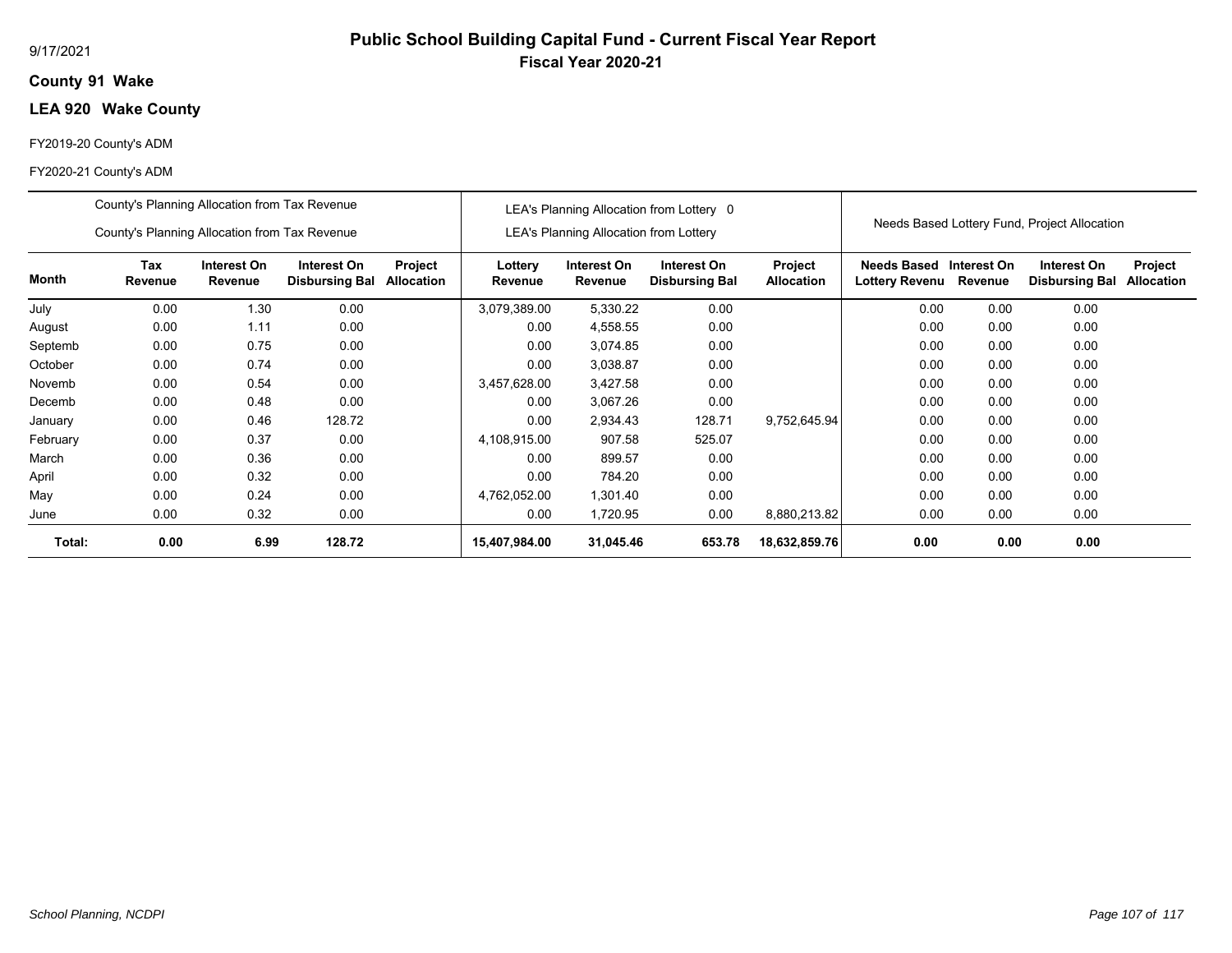## **92 Warren County**

# **LEA 930 Warren County**

### FY2019-20 County's ADM

|          | County's Planning Allocation from Tax Revenue |                        |                                      |                              | LEA's Planning Allocation from Lottery 0 |                                               |                                      |                              |                                              |                        |                                      |                              |  |
|----------|-----------------------------------------------|------------------------|--------------------------------------|------------------------------|------------------------------------------|-----------------------------------------------|--------------------------------------|------------------------------|----------------------------------------------|------------------------|--------------------------------------|------------------------------|--|
|          | County's Planning Allocation from Tax Revenue |                        |                                      |                              |                                          | <b>LEA's Planning Allocation from Lottery</b> |                                      |                              | Needs Based Lottery Fund, Project Allocation |                        |                                      |                              |  |
| Month    | <b>Tax</b><br>Revenue                         | Interest On<br>Revenue | Interest On<br><b>Disbursing Bal</b> | Project<br><b>Allocation</b> | Lottery<br>Revenue                       | Interest On<br>Revenue                        | Interest On<br><b>Disbursing Bal</b> | Project<br><b>Allocation</b> | Needs Based<br>Lottery Revenu                | Interest On<br>Revenue | Interest On<br><b>Disbursing Bal</b> | Project<br><b>Allocation</b> |  |
| July     | 0.00                                          | 9.69                   | 79.13                                | 11,300.00                    | 35,895.00                                | 1,092.90                                      | 79.13                                | 97,161.00                    | 0.00                                         | 0.00                   | 0.00                                 |                              |  |
| August   | 0.00                                          | 0.14                   | 0.00                                 |                              | 0.00                                     | 864.21                                        | 200.40                               |                              | 0.00                                         | 0.00                   | 0.00                                 |                              |  |
| Septemb  | 0.00                                          | 0.10                   | 0.00                                 |                              | 0.00                                     | 583.03                                        | 141.20                               |                              | 0.00                                         | 0.00                   | 0.00                                 |                              |  |
| October  | 0.00                                          | 0.10                   | 0.00                                 |                              | 0.00                                     | 576.28                                        | 122.26                               |                              | 0.00                                         | 0.00                   | 0.00                                 |                              |  |
| Novemb   | 0.00                                          | 0.07                   | 0.00                                 |                              | 37,695.00                                | 432.76                                        | 99.66                                |                              | 0.00                                         | 0.00                   | 0.00                                 |                              |  |
| Decemb   | 0.00                                          | 0.06                   | 0.00                                 |                              | 0.00                                     | 387.30                                        | 83.63                                |                              | 0.00                                         | 0.00                   | 0.00                                 |                              |  |
| January  | 0.00                                          | 0.06                   | 0.00                                 |                              | 0.00                                     | 370.55                                        | 73.50                                |                              | 0.00                                         | 0.00                   | 0.00                                 |                              |  |
| February | 0.00                                          | 0.04                   | 29.02                                |                              | 44,796.00                                | 281.68                                        | 29.01                                |                              | 0.00                                         | 0.00                   | 0.00                                 |                              |  |
| March    | 0.00                                          | 0.05                   | 27.82                                |                              | 0.00                                     | 279.17                                        | 27.81                                |                              | 0.00                                         | 0.00                   | 0.00                                 |                              |  |
| April    | 0.00                                          | 0.05                   | 22.02                                |                              | 0.00                                     | 243.37                                        | 22.03                                |                              | 0.00                                         | 0.00                   | 0.00                                 |                              |  |
| May      | 0.00                                          | 0.04                   | 22.20                                |                              | 51,916.00                                | 194.91                                        | 22.19                                |                              | 0.00                                         | 0.00                   | 0.00                                 |                              |  |
| June     | 0.00                                          | 0.06                   | 24.85                                |                              | 0.00                                     | 257.75                                        | 24.85                                |                              | 0.00                                         | 0.00                   | 0.00                                 |                              |  |
| Total:   | 0.00                                          | 10.46                  | 205.04                               | 11,300.00                    | 170,302.00                               | 5,563.91                                      | 925.67                               | 97,161.00                    | 0.00                                         | 0.00                   | 0.00                                 |                              |  |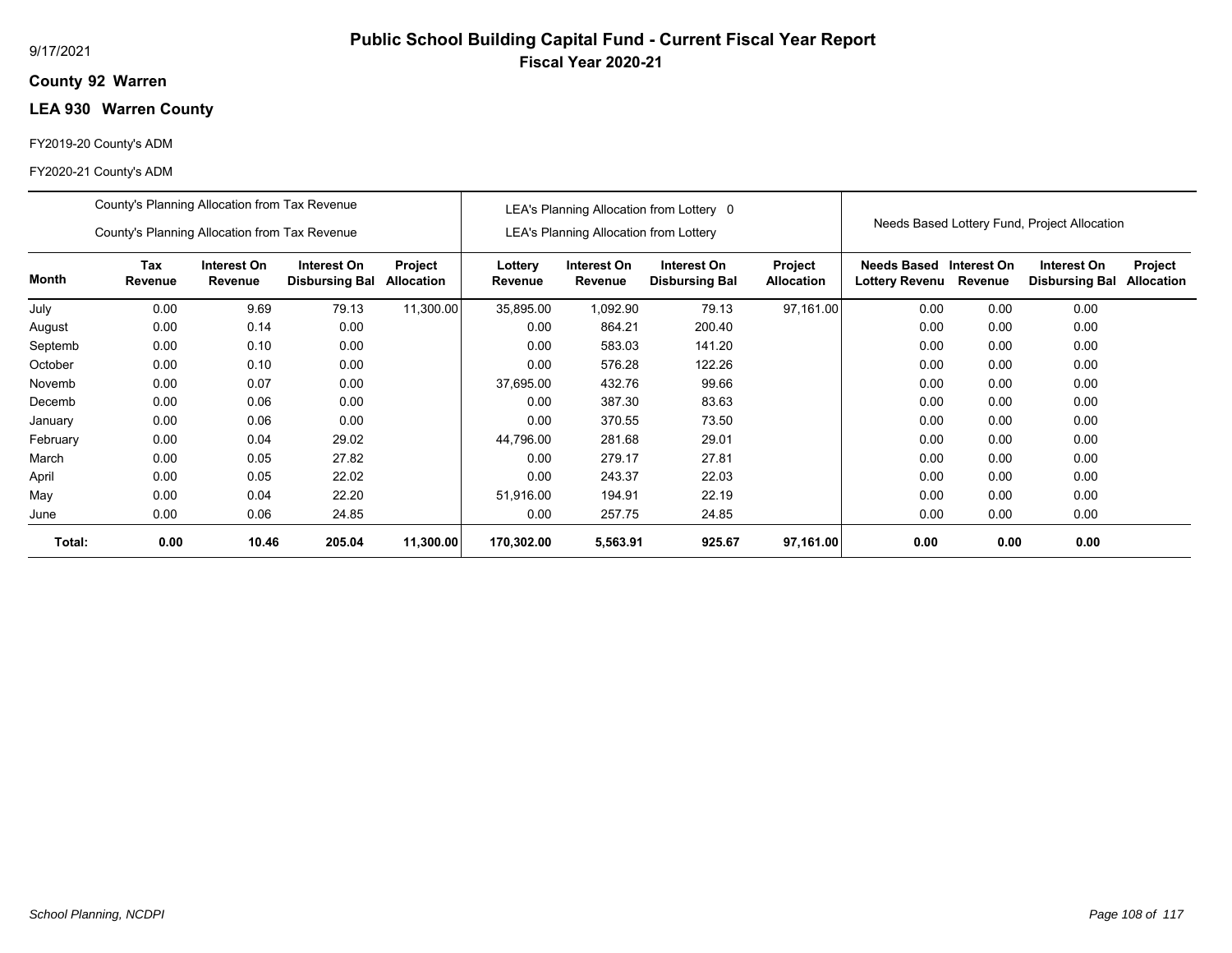# **Public School Building Capital Fund - Current Fiscal Year Report Fiscal Year 2020-21**

### **93 Washington County**

# **LEA 940 Washington County**

### FY2019-20 County's ADM

|          | County's Planning Allocation from Tax Revenue |                               |                                      | LEA's Planning Allocation from Lottery 0 |                    |                                        |                                      |                              |                                              |                        |                                      |                              |
|----------|-----------------------------------------------|-------------------------------|--------------------------------------|------------------------------------------|--------------------|----------------------------------------|--------------------------------------|------------------------------|----------------------------------------------|------------------------|--------------------------------------|------------------------------|
|          | County's Planning Allocation from Tax Revenue |                               |                                      |                                          |                    | LEA's Planning Allocation from Lottery |                                      |                              | Needs Based Lottery Fund, Project Allocation |                        |                                      |                              |
| Month    | Tax<br>Revenue                                | Interest On<br><b>Revenue</b> | Interest On<br><b>Disbursing Bal</b> | Project<br><b>Allocation</b>             | Lottery<br>Revenue | Interest On<br>Revenue                 | Interest On<br><b>Disbursing Bal</b> | Project<br><b>Allocation</b> | <b>Needs Based</b><br><b>Lottery Revenu</b>  | Interest On<br>Revenue | Interest On<br><b>Disbursing Bal</b> | Project<br><b>Allocation</b> |
| July     | 0.00                                          | 4.21                          | 3.66                                 |                                          | 25,431.00          | 90.08                                  | 3.66                                 |                              | 0.00                                         | 0.00                   | 0.00                                 |                              |
| August   | 0.00                                          | 3.60                          | 3.08                                 |                                          | 0.00               | 77.04                                  | 3.07                                 |                              | 0.00                                         | 0.00                   | 0.00                                 |                              |
| Septemb  | 0.00                                          | 2.43                          | 2.16                                 |                                          | 0.00               | 51.97                                  | 2.17                                 |                              | 0.00                                         | 0.00                   | 0.00                                 |                              |
| October  | 0.00                                          | 2.40                          | 1.88                                 |                                          | 0.00               | 51.36                                  | 1.87                                 |                              | 0.00                                         | 0.00                   | 0.00                                 |                              |
| Novemb   | 0.00                                          | 1.75                          | 1.53                                 |                                          | 25,679.00          | 46.41                                  | 1.53                                 |                              | 0.00                                         | 0.00                   | 0.00                                 |                              |
| Decemb   | 0.00                                          | 1.57                          | 1.28                                 |                                          | 0.00               | 41.53                                  | 1.28                                 |                              | 0.00                                         | 0.00                   | 0.00                                 |                              |
| January  | 0.00                                          | 1.50                          | 1.12                                 |                                          | 0.00               | 39.74                                  | 1.13                                 |                              | 0.00                                         | 0.00                   | 0.00                                 |                              |
| February | 0.00                                          | 1.10                          | 0.89                                 |                                          | 30,516.00          | 35.88                                  | 0.89                                 | 87,406.85                    | 0.00                                         | 0.00                   | 0.00                                 |                              |
| March    | 0.00                                          | 1.09                          | 0.00                                 |                                          | 0.00               | 16.45                                  | 5.78                                 |                              | 0.00                                         | 0.00                   | 0.00                                 |                              |
| April    | 0.00                                          | 0.95                          | 0.00                                 |                                          | 0.00               | 14.34                                  | 1.35                                 |                              | 0.00                                         | 0.00                   | 0.00                                 |                              |
| May      | 0.00                                          | 0.73                          | 0.00                                 |                                          | 35,367.00          | 16.22                                  | 1.36                                 |                              | 0.00                                         | 0.00                   | 0.00                                 |                              |
| June     | 0.00                                          | 0.97                          | 0.00                                 |                                          | 0.00               | 21.45                                  | 1.52                                 |                              | 0.00                                         | 0.00                   | 0.00                                 |                              |
| Total:   | 0.00                                          | 22.30                         | 15.60                                |                                          | 116,993.00         | 502.47                                 | 25.61                                | 87,406.85                    | 0.00                                         | 0.00                   | 0.00                                 |                              |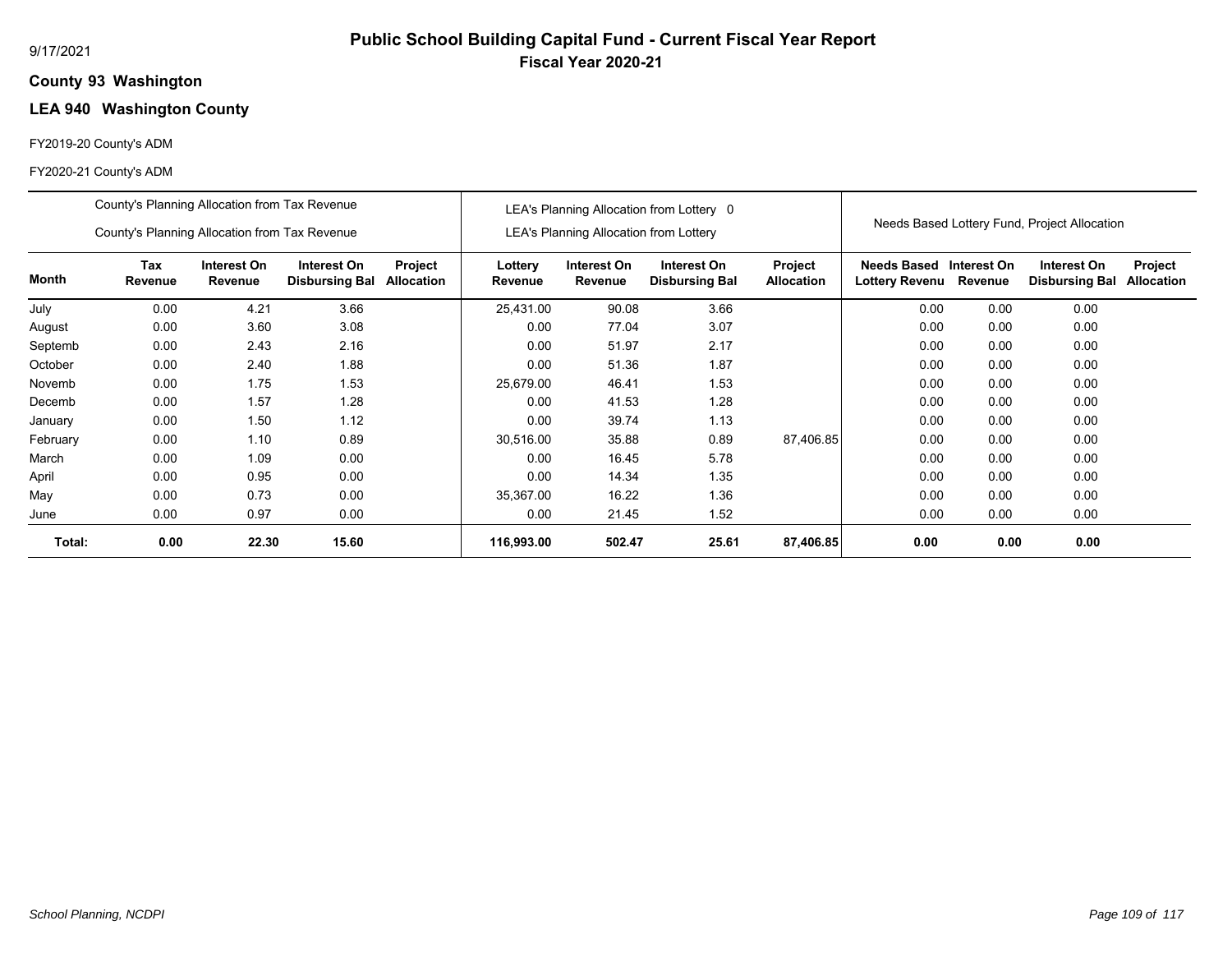## **94 Watauga County**

# **LEA 950 Watauga County**

### FY2019-20 County's ADM

|          | County's Planning Allocation from Tax Revenue |                        |                                      |                       | LEA's Planning Allocation from Lottery 0 |                                               |                                      |                              |                                              |         |                                      |                              |
|----------|-----------------------------------------------|------------------------|--------------------------------------|-----------------------|------------------------------------------|-----------------------------------------------|--------------------------------------|------------------------------|----------------------------------------------|---------|--------------------------------------|------------------------------|
|          | County's Planning Allocation from Tax Revenue |                        |                                      |                       |                                          | <b>LEA's Planning Allocation from Lottery</b> |                                      |                              | Needs Based Lottery Fund, Project Allocation |         |                                      |                              |
| Month    | Tax<br>Revenue                                | Interest On<br>Revenue | Interest On<br><b>Disbursing Bal</b> | Project<br>Allocation | Lottery<br>Revenue                       | Interest On<br>Revenue                        | Interest On<br><b>Disbursing Bal</b> | Project<br><b>Allocation</b> | Needs Based Interest On<br>Lottery Revenu    | Revenue | Interest On<br><b>Disbursing Bal</b> | Project<br><b>Allocation</b> |
| July     | 0.00                                          | 3.08                   | 0.00                                 |                       | 88,819.00                                | 224.62                                        | 32.78                                | $-16,971.50$                 | 0.00                                         | 0.00    | 0.00                                 |                              |
| August   | 0.00                                          | 2.63                   | 5.36                                 |                       | 0.00                                     | 204.44                                        | 5.36                                 |                              | 0.00                                         | 0.00    | 0.00                                 |                              |
| Septemb  | 0.00                                          | 1.78                   | 3.78                                 |                       | 0.00                                     | 137.91                                        | 3.77                                 |                              | 0.00                                         | 0.00    | 0.00                                 |                              |
| October  | 0.00                                          | 1.76                   | 3.27                                 |                       | 0.00                                     | 136.29                                        | 3.27                                 |                              | 0.00                                         | 0.00    | 0.00                                 |                              |
| Novemb   | 0.00                                          | 1.28                   | 2.66                                 |                       | 100,351.00                               | 134.49                                        | 2.67                                 |                              | 0.00                                         | 0.00    | 0.00                                 |                              |
| Decemb   | 0.00                                          | 1.15                   | 2.24                                 |                       | 0.00                                     | 120.35                                        | 2.23                                 |                              | 0.00                                         | 0.00    | 0.00                                 |                              |
| January  | 0.00                                          | 1.10                   | 4.93                                 |                       | 0.00                                     | 115.14                                        | 4.94                                 | 225,000.00                   | 0.00                                         | 0.00    | 0.00                                 |                              |
| February | 0.00                                          | 0.81                   | 0.00                                 |                       | 119,254.00                               | 61.13                                         | 50.89                                |                              | 0.00                                         | 0.00    | 0.00                                 |                              |
| March    | 0.00                                          | 0.80                   | 0.00                                 |                       | 0.00                                     | 60.59                                         | 46.45                                |                              | 0.00                                         | 0.00    | 0.00                                 |                              |
| April    | 0.00                                          | 0.70                   | 0.00                                 |                       | 0.00                                     | 52.83                                         | 36.78                                |                              | 0.00                                         | 0.00    | 0.00                                 |                              |
| May      | 0.00                                          | 0.54                   | 0.00                                 |                       | 138,210.00                               | 60.92                                         | 39.06                                | 75,000.00                    | 0.00                                         | 0.00    | 0.00                                 |                              |
| June     | 0.00                                          | 0.71                   | 0.00                                 |                       | 0.00                                     | 66.03                                         | 55.33                                |                              | 0.00                                         | 0.00    | 0.00                                 |                              |
| Total:   | 0.00                                          | 16.34                  | 22.24                                |                       | 446,634.00                               | 1,374.74                                      | 283.53                               | 283,028.50                   | 0.00                                         | 0.00    | 0.00                                 |                              |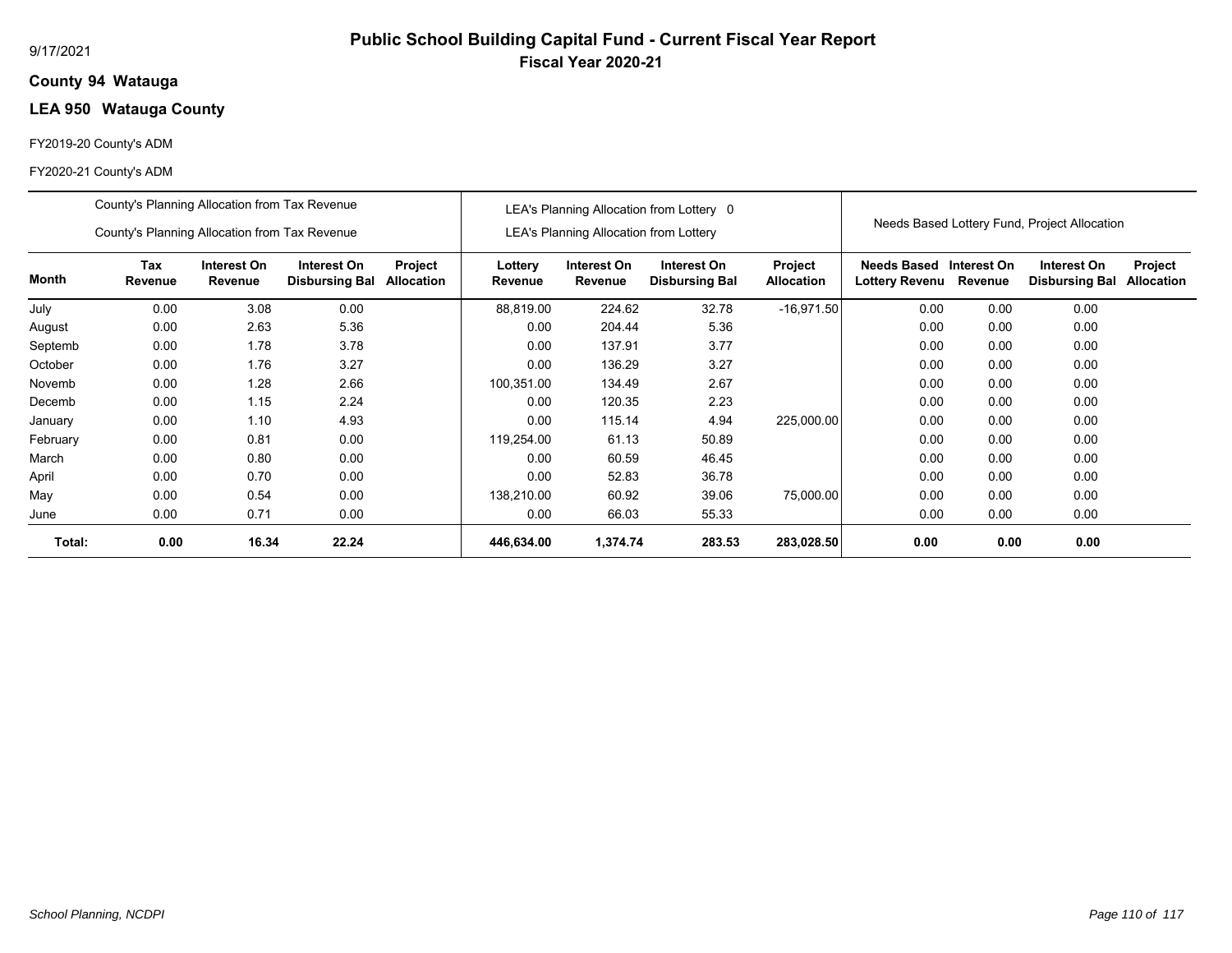## **95 Wayne County**

# **LEA 960 Wayne County**

### FY2019-20 County's ADM

|          | County's Planning Allocation from Tax Revenue |                        |                                      |                              |                                               | LEA's Planning Allocation from Lottery 0 |                                      |                              |                                              |                        |                                      |                              |
|----------|-----------------------------------------------|------------------------|--------------------------------------|------------------------------|-----------------------------------------------|------------------------------------------|--------------------------------------|------------------------------|----------------------------------------------|------------------------|--------------------------------------|------------------------------|
|          | County's Planning Allocation from Tax Revenue |                        |                                      |                              | <b>LEA's Planning Allocation from Lottery</b> |                                          |                                      |                              | Needs Based Lottery Fund, Project Allocation |                        |                                      |                              |
| Month    | Tax<br>Revenue                                | Interest On<br>Revenue | Interest On<br><b>Disbursing Bal</b> | <b>Project</b><br>Allocation | Lottery<br>Revenue                            | Interest On<br>Revenue                   | Interest On<br><b>Disbursing Bal</b> | Project<br><b>Allocation</b> | Needs Based<br><b>Lottery Revenu</b>         | Interest On<br>Revenue | Interest On<br><b>Disbursing Bal</b> | Project<br><b>Allocation</b> |
| July     | 0.00                                          | 0.98                   | 0.00                                 |                              | 351,283.00                                    | 720.92                                   | 0.00                                 |                              | 0.00                                         | 0.00                   | 0.00                                 |                              |
| August   | 0.00                                          | 0.84                   | 0.00                                 |                              | 0.00                                          | 616.55                                   | 0.00                                 |                              | 0.00                                         | 0.00                   | 0.00                                 |                              |
| Septemb  | 0.00                                          | 0.56                   | 0.00                                 |                              | 0.00                                          | 415.88                                   | 0.00                                 |                              | 0.00                                         | 0.00                   | 0.00                                 |                              |
| October  | 0.00                                          | 0.56                   | 0.00                                 |                              | 0.00                                          | 411.01                                   | 0.00                                 |                              | 0.00                                         | 0.00                   | 0.00                                 |                              |
| Novemb   | 0.00                                          | 0.41                   | 0.00                                 |                              | 380,795.00                                    | 433.05                                   | 0.00                                 |                              | 3,750,000.00                                 | 0.00                   | 0.00                                 |                              |
| Decemb   | 0.00                                          | 0.36                   | 0.00                                 |                              | 0.00                                          | 387.52                                   | 0.00                                 |                              | 0.00                                         | 0.00                   | 0.00                                 |                              |
| January  | 0.00                                          | 0.35                   | 0.00                                 |                              | 0.00                                          | 370.74                                   | 0.00                                 |                              | 0.00                                         | 0.00                   | 0.00                                 |                              |
| February | 0.00                                          | 0.25                   | 0.00                                 |                              | 0.00                                          | 271.92                                   | 0.00                                 |                              | 3,750,000.00                                 | 0.00                   | 0.00                                 |                              |
| March    | 0.00                                          | 0.25                   | 0.00                                 |                              | 0.00                                          | 269.49                                   | 0.00                                 |                              | 0.00                                         | 0.00                   | 0.00                                 |                              |
| April    | 0.00                                          | 0.22                   | 0.00                                 |                              | 0.00                                          | 234.93                                   | 0.00                                 | 1,233,199.89                 | 0.00                                         | 0.00                   | 0.00                                 |                              |
| May      | 0.00                                          | 0.17                   | 0.00                                 |                              | 0.00                                          | 0.07                                     | 39.32                                |                              | 3,750,000.00                                 | 0.00                   | 0.00                                 |                              |
| June     | 0.00                                          | 0.22                   | 0.00                                 |                              | 0.00                                          | 0.11                                     | 0.00                                 |                              | 0.00                                         | 0.00                   | 0.00                                 |                              |
| Total:   | 0.00                                          | 5.17                   | 0.00                                 |                              | 732,078.00                                    | 4,132.19                                 | 39.32                                | 1,233,199.89                 | 11,250,000.00                                | 0.00                   | 0.00                                 |                              |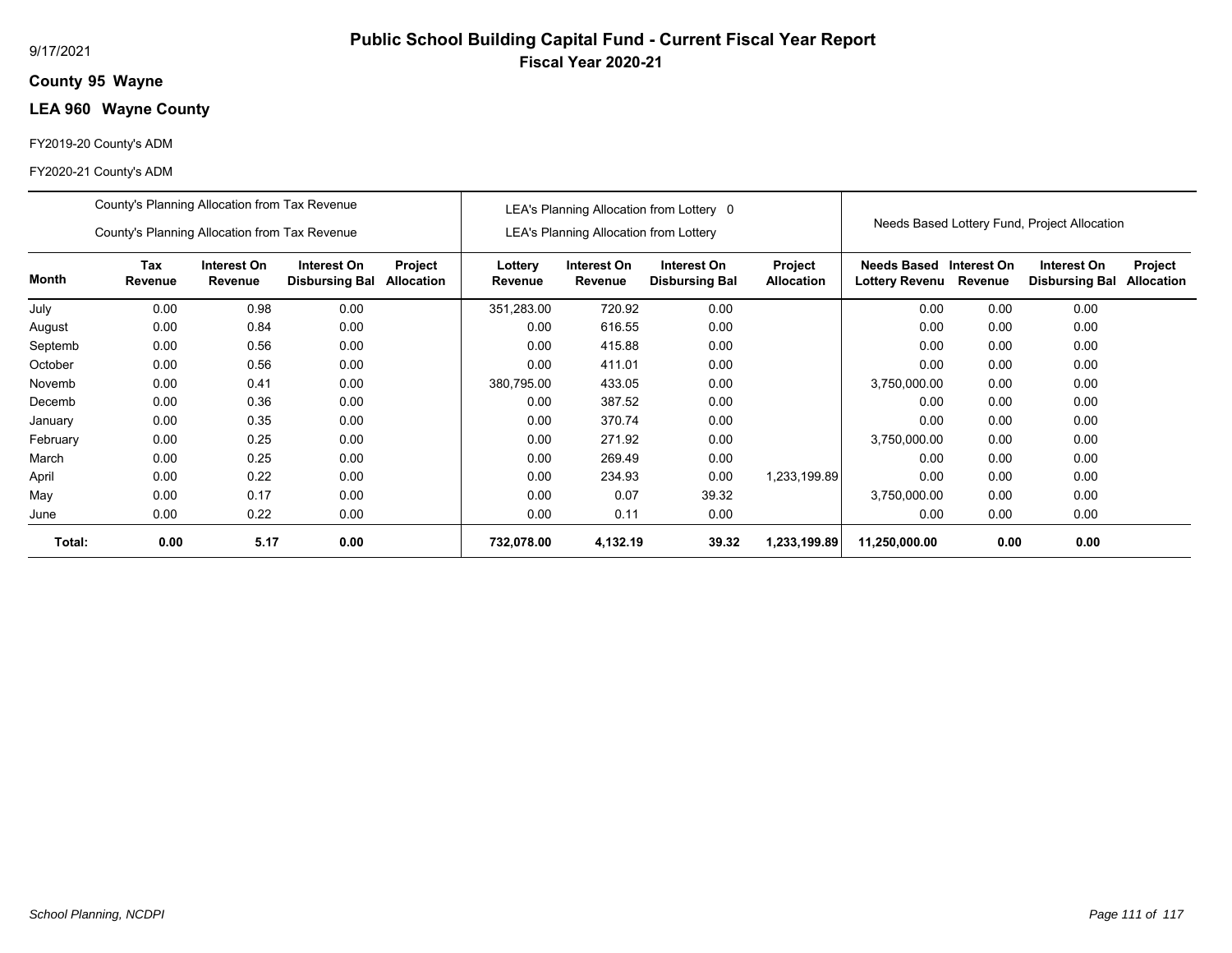## **96 Wilkes County**

# **LEA 970 Wilkes County**

### FY2019-20 County's ADM

|          | County's Planning Allocation from Tax Revenue |                        |                                      |                              | LEA's Planning Allocation from Lottery 0 |                                               |                                      |                              |                                              |         |                                      |                              |
|----------|-----------------------------------------------|------------------------|--------------------------------------|------------------------------|------------------------------------------|-----------------------------------------------|--------------------------------------|------------------------------|----------------------------------------------|---------|--------------------------------------|------------------------------|
|          | County's Planning Allocation from Tax Revenue |                        |                                      |                              |                                          | <b>LEA's Planning Allocation from Lottery</b> |                                      |                              | Needs Based Lottery Fund, Project Allocation |         |                                      |                              |
| Month    | Tax<br>Revenue                                | Interest On<br>Revenue | Interest On<br><b>Disbursing Bal</b> | Project<br><b>Allocation</b> | Lottery<br>Revenue                       | Interest On<br>Revenue                        | Interest On<br><b>Disbursing Bal</b> | Project<br><b>Allocation</b> | Needs Based Interest On<br>Lottery Revenu    | Revenue | Interest On<br><b>Disbursing Bal</b> | Project<br><b>Allocation</b> |
| July     | 0.00                                          | 0.14                   | 0.00                                 |                              | 171,923.00                               | 1,025.79                                      | 32.87                                | 575,000.00                   | 0.00                                         | 0.00    | 0.00                                 |                              |
| August   | 0.00                                          | 0.12                   | 0.00                                 |                              | 0.00                                     | 459.98                                        | 82.76                                |                              | 0.00                                         | 0.00    | 0.00                                 |                              |
| Septemb  | 0.00                                          | 0.08                   | 0.00                                 |                              | 0.00                                     | 310.31                                        | 0.00                                 |                              | 0.00                                         | 0.00    | 0.00                                 |                              |
| October  | 0.00                                          | 0.08                   | 0.00                                 |                              | 0.00                                     | 306.68                                        | 0.00                                 |                              | 0.00                                         | 0.00    | 0.00                                 |                              |
| Novemb   | 0.00                                          | 0.06                   | 0.00                                 |                              | 190,123.00                               | 290.07                                        | 0.00                                 |                              | 0.00                                         | 0.00    | 0.00                                 |                              |
| Decemb   | 0.00                                          | 0.05                   | 0.00                                 |                              | 0.00                                     | 259.58                                        | 0.00                                 |                              | 0.00                                         | 0.00    | 0.00                                 |                              |
| January  | 0.00                                          | 0.05                   | 0.00                                 |                              | 0.00                                     | 248.34                                        | 0.00                                 |                              | 0.00                                         | 0.00    | 0.00                                 |                              |
| February | 0.00                                          | 0.04                   | 0.00                                 |                              | 225,935.00                               | 231.97                                        | 0.00                                 |                              | 0.00                                         | 0.00    | 0.00                                 |                              |
| March    | 0.00                                          | 0.04                   | 0.00                                 |                              | 0.00                                     | 229.90                                        | 0.00                                 |                              | 0.00                                         | 0.00    | 0.00                                 |                              |
| April    | 0.00                                          | 0.03                   | 0.00                                 |                              | 0.00                                     | 200.41                                        | 0.00                                 |                              | 0.00                                         | 0.00    | 0.00                                 |                              |
| May      | 0.00                                          | 0.02                   | 0.00                                 |                              | 261,849.00                               | 192.61                                        | 0.00                                 |                              | 0.00                                         | 0.00    | 0.00                                 |                              |
| June     | 0.00                                          | 0.03                   | 0.00                                 |                              | 0.00                                     | 254.71                                        | 0.00                                 |                              | 0.00                                         | 0.00    | 0.00                                 |                              |
| Total:   | 0.00                                          | 0.74                   | 0.00                                 |                              | 849,830.00                               | 4,010.35                                      | 115.63                               | 575,000.00                   | 0.00                                         | 0.00    | 0.00                                 |                              |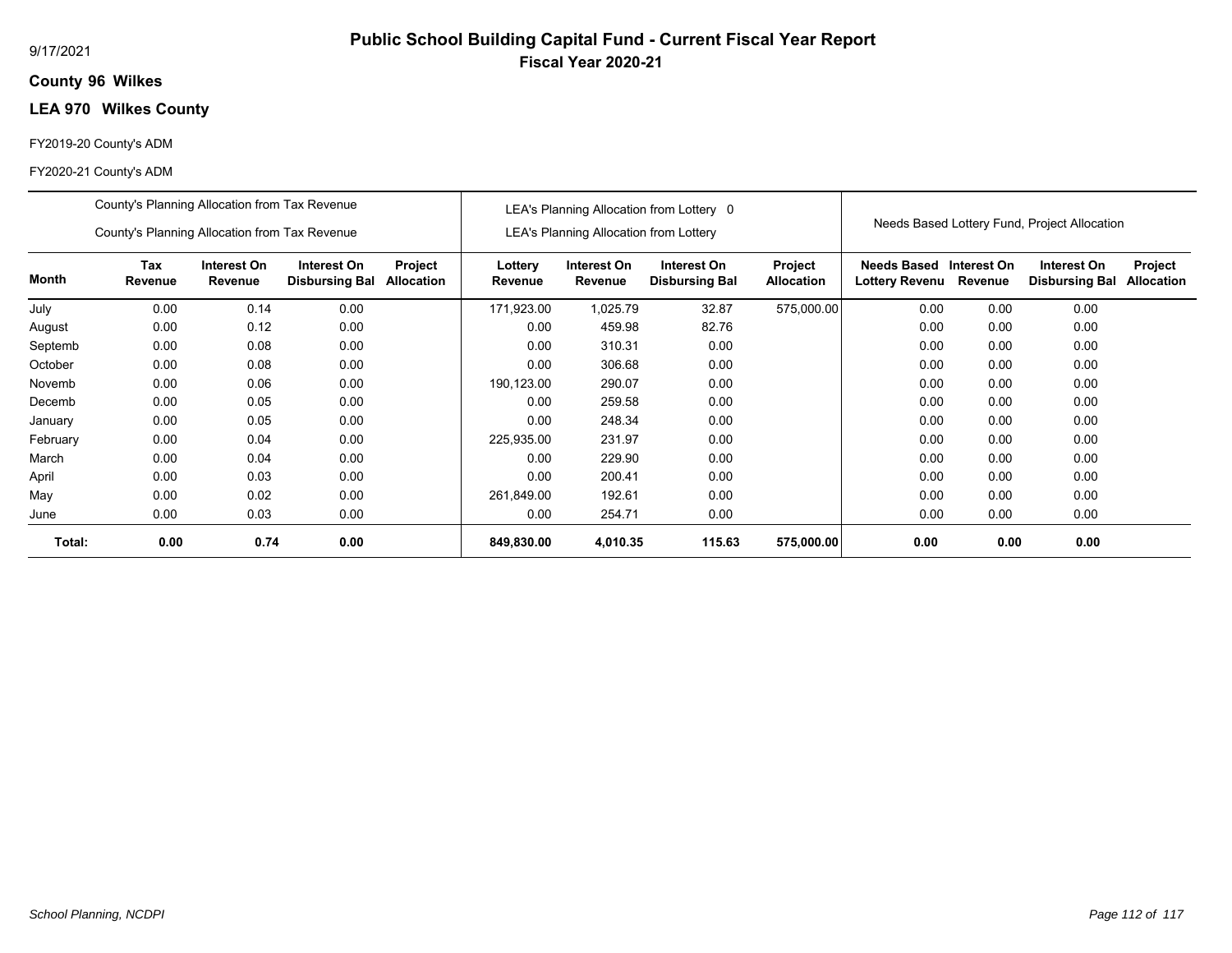## **97 Wilson County**

# **LEA 980 Wilson County**

### FY2019-20 County's ADM

|          | County's Planning Allocation from Tax Revenue |                        |                                      |                              |                    | LEA's Planning Allocation from Lottery 0      |                                      |                                     |                                                   | Needs Based Lottery Fund, Project Allocation |                                      |                                     |  |
|----------|-----------------------------------------------|------------------------|--------------------------------------|------------------------------|--------------------|-----------------------------------------------|--------------------------------------|-------------------------------------|---------------------------------------------------|----------------------------------------------|--------------------------------------|-------------------------------------|--|
|          | County's Planning Allocation from Tax Revenue |                        |                                      |                              |                    | <b>LEA's Planning Allocation from Lottery</b> |                                      |                                     |                                                   |                                              |                                      |                                     |  |
| Month    | Tax<br><b>Revenue</b>                         | Interest On<br>Revenue | Interest On<br><b>Disbursing Bal</b> | Project<br><b>Allocation</b> | Lottery<br>Revenue | Interest On<br>Revenue                        | Interest On<br><b>Disbursing Bal</b> | <b>Project</b><br><b>Allocation</b> | Needs Based Interest On<br>Lottery Revenu Revenue |                                              | Interest On<br><b>Disbursing Bal</b> | <b>Project</b><br><b>Allocation</b> |  |
| July     | 0.00                                          | 4.18                   | 0.00                                 |                              | 0.00               | 3,008.79                                      | 0.00                                 |                                     | 4,311,099.00                                      | 0.00                                         | 0.00                                 |                                     |  |
| August   | 0.00                                          | 3.57                   | 0.00                                 |                              | 0.00               | 2,573.20                                      | 0.00                                 |                                     | 0.00                                              | 0.00                                         | 0.00                                 |                                     |  |
| Septemb  | 0.00                                          | 2.41                   | 0.00                                 |                              | 0.00               | 1,735.68                                      | 0.00                                 |                                     | 0.00                                              | 0.00                                         | 0.00                                 |                                     |  |
| October  | 0.00                                          | 2.38                   | 0.00                                 |                              | 0.00               | 1,715.37                                      | 0.00                                 |                                     | 0.00                                              | 0.00                                         | 0.00                                 |                                     |  |
| Novemb   | 0.00                                          | 1.73                   | 0.00                                 |                              | 0.00               | 1,248.60                                      | 0.00                                 |                                     | 0.00                                              | 0.00                                         | 0.00                                 | 60,243.75                           |  |
| Decemb   | 0.00                                          | 1.55                   | 0.00                                 |                              | 0.00               | 1,117.35                                      | 0.00                                 |                                     | 0.00                                              | 0.00                                         | 0.00                                 | 60,243.75                           |  |
| January  | 0.00                                          | 1.48                   | 0.00                                 |                              | 0.00               | 1,068.96                                      | 0.00                                 |                                     | 0.00                                              | 0.00                                         | 0.00                                 |                                     |  |
| February | 0.00                                          | 1.09                   | 0.00                                 |                              | 0.00               | 784.04                                        | 0.00                                 |                                     | 0.00                                              | 0.00                                         | 0.00                                 | 80,325.00                           |  |
| March    | 0.00                                          | 1.08                   | 0.00                                 |                              | 0.00               | 777.02                                        | 0.00                                 |                                     | 0.00                                              | 0.00                                         | 0.00                                 | 222,825.01                          |  |
| April    | 0.00                                          | 0.94                   | 0.00                                 |                              | 0.00               | 677.36                                        | 0.00                                 |                                     | 0.00                                              | 0.00                                         | 0.00                                 | 80,324.99                           |  |
| May      | 0.00                                          | 0.72                   | 0.00                                 |                              | 0.00               | 521.30                                        | 0.00                                 |                                     | 0.00                                              | 0.00                                         | 0.00                                 | 106,987.65                          |  |
| June     | 0.00                                          | 0.96                   | 0.00                                 |                              | 0.00               | 689.36                                        | 0.00                                 |                                     | 0.00                                              | 0.00                                         | 0.00                                 | 80,325.00                           |  |
| Total:   | 0.00                                          | 22.09                  | 0.00                                 |                              | 0.00               | 15,917.03                                     | 0.00                                 |                                     | 4,311,099.00                                      | 0.00                                         | 0.00                                 | 691,275.15                          |  |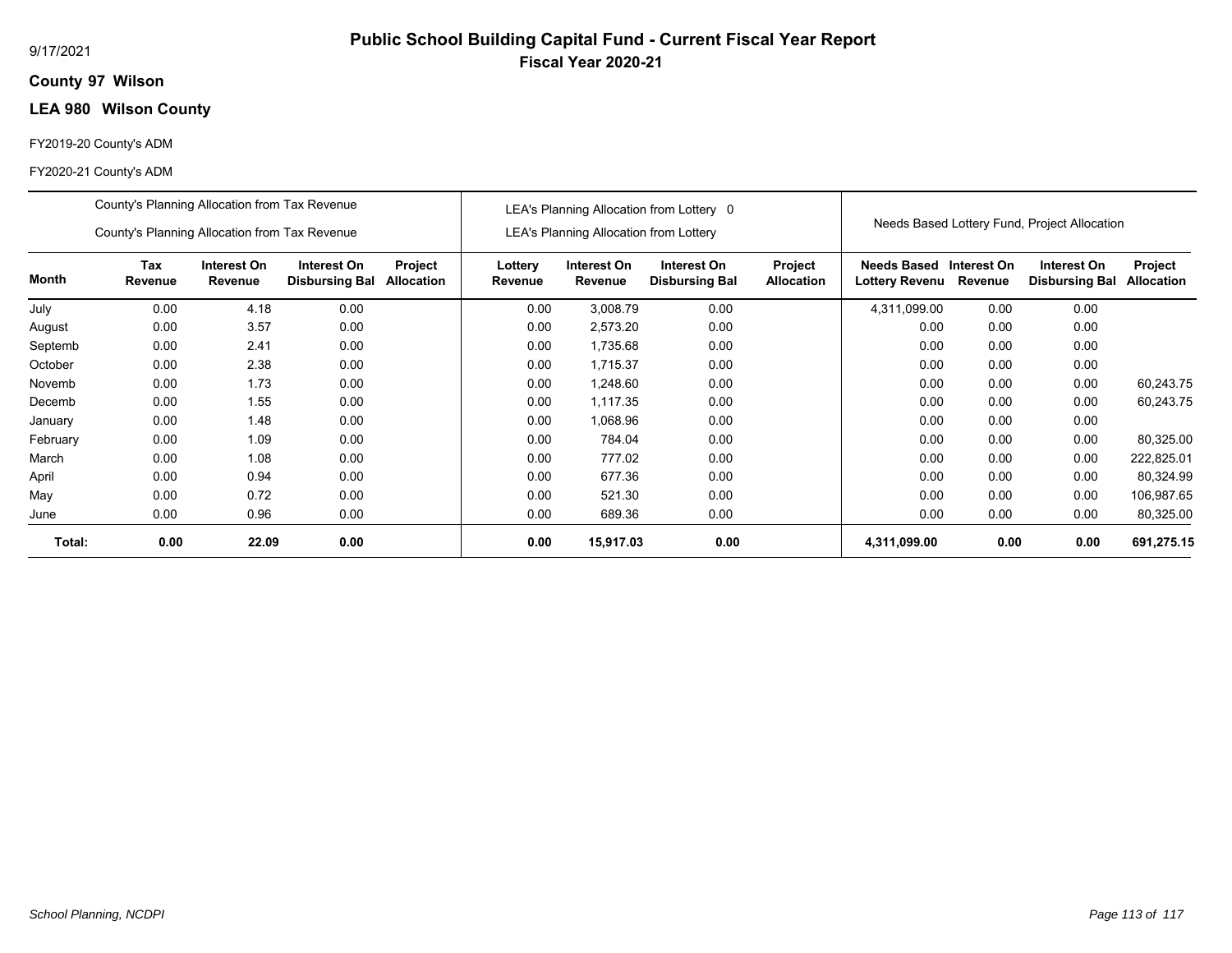## **98 Yadkin County**

# **LEA 990 Yadkin County**

### FY2019-20 County's ADM

|          | County's Planning Allocation from Tax Revenue |                        |                                      |                              | LEA's Planning Allocation from Lottery 0 |                                               |                                      |                              |                                              |         |                                      |                              |
|----------|-----------------------------------------------|------------------------|--------------------------------------|------------------------------|------------------------------------------|-----------------------------------------------|--------------------------------------|------------------------------|----------------------------------------------|---------|--------------------------------------|------------------------------|
|          | County's Planning Allocation from Tax Revenue |                        |                                      |                              |                                          | <b>LEA's Planning Allocation from Lottery</b> |                                      |                              | Needs Based Lottery Fund, Project Allocation |         |                                      |                              |
| Month    | Tax<br>Revenue                                | Interest On<br>Revenue | Interest On<br><b>Disbursing Bal</b> | Project<br><b>Allocation</b> | Lottery<br>Revenue                       | Interest On<br>Revenue                        | Interest On<br><b>Disbursing Bal</b> | Project<br><b>Allocation</b> | Needs Based Interest On<br>Lottery Revenu    | Revenue | Interest On<br><b>Disbursing Bal</b> | Project<br><b>Allocation</b> |
| July     | 0.00                                          | 0.23                   | 0.00                                 |                              | 98,053.00                                | 630.47                                        | 2.02                                 |                              | 0.00                                         | 0.00    | 0.00                                 |                              |
| August   | 0.00                                          | 0.20                   | 0.00                                 |                              | 0.00                                     | 539.19                                        | 1.70                                 |                              | 0.00                                         | 0.00    | 0.00                                 |                              |
| Septemb  | 0.00                                          | 0.14                   | 0.60                                 |                              | 0.00                                     | 363.70                                        | 0.60                                 |                              | 0.00                                         | 0.00    | 0.00                                 |                              |
| October  | 0.00                                          | 0.13                   | 0.52                                 |                              | 0.00                                     | 359.45                                        | 0.52                                 |                              | 0.00                                         | 0.00    | 0.00                                 |                              |
| Novemb   | 0.00                                          | 0.10                   | 0.42                                 |                              | 107,236.00                               | 299.34                                        | 0.42                                 |                              | 0.00                                         | 0.00    | 0.00                                 |                              |
| Decemb   | 0.00                                          | 0.09                   | 0.36                                 |                              | 0.00                                     | 267.87                                        | 0.35                                 |                              | 0.00                                         | 0.00    | 0.00                                 |                              |
| January  | 0.00                                          | 0.08                   | 0.31                                 |                              | 0.00                                     | 256.27                                        | 0.31                                 |                              | 0.00                                         | 0.00    | 0.00                                 |                              |
| February | 0.00                                          | 0.06                   | 0.24                                 |                              | 127,435.00                               | 216.07                                        | 0.25                                 | 300,000.00                   | 0.00                                         | 0.00    | 0.00                                 |                              |
| March    | 0.00                                          | 0.06                   | 0.00                                 |                              | 0.00                                     | 148.58                                        | 54.41                                |                              | 0.00                                         | 0.00    | 0.00                                 |                              |
| April    | 0.00                                          | 0.05                   | 0.00                                 |                              | 0.00                                     | 129.53                                        | 0.37                                 |                              | 0.00                                         | 0.00    | 0.00                                 |                              |
| May      | 0.00                                          | 0.04                   | 0.00                                 |                              | 147,692.00                               | 121.33                                        | 0.38                                 |                              | 0.00                                         | 0.00    | 0.00                                 |                              |
| June     | 0.00                                          | 0.05                   | 0.00                                 |                              | 0.00                                     | 160.45                                        | 0.42                                 |                              | 0.00                                         | 0.00    | 0.00                                 |                              |
| Total:   | 0.00                                          | 1.23                   | 2.45                                 |                              | 480,416.00                               | 3,492.25                                      | 61.75                                | 300,000.00                   | 0.00                                         | 0.00    | 0.00                                 |                              |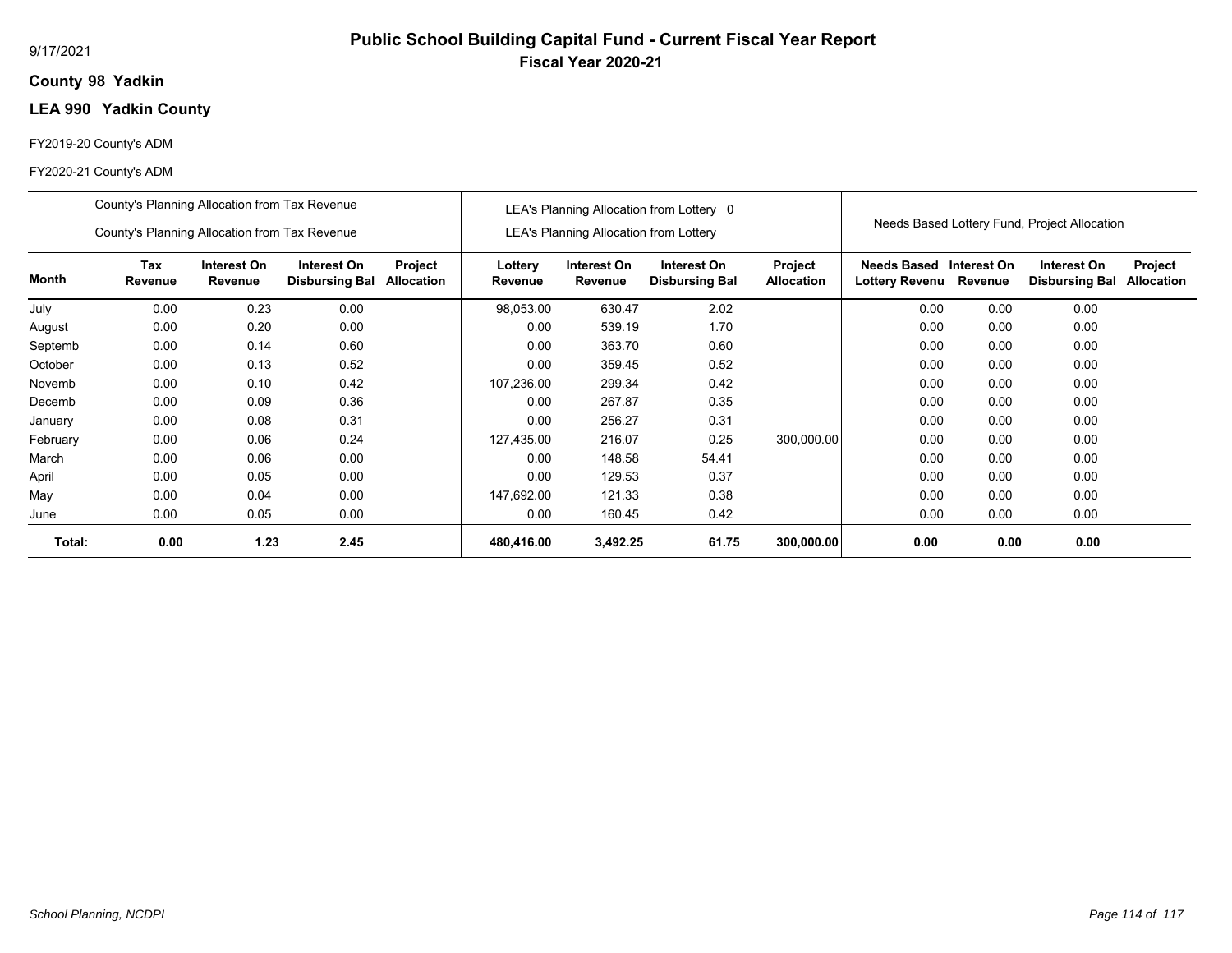## **99 Yancey County**

# **LEA 995 Yancey County**

### FY2019-20 County's ADM

|          | County's Planning Allocation from Tax Revenue |                        |                                      |                              |                    | LEA's Planning Allocation from Lottery 0      |                                      |                              |                                              |         |                                      |                              |
|----------|-----------------------------------------------|------------------------|--------------------------------------|------------------------------|--------------------|-----------------------------------------------|--------------------------------------|------------------------------|----------------------------------------------|---------|--------------------------------------|------------------------------|
|          | County's Planning Allocation from Tax Revenue |                        |                                      |                              |                    | <b>LEA's Planning Allocation from Lottery</b> |                                      |                              | Needs Based Lottery Fund, Project Allocation |         |                                      |                              |
| Month    | Tax<br>Revenue                                | Interest On<br>Revenue | Interest On<br><b>Disbursing Bal</b> | Project<br><b>Allocation</b> | Lottery<br>Revenue | Interest On<br>Revenue                        | Interest On<br><b>Disbursing Bal</b> | Project<br><b>Allocation</b> | Needs Based Interest On<br>Lottery Revenu    | Revenue | Interest On<br><b>Disbursing Bal</b> | Project<br><b>Allocation</b> |
| July     | 0.00                                          | 1.82                   | 0.00                                 |                              | 40.247.00          | 670.73                                        | 0.00                                 |                              | 0.00                                         | 0.00    | 0.00                                 |                              |
| August   | 0.00                                          | 1.56                   | 0.00                                 |                              | 0.00               | 573.63                                        | 0.00                                 |                              | 0.00                                         | 0.00    | 0.00                                 |                              |
| Septemb  | 0.00                                          | 1.05                   | 0.00                                 |                              | 0.00               | 386.92                                        | 0.00                                 |                              | 0.00                                         | 0.00    | 0.00                                 |                              |
| October  | 0.00                                          | 1.04                   | 0.00                                 |                              | 0.00               | 382.40                                        | 0.00                                 |                              | 0.00                                         | 0.00    | 0.00                                 |                              |
| Novemb   | 0.00                                          | 0.76                   | 0.00                                 |                              | 44,157.00          | 293.87                                        | 0.00                                 |                              | 0.00                                         | 0.00    | 0.00                                 |                              |
| Decemb   | 0.00                                          | 0.68                   | 0.00                                 |                              | 0.00               | 262.98                                        | 0.00                                 |                              | 0.00                                         | 0.00    | 0.00                                 |                              |
| January  | 0.00                                          | 0.65                   | 0.00                                 |                              | 0.00               | 251.59                                        | 0.00                                 |                              | 0.00                                         | 0.00    | 0.00                                 |                              |
| February | 0.00                                          | 0.48                   | 0.00                                 |                              | 52,475.00          | 196.10                                        | 0.00                                 |                              | 0.00                                         | 0.00    | 0.00                                 |                              |
| March    | 0.00                                          | 0.47                   | 0.00                                 |                              | 0.00               | 194.35                                        | 0.00                                 |                              | 0.00                                         | 0.00    | 0.00                                 |                              |
| April    | 0.00                                          | 0.41                   | 0.00                                 |                              | 0.00               | 169.42                                        | 0.00                                 |                              | 0.00                                         | 0.00    | 0.00                                 |                              |
| May      | 0.00                                          | 0.32                   | 0.00                                 |                              | 60,816.00          | 139.30                                        | 0.00                                 |                              | 0.00                                         | 0.00    | 0.00                                 |                              |
| June     | 0.00                                          | 0.42                   | 0.00                                 |                              | 0.00               | 184.21                                        | 0.00                                 |                              | 0.00                                         | 0.00    | 0.00                                 |                              |
| Total:   | 0.00                                          | 9.66                   | 0.00                                 |                              | 197,695.00         | 3,705.50                                      | 0.00                                 |                              | 0.00                                         | 0.00    | 0.00                                 |                              |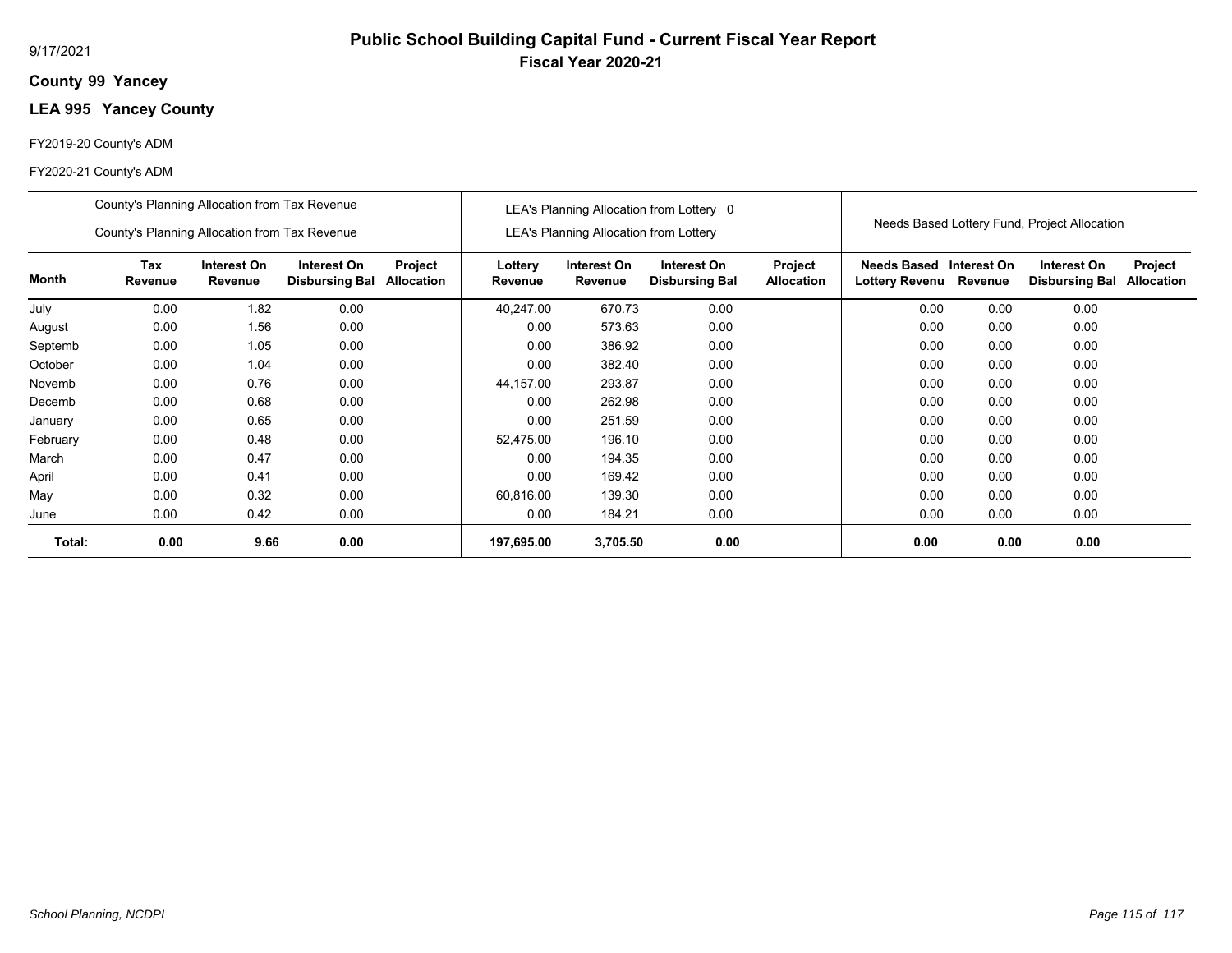## **xx Reserve County**

# **LEA xxx Reserve County**

### FY2019-20 County's ADM

|          | County's Planning Allocation from Tax Revenue |                        |                                      |                              |                    | LEA's Planning Allocation from Lottery 0      |                                      |                              |                                              |         |                                      |                              |
|----------|-----------------------------------------------|------------------------|--------------------------------------|------------------------------|--------------------|-----------------------------------------------|--------------------------------------|------------------------------|----------------------------------------------|---------|--------------------------------------|------------------------------|
|          | County's Planning Allocation from Tax Revenue |                        |                                      |                              |                    | <b>LEA's Planning Allocation from Lottery</b> |                                      |                              | Needs Based Lottery Fund, Project Allocation |         |                                      |                              |
| Month    | Tax<br>Revenue                                | Interest On<br>Revenue | Interest On<br><b>Disbursing Bal</b> | Project<br><b>Allocation</b> | Lottery<br>Revenue | Interest On<br>Revenue                        | Interest On<br><b>Disbursing Bal</b> | Project<br><b>Allocation</b> | Needs Based Interest On<br>Lottery Revenu    | Revenue | Interest On<br><b>Disbursing Bal</b> | Project<br><b>Allocation</b> |
| July     | 0.00                                          | 0.00                   | 0.00                                 |                              |                    | 0.00                                          | 0.00                                 |                              | 0.00                                         | 0.00    | 0.00                                 |                              |
| August   | 0.00                                          | 0.00                   | 0.00                                 |                              | 0.00               | 0.00                                          | 0.00                                 |                              | 0.00                                         | 0.00    | 0.00                                 |                              |
| Septemb  | 0.00                                          | 0.00                   | 0.00                                 |                              | 0.00               | 0.00                                          | 0.00                                 |                              | 0.00                                         | 0.00    | 0.00                                 |                              |
| October  | 0.00                                          | 0.00                   | 0.00                                 |                              | 0.00               | 0.00                                          | 0.00                                 |                              | 0.00                                         | 0.00    | 0.00                                 |                              |
| Novemb   | 0.00                                          | 0.00                   | 0.00                                 |                              |                    | 0.00                                          | 0.00                                 |                              | 0.00                                         | 0.00    | 0.00                                 |                              |
| Decemb   | 0.00                                          | 0.00                   | 0.00                                 |                              | 0.00               | 0.00                                          | 0.00                                 |                              | 0.00                                         | 0.00    | 0.00                                 |                              |
| January  | 0.00                                          | 0.00                   | 0.00                                 |                              | 0.00               | 0.00                                          | 0.00                                 |                              | 0.00                                         | 0.00    | 0.00                                 |                              |
| February | 0.00                                          | 0.00                   | 0.00                                 |                              |                    | 0.00                                          | 0.00                                 |                              | 0.00                                         | 0.00    | 0.00                                 |                              |
| March    | 0.00                                          | 0.00                   | 0.00                                 |                              | 0.00               | 0.00                                          | 0.00                                 |                              | 0.00                                         | 0.00    | 0.00                                 |                              |
| April    | 0.00                                          | 0.00                   | 0.00                                 |                              | 0.00               | 0.00                                          | 0.00                                 |                              | 0.00                                         | 0.00    | 0.00                                 |                              |
| May      | 0.00                                          | 0.00                   | 0.00                                 |                              |                    | 0.00                                          | 0.00                                 |                              | 0.00                                         | 0.00    | 0.00                                 |                              |
| June     | 0.00                                          | 0.00                   | 0.00                                 |                              | 0.00               | 0.00                                          | 0.00                                 |                              | 0.00                                         | 0.00    | 0.00                                 |                              |
| Total:   | 0.00                                          | 0.00                   | 0.00                                 |                              | 0.00               | 0.00                                          | 0.00                                 |                              | 0.00                                         | 0.00    | 0.00                                 |                              |